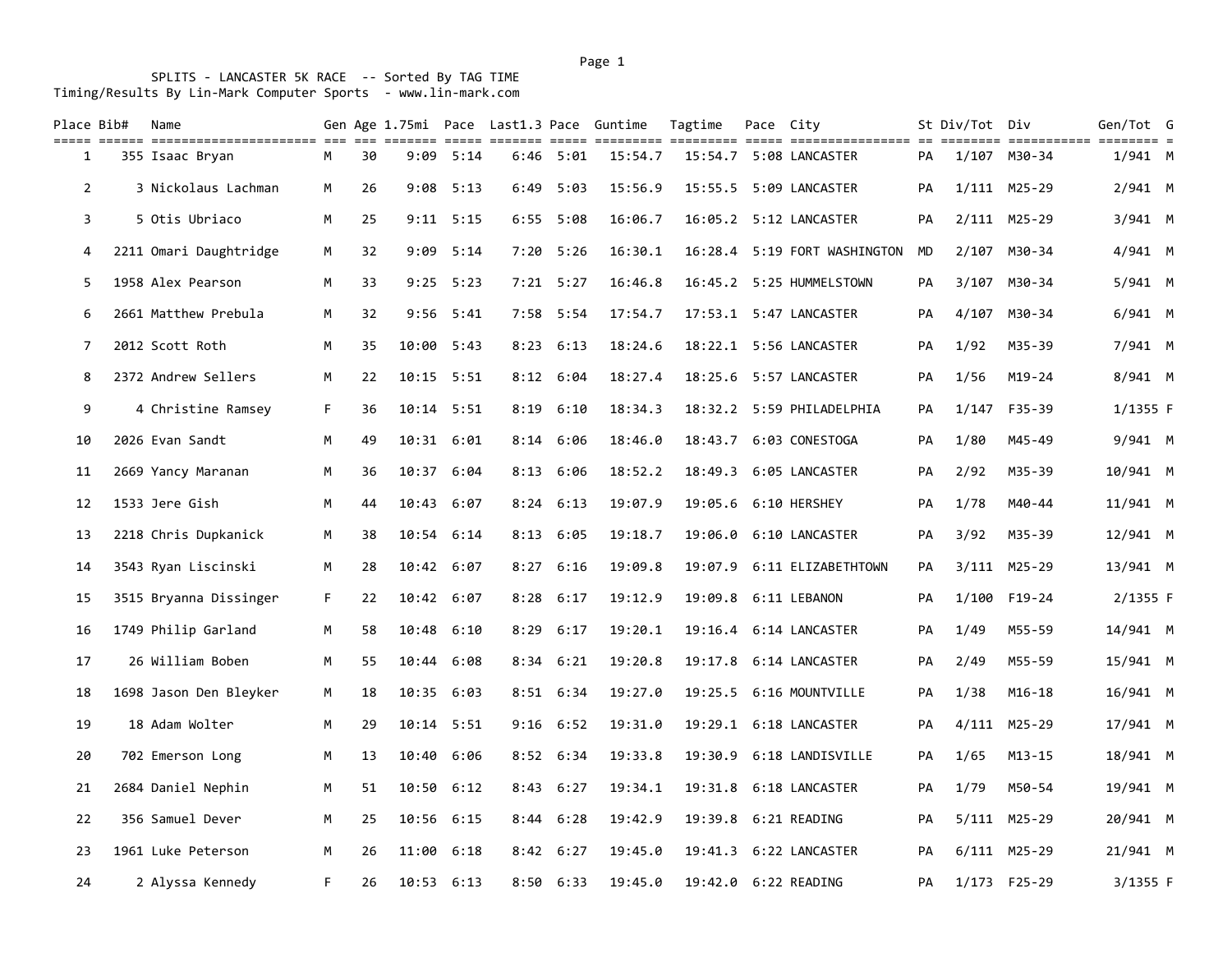## Page 2 and the contract of the contract of the contract of the contract of the contract of the contract of the contract of the contract of the contract of the contract of the contract of the contract of the contract of the

| Place Bib# | Name                                                            |    |    |                |      |      |                             | Gen Age 1.75mi Pace Last1.3 Pace Guntime | Tagtime             | Pace City |                        |    | St Div/Tot Div |                           | Gen/Tot G            |  |
|------------|-----------------------------------------------------------------|----|----|----------------|------|------|-----------------------------|------------------------------------------|---------------------|-----------|------------------------|----|----------------|---------------------------|----------------------|--|
| 26         | . 112   112221112222112222222222   1222<br>2485 Tyler Hambright | M  | 14 | 10:59          | 6:17 | 8:49 | $=$ $=$ $=$ $=$ $=$<br>6:32 | 19:53.7                                  | 19:46.7 6:23 DENVER |           |                        | PA | 2/65           | ===========<br>$M13 - 15$ | $== = =$<br>23/941 M |  |
| 27         | 1813 David Hinnenkamp                                           | M  | 24 | 11:18          | 6:28 |      | $8:36$ $6:22$               | 20:06.8                                  |                     |           | 19:53.4 6:25 LANCASTER | PA | 2/56           | $M19 - 24$                | 24/941 M             |  |
| 28         | 1 Brenda Hodge                                                  | F. | 47 | 10:56 6:15     |      |      | 8:59 6:39                   | 19:56.2                                  | 19:53.8 6:26 YORK   |           |                        | PA |                | 1/124 F45-49              | 4/1355 F             |  |
| 29         | 2536 Theron Plumb                                               | M  | 15 | $11:12$ $6:24$ |      |      | $8:51$ $6:33$               | 20:28.3                                  |                     |           | 20:01.5 6:28 LANCASTER | PA | 3/65           | $M13 - 15$                | 25/941 M             |  |
| 30         | 2632 John Walton                                                | M  | 37 | 11:06          | 6:21 |      | $9:05$ $6:43$               | 20:11.8                                  |                     |           | 20:09.6 6:31 LANCASTER | PA | 4/92           | M35-39                    | 26/941 M             |  |
| 31         | 7 Erin Dubs                                                     | F. | 27 | $11:12$ $6:24$ |      |      | 9:00 6:40                   | 20:13.4                                  | 20:10.6 6:31 DOVER  |           |                        | PA |                | 2/173 F25-29              | 5/1355 F             |  |
| 32         | 1432 Shauna Mugavero                                            | F. | 37 | 11:23          | 6:30 |      | $8:50$ $6:33$               | 20:15.7                                  |                     |           | 20:12.2 6:32 LANCASTER | PA |                | 2/147 F35-39              | 6/1355 F             |  |
| 33         | 2081 Bennett Stoltzfus                                          | M  | 15 | 11:45          | 6:43 |      | $8:30$ $6:18$               | 20:19.4                                  |                     |           |                        | PA | 4/65           | $M13 - 15$                | 27/941 M             |  |
| 34         | 3524 Peter Barber                                               | M  | 51 | 11:17          | 6:27 |      | 9:00 6:40                   | 20:19.5                                  |                     |           | 20:16.0 6:33 LANCASTER | PA | 2/79           | M50-54                    | 28/941 M             |  |
| 35         | 2016 Damien Ruiz                                                | M  | 28 | $11:21$ 6:29   |      |      | $9:04$ 6:43                 | 20:26.2                                  |                     |           | 20:24.2 6:35 LANCASTER | PA |                | 7/111 M25-29              | 29/941 M             |  |
| 36         | 2517 Carlos Medina                                              | M  | 14 | 11:06 6:21     |      |      | $9:24$ 6:58                 | 20:40.5                                  |                     |           | 20:29.4 6:37 LANCASTER | PA | 5/65           | $M13 - 15$                | 30/941 M             |  |
| 37         | 1154 Erin Shenk                                                 | F. | 31 | 11:09          | 6:23 |      | $9:25$ $6:58$               | 20:37.9                                  | 20:33.3 6:38 LITITZ |           |                        | PA |                | 1/169 F30-34              | 7/1355 F             |  |
| 38         | 196 Brandon Hershey                                             | M  | 36 | 12:02 6:53     |      | 8:39 | 6:25                        | 21:00.9                                  |                     |           | 20:40.0 6:40 LANCASTER | PA | 5/92           | M35-39                    | 31/941 M             |  |
| 39         | 74 Andrew Lutz                                                  | M  | 31 | 11:30          | 6:34 |      | $9:11$ $6:48$               | 20:42.6                                  |                     |           | 20:40.1 6:41 LANCASTER | PA |                | 5/107 M30-34              | 32/941 M             |  |
| 40         | 2340 Richard Pabon                                              | М  | 32 | 11:33 6:36     |      |      | $9:15$ $6:51$               | 20:48.8                                  |                     |           | 20:47.0 6:43 LANCASTER | PA |                | 6/107 M30-34              | 33/941 M             |  |
| 41         | 1710 Michael Dodds                                              | M  | 28 | 11:19          | 6:28 |      | $9:30$ 7:02                 | 20:54.7                                  | 20:48.1 6:43 LEOLA  |           |                        | PA |                | 8/111 M25-29              | 34/941 M             |  |
| 42         | 2042 Peyton Sheaffer                                            | M  | 17 | $11:18$ $6:28$ |      |      | $9:32$ 7:04                 | 20:59.7                                  |                     |           | 20:49.2 6:43 LANCASTER | PA | 3/38           | $M16-18$                  | 35/941 M             |  |
| 43         | 1280 Andy Osika                                                 | M  | 43 | 11:53          | 6:48 |      | $9:02$ $6:42$               | 21:09.2                                  |                     |           | 20:54.4 6:45 LANCASTER | PA | 2/78           | M40-44                    | 36/941 M             |  |
| 44         | 2392 Nate Tagg                                                  | М  | 33 | 11:41          | 6:41 | 9:18 | 6:53                        | 21:01.7                                  |                     |           | 20:58.1 6:46 LANCASTER | PA | 7/107          | M30-34                    | 37/941 M             |  |
| 45         | 3534 Kenneth Smiley Jr                                          | M  | 35 | $11:43$ $6:42$ |      |      | $9:29$ 7:02                 | 21:14.2                                  |                     |           | 21:11.0 6:50 LANCASTER | PA | 6/92           | M35-39                    | 38/941 M             |  |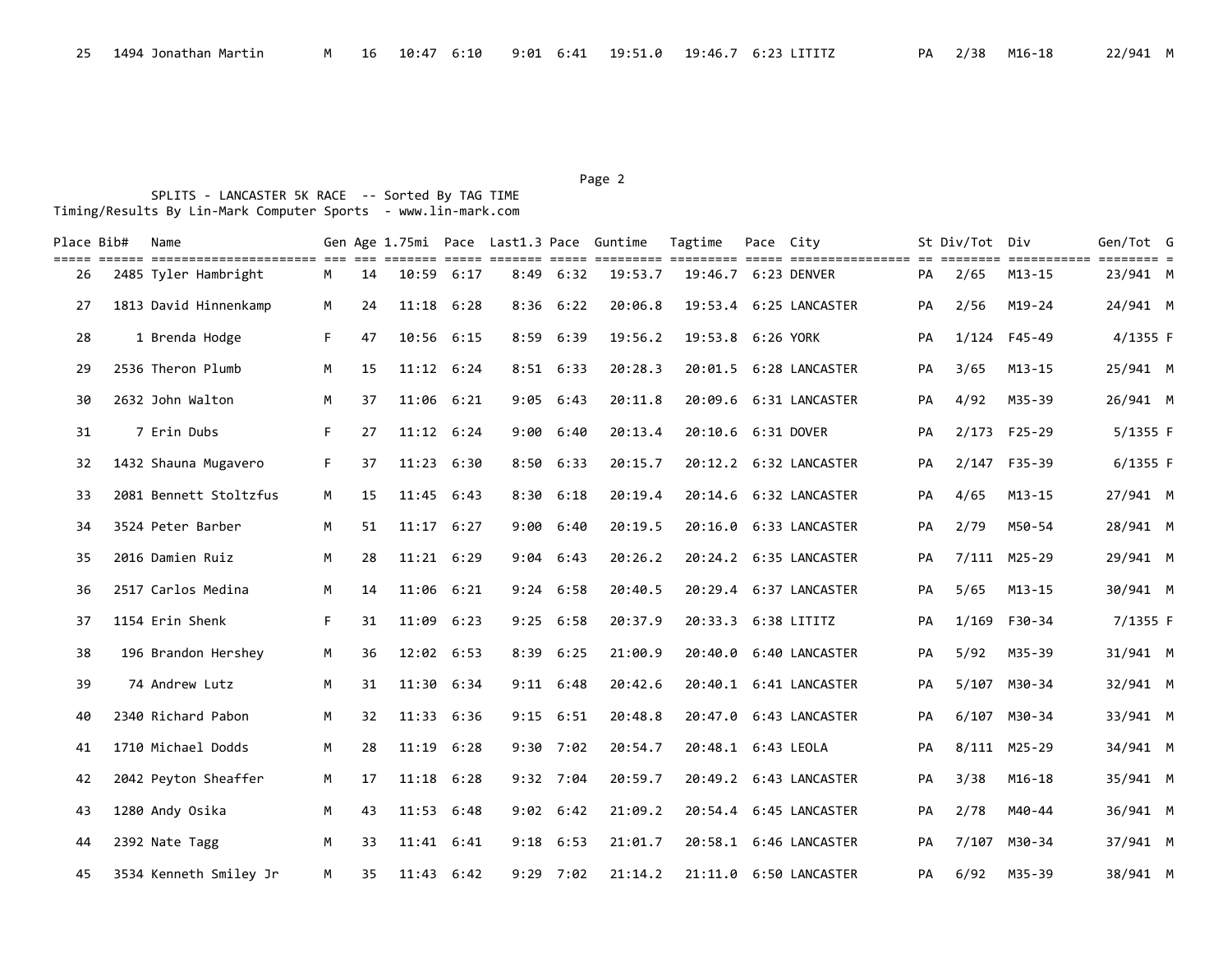| 46 | 713 Matthew Odenthal | M   | 42  | 11:54        | 6:48 | 9:20        | 6:55        | 21:17.1 |                              | PA | 3/78 | M40-44       | 39/941 M |
|----|----------------------|-----|-----|--------------|------|-------------|-------------|---------|------------------------------|----|------|--------------|----------|
| 47 | 145 Samuel Freedman  | M . | 13  | $11:51$ 6:47 |      | $9:24$ 6:58 |             | 21:58.0 | 21:14.6    6:52    LANCASTER | PA | 6/65 | M13-15       | 40/941 M |
| 48 | 2366 Alex Rodriguez  | M   | -23 | 11:35 6:38   |      | 9:40 7:10   |             | 21:18.7 | 21:14.6    6:52    LANCASTER | PA | 3/56 | M19-24       | 41/941 M |
| 49 | 850 Maureen Peralta  | F.  | 36  | $11:34$ 6:37 |      |             | $9:48$ 7:16 | 21:26.0 |                              | PA |      | 3/147 F35-39 | 8/1355 F |
| 50 | 813 Carson Brooks    | M   | 14  | $11:27$ 6:33 |      | 10:02 7:26  |             | 21:31.9 | 21:28.1 6:56 MANHEIM         | PA | 7/65 | M13-15       | 42/941 M |

Page 3 and 2012 and 2012 and 2012 and 2012 and 2012 and 2012 and 2012 and 2012 and 2012 and 2012 and 2012 and SPLITS - LANCASTER 5K RACE -- Sorted By TAG TIME Timing/Results By Lin-Mark Computer Sports - www.lin-mark.com

| Place Bib# | Name                                        |    |    |                |      |              |               | Gen Age 1.75mi Pace Last1.3 Pace Guntime | Tagtime             | Pace City |                              |    | St Div/Tot Div   |                             | Gen/Tot G                           |  |
|------------|---------------------------------------------|----|----|----------------|------|--------------|---------------|------------------------------------------|---------------------|-----------|------------------------------|----|------------------|-----------------------------|-------------------------------------|--|
| 51         | =======================<br>504 John Valenti | M  | 27 | $11:34$ 6:37   |      |              | $9:57$ 7:22   | 21:38.6                                  |                     |           | 21:29.9 6:57 BEL AIR         | MD |                  | ===========<br>9/111 M25-29 | $=$ $=$ $=$ $=$ $=$ $=$<br>43/941 M |  |
| 52         | 2424 Jessica Wojnicki                       | F. | 22 | 11:32 6:36     |      | 10:00 7:24   |               | 21:35.4                                  | 21:31.3             |           | 6:57 LANCASTER               | PA |                  | 2/100 F19-24                | 9/1355 F                            |  |
| 53         | 1673 Michael Cawley                         | M  | 36 | $11:53$ 6:47   |      |              | $9:42$ 7:11   | 21:39.1                                  |                     |           | 21:33.7 6:58 LANCASTER       | PA | 7/92             | M35-39                      | 44/941 M                            |  |
| 54         | 1233 Alex Brenner                           | M  | 30 | 12:02 6:53     |      |              | $9:33$ 7:05   | 21:36.3                                  |                     |           | 21:34.7 6:58 LANCASTER       | PA |                  | 8/107 M30-34                | 45/941 M                            |  |
| 55         | 2596 Justin Bullard                         | М  | 30 | 12:22 7:04     |      |              | $9:14$ $6:51$ | 21:44.1                                  |                     |           | 21:35.6 6:58 LANCASTER       | PA |                  | 9/107 M30-34                | 46/941 M                            |  |
| 56         | 610 Tyler Kreider                           | M  | 31 | $11:52$ 6:47   |      |              | $9:46$ 7:14   | 22:01.4                                  |                     |           | 21:36.6    6:59    LANCASTER | PA | 10/107           | M30-34                      | 47/941 M                            |  |
| 57         | 2496 Jeffrey Kirchner                       | M  | 59 | 12:04 6:54     |      |              | $9:34$ 7:05   | 21:40.5                                  |                     |           | 21:37.2 6:59 LANCASTER       | PA | 3/49             | M55-59                      | 48/941 M                            |  |
| 58         | 1323 Kellsey Wagman                         | F. | 28 | 11:58 6:50     |      |              | $9:41$ 7:10   | 22:01.2                                  | 21:37.7 6:59 YORK   |           |                              | PA |                  | 3/173 F25-29                | 10/1355 F                           |  |
| 59         | 211 Austin Moran                            | M  | 29 | 12:03 6:53     |      |              | $9:38$ 7:08   | 21:46.3                                  |                     |           | 21:39.7 7:00 MOUNT JOY       | PA | 10/111 M25-29    |                             | 49/941 M                            |  |
| 60         | 989 Tyler Anderson                          | M  | 17 | $12:10$ 6:57   |      |              | $9:31$ 7:03   | 22:01.1                                  |                     |           | 21:40.1 7:00 NEW HOLLAND     | PA | 4/38             | $M16 - 18$                  | 50/941 M                            |  |
| 61         | 102 Kodi Burns                              | M  | 26 | 12:20 7:03     |      |              | $9:21$ 6:56   | 22:37.5                                  |                     |           | 21:40.7 7:00 LANCASTER       |    | PA 11/111 M25-29 |                             | 51/941 M                            |  |
| 62         | 2529 Stephen 0                              | M  | 31 | 11:59 6:51     |      |              | $9:44$ 7:13   | 21:51.0                                  |                     |           | 21:42.4 7:01 LANCASTER       |    | PA 11/107 M30-34 |                             | 52/941 M                            |  |
| 63         | 1476 Jackson Corrigan                       | M  | 24 | 11:58 6:50     |      |              | $9:46$ 7:14   | 22:12.9                                  | 21:42.8 7:01 LITITZ |           |                              | PA | 4/56             | M19-24                      | 53/941 M                            |  |
| 64         | 518 Tahir Bhaila                            | M  | 16 | $11:36$ $6:38$ |      | $10:12$ 7:33 |               | 21:54.7                                  | 21:46.7 7:02 LITITZ |           |                              | PA | 5/38             | $M16-18$                    | 54/941 M                            |  |
| 65         | 2051 Samuel Shustack                        | M  | 33 | 11:58          | 6:50 |              | $9:53$ 7:20   | 21:55.7                                  |                     |           | 21:50.1 7:03 LANCASTER       | PA | 12/107           | M30-34                      | 55/941 M                            |  |
| 66         | 1015 Douglas Reiser                         | M  | 42 | $12:32$ 7:10   |      |              | $9:21$ $6:56$ | 22:15.9                                  |                     |           | 21:51.6 7:04 EPHRATA         | PA | 4/78             | M40-44                      | 56/941 M                            |  |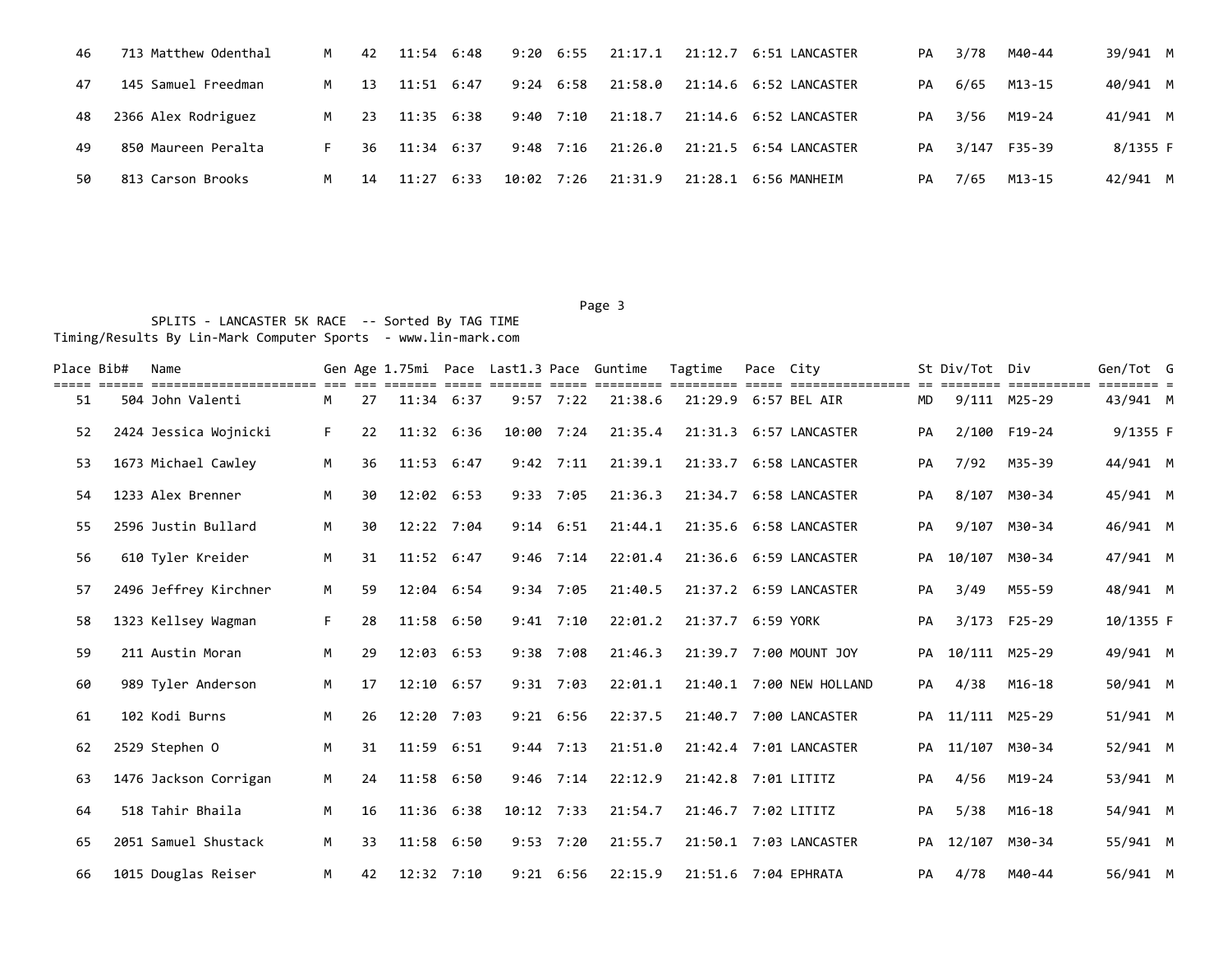| 67 | 2319 Brian Miller     | M  | 50  | 12:03        | 6:54 | 9:50         | 7:17        | 21:57.4 | 21:52.3 | 7:04 LANCASTER         | PA | 3/79 | M50-54           | 57/941 M  |  |
|----|-----------------------|----|-----|--------------|------|--------------|-------------|---------|---------|------------------------|----|------|------------------|-----------|--|
| 68 | 3599 Alex Southard    | M  | 29  | $12:11$ 6:58 |      | 9:44         | 7:13        | 22:29.6 |         | 21:53.7 7:04 LITITZ    |    |      | PA 12/111 M25-29 | 58/941 M  |  |
| 69 | 2313 Jeffery Mei      | M  | 15  | 12:28        | 7:08 | 9:26         | 7:00        | 22:33.4 | 21:53.7 | 7:04 LANCASTER         | PA | 8/65 | M13-15           | 59/941 M  |  |
| 70 | 132 Josh Rudy         | M  | 36  | 12:39 7:14   |      | 9:19         | 6:54        | 22:10.2 | 21:57.7 | 7:06 DRUMORE           | PA | 8/92 | M35-39           | 60/941 M  |  |
| 71 | 3546 Eric Doll        | M  | 25. | 12:22        | 7:04 | 9:42         | 7:11        | 22:48.0 | 22:02.9 | 7:07 LANCASTER         |    |      | PA 13/111 M25-29 | 61/941 M  |  |
| 72 | 3504 Anabelle Lapp    | F. | 17  | 12:06 6:55   |      |              | $9:59$ 7:24 | 22:09.2 |         | 22:04.1 7:08 LANCASTER | PA | 1/49 | F16-18           | 11/1355 F |  |
| 73 | 471 Elijah Kraybill   | M  | 15  | 11:50        | 6:46 | $10:16$ 7:37 |             | 22:18.7 | 22:05.7 | 7:08 LANCASTER         | PA | 9/65 | M13-15           | 62/941 M  |  |
| 74 | 49 Richard Bonner     | M  | 36  | 12:10        | 6:57 | 9:57         | 7:22        | 22:21.1 |         | 22:05.7 7:08 LANCASTER | PA | 9/92 | M35-39           | 63/941 M  |  |
| 75 | 2370 Madelyn Saunders | F. | 31  | 12:18        | 7:02 | 9:51         | 7:18        | 22:11.2 |         | 22:08.2 7:09 LANCASTER | PA |      | 2/169 F30-34     | 12/1355 F |  |

Page 4 and the state of the state of the state of the state of the state of the state of the state of the state of the state of the state of the state of the state of the state of the state of the state of the state of the SPLITS - LANCASTER 5K RACE -- Sorted By TAG TIME Timing/Results By Lin-Mark Computer Sports - www.lin-mark.com

Place Bib# Name 6en Sen Age 1.75mi Pace Last1.3 Pace Guntime Tagtime Pace City 5t Div/Tot Div Gen/Tot G ===== ====== ====================== === === ======= ===== ======= ===== ========= ========= ===== ================ == ======== =========== ======== = 76 1537 Corinne Lillis F 26 12:14 6:59 9:57 7:23 22:16.1 22:09.9 7:09 LANCASTER PA 4/173 F25-29 13/1355 F 77 1534 Beccah Hendrickson F 24 12:14 7:00 9:59 7:24 22:18.6 22:12.0 7:10 LANCASTER PA 3/100 F19-24 14/1355 F 78 2320 Mitchell Miller M 54 12:16 7:01 9:57 7:22 22:19.5 22:12.1 7:10 LANCASTER PA 4/79 M50-54 64/941 M 79 252 Tasha Nankerville F 28 12:18 7:02 9:55 7:21 22:16.5 22:12.1 7:10 LITITZ PA 5/173 F25-29 15/1355 F 80 2585 James Carbaugh M 38 12:02 6:53 10:13 7:34 22:20.3 22:13.1 7:11 LANCASTER PA 10/92 M35-39 65/941 M 81 1084 Jose Figueroa M 54 12:22 7:04 9:55 7:21 22:33.5 22:16.3 7:12 LANCASTER PA 5/79 M50-54 66/941 M 82 3600 Jordan Southard M 31 12:13 6:59 10:06 7:29 22:53.8 22:18.6 7:12 LITITZ PA 13/107 M30-34 67/941 M 83 758 Ryan Schlinkman M 45 12:31 7:10 9:51 7:18 22:47.3 22:21.2 7:13 EPHRATA PA 2/80 M45-49 68/941 M 84 2526 Bethany Nadu F 44 12:19 7:02 10:12 7:34 22:37.5 22:30.2 7:16 LANCASTER PA 1/110 F40-44 16/1355 F 85 2152 Daryl Yoder-Bontrager M 62 12:32 7:10 9:59 7:24 22:44.3 22:30.6 7:16 LANCASTER PA 1/39 M60-64 69/941 M 86 2040 Ella Sheaffer F 15 12:21 7:04 10:11 7:33 22:41.7 22:31.1 7:16 LANCASTER PA 1/76 F13-15 17/1355 F 87 2484 Timothy Hambright M 11 12:28 7:07 10:04 7:28 22:32.7 22:31.2 7:16 DENVER PA 1/63 M9-12 70/941 M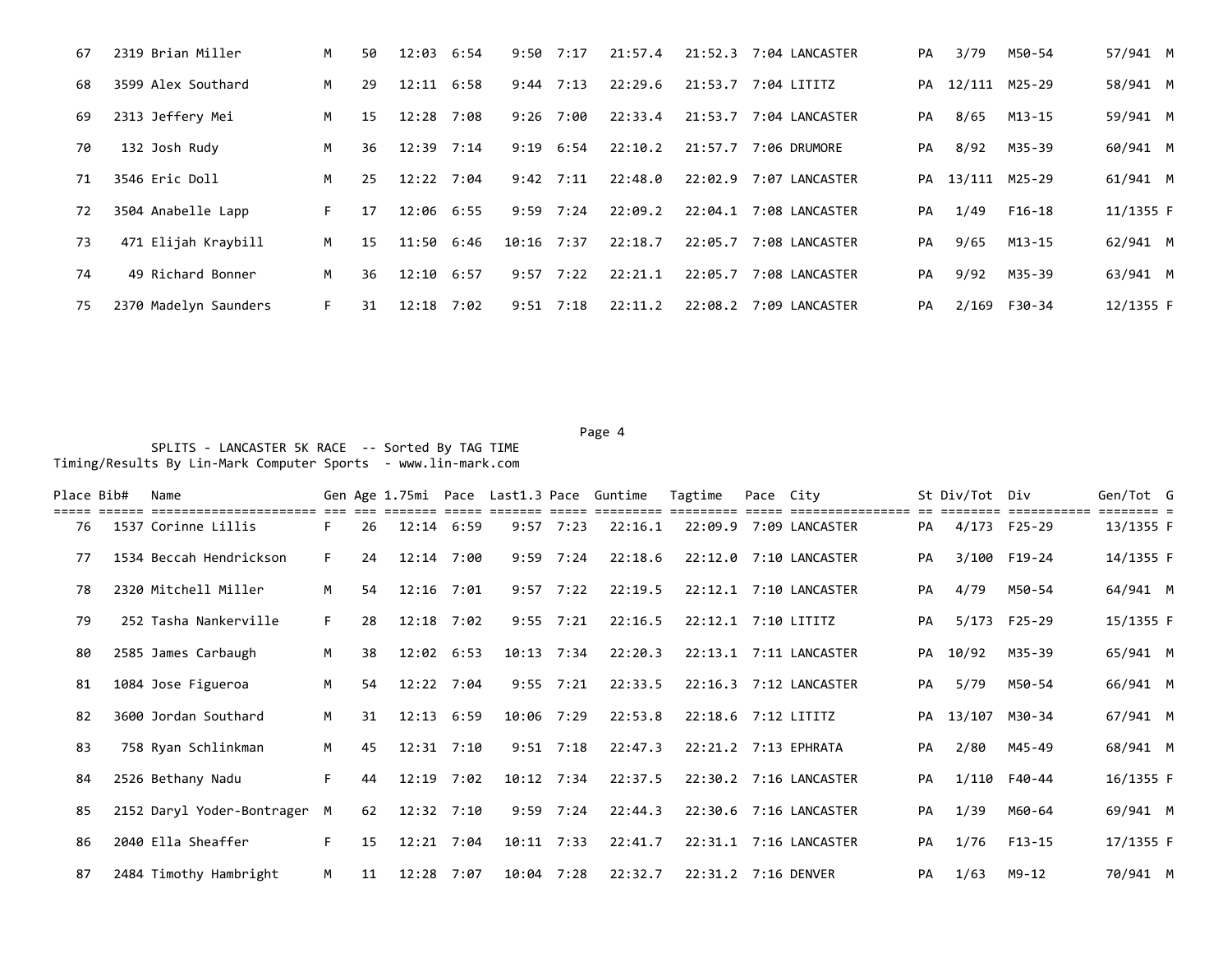| 88  | 2601 Spencer Landon   | M  | 14 | 13:19 7:37     |      | 9:14           | 6:50 | 23:46.9 | 22:31.3 | 7:16 LANCASTER            | PA | 10/65            | $M13 - 15$   | 71/941 M  |  |
|-----|-----------------------|----|----|----------------|------|----------------|------|---------|---------|---------------------------|----|------------------|--------------|-----------|--|
| 89  | 3551 Benjamin Snell   | M  | 44 | 12:00 6:51     |      | $10:33$ 7:49   |      | 22:38.7 |         | 22:31.7 7:17 LANCASTER    | PA | 5/78             | M40-44       | 72/941 M  |  |
| 90  | 1624 Doug Arndt       | M  | 61 | $12:32$ $7:10$ |      | $10:03$ 7:27   |      | 22:40.2 |         | 22:34.4 7:17 STRASBURG    | PA | 2/39             | M60-64       | 73/941 M  |  |
| 91  | 711 Codi Herr         | F. | 26 | $12:31$ 7:09   |      | $10:05$ 7:28   |      | 22:41.4 |         | 22:34.8 7:18 LANCASTER    | PA |                  | 6/173 F25-29 | 18/1355 F |  |
| 92  | 2683 Ethan Hodge      | M  | 14 | $12:23$ 7:05   |      | 10:15 7:36     |      | 22:40.2 |         | 22:37.5 7:18 YORK         | PA | 11/65            | M13-15       | 74/941 M  |  |
| 93  | 2215 Colin Dilucido   | M  | 26 | $12:34$ $7:11$ |      | 10:04 7:28     |      | 23:48.4 |         | 22:37.6 7:18 LANCASTER    | PA | 14/111 M25-29    |              | 75/941 M  |  |
| 94  | 2148 Morgan Wright    | F. | 12 | $12:36$ $7:12$ |      | 10:09 7:31     |      | 22:45.8 |         | 22:43.2 7:20 STRASBURG    | PA | 1/86             | F9-12        | 19/1355 F |  |
| 95  | 710 Matt Deibler      | M  | 24 | $12:39$ $7:14$ |      | 10:05 7:28     |      | 22:49.4 |         | 22:43.5 7:20 MOUNT JOY    | PA | 5/56             | M19-24       | 76/941 M  |  |
| 96  | 2330 James Ndungu     | M  | 45 | $12:09$ 6:57   |      | $10:39$ 7:53   |      | 22:48.7 |         | 22:46.5 7:21 LANCASTER    | PA | 3/80             | M45-49       | 77/941 M  |  |
| 97  | 213 Michael Poland    | M  | 27 | $12:36$ $7:12$ |      | $10:13$ $7:34$ |      | 22:55.4 |         | 22:47.4 7:22 LANCASTER    |    | PA 15/111 M25-29 |              | 78/941 M  |  |
| 98  | 1993 Lillian Reynolds | F. | 17 | $12:30$ 7:09   |      | $10:18$ 7:38   |      | 23:11.3 |         | 22:47.4 7:22 LANCASTER    | PA | 2/49             | F16-18       | 20/1355 F |  |
| 99  | 3541 John Minnick     | M  | 50 | 12:36          | 7:12 | $10:13$ 7:34   |      | 22:52.0 | 22:48.5 | 7:22 LANCASTER            | PA | 6/79             | M50-54       | 79/941 M  |  |
| 100 | 423 Aaron Risser      | M  | 36 | 12:48          | 7:19 | $10:06$ 7:29   |      | 23:52.3 |         | 22:52.4 7:23 MILLERSVILLE |    | PA 11/92         | M35-39       | 80/941 M  |  |

Page 5 and the state of the state of the state of the state of the state of the state of the state of the state of the state of the state of the state of the state of the state of the state of the state of the state of the

| Place Bib# | Name                 |     |    |                |                |               | Gen Age 1.75mi Pace Last1.3 Pace Guntime Tagtime |                    | Pace Citv |                          |    | St Div/Tot Div   |        | Gen/Tot G |  |
|------------|----------------------|-----|----|----------------|----------------|---------------|--------------------------------------------------|--------------------|-----------|--------------------------|----|------------------|--------|-----------|--|
| 101        | 1463 Tom Sheaffer    | M   | 51 | $12:43$ $7:16$ | $10:13$ $7:34$ |               | 23:02.1                                          | 22:55.2 7:24 AKRON |           |                          | PA | 7/79             | M50-54 | 81/941 M  |  |
| 102        | 1277 Tyler Lowry     | M . | 37 | 13:02 7:27     |                | $9:56$ $7:21$ | 23:11.5                                          |                    |           | 22:56.5 7:25 LANCASTER   |    | PA 12/92         | M35-39 | 82/941 M  |  |
| 103        | 1528 Jared Bouchard  | M   | 24 | 11:54 6:48     | $11:05$ $8:12$ |               | 23:05.8                                          |                    |           | 22:57.2 7:25 LANCASTER   | PA | 6/56             | M19-24 | 83/941 M  |  |
| 104        | 1431 Joseph Mugavero | M   | 34 | 13:00 7:26     |                | $9:59$ 7:24   | 23:02.4                                          |                    |           | 22:58.1 7:25 LANCASTER   |    | PA 14/107 M30-34 |        | 84/941 M  |  |
| 105        | 1473 Jase Colino     | M   | 13 | 12:38 7:13     | 10:26 7:44     |               | 23:35.6                                          |                    |           | 23:02.8 7:27 LANDISVILLE |    | PA 12/65         | M13-15 | 85/941 M  |  |
| 106        | 468 Jason Hess       | M   | 44 | $13:02$ $7:27$ | 10:05 7:29     |               | 24:25.2                                          | 23:06.8            |           | 7:28 LANCASTER           | PA | 6/78             | M40-44 | 86/941 M  |  |
| 107        | 469 Sabrina Hess     | F.  | 13 | 13:03 7:28     | 10:06 7:29     |               | 24:25.4                                          |                    |           | 23:07.6 7:28 LANCASTER   | PA | 2/76             | F13-15 | 21/1355 F |  |
| 108        | 785 Lon Flaud Jr     | M   | 46 | 12:58 7:25     | 10:15 7:36     |               | 23:19.7                                          |                    |           | 23:12.5 7:30 LANCASTER   | PA | 4/80             | M45-49 | 87/941 M  |  |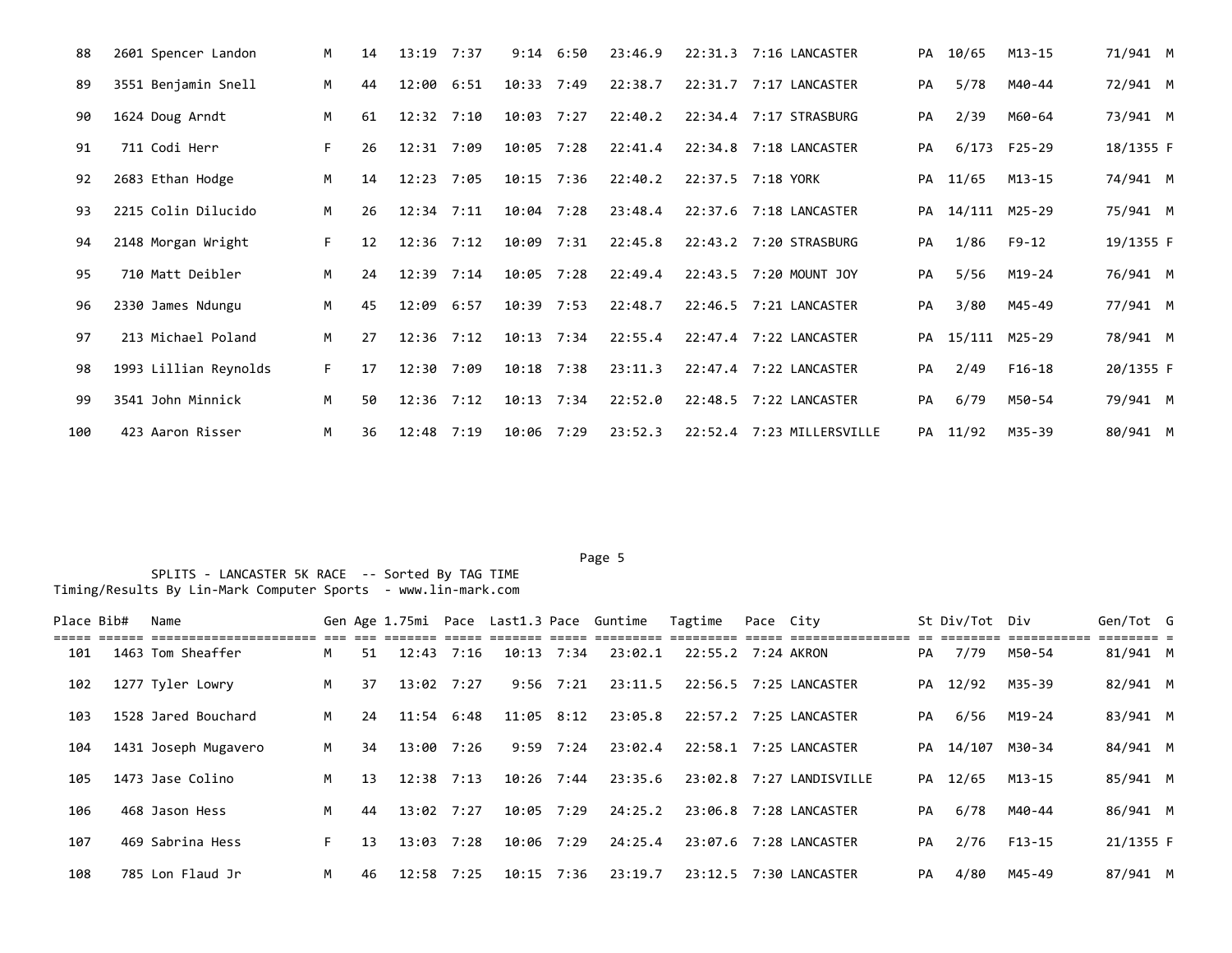| 109 | 237 Maisy Lapp           | F. | 12 | $12:34$ $7:11$ |      | 10:41 7:55     | 23:19.0 | 23:13.7 7:30 LANCASTER      | PA | 2/86             | $F9-12$      | 22/1355 F |  |
|-----|--------------------------|----|----|----------------|------|----------------|---------|-----------------------------|----|------------------|--------------|-----------|--|
| 110 | 1022 Bliss Strauss       | F. | 31 | 12:55 7:23     |      | 10:20 7:40     | 23:20.5 | 23:13.8 7:30 LITITZ         | PA |                  | 3/169 F30-34 | 23/1355 F |  |
| 111 | 3592 Trenton Underwood   | М  | 9  | 12:46          | 7:18 | 10:30 7:47     | 23:23.8 | 23:15.2 7:31 NEW PROVIDENCE | PA | 2/63             | $M9 - 12$    | 88/941 M  |  |
| 112 | 2189 Jordan Caban        | M  | 13 | 12:36          | 7:12 | 10:40 7:54     | 23:29.8 | 23:15.2 7:31 LANCASTER      | PA | 13/65            | $M13 - 15$   | 89/941 M  |  |
| 113 | 1502 Lyle Ressler        | M  | 29 | $12:46$ 7:18   |      | $10:31$ 7:48   | 23:23.4 | 23:16.0 7:31 NEW PROVIDENCE |    | PA 16/111 M25-29 |              | 90/941 M  |  |
| 114 | 2576 Charles Linares     | M  | 30 | $13:12$ $7:33$ |      | 10:06 7:29     | 24:44.3 | 23:16.4 7:31 LANCASTER      | PA | 15/107           | M30-34       | 91/941 M  |  |
| 115 | 2375 Stan Shantz         | M  | 63 | $12:52$ $7:21$ |      | $10:27$ 7:44   | 23:32.3 | 23:17.7 7:31 LANCASTER      | PA | 3/39             | M60-64       | 92/941 M  |  |
| 116 | 2377 Mark Shickman       | M  | 37 | 13:10          | 7:31 | $10:10$ 7:32   | 25:24.0 | 23:18.2 7:32 LANCASTER      | PA | 13/92            | M35-39       | 93/941 M  |  |
| 117 | 1967 Brendan Powell      | M  | 21 | $12:46$ 7:18   |      | $10:35$ 7:50   | 23:25.4 | 23:19.6 7:32 BERWYN         | PA | 7/56             | M19-24       | 94/941 M  |  |
| 118 | 3559 Max Wiggins         | M  | 12 | 13:48 7:53     |      | $9:37$ 7:07    | 24:08.3 | 23:23.6 7:33 NEW PROVIDENCE | PA | 3/63             | $M9 - 12$    | 95/941 M  |  |
| 119 | 3508 Brandi Sollenberger | F. | 35 | 12:54 7:23     |      | 10:31 7:47     | 23:33.3 | 23:24.2 7:33 LANDISVILLE    | PA |                  | 4/147 F35-39 | 24/1355 F |  |
| 120 | 1164 Troy Bell           | M  | 27 | $12:24$ 7:05   |      | $11:02$ $8:10$ | 23:30.9 | 23:25.3 7:34 LITITZ         | PA | 17/111 M25-29    |              | 96/941 M  |  |
| 121 | 1908 Michael Mero        | M  | 46 | $13:02$ 7:27   |      | $10:28$ 7:45   | 24:07.0 | 23:28.4 7:35 LANCASTER      | PA | 5/80             | M45-49       | 97/941 M  |  |
| 122 | 906 Brian Lavin          | M  | 37 | $12:54$ 7:22   |      | 10:36 7:51     | 23:37.8 | 23:28.9 7:35 STRASBURG      | PA | 14/92            | M35-39       | 98/941 M  |  |
| 123 | 2554 Jeremy Smith        | M  | 29 | 12:38          | 7:13 | 10:53 8:04     | 23:45.4 | 23:29.3 7:35 MOUNT JOY      | PA | 18/111 M25-29    |              | 99/941 M  |  |
| 124 | 208 Antonio Hammond      | M  | 32 | 12:16          | 7:01 | $11:15$ $8:20$ | 23:37.4 | 23:30.1 7:35 LANCASTER      | PA | 16/107 M30-34    |              | 100/941 M |  |
| 125 | 2679 Jeremiah Charles    | M  | 29 | $13:19$ 7:37   |      | $10:13$ 7:34   | 23:59.2 | 23:31.2 7:36 LANCASTER      |    | PA 19/111 M25-29 |              | 101/941 M |  |

Page 6 and the contract of the contract of the contract of the contract of the contract of the contract of the contract of the contract of the contract of the contract of the contract of the contract of the contract of the

| Place Bib# | Name                  |     |     |               |                          | Gen Age 1.75mi Pace Last1.3 Pace Guntime Tagtime Pace City |  |                                                         |    | St Div/Tot Div   |              | Gen/Tot G  |  |
|------------|-----------------------|-----|-----|---------------|--------------------------|------------------------------------------------------------|--|---------------------------------------------------------|----|------------------|--------------|------------|--|
|            |                       |     |     |               |                          |                                                            |  |                                                         |    |                  |              | -------- - |  |
| 126        | 187 Tim Stuhldreher   | M   | -29 | 13:02 7:27    | 10:33 7:49               |                                                            |  |                                                         |    | PA 20/111 M25-29 |              | 102/941 M  |  |
| 127        | 1618 Ahmad Afzali     | M . |     |               |                          |                                                            |  | 46 13:02 7:27 10:34 7:50 23:52.4 23:35.1 7:37 LANCASTER | PA | 6/80             | M45-49       | 103/941 M  |  |
| 128        | 1763 Camille Gonzalez | F.  |     |               | 24 13:12 7:33 10:25 7:43 |                                                            |  |                                                         | PA | 4/100 F19-24     |              | 25/1355 F  |  |
| 129        | 1300 Michelle Blake   |     |     | 42 12:54 7:23 |                          | 10:43 7:56 23:45.0 23:36.1 7:37 COLUMBIA                   |  |                                                         | PA |                  | 2/110 F40-44 | 26/1355 F  |  |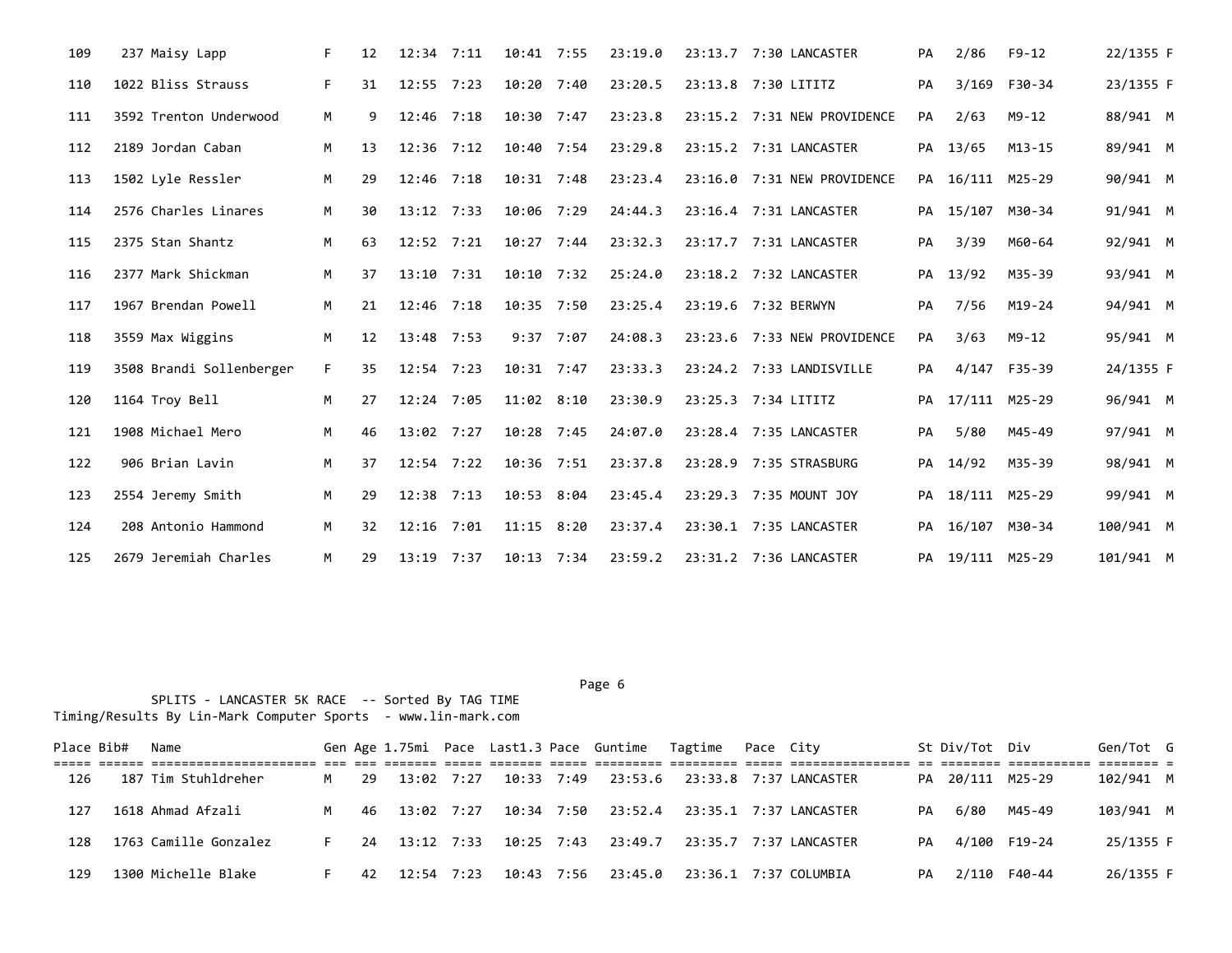| 130 | 1988 Joseph Reiter    | M  | 36 | $12:43$ 7:16   |      | 10:55 8:05   | 23:55.9 | 23:36.5 7:37 STRASBURG      |    | PA 15/92      | M35-39       | 104/941 M |  |
|-----|-----------------------|----|----|----------------|------|--------------|---------|-----------------------------|----|---------------|--------------|-----------|--|
| 131 | 197 Joel Kime         | М  | 44 | 13:22 7:38     |      | $10:17$ 7:37 | 23:59.2 | 23:38.3 7:38 LANCASTER      | PA | 7/78          | M40-44       | 105/941 M |  |
| 132 | 2335 Dylan Noll       | M  | 14 | $13:15$ 7:34   |      | $10:25$ 7:43 | 24:00.2 | 23:38.5 7:38 CONESTOGA      | PA | 14/65         | $M13 - 15$   | 106/941 M |  |
| 133 | 2391 Gabe Sullivan    | М  | 14 | $13:14$ 7:34   |      | $10:26$ 7:43 | 24:00.6 | 23:39.1 7:38 CONESTOGA      | PA | 15/65         | $M13 - 15$   | 107/941 M |  |
| 134 | 2271 Thomas Kennedy   | M  | 42 | 13:08 7:30     |      | 10:35 7:50   | 24:04.6 | 23:41.9 7:39 LITITZ         | PA | 8/78          | M40-44       | 108/941 M |  |
| 135 | 1002 Liam McGinley    | M  | 15 | $12:51$ $7:21$ |      | 10:53 8:04   | 24:05.0 | 23:43.5 7:40 ORRTANNA       |    | PA 16/65      | $M13 - 15$   | 109/941 M |  |
| 136 | 620 Joshua Reinford   | M  | 10 | 13:49 7:54     |      | $9:56$ 7:22  | 24:11.4 | 23:44.4 7:40 SMOKETOWN      | PA | 4/63          | M9-12        | 110/941 M |  |
| 137 | 1027 John Trovato     | M  | 38 | 13:18 7:36     |      | 10:28 7:45   | 24:09.6 | 23:44.9 7:40 LITITZ         | PA | 16/92         | M35-39       | 111/941 M |  |
| 138 | 2071 Kenneth Stadden  | M  | 67 | $12:55$ 7:23   |      | 10:53 8:03   | 23:49.1 | 23:46.2 7:41 LANCASTER      | PA | 1/25          | M65-69       | 112/941 M |  |
| 139 | 2364 Christopher Roda | М  | 33 | $13:14$ 7:34   |      | 10:35 7:50   | 23:57.0 | 23:48.4 7:41 LANCASTER      | PA | 17/107 M30-34 |              | 113/941 M |  |
| 140 | 75 Claire Lutz        | F. | 27 | 13:06 7:30     |      | 10:43 7:57   | 24:37.6 | 23:48.8 7:41 LANCASTER      | PA |               | 7/173 F25-29 | 27/1355 F |  |
| 141 | 1690 Chauntez Daniels | F. | 48 |                |      |              | 23:51.9 | 23:51.9 7:42 LANCASTER      | PA |               | 2/124 F45-49 | 28/1355 F |  |
| 142 | 158 Garrett Witwer    | M  | 13 | 13:36 7:46     |      | 10:19 7:39   | 25:29.5 | 23:54.1 7:43 LITITZ         | PA | 17/65         | $M13 - 15$   | 114/941 M |  |
| 143 | 246 Michael Jury      | M  | 32 | $13:27$ 7:41   |      | 10:29 7:46   | 27:32.6 | 23:54.3 7:43 NEW HOLLAND    | PA | 18/107 M30-34 |              | 115/941 M |  |
| 144 | 3535 Travis Kirkland  | M  | 34 | 13:07 7:30     |      | 10:49 8:01   | 24:07.6 | 23:55.0 7:43 LANCASTER      | PA | 19/107 M30-34 |              | 116/941 M |  |
| 145 | 994 Taylor Croft      | M  | 54 | 13:28 7:42     |      | 10:29 7:46   | 24:12.4 | 23:56.3 7:44 CHRISTIANA     | PA | 8/79          | M50-54       | 117/941 M |  |
| 146 | 2659 Jaime Arroyo     | M  | 30 | 13:35 7:46     |      | 10:23 7:41   | 25:26.9 | 23:56.3 7:44 LANCASTER      | PA | 20/107 M30-34 |              | 118/941 M |  |
| 147 | 1682 Charles Connon   | M  | 30 | $13:38$ 7:48   |      | 10:19 7:39   | 24:21.7 | 23:56.5 7:44 LANCASTER      | PA | 21/107 M30-34 |              | 119/941 M |  |
| 148 | 2072 William Stadden  | M  | 38 | 13:10 7:32     |      | 10:49 8:01   | 24:23.7 | 23:58.5 7:45 MOUNTVILLE     |    | PA 17/92      | M35-39       | 120/941 M |  |
| 149 | 908 Kasia Matyniak    | F. | 39 | 13:14          | 7:34 | 10:46 7:59   | 24:14.4 | 23:58.8 7:45 NEW CUMBERLAND | PA |               | 5/147 F35-39 | 29/1355 F |  |
| 150 | 2615 William Fenimore | M  | 17 | 12:13 6:59     |      | 11:48 8:44   | 24:13.9 | 23:59.6 7:45 LANCASTER      | PA | 6/38          | M16-18       | 121/941 M |  |

Page 7 and the contract of the contract of the contract of the contract of the contract of the contract of the contract of the contract of the contract of the contract of the contract of the contract of the contract of the SPLITS - LANCASTER 5K RACE -- Sorted By TAG TIME Timing/Results By Lin-Mark Computer Sports - www.lin-mark.com

Place Bib# Name Gen Age 1.75mi Pace Last1.3 Pace Guntime Tagtime Pace City St Div/Tot Div Gen/Tot G ===== ====== ====================== === === ======= ===== ======= ===== ========= ========= ===== ================ == ======== =========== ======== =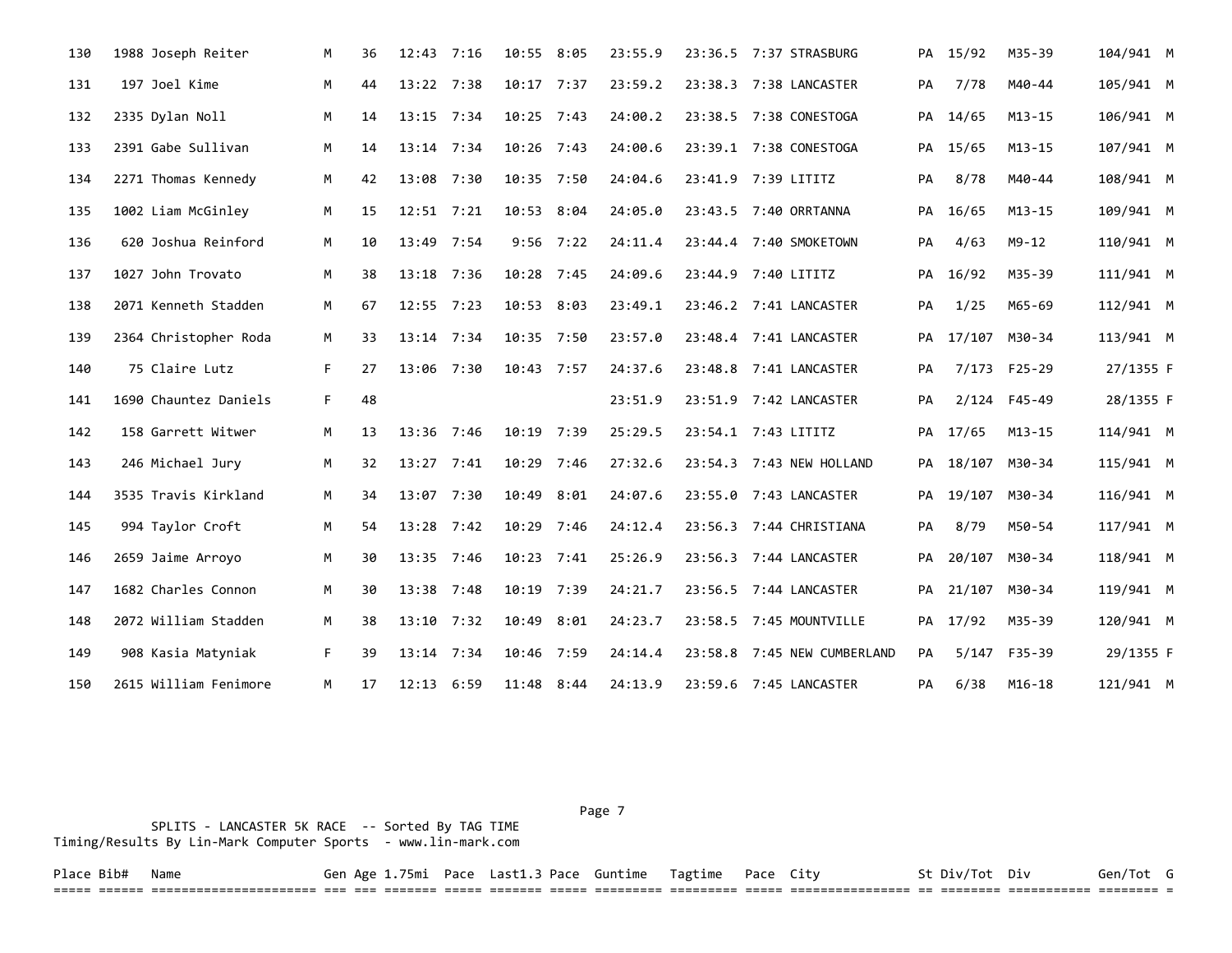| 151 | 1842 Jacob King          | М  | 32 | 14:09 8:05     |      | $9:52$ 7:19    |             | 24:23.6 | 23:59.9 7:45 WASHINGTON BORO | PA |                  | 22/107 M30-34 | 122/941 M |  |
|-----|--------------------------|----|----|----------------|------|----------------|-------------|---------|------------------------------|----|------------------|---------------|-----------|--|
| 152 | 2397 Almir Toporan       | М  | 23 | $12:57$ 7:24   |      | $11:05$ 8:13   |             | 24:30.7 | 24:01.3 7:45 LANCASTER       | PA | 8/56             | M19-24        | 123/941 M |  |
| 153 | 1526 Mike Cardile        | M  | 25 | 13:39 7:48     |      | $10:24$ 7:42   |             | 24:27.3 | 24:01.4 7:45 MANHEIM         | PA |                  | 21/111 M25-29 | 124/941 M |  |
| 154 | 424 Colin Schultz        | M  | 24 | 13:15 7:34     |      | 10:50 8:02     |             | 25:06.5 | 24:04.3 7:46 LITITZ          | PA | 9/56             | M19-24        | 125/941 M |  |
| 155 | 2423 Zachary Witmer      | M  | 16 | 14:15 8:09     |      | $9:51$ 7:18    |             | 25:39.9 | 24:05.3 7:47 ELM             | PA | 7/38             | M16-18        | 126/941 M |  |
| 156 | 1635 Kenneth Bell        | М  | 54 | 13:43 7:50     |      | 10:24 7:43     |             | 25:26.2 | 24:05.8 7:47 LANCASTER       | PA | 9/79             | M50-54        | 127/941 M |  |
| 157 | 2336 Evan Noll           | м  | 10 | 13:24 7:40     |      | $10:44$ 7:57   |             | 24:41.8 | 24:07.1 7:47 CONESTOGA       | PA | 5/63             | $M9 - 12$     | 128/941 M |  |
| 158 | 2478 Keanu Germinario    | М  | 14 | $13:24$ 7:40   |      | 10:44 7:57     |             | 24:07.6 | 24:07.6 7:47 LANCASTER       | PA | 18/65            | M13-15        | 129/941 M |  |
| 159 | 988 Carly Anderson       | F. | 13 | $13:11$ 7:32   |      | $11:01$ $8:10$ |             | 24:27.2 | 24:10.8 7:48 NEW HOLLAND     | PA | 3/76             | F13-15        | 30/1355 F |  |
| 160 | 1010 Xavier Padilla      | M  | 15 | $13:11$ 7:32   |      | $11:02$ $8:11$ |             | 24:28.5 | 24:12.5 7:49 GAP             | PA | 19/65            | M13-15        | 130/941 M |  |
| 161 | 390 David Merli          | M  | 46 | 14:03 8:02     |      | 10:12 7:33     |             | 24:41.3 | 24:13.6 7:49 LANCASTER       | PA | 7/80             | M45-49        | 131/941 M |  |
| 162 | 1291 Matthew Keeler      | M  | 35 | $14:18$ $8:11$ |      |                | $9:57$ 7:22 | 25:44.3 | 24:14.2 7:50 MOUNT JOY       | PA | 18/92            | M35-39        | 132/941 M |  |
| 163 | 421 Isabelle Gulick      | F. | 26 | 13:26 7:41     |      | 10:50 8:02     |             | 25:16.0 | 24:15.0 7:50 ELIZABETHTOWN   | PA |                  | 8/173 F25-29  | 31/1355 F |  |
| 164 | 3586 Benjamin Nguyen     | M  | 23 | 13:33 7:45     |      | 10:44 7:57     |             | 24:21.5 | 24:16.1 7:50 LANCASTER       | PA | 10/56            | $M19-24$      | 133/941 M |  |
| 165 | 2240 Rachel Good         | F. | 29 | 13:32 7:44     |      | 10:45 7:58     |             | 24:26.0 | 24:16.2 7:50 COLUMBIA        | PA |                  | 9/173 F25-29  | 32/1355 F |  |
| 166 | 1260 Colin Heinle        | M  | 38 | $13:21$ 7:38   |      | 10:57 8:07     |             | 24:26.0 | 24:17.3 7:51 LANCASTER       | PA | 19/92            | M35-39        | 134/941 M |  |
| 167 | 2418 Jason Williams      | M  | 34 | 13:29 7:43     |      | 10:50 8:02     |             | 24:33.8 | 24:18.1 7:51 LANCASTER       | PA |                  | 23/107 M30-34 | 135/941 M |  |
| 168 | 3518 Dylan Grau          | M  | 18 | 13:52 7:56     |      | 10:27 7:45     |             | 24:31.8 | 24:18.7 7:51 LANCASTER       | PA | 8/38             | M16-18        | 136/941 M |  |
| 169 | 2403 Sam Walton          | M  | 26 | 13:19 7:37     |      | 11:01 8:10     |             | 24:35.1 | 24:19.2 7:51 LANCASTER       | PА |                  | 22/111 M25-29 | 137/941 M |  |
| 170 | 1079 Stephen Bareuther   | M  | 56 | 13:33 7:45     |      | 10:48 8:00     |             | 24:23.2 | 24:20.1 7:51 LANCASTER       | PA | 4/49             | M55-59        | 138/941 M |  |
| 171 | 2242 Logan Grau          | м  | 13 | 13:53 7:56     |      | 10:30 7:47     |             | 24:34.8 | 24:22.2 7:52 LANCASTER       | PA | 20/65            | $M13 - 15$    | 139/941 M |  |
| 172 | 1313 Jean Kilheffer Hess | F. | 44 | 13:16 7:35     |      | 11:08 8:15     |             | 24:28.0 | 24:22.8 7:52 COLUMBIA        | PA | 3/110            | F40-44        | 33/1355 F |  |
| 173 | 479 Jim Stutzman         | M  | 53 | 13:33 7:45     |      | 10:52 8:03     |             | 24:32.4 | 24:23.7 7:53 LANCASTER       | PA | 10/79            | M50-54        | 140/941 M |  |
| 174 | 1814 Joseph Hinnenkamp   | M  | 54 | 13:44          | 7:51 | 10:42 7:56     |             | 24:37.5 | 24:25.0 7:53 LANCASTER       | PA | 11/79            | M50-54        | 141/941 M |  |
| 175 | 968 Scott Cartwirght     | м  | 30 | 14:51 8:29     |      | $9:36$ 7:07    |             | 25:51.6 | 24:26.2 7:53 LANCASTER       |    | PA 24/107 M30-34 |               | 142/941 M |  |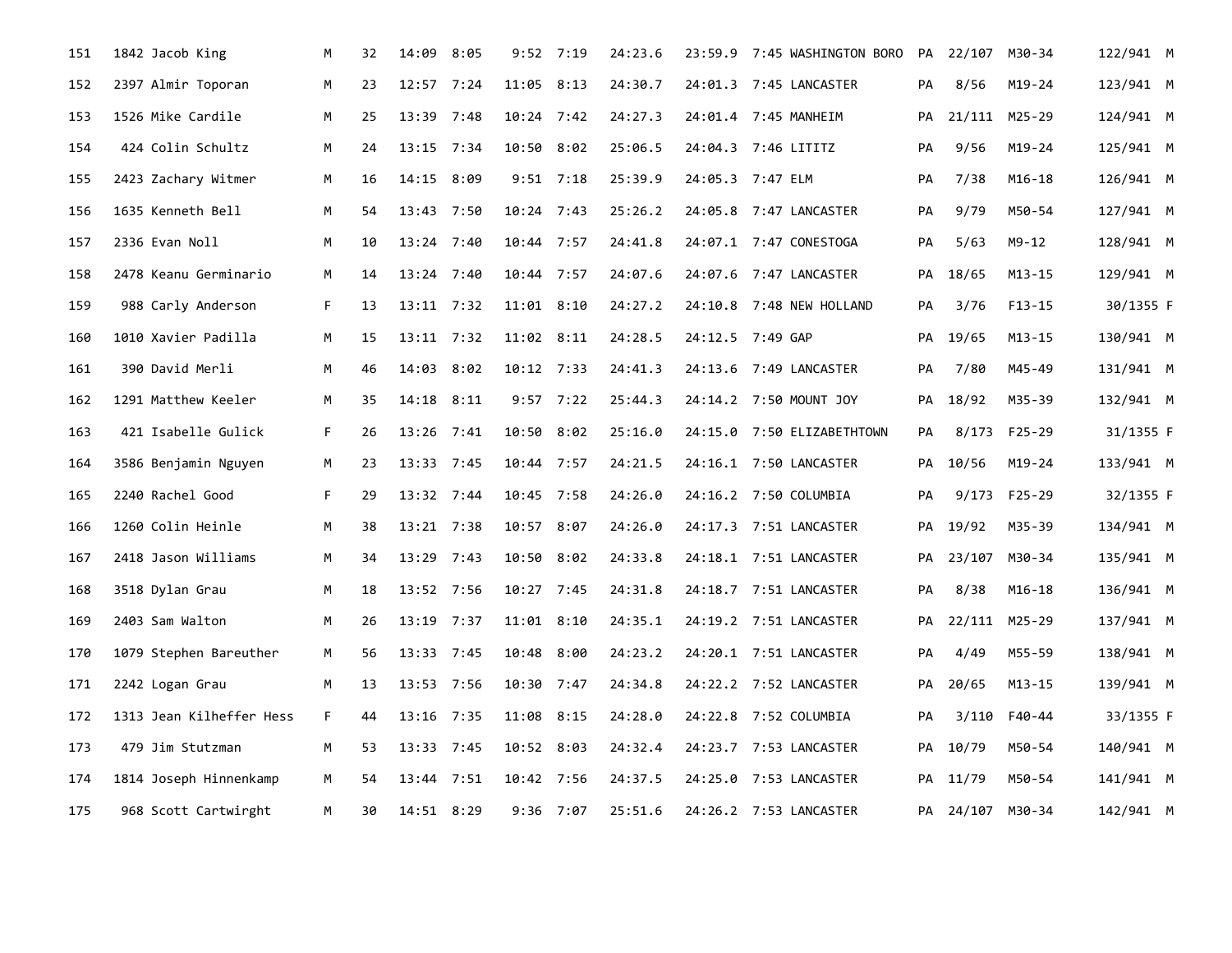SPLITS - LANCASTER 5K RACE -- Sorted By TAG TIME Timing/Results By Lin-Mark Computer Sports - www.lin-mark.com

| Place Bib#<br>===== | Name<br>sitic continualization of the count come count come continue continue and continuation of continue continue continue |    |    |            |              |                | Gen Age 1.75mi Pace Last1.3 Pace Guntime | Tagtime             | Pace City |                           |     | St Div/Tot Div   |               | Gen/Tot G |  |
|---------------------|------------------------------------------------------------------------------------------------------------------------------|----|----|------------|--------------|----------------|------------------------------------------|---------------------|-----------|---------------------------|-----|------------------|---------------|-----------|--|
| 176                 | 3544 Cameron Reeder                                                                                                          | M  | 16 | 14:25      | 8:14         | 10:03 7:27     | 25:01.0                                  |                     |           | 24:27.0 7:54 READING      | PA  | 9/38             | M16-18        | 143/941 M |  |
| 177                 | 1729 Robert Fennimore                                                                                                        | M  | 41 |            | $13:34$ 7:45 | 10:54 8:05     | 24:45.4                                  |                     |           | 24:27.7 7:54 LANCASTER    | PA  | 9/78             | M40-44        | 144/941 M |  |
| 178                 | 1612 Oscar Abanto                                                                                                            | M  | 36 |            | 13:25 7:40   | 11:05 8:13     | 24:37.6                                  |                     |           | 24:29.2 7:54 LANCASTER    | PA  | 20/92            | M35-39        | 145/941 M |  |
| 179                 | 105 Alex Folk                                                                                                                | М  | 30 |            | 14:11 8:06   | 10:21 7:40     | 26:51.8                                  |                     |           | 24:30.6 7:55 LANCASTER    |     | PA 25/107 M30-34 |               | 146/941 M |  |
| 180                 | 212 Damian Myers                                                                                                             | М  | 29 |            | 13:03 7:28   | $11:29$ 8:30   | 24:38.8                                  |                     |           | 24:31.1 7:55 LANCASTER    | PA  | 23/111 M25-29    |               | 147/941 M |  |
| 181                 | 2060 Brandon Smith                                                                                                           | M  | 14 |            | 13:17 7:36   | $11:15$ 8:20   | 25:18.4                                  |                     |           | 24:31.3 7:55 LANCASTER    |     | PA 21/65         | M13-15        | 148/941 M |  |
| 182                 | 235 Tim Ulmer                                                                                                                | M  | 51 |            | 14:01 8:01   | $10:32$ 7:48   | 24:46.8                                  |                     |           | 24:31.4 7:55 LANCASTER    |     | PA 12/79         | M50-54        | 149/941 M |  |
| 183                 | 106 Margaret Folk                                                                                                            | F. | 33 | 14:13      | 8:08         | 10:20 7:40     | 26:53.5                                  |                     |           | 24:32.3 7:55 LANCASTER    | PA  | 4/169            | F30-34        | 34/1355 F |  |
| 184                 | 2182 Evan Bush                                                                                                               | M  | 13 |            | 14:27 8:16   | 10:06 7:29     | 25:42.7                                  |                     |           | 24:32.4 7:55 LANCASTER    |     | PA 22/65         | $M13 - 15$    | 150/941 M |  |
| 185                 | 749 Michael Peirce III                                                                                                       | М  | 17 | 14:19      | 8:11         | 10:16 7:36     | 26:13.7                                  | 24:33.8 7:56 OLEY   |           |                           | PA  | 10/38            | M16-18        | 151/941 M |  |
| 186                 | 1817 Chad Houck                                                                                                              | М  | 29 |            | 13:39 7:48   | 10:57 8:06     | 24:59.6                                  |                     |           | 24:34.7 7:56 MOUNT JOY    |     | PA 24/111 M25-29 |               | 152/941 M |  |
| 187                 | 2658 Dwayne Dickerson                                                                                                        | M  | 33 |            | 13:17 7:36   | $11:19$ $8:23$ | 24:40.8                                  |                     |           | 24:35.3 7:56 LANCASTER    | PA  |                  | 26/107 M30-34 | 153/941 M |  |
| 188                 | 625 Marvin Sanders Ii                                                                                                        | М  | 25 |            | $13:14$ 7:34 | $11:26$ 8:28   | 25:01.4                                  |                     |           | 24:39.3 7:58 MOUNT JOY    | PA  |                  | 25/111 M25-29 | 154/941 M |  |
| 189                 | 1794 Eric Hellman                                                                                                            | M  | 55 |            | 13:23 7:39   | 11:20 8:24     | 24:50.5                                  |                     |           | 24:41.4 7:58 LANCASTER    | PA  | 5/49             | M55-59        | 155/941 M |  |
| 190                 | 1508 Brooke Ruth                                                                                                             | F. | 10 |            | 13:56 7:58   | 10:47 7:59     | 26:28.3                                  | 24:41.9 7:59 LITITZ |           |                           | PА  | 3/86             | $F9-12$       | 35/1355 F |  |
| 191                 | 3547 Corey Fogleman                                                                                                          | M  | 45 | 14:27 8:16 |              | 10:17 7:37     | 25:51.4                                  |                     |           | 24:43.4 7:59 LANCASTER    | PA  | 8/80             | M45-49        | 156/941 M |  |
| 192                 | 3548 MacYn Fogleman                                                                                                          | F. | 12 |            | 14:26 8:15   | $10:18$ 7:38   | 25:52.5                                  |                     |           | 24:43.7 7:59 LANCASTER    | PA  | 4/86             | F9-12         | 36/1355 F |  |
| 193                 | 2582 Tim Cantwell                                                                                                            | M  | 61 |            | $13:33$ 7:45 | $11:13$ $8:18$ | 24:58.3                                  | 24:44.2 7:59 WAYNE  |           |                           | ΝJ  | 4/39             | M60-64        | 157/941 M |  |
| 194                 | 2105 Thad Traver                                                                                                             | M  | 48 |            | 13:57 7:59   | 10:50 8:01     | 25:52.4                                  |                     |           | 24:45.9 8:00 LANCASTER    | PA  | 9/80             | M45-49        | 158/941 M |  |
| 195                 | 2693 Ryan Martino                                                                                                            | M  | 21 |            | 13:56 7:58   | 10:52 8:03     | 25:20.4                                  |                     |           | 24:47.1 8:00 COCHRANVILLE | PA. | 11/56            | $M19 - 24$    | 159/941 M |  |
| 196                 | 2467 Tim Erdley                                                                                                              | М  | 56 | 14:05      | 8:03         | 10:46 7:59     | 25:00.3                                  |                     |           | 24:50.1 8:01 LANCASTER    | PA  | 6/49             | M55-59        | 160/941 M |  |
| 197                 | 2405 Kaitlin Ward                                                                                                            | F. | 28 |            | $13:34$ 7:45 | $11:20$ 8:24   | 25:06.8                                  |                     |           | 24:52.9 8:02 LANCASTER    | PA  | 10/173 F25-29    |               | 37/1355 F |  |
| 198                 | 2413 Jeffrey Wheeler                                                                                                         | M  | 51 |            | $14:23$ 8:13 | 10:31 7:48     | 25:55.7                                  |                     |           | 24:53.1 8:02 LANCASTER    |     | PA 13/79         | M50-54        | 161/941 M |  |

Page 8 and 2012 and 2012 and 2012 and 2012 and 2012 and 2012 and 2012 and 2012 and 2012 and 2012 and 2012 and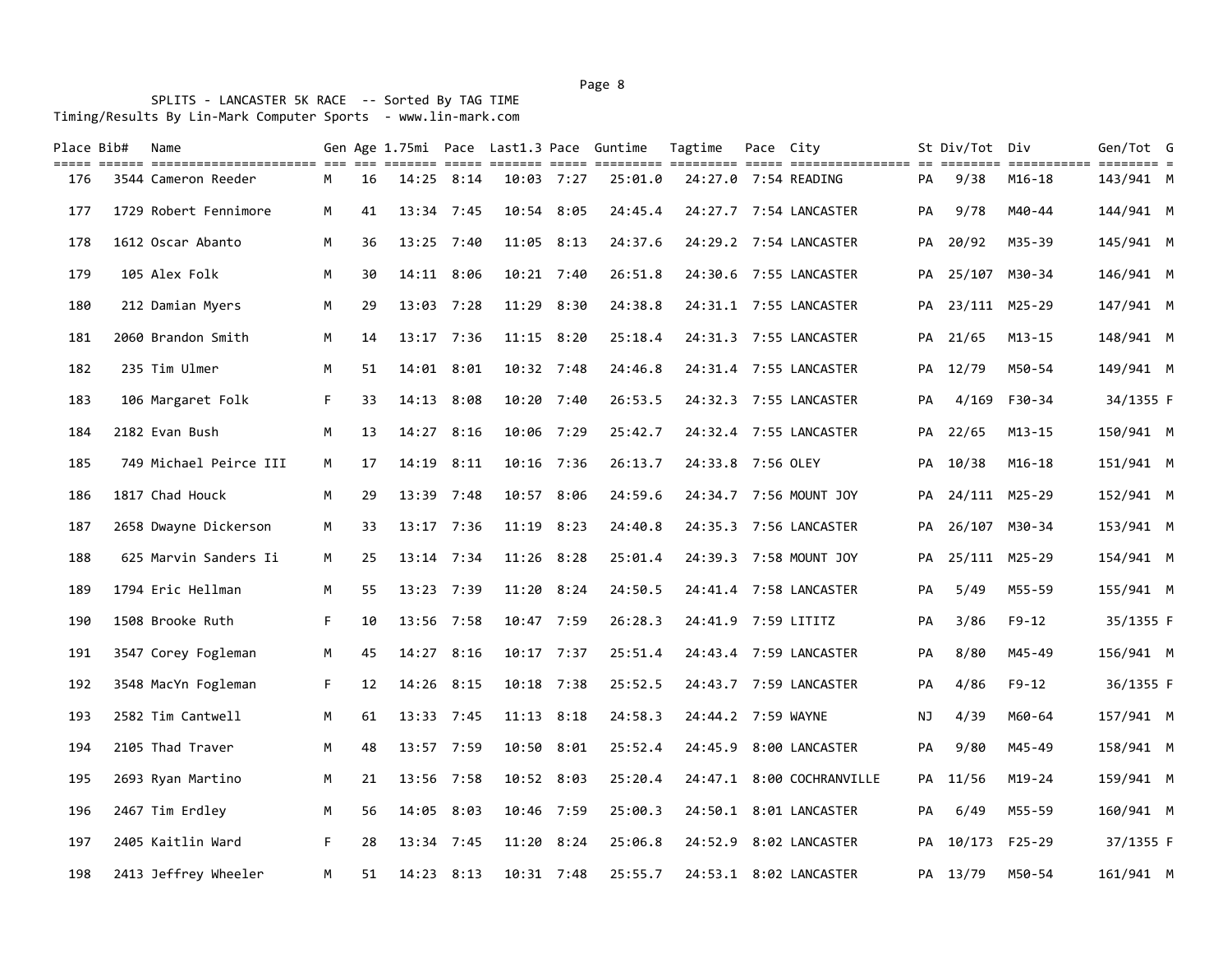| 199 | 91 Dan Taylor      |  |  |  | M 27 14:29 8:17 10:25 7:43 25:43.0 24:53.3 8:02 LANCASTER |  | PA 26/111 M25-29 | 162/941 M |  |
|-----|--------------------|--|--|--|-----------------------------------------------------------|--|------------------|-----------|--|
|     | 200 1202 Noah Fitz |  |  |  | M 13 14:08 8:05 10:47 7:59 25:15.3 24:53.7 8:02 MARIETTA  |  | PA 23/65 M13-15  | 163/941 M |  |

Page 9 and 2012 and 2012 and 2012 and 2012 and 2012 and 2012 and 2012 and 2012 and 2012 and 2012 and 2012 and

| Place Bib# | Name<br>sich schic concidencializer in di conti com conti cont chicari concide continue com concidente in contine concident c |    |    |              |      |                | Gen Age 1.75mi Pace Last1.3 Pace Guntime | Tagtime             | Pace City |                            |    | St Div/Tot Div   |              | Gen/Tot G |  |
|------------|-------------------------------------------------------------------------------------------------------------------------------|----|----|--------------|------|----------------|------------------------------------------|---------------------|-----------|----------------------------|----|------------------|--------------|-----------|--|
| 201        | 1750 Andrew Garner                                                                                                            | M  | 48 | 13:58 7:59   |      | 10:58 8:07     | 25:04.5                                  |                     |           | 24:54.8 8:03 LANCASTER     |    | PA 10/80         | M45-49       | 164/941 M |  |
| 202        | 709 Greg Berry                                                                                                                | M  | 50 | $13:54$ 7:57 |      | $11:02$ $8:10$ | 25:01.1                                  |                     |           | 24:55.1 8:03 EAST EARL     | PA | 14/79            | M50-54       | 165/941 M |  |
| 203        | 1852 Herb Landis                                                                                                              | M  | 57 | 13:56 7:58   |      | 11:01 8:09     | 25:08.3                                  |                     |           | 24:55.2 8:03 LANCASTER     | PA | 7/49             | M55-59       | 166/941 M |  |
| 204        | 942 Bernice Carr                                                                                                              | F. | 33 | $12:57$ 7:24 |      | 12:01 8:54     | 25:01.0                                  | 24:56.6 8:03 YORK   |           |                            | PA | 5/169            | F30-34       | 38/1355 F |  |
| 205        | 980 Derek Carrigan                                                                                                            | М  | 19 | 14:38        | 8:22 | $10:25$ 7:43   | 26:58.3                                  |                     |           | 25:01.5 8:05 LANCASTER     | PA | 12/56            | $M19 - 24$   | 167/941 M |  |
| 206        | 2495 Cierra King                                                                                                              | F. | 22 | 13:57 7:58   |      | 11:06 8:13     | 25:34.7                                  |                     |           | 25:01.6 8:05 COCHRANVILLE  | PA |                  | 5/100 F19-24 | 39/1355 F |  |
| 207        | 25 Jacqueline Boben                                                                                                           | F. | 19 |              |      |                | 25:07.0                                  |                     |           | 25:01.7 8:05 LANCASTER     | PA |                  | 6/100 F19-24 | 40/1355 F |  |
| 208        | 2260 Caitlin Hickey                                                                                                           | F. | 21 | 13:59 8:00   |      | 11:04 8:12     | 25:49.1                                  |                     |           | 25:02.2 8:05 LANCASTER     | PA |                  | 7/100 F19-24 | 41/1355 F |  |
| 209        | 3576 Alwin Philippa                                                                                                           | M  | 53 | 14:16 8:09   |      | 10:48 8:00     | 25:12.2                                  |                     |           | 25:02.9 8:05 COLUMBIA      |    | PA 15/79         | M50-54       | 168/941 M |  |
| 210        | 3509 Eric Gross                                                                                                               | M  | 21 | $13:37$ 7:47 |      | $11:27$ 8:29   | 25:10.1                                  |                     |           | 25:03.1 8:05 WILLOW STREET |    | PA 13/56         | M19-24       | 169/941 M |  |
| 211        | 1830 Kayla Kassees                                                                                                            | F. | 28 | 13:53 7:56   |      | $11:11$ 8:17   | 26:27.7                                  |                     |           | 25:03.2 8:05 MOUNTVILLE    |    | PA 11/173 F25-29 |              | 42/1355 F |  |
| 212        | 2303 Jake McClellan                                                                                                           | M  | 25 | 14:08        | 8:05 | 10:57 8:07     | 26:16.0                                  |                     |           | 25:04.4 8:06 LANCASTER     | PA | 27/111 M25-29    |              | 170/941 M |  |
| 213        | 2690 Jevin Zimmerman                                                                                                          | M  | 26 | 13:29        | 7:43 | 11:37 8:36     | 27:01.9                                  |                     |           | 25:05.1 8:06 LANCASTER     | PA | 28/111 M25-29    |              | 171/941 M |  |
| 214        | 3594 Kyra Melleby Myers                                                                                                       | F. | 45 | 14:04        | 8:03 | $11:02$ 8:11   | 25:39.8                                  | 25:05.3             |           | 8:06 MOUNT JOY             | PA |                  | 3/124 F45-49 | 43/1355 F |  |
| 215        | 757 Davian Santos                                                                                                             | М  | 14 | $13:34$ 7:45 |      | $11:33$ $8:33$ | 25:33.0                                  |                     |           | 25:05.6 8:06 LANCASTER     | PA | 24/65            | $M13 - 15$   | 172/941 M |  |
| 216        | 188 Gordon Jones                                                                                                              | M  | 61 | 13:47 7:53   |      | $11:21$ 8:24   | 26:23.7                                  | 25:06.8 8:07 LITITZ |           |                            | PA | 5/39             | M60-64       | 173/941 M |  |
| 217        | 825 Samantha McNally                                                                                                          | F. | 32 | 13:35 7:46   |      | 11:34 8:34     | 27:18.2                                  |                     |           | 25:08.2 8:07 LANCASTER     | PA | 6/169            | F30-34       | 44/1355 F |  |
| 218        | 2510 Doug Masser                                                                                                              | M  | 29 | 14:12 8:07   |      | 10:58 8:08     | 25:35.9                                  |                     |           | 25:09.2 8:07 LANCASTER     | PA | 29/111 M25-29    |              | 174/941 M |  |
| 219        | 24 Barbara Boben                                                                                                              | F. | 54 | 13:57 7:59   |      | $11:13$ $8:19$ | 25:19.0                                  |                     |           | 25:09.2 8:07 LANCASTER     | PA | 1/87             | F50-54       | 45/1355 F |  |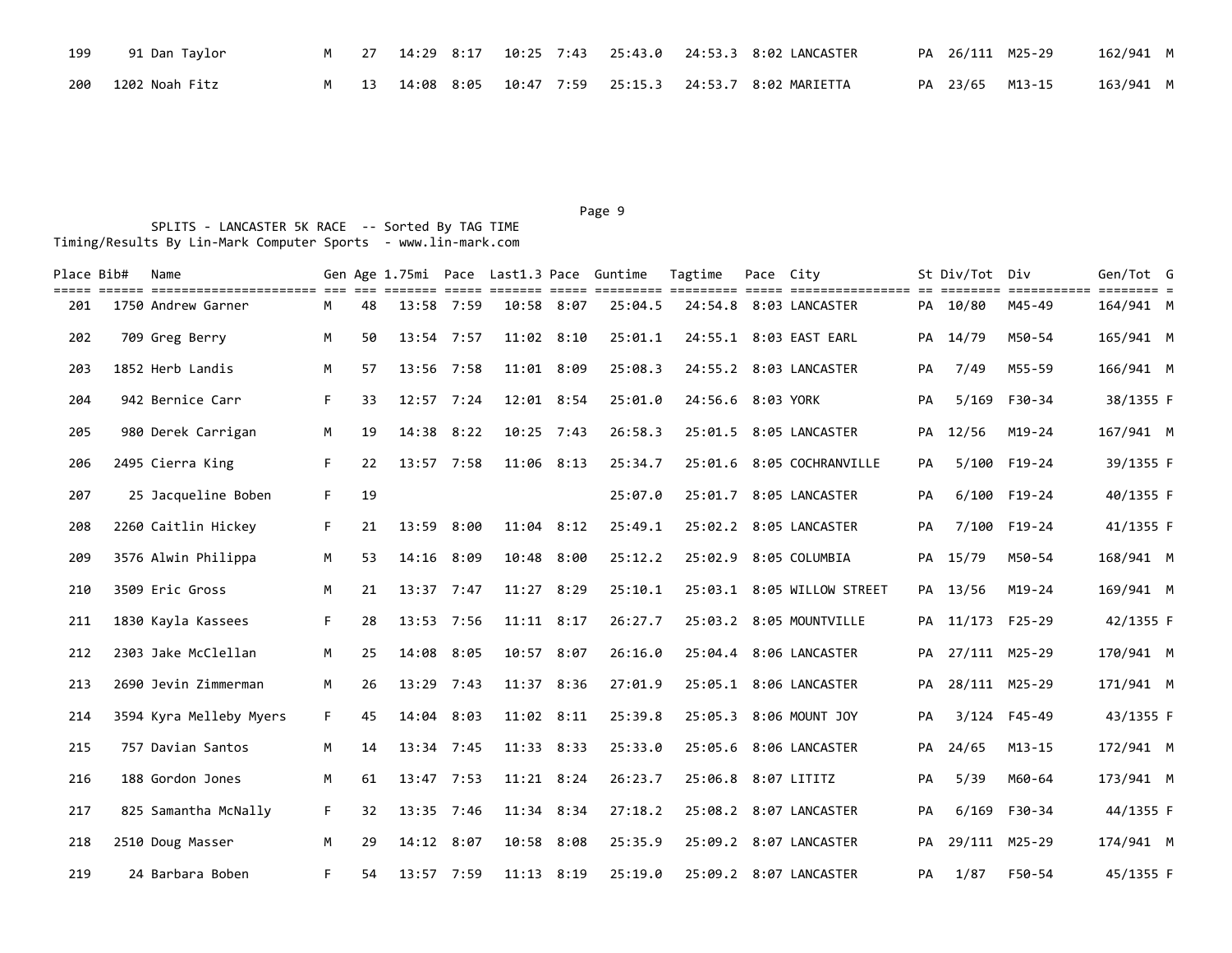| 220 | 417 Emily Wilson   | F. | 29  | 14:27          | 8:16 | 10:43          | 7:56 | 26:42.3 |         | 25:09.4 8:07 LANCASTER |     | PA 12/173 F25-29 |                  | 46/1355 F |
|-----|--------------------|----|-----|----------------|------|----------------|------|---------|---------|------------------------|-----|------------------|------------------|-----------|
| 221 | 2619 Tyler Wilson  | M  | 29  | 14:49          | 8:28 | $10:22$ 7:41   |      | 27:18.7 |         | 25:09.8 8:07 LANCASTER |     |                  | PA 30/111 M25-29 | 175/941 M |
| 222 | 2325 Sadie Moore   | F. | 32. | 14:12 8:07     |      | 10:59          | 8:08 | 25:36.7 |         | 25:10.2 8:08 LITITZ    | PA  |                  | 7/169 F30-34     | 47/1355 F |
| 223 | 233 Dennis Kianka  | M  | 31  | $13:30$ $7:43$ |      | $11:42$ $8:40$ |      | 25:26.4 | 25:10.7 | 8:08 MOUNTVILLE        |     | PA 27/107        | M30-34           | 176/941 M |
| 224 | 1298 Max Riccomini | M  | 12  | 14:49          | 8:28 | $10:23$ 7:42   |      | 25:43.0 |         | 25:11.5 8:08 LANCASTER | PA  | 6/63             | M9-12            | 177/941 M |
| 225 | 60 Kristen Frawley | F. | -23 | 14:27          | 8:16 | 10:45          | 7:58 | 26:27.5 | 25:11.5 | 8:08 NEWFOUNDLAND      | NJ. |                  | 8/100 F19-24     | 48/1355 F |

| Place Bib# | Name<br>----------------------- |    |    |                |      |                |      | Gen Age 1.75mi Pace Last1.3 Pace Guntime | Tagtime              | Pace City |                          |    | St Div/Tot Div   | ===========  | Gen/Tot G |  |
|------------|---------------------------------|----|----|----------------|------|----------------|------|------------------------------------------|----------------------|-----------|--------------------------|----|------------------|--------------|-----------|--|
| 226        | 3601 Darcey Young               | F. | 33 | $14:03$ $8:02$ |      | 11:09          | 8:16 | 27:19.2                                  | 25:11.7              |           | 8:08 LANCASTER           | PA | 8/169 F30-34     |              | 49/1355 F |  |
| 227        | 1576 Sean Light                 | M  | 23 | 13:56 7:58     |      | $11:19$ $8:23$ |      | 25:44.6                                  | 25:14.4 8:09 PALMYRA |           |                          |    | PA 14/56         | M19-24       | 178/941 M |  |
| 228        | 2157 Noah Zollner               | M  | 20 | 14:15 8:09     |      | $11:01$ $8:10$ |      | 26:18.5                                  | 25:15.0 8:09 LEOLA   |           |                          |    | PA 15/56         | M19-24       | 179/941 M |  |
| 229        | 1013 Adam Reber                 | M  | 13 | 14:03          | 8:02 | $11:14$ 8:19   |      | 25:47.0                                  | 25:16.0              |           | 8:10 KINZERS             | PA | 25/65            | $M13 - 15$   | 180/941 M |  |
| 230        | 3528 Moustafa Hamed             | M  | 13 | 13:06 7:29     |      | $12:11$ $9:02$ |      | 26:26.4                                  |                      |           | 25:16.4 8:10 LANCASTER   |    | PA 26/65         | $M13 - 15$   | 181/941 M |  |
| 231        | 2483 Gary Hambright             | M  | 40 | 14:29          | 8:17 | 10:50 8:02     |      | 26:25.5                                  | 25:17.6 8:10 DENVER  |           |                          | PA | 10/78            | M40-44       | 182/941 M |  |
| 232        | 2437 Danielle Berger            | F. | 47 | 14:17          | 8:10 | $11:02$ $8:10$ |      | 25:36.4                                  |                      |           | 25:18.1 8:10 LANDISVILLE | PA |                  | 4/124 F45-49 | 50/1355 F |  |
| 233        | 2415 Karen Whittaker            | F. | 53 | $13:29$ 7:43   |      | 11:50 8:46     |      | 25:35.5                                  |                      |           | 25:18.1 8:10 REINHOLDS   | PA | 2/87             | F50-54       | 51/1355 F |  |
| 234        | 2110 Kim Van Donk               | F. | 48 | 14:00          | 8:00 | $11:21$ 8:25   |      | 25:25.1                                  |                      |           | 25:20.2 8:11 LANCASTER   | PA |                  | 5/124 F45-49 | 52/1355 F |  |
| 235        | 796 Michael Mamrak              | M  | 51 | 13:59          | 8:00 | $11:22$ 8:26   |      | 25:24.2                                  |                      |           | 25:20.8 8:11 LANCASTER   |    | PA 16/79         | M50-54       | 183/941 M |  |
| 236        | 2453 Keith Corrigan             | M  | 49 | 14:17          | 8:10 | 11:07 8:14     |      | 25:51.9                                  |                      |           | 25:23.1 8:12 LANCASTER   | PA | 11/80            | M45-49       | 184/941 M |  |
| 237        | 2263 Roy Hu                     | M  | 17 | 14:10          | 8:06 | $11:15$ $8:20$ |      | 26:03.0                                  |                      |           | 25:23.8 8:12 LANCASTER   | PA | 11/38            | $M16-18$     | 185/941 M |  |
| 238        | 3562 John Dougherty             | M  | 54 | 14:06 8:04     |      | 11:19 8:23     |      | 25:29.6                                  | 25:23.9              |           | 8:12 LANCASTER           | PA | 17/79            | M50-54       | 186/941 M |  |
| 239        | 2608 Darby Horner               | F. | 39 | 13:51 7:55     |      | 11:34 8:34     |      | 25:35.7                                  |                      |           | 25:24.4 8:12 LANCASTER   | PA | 6/147 F35-39     |              | 53/1355 F |  |
| 240        | 1759 Chris Gibson               | M  | 34 | 13:51 7:55     |      | $11:34$ $8:34$ |      | 25:36.3                                  |                      |           | 25:24.7 8:12 LANDISVILLE |    | PA 28/107 M30-34 |              | 187/941 M |  |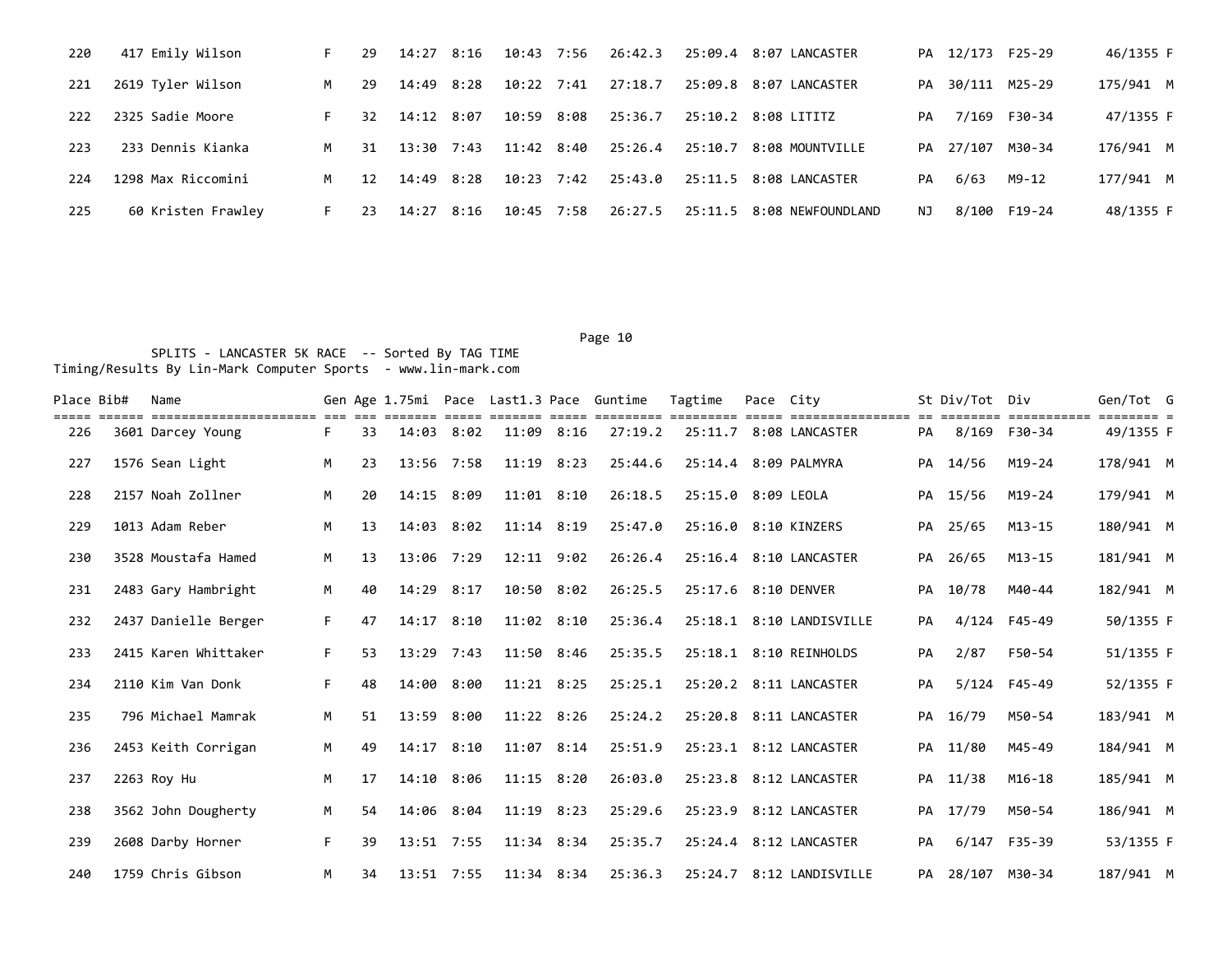| 241 | 1745 Bryan Garcia       | M   | 34 | 13:54 7:57   |      | $11:35$ $8:35$ |      | 27:16.5 | 25:27.9 | 8:13 RONKS              |    | PA 29/107 M30-34 |              | 188/941 M |  |
|-----|-------------------------|-----|----|--------------|------|----------------|------|---------|---------|-------------------------|----|------------------|--------------|-----------|--|
| 242 | 2156 Nicholas Zollner   | M   | 20 | $14:16$ 8:09 |      | $11:14$ $8:19$ |      | 26:32.0 |         | 25:29.0 8:14 LEOLA      | PA | 16/56            | M19-24       | 189/941 M |  |
| 243 | 2141 Kelsey Winters     | F.  | 27 | 14:34 8:20   |      | 10:56 8:06     |      | 27:18.0 |         | 25:29.1 8:14 MOUNTVILLE |    | PA 13/173 F25-29 |              | 54/1355 F |  |
| 244 | 2100 Tung To            | M   | 62 | 14:23 8:14   |      | $11:07$ $8:14$ |      | 25:47.3 |         | 25:29.6 8:14 LANCASTER  | PA | 6/39             | M60-64       | 190/941 M |  |
| 245 | 1301 Shawn Blake        | M   | 49 | $13:51$ 7:55 |      | 11:40 8:39     |      | 25:37.9 |         | 25:30.3 8:14 COLUMBIA   | PA | 12/80            | M45-49       | 191/941 M |  |
| 246 | 604 Christina Hostetter | F.  | 18 | $13:46$ 7:52 |      | $11:47$ 8:44   |      | 25:42.0 | 25:31.3 | 8:14 LANCASTER          | PA | 3/49             | F16-18       | 55/1355 F |  |
| 247 | 2664 Caelan Spitko-Lind | M . | 12 |              |      |                |      | 25:53.6 |         | 25:32.8 8:15 CONESTOGA  | PA | 7/63             | M9-12        | 192/941 M |  |
| 248 | 847 Cheryl Haus         | F.  | 35 | 13:49        | 7:54 | $11:45$ 8:43   |      | 26:00.8 |         | 25:33.4 8:15 LANCASTER  | PA |                  | 7/147 F35-39 | 56/1355 F |  |
| 249 | 275 Paustine Ronoh      | F.  | 45 | 13:56        | 7:58 | 11:39 8:38     |      | 25:42.6 |         | 25:34.6 8:16 LANCASTER  | PA |                  | 6/124 F45-49 | 57/1355 F |  |
| 250 | 2614 Mitchell Fenimore  | M   | 47 | 14:40        | 8:23 | 10:57          | 8:07 | 25:50.2 | 25:36.1 | 8:16 LANCASTER          |    | PA 13/80         | M45-49       | 193/941 M |  |

Page 11 and the state of the state of the state of the state of the state of the state of the state of the state of the state of the state of the state of the state of the state of the state of the state of the state of th SPLITS - LANCASTER 5K RACE -- Sorted By TAG TIME Timing/Results By Lin-Mark Computer Sports - www.lin-mark.com

Place Bib# Name 6en Sen Age 1.75mi Pace Last1.3 Pace Guntime Tagtime Pace City 5t Div/Tot Div 6en/Tot G ===== ====== ====================== === === ======= ===== ======= ===== ========= ========= ===== ================ == ======== =========== ======== = 251 1621 Matt Alspach M 35 14:34 8:20 11:04 8:12 26:34.2 25:36.9 8:16 LANCASTER PA 21/92 M35-39 194/941 M 252 611 Jenna Longenecker F 28 14:06 8:04 11:35 8:35 25:53.3 25:39.9 8:17 LANCASTER PA 14/173 F25-29 58/1355 F 253 1748 Julio Garcia M 44 14:18 8:11 11:24 8:27 25:58.1 25:41.1 8:18 MIDDLETOWN PA 11/78 M40-44 195/941 M 254 349 Kristen McEvoy F 17 15:06 8:38 10:36 7:51 26:03.5 25:41.5 8:18 ELIZABETHTOWN PA 4/49 F16-18 59/1355 F 255 2352 Stephanie Potteiger F 24 14:35 8:20 11:08 8:15 27:31.1 25:42.3 8:18 LANCASTER PA 9/100 F19-24 60/1355 F 256 1880 Brian Markley M 47 14:31 8:18 11:13 8:19 27:07.2 25:43.0 8:18 LANDISVILLE PA 14/80 M45-49 196/941 M 257 2648 Joseph Martinez M 37 14:24 8:14 11:20 8:24 26:40.0 25:43.0 8:18 LANCASTER PA 22/92 M35-39 197/941 M 258 1299 Cody Wade M 27 14:21 8:12 11:23 8:26 26:49.7 25:43.3 8:18 LANCASTER PA 31/111 M25-29 198/941 M 259 2332 Joe Nicolella M 63 14:17 8:10 11:28 8:30 26:36.9 25:43.4 8:18 MILLERSVILLE PA 7/39 M60-64 199/941 M 260 2058 Tyler Small M 27 13:56 7:58 11:49 8:45 25:58.1 25:43.9 8:19 LANCASTER PA 32/111 M25-29 200/941 M 261 2409 Sean Weaver M 28 14:22 8:13 11:23 8:26 27:03.9 25:44.2 8:19 LANCASTER PA 33/111 M25-29 201/941 M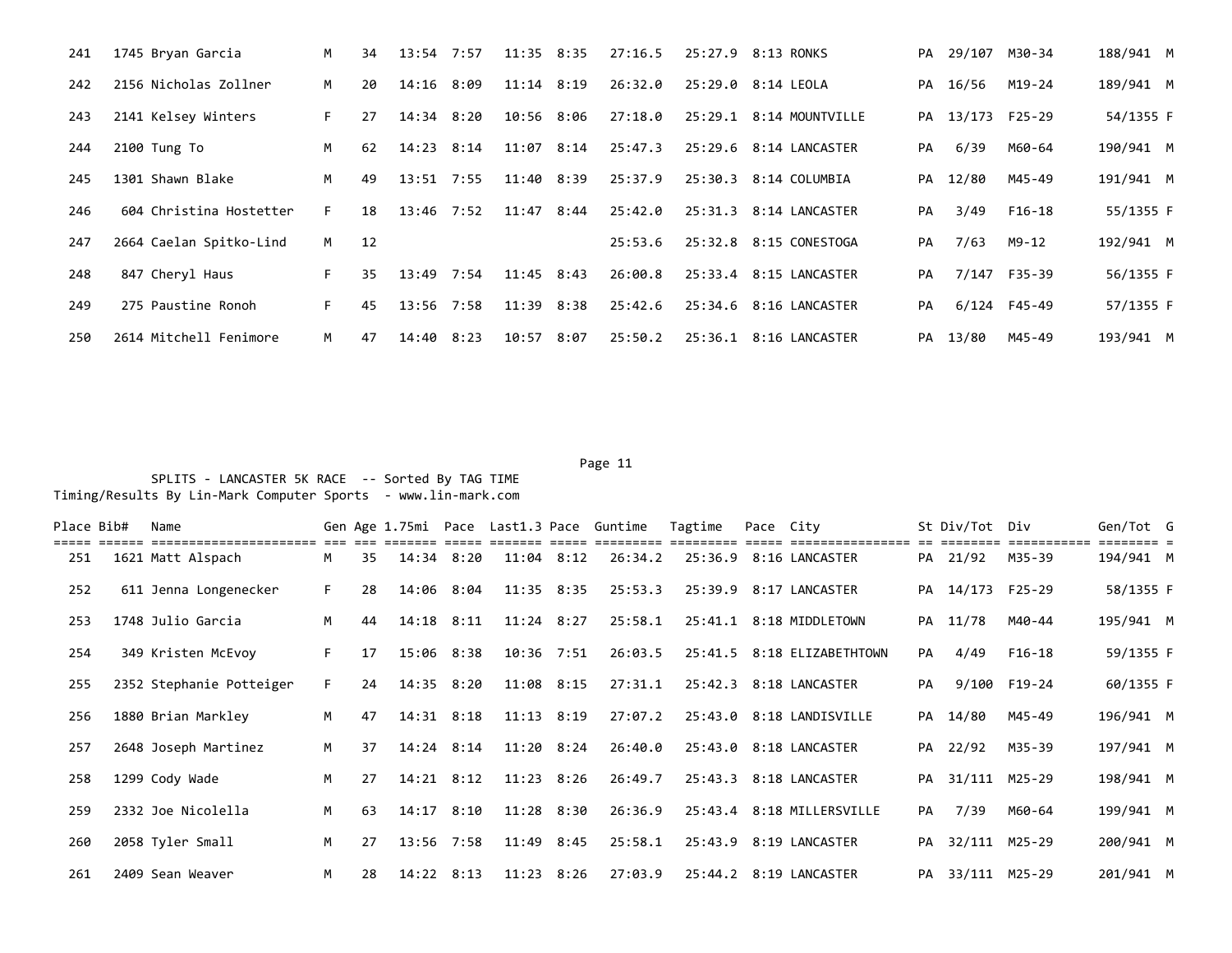| 262 | 1930 Michael Morgan  | М  | 62 | $14:31$ $8:18$ |      | $11:15$ $8:20$ | 26:12.9 | 25:44.7 8:19 LANCASTER | PA | 8/39             | M60-64       | 202/941 M |  |
|-----|----------------------|----|----|----------------|------|----------------|---------|------------------------|----|------------------|--------------|-----------|--|
| 263 | 406 Josh Rottman     | M  | 33 | $14:57$ 8:33   |      | $10:49$ $8:01$ | 27:23.3 | 25:45.4 8:19 LANCASTER |    | PA 30/107 M30-34 |              | 203/941 M |  |
| 264 | 144 David Freedman   | M  | 43 | 14:32 8:19     |      | $11:15$ $8:20$ | 26:43.7 | 25:45.7 8:19 LANCASTER | PA | 12/78            | M40-44       | 204/941 M |  |
| 265 | 2121 Cain Walter     | M  | 27 | $14:31$ $8:18$ |      | $11:17$ $8:22$ | 27:00.2 | 25:47.3 8:20 MOUNT JOY |    | PA 34/111 M25-29 |              | 205/941 M |  |
| 266 | 256 Chris Wade       | M  | 23 | $13:54$ 7:57   |      | $11:54$ 8:49   | 25:55.2 | 25:47.4 8:20 LANCASTER | PA | 17/56            | M19-24       | 206/941 M |  |
| 267 | 249 Julianna Herr    | F. | 21 | $13:55$ 7:57   |      | 11:54 8:49     | 25:55.1 | 25:48.1 8:20 LANCASTER | PA | 10/100 F19-24    |              | 61/1355 F |  |
| 268 | 787 Allan James      | M  | 51 | 14:09          | 8:05 | 11:41 8:39     | 25:52.8 | 25:48.8 8:20 LANCASTER | PA | 18/79            | M50-54       | 207/941 M |  |
| 269 | 990 Michael Beals    | M  | 17 | 13:49 7:54     |      | 12:03 8:56     | 26:05.8 | 25:50.5 8:21 GAP       | PA | 12/38            | M16-18       | 208/941 M |  |
| 270 | 2662 Michelle Spitko | F. | 49 | $14:46$ 8:27   |      | $11:06$ 8:13   | 26:09.2 | 25:51.2 8:21 CONESTOGA | PA |                  | 7/124 F45-49 | 62/1355 F |  |
| 271 | 1185 Miguel Nistal   | M  | 56 | 14:28          | 8:16 | $11:26$ 8:28   | 26:20.7 | 25:53.1 8:21 LITITZ    | PA | 8/49             | M55-59       | 209/941 M |  |
| 272 | 2220 Zeltha Ellis    | F. | 63 |                |      |                | 29:20.8 | 25:55.3 8:22 LANCASTER | PA |                  | 1/107 F60-69 | 63/1355 F |  |
| 273 | 669 Linda Bressi     | F. | 50 | $14:27$ 8:16   |      | 11:29 8:30     | 26:07.8 | 25:55.3 8:22 YORK      | PA | 3/87             | F50-54       | 64/1355 F |  |
| 274 | 1665 Meghan Brubaker | F. | 32 | 15:06 8:38     |      | 10:51 8:03     | 29:21.0 | 25:56.1 8:22 PALMYRA   | PA |                  | 9/169 F30-34 | 65/1355 F |  |
| 275 | 3510 Gt Brigatti     | M  | 14 | $14:46$ 8:27   |      | $11:11$ $8:17$ | 28:44.2 | 25:56.6 8:23 LANCASTER |    | PA 27/65         | M13-15       | 210/941 M |  |

Page 12 SPLITS - LANCASTER 5K RACE -- Sorted By TAG TIME Timing/Results By Lin-Mark Computer Sports - www.lin-mark.com

Place Bib# Name 6en Sen Age 1.75mi Pace Last1.3 Pace Guntime Tagtime Pace City 5t Div/Tot Div Gen/Tot G ===== ====== ====================== === === ======= ===== ======= ===== ========= ========= ===== ================ == ======== =========== ======== = 276 819 Dylan Waynick M 11 15:09 8:40 10:50 8:01 28:26.9 25:57.6 8:23 MANHEIM PA 8/63 M9-12 211/941 M 277 2126 Justin Waynick M 38 15:08 8:39 10:51 8:02 28:27.3 25:57.8 8:23 MANHEIM PA 23/92 M35-39 212/941 M 278 2456 Rebecca Crowley F 14 14:23 8:13 11:39 8:38 26:15.4 26:00.9 8:24 LANCASTER PA 4/76 F13-15 66/1355 F 279 2492 Ann Jackson F 50 15:05 8:37 10:58 8:08 27:21.1 26:02.4 8:24 LANCASTER PA 4/87 F50-54 67/1355 F 280 1890 Johncey Mathew M 47 14:59 8:34 11:04 8:12 26:26.4 26:02.6 8:25 LANCASTER PA 15/80 M45-49 213/941 M 281 526 Jessica Gallegos F 31 14:27 8:16 11:36 8:36 26:41.3 26:02.7 8:25 LANCASTER PA 10/169 F30-34 68/1355 F 282 2493 Jaime Jackson M 49 15:05 8:37 11:00 8:09 27:22.0 26:03.6 8:25 LANCASTER PA 16/80 M45-49 214/941 M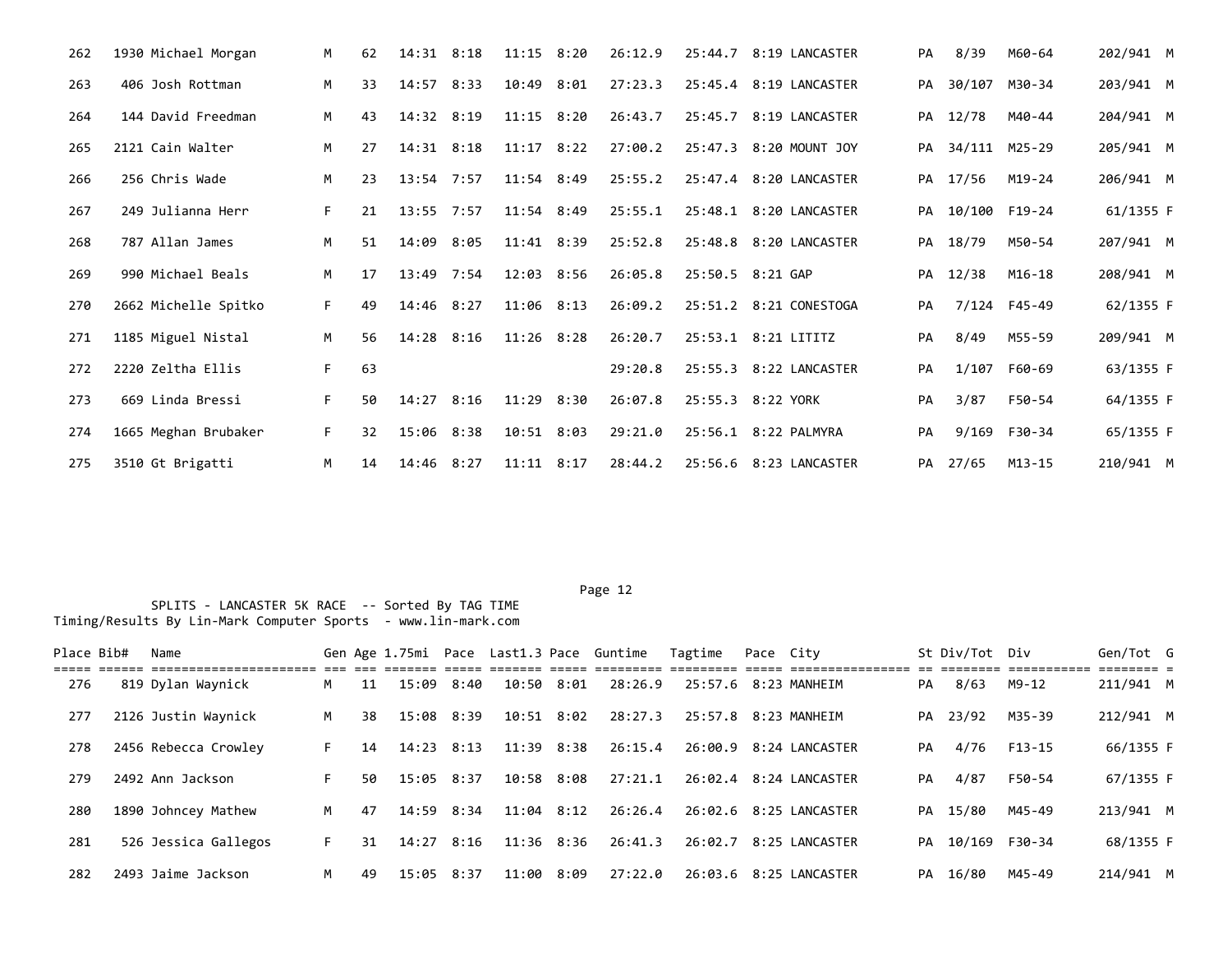| 283 | 820 Samuel Witmer     | M  | 13 | 15:09        | 8:39 | 10:57 8:07     | 27:38.4 | 26:04.5 8:25 ELM             |    | PA 28/65         | $M13 - 15$   | 215/941 M |  |
|-----|-----------------------|----|----|--------------|------|----------------|---------|------------------------------|----|------------------|--------------|-----------|--|
| 284 | 429 Ryan Keates       | M  | 37 | 14:52 8:30   |      | $11:14$ 8:19   | 27:24.1 | 26:05.3 8:25 LANCASTER       | PA | 24/92            | M35-39       | 216/941 M |  |
| 285 | 431 Rebecca Wood      | F. | 34 | 14:52 8:30   |      | $11:14$ 8:20   | 27:24.1 | 26:05.4 8:25 LANCASTER       | PA | 11/169 F30-34    |              | 69/1355 F |  |
| 286 | 2620 Ross Polvara     | M  | 54 | 14:46        | 8:26 | $11:21$ 8:25   | 27:22.4 | 26:06.1 8:26 PLEASANTVILLE   |    | NY 19/79         | M50-54       | 217/941 M |  |
| 287 | 3549 Kelly Fogleman   | F. | 45 | 14:57        | 8:33 | $11:10$ 8:17   | 27:14.7 | 26:06.5 8:26 LANCASTER       | PA |                  | 8/124 F45-49 | 70/1355 F |  |
| 288 | 151 Jessika Warnick   | F. | 31 | 14:28        | 8:16 | $11:42$ 8:40   | 28:12.4 | 26:09.4 8:27 LANCASTER       | PA | 12/169 F30-34    |              | 71/1355 F |  |
| 289 | 1062 Howie Pearson    | M  | 25 | 14:24        | 8:14 | $11:47$ 8:44   | 27:59.5 | 26:09.8 8:27 EAST PETERSBURG | PA | 35/111 M25-29    |              | 218/941 M |  |
| 290 | 2650 Jeremy Wells     | M  | 30 | $14:22$ 8:13 |      | 11:49 8:45     | 26:31.4 | 26:10.2 8:27 LANCASTER       |    | PA 31/107 M30-34 |              | 219/941 M |  |
| 291 | 502 Nicholas Busque   | M  | 27 | 14:19        | 8:11 | 11:53 8:48     | 27:01.3 | 26:11.1 8:27 LITITZ          | PA | 36/111 M25-29    |              | 220/941 M |  |
| 292 | 1878 Brian Marchant   | M  | 36 | 14:50        | 8:29 | $11:22$ $8:26$ | 27:25.3 | 26:11.5 8:27 NEW HOLLAND     |    | PA 25/92         | M35-39       | 221/941 M |  |
| 293 | 1858 Courtney Lawson  | M  | 32 | 14:46        | 8:27 | 11:28 8:29     | 26:55.9 | 26:12.8 8:28 LANCASTER       | PA | 32/107           | M30-34       | 222/941 M |  |
| 294 | 15 Michael Pritchard  | M  | 24 | 14:46        | 8:27 | $11:29$ $8:30$ | 27:28.1 | 26:13.7 8:28 MILLERSVILLE    | PA | 18/56            | $M19-24$     | 223/941 M |  |
| 295 | 1378 Elliott Fluck    | M  | 12 | 14:49        | 8:28 | $11:25$ 8:28   | 29:01.1 | 26:13.8 8:28 LANCASTER       | PA | 9/63             | $M9 - 12$    | 224/941 M |  |
| 296 | 712 Chris Laser       | M  | 50 | 14:22 8:13   |      | $11:53$ 8:48   | 26:19.4 | 26:14.3 8:28 LANCASTER       | PA | 20/79            | M50-54       | 225/941 M |  |
| 297 | 1221 Christopher Wann | М  | 13 | 15:10        | 8:40 | 11:07 8:14     | 26:56.8 | 26:15.4 8:29 LANCASTER       | PA | 29/65            | $M13 - 15$   | 226/941 M |  |
| 298 | 1222 Daniel Wann      | M  | 11 | 15:09        | 8:39 | 11:08 8:15     | 26:57.6 | 26:15.7 8:29 LANCASTER       | PA | 10/63            | $M9 - 12$    | 227/941 M |  |
| 299 | 2518 Ashley Mercado   | F. | 34 | 14:25 8:15   |      | 11:53 8:48     | 26:34.6 | 26:17.5 8:29 LANCASTER       |    | PA 13/169 F30-34 |              | 72/1355 F |  |
| 300 | 2488 Trevor Hershey   | М  | 52 | 14:42 8:24   |      | $11:37$ 8:37   | 27:01.0 | 26:18.1 8:30 LANCASTER       |    | PA 21/79         | M50-54       | 228/941 M |  |

| Place Bib# | Name               |  |  |  | Gen Age 1.75mi Pace Last1.3 Pace Guntime Tagtime Pace City       |  |                                                             | St Div/Tot Div   | Gen/Tot G |  |
|------------|--------------------|--|--|--|------------------------------------------------------------------|--|-------------------------------------------------------------|------------------|-----------|--|
|            |                    |  |  |  | <u>tooppoo oposo oposooo oposo oposooooo oposoooo oposo oo</u> : |  |                                                             |                  |           |  |
| 301        | 346 Shane Kargo    |  |  |  |                                                                  |  | M 45 14:29 8:17 11:51 8:47 26:38.2 26:19.4 8:30 LANCASTER   | PA 17/80 M45-49  | 229/941 M |  |
| 302        | 1945 Kelli Obrien  |  |  |  | 28  14:46  8:27  11:35  8:35  27:05.0  26:20.1  8:30  READING    |  |                                                             | PA 15/173 F25-29 | 73/1355 F |  |
| 303        | 704 Brody Weachter |  |  |  |                                                                  |  | M 12 15:01 8:35 11:20 8:24 27:30.1 26:20.8 8:30 LANDISVILLE | PA 11/63 M9-12   | 230/941 M |  |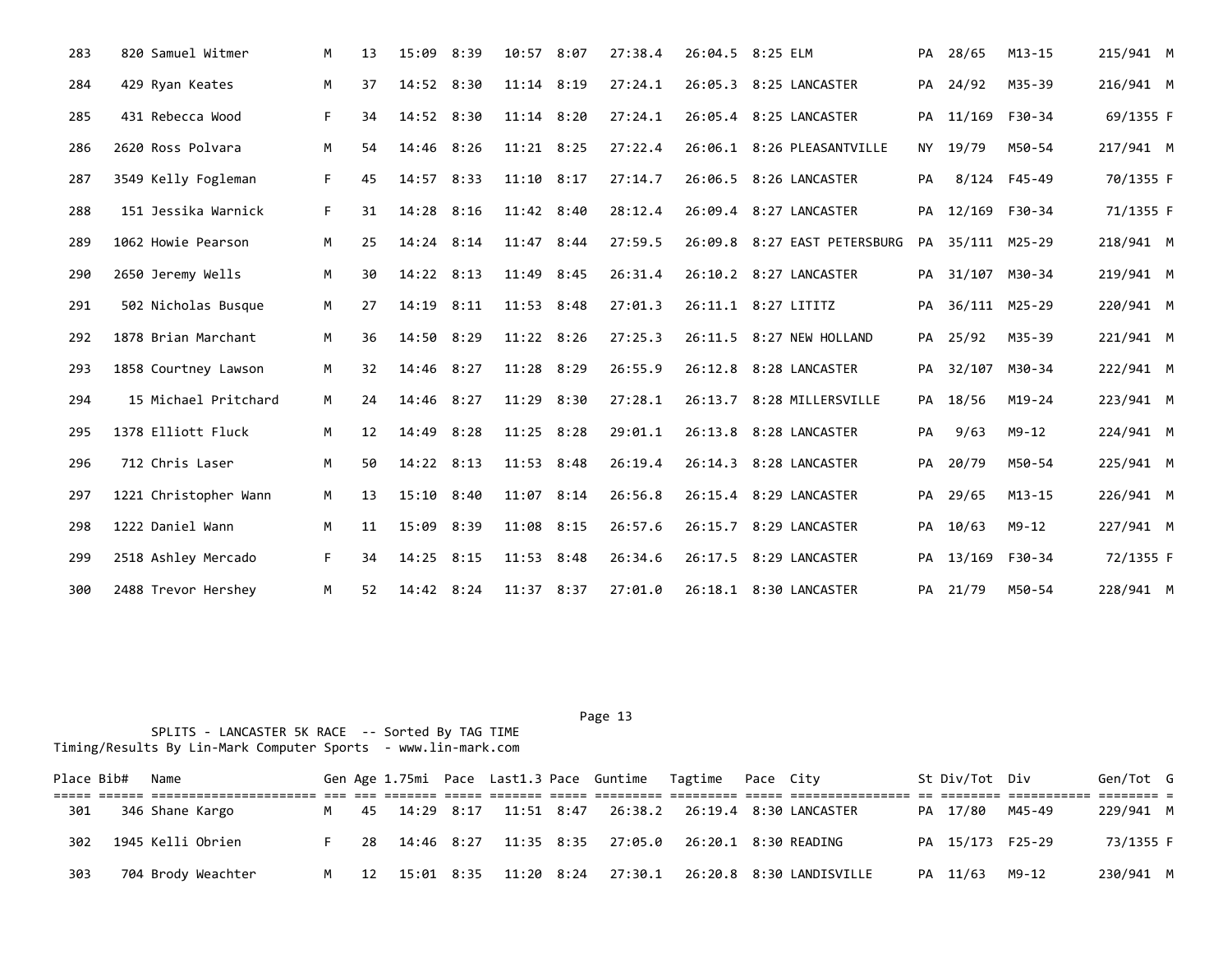| 304 | 2502 Andrew Lefever      | M  | 31 | 14:01 8:01 |      | 12:22 9:10     |      | 26:39.4 | 26:21.4 8:31 LANCASTER     |    | PA 33/107 M30-34 |               | 231/941 M |
|-----|--------------------------|----|----|------------|------|----------------|------|---------|----------------------------|----|------------------|---------------|-----------|
| 305 | 2023 Kathryn Samus       | F. | 36 | 14:51      | 8:30 | $11:31$ $8:32$ |      | 27:52.3 | 26:21.4 8:31 LANCASTER     | PA | 8/147            | F35-39        | 74/1355 F |
| 306 | 2411 Tara Wehibe         | F. | 16 | 15:10      | 8:40 | $11:12$ 8:18   |      | 27:46.3 | 26:21.5 8:31 LANCASTER     | PA | 5/49             | $F16-18$      | 75/1355 F |
| 307 | 1798 Abby Herbert        | F. | 15 | 14:47 8:27 |      | 11:36 8:36     |      | 26:53.9 | 26:22.0 8:31 LANCASTER     | PA | 5/76             | $F13-15$      | 76/1355 F |
| 308 | 2634 Corey Houck         | M  | 19 | 14:58      | 8:33 | $11:25$ 8:28   |      | 28:18.9 | 26:22.2 8:31 LANCASTER     | PA | 19/56            | $M19 - 24$    | 232/941 M |
| 309 | 222 Judith Dutill        | F. | 37 | 14:38      | 8:22 | 11:47 8:44     |      | 26:56.8 | 26:23.8 8:31 LANCASTER     | PA |                  | 9/147 F35-39  | 77/1355 F |
| 310 | 1672 Jordan Carta        | F. | 26 | 14:39      | 8:22 | 11:47 8:44     |      | 26:46.7 | 26:24.6 8:32 LANCASTER     | PA |                  | 16/173 F25-29 | 78/1355 F |
| 311 | 2253 Benjamin Hawn       | M  | 61 | 15:08 8:39 |      | $11:21$ 8:24   |      | 27:11.3 | 26:27.1 8:32 WILLOW STREET | PA | 9/39             | M60-64        | 233/941 M |
| 312 | 1336 Aran Mullen         | M  | 19 | 14:49      | 8:28 | 11:41 8:40     |      | 27:23.4 | 26:29.1 8:33 LANCASTER     | PA | 20/56            | $M19-24$      | 234/941 M |
| 313 | 1245 Timothy Darling     | M  | 59 | 15:27      | 8:50 | 11:04 8:12     |      | 26:47.9 | 26:29.5 8:33 HERSHEY       | PA | 9/49             | M55-59        | 235/941 M |
| 314 | 816 Jackson Sargent      | М  | 10 | 15:07      | 8:39 | 11:24 8:26     |      | 28:58.3 | 26:29.8 8:33 MANHEIM       | PA | 12/63            | M9-12         | 236/941 M |
| 315 | 527 Stephanie Gromek     | F. | 37 | 14:26 8:15 |      | 12:07 8:58     |      | 27:12.8 | 26:31.8 8:34 LANCASTER     | PA | 10/147 F35-39    |               | 79/1355 F |
| 316 | 2028 Rachel Sargent      | F. | 35 | 15:07      | 8:38 | $11:26$ 8:28   |      | 29:00.2 | 26:31.9 8:34 MANHEIM       | PA | 11/147 F35-39    |               | 80/1355 F |
| 317 | 147 Brian Korman         | М  | 29 | 14:24      | 8:14 | 12:10 9:01     |      | 27:22.0 | 26:32.6 8:34 LANCASTER     | PA |                  | 37/111 M25-29 | 237/941 M |
| 318 | 495 Eli Newman           | М  | 12 | 15:10 8:40 |      | $11:24$ 8:27   |      | 27:14.5 | 26:32.9 8:34 LANCASTER     |    | PA 13/63         | $M9 - 12$     | 238/941 M |
| 319 | 2626 Chad Droege         | M  | 44 | 14:37      | 8:21 | $11:57$ 8:51   |      | 26:42.6 | 26:33.0 8:34 LANCASTER     | PA | 13/78            | M40-44        | 239/941 M |
| 320 | 1060 Kristin McCormick   | F. | 46 | 14:44      | 8:26 | 11:50 8:46     |      | 26:42.7 | 26:34.0 8:35 LANCASTER     | PA |                  | 9/124 F45-49  | 81/1355 F |
| 321 | 1676 Elisabeth Ciarrocca | F. | 22 | 14:20      | 8:12 | 12:15 9:04     |      | 26:38.3 | 26:34.0 8:35 LANCASTER     | PA | 11/100 F19-24    |               | 82/1355 F |
| 322 | 3542 Annie Weeks         | F. | 36 | 15:03 8:36 |      | 11:32 8:33     |      | 28:02.4 | 26:34.5 8:35 LANCASTER     |    | PA 12/147 F35-39 |               | 83/1355 F |
| 323 | 124 Ed Pasternak         | M  | 30 | 14:46      | 8:26 | 11:50 8:46     |      | 27:53.3 | 26:34.7 8:35 LANCASTER     | PA |                  | 34/107 M30-34 | 240/941 M |
| 324 | 3561 Mason Weeks         | М  | 34 | 15:04      | 8:37 | 11:33          | 8:33 | 28:03.0 | 26:35.8 8:35 LANCASTER     | PА |                  | 35/107 M30-34 | 241/941 M |
| 325 | 1806 Charity Hess        | F. | 25 | 14:50 8:29 |      | 11:47 8:44     |      | 28:45.2 | 26:36.1 8:35 MOUNT JOY     |    | PA 17/173 F25-29 |               | 84/1355 F |

 SPLITS - LANCASTER 5K RACE -- Sorted By TAG TIME Timing/Results By Lin-Mark Computer Sports - www.lin-mark.com

en de la provincia de la provincia de la provincia de la provincia de la provincia de la provincia de la provi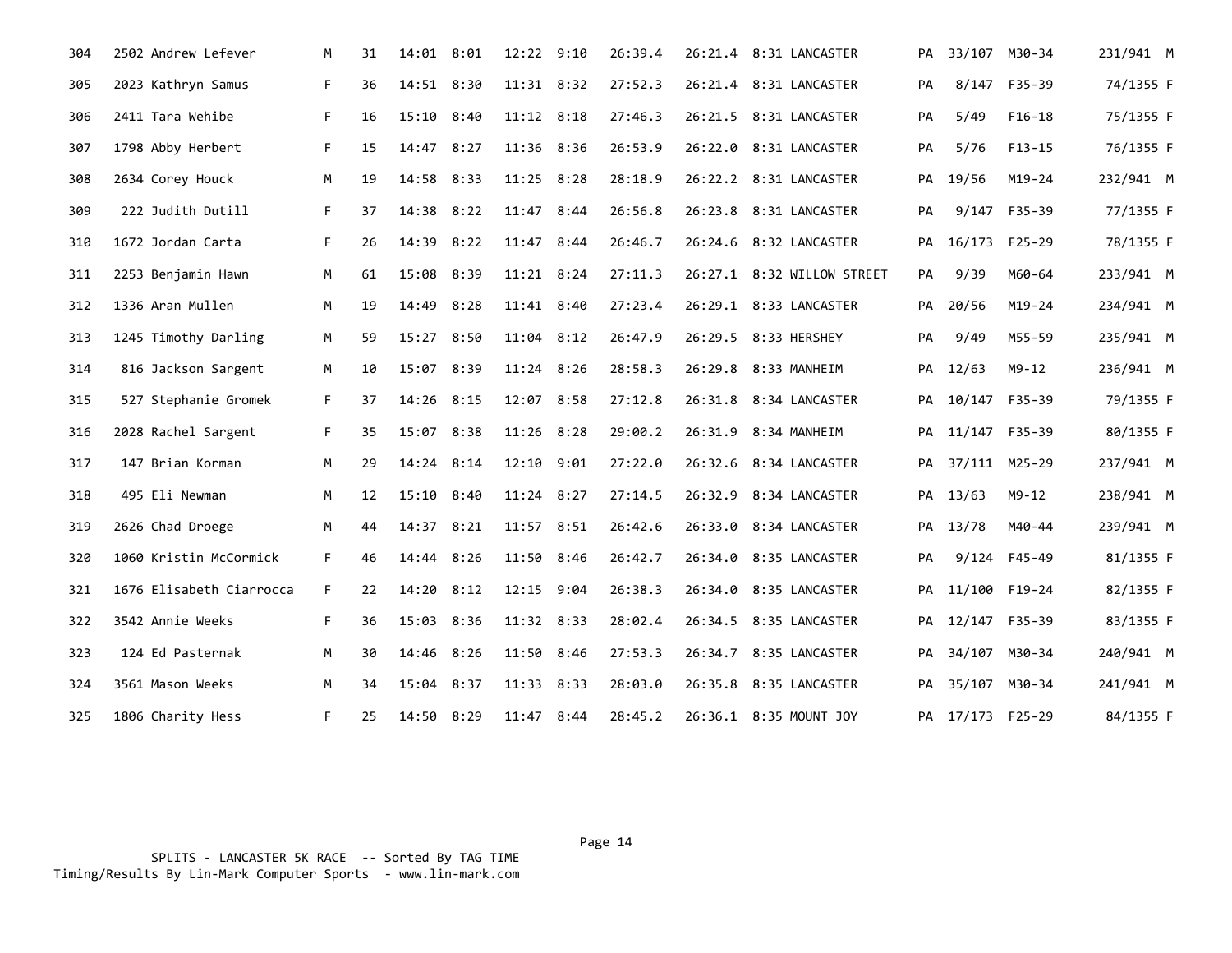| Place Bib# |      | Name                      |    |    |                |      |                |                | Gen Age 1.75mi Pace Last1.3 Pace Guntime | Tagtime             | Pace City |                            |    | St Div/Tot Div   |            | Gen/Tot G |  |
|------------|------|---------------------------|----|----|----------------|------|----------------|----------------|------------------------------------------|---------------------|-----------|----------------------------|----|------------------|------------|-----------|--|
| 326        |      | 1674 Justin Chlan         | M  | 43 | 14:26 8:15     |      |                | $12:12$ $9:03$ | 26:55.9                                  |                     |           | 26:37.5 8:36 LANCASTER     |    | PA 14/78         | M40-44     | 242/941 M |  |
| 327        |      | 2516 Sutton McHugh        | M  | 11 | 14:48          | 8:28 | $11:53$ $8:48$ |                | 27:06.7                                  |                     |           | 26:39.8 8:37 LANCASTER     |    | PA 14/63         | $M9 - 12$  | 243/941 M |  |
| 328        |      | 2547 Isaac Scott          | M  | 24 | 15:53          | 9:05 |                | 10:49 8:01     | 27:41.5                                  |                     |           | 26:41.1 8:37 MANHEIM       | PA | 21/56            | $M19 - 24$ | 244/941 M |  |
| 329        |      | 2289 Lee Landis           | M  | 46 | 15:33          | 8:53 | $11:10$ $8:16$ |                | 27:21.4                                  |                     |           | 26:41.7 8:37 LANCASTER     | PA | 18/80            | M45-49     | 245/941 M |  |
| 330        |      | 1630 Kelly Barninger      | F. | 36 | 14:43 8:25     |      | 11:59 8:53     |                | 26:45.2                                  |                     |           | 26:41.7 8:37 LANCASTER     |    | PA 13/147 F35-39 |            | 85/1355 F |  |
| 331        |      | 2124 Maria Waterfield     | F  | 23 | 15:53          | 9:05 |                | 10:50 8:02     | 27:42.2                                  |                     |           | 26:42.4 8:37 LANCASTER     | PA | 12/100           | F19-24     | 86/1355 F |  |
| 332        |      | 759 Jordyn Schuessler     | M  | 10 | 15:40 8:58     |      | 11:05 8:13     |                | 27:37.5                                  |                     |           | 26:44.3 8:38 LANCASTER     |    | PA 15/63         | M9-12      | 246/941 M |  |
| 333        |      | 969 Kim Gibson            | F. | 49 | 15:23 8:48     |      | $11:23$ $8:26$ |                | 28:11.6                                  |                     |           | 26:45.3 8:38 LANCASTER     | PA | 10/124 F45-49    |            | 87/1355 F |  |
| 334        |      | 1828 Alan Kamau           | M  | 38 | 14:36 8:21     |      | 12:11 9:01     |                | 27:26.3                                  | 26:45.5 8:38 AKRON  |           |                            | PA | 26/92            | M35-39     | 247/941 M |  |
| 335        |      | 1870 Laura Love           | F. | 34 | 14:27          | 8:16 | 12:20 9:08     |                | 26:55.6                                  |                     |           | 26:46.2 8:39 LANCASTER     | PA | 14/169           | F30-34     | 88/1355 F |  |
| 336        | 2288 |                           |    |    | $15:10$ $8:40$ |      | 11:37 8:36     |                |                                          | 26:46.5 8:39        |           |                            |    |                  |            |           |  |
| 337        | 2287 |                           |    |    | 15:09          | 8:40 | 11:39          | 8:38           |                                          | 26:46.7 8:39        |           |                            |    |                  |            |           |  |
| 338        |      | 1073 Dominic Via          | M  | 27 | 14:33 8:19     |      | 12:16 9:05     |                | 28:35.4                                  |                     |           | 26:47.4 8:39 MECHANICSBURG |    | PA 38/111 M25-29 |            | 248/941 M |  |
| 339        |      | 353 Luke Wilson           | M  | 16 | 15:07          | 8:38 | $11:43$ $8:41$ |                | 27:16.4                                  |                     |           | 26:48.5 8:39 ELIZABETHTOWN | PA | 13/38            | $M16 - 18$ | 249/941 M |  |
| 340        |      | 1466 Angie Vuyst          | F  | 37 | 15:25          | 8:49 | 11:26 8:28     |                | 27:34.0                                  |                     |           | 26:49.8 8:40 MANHEIM       | PA | 14/147           | F35-39     | 89/1355 F |  |
| 341        |      | 2022 Eric Samus           | M  | 43 | 15:04          | 8:37 | 11:47 8:44     |                | 28:22.1                                  |                     |           | 26:50.1 8:40 LANCASTER     |    | PA 15/78         | M40-44     | 250/941 M |  |
| 342        |      | 1717 Dave Enzman          | M  | 55 | 15:21          | 8:46 |                | $11:31$ $8:32$ | 27:28.7                                  |                     |           | 26:51.1 8:40 LANCASTER     | PA | 10/49            | M55-59     | 251/941 M |  |
| 343        |      | 1344 Tyler Sensenig       | М  | 19 | 15:56          | 9:06 | 10:58 8:07     |                | 27:49.7                                  |                     |           | 26:52.3 8:41 LANCASTER     |    | PA 22/56         | $M19 - 24$ | 252/941 M |  |
| 344        |      | 1839 Ridwon Khaliqi       | M  | 16 | 14:53 8:30     |      | 12:01 8:54     |                | 27:04.8                                  | 26:52.5 8:41 LITITZ |           |                            |    | PA 14/38         | $M16 - 18$ | 253/941 M |  |
| 345        |      | 1510 Christopher Schieber | M  | 45 | 15:03 8:36     |      | $11:51$ 8:47   |                | 27:36.6                                  |                     |           | 26:53.2 8:41 LANDISVILLE   |    | PA 19/80         | M45-49     | 254/941 M |  |
| 346        |      | 1980 Christian Recknagel  | M  | 49 | 15:39 8:57     |      | $11:15$ $8:20$ |                | 28:19.4                                  |                     |           | 26:53.6 8:41 LANCASTER     | PА | 20/80            | M45-49     | 255/941 M |  |
| 347        |      | 350 Sydney Pierson        | F. | 18 | 15:37 8:55     |      |                | 11:18 8:22     | 27:18.7                                  |                     |           | 26:53.7 8:41 ELIZABETHTOWN | PA | 6/49             | $F16-18$   | 90/1355 F |  |
| 348        |      | 2176 Dagan Bontrager      | м  | 33 | 16:08          | 9:13 |                | 10:48 8:00     | 27:07.6                                  |                     |           | 26:54.5 8:41 PITTSBURGH    | PА | 36/107           | M30-34     | 256/941 M |  |
| 349        |      | 1702 Joelle Depietro      | F. | 27 | 14:55 8:32     |      | 12:03 8:55     |                | 27:22.1                                  |                     |           | 26:56.6 8:42 CONSHOHOCKEN  | PA | 18/173 F25-29    |            | 91/1355 F |  |
| 350        |      | 2084 Aj Stoyko            | М  | 38 | 15:31 8:52     |      | 11:27 8:29     |                | 27:56.0                                  |                     |           | 26:57.0 8:42 LANCASTER     |    | PA 27/92         | M35-39     | 257/941 M |  |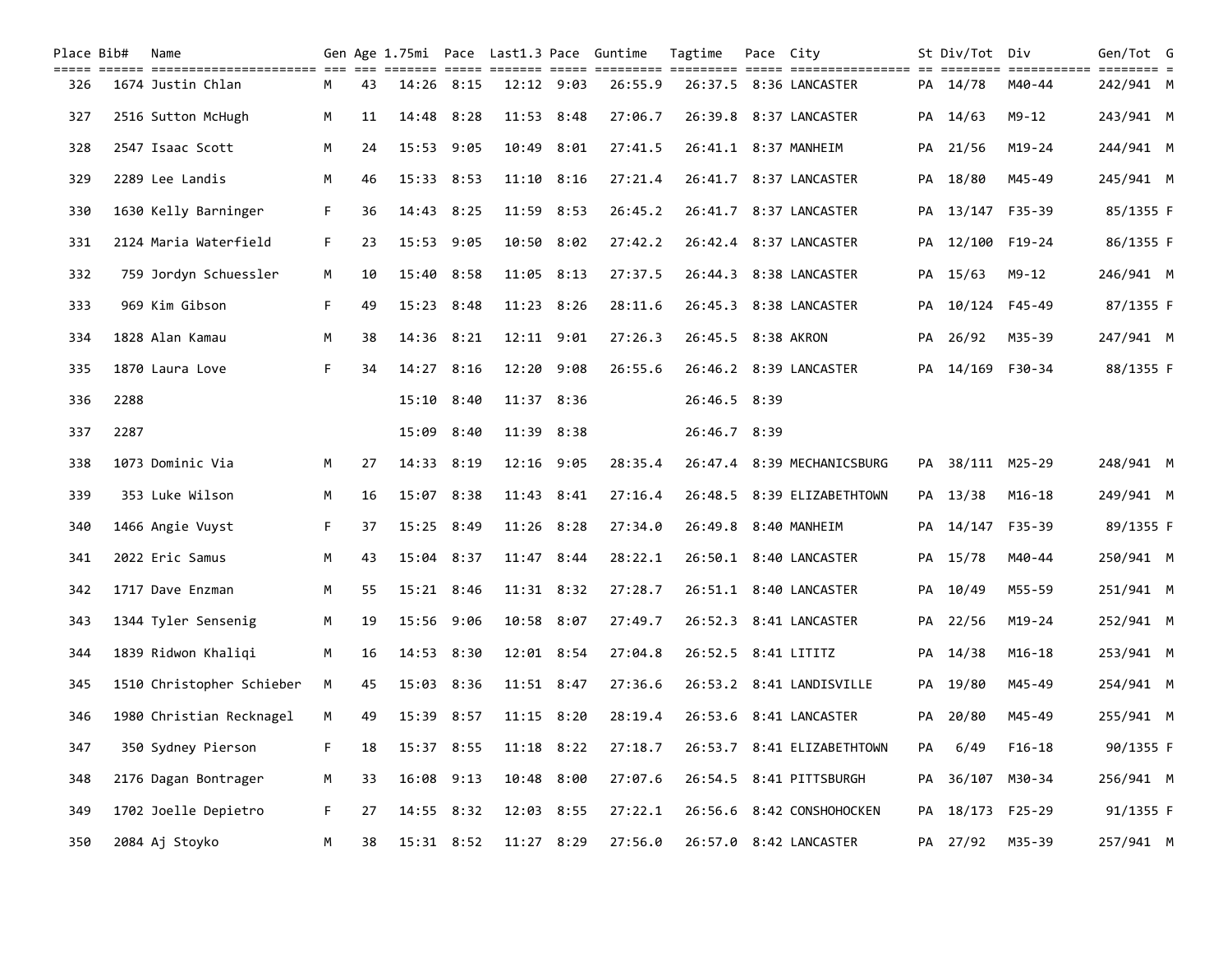| Place Bib# | Name                         |    |    |            |                |                | Gen Age 1.75mi Pace Last1.3 Pace Guntime | Tagtime             | Pace City |                            |    | St Div/Tot Div   |               | Gen/Tot G  |  |
|------------|------------------------------|----|----|------------|----------------|----------------|------------------------------------------|---------------------|-----------|----------------------------|----|------------------|---------------|------------|--|
| 351        | 815 Julianna Lindberg        | F. | 13 |            | $17:15$ $9:52$ | $9:43$ $7:12$  | 29:30.8                                  |                     |           | 26:57.1 8:42 MANHEIM       | PA | 6/76             | F13-15        | 92/1355 F  |  |
| 352        | 236 Kenneth Zimmerman        | M  | 36 | 14:40      | 8:23           | $12:18$ 9:07   | 27:14.1                                  |                     |           | 26:57.6 8:42 LANCASTER     |    | PA 28/92         | M35-39        | 258/941 M  |  |
| 353        | 2059 Angela Smith            | F. | 39 | 14:35      | 8:20           | 12:25 9:12     | 27:46.1                                  | 26:59.0             |           | 8:43 LANCASTER             | PA |                  | 15/147 F35-39 | 93/1355 F  |  |
| 354        | 232 Jarrod Galler            | M  | 31 | 14:43      | 8:25           | 12:17 9:06     | 27:12.4                                  |                     |           | 26:59.6 8:43 LANCASTER     | PA |                  | 37/107 M30-34 | 259/941 M  |  |
| 355        | 83 Devin Pellicone           | M  | 32 |            | 15:33 8:54     | $11:28$ $8:30$ | 28:16.6                                  |                     |           | 27:00.0 8:43 LANCASTER     |    | PA 38/107 M30-34 |               | 260/941 M  |  |
| 356        | 2555 Justin Smith            | M  | 27 |            | $15:16$ 8:43   | 11:46 8:43     | 27:43.0                                  |                     |           | 27:00.8 8:43 LANCASTER     | PA |                  | 39/111 M25-29 | 261/941 M  |  |
| 357        | 2629 Mike Wood               | M  | 29 |            | $15:36$ 8:55   | $11:26$ $8:29$ | 29:57.0                                  |                     |           | 27:01.8 8:44 LANCASTER     | PA |                  | 40/111 M25-29 | 262/941 M  |  |
| 358        | 392 Nicholas Montemarano     | M  | 48 | 15:34 8:54 |                | $11:30$ $8:31$ | 27:53.5                                  |                     |           | 27:02.5 8:44 LANCASTER     | PA | 21/80            | M45-49        | 263/941 M  |  |
| 359        | 1756 Kelsey Giandalia        | F. | 31 | 15:06      | 8:38           | $11:58$ $8:52$ | 27:27.5                                  |                     |           | 27:03.1 8:44 LANCASTER     | PA | 15/169           | F30-34        | 94/1355 F  |  |
| 360        | 3519 Madison Conway          | F. | 14 | 15:05      | 8:38           | 11:59 8:53     | 27:26.6                                  |                     |           | 27:03.6 8:44 ELIZABETHTOWN | PA | 7/76             | $F13 - 15$    | 95/1355 F  |  |
| 361        | 1216 Reid Pargament          | M  | 11 | 15:53      | 9:05           | 11:13 8:19     | 28:03.6                                  | 27:05.2 8:45 YORK   |           |                            | PA | 16/63            | $M9 - 12$     | 264/941 M  |  |
| 362        | 1217 Robert Pargament        | М  | 43 | 15:53 9:05 |                | 11:13 8:19     | 28:04.0                                  | 27:05.3 8:45 YORK   |           |                            | PA | 16/78            | M40-44        | 265/941 M  |  |
| 363        | 1175 Malory Kreider          | F. | 32 | 14:36      | 8:21           | 12:30 9:16     | 27:36.0                                  |                     |           | 27:05.5 8:45 MANHEIM       | PA | 16/169           | F30-34        | 96/1355 F  |  |
| 364        | 1130 Christopher Williams    | M  | 48 | 15:17      | 8:44           | 11:49 8:46     | 28:04.2                                  |                     |           | 27:05.6 8:45 LANCASTER     | PA | 22/80            | M45-49        | 266/941 M  |  |
| 365        | 338 Kendall Davies           | F. | 15 | 14:14      | 8:08           | $12:53$ $9:33$ | 27:26.1                                  |                     |           | 27:06.7 8:45 ELIZABETHTOWN | PA | 8/76             | $F13-15$      | 97/1355 F  |  |
| 366        | 1088 Siva Reddy Tatimakula M |    | 31 | 14:23      | 8:13           | $12:45$ $9:27$ | 27:18.1                                  | 27:06.9             |           | 8:45 BREINIGSVILLE         | PA |                  | 39/107 M30-34 | 267/941 M  |  |
| 367        | 248 Brittany Dougherty       | F. | 30 | 15:04      | 8:37           | 12:04 8:57     | 27:14.7                                  | 27:08.0             |           | 8:46 LANCASTER             |    | PA 17/169 F30-34 |               | 98/1355 F  |  |
| 368        | 320 Charlotte Martin         | F. | 21 | 15:20      | 8:46           | 11:50 8:46     | 28:16.8                                  |                     |           | 27:08.8 8:46 LANCASTER     | PА |                  | 13/100 F19-24 | 99/1355 F  |  |
| 369        | 2552 Deborah Siegrist        | F. | 44 | 15:20      | 8:46           | 11:50 8:46     | 28:25.2                                  |                     |           | 27:09.2 8:46 LANCASTER     | PA |                  | 4/110 F40-44  | 100/1355 F |  |
| 370        | 2183 Owen Bush               | M  | 12 | 14:24      | 8:14           | 12:47 9:28     | 28:18.7                                  |                     |           | 27:09.7 8:46 LANCASTER     | PA | 17/63            | $M9 - 12$     | 268/941 M  |  |
| 371        | 2122 David Wanner            | M  | 66 | 15:04      | 8:37           | 12:07 8:59     | 28:02.3                                  |                     |           | 27:10.5 8:46 LANDISVILLE   | PA | 2/25             | M65-69        | 269/941 M  |  |
| 372        | 516 Kauser Bhaila            | F. | 41 |            | 14:33 8:19     | 12:38 9:22     | 27:31.3                                  | 27:10.9 8:47 LITITZ |           |                            | PA |                  | 5/110 F40-44  | 101/1355 F |  |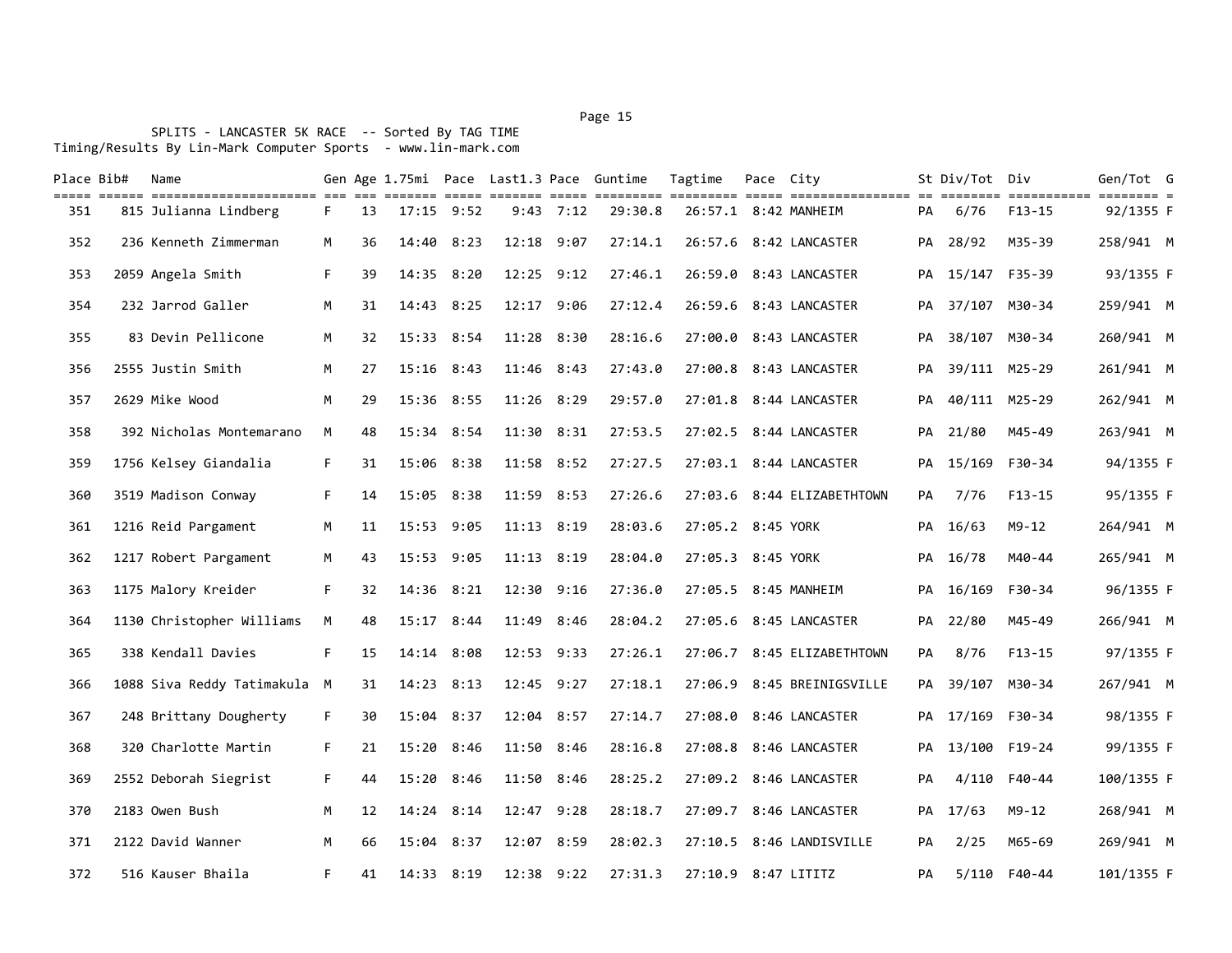| 373 | 2647 Zach Love         |     |  |  |  | M 33 15:01 8:35 12:12 9:02 27:51.5 27:12.0 8:47 LANCASTER |  | PA 40/107 M30-34 | 270/941 M |  |
|-----|------------------------|-----|--|--|--|-----------------------------------------------------------|--|------------------|-----------|--|
|     | 374 1500 Sean Obetz    |     |  |  |  | M 27 14:19 8:11 12:55 9:34 27:43.3 27:13.2 8:47 LITITZ    |  | PA 41/111 M25-29 | 271/941 M |  |
|     | 375 2395 Josh Thompson | M . |  |  |  | 43 15:32 8:53 11:42 8:40 28:01.8 27:13.4 8:47 LITITZ      |  | PA 17/78 M40-44  | 272/941 M |  |

| Place Bib# | Name                  |    |    |                |      |                | Gen Age 1.75mi Pace Last1.3 Pace Guntime | Tagtime             | Pace City |                            |    | St Div/Tot Div   |                                   | Gen/Tot G  |  |
|------------|-----------------------|----|----|----------------|------|----------------|------------------------------------------|---------------------|-----------|----------------------------|----|------------------|-----------------------------------|------------|--|
| 376        | 1782 Daniel Hall      | M  | 31 | $15:31$ $8:52$ |      | $11:43$ $8:41$ | 29:30.9                                  |                     |           | 27:13.9 8:48 LANCASTER     |    | PA 41/107 M30-34 | ========= ============ ======== = | 273/941 M  |  |
| 377        | 965 Kenneth Brady     | M  | 27 | 14:13          | 8:07 | 13:02 9:40     | 27:18.6                                  |                     |           | 27:14.0 8:48 LANCASTER     |    | PA 42/111 M25-29 |                                   | 274/941 M  |  |
| 378        | 1218 Ian Rivera       | M  | 12 | 14:43          | 8:25 | 12:32 9:17     | 27:57.1                                  |                     |           | 27:14.3 8:48 MARIETTA      |    | PA 18/63         | M9-12                             | 275/941 M  |  |
| 379        | 1462 Valentina Schade | F. | 34 | 15:23          | 8:48 | $11:52$ 8:48   | 28:00.7                                  |                     |           | 27:14.3 8:48 LANCASTER     |    | PA 18/169 F30-34 |                                   | 102/1355 F |  |
| 380        | 352 Tanner Wentling   | M  | 18 | 14:58 8:33     |      | 12:18 9:06     | 27:37.4                                  |                     |           | 27:14.8 8:48 ELIZABETHTOWN |    | PA 15/38         | $M16-18$                          | 276/941 M  |  |
| 381        | 2425 Kristin Wolanin  | F. | 41 | 15:03          | 8:36 | 12:13 9:03     | 27:51.8                                  |                     |           | 27:15.3 8:48 LANCASTER     | PA |                  | 6/110 F40-44                      | 103/1355 F |  |
| 382        | 1891 Lexi Mathew      | F. | 16 | 15:04          | 8:37 | $12:12$ $9:03$ | 27:39.5                                  |                     |           | 27:15.8 8:48 LANCASTER     | PA | 7/49             | $F16-18$                          | 104/1355 F |  |
| 383        | 615 Henry Martin      | M  | 13 | $15:28$ $8:51$ |      | 11:49 8:45     | 28:37.8                                  |                     |           | 27:16.3 8:48 LANCASTER     | PA | 30/65            | $M13 - 15$                        | 277/941 M  |  |
| 384        | 1186 Shawn Reniker    | M  | 52 | 14:51 8:29     |      | $12:27$ 9:13   | 27:45.7                                  | 27:16.5 8:48 LITITZ |           |                            |    | PA 22/79         | M50-54                            | 278/941 M  |  |
| 385        | 2299 Donald Masey     | M  | 65 | 14:38          | 8:22 | 12:40 9:23     | 27:23.2                                  | 27:17.1 8:49 LITITZ |           |                            | PA | 3/25             | M65-69                            | 279/941 M  |  |
| 386        | 171 Geoff Kurtz       | M  | 29 | 15:16 8:44     |      | 12:02 8:55     | 29:42.3                                  |                     |           | 27:17.3 8:49 LANCASTER     |    | PA 43/111 M25-29 |                                   | 280/941 M  |  |
| 387        | 991 Cameron Bergman   | M  | 13 | 14:39          | 8:23 | 12:39 9:23     | 29:30.7                                  |                     |           | 27:17.4 8:49 GORDONVILLE   |    | PA 31/65         | $M13 - 15$                        | 281/941 M  |  |
| 388        | 2188 Josephine Byler  | F. | 26 | $15:13$ $8:42$ |      | 12:06 8:58     | 27:55.2                                  | 27:18.3 8:49 LEOLA  |           |                            |    | PA 19/173 F25-29 |                                   | 105/1355 F |  |
| 389        | 2668 Ethan Reynolds   | M  | 16 | 15:43          | 8:59 | 11:36 8:36     | 28:33.1                                  | 27:18.3 8:49 LEOLA  |           |                            |    | PA 16/38         | $M16 - 18$                        | 282/941 M  |  |
| 390        | 1657 Jenni Braught    | F. | 38 | 14:53          | 8:30 | $12:28$ $9:14$ | 28:08.0                                  |                     |           | 27:19.3 8:49 LANCASTER     |    | PA 16/147 F35-39 |                                   | 106/1355 F |  |
| 391        | 219 Mitchel Almond    | M  | 24 | 15:29          | 8:51 | $11:51$ 8:47   | 27:51.8                                  |                     |           | 27:19.7 8:49 MYERSTOWN     |    | PA 23/56         | M19-24                            | 283/941 M  |  |
| 392        | 2061 Karen Smith      | F. | 54 | 15:05          | 8:37 | 12:16 9:06     | 28:04.9                                  |                     |           | 27:20.4 8:50 QUARRYVILLE   | PA | 5/87             | F50-54                            | 107/1355 F |  |
| 393        | 2460 Garry Dubbs      | M  | 50 | 15:36 8:55     |      | 11:46 8:43     | 27:51.3                                  | 27:20.7 8:50 LITITZ |           |                            |    | PA 23/79         | M50-54                            | 284/941 M  |  |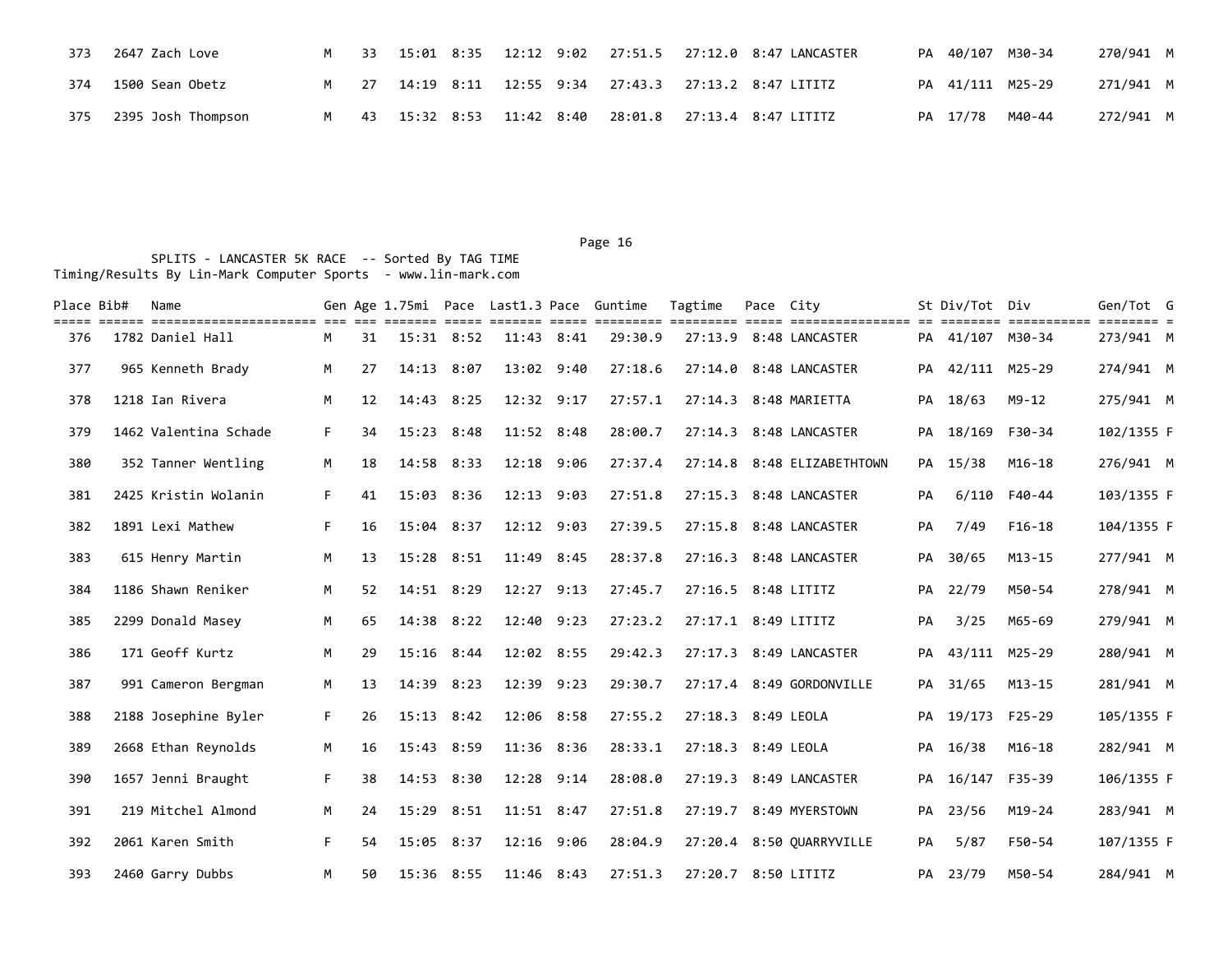| 394 | 2021 Andreas Ruzic       | M  | 43 | 15:03 8:36 |      | 12:19 9:08     |      | 28:08.6 |         | 27:20.8 8:50 EPHRATA  | PA | 18/78            | M40-44        | 285/941 M  |
|-----|--------------------------|----|----|------------|------|----------------|------|---------|---------|-----------------------|----|------------------|---------------|------------|
| 395 | 2225 Christopher Formica | M  | 31 | 15:12 8:41 |      | $12:11$ $9:02$ |      | 29:30.4 | 27:21.7 | 8:50 YORK             | PA | 42/107           | M30-34        | 286/941 M  |
| 396 | 2074 Annie Starliper     | F. | 12 | 15:45 9:00 |      | 11:39          | 8:38 | 28:46.4 | 27:23.0 | 8:50 LANCASTER        | PA | 5/86             | F9-12         | 108/1355 F |
| 397 | 1689 Christie Crumpler   | F. | 49 | 15:30 8:52 |      | $11:54$ 8:49   |      | 29:01.4 | 27:23.6 | 8:51 STRASBURG        |    | PA 11/124 F45-49 |               | 109/1355 F |
| 398 | 1613 Allysa Adams        | F. | 33 | 15:00 8:35 |      | $12:24$ 9:11   |      | 29:00.0 | 27:23.9 | 8:51 LANCASTER        | PA |                  | 19/169 F30-34 | 110/1355 F |
| 399 | 1273 Vince Distefano     | M  | 49 | 14:47      | 8:27 | $12:38$ $9:22$ |      | 27:39.5 |         | 27:24.1 8:51 MARIETTA | PA | 23/80            | M45-49        | 287/941 M  |
| 400 | 2557 Patricia Stull      | F. | 49 | 15:40      | 8:57 | $11:46$ 8:43   |      | 27:50.9 |         | 27:24.5 8:51 LITITZ   |    | PA 12/124 F45-49 |               | 111/1355 F |

| Place Bib# | Name                          |    |    |                |      |                | Gen Age 1.75mi Pace Last1.3 Pace Guntime | Tagtime             | Pace City |                             |    | St Div/Tot       | Div          | Gen/Tot G  |  |
|------------|-------------------------------|----|----|----------------|------|----------------|------------------------------------------|---------------------|-----------|-----------------------------|----|------------------|--------------|------------|--|
| 401        | 2466 Dwayne Enterline         | M  | 53 | 15:39 8:57     |      | 11:48 8:45     | 27:53.5                                  |                     |           | 27:26.8 8:52 LANCASTER      |    | PA 24/79         | M50-54       | 288/941 M  |  |
| 402        | 323 Jason Singer              | M  | 43 | 14:52 8:30     |      | 12:36 9:20     | 28:09.0                                  |                     |           | 27:26.9 8:52 LANCASTER      | PA | 19/78            | M40-44       | 289/941 M  |  |
| 403        | 2452 Erin Cornack             | F. | 35 | 14:43          | 8:25 | 12:46 9:28     | 27:32.2                                  |                     |           | 27:27.6 8:52 LANCASTER      |    | PA 17/147 F35-39 |              | 112/1355 F |  |
| 404        | 1468 Steve Bell               | M  | 51 | 15:46 9:01     |      | $11:44$ 8:41   | 27:56.0                                  | 27:28.7 8:52 LITITZ |           |                             |    | PA 25/79         | M50-54       | 290/941 M  |  |
| 405        | 2700 Liana Howe               | F. | 16 | $15:19$ $8:45$ |      | $12:11$ $9:01$ | 28:14.6                                  | 27:28.7 8:52 AKRON  |           |                             | PA | 8/49             | $F16-18$     | 113/1355 F |  |
| 406        | 2680 Tom Howe                 | M  | 52 | $15:19$ $8:45$ |      | $12:12$ $9:02$ | 28:15.7                                  | 27:29.6 8:53 AKRON  |           |                             |    | PA 26/79         | M50-54       | 291/941 M  |  |
| 407        | 732 Ben Cadet                 | M  | 12 | 14:58 8:33     |      | $12:33$ $9:18$ | 29:02.2                                  |                     |           | 27:29.9 8:53 LANCASTER      |    | PA 19/63         | M9-12        | 292/941 M  |  |
| 408        | 59 Kimberly Fikse             | F. | 29 | 14:54 8:31     |      | $12:40$ $9:23$ | 28:50.7                                  |                     |           | 27:33.1 8:54 LANCASTER      | PA | 20/173 F25-29    |              | 114/1355 F |  |
| 409        | 348 Nick Kreider              | M  | 17 | 15:00 8:35     |      | 12:35 9:19     | 27:55.4                                  |                     |           | 27:33.8 8:54 ELIZABETHTOWN  |    | PA 17/38         | M16-18       | 293/941 M  |  |
| 410        | 462 Ryan Burroughs            | M  | 37 | 15:09 8:39     |      | 12:28 9:14     | 29:46.0                                  |                     |           | 27:35.8 8:55 LEBANON        | PA | 29/92            | M35-39       | 294/941 M  |  |
| 411        | 1180 Elizabeth McVey-Caluno F |    | 31 | 14:46 8:27     |      | 12:51 9:31     | 27:45.5                                  |                     |           | 27:36.3 8:55 GORDONVILLE    | PA | 20/169 F30-34    |              | 115/1355 F |  |
| 412        | 461 Jennifer Burroughs        | F. | 36 | 15:10 8:40     |      | $12:27$ 9:14   | 29:46.0                                  |                     |           | 27:36.4 8:55 LEBANON        | PA | 18/147 F35-39    |              | 116/1355 F |  |
| 413        | 477 Julie Slabinski           | F. | 35 | $15:18$ $8:44$ |      | 12:21 9:09     | 28:01.0                                  |                     |           | 27:37.5 8:55 LANCASTER      | PA | 19/147 F35-39    |              | 117/1355 F |  |
| 414        | 911 Joey Orsingerj            | F. | 40 | 15:37 8:56     |      | 12:04 8:56     | 27:51.8                                  |                     |           | 27:39.7 8:56 NEW CUMBERLAND | PA |                  | 7/110 F40-44 | 118/1355 F |  |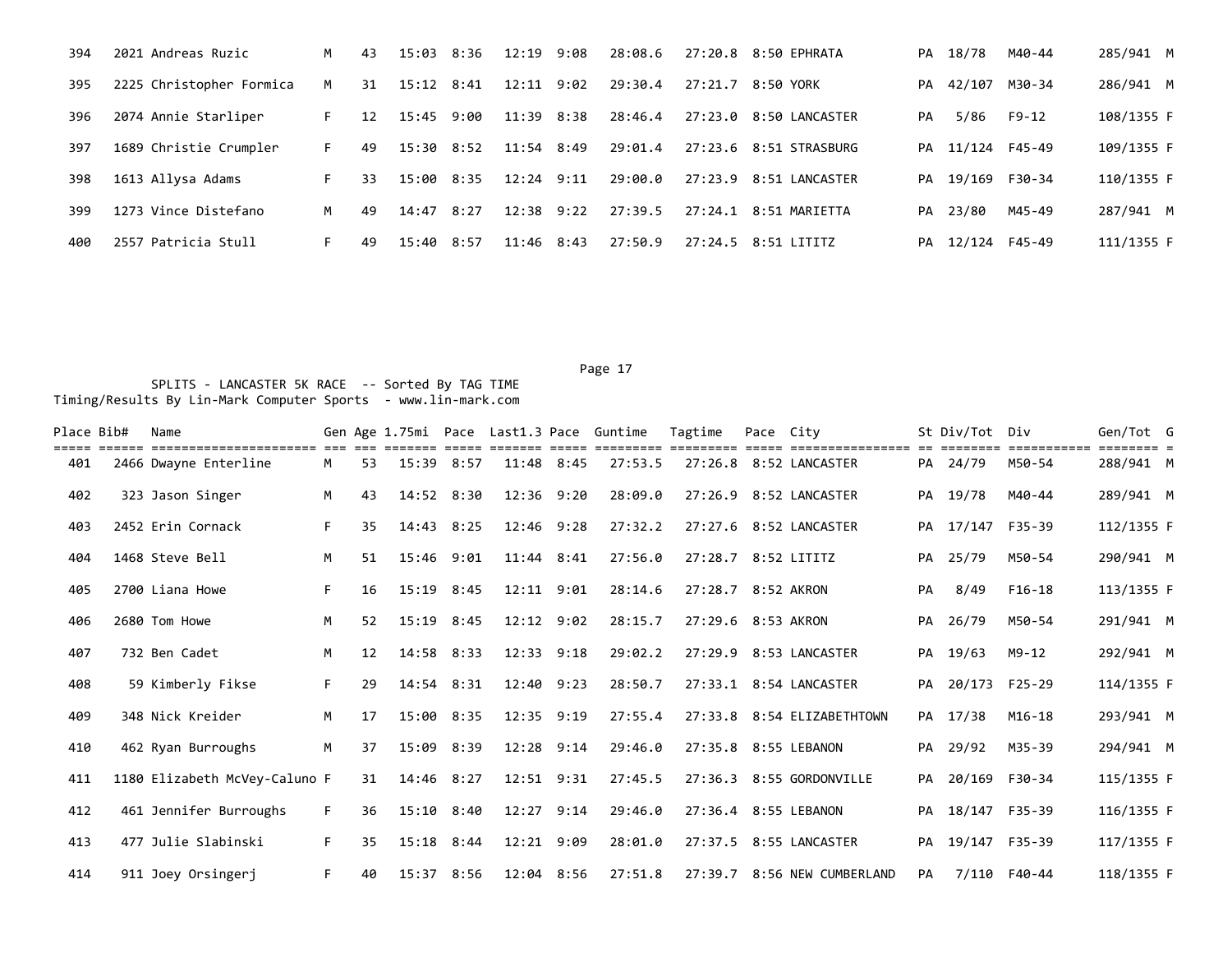| 415 | 760 Kelly Schuessler  | F. | 45              | 15:40 8:58     | 12:01 8:54     | 28:33.6 | 27:40.2 8:56 LANCASTER |      | PA 13/124 F45-49 |        | 119/1355 F |
|-----|-----------------------|----|-----------------|----------------|----------------|---------|------------------------|------|------------------|--------|------------|
| 416 | 377 Margaret Hazlett  | F. | 53              | $16:03$ $9:10$ | 11:39 8:38     | 28:32.2 | 27:40.6 8:56 LANCASTER | PA   | 6/87             | F50-54 | 120/1355 F |
| 417 | 2291 Daniele Lerner   | M  | 13              | 15:40 8:58     | 12:02 8:55     | 28:53.5 | 27:40.9 8:56 LANCASTER |      | PA 32/65         | M13-15 | 295/941 M  |
| 418 | 1767 Jacob Graham     | M  | 35              | 15:31 8:52     | 12:11 9:02     | 27:57.9 | 27:41.5 8:56 LANCASTER |      | PA 30/92         | M35-39 | 296/941 M  |
| 419 | 150 Kim Tomevi        | F. | 33              | 15:03 8:36     | $12:41$ $9:24$ | 28:07.0 | 27:42.8 8:57 YORK      |      | PA 21/169 F30-34 |        | 121/1355 F |
| 420 | 1658 Heather Brewer   | F. | 51              | 15:30 8:52     | 12:16 9:05     | 29:23.0 | 27:45.1 8:58 ORIENTAL  | NC . | 7/87             | F50-54 | 122/1355 F |
| 421 | 427 Meredith Torres   | F. | 33              | 15:37 8:56     | 12:09 9:00     | 29:31.7 | 27:45.4 8:58 LANCASTER |      | PA 22/169 F30-34 |        | 123/1355 F |
| 422 | 3521 Holland Baldrige | F. | 32 <sub>2</sub> | 15:21 8:46     | $12:27$ $9:13$ | 28:34.4 | 27:46.4 8:58 LANCASTER |      | PA 23/169 F30-34 |        | 124/1355 F |
| 423 | 1868 Madison Long     | F. | 23              | 15:03 8:36     | $12:45$ $9:27$ | 28:08.1 | 27:46.5 8:58 LANCASTER |      | PA 14/100 F19-24 |        | 125/1355 F |
| 424 | 255 Justin Tenley     | M  | 32              | 14:35 8:20     | $13:13$ $9:47$ | 27:53.2 | 27:47.0 8:58 BIRDSBORO |      | PA 43/107 M30-34 |        | 297/941 M  |
| 425 | 463 Angelo Fiorentino | M  | 31              | 15:52 9:04     | 11:56 8:50     | 29:23.7 | 27:47.1 8:58 LANCASTER |      | PA 44/107 M30-34 |        | 298/941 M  |

| Place Bib# | Name                  |    |    |                |                | Gen Age 1.75mi Pace Last1.3 Pace Guntime | Tagtime             | Pace City |                           |    | St Div/Tot Div   |              | Gen/Tot G  |  |
|------------|-----------------------|----|----|----------------|----------------|------------------------------------------|---------------------|-----------|---------------------------|----|------------------|--------------|------------|--|
| 426        | 2416 Laura Whittaker  | F. | 15 | $15:23$ $8:47$ | $12:26$ $9:12$ | 28:16.3                                  |                     |           | 27:47.3 8:58 REINHOLDS    | PA | 9/76             | F13-15       | 126/1355 F |  |
| 427        | 2301 Kim McCabe       |    | 41 | 15:18 8:45     | 12:31 9:16     | 28:32.9                                  |                     |           | 27:48.1 8:59 LANDISVILLE  | PA |                  | 8/110 F40-44 | 127/1355 F |  |
| 428        | 1904 Jacob Melusky    | M  | 25 | 15:20 8:46     | 12:30 9:16     | 28:33.0                                  |                     |           | 27:49.2 8:59 MILLERSVILLE |    | PA 44/111 M25-29 |              | 299/941 M  |  |
| 429        | 524 Griffin Durling   | M  | 29 | 14:27 8:16     | 13:23 9:55     | 28:31.1                                  |                     |           | 27:49.3 8:59 LANCASTER    |    | PA 45/111 M25-29 |              | 300/941 M  |  |
| 430        | 609 Aubrey Kreider    | F. | 33 | 14:57 8:33     | 12:55 9:34     | 28:14.6                                  |                     |           | 27:50.8 8:59 LANCASTER    |    | PA 24/169 F30-34 |              | 128/1355 F |  |
| 431        | 2272 Peter Kirchoff   | M  | 57 | $15:31$ $8:52$ | $12:21$ $9:09$ | 28:13.7                                  |                     |           | 27:50.8 8:59 LANCASTER    |    | PA 11/49         | M55-59       | 301/941 M  |  |
| 432        | 493 Luke Atkins       | M  | 26 | 14:59 8:34     | $12:53$ $9:33$ | 28:27.7                                  |                     |           | 27:51.4 9:00 MYERSTOWN    |    | PA 46/111 M25-29 |              | 302/941 M  |  |
| 433        | 1478 Lisa David       | F. | 22 | 15:56 9:06     | 11:58 8:52     | 30:25.3                                  | 27:52.9 9:00 LITITZ |           |                           |    | PA 15/100 F19-24 |              | 129/1355 F |  |
| 434        | 2459 Jonathan Donovan | M  | 19 | $15:21$ $8:47$ | $12:38$ $9:22$ | 28:06.4                                  |                     |           | 27:58.6 9:02 SPRINGFIELD  |    | PA 24/56         | M19-24       | 303/941 M  |  |
| 435        | 1406 Felix Hess       | M  | 11 | 16:06 9:12     | $11:54$ 8:49   | 29:18.5                                  |                     |           | 27:58.6 9:02 LANCASTER    |    | PA 20/63         | M9-12        | 304/941 M  |  |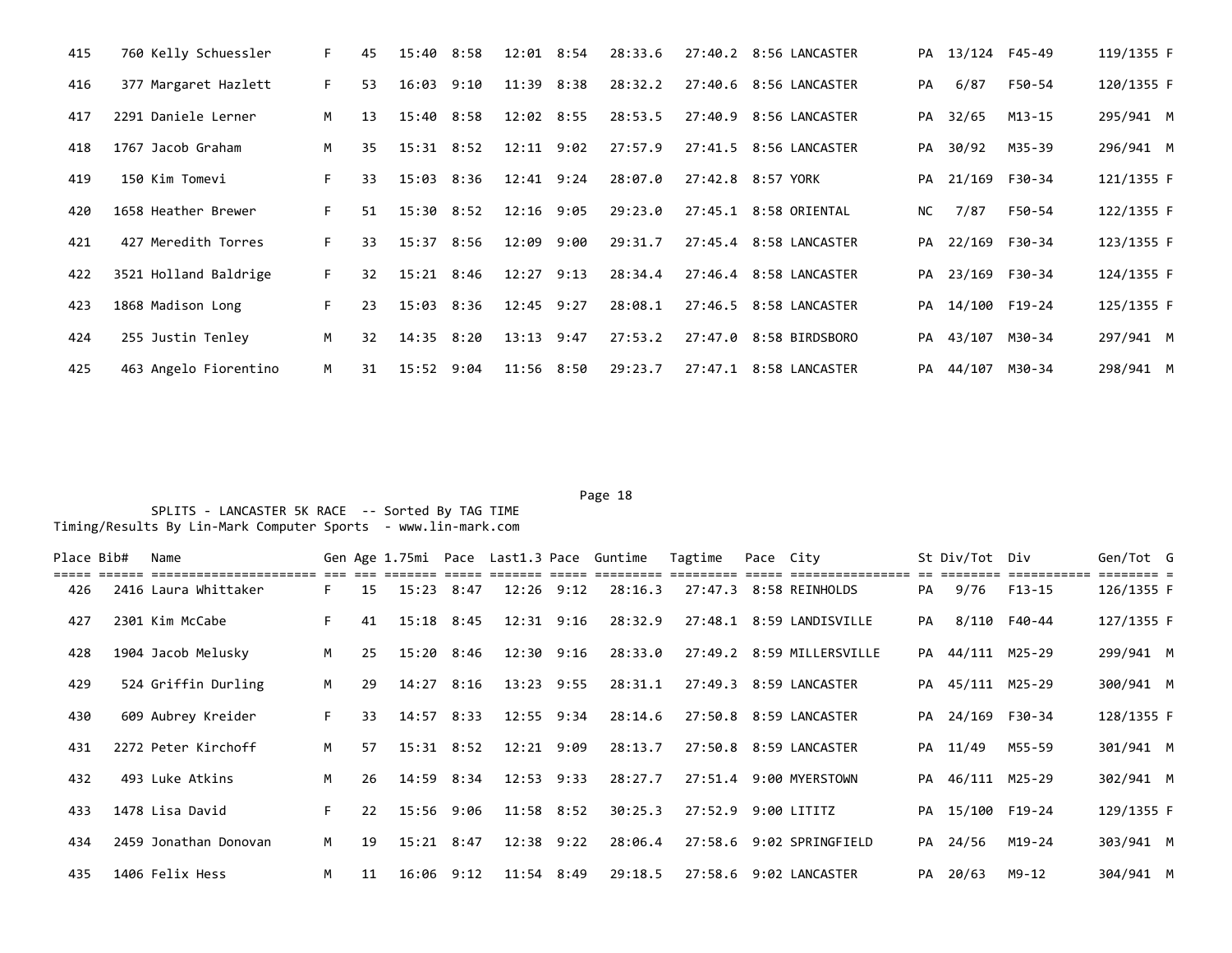| 436 | 123 Temitope Oluwafemi     | F. | 27 | 15:48          | 9:02 | $12:12$ $9:02$ | 28:47.8 |         | 27:58.8 9:02 LANCASTER     |    | PA 21/173 F25-29 |              | 130/1355 F |  |
|-----|----------------------------|----|----|----------------|------|----------------|---------|---------|----------------------------|----|------------------|--------------|------------|--|
| 437 | 1892 Rebecca McCurdy       | F. | 30 | 15:47          | 9:01 | 12:15 9:04     | 29:01.9 |         | 28:00.8 9:03 LANCASTER     | PA | 25/169 F30-34    |              | 131/1355 F |  |
| 438 | 1246 David Devitry         | M  | 47 | $15:14$ $8:43$ |      | 12:48 9:29     | 28:12.0 |         | 28:01.2 9:03 MARIETTA      | PA | 24/80            | M45-49       | 305/941 M  |  |
| 439 | 537 Christian Przybylek    | M  | 32 | 15:23          | 8:47 | 12:40 9:23     | 29:01.8 |         | 28:01.6 9:03 WILLOW STREET | PA | 45/107 M30-34    |              | 306/941 M  |  |
| 440 | 2025 Gloria Sandoe         | F. | 58 | $15:29$ $8:51$ |      | 12:35 9:19     | 28:14.3 |         | 28:02.5 9:03 NEWMANSTOWN   | PA | 1/71             | F55-59       | 132/1355 F |  |
| 441 | 2371 Jonathan Schlotzhauer | M  | 29 | 15:55 9:06     |      | 12:09 9:00     | 28:55.0 |         | 28:02.9 9:03 MANHEIM       | PA | 47/111 M25-29    |              | 307/941 M  |  |
| 442 | 1407 Jane Hess             | F. | 43 | $16:05$ 9:12   |      | $11:59$ 8:53   | 29:22.1 |         | 28:03.0 9:03 LANCASTER     | PA |                  | 9/110 F40-44 | 133/1355 F |  |
| 443 | 3571 Logan McIntyre        | M  | 13 | $15:13$ $8:42$ |      | $12:51$ $9:31$ | 29:03.0 |         | 28:03.7 9:04 LANCASTER     |    | PA 33/65         | $M13 - 15$   | 308/941 M  |  |
| 444 | 1948 Lizzie Oravec         | F. | 32 | 15:46 9:01     |      | $12:18$ $9:07$ | 28:39.7 |         | 28:03.9 9:04 LANCASTER     |    | PA 26/169 F30-34 |              | 134/1355 F |  |
| 445 | 1746 Caleb Garcia          | M  | 13 | $15:21$ $8:46$ |      | $12:44$ $9:26$ | 28:20.9 |         | 28:04.0 9:04 MIDDLETOWN    |    | PA 34/65         | M13-15       | 309/941 M  |  |
| 446 | 1433 Matthew Rineer        | M  | 35 | 16:08 9:14     |      | $11:57$ 8:52   | 28:51.7 |         | 28:04.8 9:04 LANCASTER     | PA | 31/92            | M35-39       | 310/941 M  |  |
| 447 | 2089 Lori Switzer          | F. | 55 | 15:44 8:59     |      | $12:24$ $9:11$ | 30:02.3 |         | 28:06.9 9:05 EPHRATA       | PA | 2/71             | F55-59       | 135/1355 F |  |
| 448 | 2469 Stephen Ferzetti      | M  | 25 | 15:41 8:58     |      | 12:28 9:14     | 31:24.1 |         | 28:07.8 9:05 LANCASTER     | PA | 48/111 M25-29    |              | 311/941 M  |  |
| 449 | 38 Steve High              | M  | 54 | 15:48 9:02     |      | 12:22 9:10     | 29:22.1 | 28:08.7 | 9:05 LANCASTER             | PA | 27/79            | M50-54       | 312/941 M  |  |
| 450 | 1288 Stacy Whisel          | F. | 47 | $16:07$ $9:13$ |      | 12:05 8:57     | 29:03.2 |         | 28:10.7 9:06 LANCASTER     |    | PA 14/124 F45-49 |              | 136/1355 F |  |

| Place Bib# | Name                   |   |     |                |      |             |                | Gen Age 1.75mi Pace Last1.3 Pace Guntime Tagtime |                     | Pace City |                        | St Div/Tot Div   |        | Gen/Tot G  |  |
|------------|------------------------|---|-----|----------------|------|-------------|----------------|--------------------------------------------------|---------------------|-----------|------------------------|------------------|--------|------------|--|
| 451        | 292 Tom Gamon          | M | 40  | $16:16$ 9:18   |      | 11:58 8:52  |                | 29:07.8                                          |                     |           | 28:13.3 9:07 LANCASTER | PA 20/78         | M40-44 | 313/941 M  |  |
| 452        | 1265 Jessica Tocks     |   | 34  | 16:05 9:12     |      | 12:10 9:01  |                | 29:11.5                                          |                     |           | 28:14.2 9:07 LANCASTER | PA 27/169 F30-34 |        | 137/1355 F |  |
| 453        | 1320 Elizabeth Thurber |   | 42  | $15:54$ 9:05   |      | 12:21 9:09  |                | 29:17.9                                          |                     |           | 28:14.5 9:07 LANCASTER | PA 10/110 F40-44 |        | 138/1355 F |  |
| 454        | 1570 Cassandra Koser   |   | 20  | $15:30$ $8:51$ |      | 12:47 9:28  |                | 28:45.2                                          |                     |           | 28:15.2 9:07 PALMYRA   | PA 16/100 F19-24 |        | 139/1355 F |  |
| 455        | 500 Alexandre Busque   | M | 24  | 14:17 8:10     |      | 14:00 10:22 |                | 29:08.0                                          | 28:15.4 9:07 LITITZ |           |                        | PA 25/56         | M19-24 | 314/941 M  |  |
| 456        | 426 Matthew Torres     | м | 33. | 15:26          | 8:50 |             | $12:52$ $9:32$ | 30:05.0                                          |                     |           | 28:17.2 9:08 LANCASTER | PA 46/107        | M30-34 | 315/941 M  |  |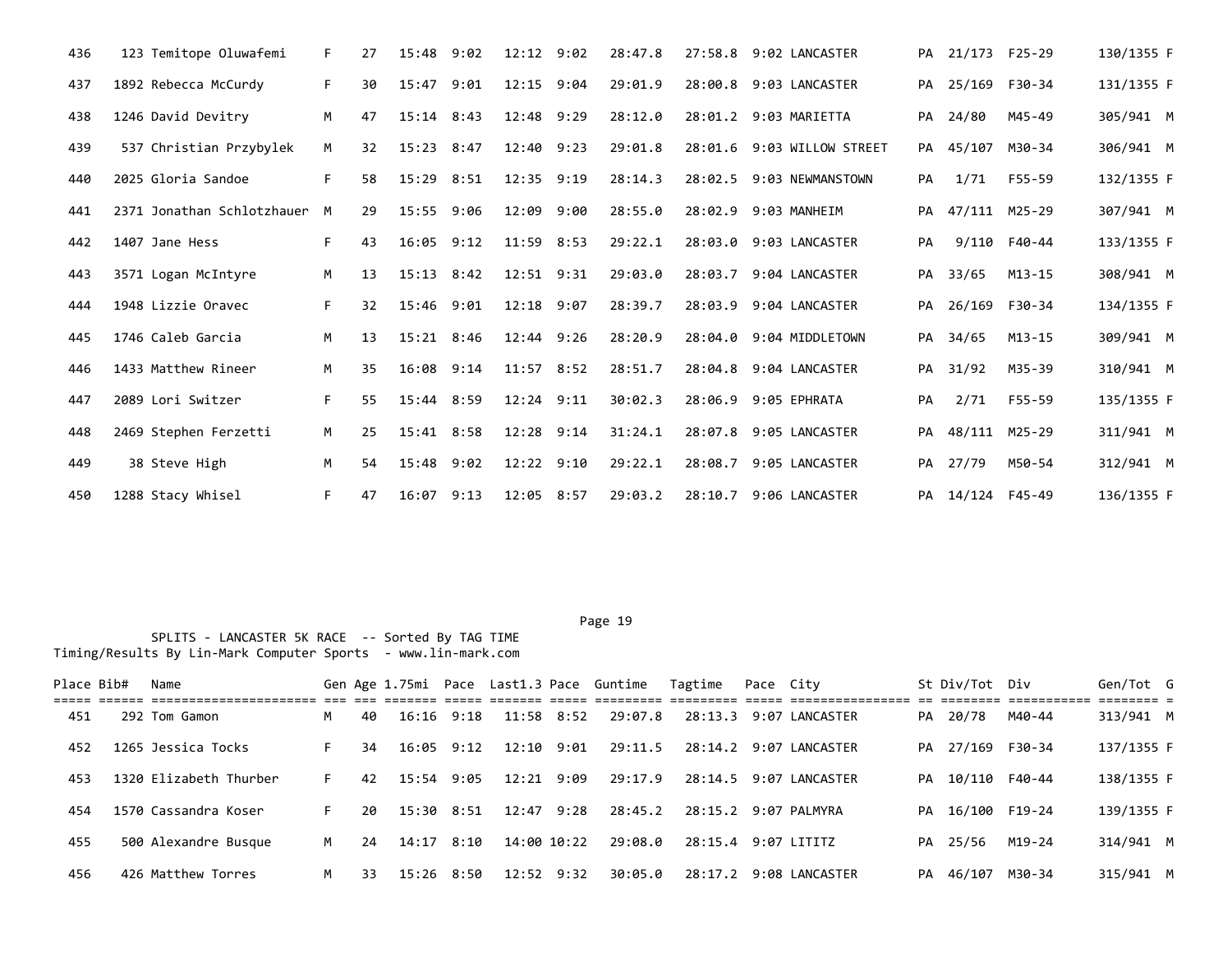| 457 | 1641 Annette Berecin      | F. | 56 | 16:07        | 9:13 | 12:13 9:03   | 29:05.7 | 28:18.2 9:08 LANCASTER     | PA | 3/71             | F55-59       | 140/1355 F |  |
|-----|---------------------------|----|----|--------------|------|--------------|---------|----------------------------|----|------------------|--------------|------------|--|
| 458 | 2123 Charles Waterfield   | M  | 61 | 15:58        | 9:08 | 12:22 9:10   | 29:20.3 | 28:19.2 9:09 CONESTOGA     | PA | 10/39            | M60-64       | 316/941 M  |  |
| 459 | 90 Kelly Slippey          | F. | 32 | 16:16        | 9:18 | 12:05 8:57   | 33:20.3 | 28:19.3 9:09 LANCASTER     | PA | 28/169 F30-34    |              | 141/1355 F |  |
| 460 | 3589 Ken Nguyen           | М  | 39 | 15:56        | 9:07 | 12:24 9:11   | 29:41.0 | 28:19.5 9:09 ELIZABETHTOWN |    | PA 32/92         | M35-39       | 317/941 M  |  |
| 461 | 2125 Susan Waterfield     | F. | 61 | 15:58        | 9:07 | $12:26$ 9:13 | 29:24.3 | 28:23.1 9:10 CONESTOGA     | PA |                  | 2/107 F60-69 | 142/1355 F |  |
| 462 | 2116 Andrew Wagner        | M  | 18 | 15:49        | 9:02 | 12:36 9:20   | 29:19.6 | 28:23.6 9:10 LANCASTER     | PA | 18/38            | $M16-18$     | 318/941 M  |  |
| 463 | 1211 Kathryn Meyer        | F. | 14 | 15:46        | 9:01 | 12:40 9:23   | 29:06.6 | 28:24.7 9:10 WILLOW STREET |    | PA 10/76         | $F13-15$     | 143/1355 F |  |
| 464 | 1457 Melissa Smolar       | F. | 41 | 16:20        | 9:20 | 12:06 8:58   | 30:50.1 | 28:25.5 9:11 COLUMBIA      |    | PA 11/110 F40-44 |              | 144/1355 F |  |
| 465 | 1915 Ericka Miller        | F. | 28 | 15:26 8:49   |      | 13:01 9:39   | 28:59.3 | 28:26.5 9:11 LANCASTER     |    | PA 22/173 F25-29 |              | 145/1355 F |  |
| 466 | 1455 Nicole Hurst         | F. | 30 | 16:19        | 9:20 | 12:08 8:59   | 30:50.0 | 28:26.6 9:11 LITITZ        |    | PA 29/169 F30-34 |              | 146/1355 F |  |
| 467 | 1959 Stefer Peguero-Reyes | М  | 26 | 15:57        | 9:07 | 12:32 9:17   | 30:34.7 | 28:27.3 9:11 LANCASTER     |    | PA 49/111 M25-29 |              | 319/941 M  |  |
| 468 | 1882 Kyle Marten          | M  | 23 | 16:19        | 9:20 | 12:12 9:02   | 30:51.0 | 28:29.5 9:12 LANCASTER     |    | PA 26/56         | $M19-24$     | 320/941 M  |  |
| 469 | 959 Sarah Saenen          | F. | 28 | 16:01        | 9:10 | 12:29 9:15   | 30:17.8 | 28:29.6 9:12 LANDISVILLE   |    | PA 23/173 F25-29 |              | 147/1355 F |  |
| 470 | 714 Christine Barbera     | F. | 44 | 15:25        | 8:49 | 13:06 9:42   | 28:54.6 | 28:29.7 9:12 COLLEGEVILLE  |    | PA 12/110 F40-44 |              | 148/1355 F |  |
| 471 | 551 Emma Purvis           | F. | 17 | 15:43        | 8:59 | 12:48 9:29   | 29:16.6 | 28:29.9 9:12 MOUNT JOY     | PA | 9/49             | $F16-18$     | 149/1355 F |  |
| 472 | 80 Bryan Muzyka           | M  | 33 | 15:58        | 9:08 | 12:33 9:18   | 29:48.7 | 28:29.9 9:12 LANCASTER     |    | PA 47/107 M30-34 |              | 321/941 M  |  |
| 473 | 69 Greg Hoeschele         | M  | 31 | 16:00        | 9:09 | 12:32 9:17   | 29:49.8 | 28:31.5 9:13 LITITZ        | PA | 48/107 M30-34    |              | 322/941 M  |  |
| 474 | 3517 Craig Rutt           | M  | 36 | 17:04        | 9:45 | 11:29 8:30   | 30:05.4 | 28:32.2 9:13 LANCASTER     |    | PA 33/92         | M35-39       | 323/941 M  |  |
| 475 | 718 Justin Johnson        | M  | 40 | $16:25$ 9:23 |      | 12:08 9:00   | 30:14.0 | 28:32.5 9:13 LANCASTER     |    | PA 21/78         | M40-44       | 324/941 M  |  |

 SPLITS - LANCASTER 5K RACE -- Sorted By TAG TIME Timing/Results By Lin-Mark Computer Sports - www.lin-mark.com

Place Bib# Name 6en Sen Age 1.75mi Pace Last1.3 Pace Guntime Tagtime Pace City 5t Div/Tot Div Gen/Tot G ===== ====== ====================== === === ======= ===== ======= ===== ========= ========= ===== ================ == ======== =========== ======== = 476 2628 Monica Hull F 36 16:45 9:35 11:50 8:46 31:27.4 28:34.3 9:13 LANCASTER PA 20/147 F35-39 150/1355 F 477 1648 Grace Book F 13 15:29 8:51 13:07 9:43 29:41.4 28:35.4 9:14 WILLOW STREET PA 11/76 F13-15 151/1355 F

Page 20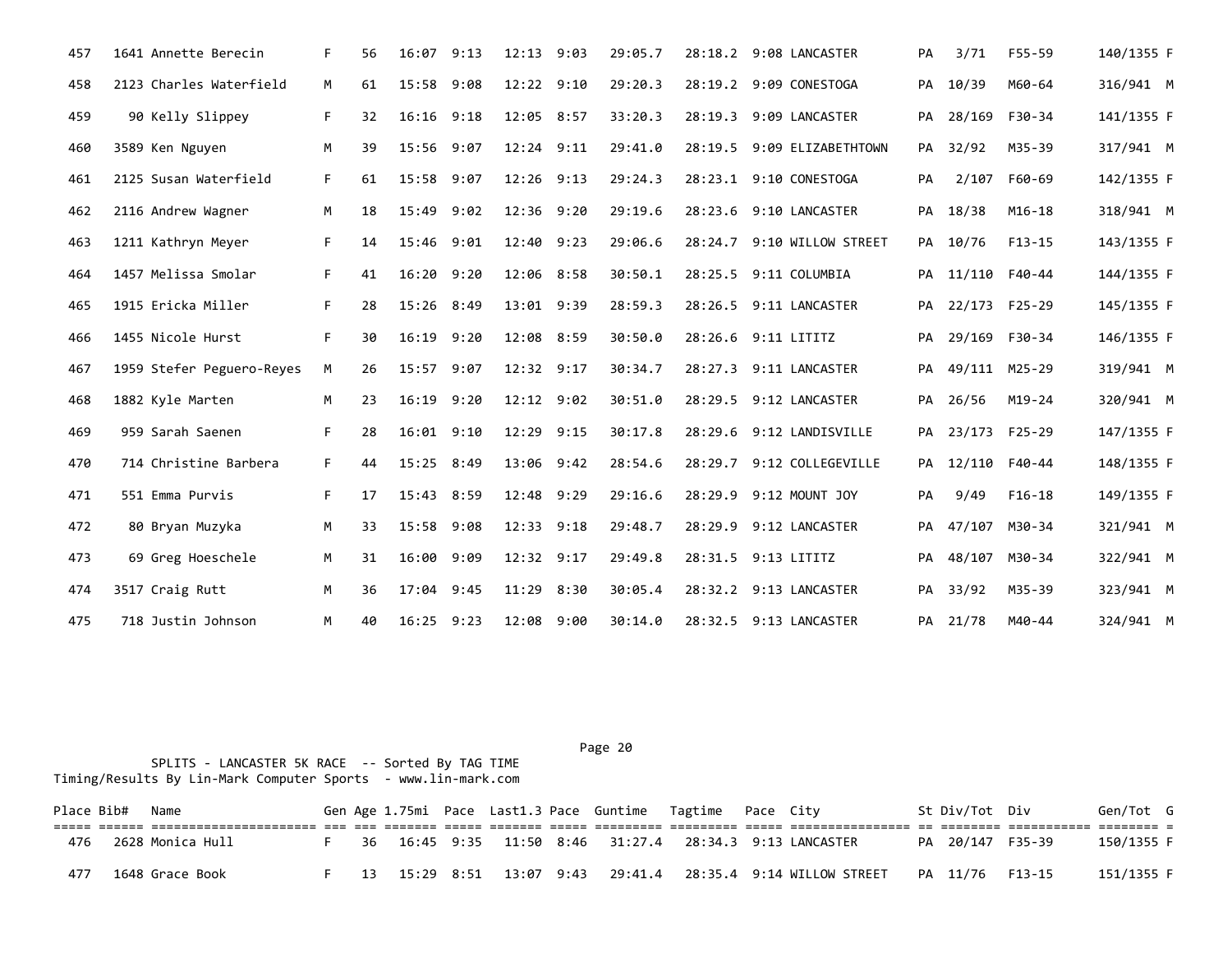| 478 | 1938 Maliha Naeem             | F. | 11 | 15:29 8:51   |      | 13:09 9:45     | 29:24.6 | 28:36.8 9:14 LANCASTER    | PA | 6/86             | $F9-12$ | 152/1355 F |  |
|-----|-------------------------------|----|----|--------------|------|----------------|---------|---------------------------|----|------------------|---------|------------|--|
| 479 | 2641 Alex Holler              | M  | 10 | 16:50        | 9:37 | 11:48 8:44     | 30:14.9 | 28:36.9 9:14 LANCASTER    | PА | 21/63            | M9-12   | 325/941 M  |  |
| 480 | 2259 Monica Hess              | F. | 36 | 16:48        | 9:36 | 11:50 8:46     | 31:27.1 | 28:37.2 9:14 LANCASTER    | PA | 21/147 F35-39    |         | 153/1355 F |  |
| 481 | 1857 Naeem Latif              | М  | 50 | 15:29 8:51   |      | 13:09 9:45     | 29:24.3 | 28:37.7 9:15 LANCASTER    |    | PA 28/79         | M50-54  | 326/941 M  |  |
| 482 | 466 Wesley Garner             | M  | 10 | 16:49        | 9:37 | 11:50 8:46     | 30:17.4 | 28:38.4 9:15 LANCASTER    | PA | 22/63            | M9-12   | 327/941 M  |  |
| 483 | 265 Allyson Gregg             | F. | 27 | 15:27 8:50   |      | $13:12$ $9:47$ | 28:38.5 | 28:38.5 9:15 LANCASTER    |    | PA 24/173 F25-29 |         | 154/1355 F |  |
| 484 | 1688 Ben Crumpler             | M  | 48 | $16:12$ 9:15 |      | 12:28 9:14     | 30:17.7 | 28:38.7 9:15 STRASBURG    |    | PA 25/80         | M45-49  | 328/941 M  |  |
| 485 | 474 Marci Miller              | F. | 40 | 16:48 9:36   |      | 11:52 8:48     | 30:17.3 | 28:38.8 9:15 LANCASTER    | PA | 13/110 F40-44    |         | 155/1355 F |  |
| 486 | 698 Lija Diem                 | F. | 39 | 16:25 9:23   |      | 12:15 9:05     | 30:19.2 | 28:39.5 9:15 LANCASTER    | PA | 22/147 F35-39    |         | 156/1355 F |  |
| 487 | 2637 Ramon Escudero           | M  | 46 | 15:21        | 8:47 | 13:20 9:52     | 29:30.2 | 28:39.9 9:15 LANCASTER    | PA | 26/80            | M45-49  | 329/941 M  |  |
| 488 | 1617 Cameron Adcock           | F. | 13 | 15:23 8:48   |      | 13:18 9:51     | 28:43.0 | 28:40.2 9:15 LANCASTER    | PA | 12/76            | F13-15  | 157/1355 F |  |
| 489 | 1567 Brooke Hall              | F. | 30 | 16:05 9:12   |      | 12:38 9:21     | 31:06.9 | 28:41.7 9:16 MILLERSVILLE |    | PA 30/169 F30-34 |         | 158/1355 F |  |
| 490 | 3566 Gustavo Siliezar-Yanez M |    | 27 | 15:57        | 9:07 | $12:47$ $9:28$ | 30:50.0 | 28:42.9 9:16 LANCASTER    | PA | 50/111 M25-29    |         | 330/941 M  |  |
| 491 | 2617 Nancy Husser             | F. | 58 | 15:56        | 9:06 | 12:49 9:30     | 30:41.2 | 28:43.8 9:17 MANHEIM      | PA | 4/71             | F55-59  | 159/1355 F |  |
| 492 | 1866 Michele Loeper           | F. | 50 | 15:58 9:07   |      | 12:48 9:29     | 29:16.2 | 28:44.2 9:17 LANCASTER    | PA | 8/87             | F50-54  | 160/1355 F |  |
| 493 | 291 Joella Gamon              | F. | 38 | 16:16        | 9:18 | 12:30 9:16     | 29:40.0 | 28:44.7 9:17 LANCASTER    | PA | 23/147 F35-39    |         | 161/1355 F |  |
| 494 | 224 Noelle Kephart            | F. | 22 | 15:31 8:52   |      | 13:15 9:49     | 29:17.1 | 28:44.9 9:17 LITITZ       | PA | 17/100 F19-24    |         | 162/1355 F |  |
| 495 | 2212 Natalie Davis            | F. | 29 | 15:55 9:06   |      | $12:54$ 9:34   | 30:31.8 | 28:48.8 9:18 YORK         |    | PA 25/173 F25-29 |         | 163/1355 F |  |
| 496 | 3538 Dylan Ehlert             | M  | 28 | 16:10        | 9:14 | 12:41 9:24     | 30:55.5 | 28:49.8 9:18 LANCASTER    | PA | 51/111 M25-29    |         | 331/941 M  |  |
| 497 | 1818 Preston Humphreville     | М  | 14 | 15:10        | 8:40 | 13:41 10:09    | 30:00.5 | 28:50.5 9:19 STRASBURG    | PA | 35/65            | M13-15  | 332/941 M  |  |
| 498 | 1856 Danielle Larrick         | F. | 34 | 15:43 8:59   |      | 13:09 9:45     | 29:01.5 | 28:51.8 9:19 LANCASTER    | PA | 31/169 F30-34    |         | 164/1355 F |  |
| 499 | 152 John Warnick              | М  | 35 | 15:42 8:58   |      | 13:12 9:47     | 30:32.9 | 28:52.8 9:19 LANCASTER    | PA | 34/92            | M35-39  | 333/941 M  |  |
| 500 | 1703 Mary Depietro            | F. | 51 | 15:31 8:52   |      | 13:23 9:55     | 29:19.1 | 28:53.2 9:20 LANCASTER    | PA | 9/87             | F50-54  | 165/1355 F |  |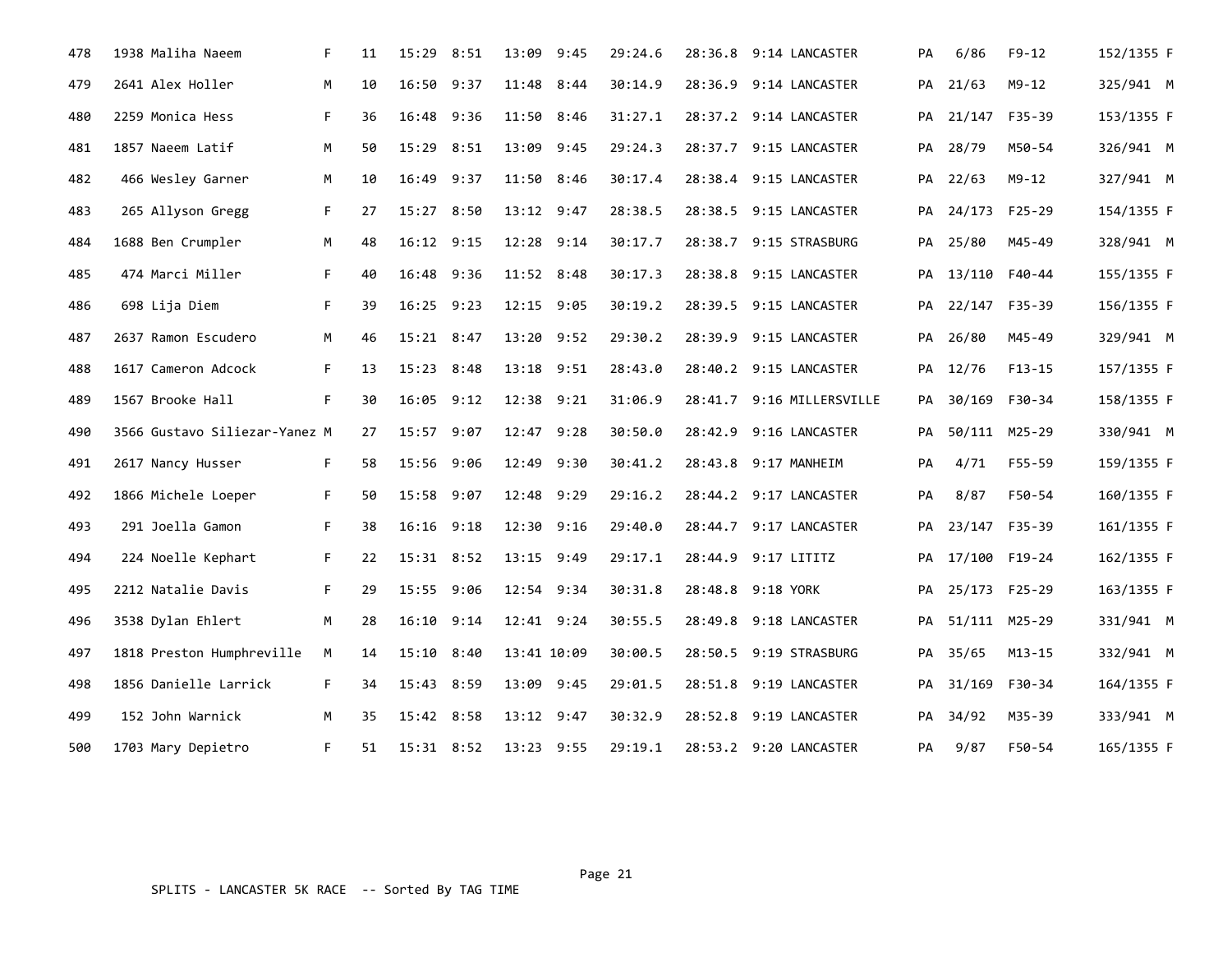| Place Bib# | Name                                                    |    |    |                |      |                | Gen Age 1.75mi Pace Last1.3 Pace Guntime | Tagtime             | Pace City |                                               |    | St Div/Tot Div   |                                 | Gen/Tot G             |  |
|------------|---------------------------------------------------------|----|----|----------------|------|----------------|------------------------------------------|---------------------|-----------|-----------------------------------------------|----|------------------|---------------------------------|-----------------------|--|
| 501        | ________________________________<br>385 Monica Kosiorek | F. | 29 | 16:08          | 9:14 | 12:46 9:28     | 30:10.6                                  |                     |           | ================ ==<br>28:53.5 9:20 LANCASTER |    | PA 26/173        | ========= ===========<br>F25-29 | $= - -$<br>166/1355 F |  |
| 502        | 945 Ryan Gearhart                                       | M  | 40 | 16:01 9:09     |      | 12:55 9:34     | 30:43.2                                  |                     |           | 28:54.5 9:20 EAST PETERSBURG                  |    | PA 22/78         | M40-44                          | 334/941 M             |  |
| 503        | 2440 Krista Blessing                                    | F. | 36 | $16:32$ $9:27$ |      | 12:24 9:11     | 29:44.7                                  |                     |           | 28:55.1 9:20 LANCASTER                        |    | PA 24/147 F35-39 |                                 | 167/1355 F            |  |
| 504        | 2180 Michael Burnette                                   | М  | 53 | 16:01 9:09     |      | 12:58 9:36     | 30:04.1                                  |                     |           | 28:57.3 9:21 LANCASTER                        | PA | 29/79            | M50-54                          | 335/941 M             |  |
| 505        | 2528 Llilberto Negron-Lopez M                           |    | 14 | 15:35 8:55     |      | 13:23 9:55     | 29:13.6                                  |                     |           | 28:57.6 9:21 LANCASTER                        |    | PA 36/65         | $M13 - 15$                      | 336/941 M             |  |
| 506        | 624 Joel Rodriguez                                      | М  | 8  | 16:38 9:30     |      | 12:23 9:10     | 29:18.8                                  |                     |           | 28:59.4 9:22 NEW PROVIDENCE                   | PA |                  |                                 | 337/941 M             |  |
| 507        | 622 Addie Rodriguez                                     | F. | 11 | $16:38$ $9:30$ |      | $12:23$ $9:10$ | 29:19.3                                  |                     |           | 28:59.7 9:22 NEW PROVIDENCE                   | PA | 7/86             | F9-12                           | 168/1355 F            |  |
| 508        | 1471 Amanda Cash                                        | F. | 36 | 17:00          | 9:43 | 12:03 8:56     | 29:56.9                                  | 29:01.9 9:22 LITITZ |           |                                               | PA | 25/147 F35-39    |                                 | 169/1355 F            |  |
| 509        | 405 Kirsten Richter                                     | F. | 37 | $16:27$ 9:24   |      | 12:36 9:20     | 29:54.6                                  |                     |           | 29:02.0 9:22 LANCASTER                        | PA | 26/147 F35-39    |                                 | 170/1355 F            |  |
| 510        | 1072 Kayla Thomas                                       | F. | 23 | 15:38          | 8:56 | 13:25 9:56     | 30:49.6                                  |                     |           | 29:02.0 9:22 MECHANICSBURG                    |    | PA 18/100        | F19-24                          | 171/1355 F            |  |
| 511        | 1947 Daniel O'Neill                                     | M  | 63 | $16:16$ $9:18$ |      | 12:48 9:29     | 30:36.6                                  |                     |           | 29:02.7 9:23 LANCASTER                        | PA | 11/39            | M60-64                          | 338/941 M             |  |
| 512        | 1969 Noelle Prescott                                    | F. | 29 | 16:19          | 9:19 | 12:46 9:28     | 29:37.8                                  |                     |           | 29:03.7 9:23 LANCASTER                        | PA | 27/173 F25-29    |                                 | 172/1355 F            |  |
| 513        | 2515 Michael McHugh                                     | M  | 52 | 16:00          | 9:09 | 13:05 9:41     | 29:30.2                                  |                     |           | 29:03.9 9:23 LANCASTER                        | PA | 30/79            | M50-54                          | 339/941 M             |  |
| 514        | 1968 Michael Prescott                                   | М  | 29 | $16:18$ 9:19   |      | 12:47 9:28     | 29:38.2                                  |                     |           | 29:04.1 9:23 LANCASTER                        | PA | 52/111 M25-29    |                                 | 340/941 M             |  |
| 515        | 2181 Amy Bush                                           | F. | 43 | $16:07$ 9:13   |      | 12:58 9:37     | 30:14.6                                  |                     |           | 29:04.6 9:23 LANCASTER                        | PA | 14/110 F40-44    |                                 | 173/1355 F            |  |
| 516        | 1514 Jennifer Teale                                     | F. | 39 | $16:10$ $9:15$ |      | 12:57 9:35     | 30:43.0                                  |                     |           | 29:05.7 9:24 EAST PETERSBURG                  |    | PA 27/147 F35-39 |                                 | 174/1355 F            |  |
| 517        | 2002 Erin Robinson                                      | F. | 35 | $16:10$ 9:15   |      | 12:58 9:36     | 30:45.7                                  |                     |           | 29:07.3 9:24 LANCASTER                        |    | PA 28/147 F35-39 |                                 | 175/1355 F            |  |
| 518        | 155 George Cook                                         | M  | 54 | 16:38 9:30     |      | 12:33 9:18     | 31:23.3                                  |                     |           | 29:09.6 9:25 LANCASTER                        |    | PA 31/79         | M50-54                          | 341/941 M             |  |
| 519        | 66 John Hartenstine                                     | M  | 59 | $16:16$ $9:18$ |      | 12:57 9:35     | 30:29.5                                  |                     |           | 29:11.3 9:25 MOUNTVILLE                       | PA | 12/49            | M55-59                          | 342/941 M             |  |
| 520        | 2133 Ashley Westphal                                    | F. | 38 | $16:23$ 9:22   |      | 12:50 9:30     | 29:49.8                                  |                     |           | 29:11.6 9:26 LANCASTER                        | PA | 29/147 F35-39    |                                 | 176/1355 F            |  |
| 521        | 1183 Krysta Moore                                       | F. | 27 | $16:23$ $9:22$ |      | $12:51$ $9:31$ | 29:51.0                                  |                     |           | 29:12.1 9:26 PALMYRA                          | PA | 28/173 F25-29    |                                 | 177/1355 F            |  |
| 522        | 1006 Arlen Mummau                                       | M  | 58 | 16:25 9:23     |      | 12:48 9:29     | 29:22.8                                  |                     |           | 29:12.2 9:26 MOUNT JOY                        |    | PA 13/49         | M55-59                          | 343/941 M             |  |
| 523        | 910 Cally Noll                                          | F  | 24 | 16:34          | 9:28 | 12:40 9:23     | 31:25.5                                  |                     |           | 29:12.5 9:26 MANHEIM                          | PA | 19/100           | F19-24                          | 178/1355 F            |  |
| 524        | 824 Blake Hudgens                                       | M  | 13 | 15:24          | 8:48 | 13:50 10:15    | 29:25.1                                  |                     |           | 29:13.0 9:26 LANCASTER                        | PA | 37/65            | M13-15                          | 344/941 M             |  |
| 525        | 1787 Anthony Harnish                                    | M  | 40 | 16:39          | 9:31 | 12:35 9:20     | 30:32.8                                  |                     |           | 29:13.1 9:26 LANCASTER                        |    | PA 23/78         | M40-44                          | 345/941 M             |  |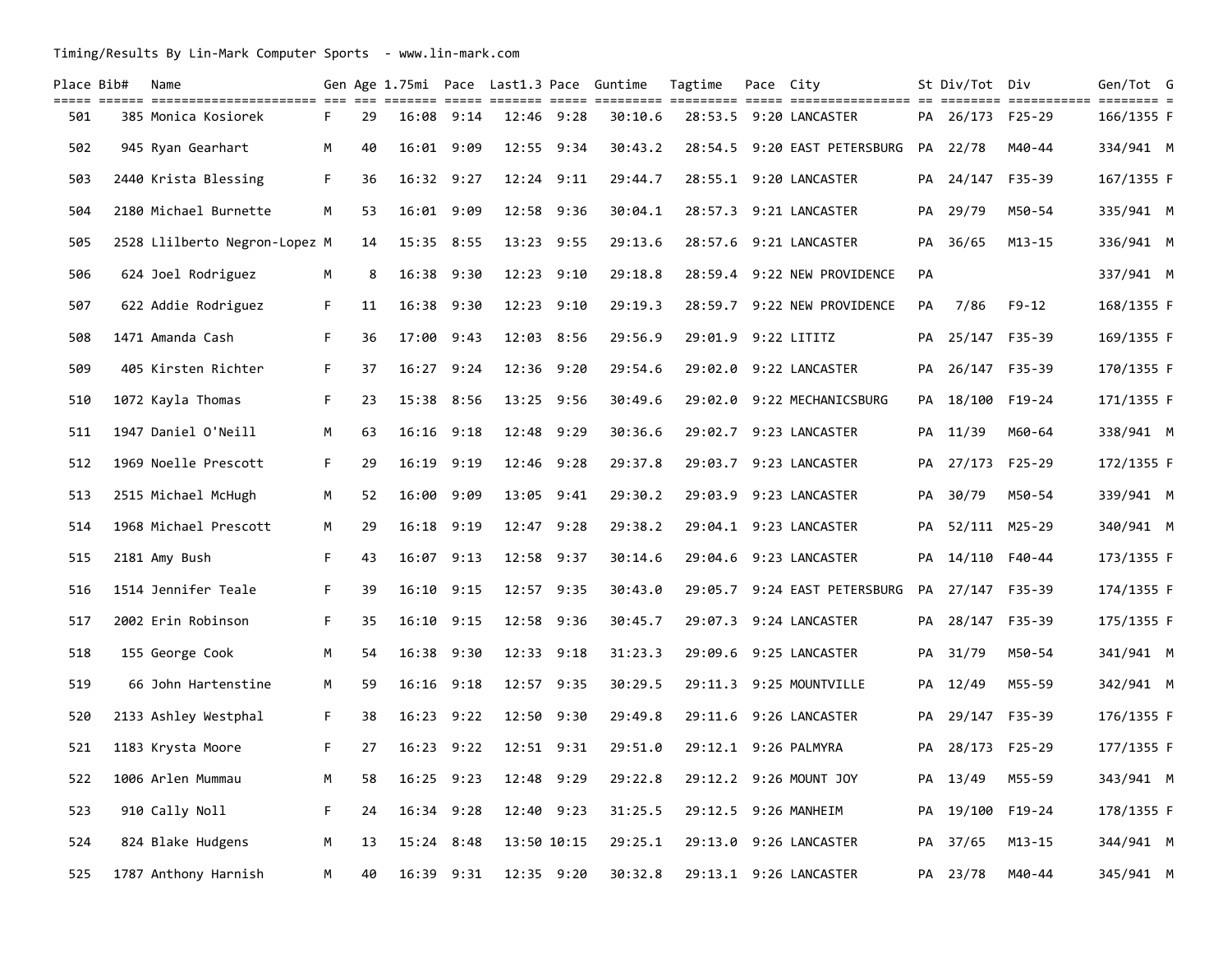## Page 22 and the contract of the contract of the contract of the contract of the contract of the contract of the contract of the contract of the contract of the contract of the contract of the contract of the contract of th

| Place Bib# | Name |                                                                                                                                                                                                                                                                                                                                                                                                                                          |                             |       |      |                                                                                                                                                                                                                                         |      |                                                                                                                                                                                                                                                                                                     | Tagtime                                  |                               |                                                                                                                                                                                                                                                                                                                                                                                                                                                                                                                                                                                 |        |                                                                      |                                                                                                                                                                                           |                                                                                                                                                                                                                                                                                                                                                           |
|------------|------|------------------------------------------------------------------------------------------------------------------------------------------------------------------------------------------------------------------------------------------------------------------------------------------------------------------------------------------------------------------------------------------------------------------------------------------|-----------------------------|-------|------|-----------------------------------------------------------------------------------------------------------------------------------------------------------------------------------------------------------------------------------------|------|-----------------------------------------------------------------------------------------------------------------------------------------------------------------------------------------------------------------------------------------------------------------------------------------------------|------------------------------------------|-------------------------------|---------------------------------------------------------------------------------------------------------------------------------------------------------------------------------------------------------------------------------------------------------------------------------------------------------------------------------------------------------------------------------------------------------------------------------------------------------------------------------------------------------------------------------------------------------------------------------|--------|----------------------------------------------------------------------|-------------------------------------------------------------------------------------------------------------------------------------------------------------------------------------------|-----------------------------------------------------------------------------------------------------------------------------------------------------------------------------------------------------------------------------------------------------------------------------------------------------------------------------------------------------------|
|            |      | M                                                                                                                                                                                                                                                                                                                                                                                                                                        | 32                          |       |      |                                                                                                                                                                                                                                         |      |                                                                                                                                                                                                                                                                                                     |                                          |                               |                                                                                                                                                                                                                                                                                                                                                                                                                                                                                                                                                                                 |        |                                                                      |                                                                                                                                                                                           |                                                                                                                                                                                                                                                                                                                                                           |
|            |      | M                                                                                                                                                                                                                                                                                                                                                                                                                                        | 34                          |       |      |                                                                                                                                                                                                                                         |      | 31:09.0                                                                                                                                                                                                                                                                                             |                                          |                               |                                                                                                                                                                                                                                                                                                                                                                                                                                                                                                                                                                                 |        |                                                                      |                                                                                                                                                                                           |                                                                                                                                                                                                                                                                                                                                                           |
|            |      | M                                                                                                                                                                                                                                                                                                                                                                                                                                        | 30                          |       |      |                                                                                                                                                                                                                                         |      | 29:51.5                                                                                                                                                                                                                                                                                             |                                          |                               |                                                                                                                                                                                                                                                                                                                                                                                                                                                                                                                                                                                 |        |                                                                      |                                                                                                                                                                                           |                                                                                                                                                                                                                                                                                                                                                           |
|            |      | F.                                                                                                                                                                                                                                                                                                                                                                                                                                       | 48                          |       | 9:45 |                                                                                                                                                                                                                                         |      | 32:07.2                                                                                                                                                                                                                                                                                             |                                          |                               |                                                                                                                                                                                                                                                                                                                                                                                                                                                                                                                                                                                 |        |                                                                      |                                                                                                                                                                                           |                                                                                                                                                                                                                                                                                                                                                           |
|            |      | М                                                                                                                                                                                                                                                                                                                                                                                                                                        | 31                          |       | 9:54 |                                                                                                                                                                                                                                         |      | 31:06.5                                                                                                                                                                                                                                                                                             |                                          |                               | PA                                                                                                                                                                                                                                                                                                                                                                                                                                                                                                                                                                              |        |                                                                      |                                                                                                                                                                                           |                                                                                                                                                                                                                                                                                                                                                           |
|            |      | F.                                                                                                                                                                                                                                                                                                                                                                                                                                       | 42                          |       |      |                                                                                                                                                                                                                                         |      | 32:07.6                                                                                                                                                                                                                                                                                             |                                          |                               |                                                                                                                                                                                                                                                                                                                                                                                                                                                                                                                                                                                 |        |                                                                      |                                                                                                                                                                                           |                                                                                                                                                                                                                                                                                                                                                           |
|            |      | M                                                                                                                                                                                                                                                                                                                                                                                                                                        | 59                          | 15:49 | 9:03 |                                                                                                                                                                                                                                         |      | 29:29.6                                                                                                                                                                                                                                                                                             |                                          |                               |                                                                                                                                                                                                                                                                                                                                                                                                                                                                                                                                                                                 |        | M55-59                                                               |                                                                                                                                                                                           |                                                                                                                                                                                                                                                                                                                                                           |
|            |      | M                                                                                                                                                                                                                                                                                                                                                                                                                                        | 69                          |       |      |                                                                                                                                                                                                                                         |      | 29:24.7                                                                                                                                                                                                                                                                                             |                                          |                               | PA                                                                                                                                                                                                                                                                                                                                                                                                                                                                                                                                                                              | 4/25   | M65-69                                                               |                                                                                                                                                                                           |                                                                                                                                                                                                                                                                                                                                                           |
|            |      | F.                                                                                                                                                                                                                                                                                                                                                                                                                                       | 14                          |       | 9:25 |                                                                                                                                                                                                                                         |      | 31:32.1                                                                                                                                                                                                                                                                                             |                                          |                               |                                                                                                                                                                                                                                                                                                                                                                                                                                                                                                                                                                                 |        | $F13 - 15$                                                           |                                                                                                                                                                                           |                                                                                                                                                                                                                                                                                                                                                           |
|            |      | F.                                                                                                                                                                                                                                                                                                                                                                                                                                       | 13                          |       |      |                                                                                                                                                                                                                                         |      |                                                                                                                                                                                                                                                                                                     |                                          |                               |                                                                                                                                                                                                                                                                                                                                                                                                                                                                                                                                                                                 |        | $F13-15$                                                             |                                                                                                                                                                                           |                                                                                                                                                                                                                                                                                                                                                           |
|            |      | F.                                                                                                                                                                                                                                                                                                                                                                                                                                       | 44                          |       | 9:17 |                                                                                                                                                                                                                                         |      | 31:43.1                                                                                                                                                                                                                                                                                             |                                          |                               |                                                                                                                                                                                                                                                                                                                                                                                                                                                                                                                                                                                 | 16/110 | F40-44                                                               |                                                                                                                                                                                           |                                                                                                                                                                                                                                                                                                                                                           |
|            |      |                                                                                                                                                                                                                                                                                                                                                                                                                                          | 55                          |       | 9:46 |                                                                                                                                                                                                                                         |      | 31:05.1                                                                                                                                                                                                                                                                                             |                                          |                               | PA                                                                                                                                                                                                                                                                                                                                                                                                                                                                                                                                                                              | 5/71   | F55-59                                                               |                                                                                                                                                                                           |                                                                                                                                                                                                                                                                                                                                                           |
|            |      | M                                                                                                                                                                                                                                                                                                                                                                                                                                        | 12                          |       | 9:19 |                                                                                                                                                                                                                                         |      | 31:09.9                                                                                                                                                                                                                                                                                             |                                          |                               |                                                                                                                                                                                                                                                                                                                                                                                                                                                                                                                                                                                 |        | $M9 - 12$                                                            |                                                                                                                                                                                           |                                                                                                                                                                                                                                                                                                                                                           |
|            |      | F.                                                                                                                                                                                                                                                                                                                                                                                                                                       | 3                           |       | 9:14 |                                                                                                                                                                                                                                         |      | 30:21.3                                                                                                                                                                                                                                                                                             |                                          |                               | PA                                                                                                                                                                                                                                                                                                                                                                                                                                                                                                                                                                              |        |                                                                      |                                                                                                                                                                                           |                                                                                                                                                                                                                                                                                                                                                           |
|            |      | F.                                                                                                                                                                                                                                                                                                                                                                                                                                       | 16                          |       |      |                                                                                                                                                                                                                                         |      | 29:48.3                                                                                                                                                                                                                                                                                             |                                          |                               | PA                                                                                                                                                                                                                                                                                                                                                                                                                                                                                                                                                                              | 10/49  | $F16-18$                                                             |                                                                                                                                                                                           |                                                                                                                                                                                                                                                                                                                                                           |
|            |      | F.                                                                                                                                                                                                                                                                                                                                                                                                                                       | 35                          |       | 9:54 |                                                                                                                                                                                                                                         |      | 31:15.1                                                                                                                                                                                                                                                                                             |                                          |                               | PA                                                                                                                                                                                                                                                                                                                                                                                                                                                                                                                                                                              | 30/147 | F35-39                                                               |                                                                                                                                                                                           |                                                                                                                                                                                                                                                                                                                                                           |
|            |      | M                                                                                                                                                                                                                                                                                                                                                                                                                                        | 67                          |       |      |                                                                                                                                                                                                                                         |      | 30:16.7                                                                                                                                                                                                                                                                                             |                                          |                               |                                                                                                                                                                                                                                                                                                                                                                                                                                                                                                                                                                                 | 5/25   | M65-69                                                               |                                                                                                                                                                                           |                                                                                                                                                                                                                                                                                                                                                           |
|            |      | F.                                                                                                                                                                                                                                                                                                                                                                                                                                       | 34                          |       | 9:29 |                                                                                                                                                                                                                                         |      | 30:22.3                                                                                                                                                                                                                                                                                             |                                          |                               |                                                                                                                                                                                                                                                                                                                                                                                                                                                                                                                                                                                 |        |                                                                      |                                                                                                                                                                                           |                                                                                                                                                                                                                                                                                                                                                           |
|            |      | F.                                                                                                                                                                                                                                                                                                                                                                                                                                       | 36                          |       | 9:45 |                                                                                                                                                                                                                                         |      | 30:48.7                                                                                                                                                                                                                                                                                             |                                          |                               | PA                                                                                                                                                                                                                                                                                                                                                                                                                                                                                                                                                                              |        |                                                                      |                                                                                                                                                                                           |                                                                                                                                                                                                                                                                                                                                                           |
|            |      | F.                                                                                                                                                                                                                                                                                                                                                                                                                                       | 34                          |       | 9:44 |                                                                                                                                                                                                                                         | 9:14 | 30:50.1                                                                                                                                                                                                                                                                                             |                                          |                               |                                                                                                                                                                                                                                                                                                                                                                                                                                                                                                                                                                                 |        |                                                                      |                                                                                                                                                                                           |                                                                                                                                                                                                                                                                                                                                                           |
|            |      | M                                                                                                                                                                                                                                                                                                                                                                                                                                        | 12                          |       |      |                                                                                                                                                                                                                                         |      |                                                                                                                                                                                                                                                                                                     |                                          |                               |                                                                                                                                                                                                                                                                                                                                                                                                                                                                                                                                                                                 |        | M9-12                                                                |                                                                                                                                                                                           |                                                                                                                                                                                                                                                                                                                                                           |
|            |      | 2322 Omar Mohamed<br>2591 Shane Howell<br>1188 Chad Spangler<br>2446 Julie Brown<br>1812 Christopher Hinkle<br>2139 Carrie Wilson<br>955 Rick Rankin<br>1257 Dennis Wanner<br>2281 Mara Kraybill<br>992 Haydn Colburn<br>1568 Sarah Kneller<br>1507 Aaron Ruth<br>54 Sara Brubaker<br>342 Kristin Geesey<br>2053 Jessica Simmerok<br>481 Frank Dukes<br>678 Brooke Martin<br>1764 Michelle Good<br>2047 Renee Shenk<br>818 Landen Statts | 23 Richela (shelly) Bento F |       |      | $14:54$ 8:31<br>$17:14$ 9:51<br>$16:26$ 9:23<br>17:03<br>17:19<br>17:03 9:45<br>15:57 9:07<br>16:29<br>$16:14$ 9:17<br>16:14<br>17:06<br>16:18<br>16:09<br>15:37 8:55<br>17:19<br>$16:27$ 9:24<br>16:36<br>17:03<br>17:02<br>17:20 9:55 |      | 14:20 10:37<br>12:01 8:54<br>12:50 9:30<br>12:13 9:03<br>11:57 8:51<br>12:14 9:04<br>13:27 9:58<br>13:21 9:53<br>12:49 9:30<br>13:04 9:41<br>13:05 9:42<br>12:18 9:06<br>13:05 9:42<br>13:15 9:49<br>13:48 10:13<br>12:05 8:58<br>12:58 9:36<br>$12:52$ $9:32$<br>12:25 9:12<br>12:28<br>12:09 9:00 | Gen Age 1.75mi Pace Last1.3 Pace Guntime | 29:25.2<br>29:35.2<br>32:02.2 | Pace City<br>29:13.5 9:26 MECHANICSBURG<br>29:13.9 9:26 PEACH BOTTOM<br>29:14.5 9:26 PALMYRA<br>29:14.8 9:27 LANCASTER<br>29:15.0 9:27 LANCASTER<br>29:15.7 9:27 LANCASTER<br>29:15.7 9:27 NEW PROVIDENCE<br>29:16.9 9:27 RONKS<br>29:17.1 9:27 LANCASTER<br>29:17.5 9:27 GORDONVILLE<br>29:18.0 9:28 NEWMANSTOWN<br>29:22.1 9:29 YORK<br>29:22.5 9:29 LITITZ<br>29:22.8 9:29 MANHEIM<br>29:23.5 9:29 BAINBRIDGE<br>29:23.6 9:29 GORDONVILLE<br>29:24.2 9:30 CHARLOTTESVILLE<br>29:27.0 9:30 LANCASTER<br>29:27.6 9:31 LITITZ<br>29:28.1 9:31 LANCASTER<br>29:28.8 9:31 MANHEIM | VA     | PA<br>PA 14/49<br>PA 13/76<br>PA 14/76<br>PA<br>PA 23/63<br>PA 24/63 | St Div/Tot Div<br>PA 49/107 M30-34<br>PA 50/107 M30-34<br>PA 51/107 M30-34<br>15/124 F45-49<br>52/107 M30-34<br>PA 15/110 F40-44<br>PA 32/169 F30-34<br>31/147 F35-39<br>PA 33/169 F30-34 | Gen/Tot G<br>======== ===========<br>$=$ $=$ $=$ $=$ $=$ $=$<br>346/941 M<br>347/941 M<br>348/941 M<br>179/1355 F<br>349/941 M<br>180/1355 F<br>350/941 M<br>351/941 M<br>181/1355 F<br>182/1355 F<br>183/1355 F<br>184/1355 F<br>352/941 M<br>185/1355 F<br>186/1355 F<br>187/1355 F<br>353/941 M<br>188/1355 F<br>189/1355 F<br>190/1355 F<br>354/941 M |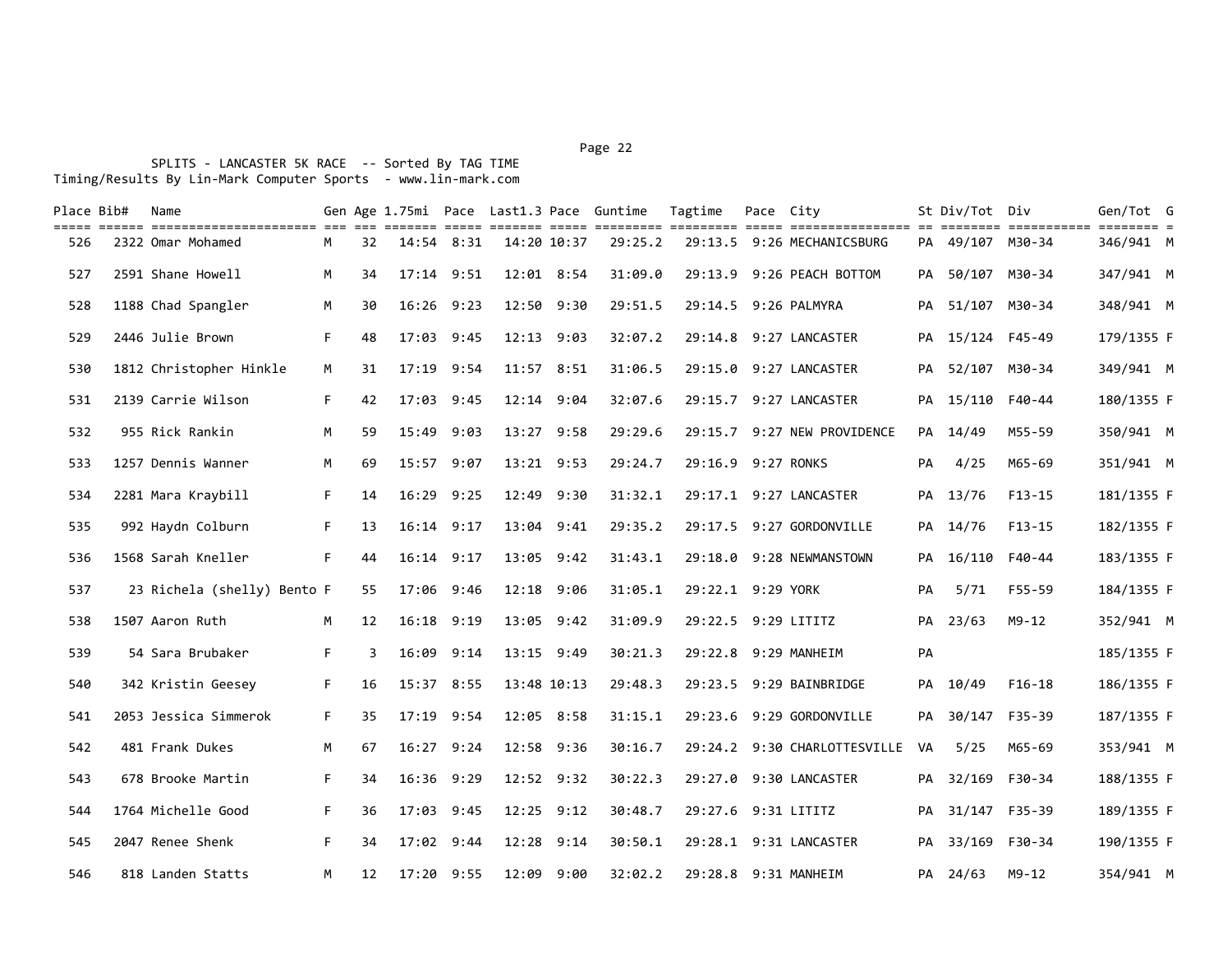| 547 | 333 Emma Blyler      |                | 15 | 15:42 8:59 |            |  |                                                                     | PA 15/76         | F13-15 | 191/1355 F |
|-----|----------------------|----------------|----|------------|------------|--|---------------------------------------------------------------------|------------------|--------|------------|
| 548 | 334 Kate Blyler      |                |    |            |            |  | 43  16:25  9:23  13:06  9:43  29:55.2  29:30.5  9:32  ELIZABETHTOWN | PA 17/110 F40-44 |        | 192/1355 F |
| 549 | 2258 Larry Hess      | M <sub>N</sub> |    |            |            |  | 76 16:22 9:22 13:09 9:45 30:15.5 29:30.7 9:32 LITITZ                | PA 1/11          | M75+   | 355/941 M  |
| 550 | 1872 Melody Lucchese |                | 49 | 16:53 9:39 | 12:40 9:23 |  | 30:57.8 29:31.8 9:32 LEOLA                                          | PA 16/124 F45-49 |        | 193/1355 F |

| Place Bib# | Name                                                 |    |    |                |      |             |             | Gen Age 1.75mi Pace Last1.3 Pace Guntime | Tagtime             | Pace City |                                          |    | St Div/Tot Div   |            | Gen/Tot G                        |  |
|------------|------------------------------------------------------|----|----|----------------|------|-------------|-------------|------------------------------------------|---------------------|-----------|------------------------------------------|----|------------------|------------|----------------------------------|--|
| 551        | ====== =======================<br>1861 Joshua Lehman | м  | 36 | $16:04$ $9:11$ |      |             | 13:33 10:02 | 30:38.0                                  | =====               |           | ================<br>29:36.0 9:33 ASHLAND |    | OH 35/92         | M35-39     | $=$ $=$ $=$ $=$ $=$<br>356/941 M |  |
| 552        | 1163 Luka Bajlovic                                   | M  | 9  | 16:56 9:41     |      |             | 12:41 9:24  | 30:07.1                                  |                     |           | 29:36.2 9:33 LANCASTER                   |    | PA 25/63         | $M9 - 12$  | 357/941 M                        |  |
| 553        | 1162 Boris Bajlovic                                  | M  | 36 | 16:55          | 9:40 |             | 12:42 9:25  | 30:07.1                                  |                     |           | 29:36.4 9:33 LANCASTER                   |    | PA 36/92         | M35-39     | 358/941 M                        |  |
| 554        | 2239 Linford Good                                    | M  | 60 | $16:23$ $9:22$ |      |             | 13:15 9:49  | 30:00.0                                  |                     |           | 29:37.0 9:34 LANCASTER                   |    | PA 12/39         | M60-64     | 359/941 M                        |  |
| 555        | 2651 Shannon Hoeveler                                | F. | 23 | 17:01          | 9:44 |             | 12:37 9:21  | 31:18.4                                  |                     |           | 29:37.1 9:34 STEVENS                     | PA | 20/100 F19-24    |            | 194/1355 F                       |  |
| 556        | 1460 Wendy Li                                        | F. | 31 | 15:26          | 8:50 |             | 14:12 10:31 | 29:45.2                                  |                     |           | 29:37.7 9:34 LANCASTER                   | PA | 34/169 F30-34    |            | 195/1355 F                       |  |
| 557        | 1789 Katie Harnish                                   | F. | 36 | 16:38          | 9:31 |             | 13:00 9:38  | 30:57.4                                  |                     |           | 29:37.7 9:34 LANCASTER                   | PA | 32/147 F35-39    |            | 196/1355 F                       |  |
| 558        | 2649 Brooke Stafford                                 | F. | 24 | 17:01          | 9:44 |             | 12:37 9:21  | 31:19.0                                  |                     |           | 29:37.8 9:34 LANCASTER                   |    | PA 21/100 F19-24 |            | 197/1355 F                       |  |
| 559        | 2407 Jasen Warren                                    | M  | 42 | 16:43 9:33     |      |             | 12:56 9:35  | 31:40.5                                  |                     |           | 29:37.9 9:34 LANCASTER                   |    | PA 24/78         | M40-44     | 360/941 M                        |  |
| 560        | 1143 Trent Douglas                                   | M  | 20 | 15:23 8:48     |      |             | 14:17 10:35 | 30:34.4                                  |                     |           | 29:38.4 9:34 MILLERSVILLE                |    | PA 27/56         | M19-24     | 361/941 M                        |  |
| 561        | 2657 Cameron Coleman                                 | F. | 16 | 15:28 8:51     |      |             | 14:11 10:31 | 31:04.0                                  |                     |           | 29:38.6 9:34 LANCASTER                   |    | PA 11/49         | $F16-18$   | 198/1355 F                       |  |
| 562        | 1004 Owen McHugh                                     | M  | 10 | 15:51 9:04     |      |             | 13:49 10:14 | 30:31.0                                  |                     |           | 29:38.6 9:34 LANCASTER                   | PA | 26/63            | M9-12      | 362/941 M                        |  |
| 563        | 3503 Christian Link                                  | M  | 32 | 16:44          | 9:34 |             | 12:57 9:35  | 30:28.2                                  | 29:39.1 9:34 AKRON  |           |                                          |    | PA 53/107        | M30-34     | 363/941 M                        |  |
| 564        | 2464 Pierce Engle                                    | M  | 10 | 15:52          | 9:04 | 13:49 10:14 |             | 30:31.2                                  |                     |           | 29:39.5 9:35 LANCASTER                   | PA | 27/63            | $M9 - 12$  | 364/941 M                        |  |
| 565        | 154 Luke Welch                                       | M  | 15 | 16:12          | 9:15 |             | 13:29 9:59  | 29:59.6                                  | 29:39.8 9:35 LITITZ |           |                                          | PA | 38/65            | $M13 - 15$ | 365/941 M                        |  |
| 566        | 2457 Sarah Crowley                                   | F. | 14 | $16:16$ $9:18$ |      |             | 13:25 9:57  | 29:59.8                                  |                     |           | 29:40.8 9:35 LANCASTER                   |    | PA 16/76         | $F13-15$   | 199/1355 F                       |  |
| 567        | 2348 Sarah Phillips                                  | F. | 41 | 16:38 9:30     |      |             | 13:05 9:41  | 31:26.0                                  |                     |           | 29:41.2 9:35 LANCASTER                   |    | PA 18/110 F40-44 |            | 200/1355 F                       |  |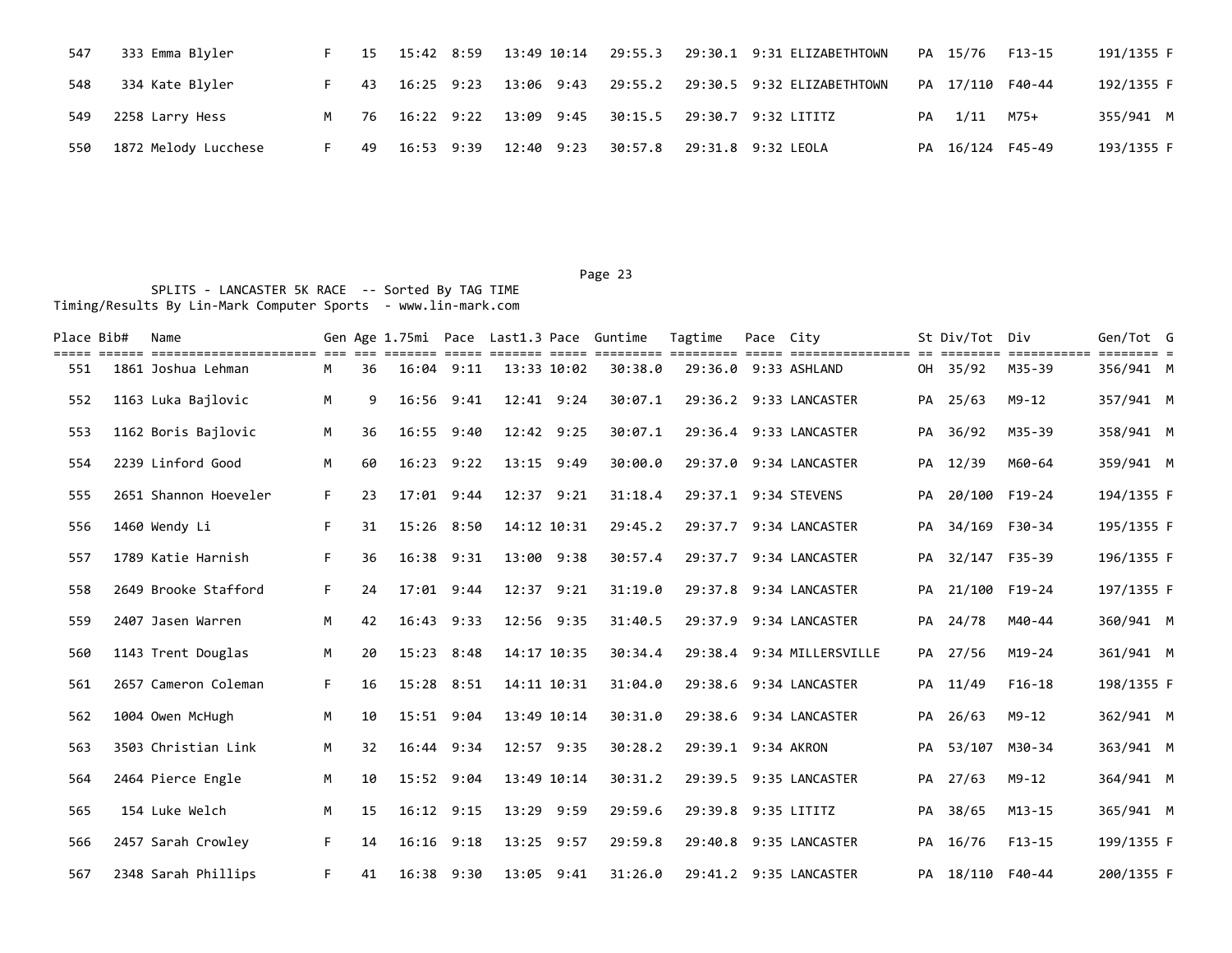| 568 | 1790 April Hartman    | F. | 29 | 16:31 9:26     |      | 13:11 9:46     |      | 30:13.1 |         | 29:41.2 9:35 LANCASTER   |    | PA 29/173 F25-29 |        | 201/1355 F |
|-----|-----------------------|----|----|----------------|------|----------------|------|---------|---------|--------------------------|----|------------------|--------|------------|
| 569 | 2383 Eric Spohn       | M  | 36 | $16:31$ $9:27$ |      | $13:11$ $9:46$ |      | 30:13.1 |         | 29:41.5 9:35 LANCASTER   | PA | 37/92            | M35-39 | 366/941 M  |
| 570 | 2337 Kristin Novak    | F. | 29 | 16:44          | 9:34 | 12:59 9:37     |      | 31:56.4 | 29:41.6 | 9:35 WILLOW STREET       | PA | 30/173           | F25-29 | 202/1355 F |
| 571 | 101 Ray Burg          | M  | 37 | $16:57$ 9:42   |      | $12:45$ $9:27$ |      | 33:07.6 |         | 29:41.8 9:35 MANHEIM     | PA | 38/92            | M35-39 | 367/941 M  |
| 572 | 1267 Jenell Abram     | F. | 28 | $16:52$ 9:38   |      | $12:51$ $9:31$ |      | 30:06.8 | 29:41.9 | 9:35 LANCASTER           | PA | 31/173 F25-29    |        | 203/1355 F |
| 573 | 3512 Samantha Brenner | F. | 26 | 16:55 9:40     |      | 12:48 9:29     |      | 31:13.8 | 29:42.0 | 9:35 COLUMBIA            |    | PA 32/173 F25-29 |        | 204/1355 F |
| 574 | 2346 Luke Phillips    | M  | 12 | 16:38 9:30     |      | 13:05 9:42     |      | 31:28.5 |         | 29:42.1 9:35 LANCASTER   | PA | 28/63            | M9-12  | 368/941 M  |
| 575 | 2445 Patrick Brady    | M  | 59 | $16:56$ 9:41   |      | 12:49          | 9:29 | 30:32.9 |         | 29:43.2 9:36 LANDISVILLE |    | PA 15/49         | M55-59 | 369/941 M  |

| Place Bib# | Name                  |    |    |                |                |                 | Gen Age 1.75mi Pace Last1.3 Pace Guntime | Tagtime            | Pace City |                            |    | St Div/Tot Div   |        | Gen/Tot G  |  |
|------------|-----------------------|----|----|----------------|----------------|-----------------|------------------------------------------|--------------------|-----------|----------------------------|----|------------------|--------|------------|--|
| 576        | 1009 Lilliana Padilla | F. | 13 | $16:13$ $9:16$ |                | 13:32 10:02     | 30:01.2                                  | 29:44.3 9:36 GAP   |           |                            |    | PA 17/76         | F13-15 | 205/1355 F |  |
| 577        | 1327 Simion Burlacu   | M  | 19 | 15:38 8:56     |                | 14:09 10:29     | 30:11.0                                  |                    |           | 29:45.4 9:36 LANCASTER     |    | PA 28/56         | M19-24 | 370/941 M  |  |
| 578        | 909 Rachel Melenchek  | F. | 27 |                | $16:46$ 9:35   | 13:01 9:39      | 31:03.9                                  |                    |           | 29:46.1 9:37 HARRISBURG    |    | PA 33/173 F25-29 |        | 206/1355 F |  |
| 579        | 1936 Heather Murry    | F. | 42 | 16:39 9:31     |                | 13:08 9:44      | 30:40.8                                  |                    |           | 29:46.6 9:37 LANCASTER     |    | PA 19/110 F40-44 |        | 207/1355 F |  |
| 580        | 1179 Danielle Matthie | F. | 30 | $16:17$ $9:18$ |                | 13:32 10:02     | 30:25.8                                  |                    |           | 29:47.9 9:37 SEVEN VALLEYS |    | PA 35/169 F30-34 |        | 208/1355 F |  |
| 581        | 14 Paige MacBain      | F. | 29 | 16:51 9:38     |                | 12:58 9:36      | 31:03.9                                  |                    |           | 29:48.1 9:37 READING       |    | PA 34/173 F25-29 |        | 209/1355 F |  |
| 582        | 247 Alyssa Beltle     | F. | 29 | $16:41$ $9:32$ |                | 13:08 9:44      | 30:48.3                                  |                    |           | 29:48.2 9:37 LANCASTER     |    | PA 35/173 F25-29 |        | 210/1355 F |  |
| 583        | 1174 Paul Kletzli     | M  | 26 | $16:17$ $9:19$ |                | 13:32 10:02     | 30:26.2                                  | 29:48.7 9:37 AKRON |           |                            |    | PA 53/111 M25-29 |        | 371/941 M  |  |
| 584        | 199 Matthew Koehler   | M  | 33 | $16:11$ $9:15$ |                | 13:39 10:07     | 31:34.9                                  |                    |           | 29:49.1 9:38 EPHRATA       |    | PA 54/107 M30-34 |        | 372/941 M  |  |
| 585        | 1955 Michael Patch    | M  | 53 | $15:57$ 9:07   |                | $13:53$ $10:17$ | 31:10.1                                  |                    |           | 29:49.8 9:38 ELIZABETHTOWN |    | PA 32/79         | M50-54 | 373/941 M  |  |
| 586        | 1284 Kayla Soders     | F. | 26 | $16:13$ $9:16$ |                | 13:38 10:06     | 30:45.7                                  | 29:50.7            |           | 9:38 LANCASTER             | PA | 36/173 F25-29    |        | 211/1355 F |  |
| 587        | 1829 Steve Kamau      | M  | 40 |                | $16:04$ $9:11$ | 13:48 10:14     | 30:41.8                                  |                    |           | 29:51.7 9:38 LANCASTER     |    | PA 25/78         | M40-44 | 374/941 M  |  |
| 588        | 347 Kadey Kreider     | F. | 17 | $16:17$ $9:18$ |                | 13:37 10:05     | 30:12.4                                  |                    |           | 29:52.8 9:39 ELIZABETHTOWN |    | PA 12/49         | F16-18 | 212/1355 F |  |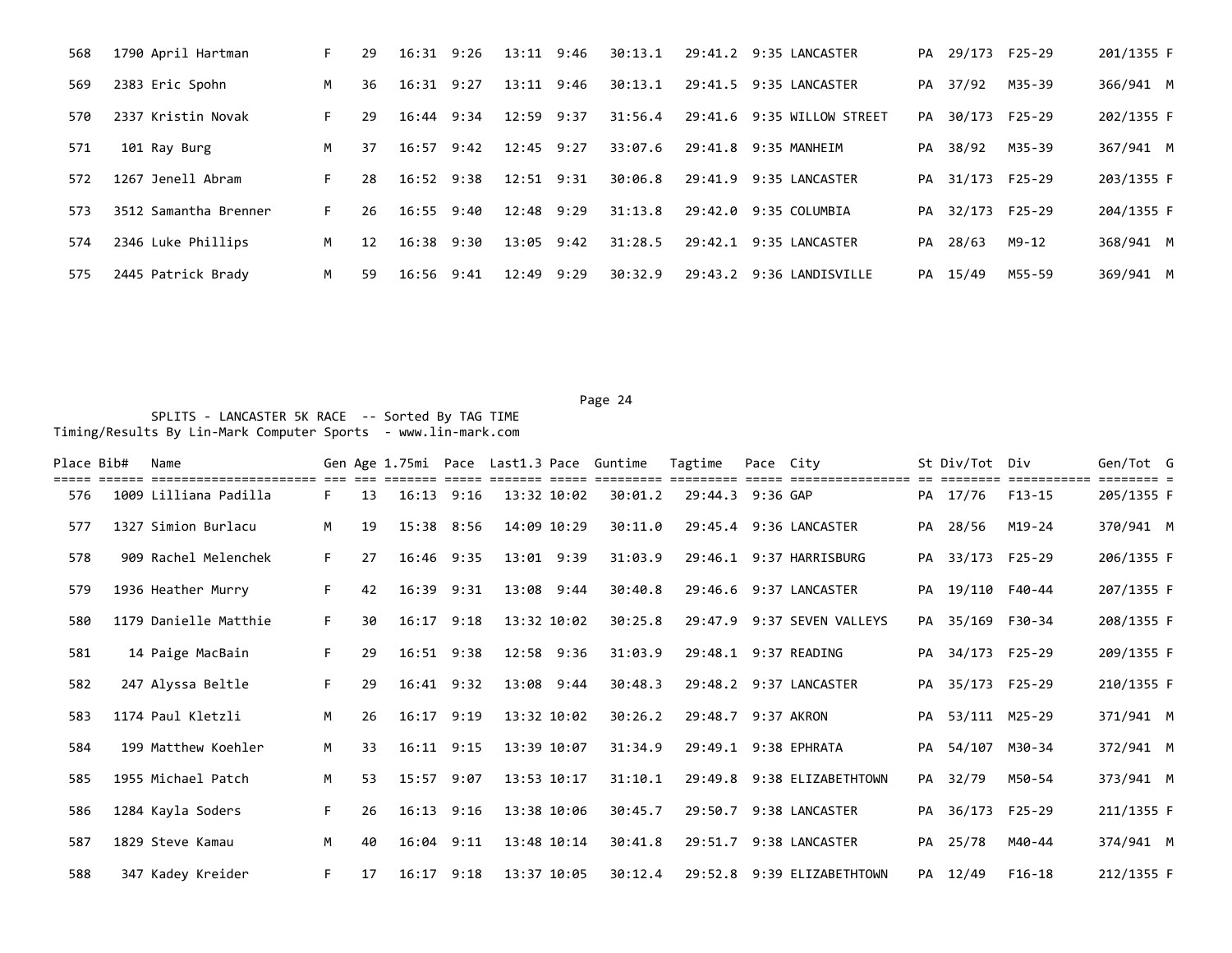| 589 | 1809 Michael Hess   | M  | 31 | $16:10$ 9:15   |      | 13:44 10:10    | 32:00.2 |         | 29:52.8 9:39 YORK        |    | PA 55/107 M30-34 |              | 375/941 M  |
|-----|---------------------|----|----|----------------|------|----------------|---------|---------|--------------------------|----|------------------|--------------|------------|
| 590 | 1530 Steven Fichtel | M  | 35 | 16:39          | 9:31 | 13:15 9:49     | 31:14.9 |         | 29:52.8 9:39 LANCASTER   |    | PA 39/92         | M35-39       | 376/941 M  |
| 591 | 3563 Jared Lehr     | M  | 34 | $16:50$ $9:38$ |      | 13:04 9:41     | 30:52.7 |         | 29:53.2 9:39 EPHRATA     |    | PA 56/107 M30-34 |              | 377/941 M  |
| 592 | 517 Luth Bhaila     | M  | 10 | 16:49 9:37     |      | 13:05 9:42     | 31:32.5 |         | 29:53.2 9:39 LITITZ      |    | PA 29/63         | M9-12        | 378/941 M  |
| 593 | 1724 Sydney Farrell | F. | 31 | 15:36 8:55     |      | 14:20 10:37    | 31:22.9 |         | 29:54.2 9:39 LANCASTER   | PA | 36/169 F30-34    |              | 213/1355 F |
| 594 | 2520 Abby Monson    | F. | 27 | $17:21$ 9:55   |      | $12:35$ $9:19$ | 31:25.1 |         | 29:54.5 9:39 LANCASTER   |    | PA 37/173 F25-29 |              | 214/1355 F |
| 595 | 2581 John Kenneff   | M  | 32 | $15:34$ 8:54   |      | 14:21 10:38    | 31:24.5 |         | 29:54.5 9:39 LANCASTER   |    | PA 57/107 M30-34 |              | 379/941 M  |
| 596 | 515 Kadeem Bhaila   | M  | 46 | $16:50$ $9:37$ |      | 13:06 9:42     | 31:33.2 |         | 29:55.1 9:40 LITITZ      |    | PA 27/80         | M45-49       | 380/941 M  |
| 597 | 1276 Kate Lowry     | F. | 36 | $16:15$ $9:17$ |      | 13:41 10:08    | 30:31.6 |         | 29:55.3 9:40 LANDISVILLE |    | PA 33/147 F35-39 |              | 215/1355 F |
| 598 | 1020 Janine Snyder  | F. | 45 | $16:31$ $9:27$ |      | $13:25$ 9:57   | 30:07.7 |         | 29:55.9 9:40 MOUNT JOY   |    | PA 17/124 F45-49 |              | 216/1355 F |
| 599 | 2532 Emma Parnham   | F. | 40 | $16:43$ $9:33$ |      | $13:15$ $9:49$ | 31:18.2 | 29:57.1 | 9:40 LANCASTER           | PA | 20/110 F40-44    |              | 217/1355 F |
| 600 | 2238 Beth Ann Good  | F. | 61 | $16:23$ $9:22$ |      | 13:36 10:04    | 30:20.7 |         | 29:57.4 9:40 LANCASTER   | PA |                  | 3/107 F60-69 | 218/1355 F |

## Page 25 and the state of the state of the state of the state of the state of the state of the state of the state of the state of the state of the state of the state of the state of the state of the state of the state of th

| Place Bib# | Name                |    |                 |                |                |                | Gen Age 1.75mi Pace Last1.3 Pace Guntime | Tagtime             | Pace City |                        |    | St Div/Tot Div   |        | Gen/Tot G  |  |
|------------|---------------------|----|-----------------|----------------|----------------|----------------|------------------------------------------|---------------------|-----------|------------------------|----|------------------|--------|------------|--|
| 601        | 2531 Craig Parnham  | M  | 40              |                | $16:44$ $9:34$ | 13:15 9:49     | 31:18.2                                  |                     |           | 29:57.8 9:40 LANCASTER |    | PA 26/78         | M40-44 | 381/941 M  |  |
| 602        | 1853 Michelle Lando | F. | 50              | 16:28 9:25     |                | 13:31 10:01    | 30:25.3                                  | 29:58.2 9:41 LITITZ |           |                        |    | PA 10/87         | F50-54 | 219/1355 F |  |
| 603        | 750 Steven Phan     | M  | 13              | 16:06 9:12     |                | 13:53 10:17    | 30:01.6                                  |                     |           | 29:58.3 9:41 LANCASTER |    | PA 39/65         | M13-15 | 382/941 M  |  |
| 604        | 985 Chad Taylor     | M  | 24              | 17:38 10:05    |                | $12:21$ $9:09$ | 31:45.9                                  | 29:58.4 9:41 NARVON |           |                        |    | PA 29/56         | M19-24 | 383/941 M  |  |
| 605        | 1108 Ken Dunn       | M  | 48              | 17:01 9:44     |                | $12:59$ $9:37$ | 31:28.4                                  |                     |           | 29:59.4 9:41 LANCASTER |    | PA 28/80         | M45-49 | 384/941 M  |  |
| 606        | 1994 Sally Reynolds | F. | 57              |                | $16:51$ $9:38$ | $13:11$ $9:46$ | 30:53.4                                  |                     |           | 30:01.6 9:42 LANCASTER | PA | 6/71             | F55-59 | 220/1355 F |  |
| 607        | 679 Ryan Martin     | M  | 37              | $16:35$ $9:29$ |                | 13:28 9:59     | 30:58.6                                  | 30:02.3             |           | 9:42 LANCASTER         |    | PA 40/92         | M35-39 | 385/941 M  |  |
| 608        | 77 Taylor Maxwell   | M  | 32 <sub>2</sub> | 17:41 10:07    |                | $12:23$ $9:10$ | 32:03.9                                  |                     |           | 30:03.1 9:42 LANCASTER |    | PA 58/107        | M30-34 | 386/941 M  |  |
| 609        | 2480 Janine Good    | F. | 24              | 16:30 9:26     |                | 13:34 10:03    | 31:50.1                                  |                     |           | 30:03.6 9:42 MOUNT JOY |    | PA 22/100 F19-24 |        | 221/1355 F |  |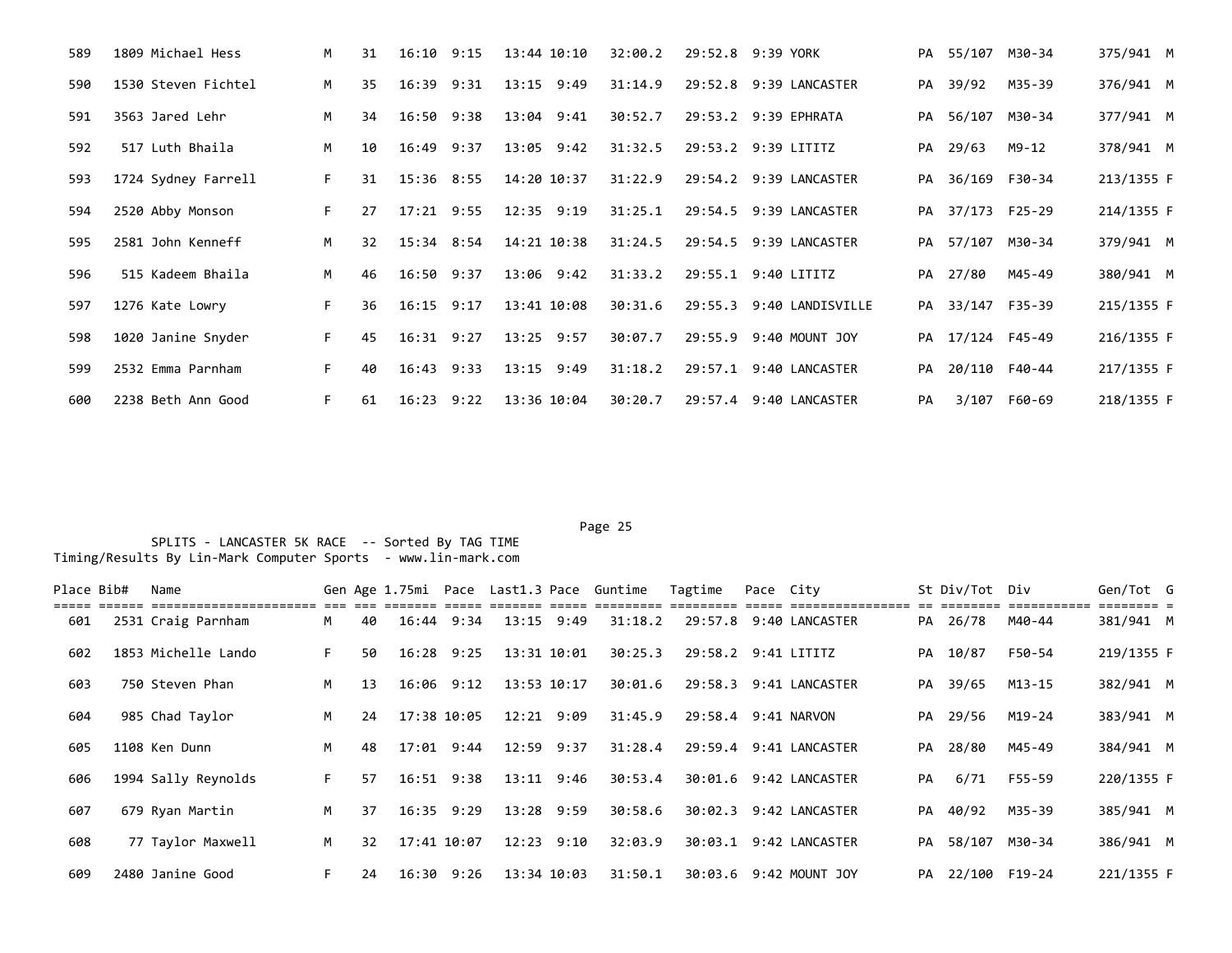| 610 | 2201 Billie Corbin       | F. | 28 | 17:34 10:03    | $12:31$ $9:16$ | 32:15.6 | 30:04.0 9:42 LANCASTER |    | PA 38/173 F25-29 |               | 222/1355 F |
|-----|--------------------------|----|----|----------------|----------------|---------|------------------------|----|------------------|---------------|------------|
| 611 | 364 Zach Corbin          | M  | 29 | 17:36 10:03    | $12:30$ $9:15$ | 32:15.7 | 30:04.3 9:42 LANCASTER |    | PA 54/111 M25-29 |               | 387/941 M  |
| 612 | 547 Zayn Syed            | M  | 14 | 15:24 8:48     | 14:41 10:53    | 30:17.2 | 30:04.3 9:43 LITITZ    | PA | 40/65            | $M13 - 15$    | 388/941 M  |
| 613 | 174 Kat Lehman           | F. | 29 | 17:27<br>9:58  | 12:39 9:22     | 32:31.0 | 30:04.7 9:43 LANCASTER | PA |                  | 39/173 F25-29 | 223/1355 F |
| 614 | 1571 Katelyn Koser       | F. | 24 | 16:31<br>9:26  | 13:36 10:04    | 30:36.7 | 30:05.2 9:43 PALMYRA   | PA |                  | 23/100 F19-24 | 224/1355 F |
| 615 | 1837 Medina Khaliqi      | F. | 15 |                |                | 31:00.9 | 30:05.3 9:43 LITITZ    |    | PA 18/76         | F13-15        | 225/1355 F |
| 616 | 2321 Heide Moebius       | F. | 80 | 16:51 9:38     | 13:15 9:49     | 30:17.9 | 30:05.7 9:43 LANCASTER | PA | 1/14             | F75+          | 226/1355 F |
| 617 | 2361 Alexander Rice      | M  | 29 | 15:45<br>9:00  | 14:22 10:39    | 30:24.0 | 30:06.2 9:43 LANCASTER |    | PA 55/111 M25-29 |               | 389/941 M  |
| 618 | 2447 Saira Jane Brubaker | F. | 21 | 17:08 9:48     | 12:59 9:37     | 32:06.0 | 30:06.2 9:43 LANCASTER | PA |                  | 24/100 F19-24 | 227/1355 F |
| 619 | 1957 Frank Peachey       | M  | 64 | 16:46 9:35     | 13:21 9:54     | 31:49.3 | 30:06.4 9:43 AKRON     |    | PA 13/39         | M60-64        | 390/941 M  |
| 620 | 808 Tim Wodarczyk        | M  | 28 | $16:15$ 9:17   | 13:52 10:17    | 32:34.5 | 30:06.8 9:43 LANCASTER | PA |                  | 56/111 M25-29 | 391/941 M  |
| 621 | 172 Jen Kurtz            | F. | 29 | $17:27$ 9:58   | $12:41$ $9:24$ | 32:33.3 | 30:07.0 9:43 LANCASTER | PA |                  | 40/173 F25-29 | 228/1355 F |
| 622 | 1768 Douglas Grau        | M  | 55 | 16:58 9:42     | 13:12 9:47     | 30:40.0 | 30:09.1 9:44 LANCASTER | PA | 16/49            | M55-59        | 392/941 M  |
| 623 | 1546 Dwight Smith        | M  | 48 | $16:18$ 9:19   | 13:53 10:17    | 30:45.5 | 30:10.7 9:45 LANCASTER |    | PA 29/80         | M45-49        | 393/941 M  |
| 624 | 2316 Maica Mesana        | F. | 13 | 9:41<br>16:57  | 13:15 9:49     | 31:26.3 | 30:11.0 9:45 DENVER    |    | PA 19/76         | $F13-15$      | 229/1355 F |
| 625 | 214 Charlie Savko        | M  | 37 | $16:22$ $9:21$ | 13:50 10:15    | 31:01.8 | 30:11.1 9:45 LANCASTER |    | PA 41/92         | M35-39        | 394/941 M  |

| Place Bib# | Name                |    |     |                |                |            | Gen Age 1.75mi Pace Last1.3 Pace Guntime | Tagtime             | Pace Citv |                         |    | St Div/Tot Div   |        | Gen/Tot G               |  |
|------------|---------------------|----|-----|----------------|----------------|------------|------------------------------------------|---------------------|-----------|-------------------------|----|------------------|--------|-------------------------|--|
| 626        | 1909 Andrew Mesana  | M  | 47  | $16:56$ $9:41$ | 13:16 9:50     |            | 31:27.0                                  | 30:11.6 9:45 DENVER |           |                         |    | PA 30/80         | M45-49 | -------- -<br>395/941 M |  |
| 627        | 2553 Alex Sload     |    | 26  | $16:09$ $9:14$ | 14:04 10:25    |            | 32:18.7                                  |                     |           | 30:11.7 9:45 MOUNTVILLE |    | PA 57/111 M25-29 |        | 396/941 M               |  |
| 628        | 2345 Kelly Phelan   |    | 35. | 17:05 9:46     | 13:08 9:44     |            | 31:24.1                                  |                     |           | 30:12.2 9:45 LANCASTER  |    | PA 34/147 F35-39 |        | 230/1355 F              |  |
| 629        | 2213 Molly De Bruin | F. | 21  | 17:29 10:00    | $12:46$ $9:28$ |            | 31:23.1                                  |                     |           | 30:14.1 9:46 MOUNT JOY  |    | PA 25/100 F19-24 |        | 231/1355 F              |  |
| 630        | 1491 Haley Lutz     |    | 12. | 17:07 9:47     |                | 13:10 9:45 | 30:55.3                                  | 30:15.8 9:46 LITITZ |           |                         | PA | 8/86             | F9-12  | 232/1355 F              |  |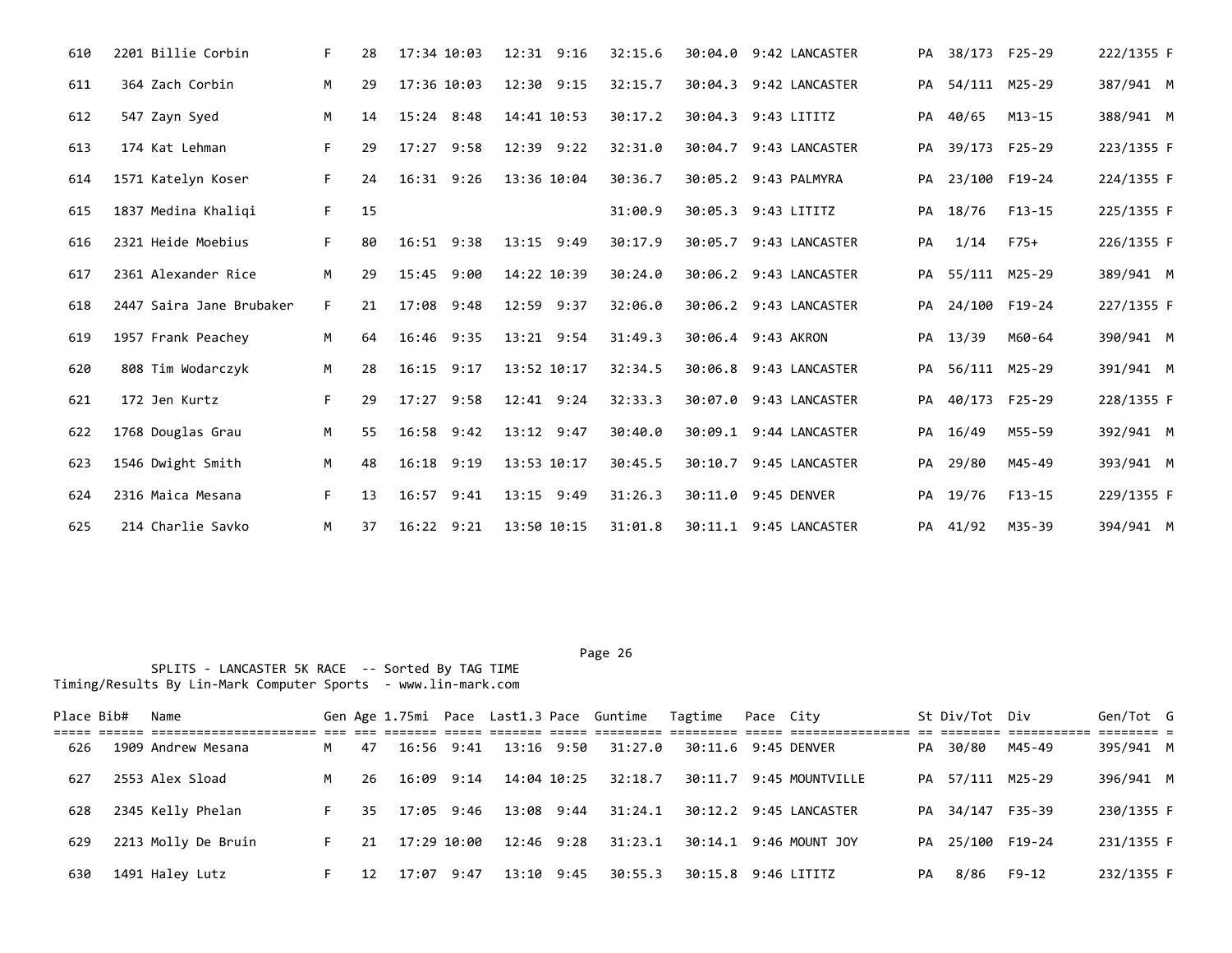| 631 | 1943 Tammi Nolt         | F. | 38 | 16:42 9:33     | 13:35 10:04 | 31:31.5 | 30:16.4 9:46 MILLERSVILLE  |    | PA 35/147 F35-39 |               | 233/1355 F |
|-----|-------------------------|----|----|----------------|-------------|---------|----------------------------|----|------------------|---------------|------------|
| 632 | 1492 Kelly Lutz         | F. | 49 | 17:06 9:47     | 13:11 9:46  | 30:56.6 | 30:16.8 9:47 LITITZ        |    | PA 18/124 F45-49 |               | 234/1355 F |
| 633 | 1832 Kathy Keenershantz | F. | 56 | 16:44 9:34     | 13:34 10:03 | 30:33.8 | 30:17.3 9:47 LANCASTER     | PA | 7/71             | F55-59        | 235/1355 F |
| 634 | 2521 Roger Monson       | M  | 67 | $17:21$ 9:55   | 12:57 9:36  | 31:47.8 | 30:17.3 9:47 LANCASTER     | PA | 6/25             | M65-69        | 397/941 M  |
| 635 | 2642 Irena Riley        | F. | 25 | $16:25$ 9:23   | 13:54 10:18 | 31:46.9 | 30:17.6 9:47 LANCASTER     | PA |                  | 41/173 F25-29 | 236/1355 F |
| 636 | 2538 Arfa Raja          | F. | 12 |                |             | 31:11.6 | 30:18.8 9:47 LANCASTER     | PA | 9/86             | $F9 - 12$     | 237/1355 F |
| 637 | 1196 Ian Brant          | M  | 14 | 16:47 9:36     | 13:33 10:02 | 31:00.9 | 30:19.6 9:47 LANCASTER     | PA | 41/65            | $M13 - 15$    | 398/941 M  |
| 638 | 1725 Mike Fausnacht     | М  | 66 | 16:05 9:12     | 14:16 10:34 | 31:00.1 | 30:19.7 9:47 ELIZABETHTOWN | PA | 7/25             | M65-69        | 399/941 M  |
| 639 | 1312 Tracie Hassell     | F. | 50 | 16:32 9:27     | 13:49 10:14 | 31:10.9 | 30:20.6 9:48 LANCASTER     |    | PA 11/87         | F50-54        | 238/1355 F |
| 640 | 3522 Joel Ponessa       | M  | 32 | 17:34 10:02    | 12:48 9:29  | 32:43.3 | 30:21.5 9:48 LANCASTER     |    | PA 59/107 M30-34 |               | 400/941 M  |
| 641 | 2394 Aaron Taylor       | M  | 23 | $16:57$ 9:42   | 13:26 9:57  | 30:54.0 | 30:22.8 9:48 MILLERSVILLE  |    | PA 30/56         | M19-24        | 401/941 M  |
| 642 | 1765 Rebecca Gottshall  | F. | 48 | 17:04<br>9:46  | 13:21 9:53  | 31:38.1 | 30:24.4 9:49 COLUMBIA      |    | PA 19/124 F45-49 |               | 239/1355 F |
| 643 | 2219 Carissa Eichhorn   | F. | 27 | 16:42 9:33     | 13:44 10:11 | 31:03.5 | 30:25.3 9:49 LANCASTER     | PA |                  | 42/173 F25-29 | 240/1355 F |
| 644 | 1824 Rebecca Jenkins    | F. | 41 | 17:06 9:47     | 13:21 9:53  | 31:39.2 | 30:26.2 9:50 MARIETTA      | PA | 21/110 F40-44    |               | 241/1355 F |
| 645 | 1840 Bradley Kilheffer  | M  | 38 | 16:35 9:29     | 13:53 10:17 | 30:41.2 | 30:26.2 9:50 LANCASTER     |    | PA 42/92         | M35-39        | 402/941 M  |
| 646 | 1990 Leon Ressler       | M  | 65 | 16:21 9:21     | 14:07 10:28 | 30:33.8 | 30:27.5 9:50 PEACH BOTTOM  | PA | 8/25             | M65-69        | 403/941 M  |
| 647 | 912 Keri Shenk          | F. | 23 | 16:42 9:33     | 13:46 10:12 | 31:01.0 | 30:27.6 9:50 LANCASTER     | PA |                  | 26/100 F19-24 | 242/1355 F |
| 648 | 1488 Robert Hipple      | M  | 44 | 16:52 9:39     | 13:38 10:06 | 31:12.8 | 30:28.8 9:50 LANCASTER     | PA | 27/78            | M40-44        | 404/941 M  |
| 649 | 1906 Kelly Mercer       | F. | 52 | 16:33<br>9:27  | 13:58 10:21 | 31:42.5 | 30:29.4 9:51 LANCASTER     | PA | 12/87            | F50-54        | 243/1355 F |
| 650 | 2689 Jeff Nicklaus      | M  | 51 | $16:16$ $9:18$ | 14:16 10:34 | 31:19.9 | 30:30.9 9:51 MANHEIM       |    | PA 33/79         | M50-54        | 405/941 M  |

 SPLITS - LANCASTER 5K RACE -- Sorted By TAG TIME Timing/Results By Lin-Mark Computer Sports - www.lin-mark.com

Place Bib# Name 6en Gen Age 1.75mi Pace Last1.3 Pace Guntime Tagtime Pace City 5t Div/Tot Div Gen/Tot G ===== ====== ====================== === === ======= ===== ======= ===== ========= ========= ===== ================ == ======== =========== ======== = 651 1540 John Mason M 45 16:28 9:25 14:05 10:26 31:17.6 30:32.1 9:51 LANCASTER PA 31/80 M45-49 406/941 M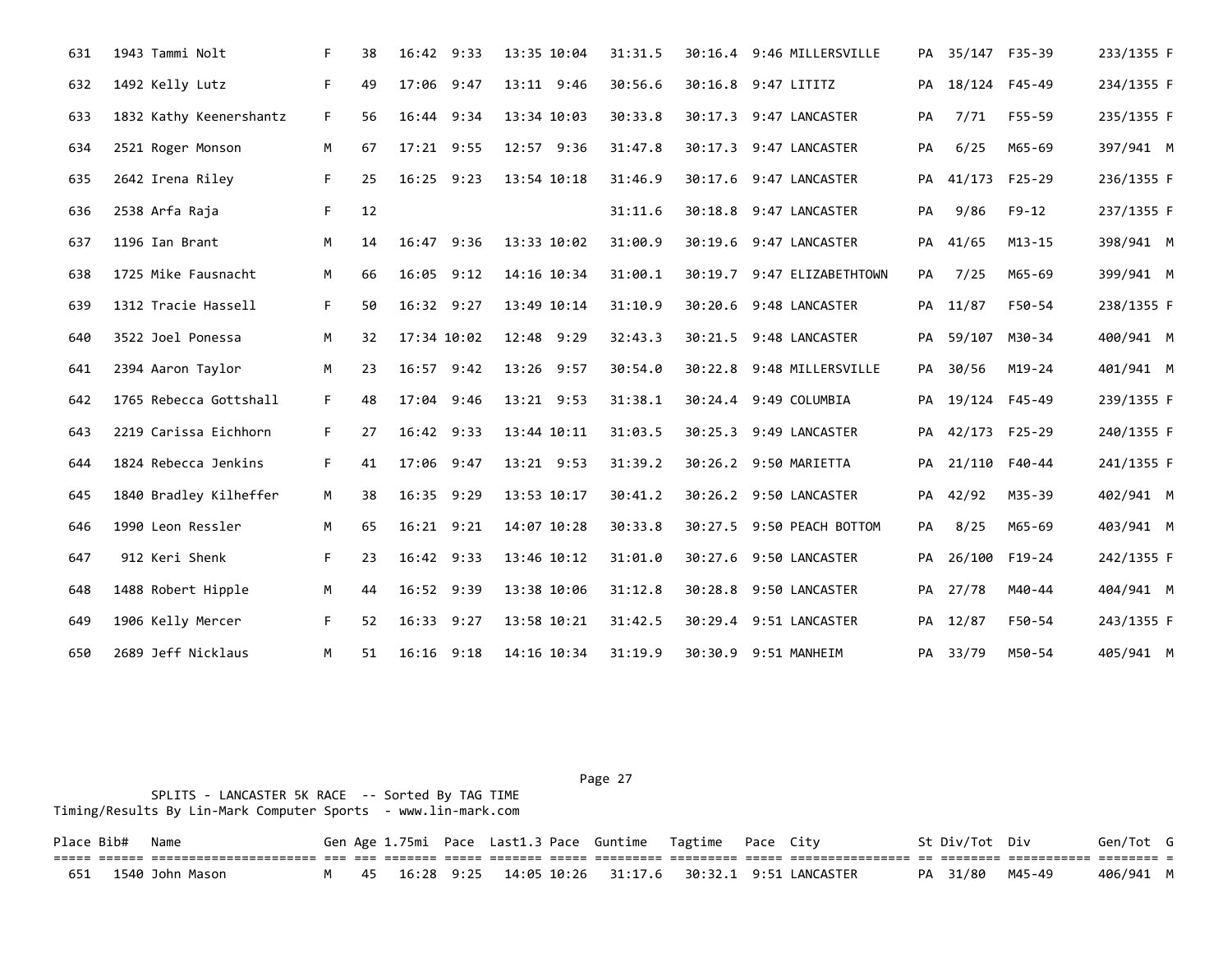| 652 | 1685 Joel Crawmer       | М  | 24 | 17:14 9:51  | 13:20 9:53     | 31:28.7 | 30:32.3 9:52 LANCASTER  |    | PA 31/56         | $M19 - 24$    | 407/941 M  |
|-----|-------------------------|----|----|-------------|----------------|---------|-------------------------|----|------------------|---------------|------------|
| 653 | 2097 Kate Thornburg     | F. | 26 | 16:39 9:31  | 13:55 10:19    | 31:32.2 | 30:32.6 9:52 LANCASTER  | PA |                  | 43/173 F25-29 | 244/1355 F |
| 654 | 1709 Kim Dirks          | F. | 47 | 17:13 9:51  | 13:21 9:53     | 33:23.9 | 30:32.8 9:52 MOUNTVILLE |    | PA 20/124 F45-49 |               | 245/1355 F |
| 655 | 1539 Allison Mason      | F. | 38 | 16:28 9:25  | 14:06 10:27    | 31:18.7 | 30:33.3 9:52 LANCASTER  | PA |                  | 36/147 F35-39 | 246/1355 F |
| 656 | 1228 Mary Kelley        | F. | 56 | 17:00 9:43  | 13:34 10:03    | 33:25.9 | 30:33.6 9:52 LANCASTER  | PА | 8/71             | F55-59        | 247/1355 F |
| 657 | 1279 Gina Masciantonio  | F. | 27 | 17:21 9:55  | 13:14 9:48     | 31:31.3 | 30:33.7 9:52 LANCASTER  | PA |                  | 44/173 F25-29 | 248/1355 F |
| 658 | 1243 Justin Chimics     | M  | 42 | 16:38 9:31  | 13:57 10:20    | 30:46.8 | 30:34.5 9:52 MARIETTA   | PA | 28/78            | M40-44        | 408/941 M  |
| 659 | 1686 Jenna Crowley      | F. | 15 | 16:29 9:26  | 14:07 10:28    | 30:56.7 | 30:35.5 9:53 LANCASTER  |    | PA 20/76         | F13-15        | 249/1355 F |
| 660 | 2046 Phil Shenk         | M  | 35 | 17:34 10:03 | 13:02 9:39     | 32:50.5 | 30:35.5 9:53 MOUNT JOY  | PA | 43/92            | M35-39        | 409/941 M  |
| 661 | 3536 Michele Byers      | F. | 42 | 16:42 9:33  | 13:55 10:19    | 30:54.3 | 30:36.2 9:53 LANCASTER  |    | PA 22/110 F40-44 |               | 250/1355 F |
| 662 | 2090 Jenn Taylor        | F. | 45 | 17:39 10:05 | 13:00 9:38     | 32:07.9 | 30:37.5 9:53 LANCASTER  | PA |                  | 21/124 F45-49 | 251/1355 F |
| 663 | 200 Keely McGaughlin    | F. | 36 | 17:39 10:05 | 13:00 9:38     | 32:08.5 | 30:37.6 9:53 LITITZ     | PA |                  | 37/147 F35-39 | 252/1355 F |
| 664 | 1247 Pamela Hertzog     | F. | 54 | 16:47 9:36  | 13:54 10:18    | 30:59.2 | 30:40.0 9:54 MARIETTA   |    | PA 13/87         | F50-54        | 253/1355 F |
| 665 | 1193 Olivia Alberto     | F. | 13 | 16:48 9:36  | 13:54 10:18    | 31:22.9 | 30:40.7 9:54 MARIETTA   | PA | 21/76            | $F13-15$      | 254/1355 F |
| 666 | 544 Ameera Syed         | F. | 17 | 15:41 8:58  | 15:01 11:07    | 30:59.7 | 30:40.8 9:54 LITITZ     |    | PA 13/49         | F16-18        | 255/1355 F |
| 667 | 546 Nawal Syed          | F. | 15 | 15:42 8:58  | 15:01 11:08    | 31:00.1 | 30:42.0 9:55 LITITZ     |    | PA 22/76         | F13-15        | 256/1355 F |
| 668 | 1321 Carley Tkaczuk     | F. | 23 | 17:15 9:52  | 13:29 9:59     | 32:05.8 | 30:42.6 9:55 LANCASTER  |    | PA 27/100 F19-24 |               | 257/1355 F |
| 669 | 2523 Rose Morrison      | F. | 33 | 17:12 9:50  | 13:32 10:02    | 32:43.6 | 30:42.8 9:55 LANCASTER  |    | PA 37/169 F30-34 |               | 258/1355 F |
| 670 | 2600 Teri Miller-Landon | F. | 46 | 15:40 8:57  | 15:05 11:11    | 32:00.0 | 30:44.3 9:55 LANCASTER  | PA |                  | 22/124 F45-49 | 259/1355 F |
| 671 | 642 Tobias Weaver       | M  | 11 | 17:37 10:04 | 13:08 9:44     | 30:56.9 | 30:44.7 9:56 STRASBURG  | PA | 30/63            | M9-12         | 410/941 M  |
| 672 | 2433 Julie Bare         | F. | 38 | 17:36 10:04 | $13:11$ $9:46$ | 32:43.9 | 30:45.5 9:56 LANCASTER  | PA |                  | 38/147 F35-39 | 260/1355 F |
| 673 | 2226 Megan Gallagher    | F. | 27 | 16:50 9:37  | 13:56 10:20    | 31:22.4 | 30:45.6 9:56 LANCASTER  |    | PA 45/173 F25-29 |               | 261/1355 F |
| 674 | 2500 Mark Leaman        | M  | 62 | 18:14 10:25 | $12:33$ $9:18$ | 31:52.0 | 30:46.1 9:56 LANCASTER  | PA | 14/39            | M60-64        | 411/941 M  |
| 675 | 724 Erin Sell           | F. | 30 | 17:42 10:07 | $13:05$ $9:42$ | 32:59.2 | 30:46.5 9:56 LANCASTER  |    | PA 38/169 F30-34 |               | 262/1355 F |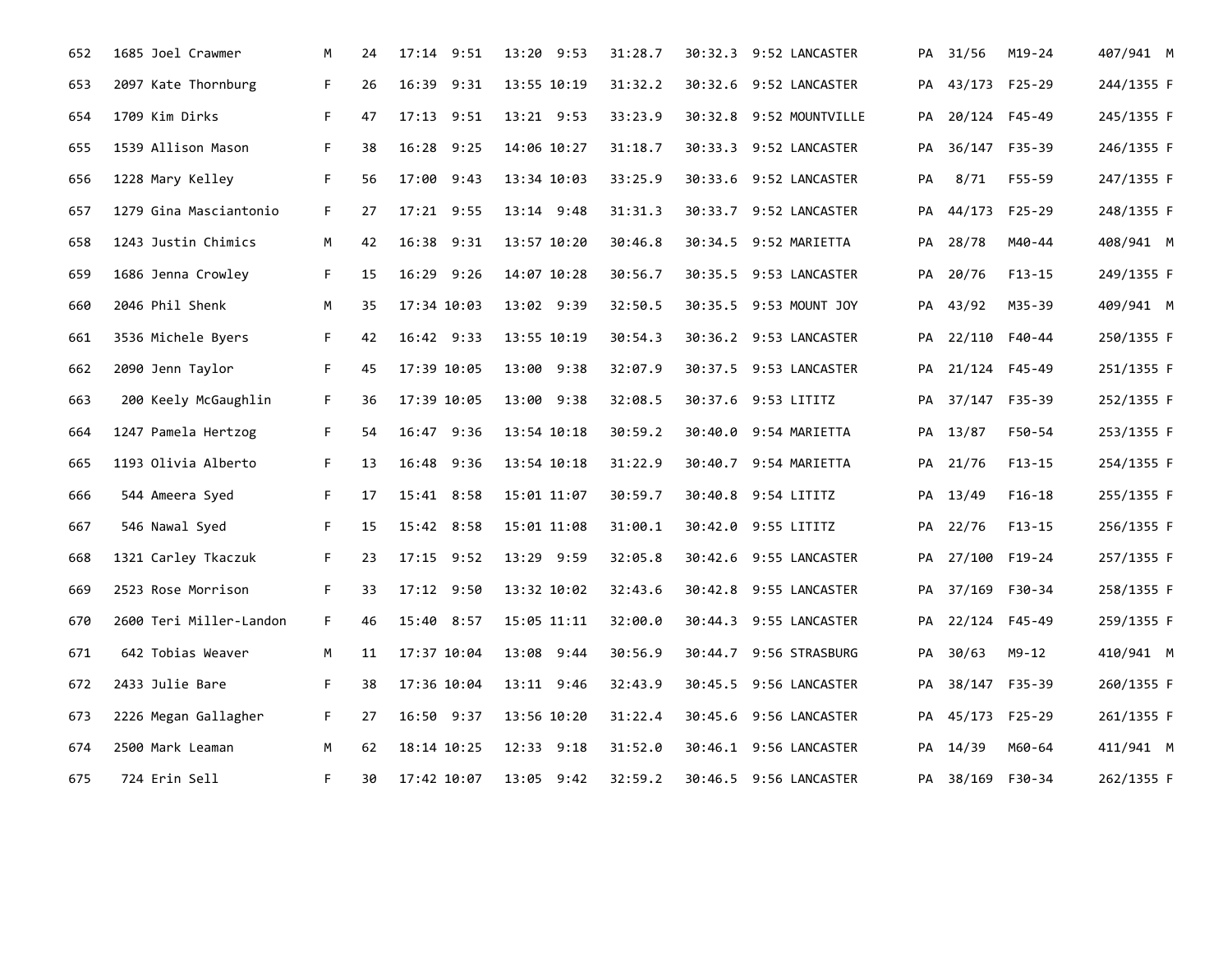| Place Bib# | Name                                                                                                                                 |    |    |       |                |             | Gen Age 1.75mi Pace Last1.3 Pace Guntime | Tagtime | Pace City |                             |    | St Div/Tot Div   |               | Gen/Tot G  |  |
|------------|--------------------------------------------------------------------------------------------------------------------------------------|----|----|-------|----------------|-------------|------------------------------------------|---------|-----------|-----------------------------|----|------------------|---------------|------------|--|
| 676        | till ander bebegendengendenen der der senden denn andere anden den dennen denn andengendenen an bebegen andene<br>716 John Carpenter | M  | 34 |       | $17:25$ 9:58   | 13:22 9:54  | 32:34.7                                  |         |           | 30:46.6 9:56 LANCASTER      |    | PA 60/107 M30-34 |               | 412/941 M  |  |
| 677        | 723 Doug Sell                                                                                                                        | M  | 41 |       | 17:43 10:08    | 13:04 9:41  | 32:58.8                                  | 30:46.7 |           | 9:56 LANCASTER              | PA | 29/78            | M40-44        | 413/941 M  |  |
| 678        | 2487 Sean Henry                                                                                                                      | M  | 28 |       | 17:25 9:58     | 13:24 9:56  | 32:36.3                                  |         |           | 30:48.4 9:57 COLUMBIA       | PA |                  | 58/111 M25-29 | 414/941 M  |  |
| 679        | 2589 Butch Dimitris                                                                                                                  | M  | 61 | 16:58 | 9:42           | 13:53 10:17 | 32:42.3                                  |         |           | 30:49.8 9:57 LANCASTER      |    | PA 15/39         | M60-64        | 415/941 M  |  |
| 680        | 814 Kathryn Glover                                                                                                                   | F. | 13 | 17:20 | 9:55           | 13:32 10:01 | 33:23.3                                  |         |           | 30:50.8 9:57 MANHEIM        |    | PA 23/76         | $F13-15$      | 263/1355 F |  |
| 681        | 2540 Todd Ribbeck                                                                                                                    | M  | 40 |       | 17:05 9:46     | 13:48 10:14 | 35:00.8                                  |         |           | 30:52.1 9:58 EPHRATA        | PA | 30/78            | M40-44        | 416/941 M  |  |
| 682        | 1886 Randy Martin                                                                                                                    | M  | 40 |       | 16:44 9:34     | 14:11 10:30 | 32:09.7                                  | 30:53.7 |           | 9:58 LANCASTER              | PA | 31/78            | M40-44        | 417/941 M  |  |
| 683        | 817 Kristin Schimp                                                                                                                   | F. | 29 |       | 17:21 9:55     | 13:33 10:03 | 33:26.5                                  |         |           | 30:54.0 9:59 READING        | PA | 46/173 F25-29    |               | 264/1355 F |  |
| 684        | 841 Melissa Morales                                                                                                                  | F. | 53 |       | 17:29 10:00    | 13:27 9:58  | 32:28.2                                  |         |           | 30:55.4 9:59 MILLERSVILLE   | PA | 14/87            | F50-54        | 265/1355 F |  |
| 685        | 234 Danae Nelson                                                                                                                     | F. | 37 |       | $17:03$ 9:45   | 13:53 10:17 | 31:14.5                                  |         |           | 30:55.6 9:59 LANCASTER      |    | PA 39/147 F35-39 |               | 266/1355 F |  |
| 686        | 838 Page Lutz                                                                                                                        | F. | 55 |       | 17:29 10:00    | 13:29 9:59  | 32:29.8                                  |         |           | 30:57.5 10:00 MILLERSVILLE  | PA | 9/71             | F55-59        | 267/1355 F |  |
| 687        | 351 Kaelynn Sheetz                                                                                                                   | F. | 17 |       | $16:16$ $9:18$ | 14:43 10:54 | 31:20.6                                  |         |           | 30:58.6 10:00 ELIZABETHTOWN |    | PA 14/49         | $F16-18$      | 268/1355 F |  |
| 688        | 1747 Jasmine Garcia                                                                                                                  | F. | 16 |       | 16:15 9:18     | 14:45 10:55 | 31:21.1                                  |         |           | 30:59.0 10:00 MIDDLETOWN    |    | PA 15/49         | $F16-18$      | 269/1355 F |  |
| 689        | 1565 Mike Funck                                                                                                                      | M  | 47 |       | 17:09 9:48     | 13:51 10:16 | 33:22.9                                  |         |           | 30:59.7 10:00 LANCASTER     |    | PA 32/80         | M45-49        | 418/941 M  |  |
| 690        | 999 Tim Hess                                                                                                                         | M  | 37 |       | $16:32$ $9:27$ | 14:29 10:44 | 31:16.8                                  |         |           | 30:59.9 10:00 LANDISVILLE   | PA | 44/92            | M35-39        | 419/941 M  |  |
| 691        | 205 Jack Derrico                                                                                                                     | M  | 48 |       | 17:56 10:15    | 13:05 9:42  | 31:20.6                                  |         |           | 31:00.1 10:01 LANCASTER     |    | PA 33/80         | M45-49        | 420/941 M  |  |
| 692        | 449 Andres Pabon                                                                                                                     | M  | 52 |       | $16:13$ 9:16   | 14:50 11:00 | 31:12.4                                  |         |           | 31:02.7 10:01 LANCASTER     | PA | 34/79            | M50-54        | 421/941 M  |  |
| 693        | 1268 Brian Bakey                                                                                                                     | M  | 30 |       | 16:52 9:38     | 14:12 10:31 | 31:28.2                                  |         |           | 31:03.3 10:02 LANCASTER     | PA | 61/107 M30-34    |               | 422/941 M  |  |
| 694        | 70 Cheyenne Jones                                                                                                                    | F. | 28 |       | 16:47 9:35     | 14:19 10:36 | 32:12.5                                  |         |           | 31:04.7 10:02 HARRISBURG    | PA |                  | 47/173 F25-29 | 270/1355 F |  |
| 695        | 1662 Decarlo Brown                                                                                                                   | M  | 31 | 17:28 | 9:59           | 13:38 10:06 | 34:00.8                                  |         |           | 31:05.1 10:02 LANCASTER     | PA |                  | 62/107 M30-34 | 423/941 M  |  |
| 696        | 2631 Larry Ciarrocca                                                                                                                 | M  | 51 | 16:16 | 9:18           | 14:50 10:59 | 31:13.4                                  |         |           | 31:05.3 10:02 LANCASTER     |    | PA 35/79         | M50-54        | 424/941 M  |  |
| 697        | 209 Andrew Humphreville                                                                                                              | M  | 33 | 16:59 | 9:43           | 14:08 10:28 | 33:05.6                                  |         |           | 31:05.9 10:02 LANCASTER     | PA |                  | 63/107 M30-34 | 425/941 M  |  |
| 698        | 2004 Jamie Roda                                                                                                                      | F. | 31 |       | $17:01$ $9:43$ | 14:07 10:28 | 31:16.0                                  |         |           | 31:06.8 10:03 LANCASTER     |    | PA 39/169 F30-34 |               | 271/1355 F |  |
| 699        | 3560 Richard Khuu                                                                                                                    | M  | 26 |       | 17:03 9:45     | 14:05 10:26 | 33:30.6                                  |         |           | 31:07.0 10:03 LANCASTER     |    | PA 59/111 M25-29 |               | 426/941 M  |  |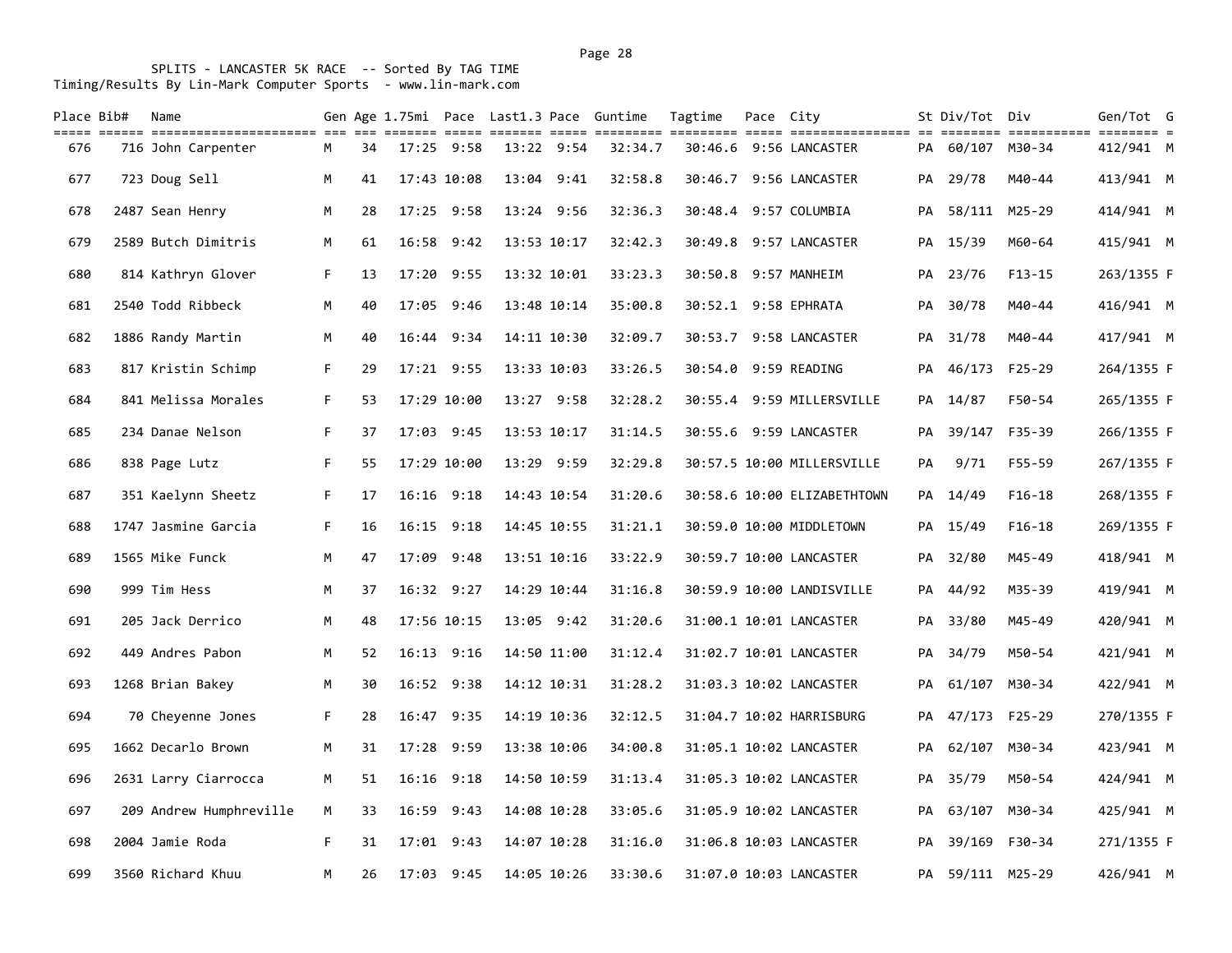| Place Bib# | Name<br>cons soure consecuencementen de se contre cons anno cons constante contres anno consecuences as annone consecuen |    |    |              |            |             |            | Gen Age 1.75mi Pace Last1.3 Pace Guntime | Tagtime              | Pace City |                             |    | St Div/Tot Div   |        | Gen/Tot G<br>$=$ $=$ $=$ $=$ $=$ |  |
|------------|--------------------------------------------------------------------------------------------------------------------------|----|----|--------------|------------|-------------|------------|------------------------------------------|----------------------|-----------|-----------------------------|----|------------------|--------|----------------------------------|--|
| 701        | 89 Andy Slippey                                                                                                          | Μ  | 33 |              | 16:06 9:12 | 15:04 11:10 |            | 36:10.2                                  |                      |           | 31:09.2 10:03 LANCASTER     |    | PA 64/107 M30-34 |        | 428/941 M                        |  |
| 702        | 387 Cynthia Krom                                                                                                         | F. | 60 | 17:27 9:59   |            | 13:43 10:09 |            | 32:31.5                                  |                      |           | 31:09.2 10:03 LANCASTER     | PA | 4/107            | F60-69 | 272/1355 F                       |  |
| 703        | 61 Shawn Frawley                                                                                                         | M  | 54 | 16:29 9:25   |            | 14:41 10:53 |            | 32:24.8                                  |                      |           | 31:09.2 10:03 NEWFOUNDLAND  | ΝJ | 36/79            | M50-54 | 429/941 M                        |  |
| 704        | 1028 Eric Wentzel                                                                                                        | M  | 53 | 17:37 10:04  |            | 13:33 10:02 |            | 32:22.8                                  | 31:09.3 10:03 LITITZ |           |                             |    | PA 37/79         | M50-54 | 430/941 M                        |  |
| 705        | 1877 Lindsey Marchand                                                                                                    | F. | 31 | 17:29 9:59   |            | 13:42 10:09 |            | 34:05.4                                  |                      |           | 31:09.5 10:04 LANCASTER     | PA | 40/169 F30-34    |        | 273/1355 F                       |  |
| 706        | 1653 Mindy Boyd                                                                                                          | F. | 45 | 17:10 9:49   |            | 14:00 10:23 |            | 32:27.3                                  |                      |           | 31:09.5 10:04 PEACH BOTTOM  | PA | 23/124 F45-49    |        | 274/1355 F                       |  |
| 707        | 1148 Shannon Thomas                                                                                                      | F. | 29 | 17:29 10:00  |            | 13:43 10:10 |            | 32:08.5                                  |                      |           | 31:11.4 10:04 LANCASTER     | PA | 48/173 F25-29    |        | 275/1355 F                       |  |
| 708        | 1310 Ingrid Guevara                                                                                                      | F. | 36 | 17:44 10:08  |            | 13:31 10:01 |            | 33:30.8                                  | 31:14.3 10:05 LITITZ |           |                             | PA | 40/147 F35-39    |        | 276/1355 F                       |  |
| 709        | 1718 Stephen Erb                                                                                                         | M  | 53 | 18:11 10:24  |            | 13:05 9:41  |            | 32:38.2                                  |                      |           | 31:14.6 10:05 EPHRATA       |    | PA 38/79         | M50-54 | 431/941 M                        |  |
| 710        | 2682 Danielle Elliot                                                                                                     | F. | 24 | 17:42 10:07  |            | 13:35 10:04 |            | 34:57.9                                  |                      |           | 31:15.7 10:06 LANCASTER     |    | PA 28/100 F19-24 |        | 277/1355 F                       |  |
| 711        | 2344 Adam Phelan                                                                                                         | М  | 35 | 17:05 9:46   |            | 14:12 10:31 |            | 32:28.4                                  |                      |           | 31:16.0 10:06 LANCASTER     | PA | 46/92            | M35-39 | 432/941 M                        |  |
| 712        | 2067 Danene Sorace                                                                                                       | F. | 46 | 17:40 10:06  |            | 13:37 10:05 |            | 32:46.9                                  |                      |           | 31:16.0 10:06 LANCASTER     | PA | 24/124 F45-49    |        | 278/1355 F                       |  |
| 713        | 3608 Ryan Miller                                                                                                         | M  | 35 | 17:59 10:17  |            |             | 13:18 9:51 | 36:20.5                                  |                      |           | 31:16.1 10:06 LANCASTER     | PA | 47/92            | M35-39 | 433/941 M                        |  |
| 714        | 1819 Michael Hurrell                                                                                                     | M  | 45 | 17:03 9:45   |            | 14:17 10:35 |            | 34:26.7                                  |                      |           | 31:18.9 10:07 MILLERSVILLE  |    | PA 34/80         | M45-49 | 434/941 M                        |  |
| 715        | 2524 Gail Mowery                                                                                                         | F. | 44 | 16:56 9:41   |            | 14:25 10:41 |            | 31:38.1                                  |                      |           | 31:20.0 10:07 MILLERSVILLE  |    | PA 23/110 F40-44 |        | 279/1355 F                       |  |
| 716        | 76 Sara Maxwell                                                                                                          | F. | 32 | 17:54 10:14  |            | 13:27 9:58  |            | 33:20.9                                  |                      |           | 31:20.3 10:07 LANCASTER     | PA | 41/169 F30-34    |        | 280/1355 F                       |  |
| 717        | 2305 Rachael McCormack                                                                                                   | F. | 37 | 17:10 9:49   |            | 14:12 10:32 |            | 32:52.3                                  |                      |           | 31:21.6 10:07 MILLERSVILLE  | PA | 41/147 F35-39    |        | 281/1355 F                       |  |
| 718        | 1109 Andrew Dyrli-Hermeling M                                                                                            |    | 34 | 17:29        | 9:59       | 13:55 10:19 |            | 32:49.8                                  |                      |           | 31:22.6 10:08 LANCASTER     | PA | 65/107 M30-34    |        | 435/941 M                        |  |
| 719        | 2069 Michelle Spencer                                                                                                    | F. | 47 | 17:30 10:00  |            | 13:54 10:18 |            | 32:45.7                                  |                      |           | 31:23.1 10:08 ELIZABETHTOWN |    | PA 25/124 F45-49 |        | 282/1355 F                       |  |
| 720        | 1983 Brittany Reeder                                                                                                     | F. | 21 | $17:18$ 9:53 |            | 14:08 10:28 |            | 31:54.0                                  |                      |           | 31:24.8 10:08 READING       |    | PA 29/100 F19-24 |        | 283/1355 F                       |  |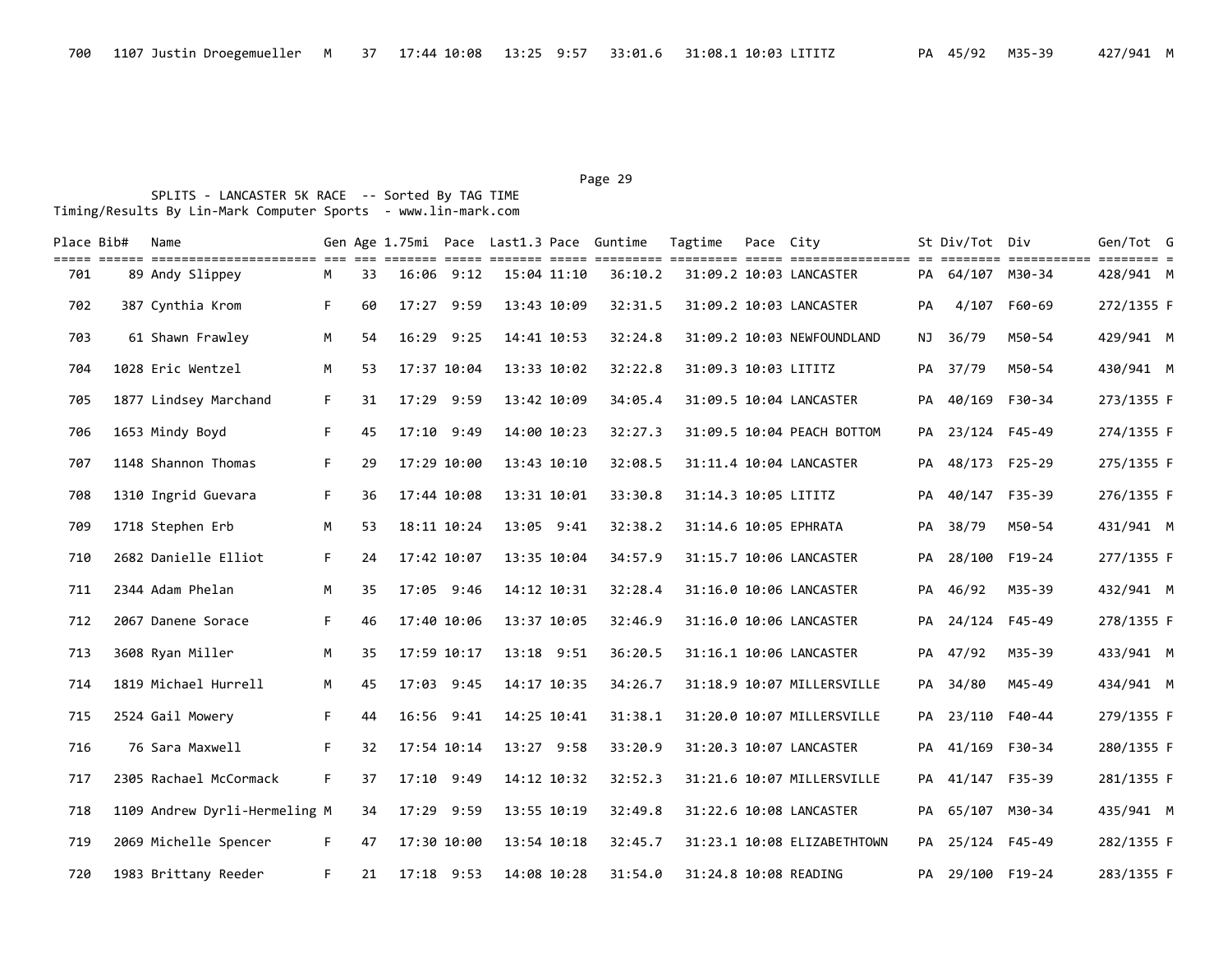| 721 | 3580 William Wakefield | M  | 20  | 18:54 10:48   | 12:33 9:18  | 34:41.5 | 31:25.9 10:09 LANCASTER   |    | PA 32/56 | M19-24           | 436/941 M  |
|-----|------------------------|----|-----|---------------|-------------|---------|---------------------------|----|----------|------------------|------------|
| 722 | 225 Dira Mejia         |    | 33  | 16:56 9:41    | 14:32 10:46 | 33:16.8 | 31:27.1 10:09 LANCASTER   |    |          | PA 42/169 F30-34 | 284/1355 F |
| 723 | 2593 Claire Hurst      |    | 12  | $17:25$ 9:57  | 14:04 10:25 | 32:40.1 | 31:27.3 10:09 CONESTOGA   |    | PA 10/86 | $F9 - 12$        | 285/1355 F |
| 724 | 2302 Donna McCaskey    | F. | 67  | $17:17$ 9:53  | 14:13 10:32 | 32:45.4 | 31:28.7 10:10 LANDISVILLE | PA |          | 5/107 F60-69     | 286/1355 F |
| 725 | 139 Muniru Iddriss     | M  | -35 | 9:02<br>15:49 | 15:41 11:37 | 32:02.3 | 31:29.3 10:10 LANCASTER   |    | PA 48/92 | M35-39           | 437/941 M  |

| Place Bib# | Name                          |    |    |                |      |             | Gen Age 1.75mi Pace Last1.3 Pace Guntime | Tagtime              | Pace City |                            |    | St Div/Tot Div   | essessesses essesses e | Gen/Tot G  |  |
|------------|-------------------------------|----|----|----------------|------|-------------|------------------------------------------|----------------------|-----------|----------------------------|----|------------------|------------------------|------------|--|
| 726        | 388 Elizabeth Leese           | F. | 39 | 17:07 9:47     |      | 14:23 10:40 | 32:47.6                                  |                      |           | 31:29.6 10:10 LANDISVILLE  |    | PA 42/147 F35-39 |                        | 287/1355 F |  |
| 727        | 3552 Jason McCaskey           | M  | 40 | 17:17 9:53     |      | 14:14 10:33 | 32:46.2                                  |                      |           | 31:29.9 10:10 SEVERNA PARK | MD | 32/78            | M40-44                 | 438/941 M  |  |
| 728        | 1962 Kristin Phillips         | F. | 49 | 17:05          | 9:46 | 14:26 10:42 | 31:50.2                                  |                      |           | 31:30.7 10:10 LANCASTER    | PA | 26/124 F45-49    |                        | 288/1355 F |  |
| 729        | 2431 Emily Aston              | F. | 21 | $16:42$ $9:33$ |      | 14:50 10:59 | 33:17.9                                  |                      |           | 31:31.0 10:10 MANHEIM      |    | PA 30/100 F19-24 |                        | 289/1355 F |  |
| 730        | 2024 Derek Sanders            | M  | 50 | 17:06 9:46     |      | 14:27 10:42 | 31:50.6                                  |                      |           | 31:31.3 10:11 LANCASTER    | PA | 39/79            | M50-54                 | 439/941 M  |  |
| 731        | 2292 Scott Lerner             | M  | 57 | 17:44 10:08    |      | 13:49 10:14 | 32:44.0                                  |                      |           | 31:32.3 10:11 LANCASTER    |    | PA 17/49         | M55-59                 | 440/941 M  |  |
| 732        | 641 Cassidy Walker            | F. | 18 | 17:13          | 9:50 | 14:21 10:38 | 32:20.0                                  |                      |           | 31:33.0 10:11 QUARRYVILLE  | PA | 16/49            | $F16-18$               | 290/1355 F |  |
| 733        | 584 Mikayla Beers             | F. | 18 | 17:11 9:50     |      | 14:23 10:39 | 32:21.1                                  |                      |           | 31:33.6 10:11 LANCASTER    |    | PA 17/49         | $F16-18$               | 291/1355 F |  |
| 734        | 2075 Jen Starliper            | F. | 40 | $17:01$ 9:44   |      | 14:33 10:47 | 32:56.6                                  |                      |           | 31:33.6 10:11 LANCASTER    | PA | 24/110 F40-44    |                        | 292/1355 F |  |
| 735        | 1201 Joana Fitz               | F. | 12 | 18:39 10:39    |      | 12:57 9:36  | 32:21.2                                  |                      |           | 31:34.7 10:12 MARIETTA     |    | PA 11/86         | $F9 - 12$              | 293/1355 F |  |
| 736        | 1220 Tabea Steinbeisser-Fit F |    | 39 | 17:32 10:01    |      | 14:04 10:25 | 31:55.9                                  |                      |           | 31:35.2 10:12 MARIETTA     | PA | 43/147 F35-39    |                        | 294/1355 F |  |
| 737        | 2672 Micah Aumen              | M  | 27 | 18:01 10:18    |      | 13:35 10:04 | 31:59.5                                  |                      |           | 31:35.4 10:12 LANCASTER    | PA | 60/111 M25-29    |                        | 441/941 M  |  |
| 738        | 1242 Emily Chimics            | F. | 41 | 16:58 9:42     |      | 14:41 10:53 | 31:50.8                                  |                      |           | 31:38.4 10:13 MARIETTA     | PA | 25/110 F40-44    |                        | 295/1355 F |  |
| 739        | 572 Katherine Mundale         | F. | 37 | 17:54 10:14    |      | 13:46 10:12 | 32:29.9                                  |                      |           | 31:39.3 10:13 LANCASTER    | PA | 44/147 F35-39    |                        | 296/1355 F |  |
| 740        | 1172 Heather Kelley-Brown     | F. | 27 | 18:09 10:23    |      | 13:33 10:02 | 32:12.5                                  |                      |           | 31:41.3 10:14 MARIETTA     | PA | 49/173 F25-29    |                        | 297/1355 F |  |
| 741        | 1192 Lissa Weiler             | F. | 28 | 18:10 10:23    |      | 13:32 10:02 | 32:12.0                                  | 31:41.4 10:14 LITITZ |           |                            |    | PA 50/173 F25-29 |                        | 298/1355 F |  |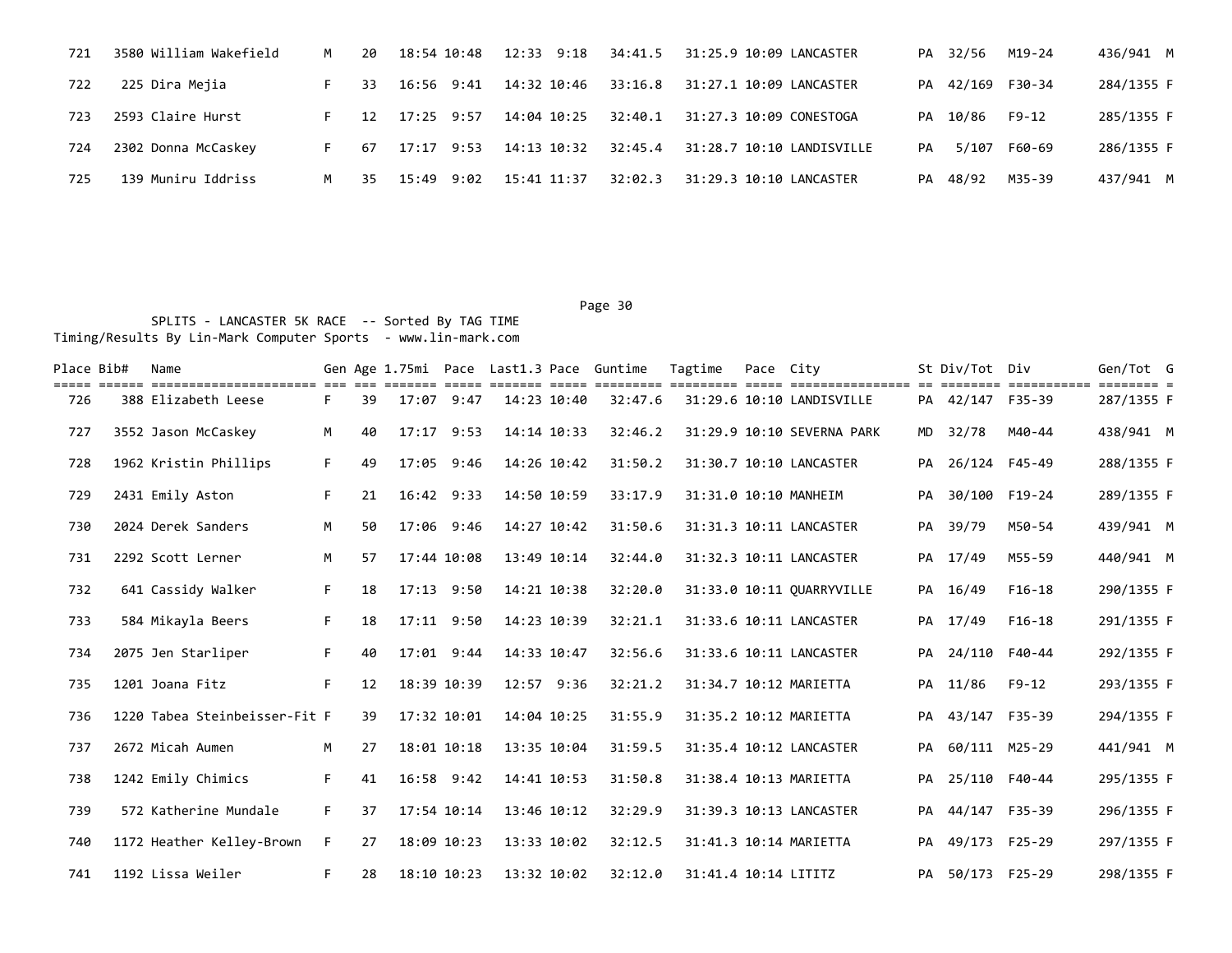| 742 | 492 Courtney Jackson | F. | 28 | 17:19 9:54     | 14:23 10:40    | 31:59.7 | 31:41.7 10:14 LANCASTER   |    | PA 51/173 F25-29 |               | 299/1355 F |
|-----|----------------------|----|----|----------------|----------------|---------|---------------------------|----|------------------|---------------|------------|
| 743 | 2049 Greta Shumaker  | F. | 13 | $16:33$ $9:28$ | 15:10 11:14    | 33:24.2 | 31:42.0 10:14 MARIETTA    |    | PA 24/76         | F13-15        | 300/1355 F |
| 744 | 2050 Rod Shumaker    | M  | 49 | $16:33$ $9:28$ | 15:11 11:15    | 33:25.4 | 31:43.7 10:15 MARIETTA    | PA | 35/80            | M45-49        | 442/941 M  |
| 745 | 2522 Garry Morrison  | M  | 34 | 17:57 10:16    | 13:48 10:14    | 33:45.9 | 31:44.3 10:15 LANCASTER   | PA | 66/107           | M30-34        | 443/941 M  |
| 746 | 369 Ryan Fowler      | M  | 47 | 18:17 10:27    | 13:30 10:00    | 35:06.9 | 31:45.7 10:15 LANCASTER   | PA | 36/80            | M45-49        | 444/941 M  |
| 747 | 1848 David Kononchuk | M  | 47 | 17:28 9:59     | 14:19 10:36    | 33:36.1 | 31:46.4 10:15 LEBANON     |    | PA 37/80         | M45-49        | 445/941 M  |
| 748 | 412 Amy Singer       | F. | 44 | 18:18 10:28    | 13:30 10:00    | 35:07.6 | 31:47.1 10:16 LANCASTER   | PA |                  | 26/110 F40-44 | 301/1355 F |
| 749 | 1532 Matt Fuhrman    | M  | 27 | 18:41 10:41    | $13:07$ $9:43$ | 33:15.4 | 31:47.4 10:16 LANCASTER   |    | PA 61/111        | M25-29        | 446/941 M  |
| 750 | 1531 Greg Fuhrman    | M  | 58 | 18:42 10:41    | $13:07$ $9:43$ | 33:15.6 | 31:47.6 10:16 WESTMINSTER | MD | 18/49            | M55-59        | 447/941 M  |

Page 31 Page 31 SPLITS - LANCASTER 5K RACE -- Sorted By TAG TIME

Timing/Results By Lin-Mark Computer Sports - www.lin-mark.com

| Place Bib# | Name                                             |    |    |              |             | Gen Age 1.75mi Pace Last1.3 Pace Guntime | Tagtime              | Pace City |                               |    | St Div/Tot Div   |             | Gen/Tot G                 |  |
|------------|--------------------------------------------------|----|----|--------------|-------------|------------------------------------------|----------------------|-----------|-------------------------------|----|------------------|-------------|---------------------------|--|
| 751        | ====================<br>2551 Tricia Siegenthaler | F. | 49 | 17:40 10:06  | 14:09 10:29 | 34:39.7                                  |                      |           | 31:47.9 10:16 BROWNSTOWN      |    | PA 27/124 F45-49 | =========== | $= = = = =$<br>302/1355 F |  |
| 752        | 1389 Maddalena Masciale-Wal F                    |    | 14 | 16:37 9:30   | 15:13 11:16 | 33:30.8                                  |                      |           | 31:48.8 10:16 WASHINGTON BORO |    | PA 25/76         | F13-15      | 303/1355 F                |  |
| 753        | 3567 Loura Keepers                               | F. | 55 | 17:55 10:14  | 13:56 10:20 | 32:30.4                                  |                      |           | 31:49.9 10:17 LANCASTER       |    | PA 10/71         | F55-59      | 304/1355 F                |  |
| 754        | 1953 Nicole Palmer                               | F. | 47 | 17:42 10:07  | 14:09 10:29 | 34:40.1                                  |                      |           | 31:50.5 10:17 EPHRATA         |    | PA 28/124 F45-49 |             | 305/1355 F                |  |
| 755        | 1687 Tanya Crowley                               | F. | 43 | 17:37 10:04  | 14:15 10:33 | 32:16.0                                  |                      |           | 31:50.7 10:17 LANCASTER       |    | PA 27/110 F40-44 |             | 306/1355 F                |  |
| 756        | 422 Kerry Kneisley                               | M  | 38 | 17:47 10:10  | 14:05 10:26 | 32:56.2                                  | 31:50.8 10:17 LITITZ |           |                               |    | PA 49/92         | M35-39      | 448/941 M                 |  |
| 757        | 1314 Jodi McGough                                | F. | 39 | $17:18$ 9:54 | 14:34 10:48 | 33:42.9                                  |                      |           | 31:51.5 10:17 PALMYRA         | PA | 45/147 F35-39    |             | 307/1355 F                |  |
| 758        | 1501 Kathryn Parker                              | F. | 33 | 18:11 10:23  | 13:42 10:09 | 35:12.0                                  | 31:51.6 10:17 LITITZ |           |                               |    | PA 43/169 F30-34 |             | 308/1355 F                |  |
| 759        | 2027 Miles Sandt                                 | M  | 13 | 17:29 9:59   | 14:25 10:41 | 32:36.6                                  |                      |           | 31:52.6 10:17 CONESTOGA       | PA | 42/65            | M13-15      | 449/941 M                 |  |
| 760        | 1364 Kate Motkowski                              | F. | 30 | 17:52 10:13  | 14:02 10:24 | 33:53.4                                  |                      |           | 31:53.1 10:18 LANCASTER       | PA | 44/169 F30-34    |             | 309/1355 F                |  |
| 761        | 3558 David Riddick                               | M  | 28 | 17:06 9:47   | 14:48 10:58 | 33:46.4                                  |                      |           | 31:53.2 10:18 MILLERSVILLE    |    | PA 62/111 M25-29 |             | 450/941 M                 |  |
| 762        | 1361 Paige Gregorzek                             | F. | 23 | 17:53 10:13  | 14:02 10:24 | 33:53.1                                  |                      |           | 31:53.2 10:18 WOMELSDORF      |    | PA 31/100 F19-24 |             | 310/1355 F                |  |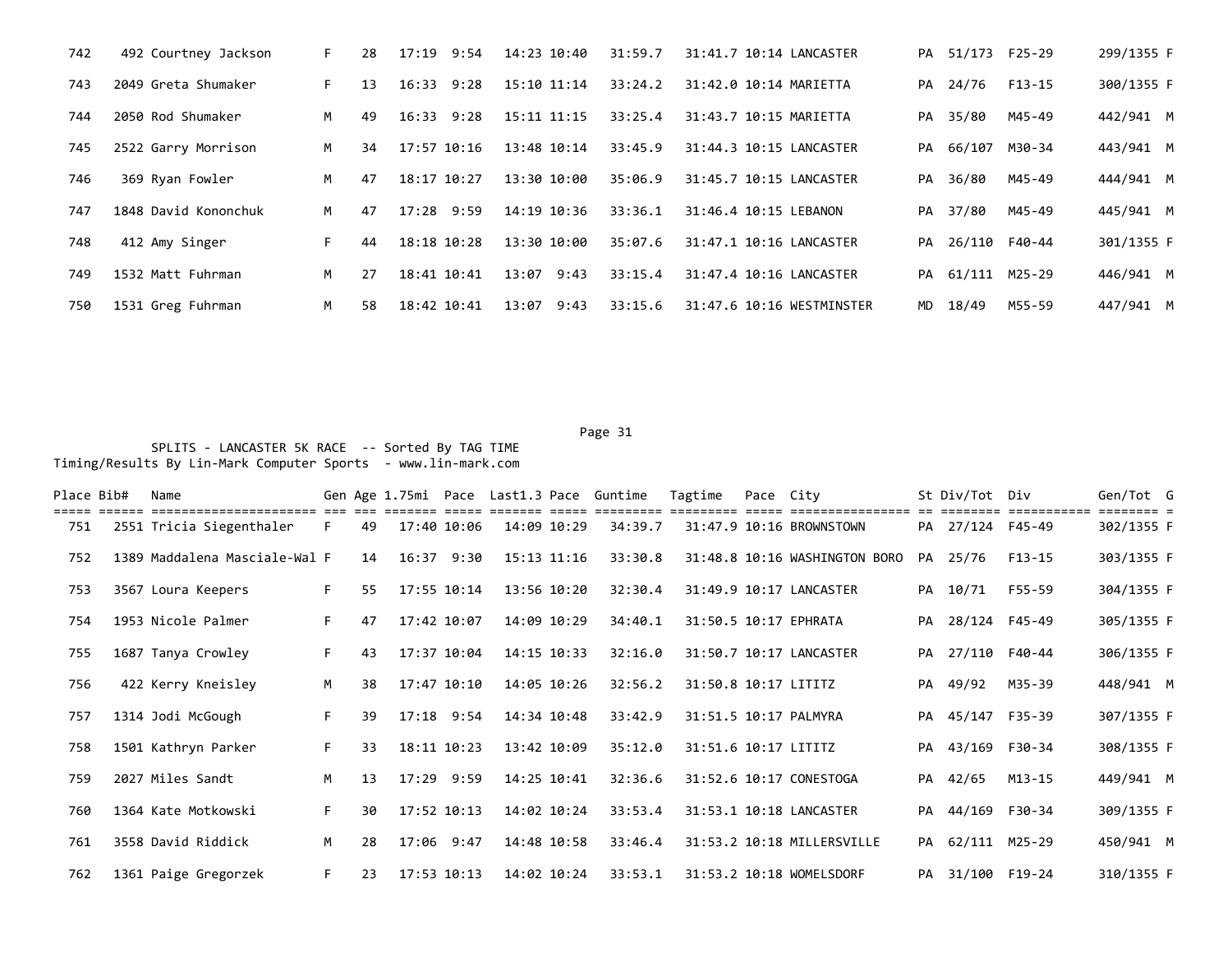| 763 | 1258 Daniele Bullard   | F. | 30 | 18:05 10:20    | 13:50 10:15 | 33:26.7 | 31:53.5 10:18 LANCASTER  |    | PA 45/169 F30-34 |               | 311/1355 F |
|-----|------------------------|----|----|----------------|-------------|---------|--------------------------|----|------------------|---------------|------------|
| 764 | 1229 Megan Kelley      | F. | 30 | 17:27 9:59     | 14:27 10:43 | 34:44.5 | 31:53.6 10:18 MOUNTVILLE | PA |                  | 46/169 F30-34 | 312/1355 F |
| 765 | 358 Bill Applegate     | M  | 54 | $17:10$ 9:49   | 14:46 10:56 | 32:48.0 | 31:54.7 10:18 LANCASTER  | PA | 40/79            | M50-54        | 451/941 M  |
| 766 | 163 Michele Werder     | F. | 44 |                |             | 33:24.8 | 31:55.9 10:19 LITITZ     | PA | 28/110 F40-44    |               | 313/1355 F |
| 767 | 2297 Austin Martin     | M  | 29 | 18:28 10:34    | 13:31 10:01 | 32:59.7 | 31:58.6 10:19 EAST EARL  |    | PA 63/111 M25-29 |               | 452/941 M  |
| 768 | 2499 Tracy Krick       | F. | 36 | 18:03 10:19    | 13:57 10:20 | 33:33.6 | 31:58.8 10:19 LANCASTER  |    | PA 46/147 F35-39 |               | 314/1355 F |
| 769 | 162 Carol Schroeder    | F. | 49 |                |             | 33:25.8 | 31:58.8 10:19 LITITZ     |    | PA 29/124 F45-49 |               | 315/1355 F |
| 770 | 2417 Katie Wiercinski  | F. | 35 | 18:14 10:25    | 13:47 10:13 | 34:04.5 | 31:59.9 10:20 LANCASTER  |    | PA 47/147 F35-39 |               | 316/1355 F |
| 771 | 2365 Daniel Roda       | M  | 40 | $17:11$ $9:49$ | 14:51 11:00 | 34:19.3 | 32:00.5 10:20 LANCASTER  |    | PA 33/78         | M40-44        | 453/941 M  |
| 772 | 1704 Richard Dietrich  | M  | 73 | $17:23$ 9:56   | 14:40 10:52 | 32:26.1 | 32:01.9 10:20 MOUNT JOY  | PA | 1/14             | M70-74        | 454/941 M  |
| 773 | 697 Charlotte Barbour  | F. | 13 | 17:28 9:59     | 14:38 10:50 | 33:18.7 | 32:04.5 10:21 MOUNT JOY  | PA | 26/76            | F13-15        | 317/1355 F |
| 774 | 1516 Ashley Turton     | F. | 25 | 18:03 10:19    | 14:03 10:25 | 32:04.9 | 32:04.9 10:21 LITITZ     |    | PA 52/173 F25-29 |               | 318/1355 F |
| 775 | 2082 Melanie Stoltzfus | F. | 28 | 17:26 9:58     | 14:40 10:52 | 32:13.8 | 32:05.6 10:22 LANCASTER  |    | PA 53/173 F25-29 |               | 319/1355 F |

Page 32 and the state of the state of the state of the state of the state of the state of the state of the state of the state of the state of the state of the state of the state of the state of the state of the state of th

| Place Bib# | Name                         |                |    |              |             |             | Gen Age 1.75mi Pace Last1.3 Pace Guntime Tagtime |                    | Pace City |                              | St Div/Tot Div   |                         | Gen/Tot G  |  |
|------------|------------------------------|----------------|----|--------------|-------------|-------------|--------------------------------------------------|--------------------|-----------|------------------------------|------------------|-------------------------|------------|--|
| 776        | 218 Katie Weeber             | F.             | 30 |              | 18:05 10:20 | 14:02 10:24 | 32:44.1                                          |                    |           | 32:06.3 10:22 LANCASTER      | PA 47/169 F30-34 | as secondos concepcións | 320/1355 F |  |
| 777        | 605 Frances Hurst Brubaker F |                | 17 | 18:17 10:27  |             | 13:52 10:16 | 34:03.1                                          |                    |           | 32:07.7 10:22 EAST WATERFORD | PA 18/49         | F16-18                  | 321/1355 F |  |
| 778        | 1360 David Gonzalez, Jr.     | M              | 26 | 17:03 9:45   |             | 15:07 11:12 | 34:16.6                                          |                    |           | 32:09.3 10:23 MOUNTVILLE     | PA 64/111 M25-29 |                         | 455/941 M  |  |
| 779        | 1865 Scott Little            | M              | 37 | 18:03 10:19  |             | 14:09 10:29 | 33:39.5                                          |                    |           | 32:11.4 10:24 LANCASTER      | PA 50/92         | M35-39                  | 456/941 M  |  |
| 780        | 3556 Wendy Lynam             | F.             | 47 | 18:55 10:49  |             | 13:17 9:50  | 34:03.4                                          | 32:11.5 10:24 YORK |           |                              | PA 30/124 F45-49 |                         | 322/1355 F |  |
| 781        | 2035 Michael Schreiber       | M <sub>1</sub> | 45 | $17:28$ 9:59 |             | 14:44 10:55 | 33:12.3                                          | 32:11.5 10:24 YORK |           |                              | PA 38/80         | M45-49                  | 457/941 M  |  |
| 782        | 1358 Andrew Escobar          | M              | 25 | 17:08 9:47   |             | 15:06 11:11 | 34:11.3                                          |                    |           | 32:12.5 10:24 LANCASTER      | PA 65/111 M25-29 |                         | 458/941 M  |  |
| 783        | 1110 Kari Dyrli-Hermeling    | F.             | 34 | 17:31 10:01  |             | 14:44 10:55 | 33:40.4                                          |                    |           | 32:13.9 10:24 LANCASTER      | PA 48/169 F30-34 |                         | 323/1355 F |  |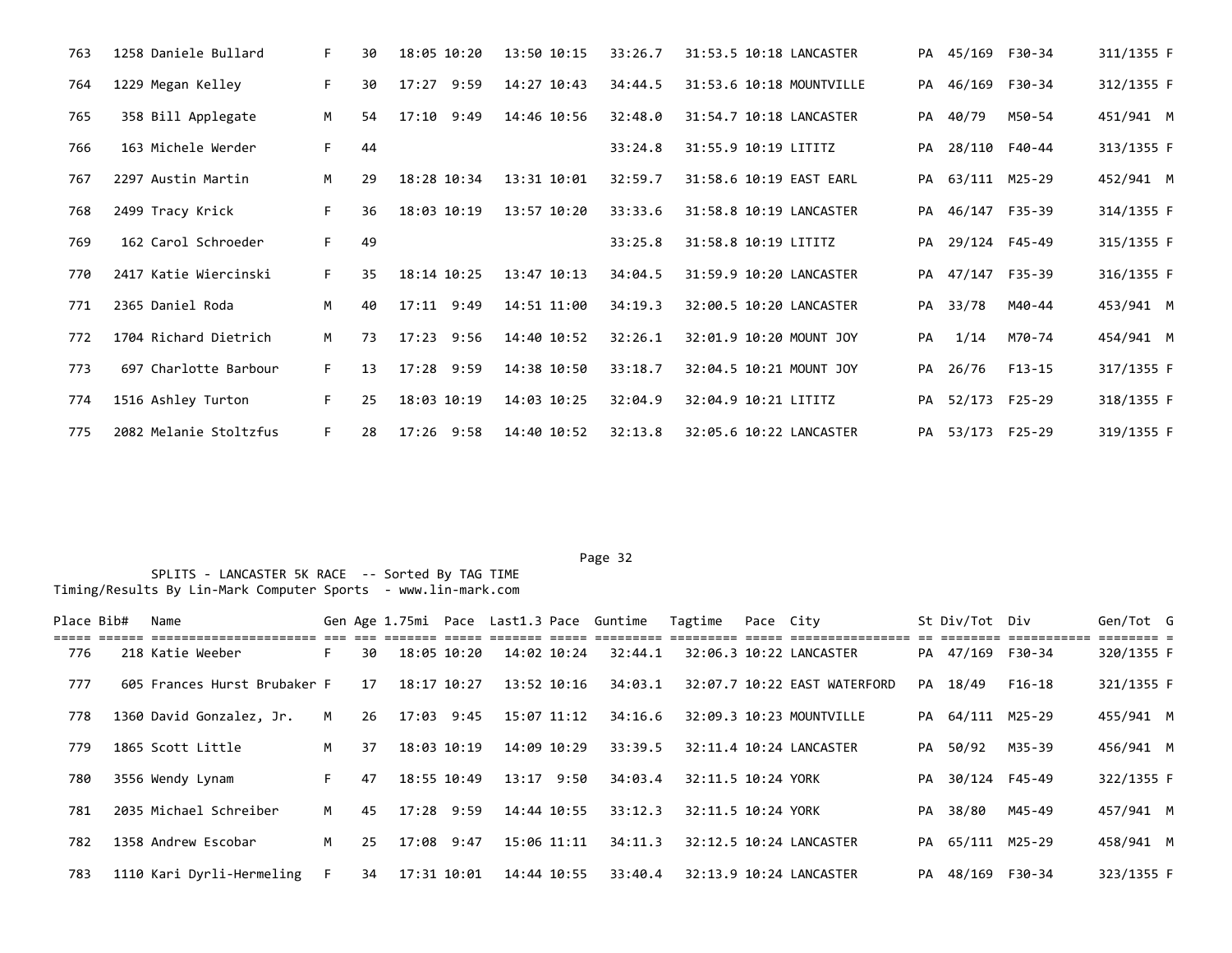| 784 | 367 Courtney Doucette   | F. | 36 | 18:10 10:23  | 14:06 10:27 | 33:54.5 | 32:15.1 10:25 LANCASTER |    | PA 48/147 F35-39 |               | 324/1355 F |
|-----|-------------------------|----|----|--------------|-------------|---------|-------------------------|----|------------------|---------------|------------|
| 785 | 1485 Ethan Hayes        | M  | 11 | 17:05 9:46   | 15:11 11:15 | 34:05.5 | 32:15.3 10:25 LITITZ    | PA | 31/63            | M9-12         | 459/941 M  |
| 786 | 309 Christina Helfrick  | F. | 36 | 18:11 10:24  | 14:06 10:27 | 35:36.1 | 32:15.9 10:25 MOUNT JOY |    | PA 49/147 F35-39 |               | 325/1355 F |
| 787 | 1484 Brian Hayes        | M  | 42 | 17:06 9:47   | 15:11 11:15 | 34:05.4 | 32:16.4 10:25 LITITZ    | PA | 34/78            | M40-44        | 460/941 M  |
| 788 | 2244 Marissa Greathouse | F. | 15 | 17:04 9:45   | 15:15 11:18 | 33:59.2 | 32:17.8 10:26 GAP       |    | PA 27/76         | F13-15        | 326/1355 F |
| 789 | 2091 Jillian Taylor     | F. | 33 | 17:49 10:11  | 14:31 10:45 | 33:58.1 | 32:19.0 10:26 ALLENTOWN | PA | 49/169 F30-34    |               | 327/1355 F |
| 790 | 322 Lisa Schmid         | F. | 31 | 18:55 10:49  | 13:26 9:57  | 35:35.3 | 32:19.4 10:26 LANCASTER | PA |                  | 50/169 F30-34 | 328/1355 F |
| 791 | 159 Victoria Witwer     | F. | 56 | 17:43 10:07  | 14:39 10:51 | 33:56.4 | 32:20.6 10:26 LITITZ    | PA | 11/71            | F55-59        | 329/1355 F |
| 792 | 1869 Rainier Lopez      | M  | 27 | 17:56 10:15  | 14:26 10:42 | 33:08.9 | 32:20.8 10:27 LANCASTER | PA | 66/111 M25-29    |               | 461/941 M  |
| 793 | 2681 Rochelle Martin    | F. | 30 | 18:05 10:20  | 14:17 10:35 | 37:25.7 | 32:21.1 10:27 LANCASTER | PA |                  | 51/169 F30-34 | 330/1355 F |
| 794 | 1259 Maggie Hagan       | F. | 30 | 18:05 10:20  | 14:17 10:35 | 33:55.3 | 32:21.7 10:27 LITITZ    | PA |                  | 52/169 F30-34 | 331/1355 F |
| 795 | 1124 Bruce Nickles      | M  | 65 | 17:33 10:02  | 14:50 10:59 | 33:48.5 | 32:22.1 10:27 AKRON     | PA | 9/25             | M65-69        | 462/941 M  |
| 796 | 715 Megan Blackmon      | F. | 32 | 17:56 10:15  | 14:27 10:43 | 34:30.1 | 32:22.5 10:27 LANCASTER | PA | 53/169 F30-34    |               | 332/1355 F |
| 797 | 1574 Brian Laub         | M  | 38 | 17:58 10:16  | 14:27 10:42 | 34:48.4 | 32:24.1 10:28 LANCASTER |    | PA 51/92         | M35-39        | 463/941 M  |
| 798 | 2465 Robert Engle       | M  | 41 | 18:02 10:19  | 14:23 10:39 | 33:19.6 | 32:24.3 10:28 LANCASTER | PA | 35/78            | M40-44        | 464/941 M  |
| 799 | 1925 Alyssa Mohr        | F. | 28 | $17:24$ 9:57 | 15:02 11:08 | 34:35.4 | 32:25.1 10:28 YORK      |    | PA 54/173 F25-29 |               | 333/1355 F |
| 800 | 1770 Jordan Graybill    | F. | 17 | 17:25 9:57   | 15:02 11:08 | 33:21.6 | 32:25.8 10:28 LANCASTER |    | PA 19/49         | $F16-18$      | 334/1355 F |

| Place Bib# | Name               |   |     |             |             |             | Gen Age 1.75mi Pace Last1.3 Pace Guntime Tagtime Pace City |  |                                                                                                                | St Div/Tot Div   |        | Gen/Tot G   |  |
|------------|--------------------|---|-----|-------------|-------------|-------------|------------------------------------------------------------|--|----------------------------------------------------------------------------------------------------------------|------------------|--------|-------------|--|
|            |                    |   |     |             |             |             |                                                            |  |                                                                                                                |                  |        | --------- - |  |
| 801        | 430 Ian Stoltzfus  | M | 31  |             |             |             |                                                            |  | 17:47 10:10              14:40              10:52              34:45.0              32:25.9              10:28 | PA 67/107 M30-34 |        | 465/941 M   |  |
| 802        | 340 Amber Deshong  |   |     |             |             |             |                                                            |  | 21  17:13  9:51  15:15  11:18  33:05.2  32:26.6  10:28  BAINBRIDGE                                             | PA 32/100 F19-24 |        | 335/1355 F  |  |
| 803        | 503 Susan Robinson |   | 26  | 17:59 10:17 |             |             |                                                            |  |                                                                                                                | PA 55/173 F25-29 |        | 336/1355 F  |  |
| 804        | 2584 David Miller  | M | -53 |             | 17:41 10:07 | 14:49 10:59 |                                                            |  | 33:56.3 32:29.3 10:29 LANCASTER                                                                                | PA 41/79         | M50-54 | 466/941 M   |  |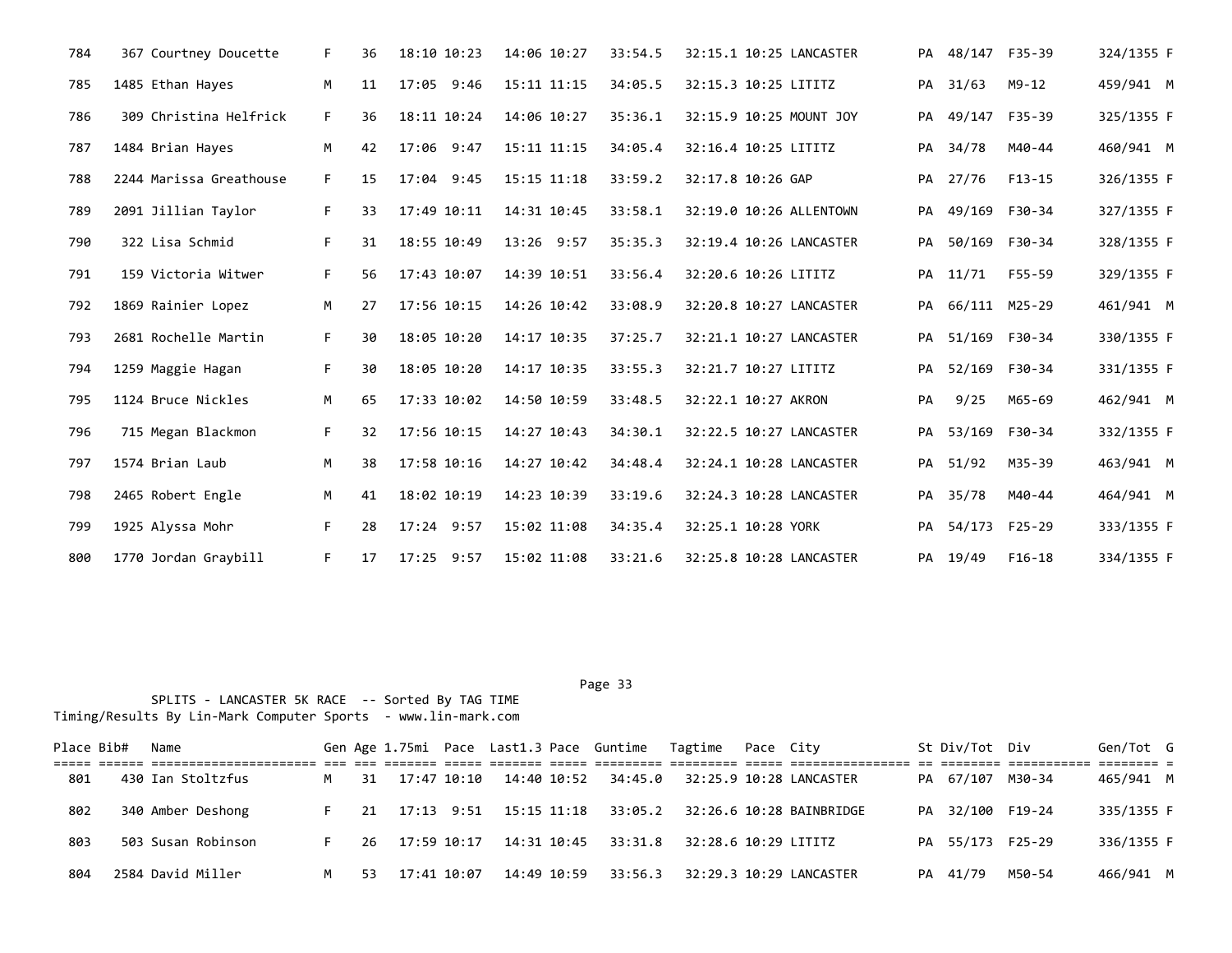| 805 | 2094 Sydney Tefft         | F. | 23 | 18:33 10:36 | 13:57 10:20 | 34:37.7 | 32:29.3 10:29 LANCASTER     |    | PA 33/100 F19-24 |               | 337/1355 F |
|-----|---------------------------|----|----|-------------|-------------|---------|-----------------------------|----|------------------|---------------|------------|
| 806 | 1744 Jenny Galloway       | F. | 24 | 17:19 9:54  | 15:11 11:15 | 33:30.0 | 32:29.6 10:29 LANCASTER     |    | PA 34/100 F19-24 |               | 338/1355 F |
| 807 | 2592 Jean Sensenig        | F. | 52 | 17:26 9:58  | 15:06 11:11 | 33:42.7 | 32:30.5 10:30 LANCASTER     | PA | 15/87            | F50-54        | 339/1355 F |
| 808 | 428 Alex Hartman          | F. | 29 | 17:46 10:10 | 14:46 10:56 | 34:50.7 | 32:31.3 10:30 LANCASTER     | PA | 56/173 F25-29    |               | 340/1355 F |
| 809 | 2550 Sarah Shirk          | F. | 38 | 17:57 10:16 | 14:36 10:49 | 34:12.3 | 32:32.3 10:30 LANCASTER     | PA | 50/147 F35-39    |               | 341/1355 F |
| 810 | 1660 Meredith Brickner    | F. | 32 | 18:34 10:37 | 14:01 10:23 | 34:42.7 | 32:33.7 10:31 LANCASTER     |    | PA 54/169 F30-34 |               | 342/1355 F |
| 811 | 621 Alexander Robinson    | M  | 11 | 17:37 10:04 | 14:59 11:06 | 32:47.4 | 32:34.5 10:31 STRASBURG     |    | PA 32/63         | $M9 - 12$     | 467/941 M  |
| 812 | 1722 Kerri Estep          | F. | 24 | 16:59 9:42  | 15:38 11:35 | 34:02.7 | 32:35.5 10:31 LANCASTER     | PA |                  | 35/100 F19-24 | 343/1355 F |
| 813 | 774 Sarah Loy             | F. | 41 | 17:30 10:00 | 15:06 11:12 | 32:48.8 | 32:35.9 10:31 LANDISVILLE   | PA | 29/110 F40-44    |               | 344/1355 F |
| 814 | 3591 Jose Torres          | M  | 26 | 17:45 10:09 | 14:54 11:02 | 33:21.4 | 32:37.4 10:32 ELIZABETHTOWN |    | PA 67/111 M25-29 |               | 468/941 M  |
| 815 | 1986 Matthew Reiprich     | M  | 52 | 18:23 10:31 | 14:16 10:35 | 34:56.2 | 32:38.8 10:32 LANCASTER     |    | PA 42/79         | M50-54        | 469/941 M  |
| 816 | 217 William Ward          | M  | 30 | 16:59 9:42  | 15:41 11:37 | 33:16.1 | 32:38.9 10:32 MOUNT JOY     |    | PA 68/107 M30-34 |               | 470/941 M  |
| 817 | 1560 Norman Bristol Colon | M  | 43 | 18:20 10:29 | 14:20 10:37 | 34:28.6 | 32:39.7 10:33 LANCASTER     | PA | 36/78            | M40-44        | 471/941 M  |
| 818 | 1625 Michael Ashner       | М  | 53 | 18:23 10:31 | 14:19 10:36 | 34:57.7 | 32:41.0 10:33 LANCASTER     | PA | 43/79            | M50-54        | 472/941 M  |
| 819 | 93 Elizabeth Velez        | F. | 39 | 17:24 9:57  | 15:18 11:20 | 33:51.6 | 32:41.3 10:33 LANCASTER     |    | PA 51/147 F35-39 |               | 345/1355 F |
| 820 | 2558 Adonysha Sweeney     | F. | 32 | 17:59 10:17 | 14:45 10:56 | 34:50.1 | 32:42.6 10:34 LANCASTER     |    | PA 55/169 F30-34 |               | 346/1355 F |
| 821 | 2470 Michael Fisher       | M  | 33 | 17:58 10:16 | 14:46 10:57 | 34:50.3 | 32:43.1 10:34 LANCASTER     |    | PA 69/107 M30-34 |               | 473/941 M  |
| 822 | 3590 Mariel Torres        | F. | 22 | 17:43 10:08 | 15:01 11:08 | 33:27.5 | 32:43.1 10:34 ELIZABETHTOWN |    | PA 36/100 F19-24 |               | 347/1355 F |
| 823 | 2463 Lauren Engle         | F. | 39 | 18:02 10:19 | 14:43 10:54 | 33:41.9 | 32:43.8 10:34 LANCASTER     | PA | 52/147 F35-39    |               | 348/1355 F |
| 824 | 1799 Paige Herbert        | F. | 26 | 18:15 10:26 | 14:30 10:45 | 34:52.3 | 32:44.1 10:34 LANCASTER     | PA |                  | 57/173 F25-29 | 349/1355 F |
| 825 | 1913 Taylor Mihaljevic    | F. | 23 | 18:15 10:26 | 14:31 10:45 | 34:52.8 | 32:45.0 10:34 LANCASTER     |    | PA 37/100 F19-24 |               | 350/1355 F |

 SPLITS - LANCASTER 5K RACE -- Sorted By TAG TIME Timing/Results By Lin-Mark Computer Sports - www.lin-mark.com Page 34

Place Bib# Name Gen Age 1.75mi Pace Last1.3 Pace Guntime Tagtime Pace City St Div/Tot Div Gen/Tot G ===== ====== ====================== === === ======= ===== ======= ===== ========= ========= ===== ================ == ======== =========== ======== =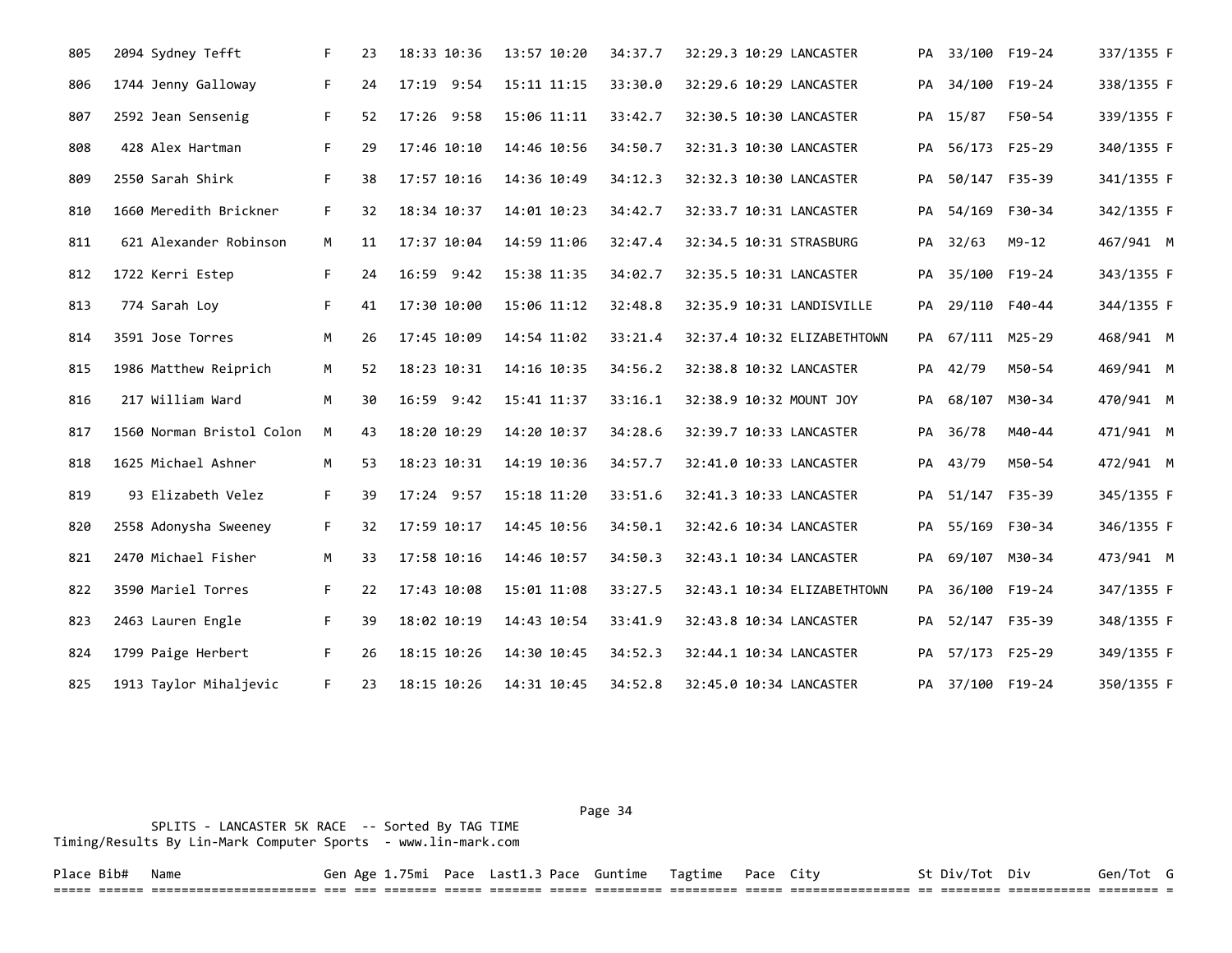| 826 | 1741 Kelly Funk              | F. | 34 | 19:33 11:10 | 13:14 9:48     | 36:16.2 | 32:45.5 10:35 LANCASTER      |    | PA 56/169 F30-34 |               | 351/1355 F |
|-----|------------------------------|----|----|-------------|----------------|---------|------------------------------|----|------------------|---------------|------------|
| 827 | 1740 Joshua Funk             | М  | 38 | 19:34 11:11 | $13:14$ $9:48$ | 36:16.9 | 32:46.8 10:35 LANCASTER      |    | PA 52/92         | M35-39        | 474/941 M  |
| 828 | 1285 Emily Spillar           | F. | 24 | 17:22 9:55  | 15:26 11:26    | 33:43.8 | 32:47.2 10:35 LANCASTER      |    | PA 38/100 F19-24 |               | 352/1355 F |
| 829 | 554 Sam Stover               | M  | 15 | 15:47 9:01  | 17:02 12:37    | 33:35.9 | 32:48.1 10:35 MOUNT JOY      |    | PA 43/65         | M13-15        | 475/941 M  |
| 830 | 2462 Lance Engle             | М  | 8  | 18:08 10:22 | 14:41 10:53    | 33:41.1 | 32:48.3 10:35 LANCASTER      | PA |                  |               | 476/941 M  |
| 831 | 616 Pablo Moro Moragnega     | M  | 16 | 19:17 11:01 | 13:32 10:02    | 33:22.1 | 32:48.5 10:35 LANCASTER      |    | PA 19/38         | M16-18        | 477/941 M  |
| 832 | 1019 Vince Sensenig          | м  | 13 | 18:05 10:20 | 14:44 10:55    | 34:23.2 | 32:48.9 10:36 GAP            |    | PA 44/65         | M13-15        | 478/941 M  |
| 833 | 803 Lucas Ronoh              | M  | 48 | 18:06 10:21 | 14:46 10:56    | 34:27.1 | 32:50.4 10:36 LANCASTER      |    | PA 39/80         | M45-49        | 479/941 M  |
| 834 | 254 John Stallings           | M  | 57 | 19:03 10:54 | 13:48 10:14    | 34:43.4 | 32:50.6 10:36 LANCASTER      |    | PA 19/49         | M55-59        | 480/941 M  |
| 835 | 1026 Anthony Tran            | M  | 17 | 18:22 10:30 | 14:31 10:45    | 35:21.2 | 32:51.7 10:36 PARADISE       | PA | 20/38            | $M16 - 18$    | 481/941 M  |
| 836 | 1956 Carol Peachey           | F. | 63 | 18:08 10:22 | 14:44 10:55    | 34:30.7 | 32:51.8 10:37 AKRON          | PA |                  | 6/107 F60-69  | 353/1355 F |
| 837 | 1876 Dena Maounis            | F. | 33 | 17:10 9:49  | 15:44 11:39    | 33:09.2 | 32:53.0 10:37 LANCASTER      | PA | 57/169           | F30-34        | 354/1355 F |
| 838 | 1167 Emma Browning           | F. | 30 | 18:09 10:23 | 14:45 10:56    | 33:18.4 | 32:53.2 10:37 LANCASTER      | PA |                  | 58/169 F30-34 | 355/1355 F |
| 839 | 1894 Jocelyn McGaha          | F. | 11 | 16:08 9:13  | 16:46 12:25    | 34:05.8 | 32:53.2 10:37 NEW CUMBERLAND |    | PA 12/86         | $F9 - 12$     | 356/1355 F |
| 840 | 53 John Brubaker             | M  | 44 | 18:00 10:17 | 14:55 11:03    | 33:52.7 | 32:54.2 10:37 MANHEIM        |    | PA 37/78         | M40-44        | 482/941 M  |
| 841 | 315 Adrian Juarez            | M  | 32 | 18:54 10:48 | 14:03 10:24    | 36:11.4 | 32:55.4 10:38 PHILADELPHIA   |    | PA 70/107 M30-34 |               | 483/941 M  |
| 842 | 317 Danielle Lindo           | F. | 31 | 18:53 10:48 | 14:03 10:25    | 36:11.8 | 32:55.4 10:38 PHILADELPHIA   | PA |                  | 59/169 F30-34 | 357/1355 F |
| 843 | 137 Jamal Iddriss            | M  | 13 | 17:21 9:55  | 15:37 11:34    | 33:30.9 | 32:56.9 10:38 LANCASTER      |    | PA 45/65         | $M13 - 15$    | 484/941 M  |
| 844 | 2045 Kalyn Shenk             | F. | 31 | 18:15 10:26 | 14:43 10:54    | 35:12.6 | 32:57.2 10:38 MOUNT JOY      |    | PA 60/169        | F30-34        | 358/1355 F |
| 845 | 1305 Hannah Davis            | F. | 22 | 18:42 10:41 | 14:17 10:35    | 34:24.5 | 32:58.5 10:39 LANCASTER      |    | PA 39/100 F19-24 |               | 359/1355 F |
| 846 | 2243 Damon Greathouse        | M  | 44 | 17:43 10:07 | 15:17 11:19    | 34:38.7 | 32:58.6 10:39 GAP            | PA | 38/78            | M40-44        | 485/941 M  |
| 847 | 2102 Alisha Torres           | F. | 12 | 18:02 10:19 | 14:58 11:06    | 33:11.1 | 32:59.9 10:39 LANCASTER      |    | PA 13/86         | F9-12         | 360/1355 F |
| 848 | 366 Susan Dicklitch-Nelson F |    | 52 | 17:47 10:10 | 15:15 11:18    | 33:49.5 | 33:00.7 10:39 LANCASTER      | PA | 16/87            | F50-54        | 361/1355 F |
| 849 | 362 Lydia Brubaker           | F. | 36 | 18:40 10:40 | 14:23 10:39    | 35:50.2 | 33:01.1 10:40 LANCASTER      |    | PA 53/147 F35-39 |               | 362/1355 F |
| 850 | 2489 Chris Hoffman           | M  | 51 | 19:02 10:53 | 14:01 10:23    | 35:54.4 | 33:02.1 10:40 AKRON          |    | PA 44/79         | M50-54        | 486/941 M  |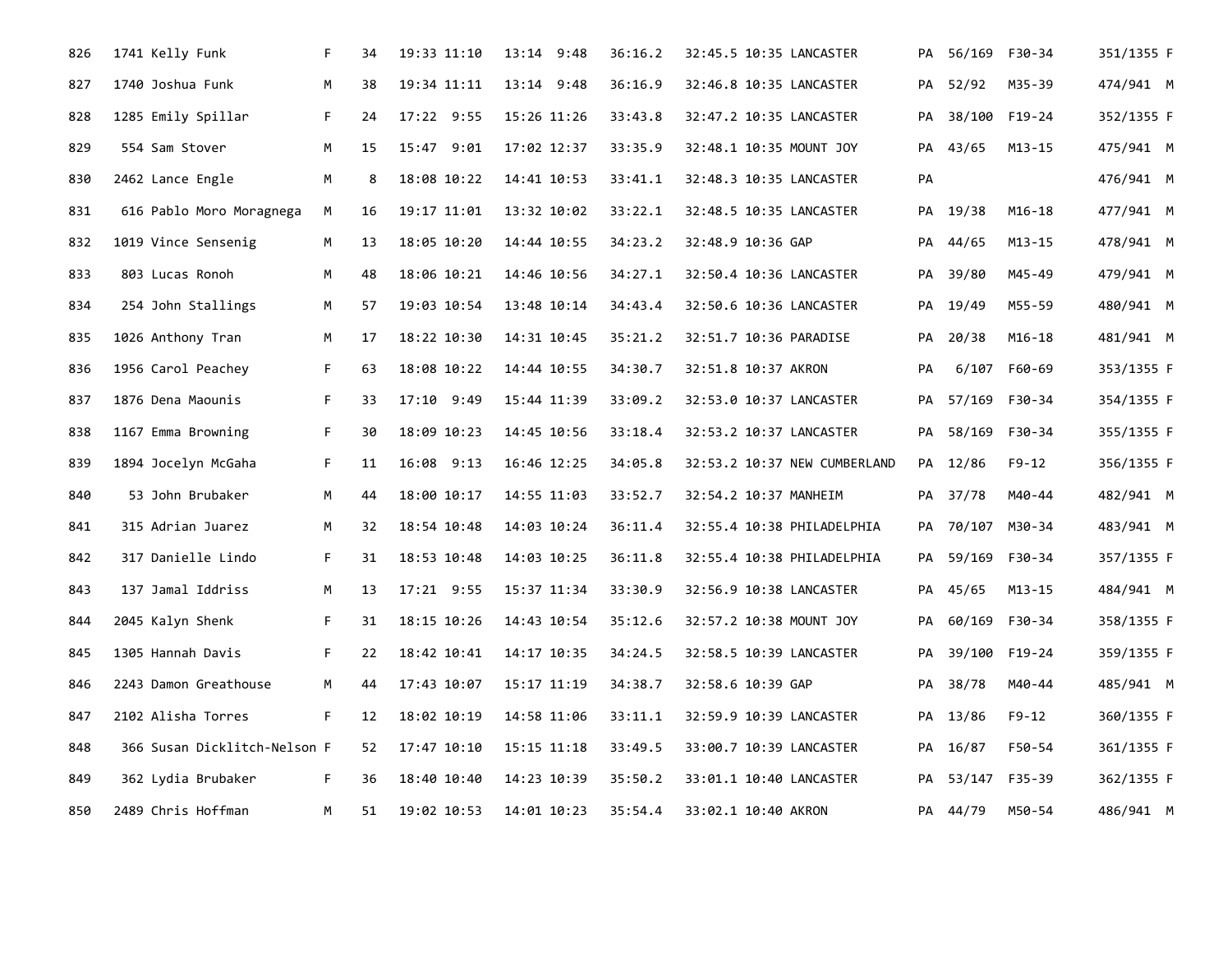Page 35 and the state of the state of the state of the state of the state of the state of the state of the state of the state of the state of the state of the state of the state of the state of the state of the state of th

| Place Bib# | Name                                                                                                                                                              |    |    |             |             |             | Gen Age 1.75mi Pace Last1.3 Pace Guntime | Tagtime              | Pace City |                           |    | St Div/Tot Div   |               | Gen/Tot G  |  |
|------------|-------------------------------------------------------------------------------------------------------------------------------------------------------------------|----|----|-------------|-------------|-------------|------------------------------------------|----------------------|-----------|---------------------------|----|------------------|---------------|------------|--|
| 851        | title elere bittitlerinistitler eit die steiten bitte bitten bitte bittitlen bittitlen bittitleritenen en bittitle bittitlen bittitlen d<br>752 Velsairis Polanco | F. | 11 | 17:21 9:55  | 15:42 11:38 |             | 33:28.6                                  |                      |           | 33:02.4 10:40 LANCASTER   |    | PA 14/86         | F9-12         | 363/1355 F |  |
| 852        | 382 Ali Janicek                                                                                                                                                   | F. | 39 | 18:04 10:19 | 15:00 11:07 |             | 34:25.9                                  |                      |           | 33:02.5 10:40 LANCASTER   |    | PA 54/147 F35-39 |               | 364/1355 F |  |
| 853        | 1254 Chelsea Peifer                                                                                                                                               | F. | 31 | 17:49 10:11 |             | 15:15 11:18 | 34:53.1                                  |                      |           | 33:02.6 10:40 LANCASTER   | PA | 61/169 F30-34    |               | 365/1355 F |  |
| 854        | 1472 James Colino                                                                                                                                                 | M  | 44 | 19:07 10:56 | 13:56 10:20 |             | 33:36.1                                  |                      |           | 33:02.8 10:40 LANDISVILLE |    | PA 39/78         | M40-44        | 487/941 M  |  |
| 855        | 2165 Ena Marie Banks                                                                                                                                              | F. | 59 | 18:08 10:22 |             | 14:56 11:04 | 33:51.5                                  | 33:02.9 10:40 LITITZ |           |                           |    | PA 12/71         | F55-59        | 366/1355 F |  |
| 856        | 2113 Gliceiry Ventura                                                                                                                                             | F. | 26 | 18:03 10:19 |             | 15:02 11:08 | 33:14.6                                  |                      |           | 33:03.8 10:40 LANCASTER   |    | PA 58/173 F25-29 |               | 367/1355 F |  |
| 857        | 1304 Justin Clements                                                                                                                                              | M  | 33 | 19:18 11:02 | 13:49 10:14 |             | 35:02.3                                  |                      |           | 33:05.9 10:41 LEBANON     |    | PA 71/107        | M30-34        | 488/941 M  |  |
| 858        | 3539 Andrew Rothacker                                                                                                                                             | М  | 35 | 18:29 10:34 |             | 14:40 10:52 | 35:35.1                                  | 33:08.3 10:42 LITITZ |           |                           | PA | 53/92            | M35-39        | 489/941 M  |  |
| 859        | 1256 Allyson Stauffer                                                                                                                                             | F. | 15 | 18:14 10:25 |             | 14:56 11:04 | 35:04.8                                  |                      |           | 33:09.2 10:42 LANCASTER   |    | PA 28/76         | $F13-15$      | 368/1355 F |  |
| 860        | 1249 Krista Hurley                                                                                                                                                | F. | 31 | 18:14 10:25 |             | 14:56 11:04 | 35:05.0                                  |                      |           | 33:09.3 10:42 LANCASTER   | PA | 62/169 F30-34    |               | 369/1355 F |  |
| 861        | 148 Payge Miller                                                                                                                                                  | F. | 25 | 17:59 10:17 |             | 15:12 11:15 | 35:06.7                                  |                      |           | 33:09.5 10:42 LANCASTER   |    | PA 59/173 F25-29 |               | 370/1355 F |  |
| 862        | 1195 Justin Badgerow                                                                                                                                              | M  | 42 | 18:26 10:32 | 14:44 10:55 |             | 34:56.4                                  |                      |           | 33:09.6 10:42 LANCASTER   | PA | 40/78            | M40-44        | 490/941 M  |  |
| 863        | 1792 Aaron Heinbaugh                                                                                                                                              | M  | 32 | 18:08 10:22 |             | 15:03 11:09 | 35:14.7                                  |                      |           | 33:09.6 10:42 LANCASTER   |    | PA 72/107 M30-34 |               | 491/941 M  |  |
| 864        | 1793 Julia Heinbaugh                                                                                                                                              | F. | 30 | 18:06 10:21 | 15:05 11:11 |             | 35:15.4                                  |                      |           | 33:10.8 10:43 LANCASTER   |    | PA 63/169 F30-34 |               | 371/1355 F |  |
| 865        | 11 Jennifer Ahrens                                                                                                                                                | F. | 37 | 18:18 10:28 |             | 14:54 11:02 | 34:26.2                                  |                      |           | 33:10.9 10:43 LANCASTER   | PA | 55/147 F35-39    |               | 372/1355 F |  |
| 866        | 2408 Nyoni Washington                                                                                                                                             | F. | 30 | 17:57 10:16 |             | 15:15 11:18 | 36:18.5                                  |                      |           | 33:11.2 10:43 LANCASTER   |    | PA 64/169 F30-34 |               | 373/1355 F |  |
| 867        | 1901 Brian Means                                                                                                                                                  | M  | 28 | 18:04 10:20 |             | 15:09 11:13 | 34:13.5                                  | 33:11.6 10:43 LITITZ |           |                           | PA | 68/111 M25-29    |               | 492/941 M  |  |
| 868        | 2574 Luz Perales                                                                                                                                                  | F. | 39 | 17:39 10:05 |             | 15:37 11:34 | 33:24.3                                  |                      |           | 33:14.5 10:44 COLUMBIA    | PA |                  | 56/147 F35-39 | 374/1355 F |  |
| 869        | 1634 Melissa Beiler                                                                                                                                               | F. | 29 | 18:17 10:27 |             | 14:59 11:06 | 34:10.9                                  |                      |           | 33:15.4 10:44 WILMINGTON  | DE | 60/173 F25-29    |               | 375/1355 F |  |
| 870        | 2578 Isabel Harsh                                                                                                                                                 | F. | 17 | 18:12 10:24 |             | 15:04 11:10 | 33:43.3                                  | 33:15.5 10:44 LEOLA  |           |                           | PA | 20/49            | $F16-18$      | 376/1355 F |  |
| 871        | 2414 Cedar Whitaker                                                                                                                                               | F. | 11 | 18:40 10:40 |             | 14:38 10:50 | 34:02.0                                  |                      |           | 33:16.5 10:45 DALLASTOWN  |    | PA 15/86         | F9-12         | 377/1355 F |  |
| 872        | 2360 Lucy Rave                                                                                                                                                    | F. | 22 | 18:13 10:25 |             | 15:05 11:10 | 33:43.3                                  |                      |           | 33:16.7 10:45 LANCASTER   | PA | 40/100 F19-24    |               | 378/1355 F |  |
| 873        | 1080 Danelle Bledsoe                                                                                                                                              | F. | 40 | 17:44 10:08 | 15:34 11:32 |             | 33:35.0                                  |                      |           | 33:17.0 10:45 LANCASTER   |    | PA 30/110 F40-44 |               | 379/1355 F |  |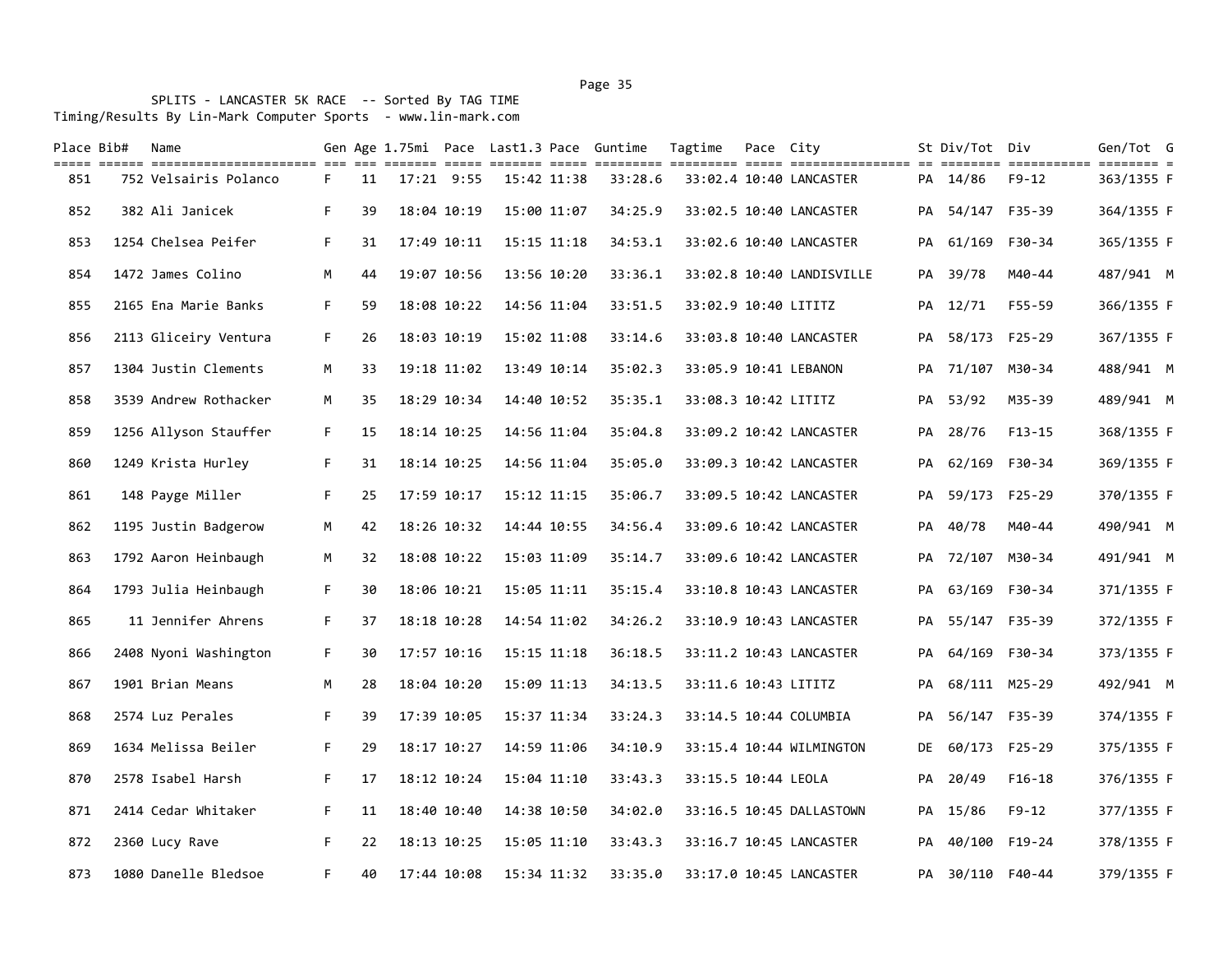|     | 874   2430 Alejandro Aranda |  |  | M 45 18:58 10:50 14:21 10:38 34:48.9 33:17.5 10:45 LANCASTER |  | PA 40/80 M45-49 | 493/941 M |
|-----|-----------------------------|--|--|--------------------------------------------------------------|--|-----------------|-----------|
| 875 | 82 Sebastian Padilla        |  |  | M 14 18:15 10:26 15:03 11:09 34:12.4 33:17.5 10:45 LANCASTER |  | PA 46/65 M13-15 | 494/941 M |

Page 36 and the state of the state of the state of the state of the state of the state of the state of the state of the state of the state of the state of the state of the state of the state of the state of the state of th

| Place Bib# | Name<br>tili ilili ililililililililili il il ililili ilili ilili ilili ililili ililili ililili ilil ililililili i ililili ilililili t |    |    |             |             | Gen Age 1.75mi Pace Last1.3 Pace Guntime | Tagtime               | Pace City |                             |    | St Div/Tot Div   |           | Gen/Tot G  |  |
|------------|---------------------------------------------------------------------------------------------------------------------------------------|----|----|-------------|-------------|------------------------------------------|-----------------------|-----------|-----------------------------|----|------------------|-----------|------------|--|
| 876        | 2604 Patrick Pressley                                                                                                                 | M  | 40 | 19:01 10:52 | 14:19 10:36 | 35:01.9                                  |                       |           | 33:18.3 10:45 LANCASTER     |    | PA 41/78         | M40-44    | 495/941 M  |  |
| 877        | 206 Rose Derrico                                                                                                                      | F. | 12 | 17:55 10:15 | 15:24 11:25 | 33:38.2                                  |                       |           | 33:18.4 10:45 LANCASTER     | PA | 16/86            | $F9 - 12$ | 380/1355 F |  |
| 878        | 919 Lauren Aument                                                                                                                     | F. | 31 | 17:49 10:11 | 15:33 11:31 | 35:47.3                                  |                       |           | 33:20.4 10:46 LANCASTER     | PA | 65/169           | F30-34    | 381/1355 F |  |
| 879        | 1187 Tyler Resnick                                                                                                                    | M  | 26 | 18:02 10:18 | 15:20 11:22 | 33:51.2                                  | 33:20.5 10:46 EPHRATA |           |                             | PA | 69/111 M25-29    |           | 496/941 M  |  |
| 880        | 2065 Kelli Snyder                                                                                                                     | F. | 16 | 17:15 9:51  | 16:10 11:59 | 33:35.3                                  |                       |           | 33:23.5 10:47 LANCASTER     | PA | 21/49            | $F16-18$  | 382/1355 F |  |
| 881        | 1194 Elise Badgerow                                                                                                                   | F. | 11 | 18:24 10:31 | 15:00 11:07 | 35:09.4                                  |                       |           | 33:23.6 10:47 LANCASTER     | PA | 17/86            | $F9 - 12$ | 383/1355 F |  |
| 882        | 2149 Min Xiong                                                                                                                        | F. | 47 | 18:35 10:37 | 14:50 11:00 | 35:05.6                                  |                       |           | 33:24.3 10:47 LANCASTER     | PA | 31/124 F45-49    |           | 384/1355 F |  |
| 883        | 1115 Paul Hoffer                                                                                                                      | M  | 65 | 18:16 10:27 | 15:10 11:14 | 36:06.1                                  |                       |           | 33:25.3 10:47 MILLERSVILLE  |    | PA 10/25         | M65-69    | 497/941 M  |  |
| 884        | 67 Sean Hoenig                                                                                                                        | M  | 27 | 18:16 10:26 | 15:11 11:15 | 34:21.7                                  |                       |           | 33:25.7 10:47 LANCASTER     |    | PA 70/111 M25-29 |           | 498/941 M  |  |
| 885        | 64 Danielle Godfrey                                                                                                                   | F. | 24 | 18:17 10:27 | 15:10 11:14 | 34:21.1                                  |                       |           | 33:25.8 10:48 LANCASTER     |    | PA 41/100 F19-24 |           | 385/1355 F |  |
| 886        | 2249 Tammy Guiles                                                                                                                     | F. | 40 | 18:37 10:38 | 14:50 10:59 | 35:31.0                                  |                       |           | 33:25.8 10:48 LANCASTER     | PA | 31/110 F40-44    |           | 386/1355 F |  |
| 887        | 299 Kristieanna Long                                                                                                                  | F. | 28 | 19:36 11:12 | 13:52 10:16 | 35:24.4                                  | 33:26.7 10:48 LITITZ  |           |                             | PA | 61/173 F25-29    |           | 387/1355 F |  |
| 888        | 1883 Stacey Marten                                                                                                                    | F. | 57 | 19:09 10:57 | 14:20 10:37 | 35:43.2                                  |                       |           | 33:27.9 10:48 LANCASTER     | PA | 13/71            | F55-59    | 388/1355 F |  |
| 889        | 146 Caroline Hoffer                                                                                                                   | F. | 63 | 18:20 10:29 | 15:11 11:15 | 34:25.9                                  |                       |           | 33:29.7 10:49 MILLERSVILLE  | PA | 7/107 F60-69     |           | 389/1355 F |  |
| 890        | 354 Luther Wilson                                                                                                                     | M  | 47 | 18:23 10:31 | 15:07 11:12 | 33:55.4                                  |                       |           | 33:29.8 10:49 ELIZABETHTOWN | PA | 41/80            | M45-49    | 499/941 M  |  |
| 891        | 1815 Dani Hinton                                                                                                                      | F. | 13 | 16:53 9:39  | 16:41 12:22 | 35:08.9                                  |                       |           | 33:32.8 10:50 LANCASTER     | PA | 29/76            | $F13-15$  | 390/1355 F |  |
| 892        | 58 Ransom Erb                                                                                                                         | M  | 24 | 18:04 10:19 | 15:30 11:29 | 34:40.6                                  |                       |           | 33:33.0 10:50 LANCASTER     | PA | 33/56            | $M19-24$  | 500/941 M  |  |
| 893        | 806 Hugo Vargas                                                                                                                       | M  | 38 | 18:46 10:43 | 14:48 10:58 | 37:12.1                                  | 33:33.1 10:50 EPHRATA |           |                             |    | PA 54/92         | M35-39    | 501/941 M  |  |
| 894        | 1087 Stephen Snyder                                                                                                                   | M  | 25 | 19:06 10:55 | 14:29 10:44 | 35:58.4                                  | 33:33.7 10:50 LITITZ  |           |                             |    | PA 71/111 M25-29 |           | 502/941 M  |  |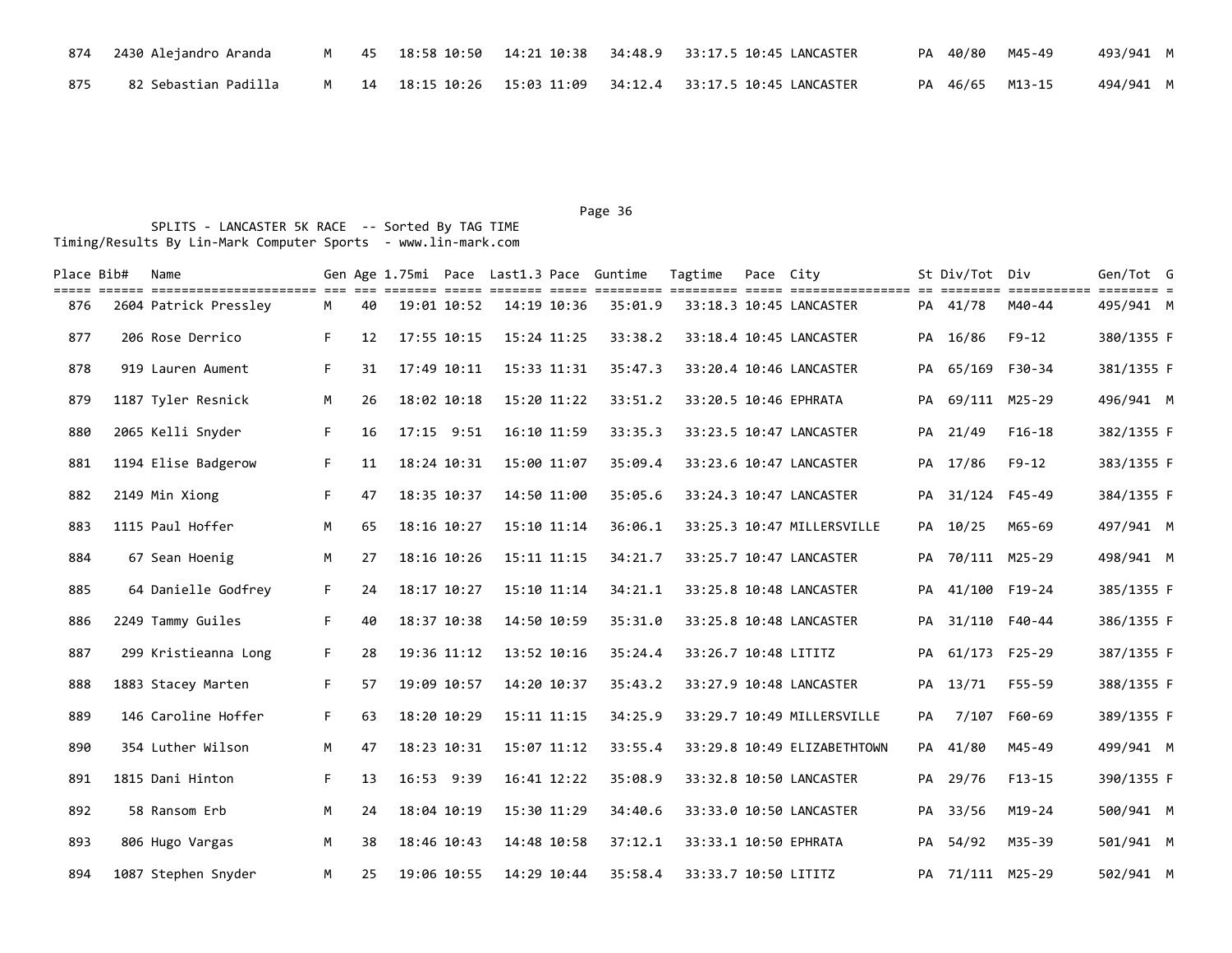| 895 | 380 Kendel Lyn Jackson | F. | 26 | $17:59$ $10:17$ | 15:36 11:34     | 34:58.9 | 33:34.0 10:50 LANCASTER |    | PA 62/173        | F25-29           | 391/1355 F |
|-----|------------------------|----|----|-----------------|-----------------|---------|-------------------------|----|------------------|------------------|------------|
| 896 | 411 Shuai Shao         |    | 31 | 17:47 10:10     | 15:49 11:43     | 34:59.6 | 33:35.3 10:51 LANCASTER |    |                  | PA 66/169 F30-34 | 392/1355 F |
| 897 | 1016 Brianna Ricca     |    | 13 | 18:28 10:33     | 15:12 11:16     | 33:57.4 | 33:39.3 10:52 KINZERS   |    | PA 30/76         | F13-15           | 393/1355 F |
| 898 | 464 Steve Garner       | М  | 41 | $18:37$ $10:39$ | 15:03 11:09     | 35:18.9 | 33:39.5 10:52 LANCASTER | PA | 42/78            | M40-44           | 503/941 M  |
| 899 | 1775 Jennie Groff      |    | 42 | 18:25 10:31     | 15:17 11:19     | 34:02.9 | 33:40.2 10:52 LANCASTER |    | PA 32/110 F40-44 |                  | 394/1355 F |
| 900 | 1170 Lorraine Hahn     | F. | 55 | 18:35 10:37     | $15:07$ $11:12$ | 34:08.1 | 33:40.6 10:52 LITITZ    | PA | 14/71            | F55-59           | 395/1355 F |

| Place Bib# | Name                          |    |    |             |             | Gen Age 1.75mi Pace Last1.3 Pace Guntime |         | Tagtime            | Pace City |                              |           | St Div/Tot Div   | ===========  | Gen/Tot G<br>== = |  |
|------------|-------------------------------|----|----|-------------|-------------|------------------------------------------|---------|--------------------|-----------|------------------------------|-----------|------------------|--------------|-------------------|--|
| 901        | 692 Michelle Patterson        | F. | 47 | 18:25 10:31 |             | 15:17 11:19                              | 34:02.5 |                    |           | 33:40.6 10:52 LANCASTER      |           | PA 32/124 F45-49 |              | 396/1355 F        |  |
| 902        | 1214 Gillian Moss             | F. | 10 | 18:25 10:31 |             | 15:18 11:20                              | 35:27.7 |                    |           | 33:41.6 10:53 MILLERSVILLE   |           | PA 18/86         | $F9 - 12$    | 397/1355 F        |  |
| 903        | 2160 Maya Altieri             | F. | 11 | 18:24 10:31 |             | 15:19 11:21                              | 35:27.9 | 33:42.4 10:53 YORK |           |                              |           | PA 19/86         | $F9 - 12$    | 398/1355 F        |  |
| 904        | 465 Violet Garner             | F. | 9  | 18:38 10:39 |             | 15:06 11:11                              | 35:22.0 |                    |           | 33:42.6 10:53 LANCASTER      | PA        | 20/86            | $F9 - 12$    | 399/1355 F        |  |
| 905        | 343 Cam George                | F. | 17 | 18:10 10:23 |             | 15:35 11:33                              | 34:51.0 |                    |           | 33:44.4 10:54 ELIZABETHTOWN  |           | PA 22/49         | $F16-18$     | 400/1355 F        |  |
| 906        | 2686 Megan Gallagher          | F. | 45 | 18:37 10:38 |             | 15:09 11:14                              | 35:38.9 |                    |           | 33:45.0 10:54 LANCASTER      |           | PA 33/124 F45-49 |              | 401/1355 F        |  |
| 907        | 2276 Heidi Kraft              | F. | 58 | 18:42 10:41 |             | 15:04 11:10                              | 35:23.3 |                    |           | 33:45.5 10:54 LANCASTER      |           | PA 15/71         | F55-59       | 402/1355 F        |  |
| 908        | 2186 Audra Byerly             | F. | 28 | 18:45 10:43 |             | 15:01 11:08                              | 35:25.7 |                    |           | 33:46.0 10:54 LANCASTER      | PA        | 63/173 F25-29    |              | 403/1355 F        |  |
| 909        | 344 Chris George              | M  | 47 | 18:11 10:23 |             | 15:37 11:34                              | 34:51.6 |                    |           | 33:46.5 10:54 ELIZABETHTOWN  | PA        | 42/80            | M45-49       | 504/941 M         |  |
| 910        | 3573 Matthew Wiggins          | M  | 45 | 15:42 8:59  |             | 18:06 13:24                              | 34:32.1 |                    |           | 33:46.7 10:54 NEW PROVIDENCE |           | PA 43/80         | M45-49       | 505/941 M         |  |
| 911        | 1926 Ann Moore                | F. | 73 | 18:31 10:35 |             | 15:17 11:20                              | 35:21.0 |                    |           | 33:47.0 10:54 LANCASTER      | PA        | 1/14             | F70-74       | 404/1355 F        |  |
| 912        | 2472 Doug Friesen             | M  | 50 | 18:25 10:32 |             | $15:24$ $11:25$                          | 35:10.2 |                    |           | 33:48.5 10:55 EPHRATA        | PA        | 45/79            | M50-54       | 506/941 M         |  |
| 913        | 506 Heather Zellner           | F. | 28 | 18:46 10:44 |             | 15:04 11:10                              | 34:52.0 |                    |           | 33:48.7 10:55 BALTIMORE      | <b>MD</b> | 64/173 F25-29    |              | 405/1355 F        |  |
| 914        | 2473 Leah Friesen             | F. | 12 |             | 18:26 10:32 | 15:23 11:24                              | 35:10.5 |                    |           | 33:48.7 10:55 EPHRATA        | PA        | 21/86            | $F9 - 12$    | 406/1355 F        |  |
| 915        | 2153 Marlisa Yoder-Bontrage F |    | 60 | 17:54 10:14 |             | 15:58 11:50                              | 34:04.0 |                    |           | 33:51.0 10:56 LANCASTER      | PA        |                  | 8/107 F60-69 | 407/1355 F        |  |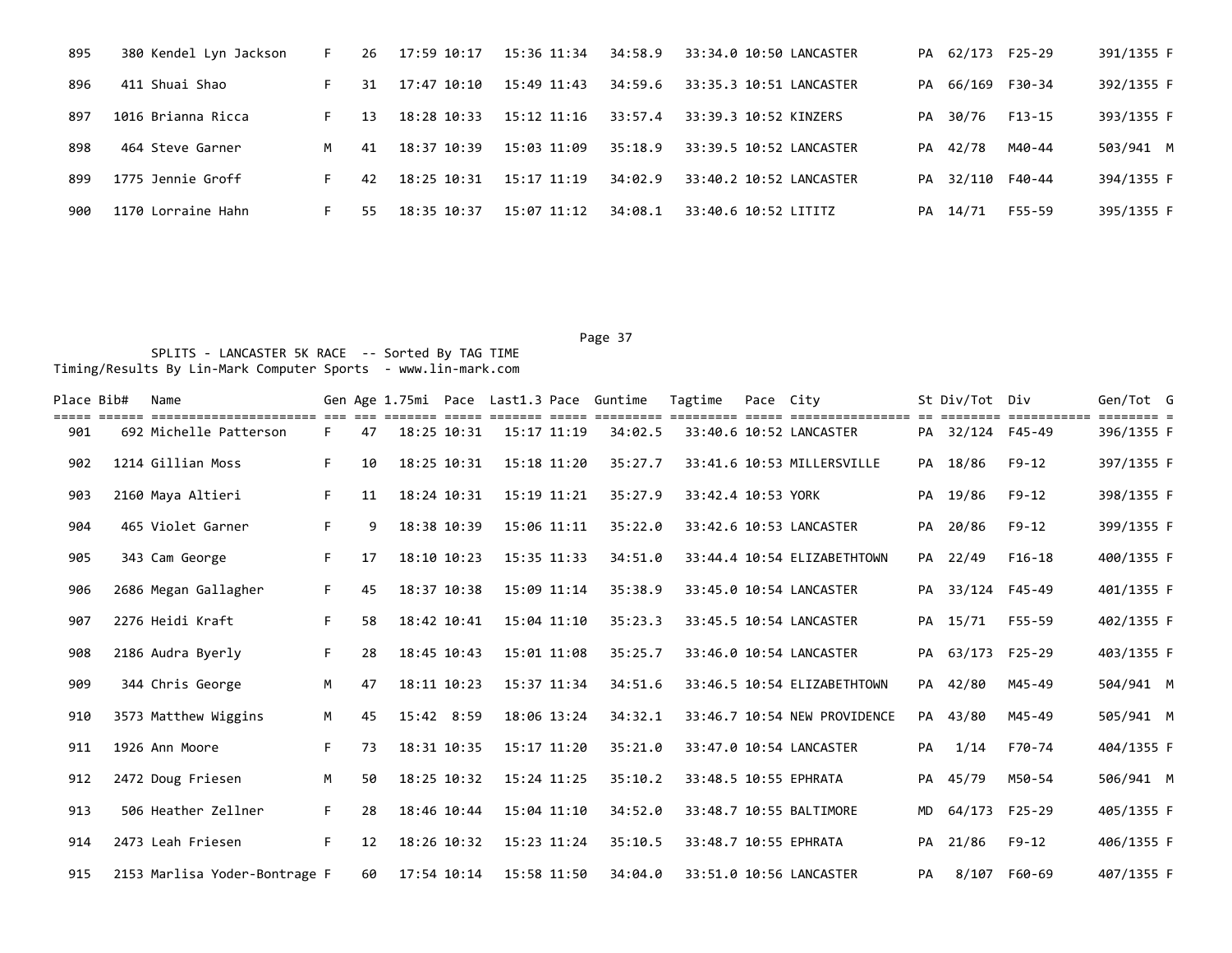| 916 | 497 Mike Newman       | M  | 44 | 18:09 10:23 | 15:44 11:39     | 34:36.5 | 33:52.1 10:56 LANCASTER |    | PA 43/78         | M40-44 | 507/941 M  |
|-----|-----------------------|----|----|-------------|-----------------|---------|-------------------------|----|------------------|--------|------------|
| 917 | 1620 Casey Alkins     | F. | 24 | 17:52 10:13 | 16:01 11:52     | 34:40.1 | 33:52.6 10:56 LANCASTER | PA | 42/100 F19-24    |        | 408/1355 F |
| 918 | 1888 Sarah Martin     | F. | 13 | 19:29 11:08 | 14:26 10:41     | 35:47.7 | 33:53.3 10:56 LITITZ    | PA | 31/76            | F13-15 | 409/1355 F |
| 919 | 3540 Marlin Stoltzfus | M  | 57 | 18:08 10:22 | 15:47 11:41     | 35:50.3 | 33:53.5 10:56 LANCASTER | PA | 20/49            | M55-59 | 508/941 M  |
| 920 | 1357 Haley Dobart     | F. | 24 | 18:08 10:22 | 15:51 11:45     | 35:57.5 | 33:57.8 10:58 LANCASTER |    | PA 43/100 F19-24 |        | 410/1355 F |
| 921 | 2595 Elvin Kraybill   | M  | 71 | 18:01 10:18 | 15:59 11:51     | 34:09.2 | 33:59.0 10:58 LITITZ    | PA | 2/14             | M70-74 | 509/941 M  |
| 922 | 676 Dave Koser        | M  | 38 | 19:43 11:16 | 14:18 10:35     | 36:59.9 | 33:59.8 10:58 LANCASTER |    | PA 55/92         | M35-39 | 510/941 M  |
| 923 | 1199 Spike Brant      | M  | 53 | 19:07 10:56 | 14:55 11:03     | 35:25.8 | 34:01.0 10:59 LANCASTER | PA | 46/79            | M50-54 | 511/941 M  |
| 924 | 1529 Maria Bryant     | F. | 27 | 18:07 10:22 | 15:55 11:48     | 35:30.8 | 34:01.8 10:59 LANCASTER |    | PA 65/173        | F25-29 | 411/1355 F |
| 925 | 670 Samuel Bressi     | M  | 53 | 18:49 10:46 | $15:15$ $11:18$ | 35:33.9 | 34:03.6 11:00 LANCASTER |    | PA 47/79         | M50-54 | 512/941 M  |

e de la provincia de la provincia de la provincia de la provincia de la provincia de la provincia de la provincia de la provincia de la provincia de la provincia de la provincia de la provincia de la provincia de la provin SPLITS - LANCASTER 5K RACE -- Sorted By TAG TIME Timing/Results By Lin-Mark Computer Sports - www.lin-mark.com

| Place Bib# | Name                   |    |    |             |             |                 | Gen Age 1.75mi Pace Last1.3 Pace Guntime | Tagtime               | Pace City |                         | St Div/Tot Div   |        | Gen/Tot G  |  |
|------------|------------------------|----|----|-------------|-------------|-----------------|------------------------------------------|-----------------------|-----------|-------------------------|------------------|--------|------------|--|
| 926        | 2486 Fred Hauck        | M  | 60 | 19:03 10:53 |             | 15:02 11:09     | 36:50.5                                  |                       |           | 34:04.3 11:00 LANCASTER | PA 16/39         | M60-64 | 513/941 M  |  |
| 927        | 2194 Geocel Castanares | F. | 28 | 18:00 10:18 |             | $16:05$ $11:55$ | 35:30.4                                  |                       |           | 34:04.6 11:00 LANCASTER | PA 66/173 F25-29 |        | 412/1355 F |  |
| 928        | 2202 Jennifer Creel    | F. | 25 | 17:59 10:17 |             | 16:08 11:57     | 35:31.0                                  |                       |           | 34:05.5 11:00 LANCASTER | PA 67/173 F25-29 |        | 413/1355 F |  |
| 929        | 2290 Suzanne Lefever   | F. | 47 | 18:42 10:41 |             | $15:27$ $11:27$ | 36:27.8                                  | 34:07.6 11:01 LITITZ  |           |                         | PA 34/124 F45-49 |        | 414/1355 F |  |
| 930        | 1859 Kaitlin Lefever   | F. | 31 | 18:56 10:50 |             | 15:13 11:17     | 35:46.8                                  |                       |           | 34:08.6 11:01 MARIETTA  | PA 67/169 F30-34 |        | 415/1355 F |  |
| 931        | 1489 Jeannine Hohman   | F. | 54 | 18:31 10:35 |             | 15:39 11:36     | 36:28.7                                  | 34:08.7 11:01 LITITZ  |           |                         | PA 17/87         | F50-54 | 416/1355 F |  |
| 932        | 2490 Marlo Houser      | F. | 13 | 18:36 10:38 |             | 15:35 11:32     | 34:51.5                                  | 34:09.4 11:02 BAUSMAN |           |                         | PA 32/76         | F13-15 | 417/1355 F |  |
| 933        | 2432 Mark Atlee        | M  | 45 | 18:00 10:17 |             | 16:12 12:00     | 36:26.7                                  |                       |           | 34:11.0 11:02 LANCASTER | PA 44/80         | M45-49 | 514/941 M  |  |
| 934        | 1102 Brenda Buescher   | F. | 37 |             | 18:54 10:48 | 15:19 11:21     | 36:39.8                                  |                       |           | 34:12.1 11:02 LANCASTER | PA 57/147 F35-39 |        | 418/1355 F |  |
| 935        | 312 Lynn Ressler       | M  | 36 |             | 21:56 12:32 | $12:17$ 9:06    | 34:12.2                                  |                       |           | 34:12.2 11:02 LANCASTER | PA 56/92         | M35-39 | 515/941 M  |  |
| 936        | 1219 Maya Stauffer     | F. | 14 | 18:37 10:38 |             | 15:37 11:34     | 34:56.0                                  | 34:13.1 11:03 LITITZ  |           |                         | PA 33/76         | F13-15 | 419/1355 F |  |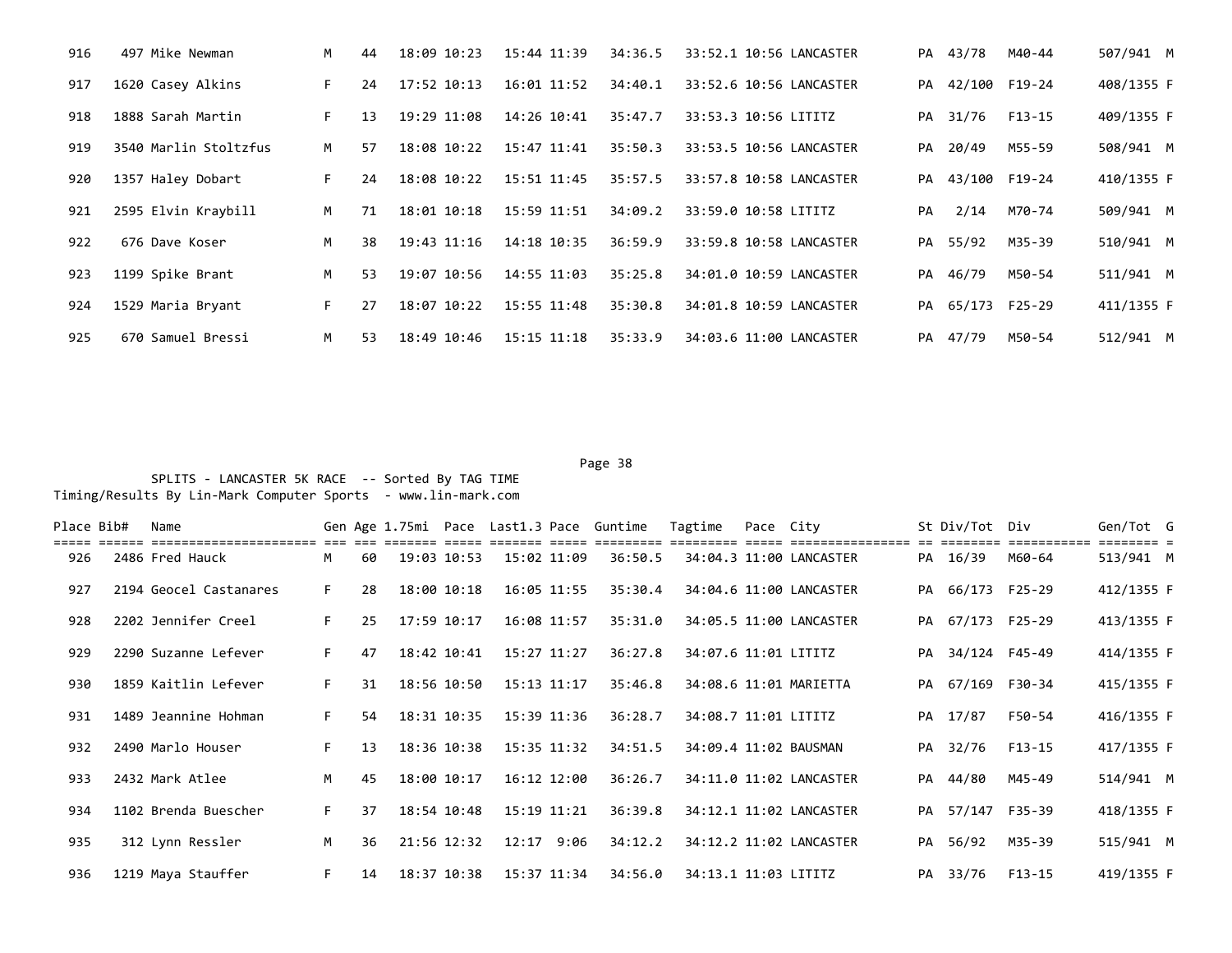| 937 | 3553 Gordon Strasenburgh | M  | 48 | 18:53 10:48 | 15:22 11:23     | 35:12.5 | 34:14.0 11:03 LANCASTER     |    | PA 45/80         | M45-49        | 516/941 M  |
|-----|--------------------------|----|----|-------------|-----------------|---------|-----------------------------|----|------------------|---------------|------------|
| 938 | 1838 Mersalle Khaligi    | F. | 12 | 18:00 10:17 | $16:16$ $12:03$ | 35:10.9 | 34:15.3 11:03 LITITZ        |    | PA 22/86         | $F9 - 12$     | 420/1355 F |
| 939 | 1197 Jenny Brant         | F. | 43 | 19:08 10:56 | 15:10 11:14     | 35:40.9 | 34:16.8 11:04 LANCASTER     | PA |                  | 33/110 F40-44 | 421/1355 F |
| 940 | 336 Rich Criswell        | M  | 36 | 18:36 10:38 | 15:43 11:39     | 34:58.7 | 34:18.4 11:04 ELIZABETHTOWN | PA | 57/92            | M35-39        | 517/941 M  |
| 941 | 2354 Wyatt Potter        | M  | 14 | 19:30 11:09 | 14:51 11:00     | 35:31.8 | 34:20.3 11:05 LANCASTER     | PA | 47/65            | $M13 - 15$    | 518/941 M  |
| 942 | 337 Sierra Criswell      | F. | 14 | 18:38 10:39 | 15:44 11:39     | 35:00.2 | 34:20.7 11:05 ELIZABETHTOWN |    | PA 34/76         | F13-15        | 422/1355 F |
| 943 | 2190 Victor Caine        | M  | 43 | 18:36 10:38 | 15:50 11:44     | 36:32.6 | 34:24.8 11:07 LANCASTER     | PA | 44/78            | M40-44        | 519/941 M  |
| 944 | 1374 Paige Long          | F. | 12 | 19:23 11:05 | 15:03 11:09     | 35:57.2 | 34:25.7 11:07 LANCASTER     | PA | 23/86            | F9-12         | 423/1355 F |
| 945 | 2509 Michael Martin      | M  | 55 | 19:22 11:04 | 15:06 11:11     | 37:54.2 | 34:26.6 11:07 LANCASTER     |    | PA 21/49         | M55-59        | 520/941 M  |
| 946 | 2353 Cj Potter           | M  | 49 | 19:30 11:09 | 14:58 11:06     | 35:38.6 | 34:26.9 11:07 LANCASTER     | PA | 46/80            | M45-49        | 521/941 M  |
| 947 | 511 Farah Amanullah      | F. | 11 | 18:00 10:17 | 16:28 12:12     | 35:20.8 | 34:27.2 11:07 LITITZ        | PA | 24/86            | F9-12         | 424/1355 F |
| 948 | 451 Annette Rosa-Pabon   | F. | 52 | 19:41 11:15 | 14:47 10:57     | 36:29.5 | 34:27.5 11:07 LANCASTER     | PA | 18/87            | F50-54        | 425/1355 F |
| 949 | 2161 Iris Alvarado       | F. | 41 | 18:33 10:36 | 15:56 11:48     | 35:58.8 | 34:27.8 11:08 MOUNTVILLE    | PA |                  | 34/110 F40-44 | 426/1355 F |
| 950 | 1200 Kerry Clements      | F. | 41 | 19:14 11:00 | 15:15 11:18     | 35:10.6 | 34:28.0 11:08 MARIETTA      |    | PA 35/110 F40-44 |               | 427/1355 F |

Page 39 SPLITS - LANCASTER 5K RACE -- Sorted By TAG TIME Timing/Results By Lin-Mark Computer Sports - www.lin-mark.com

Place Bib# Name 6en Sen Age 1.75mi Pace Last1.3 Pace Guntime Tagtime Pace City 5t Div/Tot Div Gen/Tot G ===== ====== ====================== === === ======= ===== ======= ===== ========= ========= ===== ================ == ======== =========== ======== = 951 1223 Michelle Wann F 46 19:14 11:00 15:15 11:18 35:10.5 34:28.2 11:08 LANCASTER PA 35/124 F45-49 428/1355 F 952 2350 Anthony Polash M 14 17:33 10:02 16:56 12:33 35:04.2 34:28.3 11:08 LANCASTER PA 48/65 M13-15 522/941 M 953 2115 Kim Vu F 24 18:09 10:23 16:21 12:07 36:03.3 34:29.2 11:08 LANCASTER PA 44/100 F19-24 429/1355 F 954 1785 Amy Hamilton F 49 19:44 11:17 14:49 10:59 36:36.2 34:32.7 11:09 LITITZ PA 36/124 F45-49 430/1355 F 955 844 Sherri Castillo F 32 18:29 10:34 16:06 11:56 35:54.2 34:33.7 11:09 LANCASTER PA 68/169 F30-34 431/1355 F 956 499 Carolyn Amodio-Busque F 53 18:40 10:40 15:56 11:48 36:10.9 34:34.8 11:10 LITITZ PA 19/87 F50-54 432/1355 F 957 764 Anjelica Sieger F 27 19:39 11:14 14:58 11:05 35:04.8 34:36.0 11:10 LANCASTER PA 68/173 F25-29 433/1355 F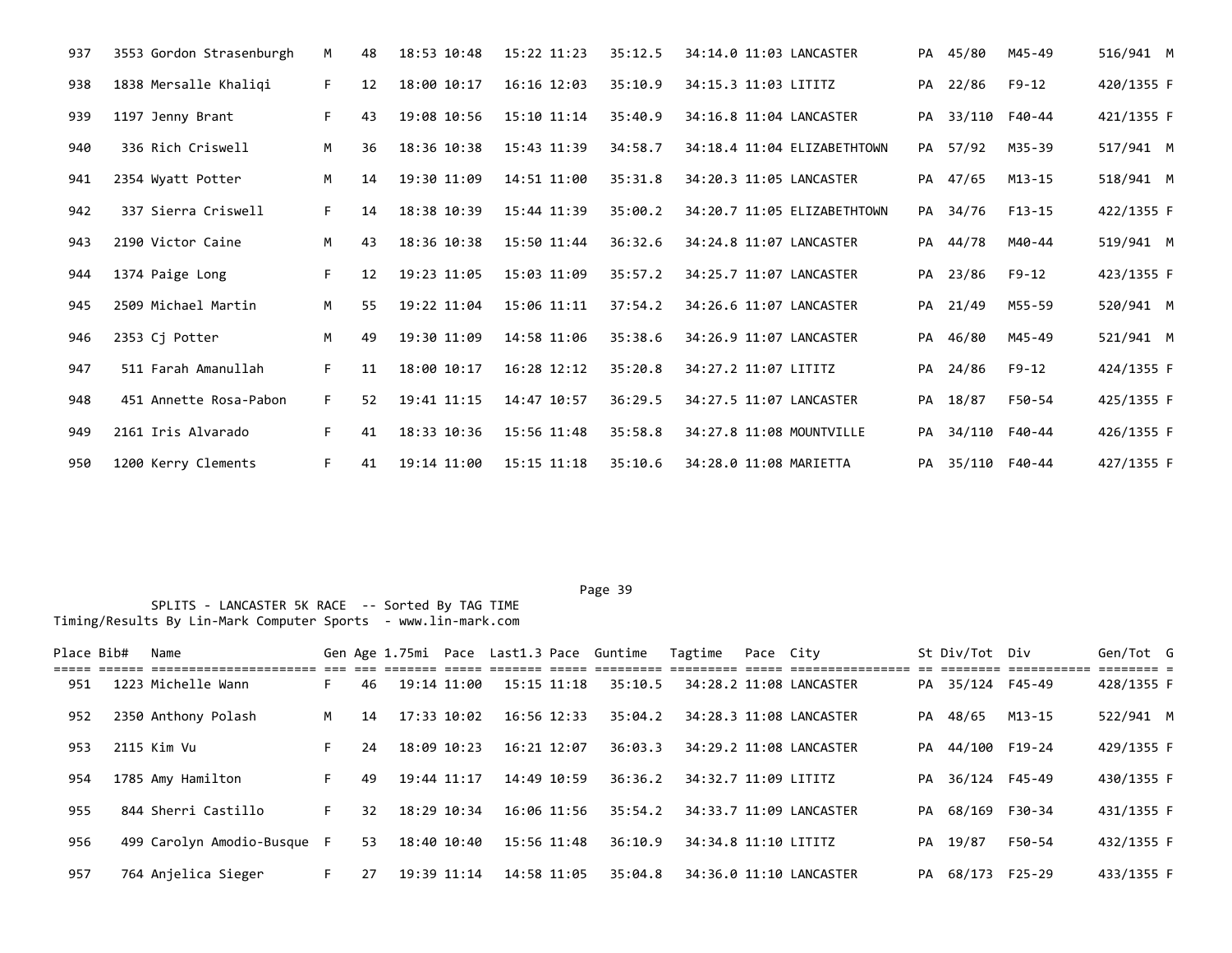| 958 | 767 Julie Williams  | F. | 38 | 19:39 11:14 | 14:58 11:06 | 35:05.2 | 34:36.6 11:10 LANCASTER       |    | PA 58/147 F35-39 |               | 434/1355 F |  |
|-----|---------------------|----|----|-------------|-------------|---------|-------------------------------|----|------------------|---------------|------------|--|
| 959 | 2230 Katie Genovese | F. | 27 | 20:01 11:26 | 14:37 10:50 | 38:07.5 | 34:36.7 11:10 FLEMINGTON      | NJ |                  | 69/173 F25-29 | 435/1355 F |  |
| 960 | 1296 Gilany Marrero | F. | 13 | 18:28 10:33 | 16:10 11:59 | 35:11.7 | 34:37.0 11:10 LANCASTER       |    | PA 35/76         | $F13-15$      | 436/1355 F |  |
| 961 | 2481 Nick Gould     | M  | 51 | 19:26 11:06 | 15:12 11:16 | 37:39.9 | 34:37.3 11:11 LANCASTER       | PA | 48/79            | M50-54        | 523/941 M  |  |
| 962 | 1289 Isabel Alston  | F. | 12 | 18:28 10:33 | 16:11 12:00 | 35:12.6 | 34:38.7 11:11 LANCASTER       | PA | 25/86            | F9-12         | 437/1355 F |  |
| 963 | 404 Pat Ressler     | F. | 61 | 18:58 10:51 | 15:42 11:38 | 35:21.5 | 34:38.9 11:11 LANCASTER       | PA |                  | 9/107 F60-69  | 438/1355 F |  |
| 964 | 1290 Jen Barbusca   | F. | 47 | 18:28 10:33 | 16:12 12:00 | 35:11.5 | 34:39.3 11:11 LANCASTER       | PA | 37/124 F45-49    |               | 439/1355 F |  |
| 965 | 2127 Kyle Weaver    | M  | 33 | 18:54 10:48 | 15:46 11:41 | 36:25.0 | 34:39.3 11:11 LANCASTER       |    | PA 73/107 M30-34 |               | 524/941 M  |  |
| 966 | 1266 Hope Weber     | F. | 27 | 19:05 10:54 | 15:37 11:34 | 35:38.7 | 34:40.9 11:12 EAST PETERSBURG |    | PA 70/173 F25-29 |               | 440/1355 F |  |
| 967 | 3545 John Lynam     | M  | 46 | 18:57 10:50 | 15:45 11:40 | 36:33.0 | 34:41.3 11:12 YORK            |    | PA 47/80         | M45-49        | 525/941 M  |  |
| 968 | 1638 Laura Beltle   | F  | 37 | 18:30 10:35 | 16:12 12:00 | 35:42.2 | 34:41.6 11:12 LANCASTER       | PA | 59/147 F35-39    |               | 441/1355 F |  |
| 969 | 3529 Ariana Young   | F. | 15 | 18:52 10:47 | 15:51 11:44 | 36:52.6 | 34:41.8 11:12 LANCASTER       | PA | 36/76            | F13-15        | 442/1355 F |  |
| 970 | 1637 Kyle Beltle    | M  | 37 | 18:28 10:34 | 16:14 12:02 | 35:42.9 | 34:41.8 11:12 LANCASTER       | PA | 58/92            | M35-39        | 526/941 M  |  |
| 971 | 1383 Lillian Harper | F. | 12 | 19:38 11:13 | 15:05 11:10 | 37:48.7 | 34:41.8 11:12 LANCASTER       |    | PA 26/86         | F9-12         | 443/1355 F |  |
| 972 | 1262 Meredith Hurst | F. | 30 | 19:05 10:55 | 15:40 11:37 | 35:42.0 | 34:44.4 11:13 EAST PETERSBURG | PA | 69/169 F30-34    |               | 444/1355 F |  |
| 973 | 673 Michele Heller  | F. | 39 | 19:45 11:17 | 15:04 11:09 | 37:46.6 | 34:47.1 11:14 LANCASTER       |    | PA 60/147 F35-39 |               | 445/1355 F |  |
| 974 | 672 Wayne Groff     | M  | 38 | 19:45 11:17 | 15:03 11:09 | 37:46.7 | 34:47.2 11:14 LANCASTER       |    | PA 59/92         | M35-39        | 527/941 M  |  |
| 975 | 2602 Luis Facio     | М  | 24 | 18:19 10:28 | 16:29 12:13 | 35:24.8 | 34:47.6 11:14 LANCASTER       |    | PA 34/56         | M19-24        | 528/941 M  |  |

|     | Place Bib# | Name                 |    |  |  | Gen Age 1.75mi Pace Last1.3 Pace Guntime Tagtime Pace City |  |                                                                                       | St Div/Tot Div   |        | Gen/Tot G  |  |
|-----|------------|----------------------|----|--|--|------------------------------------------------------------|--|---------------------------------------------------------------------------------------|------------------|--------|------------|--|
| 976 |            | 1937 Janelle Myers   |    |  |  | soooco ooco oococo ooco oocococo oocococo ooco ooco        |  | F 33 19:09 10:57 15:39 11:36 35:58.4 34:47.6 11:14 CHRISTIANA                         | PA 70/169 F30-34 |        | 446/1355 F |  |
| 977 |            | 1382 Maeva Gallagher | E. |  |  |                                                            |  | 11   19:45  11:18  15:05  11:10  37:54.1  34:49.2  11:14                    LANCASTER | PA 27/86 F9-12   |        | 447/1355 F |  |
| 978 |            | 2167 Brooke Bechtold |    |  |  |                                                            |  | 18  19:14  11:00  15:36  11:33  35:45.5  34:49.4  11:14  EAST PETERSBURG  PA  23/49   |                  | F16-18 | 448/1355 F |  |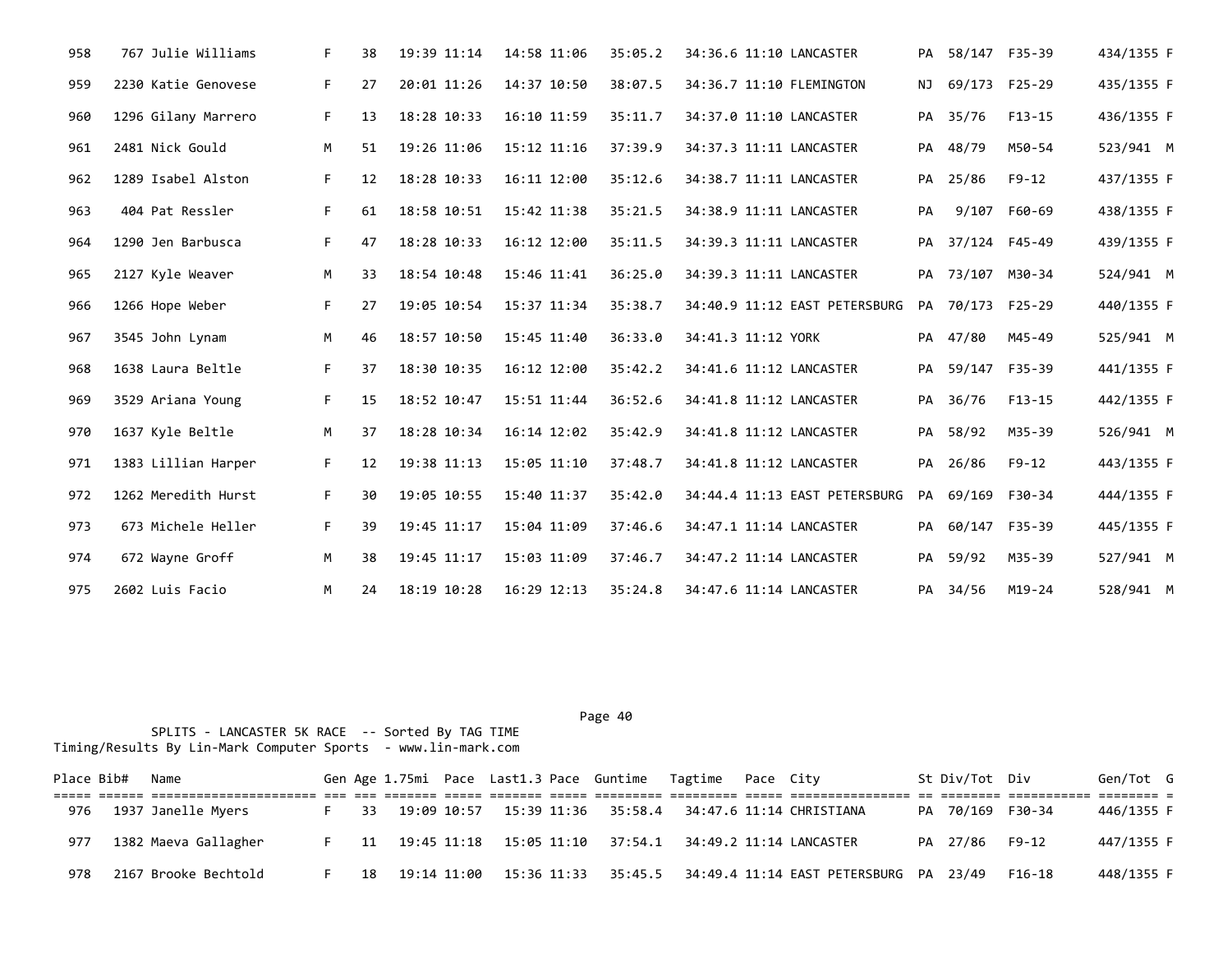| 979  | 22 Jordan Benton          | F. | 25 | 19:02 10:53 | 15:49 11:43 | 36:34.7 | 34:50.0 11:15 LANCASTER   |    | PA 71/173 F25-29 |               | 449/1355 F |
|------|---------------------------|----|----|-------------|-------------|---------|---------------------------|----|------------------|---------------|------------|
| 980  | 2442 Debbie Boerger       | F. | 63 | 18:33 10:36 | 16:18 12:04 | 35:52.4 | 34:50.2 11:15 LANCASTER   |    | PA 10/107 F60-69 |               | 450/1355 F |
| 981  | 40 Tiffani King           | F. | 12 | 19:02 10:53 | 15:49 11:43 | 36:35.4 | 34:50.2 11:15 YORK        | PA | 28/86            | $F9-12$       | 451/1355 F |
| 982  | 1149 Katie Dissler        | F. | 34 | 18:28 10:34 | 16:26 12:11 | 35:04.6 | 34:53.8 11:16 MANHEIM     |    | PA 71/169 F30-34 |               | 452/1355 F |
| 983  | 1306 Martinez Dennison    | M  | 56 | 20:31 11:44 | 14:25 10:41 | 37:19.9 | 34:54.8 11:16 LANCASTER   |    | PA 22/49         | M55-59        | 529/941 M  |
| 984  | 1381 Kate Gallagher       | F. | 40 | 19:42 11:16 | 15:14 11:17 | 37:59.4 | 34:55.1 11:16 LANCASTER   | PA |                  | 36/110 F40-44 | 453/1355 F |
| 985  | 1121 Nancy Levasseur      | F. | 63 | 19:05 10:54 | 15:53 11:46 | 37:02.8 | 34:56.4 11:17 LANCASTER   |    | PA 11/107 F60-69 |               | 454/1355 F |
| 986  | 1339 Yiorgo Protopapas    | M  | 22 | 19:55 11:23 | 15:04 11:10 | 35:50.1 | 34:58.7 11:17 LANCASTER   |    | PA 35/56         | $M19-24$      | 530/941 M  |
| 987  | 1972 Janice Protopapas    | F. | 56 | 19:55 11:23 | 15:05 11:11 | 35:50.9 | 34:59.6 11:18 LANCASTER   |    | PA 16/71         | F55-59        | 455/1355 F |
| 988  | 569 Hector Garcia         | M  | 48 | 19:17 11:01 | 15:45 11:40 | 37:21.1 | 35:01.3 11:18 LANCASTER   |    | PA 48/80         | M45-49        | 531/941 M  |
| 989  | 2000 Xiomara Rivera       | F. | 40 | 19:20 11:03 | 15:45 11:40 | 35:13.7 | 35:03.5 11:19 LANCASTER   |    | PA 37/110 F40-44 |               | 456/1355 F |
| 990  | 379 Michelle Hooper       | F. | 51 | 18:48 10:45 | 16:18 12:04 | 37:22.7 | 35:04.2 11:19 LANCASTER   |    | PA 20/87         | F50-54        | 457/1355 F |
| 991  | 1120 John Levasseur       | M  | 70 | 19:04 10:54 | 16:01 11:52 | 37:10.2 | 35:04.2 11:19 LANCASTER   | PA | 3/14             | M70-74        | 532/941 M  |
| 992  | 2076 Jessie Stefanescu    | F. | 34 | 19:13 10:59 | 15:53 11:46 | 35:51.6 | 35:04.9 11:19 LANCASTER   |    | PA 72/169 F30-34 |               | 458/1355 F |
| 993  | 3502 Rick Hamilton        | M  | 59 | 19:50 11:20 | 15:18 11:20 | 37:12.1 | 35:06.2 11:20 LANCASTER   |    | PA 23/49         | M55-59        | 533/941 M  |
| 994  | 773 Outhai Loy            | M  | 14 | 17:41 10:07 | 17:26 12:55 | 35:20.6 | 35:06.7 11:20 LANDISVILLE |    | PA 49/65         | $M13 - 15$    | 534/941 M  |
| 995  | 2003 Marion Robinson      | M  | 43 | 19:12 10:59 | 15:57 11:49 | 37:09.4 | 35:08.2 11:21 LANCASTER   |    | PA 45/78         | M40-44        | 535/941 M  |
| 996  | 2468 Abraham Facio        | M  | 18 | 21:35 12:20 | 13:39 10:07 | 35:12.6 | 35:12.6 11:22 LANCASTER   |    | PA 21/38         | $M16-18$      | 536/941 M  |
| 997  | 2333 Austin Noll          | M  | 7  | 18:41 10:41 | 16:33 12:16 | 35:26.7 | 35:13.0 11:22 CONESTOGA   | PA |                  |               | 537/941 M  |
| 998  | 631 Clayton Smith         | M  | 8  | 19:55 11:23 | 15:20 11:22 | 37:40.0 | 35:14.3 11:22 LANCASTER   | PA |                  |               | 538/941 M  |
| 999  | 1844 Isabel Klimchak      | F. | 9  | 19:17 11:01 | 15:59 11:50 | 36:58.3 | 35:15.0 11:23 LANCASTER   | PA | 29/86            | F9-12         | 459/1355 F |
| 1000 | 1843 Christopher Klimchak | M  | 43 | 19:17 11:01 | 16:00 11:51 | 36:58.8 | 35:16.1 11:23 LANCASTER   |    | PA 46/78         | M40-44        | 539/941 M  |

 SPLITS - LANCASTER 5K RACE -- Sorted By TAG TIME Timing/Results By Lin-Mark Computer Sports - www.lin-mark.com

Page 41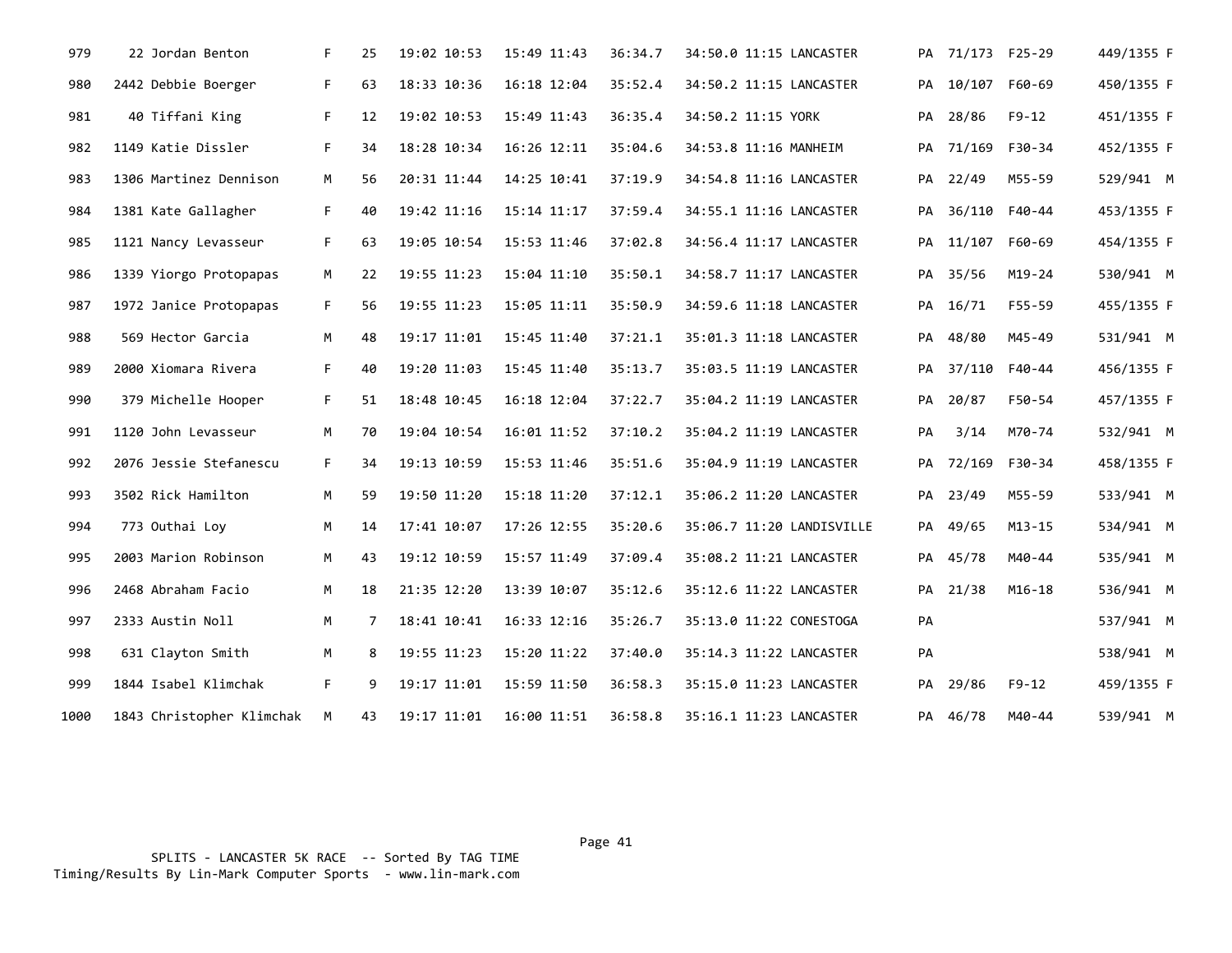| Place Bib# | Name                                                                                                                            |    |    |              |             |             | Gen Age 1.75mi Pace Last1.3 Pace Guntime | Tagtime              | Pace City |                          |    | St Div/Tot Div   |            | Gen/Tot G  |  |
|------------|---------------------------------------------------------------------------------------------------------------------------------|----|----|--------------|-------------|-------------|------------------------------------------|----------------------|-----------|--------------------------|----|------------------|------------|------------|--|
| 1001       | acco coro concorrectamento de se serior com coron com content contin como any extendiones of concert concertiv<br>359 Adam Bert | м  | 35 | 18:17 10:27  |             | 17:00 12:36 | 36:34.9                                  |                      |           | 35:16.4 11:23 LANCASTER  |    | PA 60/92         | M35-39     | 540/941 M  |  |
| 1002       | 2235 Owen Glick                                                                                                                 | M  | 7  | 20:49 11:54  |             | 14:30 10:45 | 37:25.6                                  |                      |           | 35:17.8 11:24 LANCASTER  | PA |                  |            | 541/941 M  |  |
| 1003       | 363 Monica Cable                                                                                                                | F. | 50 | 19:15 11:00  |             | 16:04 11:55 | 35:59.4                                  |                      |           | 35:18.5 11:24 LANCASTER  |    | PA 21/87         | F50-54     | 460/1355 F |  |
| 1004       | 1622 Isabella Amity                                                                                                             | F. | 26 | 18:56 10:49  |             | 16:24 12:09 | 36:44.2                                  |                      |           | 35:18.6 11:24 MOUNT JOY  | PA | 72/173           | F25-29     | 461/1355 F |  |
| 1005       | 2232 Janelle Glick                                                                                                              | F. | 40 | 20:42 11:50  |             | 14:39 10:51 | 37:23.2                                  |                      |           | 35:19.3 11:24 LANCASTER  |    | PA 38/110 F40-44 |            | 462/1355 F |  |
| 1006       | 1713 Pamela Dupont                                                                                                              | F. | 35 | 19:16 11:01  |             | 16:05 11:55 | 37:18.1                                  |                      |           | 35:19.9 11:24 MANHEIM    | PA | 61/147 F35-39    |            | 463/1355 F |  |
| 1007       | 2233 Jonathan Glick                                                                                                             | M  | 40 | 20:51 11:55  |             | 14:30 10:45 | 37:24.7                                  |                      |           | 35:19.9 11:24 LANCASTER  |    | PA 47/78         | M40-44     | 542/941 M  |  |
| 1008       | 2412 Ebony Wheeler                                                                                                              | F. | 25 | 19:27 11:07  |             | 15:55 11:48 | 36:24.7                                  |                      |           | 35:21.0 11:25 LANCASTER  |    | PA 73/173 F25-29 |            | 464/1355 F |  |
| 1009       | 453 Claire Southwell                                                                                                            | F. | 28 | 19:34 11:11  | 15:48 11:42 |             | 39:17.8                                  |                      |           | 35:21.1 11:25 LANCASTER  |    | PA 74/173 F25-29 |            | 465/1355 F |  |
| 1010       | 2644 Samuel Young                                                                                                               | М  | 48 | 19:11 10:58  |             | 16:11 12:00 | 36:53.1                                  |                      |           | 35:21.4 11:25 LANCASTER  | PA | 49/80            | M45-49     | 543/941 M  |  |
| 1011       | 226 Kevin Mejia                                                                                                                 | M  | 28 | 17:59 10:17  |             | 17:24 12:54 | 37:12.1                                  |                      |           | 35:22.6 11:25 LANCASTER  |    | PA 72/111 M25-29 |            | 544/941 M  |  |
| 1012       | 1086 Diana Snyder                                                                                                               | F. | 18 | 19:06 10:55  | 16:18 12:05 |             | 37:48.1                                  |                      |           | 35:22.9 11:25 READING    | PA | 24/49            | $F16-18$   | 466/1355 F |  |
| 1013       | 1805 Yvonne Hershey                                                                                                             | F. | 61 | 19:27 11:07  |             | 15:59 11:50 | 38:52.2                                  |                      |           | 35:25.0 11:26 PARADISE   |    | PA 12/107 F60-69 |            | 467/1355 F |  |
| 1014       | 1902 Kayla Means                                                                                                                | F. | 28 | 18:55 10:49  |             | 16:31 12:14 | 36:27.7                                  | 35:25.9 11:26 LITITZ |           |                          |    | PA 75/173 F25-29 |            | 468/1355 F |  |
| 1015       | 901 Suzanne Harman                                                                                                              | F. | 55 | 19:32 11:10  |             | 15:56 11:49 | 36:29.2                                  |                      |           | 35:27.7 11:27 MOUNTVILLE |    | PA 17/71         | F55-59     | 469/1355 F |  |
| 1016       | 2660 Monica Elbert                                                                                                              | F. | 50 | 20:41 11:49  |             | 14:52 11:01 | 36:36.2                                  |                      |           | 35:31.7 11:28 LANCASTER  |    | PA 22/87         | F50-54     | 470/1355 F |  |
| 1017       | 2461 Mona Eckert                                                                                                                | F. | 45 | 19:21 11:03  |             | 16:16 12:03 | 36:39.1                                  | 35:35.2 11:29 LITITZ |           |                          | PA | 38/124           | F45-49     | 471/1355 F |  |
| 1018       | 2013 Lisa Rothacker                                                                                                             | F. | 30 | 19:41 11:15  |             | 15:58 11:50 | 38:04.8                                  |                      |           | 35:38.6 11:30 HURRICANE  |    | WV 73/169 F30-34 |            | 472/1355 F |  |
| 1019       | 245 Lindsey Freidly                                                                                                             | F. | 34 | 20:44 11:51  |             | 14:59 11:06 | 39:32.8                                  |                      |           | 35:41.7 11:31 LANCASTER  |    | PA 74/169 F30-34 |            | 473/1355 F |  |
| 1020       | 1547 Carter Walker                                                                                                              | M  | 24 | 20:01 11:27  |             | 15:45 11:40 | 37:14.6                                  |                      |           | 35:45.2 11:32 LANCASTER  |    | PA 36/56         | $M19 - 24$ | 545/941 M  |  |
| 1021       | 1678 Jeniene Clemens                                                                                                            | F. | 42 | 19:06 10:55  | 16:43 12:23 |             | 36:43.3                                  |                      |           | 35:48.0 11:33 LANCASTER  |    | PA 39/110        | F40-44     | 474/1355 F |  |
| 1022       | 1677 Marie Cleaves Rothacke F                                                                                                   |    | 36 | 19:42 11:16  |             | 16:07 11:57 | 38:13.9                                  | 35:48.4 11:34 LITITZ |           |                          |    | PA 62/147 F35-39 |            | 475/1355 F |  |
| 1023       | 120 Matthew Moffett                                                                                                             | М  | 30 | $17:17$ 9:53 |             | 18:32 13:44 | 36:36.5                                  |                      |           | 35:48.9 11:34 LANCASTER  | PA | 74/107 M30-34    |            | 546/941 M  |  |
| 1024       | 1078 Jacqueline Bareuther                                                                                                       | F. | 56 | 20:48 11:53  |             | 15:02 11:08 | 37:55.5                                  |                      |           | 35:48.9 11:34 LANCASTER  |    | PA 18/71         | F55-59     | 476/1355 F |  |
| 1025       | 470 Claudia Kraybill                                                                                                            | F. | 9  | 20:11 11:32  | 15:39 11:36 |             | 35:59.1                                  |                      |           | 35:49.1 11:34 LANCASTER  |    | PA 30/86         | $F9 - 12$  | 477/1355 F |  |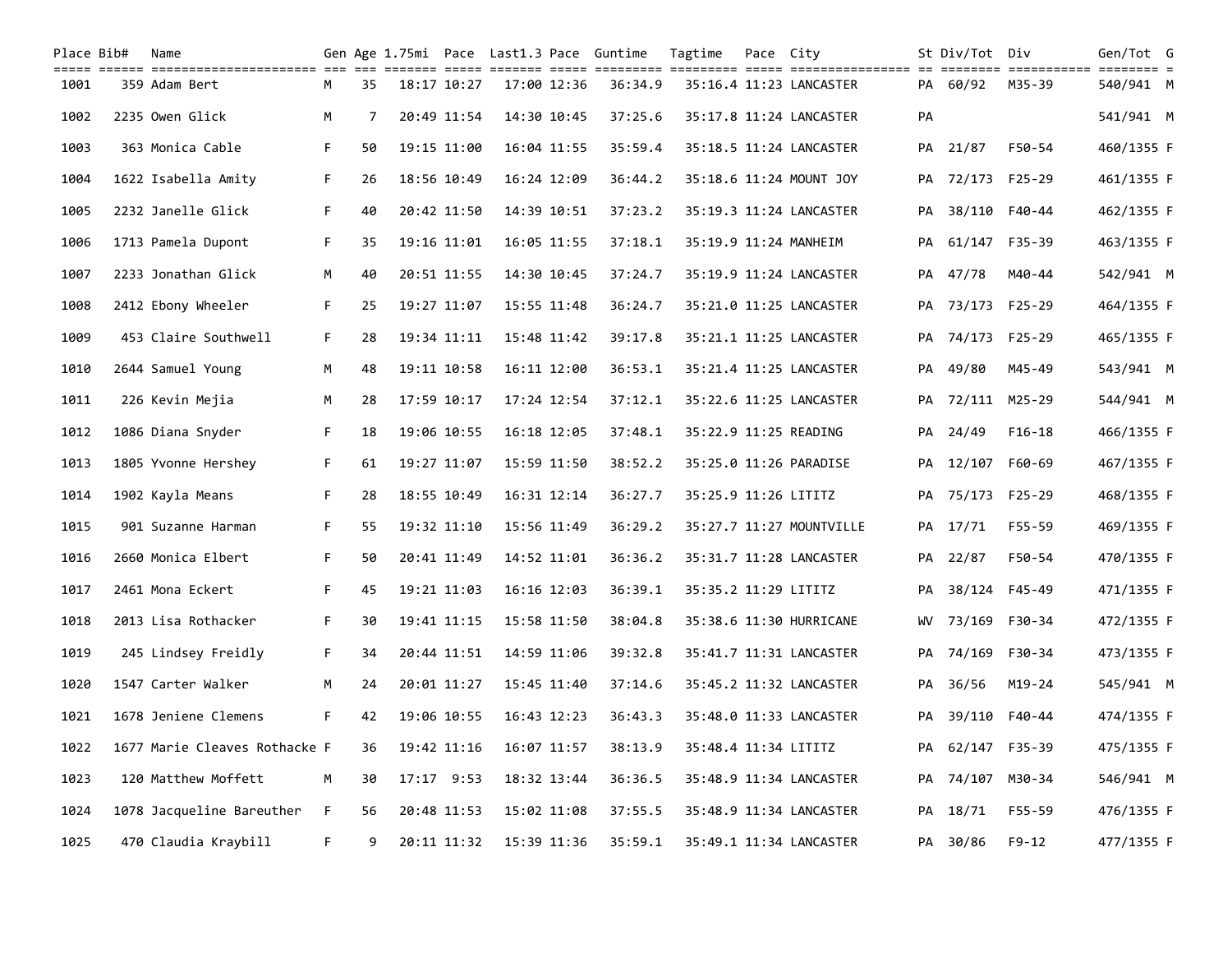### Page 42 and the state of the state of the state of the state of the state of the state of the state of the state of the state of the state of the state of the state of the state of the state of the state of the state of th

| Place Bib# | Name<br>colo colo colociociociocio di se citili colo citili colo colocio citili colocio colo colociocio e citili citili |    |    |             |             |             | Gen Age 1.75mi Pace Last1.3 Pace Guntime | Tagtime              | Pace City |                          |    | St Div/Tot Div   |            | Gen/Tot G  |  |
|------------|-------------------------------------------------------------------------------------------------------------------------|----|----|-------------|-------------|-------------|------------------------------------------|----------------------|-----------|--------------------------|----|------------------|------------|------------|--|
| 1026       | 472 Peter Kraybill                                                                                                      | М  | 44 | 20:10 11:32 |             | 15:40 11:36 | 35:58.7                                  |                      |           | 35:49.2 11:34 LANCASTER  |    | PA 48/78         | M40-44     | 547/941 M  |  |
| 1027       | 1190 Chris Vincent                                                                                                      | M  | 41 | 19:31 11:09 |             | 16:19 12:06 | 37:08.6                                  | 35:49.6 11:34 LITITZ |           |                          |    | PA 49/78         | M40-44     | 548/941 M  |  |
| 1028       | 2482 William Gould                                                                                                      | M  | 12 | 19:24 11:05 |             | 16:28 12:12 | 38:41.3                                  |                      |           | 35:50.9 11:34 LANCASTER  |    | PA 33/63         | $M9 - 12$  | 549/941 M  |  |
| 1029       | 826 Nate Wannamaker                                                                                                     | M  | 13 | 19:01 10:52 | 16:53 12:31 |             | 37:55.5                                  |                      |           | 35:53.4 11:35 LANCASTER  |    | PA 50/65         | $M13 - 15$ | 550/941 M  |  |
| 1030       | 2246 Jodi Groff                                                                                                         | M  | 44 | 19:09 10:57 |             | 16:46 12:25 | 38:13.2                                  |                      |           | 35:53.6 11:35 LANCASTER  |    | PA 50/78         | M40-44     | 551/941 M  |  |
| 1031       | 1566 Mike Gross                                                                                                         | M  | 57 | 20:07 11:30 | 15:49 11:43 |             | 38:08.1                                  |                      |           | 35:54.8 11:36 MARIETTA   |    | PA 24/49         | M55-59     | 552/941 M  |  |
| 1032       | 983 Samantha Rivera                                                                                                     | F. | 25 | 17:38 10:05 | 18:18 13:33 |             | 37:42.0                                  |                      |           | 35:55.0 11:36 LANCASTER  |    | PA 76/173 F25-29 |            | 478/1355 F |  |
| 1033       | 1548 Paige Woiner                                                                                                       | F. | 23 | 20:03 11:27 |             | 15:54 11:46 | 37:24.8                                  |                      |           | 35:55.3 11:36 LANCASTER  |    | PA 45/100 F19-24 |            | 479/1355 F |  |
| 1034       | 1152 Isamar Rivera                                                                                                      | F. | 25 | 18:49 10:45 |             | 17:08 12:41 | 36:06.6                                  |                      |           | 35:55.5 11:36 LANCASTER  |    | PA 77/173 F25-29 |            | 480/1355 F |  |
| 1035       | 2204 Jeff Cushey                                                                                                        | M  | 53 | 19:42 11:15 | 16:16 12:03 |             | 38:45.4                                  |                      |           | 35:56.3 11:36 MARIETTA   |    | PA 49/79         | M50-54     | 553/941 M  |  |
| 1036       | 415 Bill Stark                                                                                                          | M  | 50 | 19:43 11:16 |             | 16:14 12:02 | 38:45.8                                  |                      |           | 35:56.7 11:36 LANCASTER  |    | PA 50/79         | M50-54     | 554/941 M  |  |
| 1037       | 2534 Roger Petrelli                                                                                                     | M  | 50 | 20:50 11:54 | 15:10 11:14 |             | 35:58.5                                  |                      |           | 35:58.5 11:37 LANCASTER  |    | PA 51/79         | M50-54     | 555/941 M  |  |
| 1038       | 1934 Gabe Mundale                                                                                                       | M  | 16 | 18:33 10:36 |             | 17:27 12:56 | 36:50.2                                  |                      |           | 35:59.2 11:37 LANCASTER  |    | PA 22/38         | $M16 - 18$ | 556/941 M  |  |
| 1039       | 2282 Bev Kreeger                                                                                                        | F. | 67 | 19:13 10:59 | 16:48 12:26 |             | 36:20.3                                  |                      |           | 35:59.6 11:37 KIRKWOOD   |    | PA 13/107 F60-69 |            | 481/1355 F |  |
| 1040       | 2041 Gabriel Sheaffer                                                                                                   | M  | 11 | 19:23 11:05 |             | 16:38 12:20 | 38:12.3                                  |                      |           | 36:00.4 11:37 LANCASTER  | PA | 34/63            | M9-12      | 557/941 M  |  |
| 1041       | 2527 Kiana Negron-Lopez                                                                                                 | F. | 12 | 19:14 11:00 |             | 16:48 12:27 | 36:17.9                                  |                      |           | 36:01.5 11:38 LANCASTER  |    | PA 31/86         | F9-12      | 482/1355 F |  |
| 1042       | 2043 Rosemary Sheaffer                                                                                                  | F. | 48 | 19:22 11:04 |             | 16:40 12:21 | 38:12.5                                  |                      |           | 36:01.5 11:38 LANCASTER  |    | PA 39/124 F45-49 |            | 483/1355 F |  |
| 1043       | 1796 James Henry                                                                                                        | M  | 47 | 19:37 11:13 |             | 16:27 12:11 | 38:12.9                                  |                      |           | 36:03.0 11:38 MOUNTVILLE | PA | 50/80            | M45-49     | 558/941 M  |  |
| 1044       | 316 Robert Lach                                                                                                         | M  | 50 | 19:05 10:54 |             | 16:59 12:35 | 37:12.0                                  |                      |           | 36:03.1 11:38 FREDERICK  |    | MD 52/79         | M50-54     | 559/941 M  |  |
| 1045       | 319 Patricia Malmendier                                                                                                 | F. | 51 | 19:05 10:54 |             | 16:59 12:35 | 37:13.2                                  | 36:03.2 11:38 LITITZ |           |                          |    | PA 23/87         | F50-54     | 484/1355 F |  |
| 1046       | 1727 Josie Feeman                                                                                                       | F. | 58 | 19:05 10:54 | 17:00 12:35 |             | 37:16.1                                  |                      |           | 36:03.5 11:38 LANCASTER  | PA | 19/71            | F55-59     | 485/1355 F |  |
| 1047       | 2406 Rose Ward                                                                                                          | F. | 67 | 19:37 11:13 |             | 16:31 12:14 | 36:57.8                                  |                      |           | 36:07.0 11:39 COLUMBIA   |    | PA 14/107 F60-69 |            | 486/1355 F |  |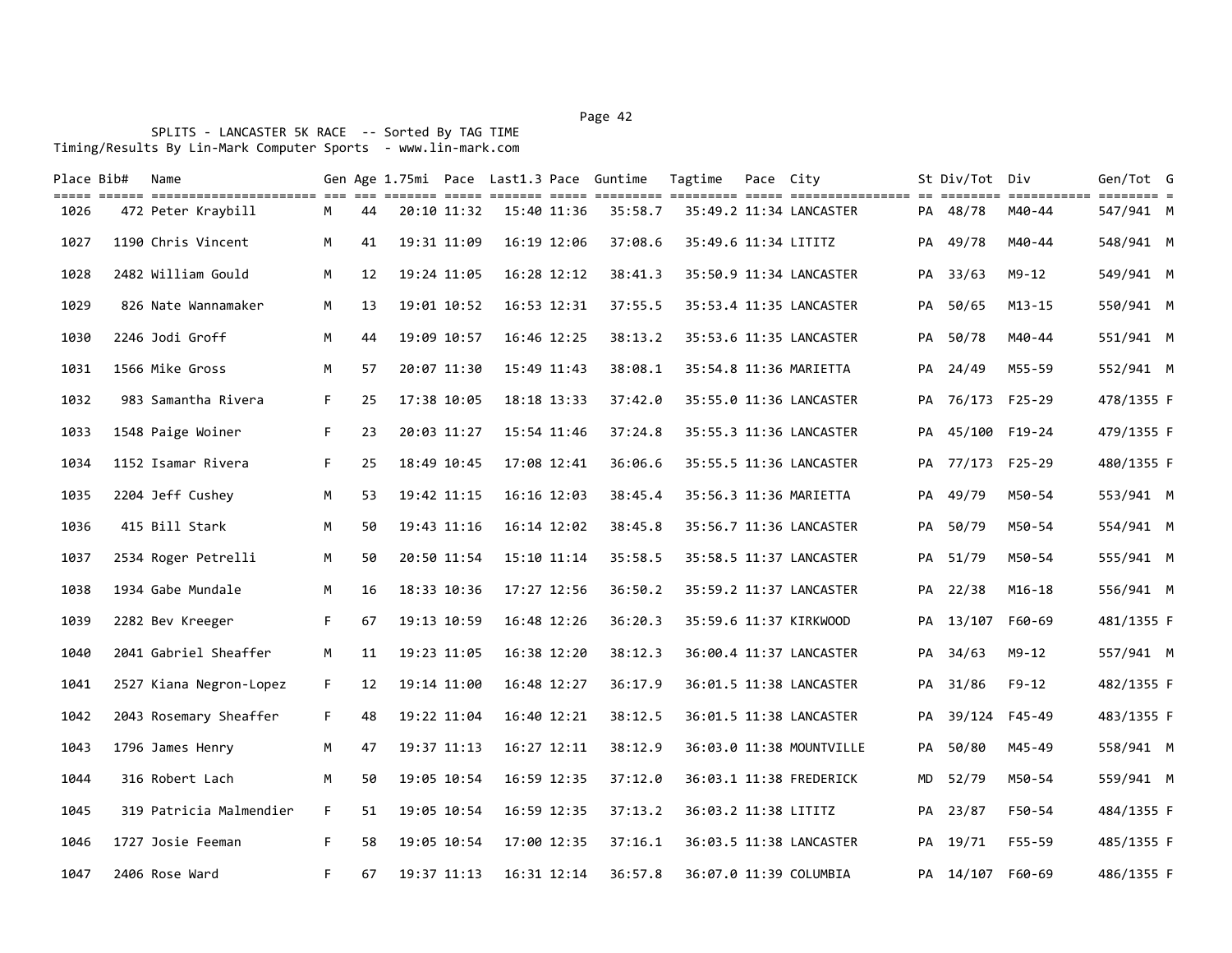| 1048 | 278 Katelyn Smith        |  |  | 28   20:37   11:47   15:32   11:30   36:57.0   36:07.3   11:40   LANCASTER | PA 78/173 F25-29 | 487/1355 F |
|------|--------------------------|--|--|----------------------------------------------------------------------------|------------------|------------|
|      | 1049 1017 Joey Rodriguez |  |  | M 15 18:15 10:26 17:55 13:17 38:22.2 36:09.7 11:40 PARADISE                | PA 51/65 M13-15  | 560/941 M  |
| 1050 | 920 Karen Garber         |  |  | 52   21:00   12:00   15:10   11:15   39:22.1   36:09.9   11:40   LANCASTER | PA 24/87 F50-54  | 488/1355 F |

| Place Bib# | Name<br>stici initionistici ini in the control of the server of the server of the server of the server initionistic of |    |    |             |                 | Gen Age 1.75mi Pace Last1.3 Pace Guntime | Tagtime               | Pace City |                               |    | St Div/Tot Div   | ========= ============ ======== = | Gen/Tot G  |  |
|------------|------------------------------------------------------------------------------------------------------------------------|----|----|-------------|-----------------|------------------------------------------|-----------------------|-----------|-------------------------------|----|------------------|-----------------------------------|------------|--|
| 1051       | 1755 Gina Georgaliis                                                                                                   | F. | 42 | 19:41 11:15 | $16:31$ $12:14$ | 36:58.3                                  |                       |           | 36:10.6 11:41 LANCASTER       |    | PA 40/110 F40-44 |                                   | 489/1355 F |  |
| 1052       | 1182 Jennifer Miller                                                                                                   | F. | 42 | 19:58 11:25 | 16:17 12:04     | 36:47.1                                  | 36:14.3 11:42 LITITZ  |           |                               | PA | 41/110 F40-44    |                                   | 490/1355 F |  |
| 1053       | 1954 Risa Paskoff                                                                                                      | F. | 59 | 20:15 11:35 | 16:00 11:51     | 37:04.1                                  |                       |           | 36:14.5 11:42 LANCASTER       |    | PA 20/71         | F55-59                            | 491/1355 F |  |
| 1054       | 2103 Sally Towne                                                                                                       | F. | 69 | 19:24 11:05 | 16:52 12:30     | 38:05.6                                  |                       |           | 36:14.9 11:42 LANCASTER       |    | PA 15/107 F60-69 |                                   | 492/1355 F |  |
| 1055       | 1730 Ashlynn Fenstermaker                                                                                              | F. | 15 | 19:47 11:18 | 16:29 12:13     | 37:38.7                                  |                       |           | 36:15.2 11:42 LANCASTER       |    | PA 37/76         | $F13-15$                          | 493/1355 F |  |
| 1056       | 1517 Jennifer Walker                                                                                                   | F. | 35 | 19:09 10:57 | 17:08 12:42     | 38:27.9                                  | 36:16.2 11:42 MANHEIM |           |                               |    | PA 63/147 F35-39 |                                   | 494/1355 F |  |
| 1057       | 1602 Renee Gillies                                                                                                     | F. | 54 | 20:33 11:45 | 15:45 11:40     | 40:44.1                                  | 36:17.0 11:43 LEBANON |           |                               |    | PA 25/87         | F50-54                            | 495/1355 F |  |
| 1058       | 108 Anthony Garcia                                                                                                     | M  | 52 |             |                 | 37:03.1                                  |                       |           | 36:17.3 11:43 EAST PETERSBURG |    | PA 53/79         | M50-54                            | 561/941 M  |  |
| 1059       | 282 Beth Welchans                                                                                                      | F. | 46 | 20:38 11:48 | 15:41 11:37     | 37:07.0                                  |                       |           | 36:18.5 11:43 LANCASTER       |    | PA 40/124 F45-49 |                                   | 496/1355 F |  |
| 1060       | 1490 Helen Holweger                                                                                                    | F. | 58 | 19:57 11:24 | 16:22 12:08     | 37:49.5                                  |                       |           | 36:18.8 11:43 LANSDALE        |    | PA 21/71         | F55-59                            | 497/1355 F |  |
| 1061       | 925 Leticia Cruz                                                                                                       | F. | 18 | 19:36 11:12 | 16:44 12:24     | 39:48.7                                  |                       |           | 36:19.3 11:43 MILLERSVILLE    |    | PA 25/49         | $F16-18$                          | 498/1355 F |  |
| 1062       | 250 Gentil Kalisa                                                                                                      | M  | 30 | 21:30 12:17 | 14:52 11:01     | 38:33.2                                  |                       |           | 36:20.6 11:44 LANCASTER       |    | PA 75/107 M30-34 |                                   | 562/941 M  |  |
| 1063       | 2687 Apsara Uprety                                                                                                     | F. | 20 | 19:34 11:11 | 16:48 12:27     | 39:52.0                                  |                       |           | 36:21.9 11:44 MILLERSVILLE    |    | PA 46/100 F19-24 |                                   | 499/1355 F |  |
| 1064       | 2044 Shawn Sheasley                                                                                                    | M  | 50 | 19:18 11:02 | 17:07 12:41     | 37:50.2                                  | 36:23.8 11:45 YORK    |           |                               |    | PA 54/79         | M50-54                            | 563/941 M  |  |
| 1065       | 251 Kayla Kalisa                                                                                                       | F. | 27 | 21:33 12:19 | 14:53 11:02     | 38:37.2                                  |                       |           | 36:24.9 11:45 LANCASTER       |    | PA 79/173 F25-29 |                                   | 500/1355 F |  |
| 1066       | 2064 Anna Snader                                                                                                       | F. | 20 | 20:06 11:29 | 16:20 12:06     | 37:39.9                                  | 36:24.9 11:45 LEOLA   |           |                               |    | PA 47/100 F19-24 |                                   | 501/1355 F |  |
| 1067       | 1141 Nicholle Stewart                                                                                                  | F. | 39 | 20:22 11:39 | 16:06 11:56     | 37:34.0                                  |                       |           | 36:27.7 11:46 LANCASTER       |    | PA 64/147 F35-39 |                                   | 502/1355 F |  |
| 1068       | 1376 Chloe Blessing-Hartley F                                                                                          |    | 11 | 20:21 11:38 | 16:09 11:58     | 38:19.1                                  |                       |           | 36:29.0 11:47 LANCASTER       |    | PA 32/86         | $F9-12$                           | 503/1355 F |  |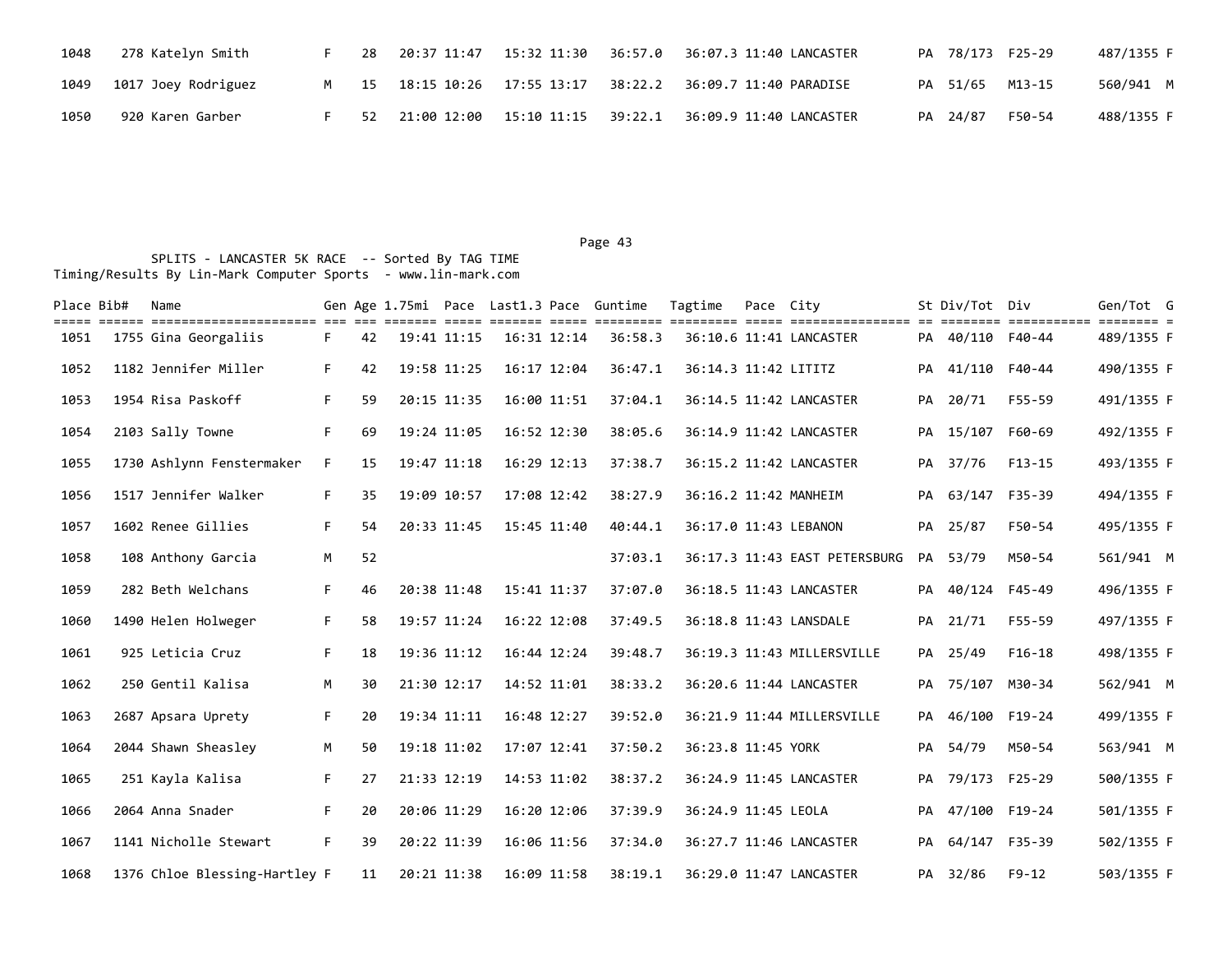| 1069 | 2381 Mike Sohl         | M  | 29 | 19:33 11:11 | 16:58 12:34     | 38:46.1 | 36:30.1 11:47 LANCASTER |    | PA 73/111 M25-29 |        | 564/941 M  |
|------|------------------------|----|----|-------------|-----------------|---------|-------------------------|----|------------------|--------|------------|
| 1070 | 1123 Theo Moyse-Peck   | F. | 15 | 19:37 11:13 | $16:54$ $12:31$ | 37:56.6 | 36:30.3 11:47 LANCASTER | PA | 38/76            | F13-15 | 504/1355 F |
| 1071 | 425 Brian Shaughnessy  | F. | 42 | 20:13 11:33 | 16:21 12:07     | 37:36.4 | 36:32.7 11:48 LITITZ    | PA | 42/110 F40-44    |        | 505/1355 F |
| 1072 | 1731 Eric Fenstermaker | M  | 41 | 19:48 11:19 | $16:46$ $12:26$ | 37:57.1 | 36:33.5 11:48 LANCASTER |    | PA 51/78         | M40-44 | 565/941 M  |
| 1073 | 1477 Jean David        | F. | 61 |             |                 | 39:10.4 | 36:37.1 11:49 LITITZ    | PA | 16/107           | F60-69 | 506/1355 F |
| 1074 | 933 Mei Ke Reichard    | F. | 21 | 19:43 11:16 | $16:55$ $12:32$ | 40:08.4 | 36:37.2 11:49 LANCASTER | PA | 48/100 F19-24    |        | 507/1355 F |
| 1075 | 2237 Jenny Gomez       | F. | 46 | 19:28 11:07 | 17:11 12:44     | 37:44.3 | 36:37.5 11:49 LANCASTER | PA | 41/124 F45-49    |        | 508/1355 F |

| Place Bib# | Name                                    |    |    |             |             | Gen Age 1.75mi Pace Last1.3 Pace Guntime |         | Tagtime              | Pace City |                         |    | St Div/Tot       | Div        | Gen/Tot G  |  |
|------------|-----------------------------------------|----|----|-------------|-------------|------------------------------------------|---------|----------------------|-----------|-------------------------|----|------------------|------------|------------|--|
| 1076       | --------------------<br>1536 Mark Krebs | M  | 34 |             | 19:33 11:11 | 17:06 12:40                              | 38:06.7 |                      |           | 36:37.6 11:49 EPHRATA   |    | PA 76/107 M30-34 | :========= | 566/941 M  |  |
| 1077       | 934 Marilyn Retamar                     | F. | 42 | 19:44 11:17 |             | 16:56 12:33                              | 40:09.2 |                      |           | 36:39.1 11:50 LANCASTER |    | PA 43/110 F40-44 |            | 509/1355 F |  |
| 1078       | 1092 Katie Chaffinch                    | F. | 35 |             | 20:31 11:44 | 16:09 11:58                              | 41:06.2 |                      |           | 36:39.5 11:50 LANCASTER | PA | 65/147 F35-39    |            | 510/1355 F |  |
| 1079       | 435 Chad Hamilton                       | M  | 27 |             | 23:12 13:16 | 13:30 10:00                              | 40:47.5 |                      |           | 36:41.2 11:51 LANCASTER | PA | 74/111 M25-29    |            | 567/941 M  |  |
| 1080       | 1210 Melissa McIntyre                   | F. | 55 | 20:15 11:35 |             | $16:27$ $12:11$                          | 38:28.4 |                      |           | 36:41.6 11:51 MARIETTA  |    | PA 22/71         | F55-59     | 511/1355 F |  |
| 1081       | 1527 Erin Gorrell                       | F. | 27 |             | 20:01 11:27 | 16:43 12:23                              | 37:09.4 |                      |           | 36:43.5 11:51 LANCASTER | PA | 80/173 F25-29    |            | 512/1355 F |  |
| 1082       | 2575 David Snyder                       | M  | 27 |             | 19:17 11:02 | 17:28 12:57                              | 37:44.7 |                      |           | 36:44.6 11:52 CAMP HILL |    | PA 75/111 M25-29 |            | 568/941 M  |  |
| 1083       | 1274 Zoe Hall                           | F. | 27 |             | 19:18 11:02 | 17:27 12:56                              | 37:44.9 |                      |           | 36:44.8 11:52 LANCASTER |    | PA 81/173 F25-29 |            | 513/1355 F |  |
| 1084       | 1377 Robert Blessing-Hartle M           |    | 48 |             | 20:20 11:37 | 16:28 12:12                              | 38:37.8 |                      |           | 36:46.4 11:52 LANCASTER |    | PA 51/80         | M45-49     | 569/941 M  |  |
| 1085       | 2560 Julie Vanderhoff                   | F. | 38 |             | 20:06 11:29 | 16:42 12:22                              | 38:36.0 |                      |           | 36:47.3 11:53 LANCASTER | PA | 66/147 F35-39    |            | 514/1355 F |  |
| 1086       | 62 Mingjie Gan                          | F. | 34 |             | 19:46 11:18 | 17:04 12:39                              | 39:08.9 | 36:48.8 11:53 LITITZ |           |                         | PA | 75/169 F30-34    |            | 515/1355 F |  |
| 1087       | 55 Chien-Hua Chen                       | M  | 40 | 19:42 11:16 |             | 17:09 12:43                              | 39:09.1 | 36:50.2 11:53 LITITZ |           |                         | PA | 52/78            | M40-44     | 570/941 M  |  |
| 1088       | 1282 Grace Schell                       | F. | 13 |             | 20:39 11:48 | 16:14 12:01                              | 37:35.5 |                      |           | 36:52.0 11:54 MARIETTA  | PA | 39/76            | $F13-15$   | 516/1355 F |  |
| 1089       | 1850 Vicente Kononchuk                  | M  | 10 | 19:10 10:57 |             | 17:45 13:09                              | 38:39.2 |                      |           | 36:54.0 11:55 LEBANON   |    | PA 35/63         | M9-12      | 571/941 M  |  |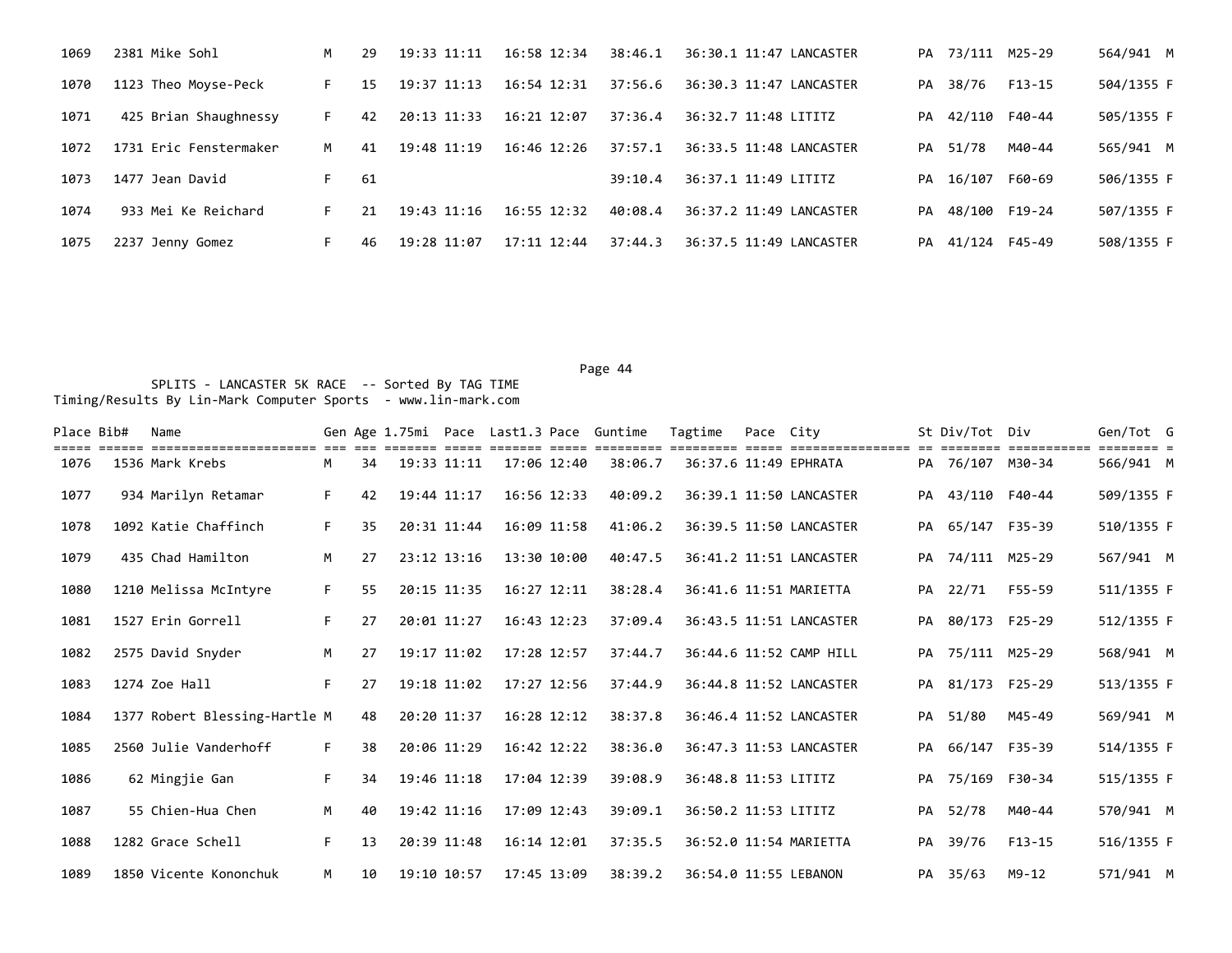| 1090 | 2177 Alexander Bouril     | M  | 29 | 22:02 12:35 | 14:54 11:02 | 40:25.4 | 36:54.3 11:55 LANCASTER   | PA 76/111 M25-29 |        | 572/941 M  |  |
|------|---------------------------|----|----|-------------|-------------|---------|---------------------------|------------------|--------|------------|--|
| 1091 | 1171 Allyssa Kelley-Brown | F. | 28 | 19:35 11:12 | 17:21 12:51 | 37:24.1 | 36:55.2 11:55 MARIETTA    | PA 82/173 F25-29 |        | 517/1355 F |  |
| 1092 | 2006 Karen Rodruan        | F. | 60 | 19:59 11:25 | 16:58 12:34 | 37:56.0 | 36:55.5 11:55 LITITZ      | PA 17/107 F60-69 |        | 518/1355 F |  |
| 1093 | 1166 Ashley Brown         | F. | 36 | 19:35 11:11 | 17:23 12:53 | 37:26.1 | 36:56.5 11:55 MOHNTON     | PA 67/147 F35-39 |        | 519/1355 F |  |
| 1094 | 1849 Mercedita Kononchuk  | F. | 44 | 19:12 10:59 | 17:45 13:09 | 38:40.5 | 36:56.9 11:56 LEBANON     | PA 44/110 F40-44 |        | 520/1355 F |  |
| 1095 | 1168 Danavin Calunod      | M  | 47 | 20:09 11:31 | 16:50 12:29 | 37:09.5 | 36:58.3 11:56 GORDONVILLE | PA 52/80         | M45-49 | 573/941 M  |  |
| 1096 | 1652 Charles Bouril       | M  | 27 | 19:59 11:25 | 17:01 12:37 | 40:27.5 | 36:59.0 11:56 CHICAGO     | IL 77/111 M25-29 |        | 574/941 M  |  |
| 1097 | 2296 Arlan Martin         | M  | 60 | 19:15 11:00 | 17:45 13:09 | 38:01.7 | 36:59.6 11:56 EAST EARL   | PA 17/39         | M60-64 | 575/941 M  |  |
| 1098 | 1721 Brenda Estep         | F. | 51 | 19:55 11:23 | 17:06 12:40 | 38:28.3 | 37:00.4 11:57 LANCASTER   | PA 26/87         | F50-54 | 521/1355 F |  |
| 1099 | 2449 Tellin Cintron       | M  | 13 | 18:28 10:33 | 18:34 13:45 | 37:14.5 | 37:01.0 11:57 LANCASTER   | PA 52/65         | M13-15 | 576/941 M  |  |
| 1100 | 1498 Jeffrey Oberholtzer  | M  | 34 | 20:00 11:26 | 17:02 12:37 | 38:35.0 | 37:01.3 11:57 MANHEIM     | PA 77/107 M30-34 |        | 577/941 M  |  |

| Place Bib# | Name                 |    |    |                 |                 | Gen Age 1.75mi Pace Last1.3 Pace Guntime | Tagtime              | Pace City |                            |    | St Div/Tot Div   |        | Gen/Tot G                |  |
|------------|----------------------|----|----|-----------------|-----------------|------------------------------------------|----------------------|-----------|----------------------------|----|------------------|--------|--------------------------|--|
| 1101       | 1497 Kristen Matthew | F. | 29 | 20:00 11:26     | 17:03 12:38     | 38:35.5                                  | 37:02.4 11:57 LITITZ |           |                            |    | PA 83/173 F25-29 |        | ======== =<br>522/1355 F |  |
| 1102       | 1077 Tammy Work      | F. | 49 | 20:30 11:43     | 16:34 12:17     | 39:32.3                                  |                      |           | 37:03.6 11:58 FLOWER MOUND |    | TX 42/124 F45-49 |        | 523/1355 F               |  |
| 1103       | 1005 Reagan McHugh   | F. | 8  | 20:16 11:35     | $16:49$ $12:28$ | 38:01.9                                  |                      |           | 37:04.4 11:58 LANCASTER    | PA |                  |        | 524/1355 F               |  |
| 1104       | 1003 Brian McHugh    | M  | 38 | 20:16 11:35     | 16:50 12:28     | 38:01.9                                  |                      |           | 37:04.6 11:58 LANCASTER    |    | PA 61/92         | M35-39 | 578/941 M                |  |
| 1105       | 2129 Amy Weber       | F. | 27 | 20:22 11:39     | $16:44$ $12:24$ | 39:20.3                                  |                      |           | 37:05.3 11:58 WRIGHTSVILLE |    | PA 84/173 F25-29 |        | 525/1355 F               |  |
| 1106       | 1230 Verna Mowday    | F. | 57 | $19:40$ $11:14$ | 17:27 12:56     | 37:11.7                                  | 37:05.4 11:58 RONKS  |           |                            |    | PA 23/71         | F55-59 | 526/1355 F               |  |
| 1107       | 2410 Cathy Wehibe    | F. | 48 | 20:22 11:38     | 16:46 12:26     | 39:17.3                                  |                      |           | 37:07.3 11:59 LANCASTER    |    | PA 43/124 F45-49 |        | 527/1355 F               |  |
| 1108       | 3537 Joshua Benner   | M  | 33 | 20:38 11:48     | $16:31$ $12:14$ | 42:17.7                                  |                      |           | 37:07.9 11:59 LANCASTER    |    | PA 78/107 M30-34 |        | 579/941 M                |  |
| 1109       | 1241 Luis Alejandro  | M  | 50 | 19:59 11:26     | 17:11 12:44     | 39:04.1                                  |                      |           | 37:09.3 12:00 LANCASTER    |    | PA 55/79         | M50-54 | 580/941 M                |  |
| 1110       | 1893 John McFadden   | M  | 58 | 20:08 11:30     | 17:03 12:38     | 38:14.7                                  | 37:10.1 12:00 AMBLER |           |                            |    | PA 25/49         | M55-59 | 581/941 M                |  |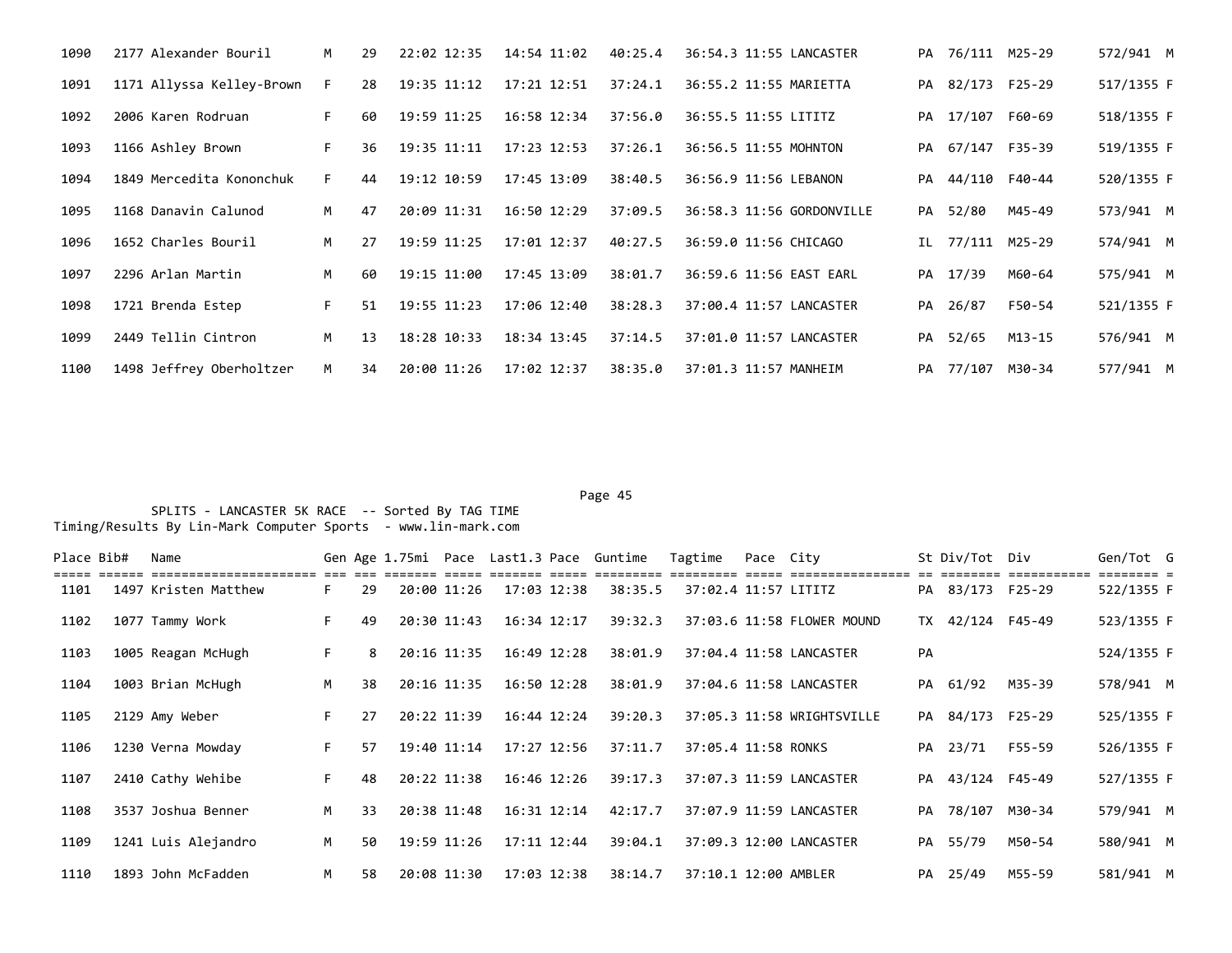| 1111 | 2347 Mary Phillips            | F. | 9  | 21:02 12:02 | 16:09 11:58     | 38:56.8 | 37:10.5 12:00 LANCASTER  |    | PA 33/86         | $F9 - 12$     | 528/1355 F |
|------|-------------------------------|----|----|-------------|-----------------|---------|--------------------------|----|------------------|---------------|------------|
| 1112 | 1297 Amanda McFadden          | F. | 26 | 20:08 11:30 | 17:05 12:39     | 38:17.1 | 37:12.0 12:00 LANCASTER  | PA | 85/173 F25-29    |               | 529/1355 F |
| 1113 | 1075 Elizabeth Winters        | F. | 16 | 20:50 11:55 | 16:23 12:08     | 38:31.4 | 37:12.2 12:01 COLUMBIA   | PA | 26/49            | $F16-18$      | 530/1355 F |
| 1114 | 1736 Jennifer Fimmano         | F. | 30 | 20:37 11:47 | $16:36$ $12:18$ | 39:03.0 | 37:12.4 12:01 LANCASTER  | PA | 76/169 F30-34    |               | 531/1355 F |
| 1115 | 2349 Shawn Phillips           | M  | 42 | 21:03 12:02 | 16:11 11:59     | 38:57.2 | 37:12.5 12:01 LANCASTER  | PA | 53/78            | M40-44        | 582/941 M  |
| 1116 | 1248 Donna Hurley             | F. | 61 | 20:32 11:44 | $16:41$ $12:22$ | 39:09.3 | 37:12.9 12:01 LANCASTER  | PA | 18/107 F60-69    |               | 532/1355 F |
| 1117 | 170 Rose Groff                | F. | 29 | 20:45 11:51 | $16:29$ $12:13$ | 40:51.9 | 37:13.1 12:01 LANCASTER  |    | PA 86/173 F25-29 |               | 533/1355 F |
| 1118 | 2426 Elisabeth Yaelingh-Sco F |    | 51 | 21:08 12:05 | 16:06 11:55     | 41:03.5 | 37:13.1 12:01 LANCASTER  |    | 27/87            | F50-54        | 534/1355 F |
| 1119 | 269 Sheldon Kepiro            | M  | 29 | 20:20 11:37 | $16:55$ $12:32$ | 40:08.2 | 37:14.0 12:01 LANCASTER  | PA | 78/111 M25-29    |               | 583/941 M  |
| 1120 | 1738 Amy Fleming              | F. | 30 | 20:37 11:47 | 16:39 12:20     | 39:04.4 | 37:14.3 12:01 MARIETTA   | PA | 77/169 F30-34    |               | 535/1355 F |
| 1121 | 262 Jennifer Dicola           | F. | 47 | 20:21 11:38 | $16:55$ $12:32$ | 40:08.3 | 37:14.6 12:01 LANCASTER  | PA |                  | 44/124 F45-49 | 536/1355 F |
| 1122 | 496 Michelle Newman           | F. | 40 | 19:57 11:24 | 17:20 12:50     | 38:00.6 | 37:15.3 12:02 LANCASTER  | PA |                  | 45/110 F40-44 | 537/1355 F |
| 1123 | 682 N. Rao Sankarmanchi       | M  | 57 | 20:10 11:32 | 17:06 12:40     | 38:44.6 | 37:15.6 12:02 MOUNTVILLE | PA | 26/49            | M55-59        | 584/941 M  |
| 1124 | 445 Rowan Murphy              | M  | 9  | 20:49 11:54 | $16:31$ $12:14$ | 42:15.0 | 37:18.4 12:03 LANCASTER  | PA | 36/63            | M9-12         | 585/941 M  |
| 1125 | 1127 Heidi Shirk              | F. | 43 | 19:33 11:10 | 17:47 13:11     | 38:47.7 | 37:19.3 12:03 LANCASTER  |    | PA 46/110 F40-44 |               | 538/1355 F |

| Place Bib# | Name                  |   |     |             |             | Gen Age 1.75mi Pace Last1.3 Pace Guntime Tagtime | Pace City |                                                 | St Div/Tot Div   |                                 | Gen/Tot G  |  |
|------------|-----------------------|---|-----|-------------|-------------|--------------------------------------------------|-----------|-------------------------------------------------|------------------|---------------------------------|------------|--|
| 1126       | 3607 Stacie Dejesus   |   | 38  | 20:15 11:34 | 17:06 12:40 | 38:26.9                                          |           | 37:19.9 12:03 LANCASTER                         | PA 68/147 F35-39 | --------- ----------- ------- - | 539/1355 F |  |
| 1127       | 1393 William Newport  | M | 42  | 21:52 12:30 | 15:31 11:29 | 40:18.1                                          |           | 37:22.2 12:04 LANCASTER                         | PA 54/78         | M40-44                          | 586/941 M  |  |
| 1128       | 1985 Thomas Reino     | м | 28  | 18:32 10:35 | 18:52 13:58 | 38:35.1                                          |           | 37:22.3 12:04 WEST CHESTER                      | PA 79/111 M25-29 |                                 | 587/941 M  |  |
| 1129       | 2029 Julia Scavicchio |   | 26. | 17:56 10:15 | 19:28 14:25 | 38:36.0                                          |           | 37:22.9 12:04 PLYMOUTH MEETING PA 87/173 F25-29 |                  |                                 | 540/1355 F |  |
| 1130       | 738 Ann Fesenmyer     |   | 58  |             |             | 38:45.9                                          |           | 37:24.8 12:05 LANCASTER                         | PA 24/71         | F55-59                          | 541/1355 F |  |
| 1131       | 1392 Will Newport     | M | 10  | 21:54 12:31 | 15:32 11:31 | 40:21.1                                          |           | 37:25.4 12:05 LANCASTER                         | PA 37/63         | M9-12                           | 588/941 M  |  |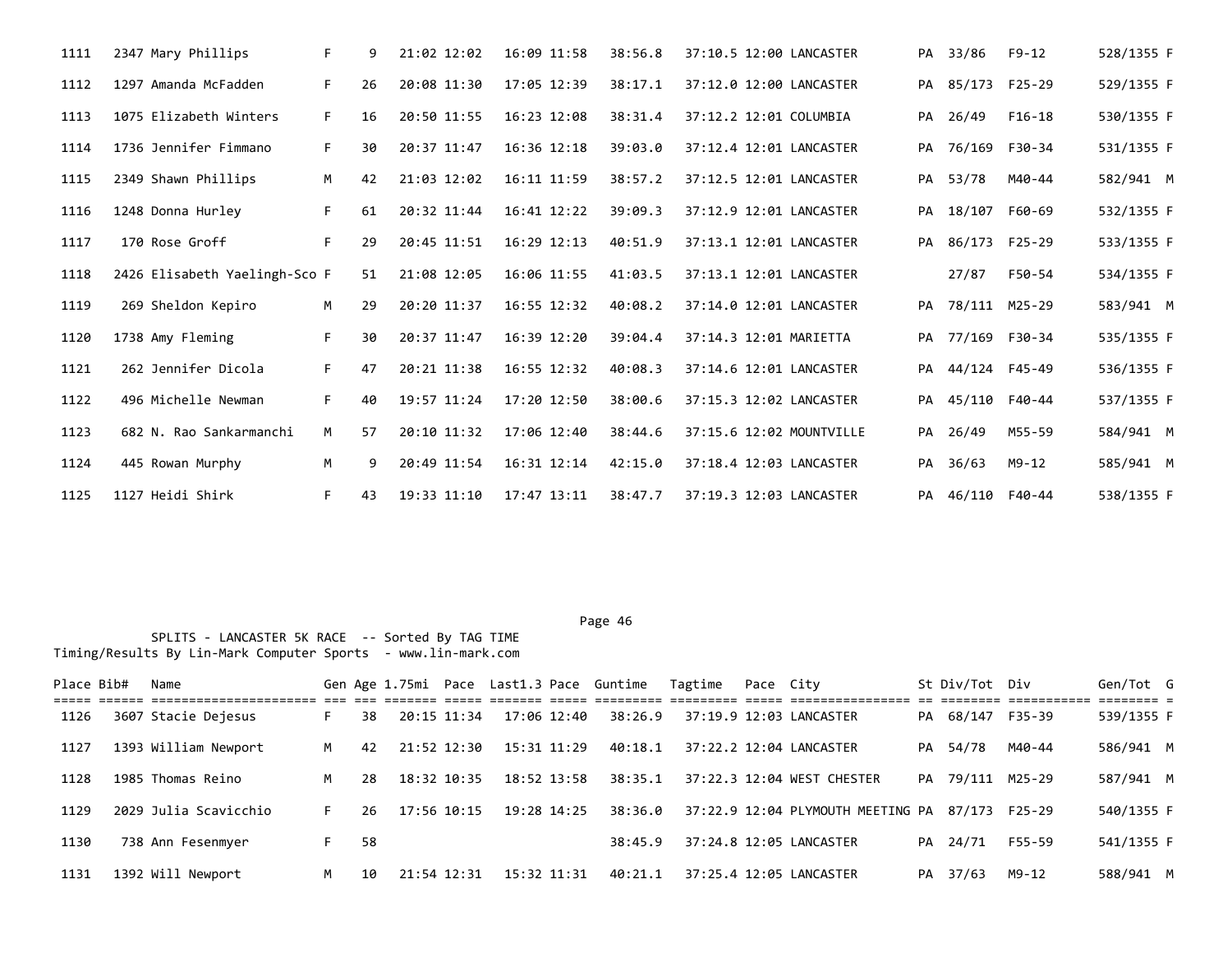| 1132 | 1726 Jeff Feeman      | M  | 29 | 19:44 11:17 | 17:45 13:09 | 39:01.4 | 37:28.1 12:06 LANCASTER     |     | PA 80/111 M25-29 |                  | 589/941 M  |
|------|-----------------------|----|----|-------------|-------------|---------|-----------------------------|-----|------------------|------------------|------------|
| 1133 | 1733 Jordan Ferranto  | F. | 27 | 20:00 11:26 | 17:31 12:58 | 40:58.9 | 37:29.8 12:06 CHICAGO       | IL. |                  | 88/173 F25-29    | 542/1355 F |
| 1134 | 522 Sarina Brelvi     | F. | 15 | 19:53 11:22 | 17:38 13:04 | 40:10.4 | 37:29.8 12:06 EPHRATA       |     | PA 40/76         | F13-15           | 543/1355 F |
| 1135 | 501 Christian Busque  | M  | 54 | 19:45 11:17 | 17:46 13:10 | 39:06.8 | 37:30.4 12:06 LITITZ        |     | PA 56/79         | M50-54           | 590/941 M  |
| 1136 | 165 Heather Brickner  | F. | 29 | 20:32 11:44 | 17:01 12:36 | 41:10.7 | 37:31.6 12:07 LANCASTER     |     | PA 89/173 F25-29 |                  | 544/1355 F |
| 1137 | 1847 Greg Knisely     | M  | 32 | 20:23 11:39 | 17:12 12:45 | 39:06.9 | 37:34.3 12:08 LANCASTER     |     |                  | PA 79/107 M30-34 | 591/941 M  |
| 1138 | 1874 Tam Luong        | M  | 36 | 20:35 11:46 | 17:04 12:39 | 42:09.1 | 37:38.2 12:09 LANCASTER     |     | PA 62/92         | M35-39           | 592/941 M  |
| 1139 | 447 Natalie Murray    | F. | 7  | 20:52 11:56 | 16:47 12:26 | 42:38.3 | 37:38.4 12:09 LANCASTER     | PA  |                  |                  | 545/1355 F |
| 1140 | 2173 Lynne Bertz      | F. | 36 | 21:03 12:02 | 16:38 12:19 | 40:04.6 | 37:39.3 12:09 LANCASTER     |     | PA 69/147 F35-39 |                  | 546/1355 F |
| 1141 | 2174 Nathan Bertz     | M  | 9  | 21:04 12:02 | 16:36 12:18 | 40:03.5 | 37:39.4 12:09 LANCASTER     |     | PA 38/63         | M9-12            | 593/941 M  |
| 1142 | 795 Jenna Maletteri   | F. | 33 | 20:55 11:57 | 16:45 12:25 | 41:14.9 | 37:39.4 12:09 EPHRATA       |     | PA 78/169 F30-34 |                  | 547/1355 F |
| 1143 | 1309 Melissa Ensor    | F. | 30 | 20:12 11:33 | 17:29 12:57 | 40:04.0 | 37:39.7 12:09 LANDISVILLE   |     | PA 79/169 F30-34 |                  | 548/1355 F |
| 1144 | 452 Lieshe Severein   | F. | 36 | 20:48 11:53 | 16:53 12:30 | 42:38.9 | 37:40.0 12:10 LANCASTER     |     | PA 70/147 F35-39 |                  | 549/1355 F |
| 1145 | 661 Stephen Ratcliffe | M  | 67 | 20:18 11:36 | 17:25 12:54 | 38:29.7 | 37:42.3 12:10 LANCASTER     |     | PA 11/25         | M65-69           | 594/941 M  |
| 1146 | 1776 Meg Gross        | F. | 25 | 20:07 11:30 | 17:36 13:03 | 39:56.7 | 37:42.6 12:10 ELIZABETHTOWN |     | PA 90/173 F25-29 |                  | 550/1355 F |
| 1147 | 2280 Jasmine Kraybill | F. | 38 | 20:24 11:39 | 17:22 12:52 | 38:50.5 | 37:44.4 12:11 LANCASTER     |     | PA 71/147 F35-39 |                  | 551/1355 F |
| 1148 | 13 Lindsay Elser      | F. | 37 | 20:38 11:47 | 17:10 12:43 | 39:08.5 | 37:46.3 12:12 MOUNTVILLE    |     | PA 72/147 F35-39 |                  | 552/1355 F |
| 1149 | 12 Braden Elser       | M  | 8  | 20:37 11:47 | 17:11 12:44 | 39:09.4 | 37:47.1 12:12 MOUNTVILLE    | PA  |                  |                  | 595/941 M  |
| 1150 | 1096 Samuel Smucker   | M  | 9  | 21:10 12:06 | 16:40 12:21 | 42:08.1 | 37:49.0 12:12 LANCASTER     |     | PA 39/63         | M9-12            | 596/941 M  |

 SPLITS - LANCASTER 5K RACE -- Sorted By TAG TIME Timing/Results By Lin-Mark Computer Sports - www.lin-mark.com

Place Bib# Name 6en Sen Age 1.75mi Pace Last1.3 Pace Guntime Tagtime Pace City 5t Div/Tot Div Gen/Tot G ===== ====== ====================== === === ======= ===== ======= ===== ========= ========= ===== ================ == ======== =========== ======== = 1151 3554 Shawn Smucker M 42 21:10 12:06 16:42 12:22 42:08.8 37:50.2 12:13 LANCASTER PA 55/78 M40-44 597/941 M 1152 2594 John Fisher M 35 20:51 11:55 17:06 12:40 40:03.6 37:55.7 12:15 LANCASTER PA 63/92 M35-39 598/941 M

# Page 47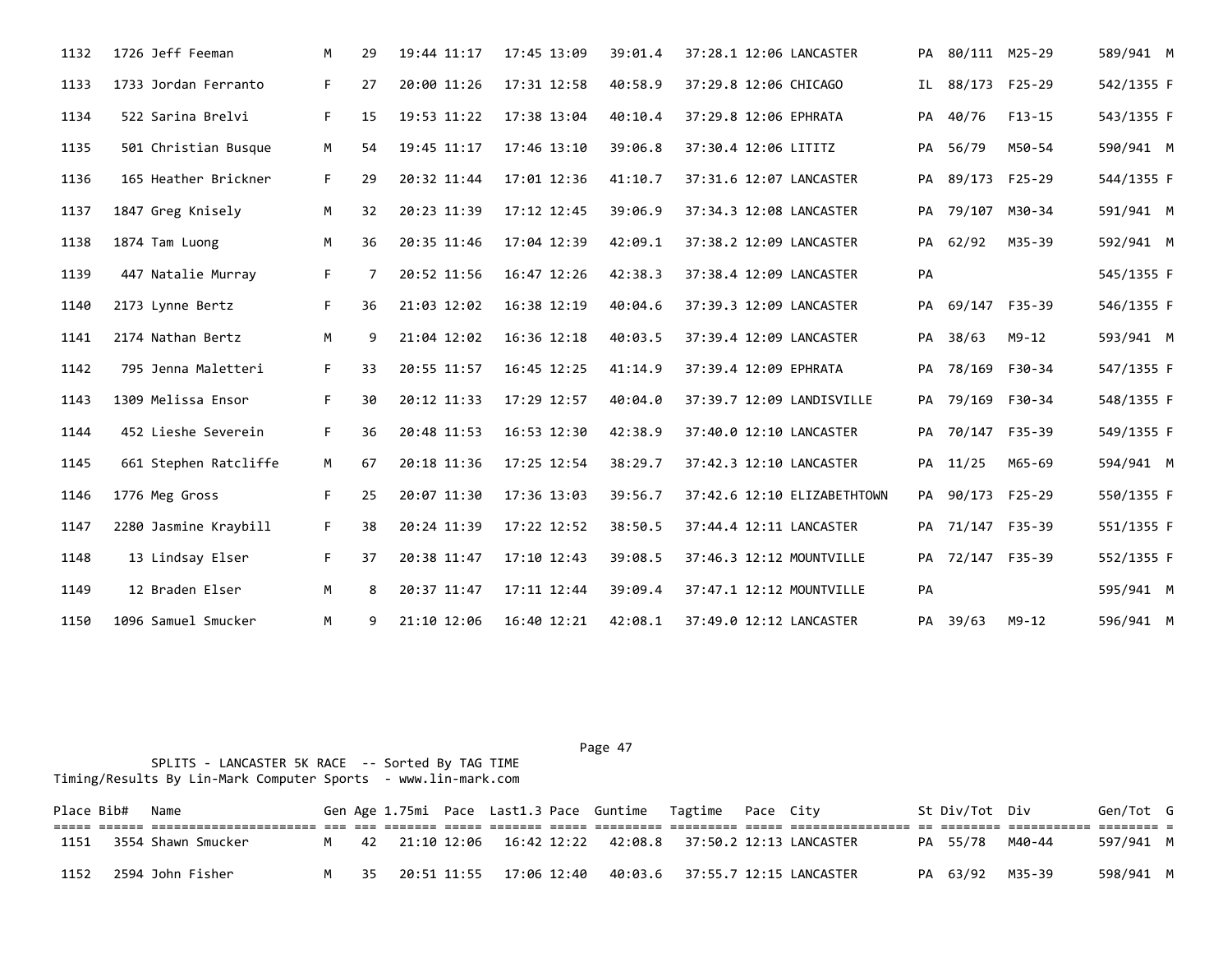| 1153 | 727 Caroline Zimmerman  | F. | 12 | 21:40 12:23 | 16:17 12:04 | 41:11.0 | 37:56.6 12:15 LANCASTER      |           | PA 34/86         | $F9 - 12$     | 553/1355 F |
|------|-------------------------|----|----|-------------|-------------|---------|------------------------------|-----------|------------------|---------------|------------|
| 1154 | 2438 Mandy Billman      | F. | 33 | 20:55 11:58 | 17:05 12:39 | 40:02.9 | 37:59.6 12:16 LANCASTER      | PA        |                  | 80/169 F30-34 | 554/1355 F |
| 1155 | 1061 Xiong Moua         | M  | 25 | 20:14 11:34 | 17:51 13:13 | 38:37.6 | 38:03.7 12:17 MILLERSVILLE   | PA        | 81/111 M25-29    |               | 599/941 M  |
| 1156 | 1879 Amy Markley        | F. | 35 | 20:16 11:35 | 17:48 13:12 | 39:27.9 | 38:03.8 12:17 LANDISVILLE    |           | PA 73/147 F35-39 |               | 555/1355 F |
| 1157 | 1112 Allison Fund       | F. | 32 | 21:32 12:19 | 16:33 12:15 | 39:58.2 | 38:04.2 12:17 LITITZ         | PA        | 81/169 F30-34    |               | 556/1355 F |
| 1158 | 851 Lara Welk           | F. | 38 | 20:56 11:58 | 17:09 12:42 | 39:55.0 | 38:04.2 12:17 MILLERSVILLE   |           | PA 74/147 F35-39 |               | 557/1355 F |
| 1159 | 505 Amanda Wayman       | F. | 29 | 21:22 12:13 | 16:44 12:24 | 39:08.9 | 38:05.9 12:18 TOWSON         | <b>MD</b> |                  | 91/173 F25-29 | 558/1355 F |
| 1160 | 1963 Ann Pilarte        | F. | 43 | 21:00 12:00 | 17:08 12:42 | 41:27.8 | 38:07.9 12:19 LITITZ         | PA        |                  | 47/110 F40-44 | 559/1355 F |
| 1161 | 3574 Nina Wiggins       | F. | 11 | 22:14 12:43 | 15:56 11:48 | 40:46.9 | 38:09.2 12:19 NEW PROVIDENCE |           | PA 35/86         | $F9 - 12$     | 560/1355 F |
| 1162 | 1810 Genevieve High     | F. | 13 | 20:46 11:52 | 17:25 12:54 | 38:29.3 | 38:09.5 12:19 LANCASTER      |           | PA 41/76         | $F13-15$      | 561/1355 F |
| 1163 | 2175 Matthew Boerger    | M  | 35 | 21:12 12:07 | 17:02 12:37 | 39:14.4 | 38:13.2 12:20 LANCASTER      | PA        | 64/92            | M35-39        | 600/941 M  |
| 1164 | 731 Aliyah Buch         | F. | 11 | 21:25 12:15 | 16:51 12:29 | 39:48.5 | 38:15.2 12:21 LANCASTER      |           | PA 36/86         | F9-12         | 562/1355 F |
| 1165 | 345 Jami Greenawalt     | F. | 21 | 20:42 11:50 | 17:36 13:02 | 38:54.8 | 38:16.4 12:21 PHILADELPHIA   | PA        | 49/100 F19-24    |               | 563/1355 F |
| 1166 | 1918 Joe Miller         | М  | 28 | 20:30 11:43 | 17:48 13:11 | 39:39.7 | 38:17.2 12:21 MILLERSBURG    | PA        |                  | 82/111 M25-29 | 601/941 M  |
| 1167 | 2063 Klaudia Smucker    | F. | 62 | 20:57 11:59 | 17:21 12:51 | 38:49.5 | 38:17.4 12:22 LANCASTER      |           | PA 19/107 F60-69 |               | 564/1355 F |
| 1168 | 450 Erin Pabon-Busansky | F. | 26 | 21:54 12:31 | 16:26 12:11 | 40:21.8 | 38:18.9 12:22 LANCASTER      | PA        | 92/173 F25-29    |               | 565/1355 F |
| 1169 | 1666 Zxybryul Bucher    | F. | 38 | 22:51 13:04 | 15:29 11:28 | 39:24.9 | 38:18.9 12:22 PALMYRA        |           | PA 75/147 F35-39 |               | 566/1355 F |
| 1170 | 454 Jenny Ward          | F. | 11 | 21:54 12:31 | 16:29 12:13 | 40:25.6 | 38:21.5 12:23 LANCASTER      |           | PA 37/86         | $F9-12$       | 567/1355 F |
| 1171 | 3572 Rebecca Shepherd   | F. | 45 | 22:16 12:44 | 16:07 11:56 | 40:59.1 | 38:21.5 12:23 NEW PROVIDENCE |           | PA 45/124 F45-49 |               | 568/1355 F |
| 1172 | 1611 Kristina Sloyer    | F. | 55 | 21:07 12:04 | 17:20 12:51 | 41:07.6 | 38:26.7 12:25 LANCASTER      | PA        | 25/71            | F55-59        | 569/1355 F |
| 1173 | 314 Rebecca Charles     | F. | 32 | 20:53 11:56 | 17:35 13:02 | 41:42.4 | 38:26.9 12:25 LANCASTER      |           | PA 82/169 F30-34 |               | 570/1355 F |
| 1174 | 313 Kate Bresaw         | F. | 38 | 20:54 11:57 | 17:34 13:01 | 41:42.2 | 38:27.1 12:25 LANCASTER      |           | PA 76/147 F35-39 |               | 571/1355 F |
| 1175 | 1213 Erin Moss          | F. | 39 | 21:45 12:26 | 16:44 12:24 | 40:20.0 | 38:27.4 12:25 MILLERSVILLE   |           | PA 77/147 F35-39 |               | 572/1355 F |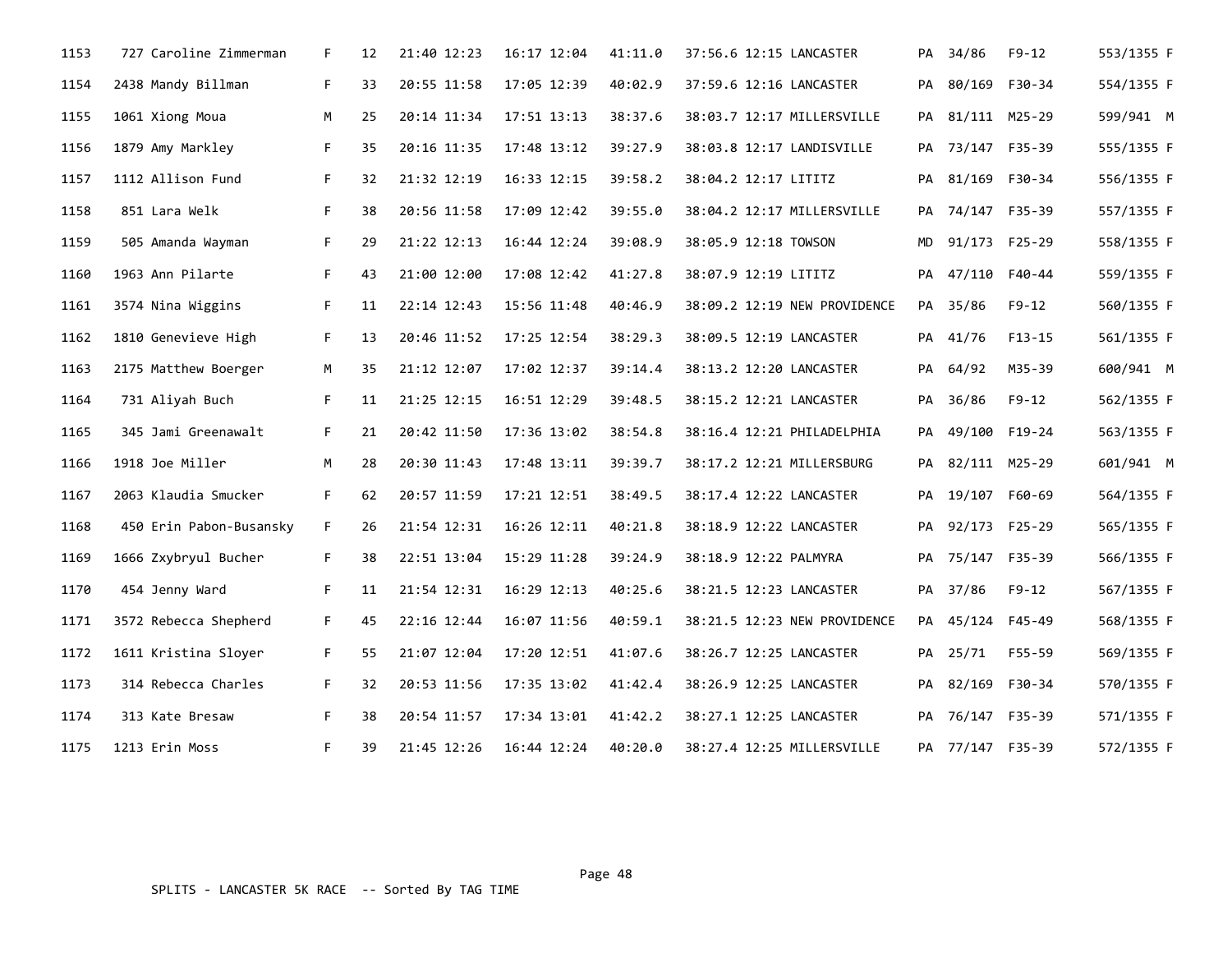Timing/Results By Lin-Mark Computer Sports - www.lin-mark.com

| Place Bib# | Name                     |    |    |             |                 | Gen Age 1.75mi Pace Last1.3 Pace Guntime | Tagtime              | Pace City |                             |    | St Div/Tot Div   |               | Gen/Tot G  |  |
|------------|--------------------------|----|----|-------------|-----------------|------------------------------------------|----------------------|-----------|-----------------------------|----|------------------|---------------|------------|--|
| 1176       | 1212 Elliott Moss        | F. | 6  | 21:44 12:25 | $16:45$ $12:24$ | 40:19.1                                  |                      |           | 38:27.4 12:25 MILLERSVILLE  | PA |                  |               | 573/1355 F |  |
| 1177       | 1215 Richard Moss        | M  | 40 | 21:45 12:26 | 16:44 12:24     | 40:19.2                                  |                      |           | 38:27.7 12:25 MILLERSVILLE  |    | PA 56/78         | M40-44        | 602/941 M  |  |
| 1178       | 2368 Courtney Rudegeair  | F. | 31 | 24:30 14:00 | 14:03 10:24     | 42:15.8                                  |                      |           | 38:31.5 12:26 LANCASTER     |    | PA 83/169 F30-34 |               | 574/1355 F |  |
| 1179       | 728 Kate Zimmerman       | F. | 39 | 21:41 12:23 | 16:54 12:31     | 41:47.7                                  |                      |           | 38:33.3 12:27 LANCASTER     |    | PA 78/147 F35-39 |               | 575/1355 F |  |
| 1180       | 1692 Lyndsey Darling     | F. | 22 | 20:40 11:49 | 17:55 13:16     | 39:59.1                                  |                      |           | 38:33.4 12:27 LEBANON       |    | PA 50/100 F19-24 |               | 576/1355 F |  |
| 1181       | 548 Huda Zaman           | F. | 15 | 19:22 11:04 | 19:15 14:16     | 39:27.4                                  | 38:35.5 12:27 LITITZ |           |                             |    | PA 42/76         | $F13 - 15$    | 577/1355 F |  |
| 1182       | 766 Shaliesha Urena      | F. | 12 | 21:56 12:32 | 16:42 12:22     | 39:12.3                                  |                      |           | 38:37.6 12:28 LANCASTER     |    | PA 38/86         | $F9 - 12$     | 578/1355 F |  |
| 1183       | 755 Sara Rodriguez       | F. | 14 | 21:59 12:34 | 16:42 12:22     | 39:13.2                                  |                      |           | 38:39.5 12:29 LANCASTER     | PA | 43/76            | $F13 - 15$    | 579/1355 F |  |
| 1184       | 1631 Susannah Bartlett   | F. | 29 | 19:04 10:54 | 19:37 14:32     | 42:38.7                                  |                      |           | 38:40.5 12:29 LANCASTER     |    | PA 93/173 F25-29 |               | 580/1355 F |  |
| 1185       | 2114 Frederick Vos       | М  | 65 | 21:07 12:04 | 17:35 13:01     | 39:47.7                                  |                      |           | 38:40.6 12:29 LANCASTER     |    | PA 12/25         | M65-69        | 603/941 M  |  |
| 1186       | 550 Alison Charles       | F. | 24 | 21:30 12:17 | 17:15 12:46     | 39:24.3                                  |                      |           | 38:43.2 12:30 MOUNT JOY     |    | PA 51/100 F19-24 |               | 581/1355 F |  |
| 1187       | 2633 Hope Houck          | F. | 42 | 21:53 12:31 | 16:53 12:30     | 39:20.8                                  |                      |           | 38:45.2 12:31 LANCASTER     | PA | 48/110           | F40-44        | 582/1355 F |  |
| 1188       | 3531 Ruthie Gonzalez     | F. | 40 | 19:22 11:04 | 19:29 14:26     | 39:00.3                                  |                      |           | 38:49.9 12:32 RED LION      |    | PA 49/110 F40-44 |               | 583/1355 F |  |
| 1189       | 2498 Jim Knipper         | M  | 59 | 21:49 12:28 | 17:05 12:40     | 41:06.7                                  | 38:53.2 12:33 LITITZ |           |                             |    | PA 27/49         | M55-59        | 604/941 M  |  |
| 1190       | 1334 Aaron McMullen      | M  | 30 | 21:34 12:19 | 17:22 12:52     | 39:00.2                                  |                      |           | 38:55.1 12:34 LANCASTER     |    | PA 80/107        | M30-34        | 605/941 M  |  |
| 1191       | 1786 Kris Hansen Kieffer | F. | 54 | 21:14 12:08 | 17:45 13:09     | 40:53.5                                  |                      |           | 38:58.0 12:35 DILLSBURG     |    | PA 28/87         | F50-54        | 584/1355 F |  |
| 1192       | 2014 Katie Rousopoulos   | F. | 34 | 21:14 12:08 | 17:46 13:09     | 40:53.7                                  |                      |           | 38:58.6 12:35 MECHANICSBURG |    | PA 84/169 F30-34 |               | 585/1355 F |  |
| 1193       | 182 Alan Niesley         | M  | 29 | 20:49 11:54 | 18:14 13:31     | 41:06.7                                  |                      |           | 39:01.9 12:36 LANCASTER     |    | PA 83/111 M25-29 |               | 606/941 M  |  |
| 1194       | 1684 Jenna Cowder        | F. | 25 | 21:46 12:26 | 17:18 12:49     | 41:28.9                                  |                      |           | 39:03.1 12:36 WOODLAND      |    | PA 94/173 F25-29 |               | 586/1355 F |  |
| 1195       | 2351 Thomas Polash       | M  | 46 | 21:24 12:14 | 17:41 13:06     | 39:43.5                                  |                      |           | 39:03.7 12:36 LANCASTER     |    | PA 53/80         | M45-49        | 607/941 M  |  |
| 1196       | 1577 Eli Manges          | М  | 26 | 21:46 12:26 | 17:19 12:50     | 41:29.2                                  |                      |           | 39:03.9 12:37 COLUMBIA      | PA |                  | 84/111 M25-29 | 608/941 M  |  |
| 1197       | 1428 Joan Paxton         | F. | 67 |             |                 | 42:32.9                                  |                      |           | 39:04.6 12:37 LANCASTER     |    | PA 20/107 F60-69 |               | 587/1355 F |  |
| 1198       | 2154 Bonnie Zehr         | F. | 54 | 22:13 12:42 | 17:08 12:42     | 41:41.2                                  |                      |           | 39:19.6 12:42 LANCASTER     |    | PA 29/87         | F50-54        | 588/1355 F |  |
| 1199       | 2262 Bob Horst           | M  | 88 | 21:19 12:11 | 18:05 13:24     | 39:37.6                                  |                      |           | 39:23.2 12:43 LANCASTER     | PA | 2/11             | $M75+$        | 609/941 M  |  |
| 1200       | 830 Kresson Romanos      | F. | 46 | 21:29 12:17 | 18:03 13:22     | 41:48.0                                  | 39:31.0 12:45 LITITZ |           |                             |    | PA 46/124 F45-49 |               | 589/1355 F |  |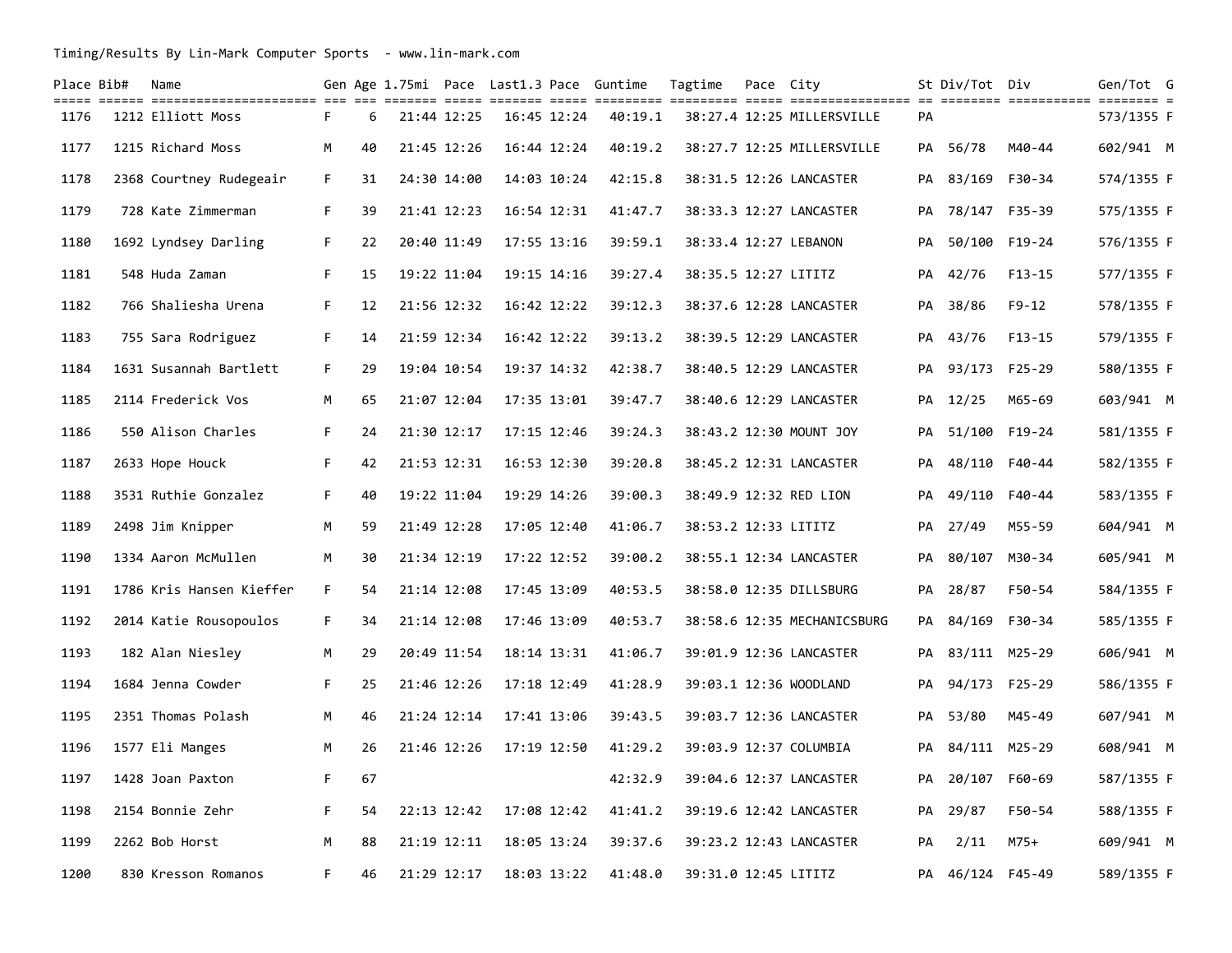| till ander bebegendengendenen der der senden denn andere anden den dennen denn andengendenen an bebegen andene | F.                                                                                                                                                                                                                                                                                                                                                                                                                                                              | 13 |  |                                                                                                                                                                                                                                                                                                                         | 40:08.8                                                                                                                                                                                                                                                     |                                                          |  |                                                                                                                                                                                                                                                                                                                                                                                                                                                                                                                                                                                     |       | $F13 - 15$                                                                                                                                                                  | 590/1355 F                                                                   |  |
|----------------------------------------------------------------------------------------------------------------|-----------------------------------------------------------------------------------------------------------------------------------------------------------------------------------------------------------------------------------------------------------------------------------------------------------------------------------------------------------------------------------------------------------------------------------------------------------------|----|--|-------------------------------------------------------------------------------------------------------------------------------------------------------------------------------------------------------------------------------------------------------------------------------------------------------------------------|-------------------------------------------------------------------------------------------------------------------------------------------------------------------------------------------------------------------------------------------------------------|----------------------------------------------------------|--|-------------------------------------------------------------------------------------------------------------------------------------------------------------------------------------------------------------------------------------------------------------------------------------------------------------------------------------------------------------------------------------------------------------------------------------------------------------------------------------------------------------------------------------------------------------------------------------|-------|-----------------------------------------------------------------------------------------------------------------------------------------------------------------------------|------------------------------------------------------------------------------|--|
|                                                                                                                | F.                                                                                                                                                                                                                                                                                                                                                                                                                                                              | 50 |  |                                                                                                                                                                                                                                                                                                                         | 43:46.0                                                                                                                                                                                                                                                     |                                                          |  |                                                                                                                                                                                                                                                                                                                                                                                                                                                                                                                                                                                     |       | F50-54                                                                                                                                                                      | 591/1355 F                                                                   |  |
|                                                                                                                | M                                                                                                                                                                                                                                                                                                                                                                                                                                                               | 24 |  |                                                                                                                                                                                                                                                                                                                         | 41:42.8                                                                                                                                                                                                                                                     |                                                          |  |                                                                                                                                                                                                                                                                                                                                                                                                                                                                                                                                                                                     |       | $M19-24$                                                                                                                                                                    | 610/941 M                                                                    |  |
|                                                                                                                | F.                                                                                                                                                                                                                                                                                                                                                                                                                                                              | 15 |  |                                                                                                                                                                                                                                                                                                                         | 40:18.2                                                                                                                                                                                                                                                     |                                                          |  |                                                                                                                                                                                                                                                                                                                                                                                                                                                                                                                                                                                     |       | $F13 - 15$                                                                                                                                                                  | 592/1355 F                                                                   |  |
|                                                                                                                | F.                                                                                                                                                                                                                                                                                                                                                                                                                                                              | 24 |  |                                                                                                                                                                                                                                                                                                                         | 41:43.2                                                                                                                                                                                                                                                     |                                                          |  |                                                                                                                                                                                                                                                                                                                                                                                                                                                                                                                                                                                     |       |                                                                                                                                                                             | 593/1355 F                                                                   |  |
|                                                                                                                | F.                                                                                                                                                                                                                                                                                                                                                                                                                                                              | 22 |  |                                                                                                                                                                                                                                                                                                                         | 41:40.3                                                                                                                                                                                                                                                     |                                                          |  |                                                                                                                                                                                                                                                                                                                                                                                                                                                                                                                                                                                     |       |                                                                                                                                                                             | 594/1355 F                                                                   |  |
|                                                                                                                | M                                                                                                                                                                                                                                                                                                                                                                                                                                                               | 54 |  |                                                                                                                                                                                                                                                                                                                         | 41:37.9                                                                                                                                                                                                                                                     |                                                          |  |                                                                                                                                                                                                                                                                                                                                                                                                                                                                                                                                                                                     |       | M50-54                                                                                                                                                                      | 611/941 M                                                                    |  |
|                                                                                                                | F.                                                                                                                                                                                                                                                                                                                                                                                                                                                              | 22 |  |                                                                                                                                                                                                                                                                                                                         | 40:40.2                                                                                                                                                                                                                                                     |                                                          |  |                                                                                                                                                                                                                                                                                                                                                                                                                                                                                                                                                                                     |       |                                                                                                                                                                             | 595/1355 F                                                                   |  |
|                                                                                                                | M                                                                                                                                                                                                                                                                                                                                                                                                                                                               | 49 |  |                                                                                                                                                                                                                                                                                                                         | 41:54.4                                                                                                                                                                                                                                                     |                                                          |  |                                                                                                                                                                                                                                                                                                                                                                                                                                                                                                                                                                                     |       | M45-49                                                                                                                                                                      | 612/941 M                                                                    |  |
|                                                                                                                | F.                                                                                                                                                                                                                                                                                                                                                                                                                                                              | 44 |  |                                                                                                                                                                                                                                                                                                                         | 40:10.0                                                                                                                                                                                                                                                     |                                                          |  |                                                                                                                                                                                                                                                                                                                                                                                                                                                                                                                                                                                     |       | F40-44                                                                                                                                                                      | 596/1355 F                                                                   |  |
|                                                                                                                | F.                                                                                                                                                                                                                                                                                                                                                                                                                                                              | 51 |  |                                                                                                                                                                                                                                                                                                                         | 44:09.5                                                                                                                                                                                                                                                     |                                                          |  |                                                                                                                                                                                                                                                                                                                                                                                                                                                                                                                                                                                     |       | F50-54                                                                                                                                                                      | 597/1355 F                                                                   |  |
|                                                                                                                | F.                                                                                                                                                                                                                                                                                                                                                                                                                                                              | 16 |  |                                                                                                                                                                                                                                                                                                                         | 40:14.3                                                                                                                                                                                                                                                     |                                                          |  |                                                                                                                                                                                                                                                                                                                                                                                                                                                                                                                                                                                     |       | $F16-18$                                                                                                                                                                    | 598/1355 F                                                                   |  |
|                                                                                                                | F.                                                                                                                                                                                                                                                                                                                                                                                                                                                              | 56 |  |                                                                                                                                                                                                                                                                                                                         | 41:59.5                                                                                                                                                                                                                                                     |                                                          |  |                                                                                                                                                                                                                                                                                                                                                                                                                                                                                                                                                                                     |       | $F55 - 59$                                                                                                                                                                  | 599/1355 F                                                                   |  |
|                                                                                                                | F.                                                                                                                                                                                                                                                                                                                                                                                                                                                              | 57 |  |                                                                                                                                                                                                                                                                                                                         | 40:17.5                                                                                                                                                                                                                                                     |                                                          |  |                                                                                                                                                                                                                                                                                                                                                                                                                                                                                                                                                                                     |       | $F55 - 59$                                                                                                                                                                  | 600/1355 F                                                                   |  |
|                                                                                                                | F.                                                                                                                                                                                                                                                                                                                                                                                                                                                              | 12 |  |                                                                                                                                                                                                                                                                                                                         | 40:08.7                                                                                                                                                                                                                                                     |                                                          |  |                                                                                                                                                                                                                                                                                                                                                                                                                                                                                                                                                                                     |       | $F9 - 12$                                                                                                                                                                   | 601/1355 F                                                                   |  |
|                                                                                                                | F.                                                                                                                                                                                                                                                                                                                                                                                                                                                              | 15 |  |                                                                                                                                                                                                                                                                                                                         | 41:26.9                                                                                                                                                                                                                                                     |                                                          |  |                                                                                                                                                                                                                                                                                                                                                                                                                                                                                                                                                                                     | 46/76 | $F13 - 15$                                                                                                                                                                  | 602/1355 F                                                                   |  |
|                                                                                                                | F.                                                                                                                                                                                                                                                                                                                                                                                                                                                              | 26 |  |                                                                                                                                                                                                                                                                                                                         | 42:06.4                                                                                                                                                                                                                                                     |                                                          |  |                                                                                                                                                                                                                                                                                                                                                                                                                                                                                                                                                                                     |       |                                                                                                                                                                             | 603/1355 F                                                                   |  |
|                                                                                                                | M                                                                                                                                                                                                                                                                                                                                                                                                                                                               | 6  |  |                                                                                                                                                                                                                                                                                                                         | 42:27.7                                                                                                                                                                                                                                                     |                                                          |  | PA                                                                                                                                                                                                                                                                                                                                                                                                                                                                                                                                                                                  |       |                                                                                                                                                                             | 613/941 M                                                                    |  |
|                                                                                                                | M                                                                                                                                                                                                                                                                                                                                                                                                                                                               | 64 |  |                                                                                                                                                                                                                                                                                                                         | 42:07.3                                                                                                                                                                                                                                                     |                                                          |  |                                                                                                                                                                                                                                                                                                                                                                                                                                                                                                                                                                                     |       | M60-64                                                                                                                                                                      | 614/941 M                                                                    |  |
|                                                                                                                | M                                                                                                                                                                                                                                                                                                                                                                                                                                                               | 72 |  |                                                                                                                                                                                                                                                                                                                         | 41:53.0                                                                                                                                                                                                                                                     |                                                          |  | PA                                                                                                                                                                                                                                                                                                                                                                                                                                                                                                                                                                                  | 4/14  | M70-74                                                                                                                                                                      | 615/941 M                                                                    |  |
|                                                                                                                | F.                                                                                                                                                                                                                                                                                                                                                                                                                                                              | 12 |  |                                                                                                                                                                                                                                                                                                                         | 40:34.7                                                                                                                                                                                                                                                     |                                                          |  |                                                                                                                                                                                                                                                                                                                                                                                                                                                                                                                                                                                     |       | $F9 - 12$                                                                                                                                                                   | 604/1355 F                                                                   |  |
|                                                                                                                | 742 Lilly Houck<br>360 Melissa Betrone<br>2385 Daniel Sprunger<br>553 Zoe Soderblom<br>2200 Darian Cope<br>1664 Amanda Brubaker<br>1496 Tim Martin<br>1145 Desiree Landis<br>3530 Calvin Young<br>341 Gwen Geesey<br>1977 Laura Raineri<br>339 Lauren De Stefano<br>142 Mary Dymeck<br>410 Heidi Schuerger<br>741 Vanessa Grant<br>2214 Makayla Devault<br>1927 Latanya Moore<br>1920 Mason Miller<br>143 Steven Dymeck<br>2310 Don McCumber<br>613 Lily Maddox |    |  | 21:56 12:32<br>21:32 12:19<br>19:26 11:07<br>21:36 12:21<br>19:29 11:08<br>21:41 12:24<br>19:29 11:08<br>21:10 12:06<br>21:31 12:18<br>22:07 12:39<br>21:54 12:31<br>22:07 12:39<br>21:04 12:03<br>21:41 12:24<br>20:38 11:48<br>22:12 12:41<br>22:02 12:36<br>22:23 12:48<br>21:02 12:01<br>22:25 12:49<br>21:26 12:15 | 17:39 13:04<br>20:11 14:57<br>18:02 13:22<br>20:10 14:57<br>18:00 13:20<br>20:15 15:00<br>18:35 13:46<br>17:40 13:05<br>17:56 13:17<br>17:43 13:08<br>18:47 13:55<br>18:11 13:28<br>19:16 14:16<br>17:44 13:08<br>17:53 13:15<br>17:35 13:01<br>18:57 14:02 | 18:04 13:23<br>18:14 13:31<br>17:35 13:01<br>18:34 13:46 |  | 39:33.7 12:46 LANCASTER<br>39:35.4 12:47 LANCASTER<br>39:36.4 12:47 LANCASTER<br>39:36.8 12:47 MOUNT JOY<br>39:37.9 12:48 LANCASTER<br>39:40.8 12:48 BETHEL<br>39:43.4 12:49 EPHRATA<br>39:43.8 12:49 WILLOW STREET<br>39:44.0 12:49 LANCASTER<br>39:46.4 12:50 BAINBRIDGE<br>39:48.8 12:51 LANCASTER<br>39:49.6 12:51 ELIZABETHTOWN<br>39:50.2 12:51 BLANDON<br>39:51.0 12:52 LANCASTER<br>39:52.8 12:52 LANCASTER<br>39:54.1 12:53 REAMSTOWN<br>39:54.2 12:53 LANCASTER<br>39:57.0 12:54 LANCASTER<br>39:57.5 12:54 BLANDON<br>39:59.2 12:54 LANCASTER<br>39:59.4 12:54 LANCASTER |       | PA 44/76<br>PA 30/87<br>PA 37/56<br>PA 45/76<br>PA 57/79<br>PA 54/80<br>PA 50/110<br>PA 31/87<br>PA 27/49<br>PA 26/71<br>PA 27/71<br>PA 39/86<br>PA<br>PA 18/39<br>PA 40/86 | PA 52/100 F19-24<br>PA 53/100 F19-24<br>PA 54/100 F19-24<br>PA 95/173 F25-29 |  |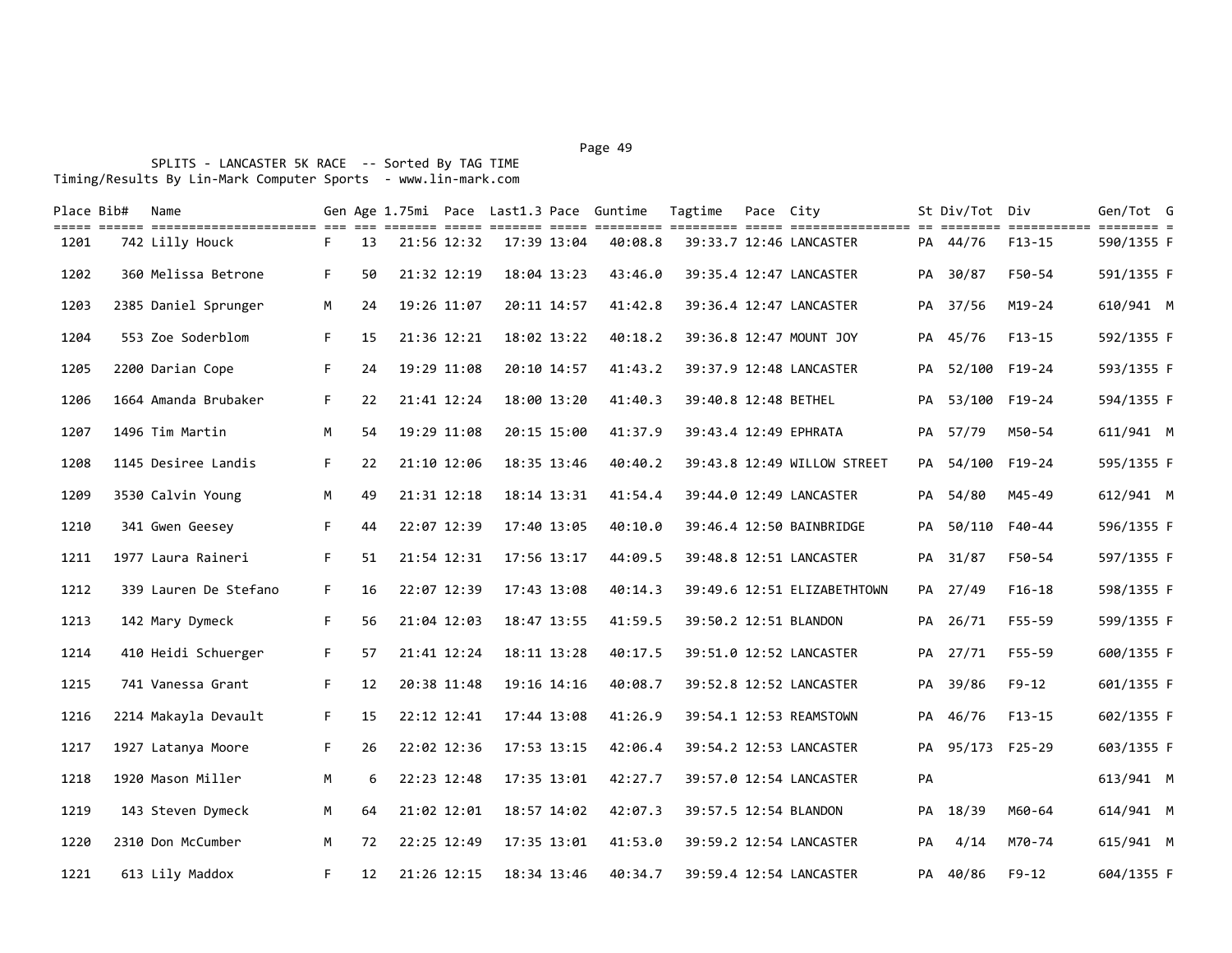| 1222 | 1921 Megan Miller    |     | 35 | 22:21 12:47 | 17:40 13:05 42:30.3     |         | 40:00.2 12:55 LANCASTER                                       |  | PA 79/147 F35-39 | 605/1355 F |
|------|----------------------|-----|----|-------------|-------------------------|---------|---------------------------------------------------------------|--|------------------|------------|
| 1223 | 1711 Brian Doub      | M . | 34 |             | 22:18 12:45 17:45 13:09 | 41:51.2 | 40:02.1 12:55 LANCASTER                                       |  | PA 81/107 M30-34 | 616/941 M  |
|      | 1224 1712 Elyse Doub |     | 32 |             |                         |         | 22:19 12:45  17:45  13:09  41:51.0  40:03.4  12:56  LANCASTER |  | PA 85/169 F30-34 | 606/1355 F |
| 1225 | 1914 Brad Miller     | M . | 34 | 22:23 12:47 | 17:44 13:08 42:38.2     |         | 40:06.0 12:57 LANCASTER                                       |  | PA 82/107 M30-34 | 617/941 M  |

| Place Bib# | Name                                                                |    |    |             |             |             |                 | Gen Age 1.75mi Pace Last1.3 Pace Guntime | Tagtime              | Pace City |                             |    | St Div/Tot Div   |                                       | Gen/Tot G  |  |
|------------|---------------------------------------------------------------------|----|----|-------------|-------------|-------------|-----------------|------------------------------------------|----------------------|-----------|-----------------------------|----|------------------|---------------------------------------|------------|--|
| 1226       | ===== ====== ======================= === ===<br>2393 Tricia Tassmer | F. | 42 | 22:24 12:48 |             |             | 17:43 13:07     | 42:00.3                                  |                      |           | 40:06.0 12:57 LANCASTER     |    | PA 51/110 F40-44 | <u>-------- ----------- ------- -</u> | 607/1355 F |  |
| 1227       | 1772 Anthony Greggs                                                 | М  | 51 | 22:29 12:51 |             |             | 17:39 13:05     | 42:05.7                                  |                      |           | 40:07.2 12:57 LANCASTER     |    | PA 58/79         | M50-54                                | 618/941 M  |  |
| 1228       | 1615 Brooke Adams                                                   | F. | 13 |             | 20:59 12:00 | 19:11 14:13 |                 | 41:51.8                                  |                      |           | 40:08.9 12:58 CONESTOGA     |    | PA 47/76         | $F13-15$                              | 608/1355 F |  |
| 1229       | 1862 Amanda Levering                                                | F. | 36 | 22:05 12:37 |             |             | 18:06 13:24     | 40:55.0                                  |                      |           | 40:09.4 12:58 LANCASTER     | PA | 80/147 F35-39    |                                       | 609/1355 F |  |
| 1230       | 1811 Margaret High                                                  | F. | 44 |             | 20:45 11:52 | 19:28 14:25 |                 | 40:32.8                                  |                      |           | 40:12.2 12:59 LANCASTER     | PA | 52/110 F40-44    |                                       | 610/1355 F |  |
| 1231       | 846 Danielle Haley                                                  | F. | 32 |             | 22:11 12:41 | 18:04 13:23 |                 | 41:46.3                                  | 40:14.3 12:59 LITITZ |           |                             | PA | 86/169 F30-34    |                                       | 611/1355 F |  |
| 1232       | 51 Gregory Boyer                                                    | M  | 22 |             |             |             |                 | 41:30.6                                  |                      |           | 40:16.8 13:00 READING       |    | PA 38/56         | M19-24                                | 619/941 M  |  |
| 1233       | 747 Matthew Peirce                                                  | M  | 15 | 21:43 12:25 |             |             | 18:36 13:47     | 42:02.0                                  | 40:18.3 13:01 OLEY   |           |                             |    | PA 53/65         | M13-15                                | 620/941 M  |  |
| 1234       | 1614 Amber Adams                                                    | F. | 35 |             | 20:59 12:00 |             | 19:20 14:20     | 42:01.5                                  |                      |           | 40:18.7 13:01 CONESTOGA     |    | PA 81/147 F35-39 |                                       | 612/1355 F |  |
| 1235       | 1616 Halie Adams                                                    | F. | 16 | 20:59 11:59 |             |             | 19:21 14:20     | 42:03.5                                  |                      |           | 40:18.9 13:01 CONESTOGA     | PA | 28/49            | $F16-18$                              | 613/1355 F |  |
| 1236       | 2039 Alexandra Shand                                                | F. | 34 | 22:00 12:35 |             |             | $18:21$ $13:36$ | 44:21.1                                  |                      |           | 40:20.5 13:01 LANCASTER     |    | PA 87/169 F30-34 |                                       | 614/1355 F |  |
| 1237       | 748 Michael Peirce                                                  | M  | 46 | 21:44 12:25 |             |             | 18:38 13:48     | 42:03.1                                  | 40:21.0 13:01 OLEY   |           |                             |    | PA 55/80         | M45-49                                | 621/941 M  |  |
| 1238       | 17 Justin Williams                                                  | M  | 38 |             | 22:41 12:58 |             | 17:44 13:09     | 41:38.8                                  |                      |           | 40:24.5 13:03 LANCASTER     |    | PA 65/92         | M35-39                                | 622/941 M  |  |
| 1239       | 2066 Denise Snyder-Patch                                            | F. | 47 | 22:20 12:46 |             | 18:10 13:27 |                 | 41:48.4                                  |                      |           | 40:28.4 13:04 ELIZABETHTOWN | PA | 47/124 F45-49    |                                       | 615/1355 F |  |
| 1240       | 635 Lisa Stoltzfus                                                  | F. | 49 |             | 21:20 12:12 |             | 19:09 14:11     | 42:51.7                                  |                      |           | 40:28.5 13:04 MANHEIM       |    | PA 48/124 F45-49 |                                       | 616/1355 F |  |
| 1241       | 1661 Carol Brown                                                    | F. | 49 | 22:37 12:56 |             |             | 17:53 13:15     | 41:56.0                                  |                      |           | 40:29.2 13:04 WRIGHTSVILLE  |    | PA 49/124 F45-49 |                                       | 617/1355 F |  |
| 1242       | 56 Michelle Diaz                                                    | F. | 29 |             |             |             |                 | 41:35.4                                  |                      |           | 40:30.4 13:04 EPHRATA       |    | PA 96/173 F25-29 |                                       | 618/1355 F |  |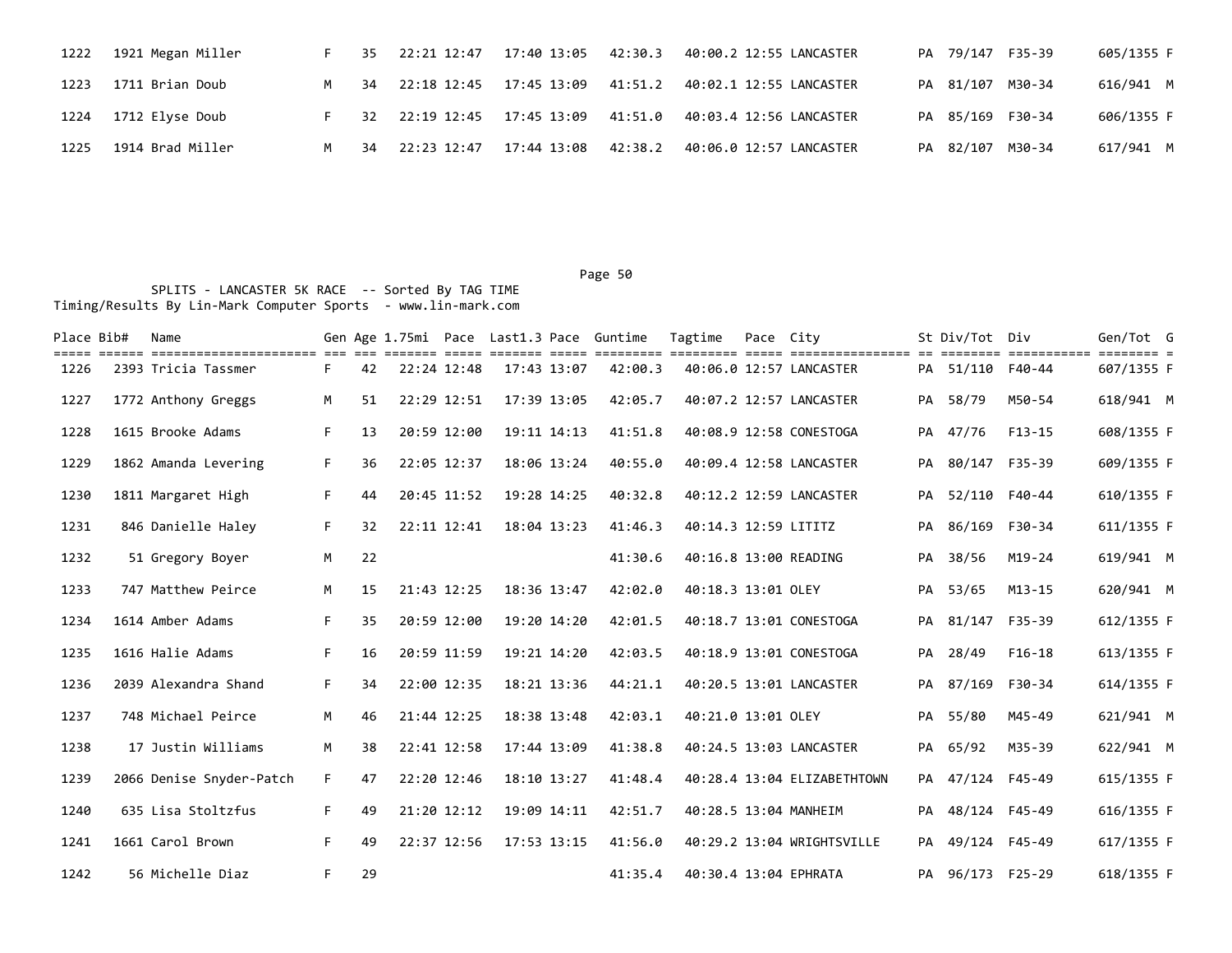| 1243 | 634 Brandon Stoltzfus   | M  | 15  | 21:23 12:14 | 19:10 14:12     | 42:54.4 | 40:31.9 13:05 MANHEIM   |    | PA 54/65         | M13-15 | 623/941 M  |
|------|-------------------------|----|-----|-------------|-----------------|---------|-------------------------|----|------------------|--------|------------|
| 1244 | 1681 Jessica Comp-Lewis | F. | 39  | 21:13 12:08 | 19:21 14:20     | 42:23.8 | 40:33.4 13:05 LANCASTER |    | PA 82/147 F35-39 |        | 619/1355 F |
| 1245 | 2170 Mark Bellavia      | M  | 59. | 22:37 12:56 | 18:02 13:21     | 41:40.2 | 40:37.7 13:07 LANCASTER | PA | 28/49            | M55-59 | 624/941 M  |
| 1246 | 3604 Jaime Rivera       | M  |     | 21:44 12:26 | 18:58 14:03     | 41:20.1 | 40:41.1 13:08 LANCASTER | PA |                  |        | 625/941 M  |
| 1247 | 1807 Ernest Hess        | M  | 76  | 23:29 13:25 | $17:14$ $12:46$ | 40:41.9 | 40:41.9 13:08 LANCASTER | PA | 3/11             | M75+   | 626/941 M  |
| 1248 | 2471 Chloe Friesen      | F. | 6   | 21:01 12:01 | 19:43 14:36     | 42:02.6 | 40:42.5 13:08 EPHRATA   | PA |                  |        | 620/1355 F |
| 1249 | 2475 Tiina Friesen      | F. | 46  | 21:00 12:00 | 19:44 14:38     | 42:03.1 | 40:43.8 13:09 EPHRATA   |    | PA 50/124 F45-49 |        | 621/1355 F |
| 1250 | 2150 Harry Yekel        | M  | 57  | 23:54 13:40 | $16:56$ $12:33$ | 43:41.4 | 40:49.0 13:10 LANCASTER | PA | 29/49            | M55-59 | 627/941 M  |

| Place Bib# | Name                   |    |    |               |             |             | Gen Age 1.75mi Pace Last1.3 Pace Guntime | Tagtime | Pace City |                                                |    | St Div/Tot Div   |           | Gen/Tot G  |  |
|------------|------------------------|----|----|---------------|-------------|-------------|------------------------------------------|---------|-----------|------------------------------------------------|----|------------------|-----------|------------|--|
| 1251       | 1644 Lindsay Binder    | F. | 25 |               | 22:03 12:36 | 18:49 13:57 | 43:02.4                                  |         |           | 40:50.9 13:11 LANCASTER                        |    | PA 97/173 F25-29 |           | 622/1355 F |  |
| 1252       | 2118 Jackson Walker    | M  | 11 | $22:24$ 12:48 |             | 18:29 13:42 | 42:09.7                                  |         |           | 40:52.5 13:12 EAST PETERSBURG                  |    | PA 40/63         | M9-12     | 628/941 M  |  |
| 1253       | 2117 Amy Walker        | F. | 41 | 22:24 12:48   |             | 18:30 13:43 | 42:10.0                                  |         |           | 40:53.1 13:12 EAST PETERSBURG PA 53/110 F40-44 |    |                  |           | 623/1355 F |  |
| 1254       | 2168 Tammy Bechtold    | F. | 51 | 22:47 13:01   |             | 18:11 13:28 | 42:01.4                                  |         |           | 40:56.9 13:13 EAST PETERSBURG                  |    | PA 32/87         | F50-54    | 624/1355 F |  |
| 1255       | 2068 Lia Sorace        | F. | 12 | 21:14 12:08   |             | 19:48 14:40 | 42:00.2                                  |         |           | 41:00.4 13:14 LANCASTER                        |    | PA 41/86         | F9-12     | 625/1355 F |  |
| 1256       | 1198 Sidney Brant      | F. | 12 |               | 21:14 12:08 | 19:47 14:39 | 41:59.8                                  |         |           | 41:00.5 13:14 LANCASTER                        | PA | 42/86            | $F9 - 12$ | 626/1355 F |  |
| 1257       | 1683 Aramis Cordero    | M  | 36 | 22:57 13:07   |             | 18:10 13:28 | 43:16.1                                  |         |           | 41:06.0 13:16 LANCASTER                        | PA | 66/92            | M35-39    | 629/941 M  |  |
| 1258       | 2112 Tori Vanburen     | F. | 31 | 23:08 13:14   |             | 18:00 13:20 | 46:00.9                                  |         |           | 41:07.3 13:16 NEW HOLLAND                      |    | PA 88/169 F30-34 |           | 627/1355 F |  |
| 1259       | 695 Chelsy Joy Velasco | F. | 41 | 21:30 12:17   |             | 19:38 14:33 | 44:08.9                                  |         |           | 41:07.3 13:16 LANCASTER                        |    | PA 54/110 F40-44 |           | 628/1355 F |  |
| 1260       | 691 Pat O'Loughlin     | M  | 42 | 21:29 12:17   |             | 19:39 14:34 | 44:09.8                                  |         |           | 41:07.5 13:16 LANCASTER                        |    | PA 57/78         | M40-44    | 630/941 M  |  |
| 1261       | 1896 Ian McGinn        | M  | 34 | 23:08 13:13   |             | 18:01 13:21 | 46:01.6                                  |         |           | 41:07.9 13:17 NEW HOLLAND                      |    | PA 83/107 M30-34 |           | 631/941 M  |  |
| 1262       | 257 Denise Acevedo     | F. | 48 |               | 22:07 12:38 | 19:05 14:08 | 41:56.3                                  |         |           | 41:10.3 13:17 LANCASTER                        |    | PA 51/124 F45-49 |           | 629/1355 F |  |
| 1263       | 321 Jennifer Myers     | F. | 37 | 22:43 12:59   |             | 18:29 13:41 | 42:21.8                                  |         |           | 41:11.1 13:18 LANCASTER                        |    | PA 83/147 F35-39 |           | 630/1355 F |  |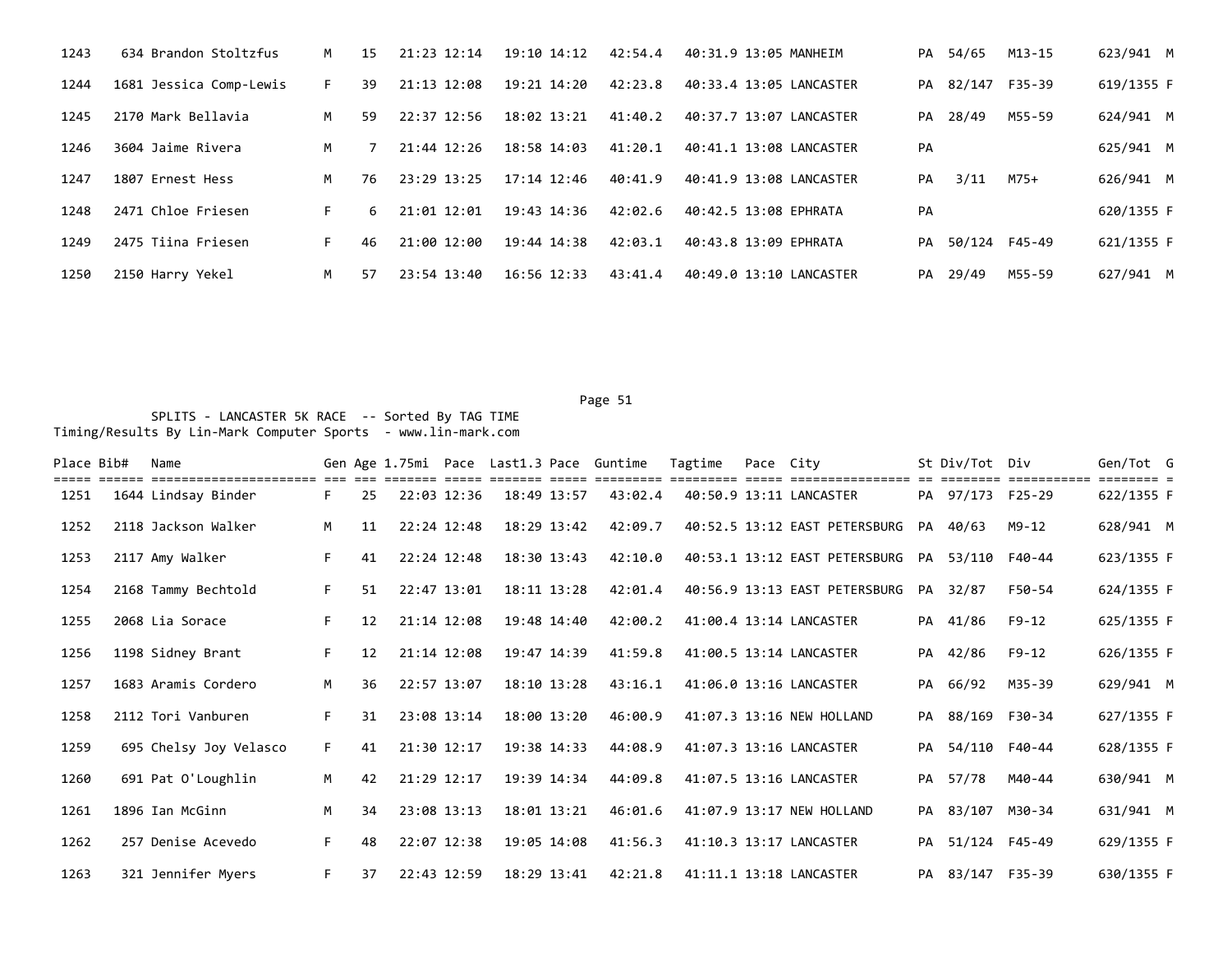| 1264 | 719 Emily Miller             | F. | 28 | 22:39 12:57     | 18:41 13:50     | 43:00.8 | 41:18.8 13:20 MOUNT JOY      |    | PA 98/173 F25-29 |        | 631/1355 F |  |
|------|------------------------------|----|----|-----------------|-----------------|---------|------------------------------|----|------------------|--------|------------|--|
| 1265 | 318 Samantha Lopez-Vanorme M |    | 34 | 23:03 13:10     | $18:22$ $13:36$ | 42:33.0 | 41:23.5 13:22 LANCASTER      |    | PA 84/107 M30-34 |        | 632/941 M  |  |
| 1266 | 1318 David Raubenstine       | M  | 28 | 23:50 13:38     | 17:36 13:03     | 42:49.5 | 41:25.8 13:22 LANCASTER      | PA | 85/111 M25-29    |        | 633/941 M  |  |
| 1267 | 924 Javier Brown III         | M  | 21 | 26:35 15:11     | 14:54 11:02     | 45:11.1 | 41:27.6 13:23 MILLERSVILLE   |    | PA 39/56         | M19-24 | 634/941 M  |  |
| 1268 | 3605 Jaden Rivera            | M  | 9  | $19:53$ $11:22$ | 21:36 16:00     | 42:07.8 | 41:27.9 13:23 LANCASTER      | PA | 41/63            | M9-12  | 635/941 M  |  |
| 1269 | 1895 Stacy McGaha            | F. | 34 | 22:38 12:56     | 18:56 14:02     | 42:45.3 | 41:32.6 13:25 NEW CUMBERLAND | PA | 89/169           | F30-34 | 632/1355 F |  |
| 1270 | 1338 Cesarina Peguero        | F. | 18 | 21:42 12:24     | 19:53 14:44     | 42:04.3 | 41:34.2 13:25 LANCASTER      |    | PA 29/49         | F16-18 | 633/1355 F |  |
| 1271 | 1390 Kristina Newport        | F. | 41 | 23:06 13:12     | 18:29 13:42     | 44:54.9 | 41:34.4 13:25 LANCASTER      | PA | 55/110 F40-44    |        | 634/1355 F |  |
| 1272 | 1391 Stella Newport          | F. | 8  | 23:07 13:13     | 18:29 13:41     | 44:54.3 | 41:34.9 13:25 LANCASTER      | PA |                  |        | 635/1355 F |  |
| 1273 | 2034 Mary Schreiber          | F. | 63 | 22:45 13:00     | 19:00 14:04     | 43:34.8 | 41:43.2 13:28 LITITZ         |    | PA 21/107 F60-69 |        | 636/1355 F |  |
| 1274 | 52 Scott Boyer               | M  | 26 | 22:45 13:00     | 19:00 14:04     | 42:57.1 | 41:43.7 13:28 READING        | PA | 86/111 M25-29    |        | 636/941 M  |  |
| 1275 | 414 Amanda Sollenberger      | F. | 38 | 23:55 13:40     | 17:50 13:13     | 44:20.0 | 41:43.9 13:28 LANCASTER      | PA | 84/147 F35-39    |        | 637/1355 F |  |

Page 52 and the contract of the contract of the contract of the contract of the contract of the contract of the contract of the contract of the contract of the contract of the contract of the contract of the contract of th

| Place Bib# | Name                     |    |    |             |             |             | Gen Age 1.75mi Pace Last1.3 Pace Guntime | Tagtime              | Pace City |                              | St Div/Tot Div   |        | Gen/Tot G  |  |
|------------|--------------------------|----|----|-------------|-------------|-------------|------------------------------------------|----------------------|-----------|------------------------------|------------------|--------|------------|--|
| 1276       | 1283 Jackie Schell       | F. | 40 | 22:24 12:48 | 19:22 14:21 |             | 42:28.9                                  |                      |           | 41:45.6 13:29 LANCASTER      | PA 56/110 F40-44 |        | 638/1355 F |  |
| 1277       | 2621 Shyam Balepur       | M  | 52 | 22:54 13:05 | 18:55 14:01 |             | 43:16.3                                  |                      |           | 41:48.2 13:30 LANCASTER      | PA 59/79         | M50-54 | 637/941 M  |  |
| 1278       | 3513 Sarah Wills-Shivery | F. | 12 | 23:45 13:35 | 18:05 13:24 |             | 43:00.6                                  |                      |           | 41:49.8 13:30 LANCASTER      | PA 43/86         | F9-12  | 639/1355 F |  |
| 1279       | 1647 Barbara Book        |    | 39 | 22:06 12:38 |             | 19:46 14:39 | 42:56.3                                  |                      |           | 41:51.2 13:31 WILLOW STREET  | PA 85/147 F35-39 |        | 640/1355 F |  |
| 1280       | 1663 Megan Brown         | F. | 36 | 22:58 13:08 | 18:56 14:02 |             | 44:31.0                                  |                      |           | 41:53.7 13:31 CONESTOGA      | PA 86/147 F35-39 |        | 641/1355 F |  |
| 1281       | 1966 Audra Post          | F. | 48 | 23:22 13:21 |             | 18:33 13:45 | 43:33.1                                  |                      |           | 41:54.1 13:31 LANCASTER      | PA 52/124 F45-49 |        | 642/1355 F |  |
| 1282       | 1778 Rebecca Guhl        | F. | 49 | 22:59 13:08 |             | 18:59 14:04 | 44:34.1                                  | 41:57.2 13:32 OXFORD |           |                              | PA 53/124 F45-49 |        | 643/1355 F |  |
| 1283       | 2519 Stephanie Miller    | F. | 66 | 22:52 13:04 | 19:13 14:14 |             | 43:48.6                                  |                      |           | 42:03.6 13:35 NEW PROVIDENCE | PA 22/107        | F60-69 | 644/1355 F |  |
| 1284       | 745 Alyssa Laughner      | F. | 34 |             |             |             | 43:36.8                                  |                      |           | 42:16.6 13:39 LANCASTER      | PA 90/169 F30-34 |        | 645/1355 F |  |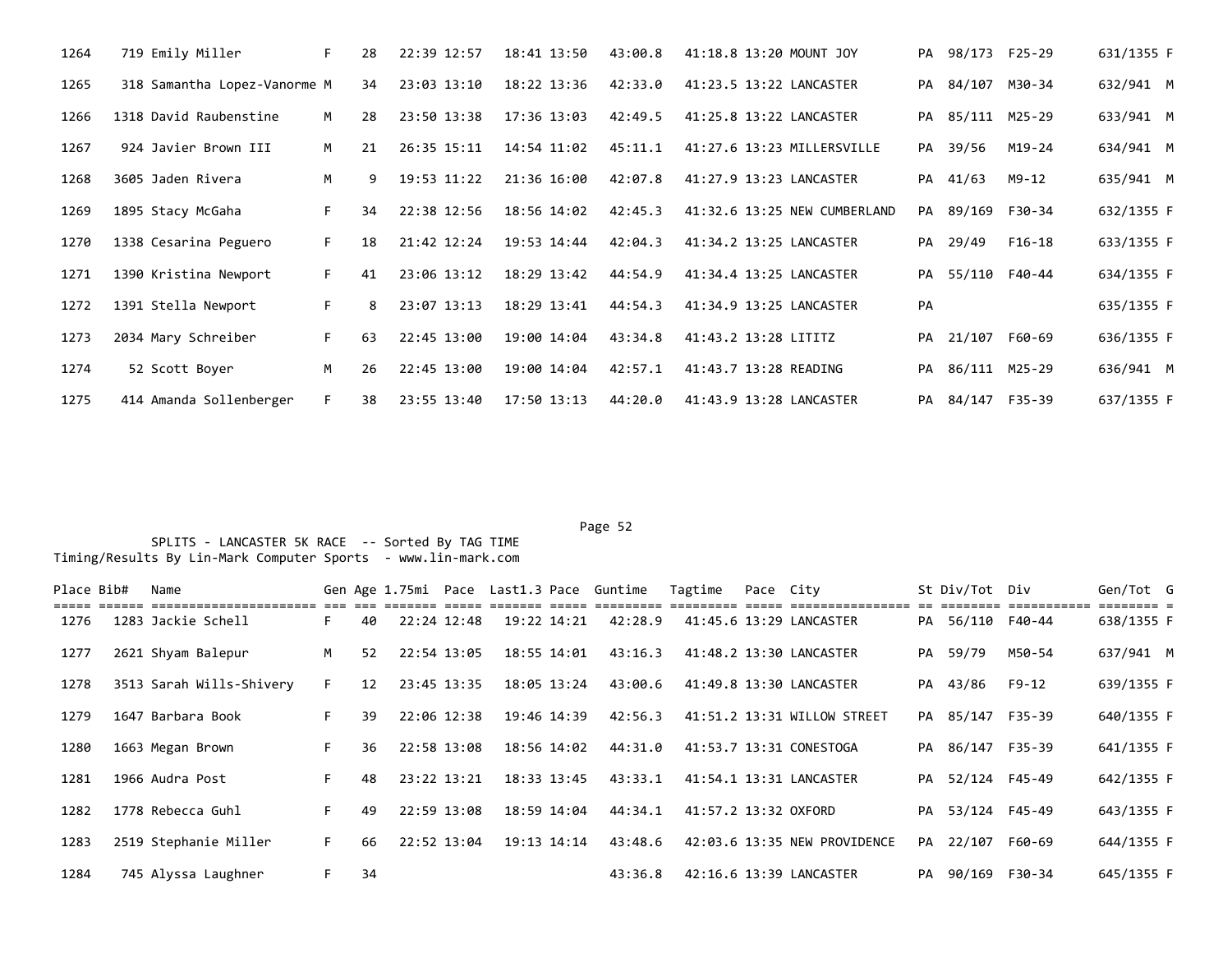| 1285 | 2104 Sandy Tran          | F. | 28 | 23:08 13:13 | 19:11 14:12 | 44:21.4 | 42:17.7 13:39 LANCASTER    |    | PA 99/173 F25-29  |               | 646/1355 F |
|------|--------------------------|----|----|-------------|-------------|---------|----------------------------|----|-------------------|---------------|------------|
| 1286 | 923 Deltilyn Bonal       | F. | 29 | 23:37 13:30 | 18:43 13:52 | 45:50.6 | 42:19.5 13:40 MILLERSVILLE |    | PA 100/173 F25-29 |               | 647/1355 F |
| 1287 | 1372 Brooke Long         | F. | 10 | 23:46 13:35 | 18:55 14:01 | 44:13.0 | 42:39.6 13:46 LANCASTER    |    | PA 44/86          | $F9 - 12$     | 648/1355 F |
| 1288 | 964 Vicki Wiggins        | F. | 65 | 23:14 13:17 | 19:28 14:26 | 44:27.7 | 42:41.7 13:47 LANCASTER    | PA | 23/107 F60-69     |               | 649/1355 F |
| 1289 | 2195 Carole Clancy       | F. | 46 | 23:38 13:30 | 19:05 14:08 | 45:12.9 | 42:42.2 13:47 CONESTOGA    | PA |                   | 54/124 F45-49 | 650/1355 F |
| 1290 | 2138 Allison Willis      | F. | 39 | 23:08 13:13 | 19:40 14:34 | 46:43.1 | 42:46.1 13:48 LANCASTER    |    | PA 87/147 F35-39  |               | 651/1355 F |
| 1291 | 441 Jorge Martinez-Perez | M  | 8  | 24:17 13:53 | 18:31 13:43 | 47:45.4 | 42:46.5 13:48 LANCASTER    | PA |                   |               | 638/941 M  |
| 1292 | 3523 Meredith Cooke      | F. | 39 | 24:27 13:58 | 18:21 13:36 | 46:50.9 | 42:47.2 13:49 LANCASTER    | PA | 88/147 F35-39     |               | 652/1355 F |
| 1293 | 1851 Linda Krick         | F. | 67 | 22:32 12:53 | 20:18 15:02 | 44:24.7 | 42:48.8 13:49 EPHRATA      | PA |                   | 24/107 F60-69 | 653/1355 F |
| 1294 | 921 Joshua Miller        | M  | 6. | 20:59 12:00 | 21:52 16:12 | 46:02.3 | 42:49.7 13:49 LANCASTER    | PA |                   |               | 639/941 M  |
| 1295 | 1373 Jonathan Long       | M  | 43 | 23:47 13:36 | 19:05 14:08 | 44:23.6 | 42:51.1 13:50 LEOLA        | PA | 58/78             | M40-44        | 640/941 M  |
| 1296 | 2564 Phil Vogt           | M  | 50 | 24:46 14:09 | 18:07 13:25 | 45:59.6 | 42:51.8 13:50 LANCASTER    | PA | 60/79             | M50-54        | 641/941 M  |
| 1297 | 2544 Casey Rudegeair     | F. | 32 | 24:28 13:59 | 18:25 13:39 | 46:38.7 | 42:51.9 13:50 LANCASTER    | PA | 91/169 F30-34     |               | 654/1355 F |
| 1298 | 2556 Erin Sohn           | F. | 47 | 24:48 14:11 | 18:08 13:26 | 46:03.6 | 42:54.8 13:51 LANCASTER    |    | PA 55/124 F45-49  |               | 655/1355 F |
| 1299 | 1593 Bryan Rodriguez     | M  | 9  | 23:23 13:22 | 19:34 14:30 | 45:28.0 | 42:55.7 13:51 LANCASTER    | PA | 42/63             | M9-12         | 642/941 M  |
| 1300 | 922 Stephanie Miller     | F. | 43 | 21:39 12:22 | 21:19 15:48 | 46:08.8 | 42:56.8 13:52 LANCASTER    |    | PA 57/110 F40-44  |               | 656/1355 F |

| Place Bib# | Name                  |    |    |             |             | Gen Age 1.75mi Pace Last1.3 Pace Guntime Tagtime | Pace Citv |                         |    | St Div/Tot Div   |         | Gen/Tot G                |  |
|------------|-----------------------|----|----|-------------|-------------|--------------------------------------------------|-----------|-------------------------|----|------------------|---------|--------------------------|--|
| 1301       | 754 America Rodriguez | F. | 12 | 23:23 13:22 | 19:34 14:30 | 45:28.9                                          |           | 42:56.9 13:52 LANCASTER |    | PA 45/86         | $F9-12$ | -------- -<br>657/1355 F |  |
| 1302       | 1997 Jen Richard      |    | 49 | 24:06 13:47 | 18:52 13:59 | 45:06.0                                          |           | 42:57.3 13:52 LANCASTER |    | PA 56/124 F45-49 |         | 658/1355 F               |  |
| 1303       | 1998 Ken Richard      | M  | 48 | 24:06 13:46 | 18:53 14:00 | 45:06.6                                          |           | 42:58.1 13:52 LANCASTER |    | PA 56/80         | M45-49  | 643/941 M                |  |
| 1304       | 1626 Tamara Baker     |    | 61 | 23:11 13:15 | 19:49 14:41 | 44:51.2                                          |           | 42:59.0 13:52 STRASBURG |    | PA 25/107        | F60-69  | 659/1355 F               |  |
| 1305       | 821 Ayante Citizen    | F. | 13 | 24:21 13:55 | 18:40 13:49 | 45:01.0                                          |           | 42:59.7 13:53 LANCASTER | PA | 48/76            | F13-15  | 660/1355 F               |  |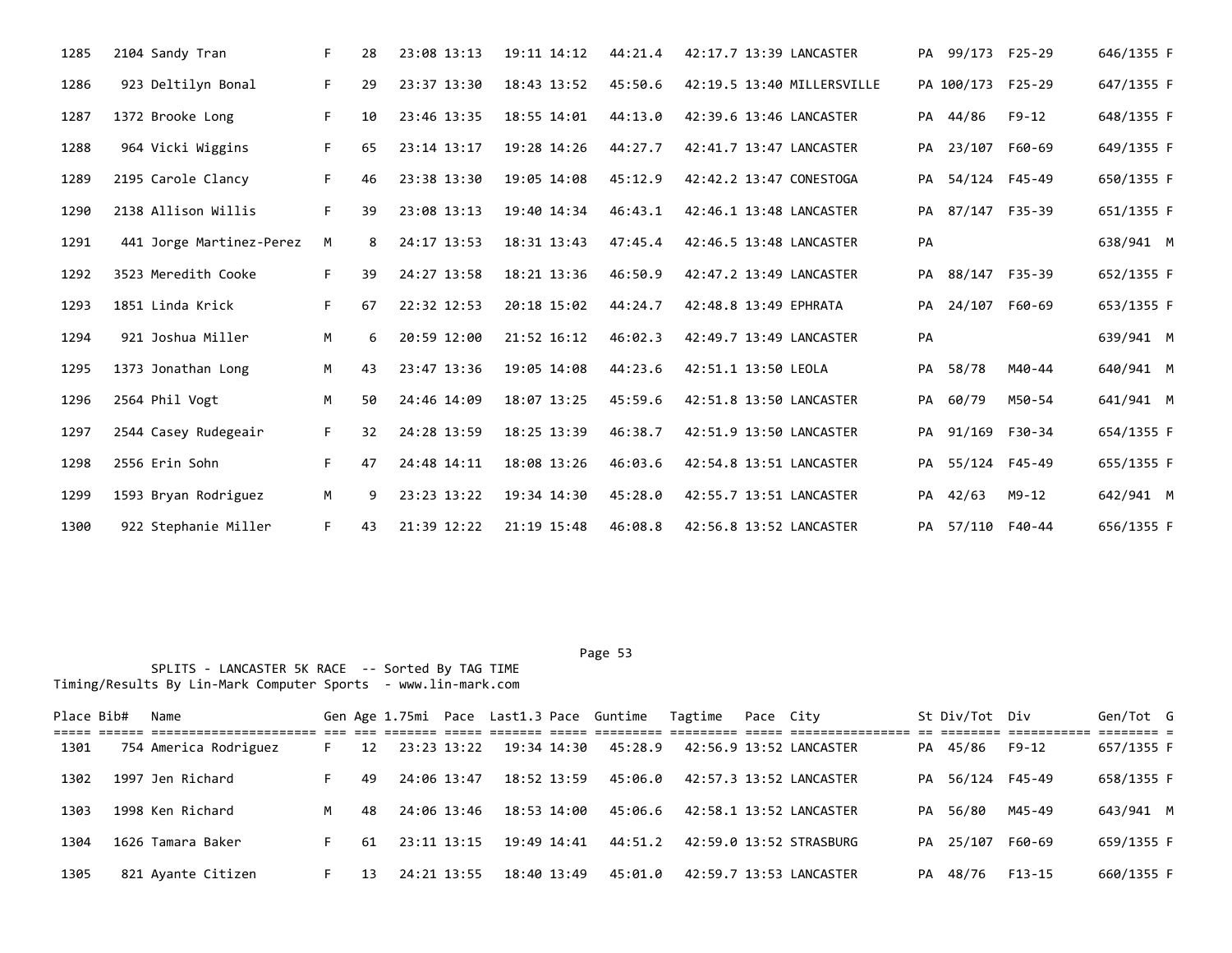| 1306 | 483 Dianne Key                | F. | 61 | 24:12 13:50 | 18:50 13:57 | 43:19.0 | 43:01.2 13:53 LANCASTER     |    | PA 26/107 F60-69  |        | 661/1355 F |
|------|-------------------------------|----|----|-------------|-------------|---------|-----------------------------|----|-------------------|--------|------------|
| 1307 | 2331 Blanche Nelson           | F. | 70 | 24:06 13:47 | 18:57 14:03 | 43:22.7 | 43:02.5 13:54 LANCASTER     | PA | 2/14              | F70-74 | 662/1355 F |
| 1308 | 2497 Catherine Knipper        | F. | 54 | 23:30 13:26 | 19:33 14:29 | 45:16.4 | 43:02.5 13:54 LITITZ        |    | PA 33/87          | F50-54 | 663/1355 F |
| 1309 | 3593 Chelsea Kelley           | F. | 27 | 26:06 14:55 | 17:03 12:38 | 46:11.7 | 43:07.7 13:55 LANCASTER     |    | PA 101/173 F25-29 |        | 664/1355 F |
| 1310 | 2221 Deryn Fink               | F. | 24 | 23:51 13:38 | 19:17 14:17 | 46:11.2 | 43:07.8 13:55 LEBANON       |    | PA 55/100 F19-24  |        | 665/1355 F |
| 1311 | 3595 Steve Kelley             | M  | 57 | 26:06 14:55 | 17:03 12:38 | 46:11.8 | 43:08.5 13:55 LANCASTER     |    | PA 30/49          | M55-59 | 644/941 M  |
| 1312 | 2178 Luis Bouril              | M  | 58 | 24:19 13:54 | 19:07 14:10 | 46:54.6 | 43:24.5 14:01 LANCASTER     |    | PA 31/49          | M55-59 | 645/941 M  |
| 1313 | 559 Nicole Eisenbach          | F. | 46 | 24:56 14:15 | 18:31 13:43 | 46:37.0 | 43:25.5 14:01 LITITZ        |    | PA 57/124 F45-49  |        | 666/1355 F |
| 1314 | 880 Tom Wessel                | M  | 34 |             |             | 47:21.9 | 43:27.3 14:02 COLUMBIA      |    | PA 85/107 M30-34  |        | 646/941 M  |
| 1315 | 1359 Ashleigh Gonzalez        | F. | 27 | 24:58 14:16 | 18:35 13:46 | 45:33.5 | 43:32.4 14:03 MOUNTVILLE    |    | PA 102/173 F25-29 |        | 667/1355 F |
| 1316 | 1363 Meghan Kennedy           | F. | 25 | 24:59 14:17 | 18:35 13:46 | 45:34.0 | 43:32.9 14:03 MOUNTVILLE    |    | PA 103/173 F25-29 |        | 668/1355 F |
| 1317 | 1365 Kaitlin Tomison          | F. | 24 | 23:11 13:15 | 20:25 15:07 | 45:34.1 | 43:34.6 14:04 LANCASTER     |    | PA 56/100 F19-24  |        | 669/1355 F |
| 1318 | 1619 Lisabet Ahlseen          | F. | 28 | 23:51 13:38 | 19:46 14:38 | 45:00.3 | 43:35.2 14:04 LANCASTER     |    | PA 104/173 F25-29 |        | 670/1355 F |
| 1319 | 1244 Clair Clawser            | M  | 73 | 24:00 13:43 | 19:37 14:32 | 45:32.5 | 43:36.3 14:04 LITITZ        | PA | 5/14              | M70-74 | 647/941 M  |
| 1320 | 961 Judy Stoner               | F. | 52 | 23:52 13:38 | 19:47 14:39 | 45:24.7 | 43:37.7 14:05 CONESTOGA     |    | PA 34/87          | F50-54 | 671/1355 F |
| 1321 | 2422 Katie Witmer             | F. | 31 | 24:33 14:02 | 19:10 14:12 | 47:24.2 | 43:42.7 14:07 LANCASTER     |    | PA 92/169 F30-34  |        | 672/1355 F |
| 1322 | 1561 Wilmarie Gonzalez        | F. | 54 | 23:43 13:33 | 20:01 14:50 | 44:53.5 | 43:42.9 14:07 HARRISBURG    |    | PA 35/87          | F50-54 | 673/1355 F |
| 1323 | 1655 Karen Bramley            | F. | 54 | 24:19 13:54 | 19:27 14:24 | 46:58.2 | 43:44.8 14:07 ELIZABETHTOWN | PA | 36/87             | F50-54 | 674/1355 F |
| 1324 | 2095 Caroline Thomas Barnha F |    | 55 | 24:20 13:54 | 19:26 14:24 | 46:58.0 | 43:45.0 14:07 LANCASTER     | PA | 28/71             | F55-59 | 675/1355 F |
| 1325 | 1509 Lisa Ruth                | F. | 45 | 24:20 13:55 | 19:26 14:24 | 47:59.8 | 43:45.3 14:07 LITITZ        |    | PA 58/124 F45-49  |        | 676/1355 F |

|      | Place Bib# Name |                                                                                                                                    |  |  |  | Gen Age 1.75mi Pace Last1.3 Pace Guntime Tagtime Pace City |  |                                                                    | St Div/Tot Div |                            | Gen/Tot G |  |
|------|-----------------|------------------------------------------------------------------------------------------------------------------------------------|--|--|--|------------------------------------------------------------|--|--------------------------------------------------------------------|----------------|----------------------------|-----------|--|
|      |                 | <u>tioi cotto conticoticoticotic de co contic como contre como contico contico como conticoticos en contico conticot contico c</u> |  |  |  |                                                            |  |                                                                    |                |                            |           |  |
| 1326 |                 | 92 Nathan Van Velson                                                                                                               |  |  |  |                                                            |  | M   30  25:43 14:42  18:06 13:25  46:23.5  43:48.3 14:08 LANCASTER |                | PA 86/107 M30-34 648/941 M |           |  |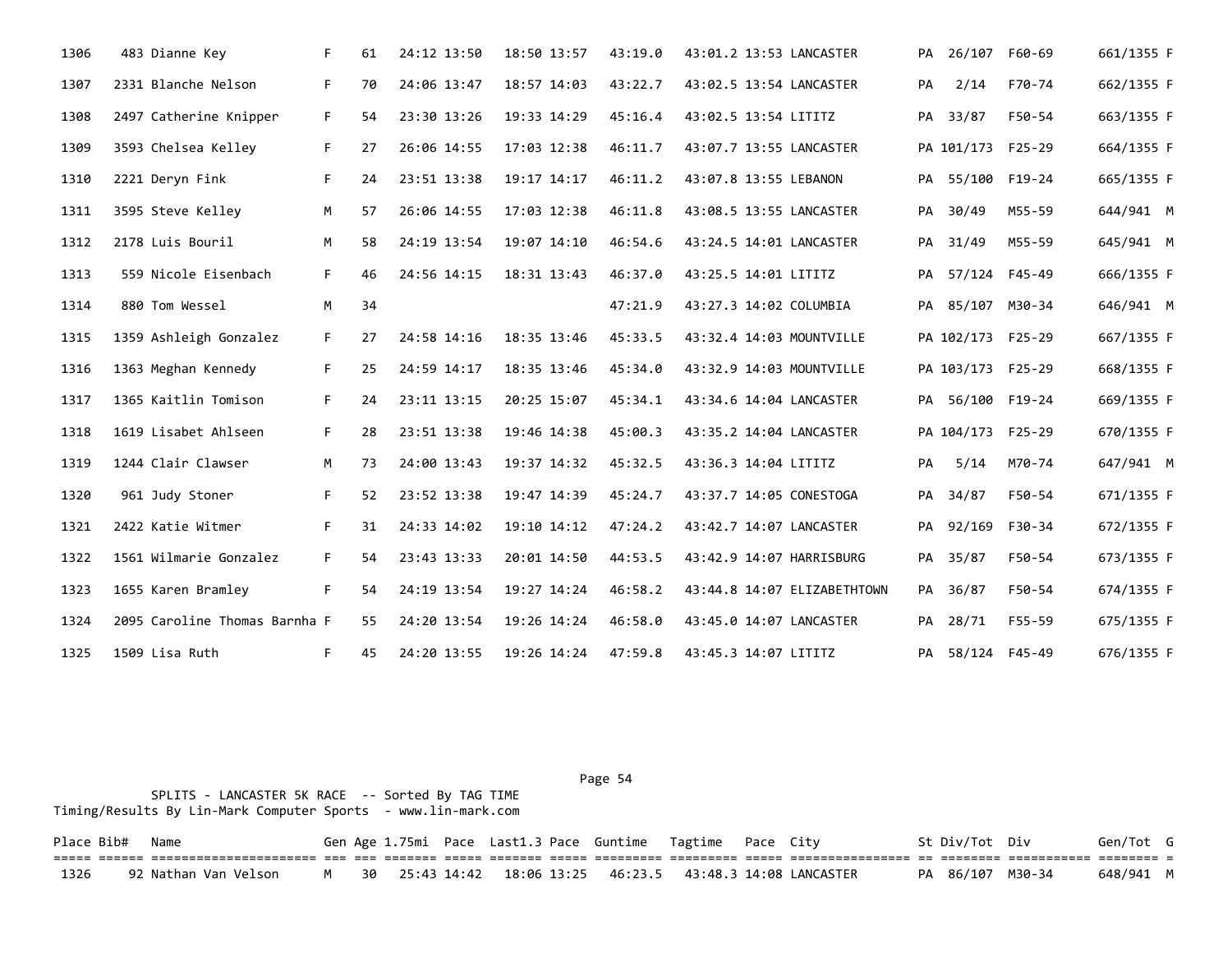| 1327 | 607 Dennis Kauffman    | M  | 70 | 24:37 14:04 | 19:19 14:19 | 45:59.6 | 43:54.6 14:10 LANCASTER       | PA | 6/14              | M70-74     | 649/941 M  |
|------|------------------------|----|----|-------------|-------------|---------|-------------------------------|----|-------------------|------------|------------|
| 1328 | 1100 Navya Reddy       | F. | 14 | 24:44 14:08 | 19:15 14:15 | 50:01.2 | 43:57.4 14:11 LITITZ          | PA | 49/76             | $F13-15$   | 677/1355 F |
| 1329 | 1636 Ananya Belsarkar  | F. | 14 | 24:42 14:07 | 19:16 14:17 | 50:01.5 | 43:57.7 14:11 LANCASTER       |    | PA 50/76          | F13-15     | 678/1355 F |
| 1330 | 930 Dj Lewis           | M  | 22 | 26:35 15:12 | 17:28 12:56 | 47:45.1 | 44:02.4 14:13 MILLERSVILLE    | PA | 40/56             | $M19 - 24$ | 650/941 M  |
| 1331 | 2172 Evan Bertz        | M  | 11 | 24:41 14:07 | 19:22 14:21 | 50:06.4 | 44:02.4 14:13 LANCASTER       |    | PA 43/63          | $M9 - 12$  | 651/941 M  |
| 1332 | 929 David Jackson Jr.  | M  | 20 | 26:35 15:12 | 17:28 12:57 | 47:45.8 | 44:02.5 14:13 MILLERSVILLE    |    | PA 41/56          | M19-24     | 652/941 M  |
| 1333 | 2688 Carl Spangler     | M  | 60 | 23:41 13:32 | 20:24 15:07 | 44:15.8 | 44:04.0 14:13 EAST PETERSBURG |    | PA 19/39          | M60-64     | 653/941 M  |
| 1334 | 721 Timothy Rill       | M  | 51 | 25:54 14:48 | 18:12 13:29 | 47:14.2 | 44:05.0 14:14 LANCASTER       |    | PA 61/79          | M50-54     | 654/941 M  |
| 1335 | 1753 Megan Gembe       | F. | 27 | 24:01 13:44 | 20:08 14:55 | 45:08.8 | 44:07.8 14:15 YORK            |    | PA 105/173 F25-29 |            | 679/1355 F |
| 1336 | 2111 Carly Vanburen    | F. | 13 | 25:01 14:18 | 19:09 14:11 | 48:49.8 | 44:09.3 14:15 COLUMBIA        |    | PA 51/76          | $F13-15$   | 680/1355 F |
| 1337 | 608 Rose Kauffman      | F. | 69 | 24:36 14:04 | 19:40 14:34 | 46:20.3 | 44:15.2 14:17 LANCASTER       |    | PA 27/107 F60-69  |            | 681/1355 F |
| 1338 | 156 Emily Peipher      | F. | 13 | 25:07 14:21 | 19:13 14:14 | 46:21.5 | 44:19.2 14:18 LITITZ          |    | PA 52/76          | $F13-15$   | 682/1355 F |
| 1339 | 39 April Homerski      | F. | 45 |             |             | 49:28.8 | 44:22.2 14:19 MOUNT JOY       |    | PA 59/124 F45-49  |            | 683/1355 F |
| 1340 | 42 Charissa Merrill    | F. | 54 |             |             | 49:30.0 | 44:24.6 14:20 MOUNT JOY       | PA | 37/87             | F50-54     | 684/1355 F |
| 1341 | 122 Rene Thomas Nerida | M  | 45 | 24:12 13:50 | 20:18 15:02 | 45:12.6 | 44:28.9 14:21 LANCASTER       |    | PA 57/80          | M45-49     | 655/941 M  |
| 1342 | 121 Cheryl Nerida      | F. | 43 | 24:12 13:50 | 20:19 15:03 | 45:13.6 | 44:29.9 14:22 LANCASTER       | PA | 58/110 F40-44     |            | 685/1355 F |
| 1343 | 1694 Louise Darlington | F. | 58 | 24:49 14:11 | 19:44 14:38 | 45:06.7 | 44:32.6 14:23 ELIZABETHTOWN   |    | PA 29/71          | F55-59     | 686/1355 F |
| 1344 | 2338 Cheryl O'Hara     | F. | 51 | 25:13 14:25 | 19:21 14:20 | 47:21.7 | 44:33.0 14:23 MARIETTA        |    | PA 38/87          | F50-54     | 687/1355 F |
| 1345 | 29 Tammy Engel         | F. | 56 | 25:39 14:40 | 19:00 14:04 | 48:05.5 | 44:37.7 14:24 LANCASTER       | PA | 30/71             | F55-59     | 688/1355 F |
| 1346 | 30 Pamela Fulmer       | F. | 50 | 25:39 14:40 | 19:03 14:06 | 48:09.1 | 44:40.8 14:25 LANCASTER       |    | PA 39/87          | F50-54     | 689/1355 F |
| 1347 | 2315 Hannah Mesana     | F. | 11 | 24:40 14:06 | 20:03 14:51 | 45:56.5 | 44:41.9 14:26 DENVER          | PA | 46/86             | F9-12      | 690/1355 F |
| 1348 | 746 Alydia Medina      | F. | 13 | 24:26 13:58 | 20:19 15:03 | 44:46.2 | 44:43.5 14:26 LANCASTER       |    | PA 53/76          | F13-15     | 691/1355 F |
| 1349 | 769 Jaidah Wolf        | F. | 13 | 24:26 13:58 | 20:18 15:02 | 44:46.5 | 44:43.7 14:26 LANCASTER       | PA | 54/76             | $F13-15$   | 692/1355 F |
| 1350 | 1910 Ginamay Mesana    | F. | 47 | 24:39 14:05 | 20:08 14:55 | 46:00.1 | 44:46.2 14:27 DENVER          |    | PA 60/124 F45-49  |            | 693/1355 F |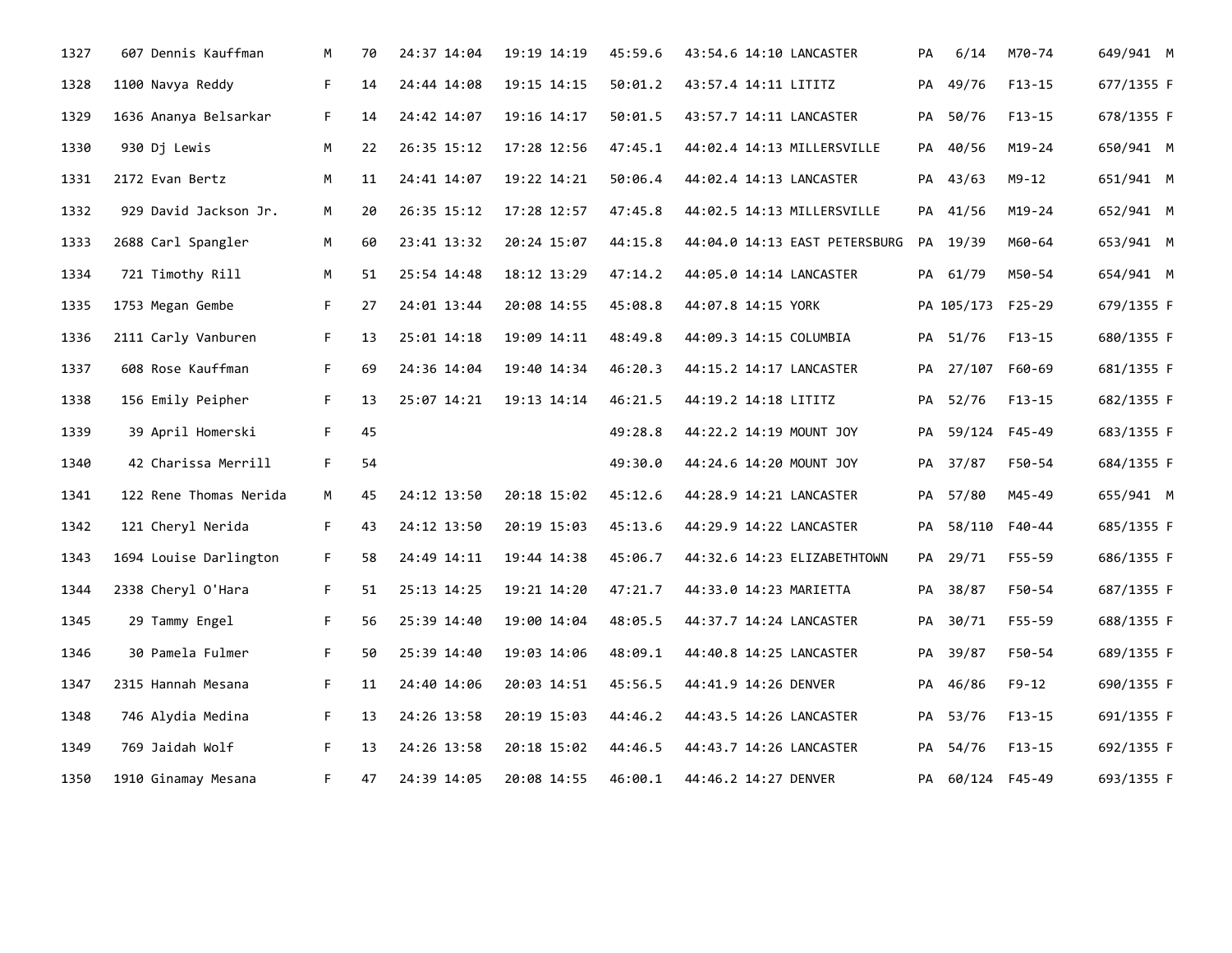| Place Bib# | Name<br>till denn dinistillingingen am de sterft den sterft denn sterften sterfte den sterftensten af dinist sterften s |    |    |             |             | Gen Age 1.75mi Pace Last1.3 Pace Guntime | Tagtime              | Pace City |                            |    | St Div/Tot Div    |               | Gen/Tot G  |  |
|------------|-------------------------------------------------------------------------------------------------------------------------|----|----|-------------|-------------|------------------------------------------|----------------------|-----------|----------------------------|----|-------------------|---------------|------------|--|
| 1351       | 50 Elva Boots                                                                                                           | F. | 54 | 24:34 14:03 | 20:19 15:03 | 46:06.7                                  |                      |           | 44:52.6 14:29 COLUMBIA     |    | PA 40/87          | F50-54        | 694/1355 F |  |
| 1352       | 1788 Jason Harnish                                                                                                      | M  | 37 | 26:28 15:08 | 18:29 13:41 | 47:36.9                                  |                      |           | 44:56.1 14:30 LANCASTER    |    | PA 67/92          | M35-39        | 656/941 M  |  |
| 1353       | 1572 Loren Koser                                                                                                        | M  | 46 | 24:46 14:09 | 20:12 14:58 | 47:22.9                                  |                      |           | 44:56.4 14:30 PALMYRA      |    | PA 58/80          | M45-49        | 657/941 M  |  |
| 1354       | 997 Bishop Deshields                                                                                                    | M  | 12 | 22:02 12:36 | 22:56 17:00 | 45:13.7                                  | 44:57.2 14:31 GAP    |           |                            |    | PA 44/63          | M9-12         | 658/941 M  |  |
| 1355       | 512 Vinitha Amanullah                                                                                                   | F. | 46 | 23:25 13:23 | 21:35 16:00 | 45:53.8                                  | 44:59.9 14:31 LITITZ |           |                            |    | PA 61/124 F45-49  |               | 695/1355 F |  |
| 1356       | 1719 Norm Eshleman                                                                                                      | M  | 66 | 24:21 13:55 | 20:40 15:19 | 45:58.1                                  |                      |           | 45:00.2 14:32 LANCASTER    |    | PA 13/25          | M65-69        | 659/941 M  |  |
| 1357       | 86 Jasmine Rosado                                                                                                       | F. | 33 | 24:45 14:09 | 20:26 15:08 | 46:22.6                                  |                      |           | 45:10.1 14:35 LANCASTER    | PA | 93/169            | F30-34        | 696/1355 F |  |
| 1358       | 2603 Jean Mulovery                                                                                                      | M  | 40 |             |             | 51:06.4                                  |                      |           | 45:11.0 14:35 LANCASTER    |    | PA 59/78          | M40-44        | 660/941 M  |  |
| 1359       | 1538 Jolie Long                                                                                                         | F. | 33 | 24:34 14:02 | 20:41 15:19 | 46:42.2                                  |                      |           | 45:13.5 14:36 CARLISLE     | PA | 94/169            | F30-34        | 697/1355 F |  |
| 1360       | 2227 Jayzen Gant                                                                                                        | M  | 10 | 25:28 14:34 | 19:49 14:41 | 47:15.9                                  |                      |           | 45:16.4 14:37 MOUNTVILLE   |    | PA 45/63          | $M9 - 12$     | 661/941 M  |  |
| 1361       | 2654 Melina Kline                                                                                                       | F. | 20 | 26:08 14:56 | 19:13 14:14 | 48:11.7                                  |                      |           | 45:19.3 14:38 LANCASTER    |    | PA 57/100 F19-24  |               | 698/1355 F |  |
| 1362       | 1974 Janine Puryear                                                                                                     | F. | 48 | 25:31 14:35 | 19:52 14:43 | 47:19.7                                  |                      |           | 45:21.2 14:38 MOUNTVILLE   |    | PA 62/124 F45-49  |               | 699/1355 F |  |
| 1363       | 2653 Clifford Whitehead                                                                                                 | M  | 39 | 26:07 14:56 | 19:15 14:16 | 48:13.6                                  |                      |           | 45:21.3 14:38 LANCASTER    | PA | 68/92             | M35-39        | 662/941 M  |  |
| 1364       | 928 Chantiel Hunter                                                                                                     | F. | 19 | 25:42 14:41 | 19:40 14:34 | 48:50.4                                  |                      |           | 45:21.4 14:38 MILLERSVILLE |    | PA 58/100 F19-24  |               | 700/1355 F |  |
| 1365       | 2570 Janet Wickenheiser                                                                                                 | F. | 32 | 24:30 14:00 | 20:55 15:30 | 47:54.9                                  | 45:23.7 14:39 PEQUEA |           |                            | PA | 95/169 F30-34     |               | 701/1355 F |  |
| 1366       | 2055 Vicki Simspon                                                                                                      | F. | 38 | 24:22 13:56 | 21:05 15:37 | 47:35.4                                  |                      |           | 45:26.7 14:40 MYERSTOWN    |    | PA 89/147 F35-39  |               | 702/1355 F |  |
| 1367       | 1639 Mariko Bender                                                                                                      | F. | 37 | 24:22 13:55 | 21:06 15:38 | 47:35.5                                  |                      |           | 45:27.0 14:40 HUMMELSTOWN  | PA |                   | 90/147 F35-39 | 703/1355 F |  |
| 1368       | 223 Jessica Hargrove                                                                                                    | F. | 34 | 24:36 14:04 | 20:53 15:28 | 47:59.5                                  | 45:28.7 14:41 LITITZ |           |                            | PA |                   | 96/169 F30-34 | 704/1355 F |  |
| 1369       | 221 Akira Clemente                                                                                                      | F. | 12 | 24:36 14:04 | 20:54 15:29 | 48:00.5                                  | 45:29.3 14:41 LITITZ |           |                            | PA | 47/86             | $F9 - 12$     | 705/1355 F |  |
| 1370       | 1578 Cathy Rowles                                                                                                       | F. | 62 | 24:59 14:17 | 20:33 15:13 | 47:56.8                                  |                      |           | 45:31.0 14:41 LANCASTER    |    | PA 28/107         | F60-69        | 706/1355 F |  |
| 1371       | 1569 Betsy Koser                                                                                                        | F. | 47 | 24:48 14:11 | 20:44 15:22 | 47:58.4                                  |                      |           | 45:31.2 14:42 PALMYRA      |    | PA 63/124 F45-49  |               | 707/1355 F |  |
| 1372       | 243 Aiden McEvoy                                                                                                        | M  | 16 | 25:12 14:24 | 20:21 15:04 | 47:59.1                                  | 45:31.4 14:42 DENVER |           |                            |    | PA 23/38          | $M16 - 18$    | 663/941 M  |  |
| 1373       | 266 Kirsten Gregg                                                                                                       | F. | 27 | 26:08 14:56 | 19:24 14:22 | 46:00.0                                  |                      |           | 45:31.5 14:42 MARIETTA     |    | PA 106/173 F25-29 |               | 708/1355 F |  |
| 1374       | 242 Katie Barats-Moyer                                                                                                  | F. | 15 | 25:13 14:25 | 20:20 15:04 | 47:59.6                                  |                      |           | 45:32.0 14:42 REINHOLDS    |    | PA 55/76          | $F13-15$      | 709/1355 F |  |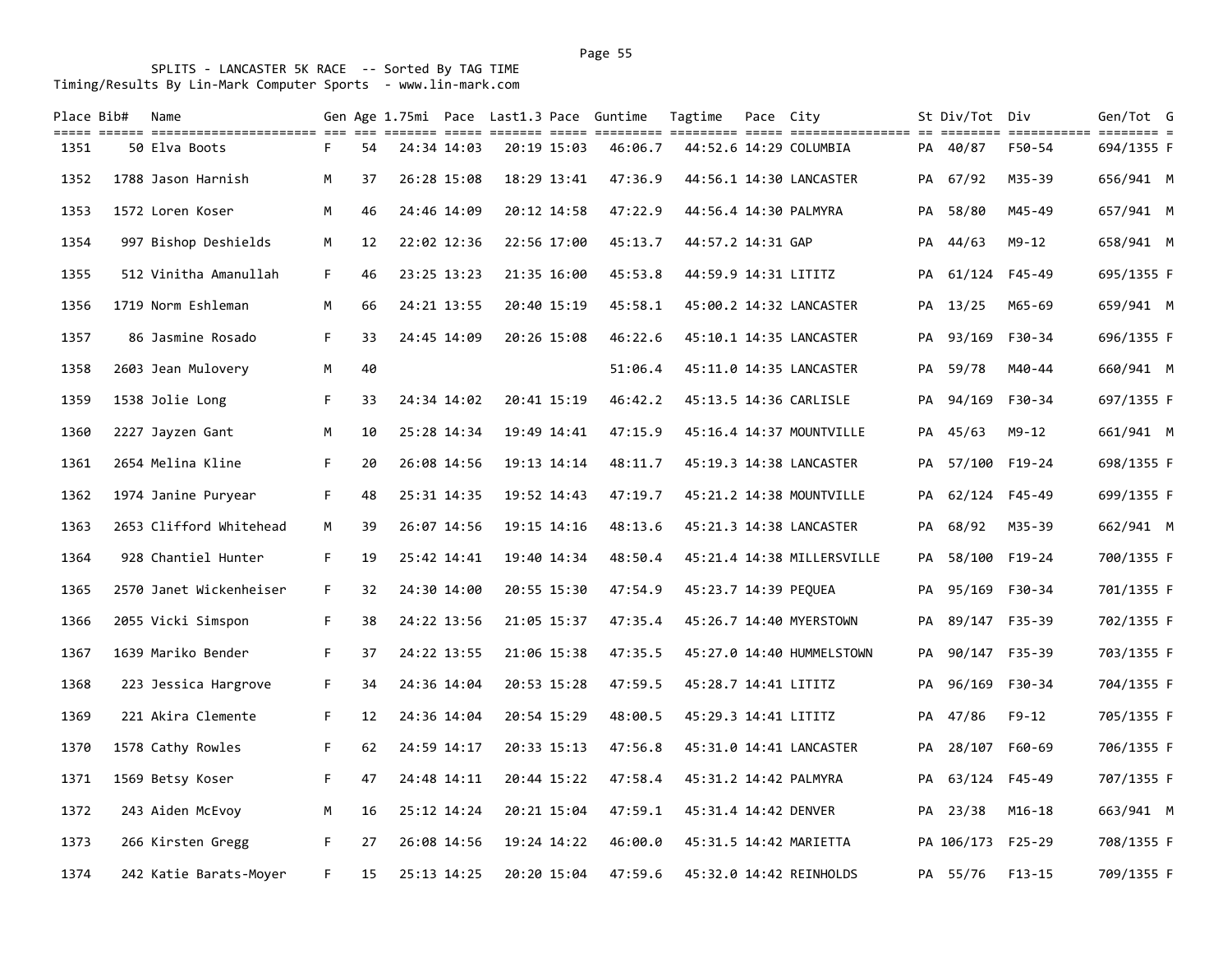### Page 56 and the state of the state of the state of the state of the state of the state of the state of the state of the state of the state of the state of the state of the state of the state of the state of the state of th

| Place Bib# | Name<br>====== ======================= === === |    |    |             |             |             | Gen Age 1.75mi Pace Last1.3 Pace Guntime | Tagtime              | Pace City |                            |    | St Div/Tot Div    |            | Gen/Tot G  |  |
|------------|------------------------------------------------|----|----|-------------|-------------|-------------|------------------------------------------|----------------------|-----------|----------------------------|----|-------------------|------------|------------|--|
| 1376       | 1069 Abigail Sanders                           | F. | 26 | 26:41 15:15 |             | 18:58 14:03 | 48:15.2                                  |                      |           | 45:38.2 14:44 MILLERSVILLE |    | PA 107/173 F25-29 |            | 711/1355 F |  |
| 1377       | 2380 Dawn Snyder                               | F. | 60 | 24:23 13:56 |             | 21:16 15:45 | 47:09.6                                  |                      |           | 45:38.5 14:44 LANCASTER    |    | PA 29/107         | F60-69     | 712/1355 F |  |
| 1378       | 1991 William Ressler                           | F. | 13 | 26:02 14:53 |             | 19:39 14:33 | 45:56.0                                  |                      |           | 45:40.5 14:45 LANCASTER    |    | PA 57/76          | $F13-15$   | 713/1355 F |  |
| 1379       | 2635 Pedro Torres                              | M  | 64 | 27:09 15:31 |             | 18:33 13:45 | 46:37.3                                  |                      |           | 45:40.8 14:45 LANCASTER    |    | PA 20/39          | M60-64     | 664/941 M  |  |
| 1380       | 807 Katee Wodarczyk                            | F. | 32 | 25:07 14:21 |             | 20:39 15:18 | 48:12.9                                  |                      |           | 45:44.9 14:46 LANCASTER    |    | PA 97/169 F30-34  |            | 714/1355 F |  |
| 1381       | 1935 Robert Murphy                             | M  | 72 | 26:38 15:13 |             | 19:12 14:14 | 48:10.4                                  |                      |           | 45:49.1 14:47 LANCASTER    | PA | 7/14              | M70-74     | 665/941 M  |  |
| 1382       | 1093 Yeilarie Mauldin                          | F. | 9  | 25:27 14:33 |             | 20:23 15:06 | 49:48.6                                  |                      |           | 45:49.8 14:47 LANCASTER    |    | PA 48/86          | $F9 - 12$  | 715/1355 F |  |
| 1383       | 947 Dylan Gleissl                              | М  | 17 |             |             |             | 49:50.9                                  | 45:50.3 14:48 LITITZ |           |                            |    | PA 24/38          | $M16 - 18$ | 666/941 M  |  |
| 1384       | 446 Charlie Murray                             | F. | 9  | 22:46 13:01 |             | 23:07 17:07 | 50:50.5                                  |                      |           | 45:51.7 14:48 LANCASTER    |    | PA 49/86          | $F9 - 12$  | 716/1355 F |  |
| 1385       | 2300 Timothy Mauldin                           | M  | 27 | 25:29 14:34 |             | 20:24 15:07 | 49:48.0                                  |                      |           | 45:51.9 14:48 LANCASTER    |    | PA 87/111 M25-29  |            | 667/941 M  |  |
| 1386       | 455 Jennifer Wennerholt                        | F. | 30 | 25:56 14:49 | 19:57 14:47 |             | 50:16.7                                  |                      |           | 45:52.0 14:48 LANCASTER    |    | PA 98/169 F30-34  |            | 717/1355 F |  |
| 1387       | 949 Kayla Huffman                              | F. | 18 |             |             |             | 49:53.4                                  | 45:53.7 14:49 LITITZ |           |                            | PA | 30/49             | $F16-18$   | 718/1355 F |  |
| 1388       | 157 Susan Peipher                              | F. | 49 | 25:09 14:23 |             | 20:47 15:24 | 47:56.9                                  | 45:54.9 14:49 LITITZ |           |                            | PA | 64/124            | F45-49     | 719/1355 F |  |
| 1389       | 832 Jim Brenner                                | M  | 48 |             |             |             | 51:01.1                                  |                      |           | 45:57.7 14:50 MILLERSVILLE |    | PA 59/80          | M45-49     | 668/941 M  |  |
| 1390       | 153 Jill Welch                                 | F. | 53 | 26:29 15:08 | 19:30 14:27 |             | 48:45.7                                  | 45:58.1 14:50 LITITZ |           |                            |    | PA 41/87          | F50-54     | 720/1355 F |  |
| 1391       | 948 Renee Gleissl                              | F. | 39 |             |             |             | 49:53.7                                  | 45:58.7 14:50 LITITZ |           |                            |    | PA 91/147         | F35-39     | 721/1355 F |  |
| 1392       | 836 Dana Grimm                                 | F. | 51 |             |             |             | 51:07.9                                  |                      |           | 46:05.2 14:52 MILLERSVILLE |    | PA 42/87          | F50-54     | 722/1355 F |  |
| 1393       | 1303 Shayla Boyd                               | F. | 24 | 24:36 14:04 |             | 21:31 15:56 | 48:31.1                                  |                      |           | 46:05.7 14:53 CONESTOGA    | PA | 59/100            | $F19-24$   | 723/1355 F |  |
| 1394       | 834 Karen Conley                               | F. | 70 |             |             |             | 51:08.9                                  |                      |           | 46:06.0 14:53 MILLERSVILLE | PA | 3/14              | F70-74     | 724/1355 F |  |
| 1395       | 840 Liz Martin                                 | F. | 53 |             |             |             | 51:06.4                                  |                      |           | 46:06.2 14:53 MILLERSVILLE |    | PA 43/87          | F50-54     | 725/1355 F |  |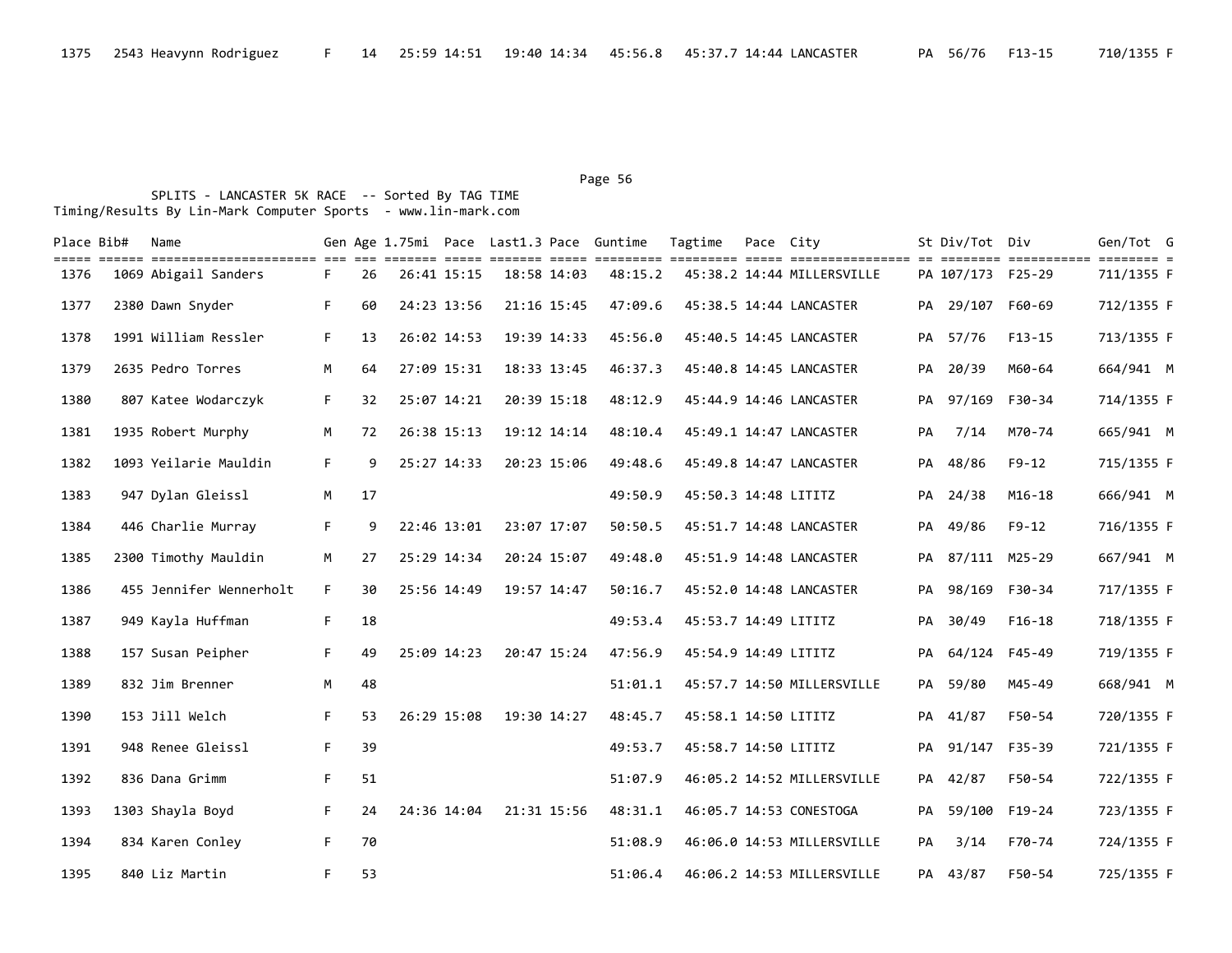| 1396 | 1808 Lois Hess      |   | 76 | 26:30 15:09             | 19:38 14:32 47:30.8 |         | 46:06.8 14:53 LANCASTER | PA | 2/14              | F75+   | 726/1355 F |
|------|---------------------|---|----|-------------------------|---------------------|---------|-------------------------|----|-------------------|--------|------------|
| 1397 | 881 Bristol Wilson  |   | 6  | 25:29 14:34             | 20:40 15:19         | 47:14.5 | 46:07.9 14:53 COLUMBIA  | PA |                   |        | 727/1355 F |
| 1398 | 883 Kristen Wilson  |   | 30 | 25:29 14:34             | 20:41 15:19         | 47:13.8 | 46:08.2 14:53 COLUMBIA  |    | PA 99/169 F30-34  |        | 728/1355 F |
| 1399 | 879 Ambria Wessel   |   | 27 | 25:29 14:34 20:41 15:19 |                     | 47:15.7 | 46:09.5 14:54 COLUMBIA  |    | PA 108/173 F25-29 |        | 729/1355 F |
| 1400 | 853 Roger Armstrong | M | 50 | 25:29 14:34             | 20:42 15:20         | 47:17.1 | 46:09.8 14:54 COLUMBIA  |    | PA 62/79          | M50-54 | 669/941 M  |

| Place Bib# | Name<br>======================= |    |                |             |             |             | Gen Age 1.75mi Pace Last1.3 Pace Guntime | Tagtime               | Pace City |                                            |    | St Div/Tot Div   |                       | Gen/Tot G  |  |
|------------|---------------------------------|----|----------------|-------------|-------------|-------------|------------------------------------------|-----------------------|-----------|--------------------------------------------|----|------------------|-----------------------|------------|--|
| 1401       | 882 Gentry Wilson               | М  | $\overline{2}$ | 25:30 14:35 |             | 20:41 15:20 | 47:16.6                                  |                       |           | ================<br>46:10.8 14:54 COLUMBIA | PA |                  | ========= =========== | 670/941 M  |  |
| 1402       | 852 Jaymi Armstrong             | F. | 48             | 25:28 14:33 |             | 20:44 15:22 | 47:21.6                                  |                       |           | 46:11.3 14:54 COLUMBIA                     |    | PA 65/124 F45-49 |                       | 730/1355 F |  |
| 1403       | 549 Ethan Carriedo              | M  | 17             | 25:19 14:28 |             | 20:54 15:29 | 47:59.6                                  |                       |           | 46:12.0 14:55 MOUNT JOY                    | PA | 25/38            | $M16 - 18$            | 671/941 M  |  |
| 1404       | 263 Angela Germer               | F. | 46             | 27:10 15:32 | 19:06 14:09 |             | 50:56.2                                  |                       |           | 46:15.7 14:56 COLUMBIA                     |    | PA 66/124 F45-49 |                       | 731/1355 F |  |
| 1405       | 1871 Melissa Lowe               | F. | 39             | 27:12 15:33 | 19:06 14:09 |             | 50:56.0                                  |                       |           | 46:16.6 14:56 MOUNTVILLE                   | PA | 92/147 F35-39    |                       | 732/1355 F |  |
| 1406       | 885 Ryan Doman                  | M  | 9              | 23:28 13:25 |             | 22:51 16:56 | 46:18.1                                  |                       |           | 46:18.1 14:57 LANDISVILLE                  |    | PA 46/63         | $M9 - 12$             | 672/941 M  |  |
| 1407       | 887 Dominic Keenan              | M  | 14             | 23:29 13:25 |             | 22:50 16:55 | 46:18.5                                  |                       |           | 46:18.5 14:57 LANDISVILLE                  |    | PA 55/65         | $M13 - 15$            | 673/941 M  |  |
| 1408       | 1691 Deanna Daniels             | F. | 54             | 27:13 15:33 |             | 19:10 14:12 | 51:02.6                                  |                       |           | 46:22.4 14:58 LANDISVILLE                  |    | PA 44/87         | F50-54                | 733/1355 F |  |
| 1409       | 2389 Marilyn Stein              | F. | 60             | 25:22 14:30 |             | 21:03 15:36 | 47:13.6                                  |                       |           | 46:23.9 14:59 LANCASTER                    | PA | 30/107 F60-69    |                       | 734/1355 F |  |
| 1410       | 442 Susan Martz                 | F. | 36             | 23:12 13:16 |             | 23:13 17:12 | 50:50.5                                  |                       |           | 46:24.3 14:59 HONEY BROOK                  |    | PA 93/147 F35-39 |                       | 735/1355 F |  |
| 1411       | 1014 Anabelle Reber             | F. | 11             | 24:33 14:02 | 21:53 16:13 |             | 48:54.3                                  | 46:25.2 14:59 KINZERS |           |                                            | PA | 50/86            | $F9 - 12$             | 736/1355 F |  |
| 1412       | 3550 Jennifer Egizi             | F. | 48             |             |             |             | 51:20.9                                  |                       |           | 46:28.4 15:00 LANCASTER                    |    | PA 67/124 F45-49 |                       | 737/1355 F |  |
| 1413       | 2191 Rachel Calaman             | F. | 52             | 25:52 14:47 |             | 20:39 15:18 | 48:47.9                                  |                       |           | 46:29.4 15:00 DILLSBURG                    | PA | 45/87            | F50-54                | 738/1355 F |  |
| 1414       | 902 Sara Hershey                | F. | 24             | 25:55 14:49 |             | 20:35 15:15 | 48:47.7                                  |                       |           | 46:29.5 15:00 MECHANICSBURG                | PA | 60/100 F19-24    |                       | 739/1355 F |  |
| 1415       | 306 Oscar Sheffield             | M  | 5.             | 25:08 14:22 |             | 21:23 15:51 | 49:35.8                                  |                       |           | 46:30.5 15:01 LANCASTER                    | PA |                  |                       | 674/941 M  |  |
| 1416       | 1525 Johnessa Robinson          | F. | 1              |             |             |             | 51:21.0                                  |                       |           | 46:30.7 15:01 LANCASTER                    | PA |                  |                       | 740/1355 F |  |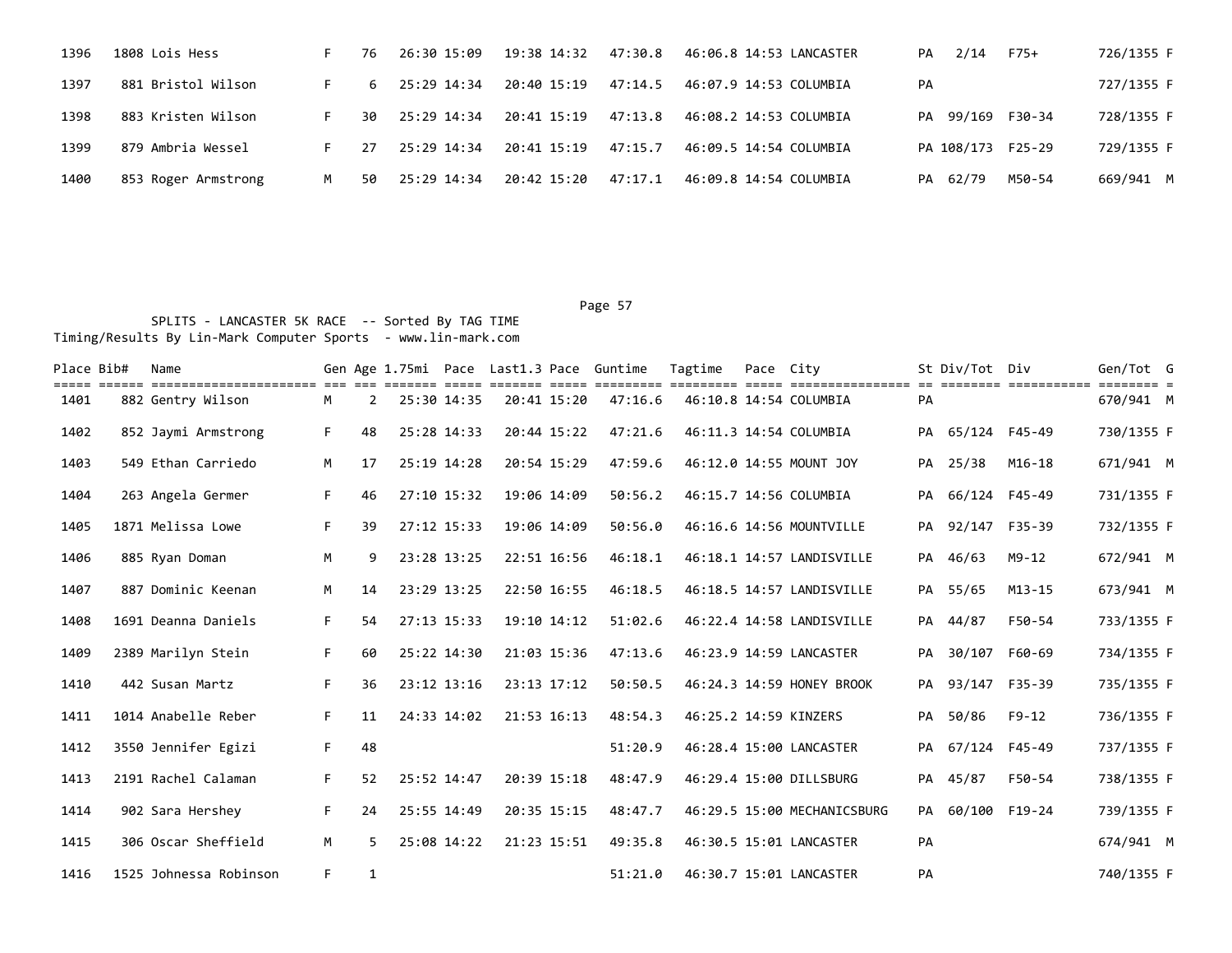| 1417 | 1520 Elizabeth Kramer | F. | 24 |             |                 | 51:21.4 | 46:30.8 15:01 LITITZ       |    | PA 61/100 F19-24 |        | 741/1355 F |
|------|-----------------------|----|----|-------------|-----------------|---------|----------------------------|----|------------------|--------|------------|
| 1418 | 1317 Matthew Ortiz    | M  | 32 | 24:22 13:56 | 22:10 16:25     | 48:29.4 | 46:31.4 15:01 MIDDLETOWN   |    | PA 87/107 M30-34 |        | 675/941 M  |
| 1419 | 1388 Stacey Huber     | F. | 44 | 26:48 15:19 | 19:46 14:39     | 49:41.8 | 46:33.4 15:02 LANCASTER    |    | PA 59/110 F40-44 |        | 742/1355 F |
| 1420 | 1385 Avery Huber      | F. | 15 | 26:50 15:20 | 19:44 14:38     | 49:41.6 | 46:33.7 15:02 LANCASTER    | PA | 58/76            | F13-15 | 743/1355 F |
| 1421 | 289 Ethan Demme       | M  | 37 | 25:12 14:24 | 21:24 15:51     | 49:37.2 | 46:35.0 15:02 LANCASTER    |    | PA 69/92         | M35-39 | 676/941 M  |
| 1422 | 1816 Mike Hinton      | M  | 58 | 25:16 14:27 | $21:21$ $15:49$ | 50:45.7 | 46:36.2 15:02 LANCASTER    |    | PA 32/49         | M55-59 | 677/941 M  |
| 1423 | 937 Kelly Sokun       | F. | 19 | 25:45 14:43 | 20:54 15:29     | 50:14.3 | 46:38.2 15:03 MILLERSVILLE |    | PA 62/100 F19-24 |        | 744/1355 F |
| 1424 | 936 Huong So          | F. | 19 | 26:01 14:52 | 20:38 15:17     | 50:14.4 | 46:38.4 15:03 MILLERSVILLE |    | PA 63/100 F19-24 |        | 745/1355 F |
| 1425 | 136 Jakeim Iddriss    | M  | 11 | 23:47 13:36 | 22:53 16:57     | 47:14.4 | 46:39.0 15:03 LANCASTER    |    | PA 47/63         | M9-12  | 678/941 M  |

Page 58 and the contract of the contract of the contract of the contract of the contract of the contract of the contract of the contract of the contract of the contract of the contract of the contract of the contract of th SPLITS - LANCASTER 5K RACE -- Sorted By TAG TIME Timing/Results By Lin-Mark Computer Sports - www.lin-mark.com

| Place Bib# | Name                    |    |    |             |             | Gen Age 1.75mi Pace Last1.3 Pace Guntime | Tagtime              | Pace City |                            |    | St Div/Tot Div    |        | Gen/Tot G  |  |
|------------|-------------------------|----|----|-------------|-------------|------------------------------------------|----------------------|-----------|----------------------------|----|-------------------|--------|------------|--|
| 1426       | 907 Nicole Livengood    | F. | 26 |             |             | 52:13.1                                  |                      |           | 46:41.1 15:04 COLUMBIA     |    | PA 109/173 F25-29 |        | 746/1355 F |  |
| 1427       | 903 Ryan Huegel         | M  | 35 |             |             | 52:11.8                                  |                      |           | 46:42.6 15:05 MILLERSVILLE |    | PA 70/92          | M35-39 | 679/941 M  |  |
| 1428       | 904 Huegel Jillian      | F. | 33 |             |             | 52:12.3                                  |                      |           | 46:44.1 15:05 LANCASTER    |    | PA 100/169 F30-34 |        | 747/1355 F |  |
| 1429       | 900 Shavone Frank       | F. | 40 |             |             | 52:16.6                                  |                      |           | 46:44.2 15:05 MILLERSVILLE |    | PA 60/110 F40-44  |        | 748/1355 F |  |
| 1430       | 1632 Christopher Barton | M  | 72 | 25:20 14:29 | 21:27 15:53 | 48:57.1                                  |                      |           | 46:45.4 15:05 MARIETTA     | PA | 8/14              | M70-74 | 680/941 M  |  |
| 1431       | 1855 Tucker Langseth    | M  | 27 | 25:01 14:18 | 21:47 16:08 | 49:04.1                                  | 46:46.9 15:06 LITITZ |           |                            |    | PA 88/111 M25-29  |        | 681/941 M  |  |
| 1432       | 1854 Kaylyn Langseth    | F. | 26 | 25:04 14:19 | 21:44 16:06 | 49:03.9                                  | 46:46.9 15:06 LITITZ |           |                            |    | PA 110/173 F25-29 |        | 749/1355 F |  |
| 1433       | 1645 Karen Bodde        | F. | 58 | 27:49 15:54 | 18:59 14:04 | 50:27.4                                  |                      |           | 46:47.5 15:06 SHIPPENSBURG |    | PA 31/71          | F55-59 | 750/1355 F |  |
| 1434       | 1783 Susan Hall         | F. | 28 | 27:51 15:55 | 18:59 14:04 | 50:28.0                                  |                      |           | 46:48.8 15:07 LANCASTER    |    | PA 111/173 F25-29 |        | 751/1355 F |  |
| 1435       | 1860 Craig Lehman       | M  | 56 | 26:59 15:26 | 19:52 14:43 | 51:49.4                                  |                      |           | 46:50.9 15:07 LANCASTER    |    | PA 33/49          | M55-59 | 682/941 M  |  |
| 1436       | 1887 Rylie Martin       | F. | 10 | 26:53 15:22 | 20:00 14:49 | 49:45.9                                  |                      |           | 46:52.1 15:08 LANCASTER    |    | PA 51/86          | F9-12  | 752/1355 F |  |
| 1437       | 1884 Keith Martin       | M  | 44 | 26:54 15:22 | 20:00 14:49 | 49:45.8                                  |                      |           | 46:52.5 15:08 LANCASTER    |    | PA 60/78          | M40-44 | 683/941 M  |  |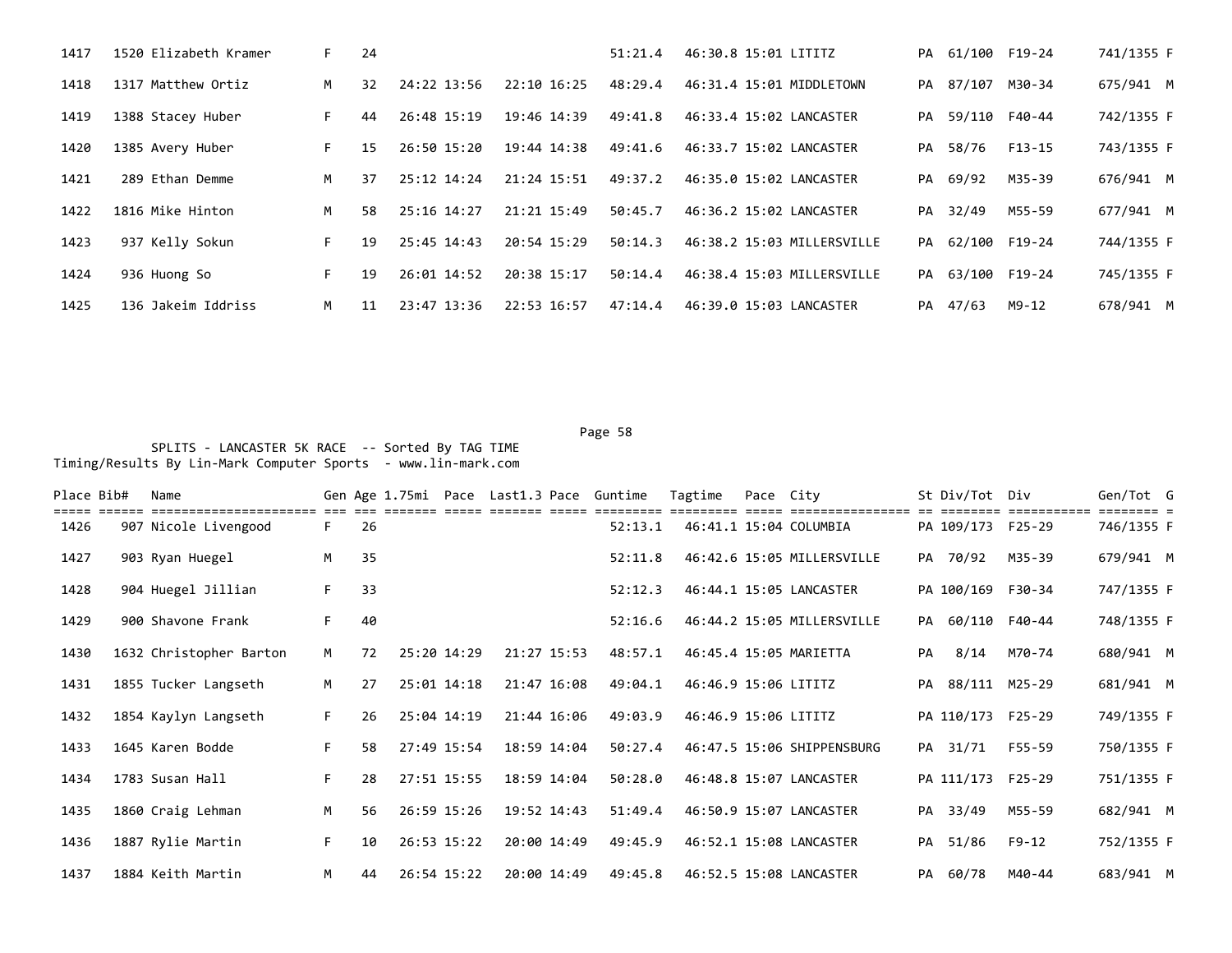| 1438 | 722 Brie Rogers        | F. | 31 | 27:17 15:35 | 19:40 14:34 | 49:10.7 | 46:55.7 15:09 LITITZ       | PA 101/169 F30-34 |               | 753/1355 F |
|------|------------------------|----|----|-------------|-------------|---------|----------------------------|-------------------|---------------|------------|
| 1439 | 2618 George Fenimore   | M  | 14 | 27:42 15:50 | 19:15 14:16 | 50:09.4 | 46:56.0 15:09 LANCASTER    | PA<br>56/65       | M13-15        | 684/941 M  |
| 1440 | 2363 Alyssa Roda       | F. | 32 | 25:01 14:18 | 21:56 16:15 | 49:15.5 | 46:56.3 15:09 LANCASTER    | PA 102/169 F30-34 |               | 754/1355 F |
| 1441 | 1981 Mitch Redcay      | M  | 37 | 27:29 15:43 | 19:29 14:26 | 50:20.6 | 46:57.4 15:09 WRIGHTSVILLE | PA 71/92          | M35-39        | 685/941 M  |
| 1442 | 2616 Pia Fenimore      | F. | 48 | 27:42 15:50 | 19:17 14:17 | 50:08.8 | 46:57.7 15:09 LANCASTER    | PA                | 68/124 F45-49 | 755/1355 F |
| 1443 | 1777 Jan Guck          | M  |    | 27:35 15:46 | 19:24 14:22 | 50:21.2 | 46:57.8 15:09 WRIGHTSVILLE | PA                |               | 686/941 M  |
| 1444 | 3564 Michael Bare      | M  | 62 | 26:51 15:21 | 20:10 14:56 | 50:22.8 | 46:59.8 15:10 CONESTOGA    | PA 21/39          | M60-64        | 687/941 M  |
| 1445 | 3565 Samantha Bare     | F. | 29 | 26:50 15:20 | 20:12 14:58 | 50:24.1 | 47:00.6 15:10 LANCASTER    | PA 112/173 F25-29 |               | 756/1355 F |
| 1446 | 210 Shawn McDowell     | M  | 28 | 26:50 15:20 | 20:18 15:02 | 49:29.7 | 47:07.6 15:13 LEOLA        | PA 89/111 M25-29  |               | 688/941 M  |
| 1447 | 207 Elizabeth Federici | F. | 26 | 26:51 15:21 | 20:18 15:02 | 49:30.1 | 47:07.9 15:13 LEOLA        | PA 113/173 F25-29 |               | 757/1355 F |
| 1448 | 1054 Danaun Harris     | M  | 47 | 26:37 15:13 | 20:32 15:13 | 48:58.5 | 47:08.4 15:13 LANCASTER    | 60/80<br>PA       | M45-49        | 689/941 M  |
| 1449 | 2327 Joseph Morrison   | M  | 6. | 27:56 15:58 | 19:25 14:23 | 52:31.5 | 47:20.4 15:17 LANCASTER    | PA                |               | 690/941 M  |
| 1450 | 376 Lynne Hackman      | F. | 61 | 27:14 15:34 | 20:08 14:55 | 51:29.4 | 47:21.3 15:17 LANCASTER    | PA 31/107 F60-69  |               | 758/1355 F |

Page 59 **Page 59** 

| Place Bib# | Name                     |     |    |             |             | --- --- ------- ----- ------ | Gen Age 1.75mi Pace Last1.3 Pace Guntime | Tagtime              | Pace Citv |                           |    | St Div/Tot Div    |                           | Gen/Tot G              |  |
|------------|--------------------------|-----|----|-------------|-------------|------------------------------|------------------------------------------|----------------------|-----------|---------------------------|----|-------------------|---------------------------|------------------------|--|
| 1451       | 1025 Daniel Torres       | M . | 25 |             | 26:45 15:17 | 20:37 15:17                  | 49:24.8                                  |                      |           | 47:21.5 15:17 LANCASTER   |    | PA 90/111 M25-29  | -- --------- ------------ | accocco c<br>691/941 M |  |
| 1452       | 1021 Brittany Starner    | F.  | 28 |             | 26:45 15:17 | 20:38 15:17                  | 49:25.3                                  |                      |           | 47:21.7 15:17 LANCASTER   |    | PA 114/173 F25-29 |                           | 759/1355 F             |  |
| 1453       | 884 Jessica Doman        | F.  | 40 |             | 23:30 13:26 | 23:54 17:42                  | 47:22.3                                  |                      |           | 47:22.3 15:17 LANDISVILLE |    | PA 61/110 F40-44  |                           | 760/1355 F             |  |
| 1454       | 2192 Phoebe Caporaletti  | F.  | 24 | 25:52 14:47 |             | 21:32 15:57                  | 52:05.2                                  | 47:22.7 15:17 LITITZ |           |                           |    | PA 64/100 F19-24  |                           | 761/1355 F             |  |
| 1455       | 2326 Jacqueline Morrison | F.  | 33 | 27:57 15:59 |             | 19:27 14:24                  | 52:31.7                                  |                      |           | 47:22.8 15:18 LANCASTER   |    | PA 103/169 F30-34 |                           | 762/1355 F             |  |
| 1456       | 896 Cyndi Sullivan       | F.  | 64 | 23:28 13:25 |             | 23:56 17:44                  | 47:23.1                                  |                      |           | 47:23.1 15:18 LANCASTER   | PA | 32/107            | F60-69                    | 763/1355 F             |  |
| 1457       | 381 Kate Jacobson        | F.  | 45 | 27:15 15:35 |             | 20:09 14:56                  | 51:30.8                                  |                      |           | 47:23.2 15:18 LANCASTER   |    | PA 69/124 F45-49  |                           | 764/1355 F             |  |
| 1458       | 1728 Ann Felter          |     | 56 |             | 27:51 15:55 | 19:35 14:30                  | 51:15.5                                  |                      |           | 47:24.3 15:18 LANCASTER   | PA | 32/71             | F55-59                    | 765/1355 F             |  |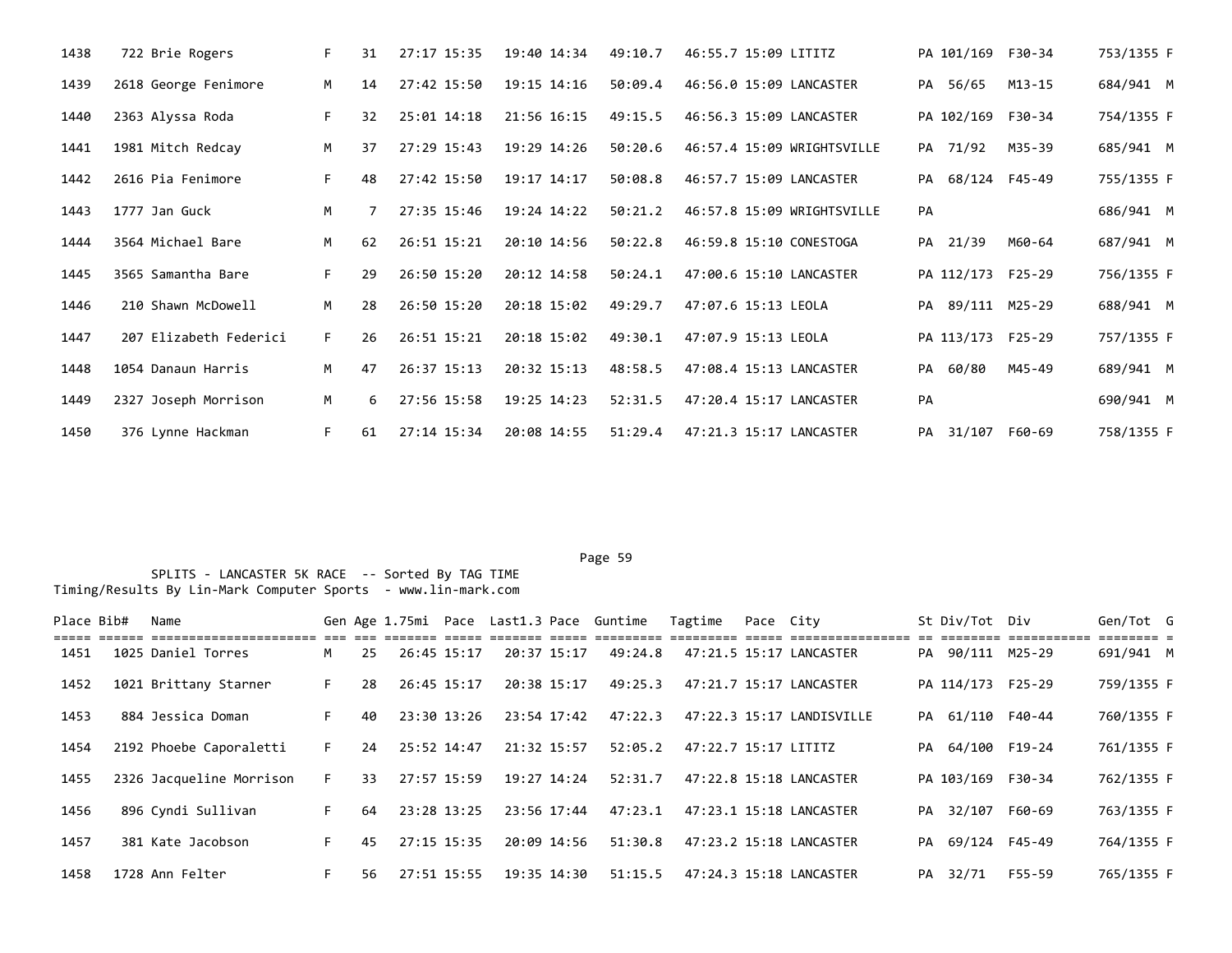| 1459 | 1795 Joann Hendricks          | F. | 61 | 27:53 15:56 | 19:32 14:28 | 51:15.6 | 47:24.6 15:18 LANCASTER    |    | PA 33/107 F60-69  |          | 766/1355 F |
|------|-------------------------------|----|----|-------------|-------------|---------|----------------------------|----|-------------------|----------|------------|
| 1460 | 448 Jessica Nealon            | F. | 40 | 25:55 14:49 | 21:31 15:57 | 51:50.2 | 47:25.4 15:18 LANCASTER    |    | PA 62/110 F40-44  |          | 767/1355 F |
| 1461 | 100 Noelle Bryan              | F. | 25 | 25:55 14:49 | 21:32 15:57 | 52:06.7 | 47:26.3 15:19 YORK         |    | PA 115/173 F25-29 |          | 768/1355 F |
| 1462 | 521 Khalid Brelvi             | M  | 17 | 27:54 15:57 | 19:40 14:34 | 50:29.2 | 47:33.3 15:21 EPHRATA      |    | PA 26/38          | $M16-18$ | 692/941 M  |
| 1463 | 438 Christie Kennedy          | F. | 40 | 25:55 14:49 | 21:41 16:04 | 51:59.5 | 47:34.7 15:21 LANCASTER    |    | PA 63/110 F40-44  |          | 769/1355 F |
| 1464 | 542 Craig Short               | M  | 59 | 27:24 15:40 | 20:14 15:00 | 50:42.0 | 47:37.6 15:22 LANCASTER    | PA | 34/49             | M55-59   | 693/941 M  |
| 1465 | 543 Kathy Short               | F. | 62 | 27:24 15:40 | 20:16 15:01 | 50:44.0 | 47:39.1 15:23 LANCASTER    | PA | 34/107 F60-69     |          | 770/1355 F |
| 1466 | 848 Nicole Keays              | F. | 36 | 26:00 14:52 | 21:42 16:04 | 49:33.7 | 47:41.1 15:23 PARADISE     | PA | 94/147 F35-39     |          | 771/1355 F |
| 1467 | 434 Clifford Gordon           | M  | 10 | 26:15 15:00 | 21:28 15:54 | 51:49.3 | 47:42.0 15:24 LANCASTER    | PA | 48/63             | M9-12    | 694/941 M  |
| 1468 | 1922 Colleen Milligan         | F. | 46 | 24:47 14:10 | 22:59 17:02 | 50:53.2 | 47:45.5 15:25 MILLERSVILLE | PA | 70/124 F45-49     |          | 772/1355 F |
| 1469 | 1820 Willow Hurrell-Milliga F |    | 11 | 24:47 14:10 | 23:00 17:03 | 50:52.5 | 47:46.1 15:25 MILLERSVILLE |    | PA 52/86          | $F9-12$  | 773/1355 F |
| 1470 | 993 Christy Collins           | F. | 34 | 26:26 15:07 | 21:28 15:54 | 50:21.8 | 47:53.2 15:27 KINZERS      |    | PA 104/169 F30-34 |          | 774/1355 F |
| 1471 | 986 Wayne Taylor              | M  | 64 | 26:35 15:11 | 21:31 15:56 | 49:52.2 | 48:04.6 15:31 NARVON       |    | PA 22/39          | M60-64   | 695/941 M  |
| 1472 | 68 Brittany Hoeschele         | F. | 32 | 27:28 15:42 | 20:38 15:17 | 49:14.0 | 48:05.1 15:31 LITITZ       |    | PA 105/169 F30-34 |          | 775/1355 F |
| 1473 | 1586 Paula Rineer             | F. | 52 | 27:39 15:48 | 20:33 15:13 | 50:38.3 | 48:10.7 15:33 YORK         |    | PA 46/87          | F50-54   | 776/1355 F |
| 1474 | 1585 Cyndy Rineer             | F. | 54 | 27:40 15:49 | 20:33 15:13 | 50:39.8 | 48:11.9 15:33 LANCASTER    |    | PA 47/87          | F50-54   | 777/1355 F |
| 1475 | 1823 Mark James               | M  | 66 | 28:07 16:04 | 20:07 14:54 | 48:13.2 | 48:13.2 15:34 LANCASTER    |    | PA 14/25          | M65-69   | 696/941 M  |

| Place Bib# | Name               |      |             |  | Gen Age 1.75mi Pace Last1.3 Pace Guntime Tagtime Pace City  |  |                                                                          | St Div/Tot Div    |        | Gen/Tot G  |  |
|------------|--------------------|------|-------------|--|-------------------------------------------------------------|--|--------------------------------------------------------------------------|-------------------|--------|------------|--|
|            |                    |      |             |  |                                                             |  |                                                                          |                   |        |            |  |
| 1476       | 81 Pamela Padilla  |      |             |  |                                                             |  | 9   25:21  14:29   22:58   17:01   49:10.5   48:17.6   15:35   LANCASTER | PA 53/86          | F9-12  | 778/1355 F |  |
| 1477       | 71 Maria Jusino    |      |             |  |                                                             |  | 53  25:24  14:31  22:56  17:00  49:11.2  48:19.3  15:36  LANCASTER       | PA 48/87          | F50-54 | 779/1355 F |  |
| 1478       | 1225 Leah Sheaffer | 22   |             |  | 28:02 16:01  20:21 15:04  51:21.3  48:21.8  15:37  PARADISE |  |                                                                          | PA 65/100 F19-24  |        | 780/1355 F |  |
| 1479       | 1224 Megan Ingram  | - 25 | 28:02 16:01 |  |                                                             |  |                                                                          | PA 116/173 F25-29 |        | 781/1355 F |  |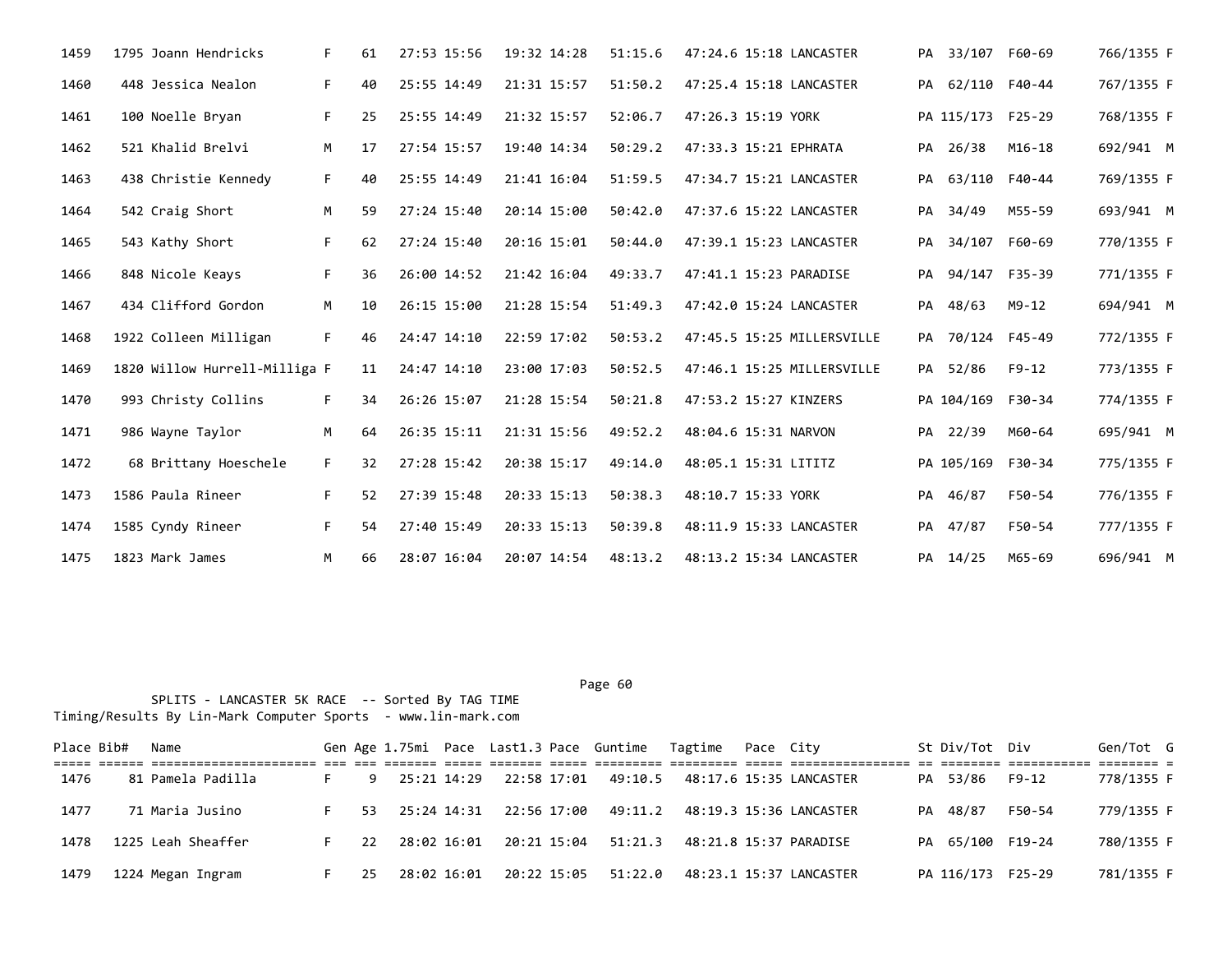| 1480 | 3555 Yen Vu            | F. | 22 | 27:01 15:26 | 21:24 15:51 | 52:01.7 | 48:23.5 15:37 LANCASTER     |    | PA 66/100 F19-24  |               | 782/1355 F |
|------|------------------------|----|----|-------------|-------------|---------|-----------------------------|----|-------------------|---------------|------------|
| 1481 | 440 Eunice Lapp- Hill  | F. | 65 |             |             | 53:15.9 | 48:23.7 15:37 LANCASTER     | PA |                   | 35/107 F60-69 | 783/1355 F |
| 1482 | 2018 Mickenzie Russ    | F. | 6  | 28:01 16:01 | 20:26 15:08 | 51:48.6 | 48:25.5 15:38 WRIGHTSVILLE  | PA |                   |               | 784/1355 F |
| 1483 | 1982 Shannan Redcay    | F. | 38 | 27:55 15:58 | 20:32 15:13 | 51:49.2 | 48:26.1 15:38 WRIGHTSVILLE  |    | PA 95/147 F35-39  |               | 785/1355 F |
| 1484 | 436 Martin Hill        | M  | 61 |             |             | 53:22.9 | 48:26.8 15:38 LANCASTER     |    | PA 23/39          | M60-64        | 697/941 M  |
| 1485 | 2685 Robert Donacki    | M  | 50 | 27:09 15:31 | 21:24 15:51 | 49:27.8 | 48:31.9 15:40 AKRON         |    | PA 63/79          | M50-54        | 698/941 M  |
| 1486 | 576 Alexander Santiago | M  | 44 | 28:14 16:08 | 20:21 15:05 | 51:19.1 | 48:33.7 15:40 MANHEIM       |    | PA 61/78          | M40-44        | 699/941 M  |
| 1487 | 577 Shonda Santiago    | F. | 44 | 28:14 16:08 | 20:23 15:06 | 51:20.6 | 48:35.4 15:41 MANHEIM       | PA | 64/110 F40-44     |               | 786/1355 F |
| 1488 | 1184 Mary Anne Morris  | F. | 61 | 28:55 16:32 | 19:44 14:37 | 51:55.6 | 48:38.3 15:42 WILLOW STREET |    | PA 36/107 F60-69  |               | 787/1355 F |
| 1489 | 573 Moses Plaza        | M  | 34 | 29:03 16:36 | 19:37 14:32 | 52:57.5 | 48:39.8 15:42 LANCASTER     | PA | 88/107 M30-34     |               | 700/941 M  |
| 1490 | 578 Amanda Spanakos    | F. | 39 | 29:02 16:36 | 19:39 14:33 | 52:58.2 | 48:39.9 15:42 LITITZ        |    | PA 96/147 F35-39  |               | 788/1355 F |
| 1491 | 97 Mark Brackbill      | M  | 51 | 27:54 15:57 | 20:51 15:27 | 50:45.6 | 48:43.6 15:44 LANCASTER     |    | PA 64/79          | M50-54        | 701/941 M  |
| 1492 | 2624 Kevin Heinrich    | M  | 51 | 28:50 16:29 | 19:55 14:45 | 51:36.8 | 48:43.9 15:44 LANCASTER     |    | PA 65/79          | M50-54        | 702/941 M  |
| 1493 | 357 Chris Alexander    | F. | 49 | 27:51 15:55 | 20:54 15:29 | 51:56.2 | 48:43.9 15:44 LANCASTER     |    | PA 71/124 F45-49  |               | 789/1355 F |
| 1494 | 361 Jason Brooks       | M  | 45 | 27:52 15:56 | 20:53 15:28 | 51:56.1 | 48:44.0 15:44 LANCASTER     |    | PA 61/80          | M45-49        | 703/941 M  |
| 1495 | 370 Ashley Fry         | F. | 31 | 27:57 15:59 | 20:49 15:25 | 50:22.3 | 48:45.1 15:44 LANCASTER     |    | PA 106/169 F30-34 |               | 790/1355 F |
| 1496 | 383 Stephanie Kessler  | F. | 45 | 27:58 15:59 | 20:49 15:25 | 50:23.4 | 48:46.3 15:44 LANCASTER     |    | PA 72/124 F45-49  |               | 791/1355 F |
| 1497 | 533 Fatima Masood      | F. | 11 | 26:37 15:13 | 22:11 16:26 | 54:13.2 | 48:47.1 15:45 LITITZ        |    | PA 54/86          | $F9 - 12$     | 792/1355 F |
| 1498 | 1609 David Nice        | M  | 63 | 27:06 15:30 | 21:42 16:04 | 52:21.1 | 48:47.2 15:45 LANCASTER     |    | PA 24/39          | M60-64        | 704/941 M  |
| 1499 | 744 Sophia Kessler     | F. | 14 | 27:59 16:00 | 20:49 15:25 | 50:24.7 | 48:47.2 15:45 LANCASTER     |    | PA 59/76          | $F13-15$      | 793/1355 F |
| 1500 | 532 Amna Masood        | F. | 10 | 26:38 15:14 | 22:10 16:26 | 54:12.9 | 48:47.7 15:45 LITITZ        |    | PA 55/86          | F9-12         | 794/1355 F |

 SPLITS - LANCASTER 5K RACE -- Sorted By TAG TIME Timing/Results By Lin-Mark Computer Sports - www.lin-mark.com Page 61

Place Bib# Name Gen Age 1.75mi Pace Last1.3 Pace Guntime Tagtime Pace City St Div/Tot Div Gen/Tot G ===== ====== ====================== === === ======= ===== ======= ===== ========= ========= ===== ================ == ======== =========== ======== =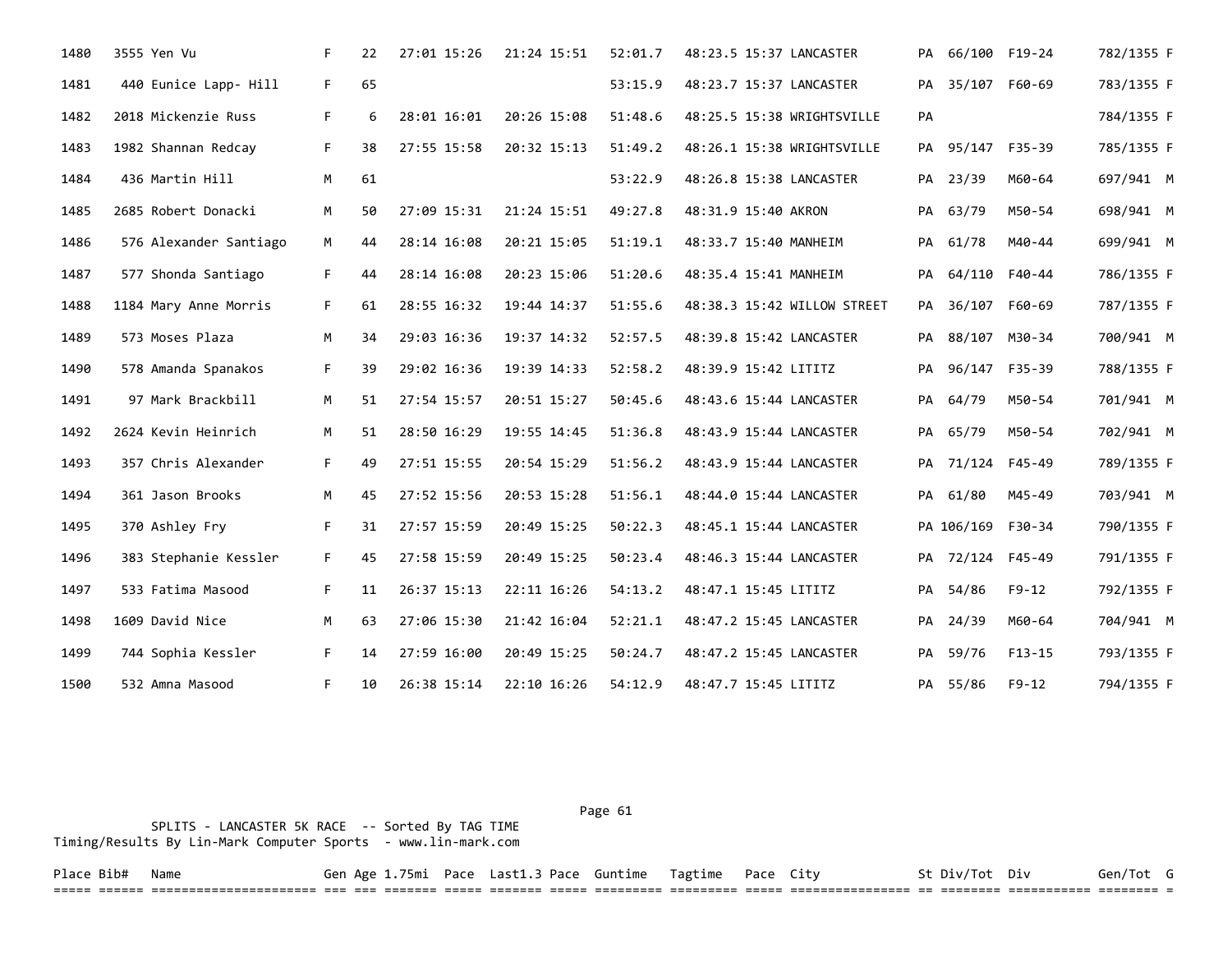| 1501 | 509 Masood Ahmad        | М  | 47 | 26:36 15:12 | 22:14 16:28 | 54:16.4 | 48:49.2 15:45 LITITZ      |    | PA 62/80          | M45-49        | 705/941 M  |  |
|------|-------------------------|----|----|-------------|-------------|---------|---------------------------|----|-------------------|---------------|------------|--|
| 1502 | 2491 Destinye Hurdle    | F. | 12 | 26:48 15:19 | 22:02 16:19 | 51:23.0 | 48:49.4 15:45 LANCASTER   | PA | 56/86             | F9-12         | 795/1355 F |  |
| 1503 | 2571 Ellie Young        | F. | 13 | 28:31 16:18 | 20:22 15:05 | 51:43.3 | 48:52.5 15:46 LANCASTER   |    | PA 60/76          | $F13-15$      | 796/1355 F |  |
| 1504 | 1052 Kristen Greenawalt | F. | 40 | 29:25 16:49 | 19:29 14:26 | 51:55.5 | 48:53.1 15:47 NEW HOLLAND | PA | 65/110 F40-44     |               | 797/1355 F |  |
| 1505 | 1889 Marguerite Mason   | F. | 60 | 26:59 15:25 | 21:56 16:15 | 49:26.0 | 48:53.9 15:47 LANCASTER   |    | PA 37/107 F60-69  |               | 798/1355 F |  |
| 1506 | 384 Carol Kornhauser    | F. | 67 | 27:00 15:26 | 21:55 16:14 | 50:03.5 | 48:54.1 15:47 LANCASTER   | PA |                   | 38/107 F60-69 | 799/1355 F |  |
| 1507 | 1205 Delaney Grimes     | F. | 10 | 27:23 15:39 | 21:33 15:58 | 50:41.6 | 48:56.0 15:48 LANCASTER   |    | PA 57/86          | F9-12         | 800/1355 F |  |
| 1508 | 507 Michelle Christ     | F. | 43 | 28:14 16:08 | 20:43 15:21 | 54:06.7 | 48:56.0 15:48 LANCASTER   | PA |                   | 66/110 F40-44 | 801/1355 F |  |
| 1509 | 1044 Brett Burkett      | M  | 47 | 29:27 16:50 | 19:30 14:27 | 51:57.2 | 48:56.0 15:48 LITITZ      |    | PA 63/80          | M45-49        | 706/941 M  |  |
| 1510 | 1206 Kyle Grimes        | M  | 41 | 27:24 15:39 | 21:34 15:58 | 50:42.4 | 48:56.5 15:48 LANCASTER   | PA | 62/78             | M40-44        | 707/941 M  |  |
| 1511 | 725 Jennifer Young      | F. | 42 | 28:34 16:19 | 20:24 15:07 | 51:44.7 | 48:57.0 15:48 LANCASTER   |    | PA 67/110 F40-44  |               | 802/1355 F |  |
| 1512 | 2390 Ashlee Stutzman    | F. | 33 | 27:30 15:43 | 21:28 15:54 | 51:32.1 | 48:57.5 15:48 LANCASTER   |    | PA 107/169 F30-34 |               | 803/1355 F |  |
| 1513 | 2378 Melinda Shingler   | F. | 46 | 27:28 15:42 | 21:31 15:56 | 51:32.5 | 48:57.8 15:48 LANCASTER   |    | PA 73/124 F45-49  |               | 804/1355 F |  |
| 1514 | 1343 Greg Seitz         | M  | 58 | 28:43 16:25 | 20:26 15:08 | 51:40.7 | 49:08.2 15:52 LANCASTER   | PA | 35/49             | M55-59        | 708/941 M  |  |
| 1515 | 1353 Gordon Wenger      | M  | 56 | 28:48 16:28 | 20:26 15:08 | 51:42.5 | 49:12.6 15:53 LANCASTER   | PA | 36/49             | M55-59        | 709/941 M  |  |
| 1516 | 2274 Joyce Knisely      | F. | 62 |             |             | 54:11.1 | 49:15.4 15:54 MANHEIM     | PA |                   | 39/107 F60-69 | 805/1355 F |  |
| 1517 | 111 Ronalda Grant       | F. | 32 | 28:29 16:17 | 20:48 15:24 | 51:53.5 | 49:15.7 15:54 LANCASTER   |    | PA 108/169 F30-34 |               | 806/1355 F |  |
| 1518 | 1984 Marlene Reiff      | F. | 55 | 26:43 15:16 | 22:35 16:44 | 51:58.7 | 49:17.3 15:54 LANCASTER   |    | PA 33/71          | F55-59        | 807/1355 F |  |
| 1519 | 2193 Brent Carey        | М  | 36 |             |             | 51:51.8 | 49:18.0 15:55 LANCASTER   |    | PA 72/92          | M35-39        | 710/941 M  |  |
| 1520 | 2450 Paul Clemmer       | M  | 25 | 28:28 16:16 | 20:51 15:27 | 52:30.3 | 49:18.1 15:55 LANCASTER   |    | PA 91/111 M25-29  |               | 711/941 M  |  |
| 1521 | 110 Rolanda Grant       | F. | 32 | 28:30 16:18 | 20:50 15:26 | 51:54.3 | 49:19.0 15:55 LANCASTER   |    | PA 109/169 F30-34 |               | 808/1355 F |  |
| 1522 | 1031 Erika Kreider      | F. | 58 | 28:34 16:20 | 20:54 15:29 | 52:39.4 | 49:27.4 15:58 AKRON       |    | PA 34/71          | F55-59        | 809/1355 F |  |
| 1523 | 756 Tamaralee Rosa      | F. | 13 | 27:16 15:35 | 22:14 16:28 | 50:04.3 | 49:28.9 15:58 LANCASTER   | PA | 61/76             | F13-15        | 810/1355 F |  |
| 1524 | 739 Kiara Gillett       | F. | 13 | 27:20 15:37 | 22:12 16:27 | 50:04.0 | 49:30.6 15:59 LANCASTER   |    | PA 62/76          | $F13-15$      | 811/1355 F |  |
| 1525 | 96 Maggie Brackbill     | F. | 17 | 27:52 15:56 | 21:40 16:03 | 51:33.8 | 49:30.8 15:59 LANCASTER   |    | PA 31/49          | F16-18        | 812/1355 F |  |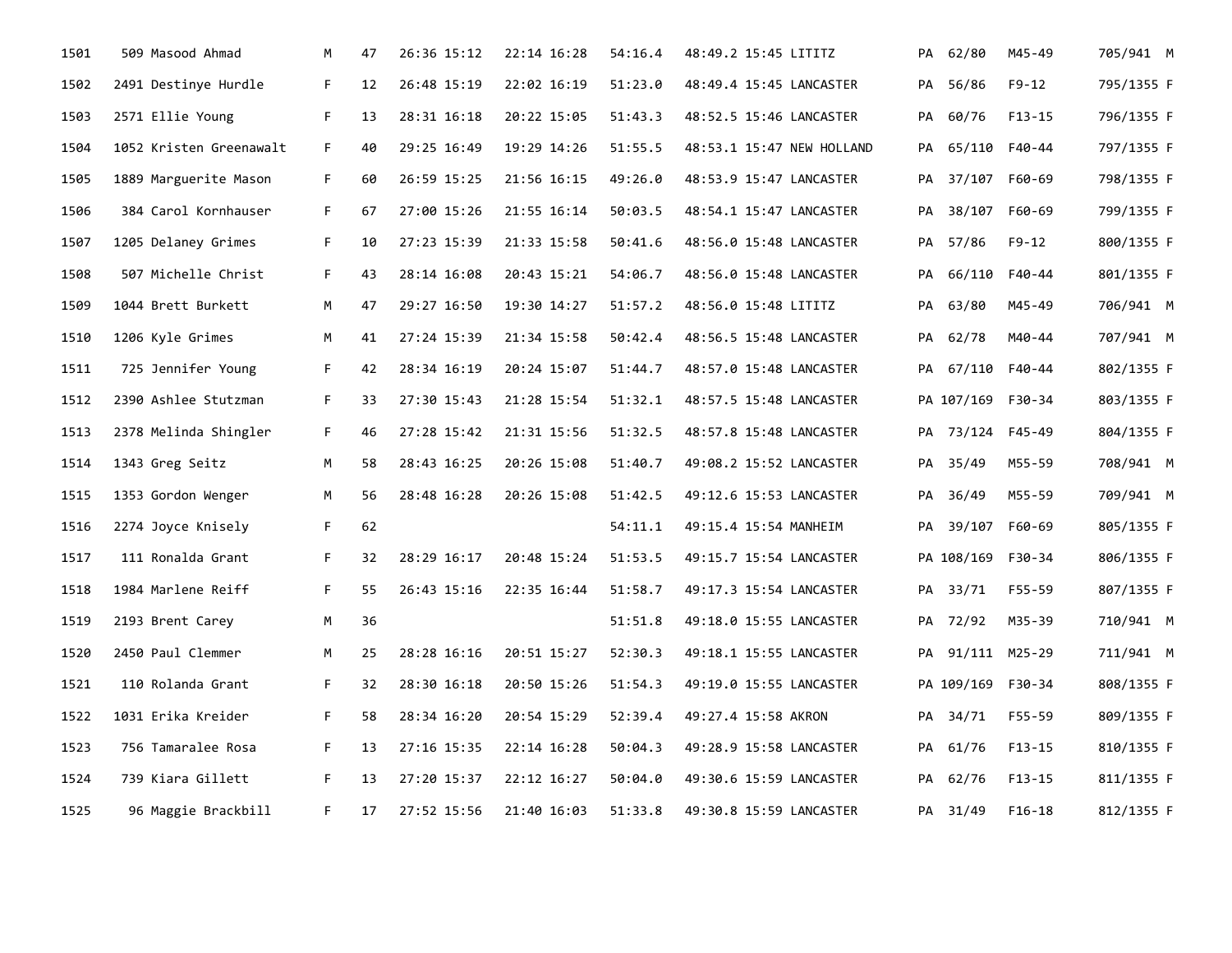SPLITS - LANCASTER 5K RACE -- Sorted By TAG TIME Timing/Results By Lin-Mark Computer Sports - www.lin-mark.com

| Place Bib# | Name                                                                                                                                 |    |    |             |             | Gen Age 1.75mi Pace Last1.3 Pace Guntime | Tagtime              | Pace City |                         |    | St Div/Tot Div    |           | Gen/Tot G  |  |
|------------|--------------------------------------------------------------------------------------------------------------------------------------|----|----|-------------|-------------|------------------------------------------|----------------------|-----------|-------------------------|----|-------------------|-----------|------------|--|
| 1526       | colo colo coloriolicoliciti de la citili dell'itali colo colo colori colori colo colorioliciti di colori colori<br>198 Laura Koehler | F. | 33 | 28:49 16:28 | 20:43 15:21 | 52:55.2                                  |                      |           | 49:31.1 15:59 EPHRATA   |    | PA 110/169 F30-34 |           | 813/1355 F |  |
| 1527       | 1032 Deb Laws-Landis                                                                                                                 | F. | 66 | 28:35 16:20 | 20:59 15:33 | 52:44.9                                  | 49:32.7 15:59 AKRON  |           |                         |    | PA 40/107         | F60-69    | 814/1355 F |  |
| 1528       | 737 Marajh'ly Diaz                                                                                                                   | F. | 12 | 25:59 14:51 | 23:38 17:31 | 51:10.0                                  |                      |           | 49:36.6 16:01 LANCASTER | PA | 58/86             | $F9 - 12$ | 815/1355 F |  |
| 1529       | 3516 Jennifer Landis                                                                                                                 | F. | 48 | 25:24 14:31 | 24:14 17:57 | 50:20.6                                  |                      |           | 49:37.4 16:01 LANCASTER |    | PA 74/124 F45-49  |           | 816/1355 F |  |
| 1530       | 3514 Emma Landis                                                                                                                     | F. | 13 | 25:23 14:30 | 24:18 18:00 | 50:22.8                                  |                      |           | 49:39.4 16:02 LANCASTER |    | PA 63/76          | $F13-15$  | 817/1355 F |  |
| 1531       | 1900 Charles McWilliams                                                                                                              | М  | 70 | 27:45 15:52 | 22:00 16:18 | 50:33.3                                  |                      |           | 49:43.7 16:03 LANCASTER | PA | 9/14              | M70-74    | 712/941 M  |  |
| 1532       | 1707 Jessica Diller                                                                                                                  | F. | 36 | 28:49 16:28 | 20:58 15:32 | 50:54.0                                  |                      |           | 49:45.3 16:03 LANCASTER |    | PA 97/147 F35-39  |           | 818/1355 F |  |
| 1533       | 1706 James Diller                                                                                                                    | М  | 46 | 28:49 16:28 | 20:57 15:32 | 50:53.9                                  |                      |           | 49:45.4 16:04 LANCASTER | PA | 64/80             | M45-49    | 713/941 M  |  |
| 1534       | 2234 Lena Glick                                                                                                                      | F. | 9  | 28:11 16:07 | 21:35 16:00 | 51:50.6                                  |                      |           | 49:45.7 16:04 LANCASTER |    | PA 59/86          | $F9 - 12$ | 819/1355 F |  |
| 1535       | 632 Syriana Smith                                                                                                                    | F. | 8  | 26:13 14:59 | 23:34 17:27 | 52:13.2                                  |                      |           | 49:46.3 16:04 LANCASTER | PA |                   |           | 820/1355 F |  |
| 1536       | 1669 Marianna Cano                                                                                                                   | F. | 6  | 28:11 16:07 | 21:37 16:01 | 51:50.9                                  |                      |           | 49:47.7 16:04 LANCASTER | PA |                   |           | 821/1355 F |  |
| 1537       | 743 Ada Kessler                                                                                                                      | F. | 12 | 26:09 14:57 | 23:43 17:34 | 51:25.0                                  |                      |           | 49:51.1 16:05 LANCASTER | PA | 60/86             | F9-12     | 822/1355 F |  |
| 1538       | 1012 Tiffany Ream                                                                                                                    | F. | 13 | 28:25 16:15 | 21:28 15:54 | 50:22.4                                  | 49:52.5 16:06 NARVON |           |                         |    | PA 64/76          | $F13-15$  | 823/1355 F |  |
| 1539       | 1275 Emily Lay                                                                                                                       | F. | 30 | 29:15 16:43 | 20:38 15:17 | 52:16.1                                  |                      |           | 49:52.6 16:06 LANCASTER |    | PA 111/169 F30-34 |           | 824/1355 F |  |
| 1540       | 1281 Jim Rittle                                                                                                                      | M  | 36 | 29:14 16:43 | 20:40 15:19 | 52:15.9                                  |                      |           | 49:53.5 16:06 LANCASTER |    | PA 73/92          | M35-39    | 714/941 M  |  |
| 1541       | 2569 Eric Wickenheiser                                                                                                               | М  | 61 | 24:45 14:09 | 25:10 18:38 | 52:23.8                                  | 49:53.7 16:06 PEQUEA |           |                         |    | PA 25/39          | M60-64    | 715/941 M  |  |
| 1542       | 1646 Judith Bohlen                                                                                                                   | F. | 60 | 29:07 16:39 | 20:49 15:26 | 53:58.3                                  |                      |           | 49:55.5 16:07 LANCASTER |    | PA 41/107         | F60-69    | 825/1355 F |  |
| 1543       | 2151 Joanne Yoder                                                                                                                    | F. | 62 | 29:07 16:39 | 20:50 15:26 | 53:58.2                                  |                      |           | 49:55.9 16:07 LANCASTER |    | PA 42/107 F60-69  |           | 826/1355 F |  |
| 1544       | 2541 Kendra Rice                                                                                                                     | F. | 43 | 27:23 15:39 | 22:34 16:43 | 51:30.2                                  |                      |           | 49:55.9 16:07 LANCASTER |    | PA 68/110 F40-44  |           | 827/1355 F |  |
| 1545       | 3603 Kara Corradino                                                                                                                  | F. | 45 | 27:23 15:39 | 22:33 16:43 | 51:30.4                                  |                      |           | 49:56.0 16:07 LANCASTER |    | PA 75/124 F45-49  |           | 828/1355 F |  |
| 1546       | 1654 Veronica Boynes                                                                                                                 | F. | 50 | 27:46 15:52 | 22:14 16:29 | 51:59.4                                  |                      |           | 49:58.9 16:08 LANCASTER |    | PA 49/87          | F50-54    | 829/1355 F |  |
| 1547       | 1867 Serena London                                                                                                                   | F. | 49 | 27:46 15:52 | 22:14 16:29 | 51:58.9                                  |                      |           | 49:59.5 16:08 LANCASTER |    | PA 76/124 F45-49  |           | 830/1355 F |  |
| 1548       | 563 David Montas                                                                                                                     | M  | 11 |             |             | 50:02.7                                  |                      |           | 50:02.7 16:09 LANCASTER |    | PA 49/63          | $M9 - 12$ | 716/941 M  |  |

Page 62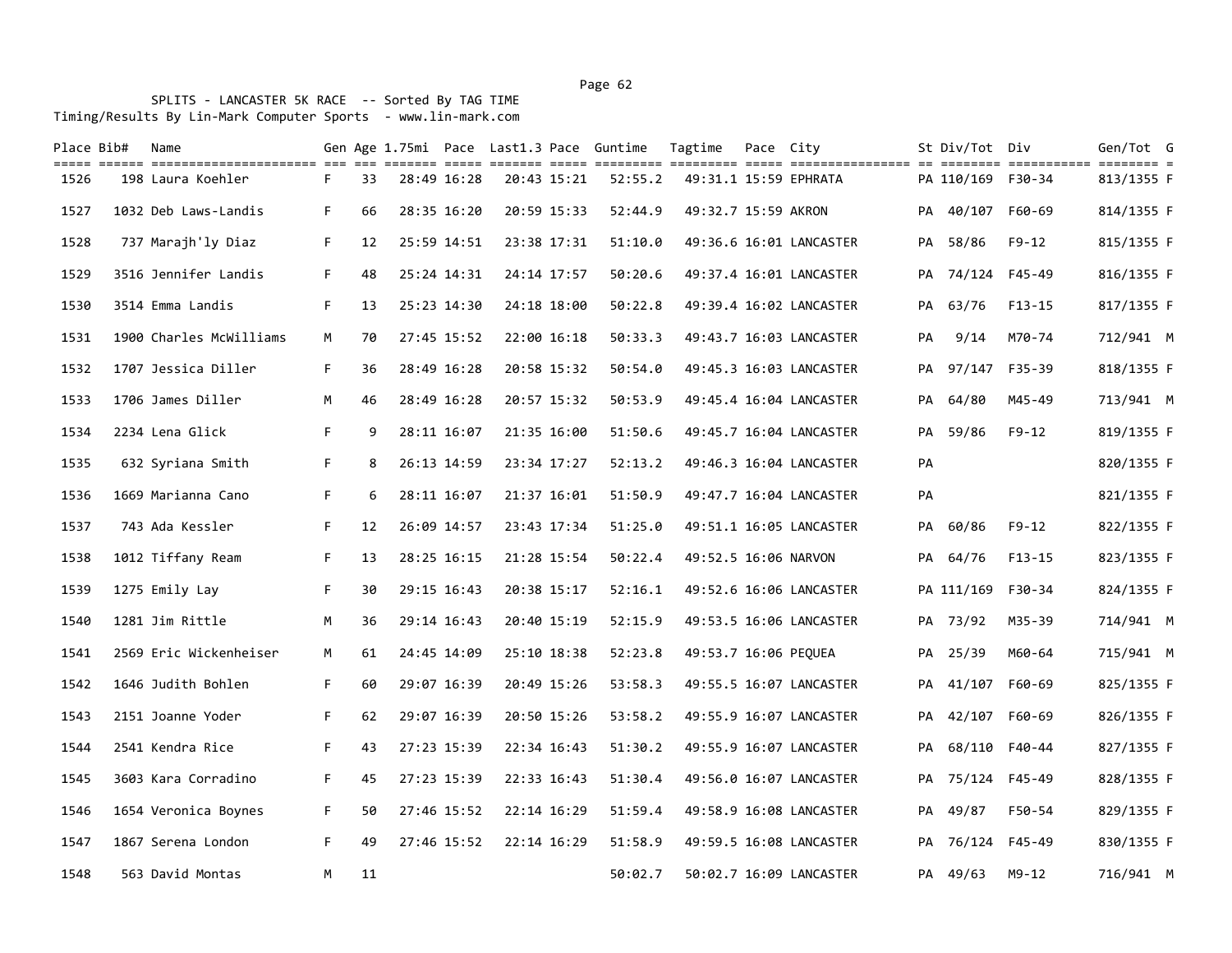| 1549 | 586 Adrian Boer       |    |  |                                         | PA |                  | 717/941 M  |
|------|-----------------------|----|--|-----------------------------------------|----|------------------|------------|
|      | 1550 2146 Laura Woods | 62 |  | 54:11.8    50:03.6    16:09    HELMETTA |    | NJ 43/107 F60-69 | 831/1355 F |

| Place Bib# | Name<br>title elere bittitlerinistitler eit die steiten bitte bitten bitte bittitlen bittitlen bittitleritenen en bittitle bittitlen bittitlen d |    |    |             |             |             |             | Gen Age 1.75mi Pace Last1.3 Pace Guntime | Tagtime              | Pace City |                            |    | St Div/Tot Div    |           | Gen/Tot G  |  |
|------------|--------------------------------------------------------------------------------------------------------------------------------------------------|----|----|-------------|-------------|-------------|-------------|------------------------------------------|----------------------|-----------|----------------------------|----|-------------------|-----------|------------|--|
| 1551       | 1784 Ada Hallman                                                                                                                                 | F. | 77 |             | 30:00 17:09 | 20:06 14:53 |             | 52:52.9                                  |                      |           | 50:04.5 16:10 LANCASTER    |    | PA 3/14 F75+      |           | 832/1355 F |  |
| 1552       | 587 Rita Boer                                                                                                                                    | F. | 34 | 29:37 16:55 |             | 20:34 15:14 |             | 53:07.1                                  |                      |           | 50:09.6 16:11 LANCASTER    |    | PA 112/169 F30-34 |           | 833/1355 F |  |
| 1553       | 2561 Hudson Vanormer                                                                                                                             | M  | 31 | 25:13 14:25 |             | 24:58 18:29 |             | 51:19.2                                  |                      |           | 50:09.6 16:11 LANCASTER    | PA | 89/107 M30-34     |           | 718/941 M  |  |
| 1554       | 2017 Matthew Russ                                                                                                                                | М  | 34 | 27:53 15:56 |             | 22:20 16:33 |             | 53:39.1                                  |                      |           | 50:12.1 16:12 WRIGHTSVILLE | PA | 90/107 M30-34     |           | 719/941 M  |  |
| 1555       | 2019 Tiffani Russ                                                                                                                                | F. | 32 | 28:01 16:01 |             | 22:17 16:30 |             | 53:39.9                                  |                      |           | 50:16.5 16:14 WRIGHTSVILLE |    | PA 113/169 F30-34 |           | 834/1355 F |  |
| 1556       | 849 William Keays                                                                                                                                | M  | 37 |             | 26:38 15:13 | 23:40 17:32 |             | 52:13.1                                  |                      |           | 50:16.8 16:14 PARADISE     |    | PA 74/92          | M35-39    | 720/941 M  |  |
| 1557       | 1349 Matthew Swankler                                                                                                                            | M  | 29 |             | 30:10 17:15 | 20:08 14:55 |             | 52:37.4                                  |                      |           | 50:17.4 16:14 LANCASTER    | PA | 92/111 M25-29     |           | 721/941 M  |  |
| 1558       | 957 Oliver Rivera                                                                                                                                | M  | 11 | 28:44 16:25 |             | 21:34 15:59 |             | 52:54.7                                  |                      |           | 50:17.5 16:14 LANCASTER    | PA | 50/63             | $M9 - 12$ | 722/941 M  |  |
| 1559       | 1333 Matthew McLaughlin                                                                                                                          | M  | 29 |             | 30:12 17:16 | 20:08 14:55 |             | 52:38.4                                  |                      |           | 50:18.7 16:14 LANCASTER    |    | PA 93/111 M25-29  |           | 723/941 M  |  |
| 1560       | 1924 Sarah Mitchell                                                                                                                              | F. | 28 |             | 30:10 17:15 | 20:09 14:56 |             | 52:38.1                                  |                      |           | 50:18.7 16:14 WAYNESBORO   |    | PA 117/173 F25-29 |           | 835/1355 F |  |
| 1561       | 2384 Angela Sprunger                                                                                                                             | F. | 62 | 28:58 16:33 |             | 21:22 15:50 |             | 53:18.5                                  |                      |           | 50:19.0 16:14 LANCASTER    |    | PA 44/107 F60-69  |           | 836/1355 F |  |
| 1562       | 956 Finnegan Rivera                                                                                                                              | M  | 9  |             | 28:36 16:21 | 21:45 16:07 |             | 52:59.2                                  |                      |           | 50:19.9 16:15 LANCASTER    |    | PA 51/63          | $M9 - 12$ | 724/941 M  |  |
| 1563       | 828 Gail Palovcsik                                                                                                                               | F. | 38 | 29:24 16:48 |             | 20:57 15:31 |             | 53:31.6                                  |                      |           | 50:20.4 16:15 LANCASTER    |    | PA 98/147 F35-39  |           | 837/1355 F |  |
| 1564       | 588 Sean Boer                                                                                                                                    | M  | 35 | 29:37 16:55 |             |             | 20:45 15:22 | 53:20.9                                  |                      |           | 50:20.5 16:15 LANCASTER    |    | PA 75/92          | M35-39    | 725/941 M  |  |
| 1565       | 913 Stephanie Zeamer                                                                                                                             | F. | 49 | 29:27 16:50 |             |             | 20:55 15:30 | 53:39.1                                  |                      |           | 50:20.6 16:15 LANCASTER    |    | PA 77/124 F45-49  |           | 838/1355 F |  |
| 1566       | 958 Ommie Rivera                                                                                                                                 | М  | 42 | 28:42 16:24 |             | 21:41 16:04 |             | 52:59.7                                  |                      |           | 50:21.8 16:15 LANCASTER    | PA | 63/78             | M40-44    | 726/941 M  |  |
| 1567       | 2015 Travis Rowley                                                                                                                               | M  | 34 |             | 30:04 17:11 |             | 20:21 15:04 | 54:27.8                                  |                      |           | 50:23.3 16:16 LANCASTER    | PA | 91/107 M30-34     |           | 727/941 M  |  |
| 1568       | 1885 Kyra Martin                                                                                                                                 | F. | 31 | 30:04 17:11 |             |             | 20:21 15:05 | 54:25.0                                  |                      |           | 50:23.8 16:16 LANCASTER    |    | PA 114/169 F30-34 |           | 839/1355 F |  |
| 1569       | 831 Jennie Steeley                                                                                                                               | F. | 37 | 29:23 16:48 |             | 21:02 15:35 |             | 53:34.6                                  | 50:24.2 16:16 LITITZ |           |                            |    | PA 99/147 F35-39  |           | 840/1355 F |  |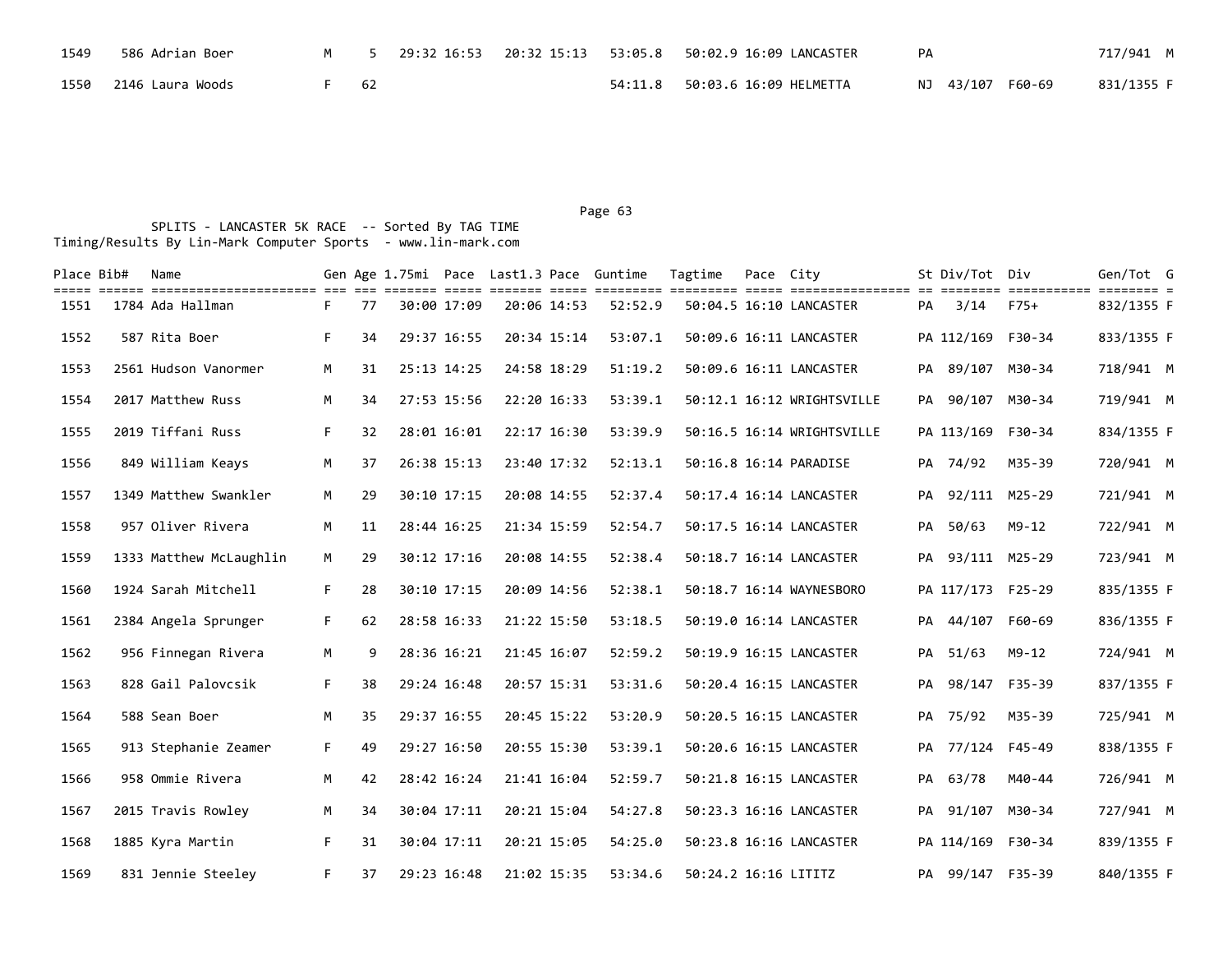| 1570 | 1294 Kelly Killian     | F. | 48  | 28:31 16:18 | 21:55 16:14 | 55:12.5 | 50:25.5 16:16 LANCASTER |            |      | PA 78/124 F45-49  | 841/1355 F |
|------|------------------------|----|-----|-------------|-------------|---------|-------------------------|------------|------|-------------------|------------|
| 1571 | 2199 Brian Condron     | M  | 75. | 28:38 16:22 | 21:50 16:11 | 53:29.4 | 50:27.1 16:17 LANCASTER | PA         | 4/11 | M75+              | 728/941 M  |
| 1572 | 735 Gidget Dejesus     | F. | 38  | 29:03 16:36 | 21:27 15:53 | 50:59.5 | 50:28.6 16:17 LANCASTER |            |      | PA 100/147 F35-39 | 842/1355 F |
| 1573 | 1293 Jayne Killian     | F. | 10  | 28:32 16:18 | 21:59 16:17 | 55:17.0 | 50:29.3 16:18 LANCASTER | PA 61/86   |      | F9-12             | 843/1355 F |
| 1574 | 1177 Daniel Layton     | M  | 23  | 29:03 16:36 | 21:28 15:54 | 53:51.2 | 50:29.8 16:18 EPHRATA   | PA 42/56   |      | M19-24            | 729/941 M  |
| 1575 | 1173 Desiree Kissinger | F. | 26  | 29:03 16:36 | 21:28 15:54 | 53:51.9 | 50:30.8 16:18 EPHRATA   | PA 118/173 |      | F25-29            | 844/1355 F |

| Place Bib# | Name                  |    |    |             |             |             | Gen Age 1.75mi Pace Last1.3 Pace Guntime | Tagtime              | Pace City |                           |    | St Div/Tot Div    | =========== | Gen/Tot G  |  |
|------------|-----------------------|----|----|-------------|-------------|-------------|------------------------------------------|----------------------|-----------|---------------------------|----|-------------------|-------------|------------|--|
| 1576       | 1263 Nicki Plumbo     | F. | 37 | 29:04 16:37 |             | 21:28 15:54 | 54:53.3                                  |                      |           | 50:30.8 16:18 LANCASTER   |    | PA 101/147 F35-39 |             | 845/1355 F |  |
| 1577       | 1261 Kimberly Henry   | F. | 35 | 29:04 16:37 |             | 21:28 15:54 | 54:51.5                                  |                      |           | 50:31.0 16:18 LANCASTER   |    | PA 102/147 F35-39 |             | 846/1355 F |  |
| 1578       | 402 Beth Proffitt     | F. | 52 | 28:51 16:29 |             | 21:41 16:04 | 53:45.0                                  |                      |           | 50:31.5 16:18 LANCASTER   |    | PA 50/87          | F50-54      | 847/1355 F |  |
| 1579       | 552 Owen Richards     | M  | 16 |             | 30:45 17:35 | 19:49 14:41 | 52:19.8                                  |                      |           | 50:33.0 16:19 MOUNT JOY   | PA | 27/38             | $M16 - 18$  | 730/941 M  |  |
| 1580       | 1960 Laura Penchansky | F. | 40 | 28:29 16:17 |             | 22:06 16:22 | 51:32.9                                  |                      |           | 50:34.2 16:19 MARIETTA    |    | PA 69/110 F40-44  |             | 848/1355 F |  |
| 1581       | 612 Aliveah Lopez     | F. |    | 27:58 15:59 |             | 22:37 16:45 | 54:26.2                                  |                      |           | 50:34.5 16:19 LANDISVILLE | PA |                   |             | 849/1355 F |  |
| 1582       | 3557 Rebecca Lopez    | F. | 36 | 28:01 16:01 |             | 22:35 16:44 | 54:26.6                                  |                      |           | 50:35.8 16:20 LANDISVILLE |    | PA 103/147 F35-39 |             | 850/1355 F |  |
| 1583       | 2610 Kelsey Wendling  | F. | 11 | 29:00 16:35 |             | 21:39 16:02 | 54:52.8                                  |                      |           | 50:38.2 16:21 STRASBURG   |    | PA 62/86          | F9-12       | 851/1355 F |  |
| 1584       | 2609 Natalie Zalewski | F. | 19 | 29:01 16:35 |             | 21:40 16:03 | 54:53.6                                  |                      |           | 50:39.4 16:21 STRASBURG   |    | PA 67/100 F19-24  |             | 852/1355 F |  |
| 1585       | 3577 Edwin Torres     | M  | 18 | 29:16 16:44 |             | 21:24 15:52 | 53:55.6                                  |                      |           | 50:39.8 16:21 LANCASTER   |    | PA 28/38          | M16-18      | 731/941 M  |  |
| 1586       | 3579 Walberto Ramos   | M  | 19 | 29:15 16:43 |             | 21:28 15:54 | 53:56.8                                  |                      |           | 50:42.0 16:22 LANCASTER   | PA | 43/56             | $M19-24$    | 732/941 M  |  |
| 1587       | 3598 Markiah Dixon    | F. | 17 | 28:59 16:34 |             | 21:45 16:07 | 53:57.0                                  |                      |           | 50:43.5 16:22 LANCASTER   | PA | 32/49             | F16-18      | 853/1355 F |  |
| 1588       | 2306 Dick McCullough  | M  | 84 | 27:04 15:28 |             | 23:41 17:33 | 51:38.5                                  | 50:44.1 16:22 LITITZ |           |                           | PA | 5/11              | M75+        | 733/941 M  |  |
| 1589       | 2656 Emmanuel Lugo    | M  | 25 | 28:44 16:25 |             | 22:02 16:19 | 56:16.9                                  |                      |           | 50:44.2 16:22 LANCASTER   |    | PA 94/111 M25-29  |             | 734/941 M  |  |
| 1590       | 2339 Kat Ortiz        | F. | 26 | 28:44 16:25 |             | 22:01 16:19 | 56:17.6                                  |                      |           | 50:44.4 16:23 LANCASTER   |    | PA 119/173 F25-29 |             | 854/1355 F |  |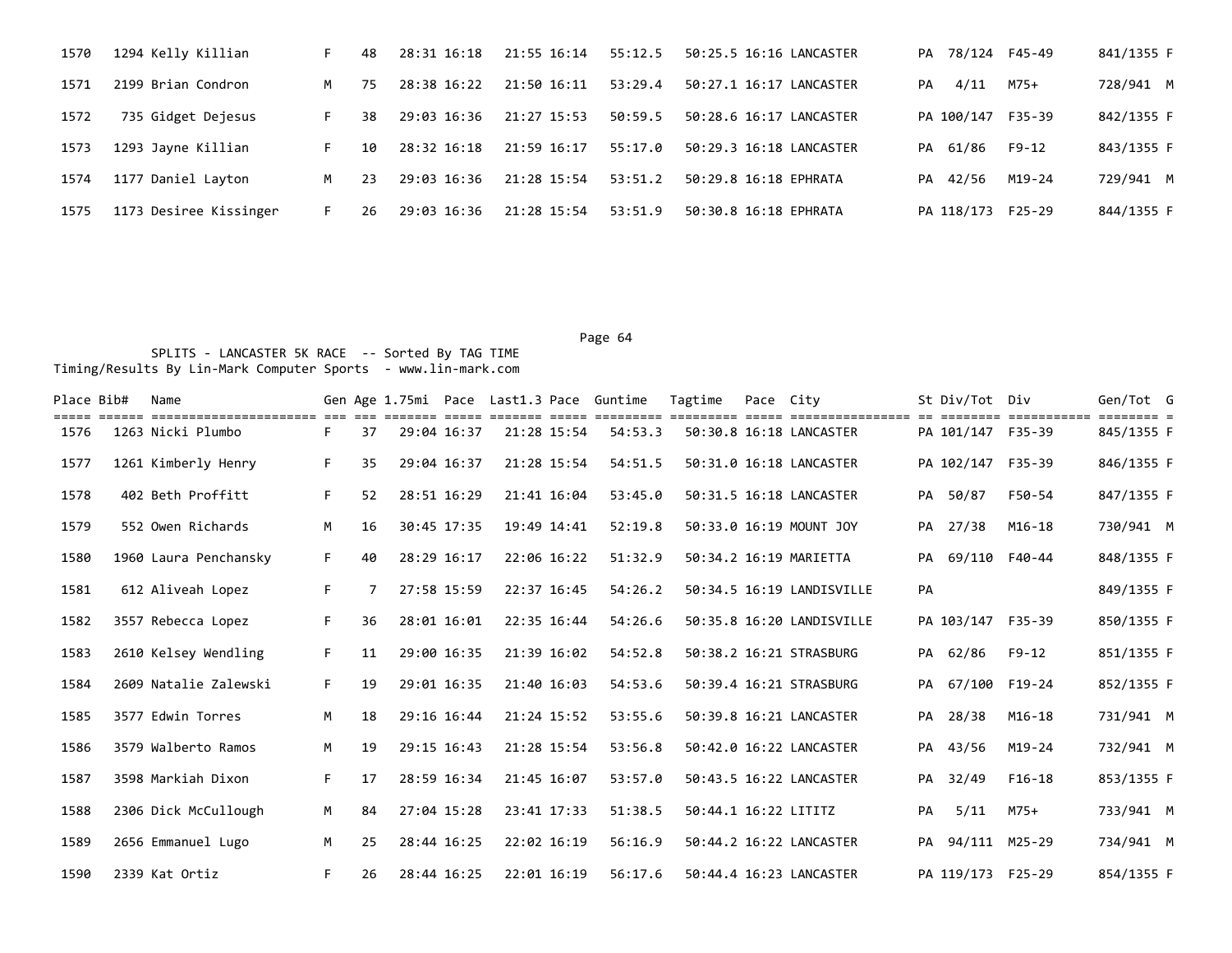| 1591 | 1951 Nayla Ortiz     | F. | 11 | 31:16 17:52 | 19:30 14:27 | 53:32.5 | 50:44.8 16:23 LANCASTER   |    | PA 63/86          | F9-12  | 855/1355 F |
|------|----------------------|----|----|-------------|-------------|---------|---------------------------|----|-------------------|--------|------------|
| 1592 | 1923 Crystal Mills   | F. | 44 | 28:51 16:29 | 21:55 16:14 | 53:05.7 | 50:45.2 16:23 LANCASTER   |    | PA 70/110 F40-44  |        | 856/1355 F |
| 1593 | 2613 Dana Mercado    | F. | 41 | 31:17 17:53 | 19:29 14:26 | 53:33.0 | 50:45.3 16:23 LANCASTER   |    | PA 71/110 F40-44  |        | 857/1355 F |
| 1594 | 703 Maria Mazzeo     | F. | 51 | 29:31 16:52 | 21:27 15:53 | 54:30.1 | 50:56.3 16:26 LANDISVILLE |    | PA 51/87          | F50-54 | 858/1355 F |
| 1595 | 1668 Elisa Cano      | F. | 30 | 28:12 16:07 | 22:45 16:51 | 53:01.2 | 50:56.6 16:26 LANCASTER   |    | PA 115/169 F30-34 |        | 859/1355 F |
| 1596 | 701 Amy Kressley     | F. | 51 | 29:32 16:53 | 21:26 15:53 | 54:30.4 | 50:57.5 16:27 LITITZ      |    | PA 52/87          | F50-54 | 860/1355 F |
| 1597 | 138 Janaiyah Iddriss | F. | 10 | 28:46 16:27 | 22:16 16:29 | 53:12.6 | 51:00.8 16:28 LANCASTER   |    | PA 64/86          | F9-12  | 861/1355 F |
| 1598 | 801 Mitra Patel      | F. | 26 | 28:01 16:01 | 23:03 17:05 | 51:54.9 | 51:03.3 16:29 ENOLA       |    | PA 120/173 F25-29 |        | 862/1355 F |
| 1599 | 802 Suchit Patel     | M  | 29 | 27:32 15:44 | 23:34 17:27 | 51:56.4 | 51:04.6 16:29 ENOLA       |    | PA 95/111 M25-29  |        | 735/941 M  |
| 1600 | 135 Jabron Iddriss   | M  | 8  | 28:51 16:29 | 22:20 16:33 | 53:22.0 | 51:10.0 16:31 LANCASTER   | PA |                   |        | 736/941 M  |

Page 65 SPLITS - LANCASTER 5K RACE -- Sorted By TAG TIME

Timing/Results By Lin-Mark Computer Sports - www.lin-mark.com

| Place Bib# | Name                                        |    |    |             |             | Gen Age 1.75mi Pace Last1.3 Pace Guntime | Tagtime | Pace City |                             |    | St Div/Tot Div    |                                   | Gen/Tot G                            |  |
|------------|---------------------------------------------|----|----|-------------|-------------|------------------------------------------|---------|-----------|-----------------------------|----|-------------------|-----------------------------------|--------------------------------------|--|
| 1601       | =======================<br>125 Craig Paules | M  | 49 | 30:08 17:14 | 21:03 15:36 | 54:05.4                                  |         |           | 51:10.4 16:31 EAST BERLIN   |    | PA 65/80          | $=$ = = = = = = = = = :<br>M45-49 | $=$ $=$ $=$ $=$ $=$ $=$<br>737/941 M |  |
| 1602       | 1067 Anthony Rathsam                        | M  | 49 | 28:59 16:34 | 22:13 16:28 | 53:42.2                                  |         |           | 51:11.3 16:31 LANCASTER     |    | PA 66/80          | M45-49                            | 738/941 M                            |  |
| 1603       | 1068 Bonnie Rathsam                         | F. | 51 | 28:58 16:33 | 22:15 16:29 | 53:42.3                                  |         |           | 51:12.1 16:31 LANCASTER     |    | PA 53/87          | F50-54                            | 863/1355 F                           |  |
| 1604       | 2454 Melissa Corrigan                       | F. | 47 | 29:19 16:45 | 21:55 16:14 | 53:42.0                                  |         |           | 51:12.3 16:32 LANCASTER     |    | PA 79/124 F45-49  |                                   | 864/1355 F                           |  |
| 1605       | 960 Kristine Simmons                        | F. | 45 | 29:19 16:46 | 21:54 16:14 | 53:41.8                                  |         |           | 51:12.8 16:32 LANCASTER     |    | PA 80/124 F45-49  |                                   | 865/1355 F                           |  |
| 1606       | 107 Tia Gamble                              | F. | 37 | 30:12 17:16 | 21:03 15:35 | 54:02.3                                  |         |           | 51:13.4 16:32 MOUNT JOY     |    | PA 104/147 F35-39 |                                   | 866/1355 F                           |  |
| 1607       | 1623 Sarojini Annamalai                     | F  | 28 | 29:41 16:58 | 21:33 15:58 | 55:00.2                                  |         |           | 51:13.6 16:32 ELIZABETHTOWN |    | PA 121/173 F25-29 |                                   | 867/1355 F                           |  |
| 1608       | 2085 Kumarappan Subramanian M               |    | 33 | 29:41 16:58 | 21:34 15:58 | 54:59.9                                  |         |           | 51:13.9 16:32 ELIZABETHTOWN |    | PA 92/107 M30-34  |                                   | 739/941 M                            |  |
| 1609       | 1042 Brooke Bernhardt                       | F. | 44 | 28:58 16:34 | 22:19 16:32 | 54:07.6                                  |         |           | 51:16.1 16:33 LANCASTER     |    | PA 72/110 F40-44  |                                   | 868/1355 F                           |  |
| 1610       | 751 Nathalia Phu                            | F. | 12 | 27:40 15:49 | 23:38 17:30 | 51:16.7                                  |         |           | 51:16.7 16:33 LANCASTER     | PA | 65/86             | F9-12                             | 869/1355 F                           |  |
| 1611       | 227 Alexis Stipe                            | F. | 25 |             |             | 56:35.5                                  |         |           | 51:24.9 16:36 WRIGHTSVILLE  |    | PA 122/173 F25-29 |                                   | 870/1355 F                           |  |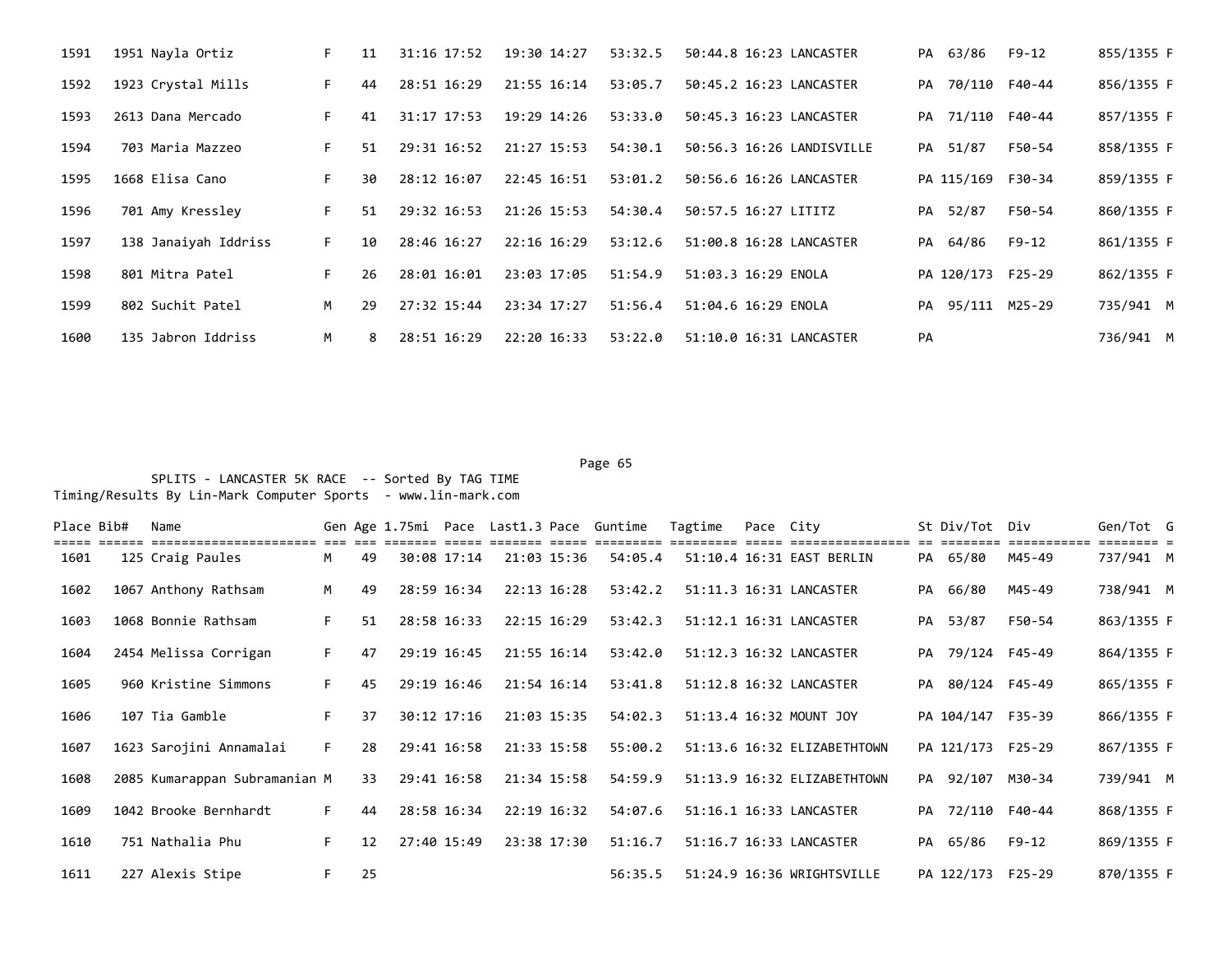| 1612 | 2563 Raven Vidal      | F. | 19 | 28:35 16:20 | 22:54 16:58     | 53:50.6 | 51:28.9 16:37 LANCASTER      |    | PA 68/100 F19-24  |        | 871/1355 F |
|------|-----------------------|----|----|-------------|-----------------|---------|------------------------------|----|-------------------|--------|------------|
| 1613 | 37 Eric Hawkins       | M  | 44 | 28:45 16:26 | 22:45 16:51     | 53:06.1 | 51:29.1 16:37 MOUNTVILLE     |    | PA 64/78          | M40-44 | 740/941 M  |
| 1614 | 43 Jackee Olson       | F. | 40 | 28:44 16:26 | 22:47 16:52     | 53:06.7 | 51:30.0 16:37 MOUNTVILLE     |    | PA 73/110 F40-44  |        | 872/1355 F |
| 1615 | 3578 Patrick Green    | M  | 51 | 29:13 16:42 | 22:19 16:32     | 54:49.0 | 51:31.2 16:38 LANCASTER      |    | PA 66/79          | M50-54 | 741/941 M  |
| 1616 | 1515 Penny Trees      | F. | 57 | 29:55 17:06 | 21:40 16:03     | 56:40.8 | 51:35.0 16:39 LANCASTER      |    | PA 35/71          | F55-59 | 873/1355 F |
| 1617 | 1487 Jacquelyn Hess   | F. | 30 | 29:56 17:06 | 21:40 16:03     | 56:40.6 | 51:35.0 16:39 LITITZ         |    | PA 116/169 F30-34 |        | 874/1355 F |
| 1618 | 944 Theresa Cox       | F. | 44 | 29:27 16:50 | $22:12$ $16:27$ | 54:06.2 | 51:38.0 16:40 NEW PROVIDENCE |    | PA 74/110 F40-44  |        | 875/1355 F |
| 1619 | 1973 Addison Pumphrey | M  | 34 | 31:51 18:12 | 19:48 14:40     | 55:08.1 | 51:38.2 16:40 LANCASTER      |    | PA 93/107 M30-34  |        | 742/941 M  |
| 1620 | 943 Monica Cox        | F. | 44 | 29:26 16:49 | 22:13 16:28     | 54:07.6 | 51:38.3 16:40 NEW PROVIDENCE |    | PA 75/110 F40-44  |        | 876/1355 F |
| 1621 | 134 Aileen Iddriss    | M  | 35 | 28:45 16:26 | 23:03 17:04     | 53:57.9 | 51:46.5 16:43 LANCASTER      |    | PA 76/92          | M35-39 | 743/941 M  |
| 1622 | 1580 Jessica Fricke   | F. | 37 | 29:45 17:00 | 22:05 16:22     | 56:52.3 | 51:49.7 16:44 LANCASTER      |    | PA 105/147 F35-39 |        | 877/1355 F |
| 1623 | 2267 Stacey Kapushy   | F. | 49 | 29:34 16:54 | 22:20 16:33     | 55:02.7 | 51:52.5 16:45 LANCASTER      |    | PA 81/124 F45-49  |        | 878/1355 F |
| 1624 | 1464 Robin Stieff     | F. | 59 | 30:06 17:12 | 21:48 16:09     | 54:40.1 | 51:53.9 16:45 LANCASTER      | PA | 36/71             | F55-59 | 879/1355 F |
| 1625 | 1459 Carole Ashby     | F. | 76 | 30:07 17:13 | 21:48 16:09     | 54:40.5 | 51:54.1 16:45 LANCASTER      | PA | 4/14              | F75+   | 880/1355 F |

| Place Bib# | Name                  |    |    |             |             |             | Gen Age 1.75mi Pace Last1.3 Pace Guntime | Tagtime              | Pace City |                          |    | St Div/Tot Div    |        | Gen/Tot G  |  |
|------------|-----------------------|----|----|-------------|-------------|-------------|------------------------------------------|----------------------|-----------|--------------------------|----|-------------------|--------|------------|--|
| 1626       | 514 Miriam Badri      | F. | 16 |             | 29:51 17:04 | 22:08 16:24 | 55:01.2                                  |                      |           | 51:58.6 16:46 MOUNTVILLE |    | PA 33/49          | F16-18 | 881/1355 F |  |
| 1627       | 1189 John Svensson    | м  | 59 |             | 29:52 17:04 | 22:09 16:24 | 55:17.4                                  | 51:59.8 16:47 LITITZ |           |                          | PA | 37/49             | M55-59 | 744/941 M  |  |
| 1628       | 513 Caroline Badri    | F. | 53 |             | 29:55 17:06 | 22:06 16:23 | 55:01.1                                  |                      |           | 52:00.4 16:47 MOUNTVILLE |    | PA 54/87          | F50-54 | 882/1355 F |  |
| 1629       | 1176 Kate Kylander    | F. | 60 |             | 29:54 17:05 | 22:08 16:24 | 55:18.0                                  | 52:00.9 16:47 LITITZ |           |                          |    | PA 45/107         | F60-69 | 883/1355 F |  |
| 1630       | 3583 Melissa Ingram   | F. | 38 |             | 32:23 18:30 | 19:39 14:34 | 57:13.0                                  |                      |           | 52:01.0 16:47 LANCASTER  |    | PA 106/147 F35-39 |        | 884/1355 F |  |
| 1631       | 1742 Jenny Gabriel    | F. | 37 |             | 29:40 16:57 | 22:22 16:35 | 55:48.8                                  |                      |           | 52:01.0 16:47 LANCASTER  |    | PA 107/147 F35-39 |        | 885/1355 F |  |
| 1632       | 2329 Genevieve Munson |    | 36 | 29:40 16:57 |             | 22:23 16:35 | 55:49.1                                  |                      |           | 52:01.8 16:48 LANCASTER  |    | PA 108/147 F35-39 |        | 886/1355 F |  |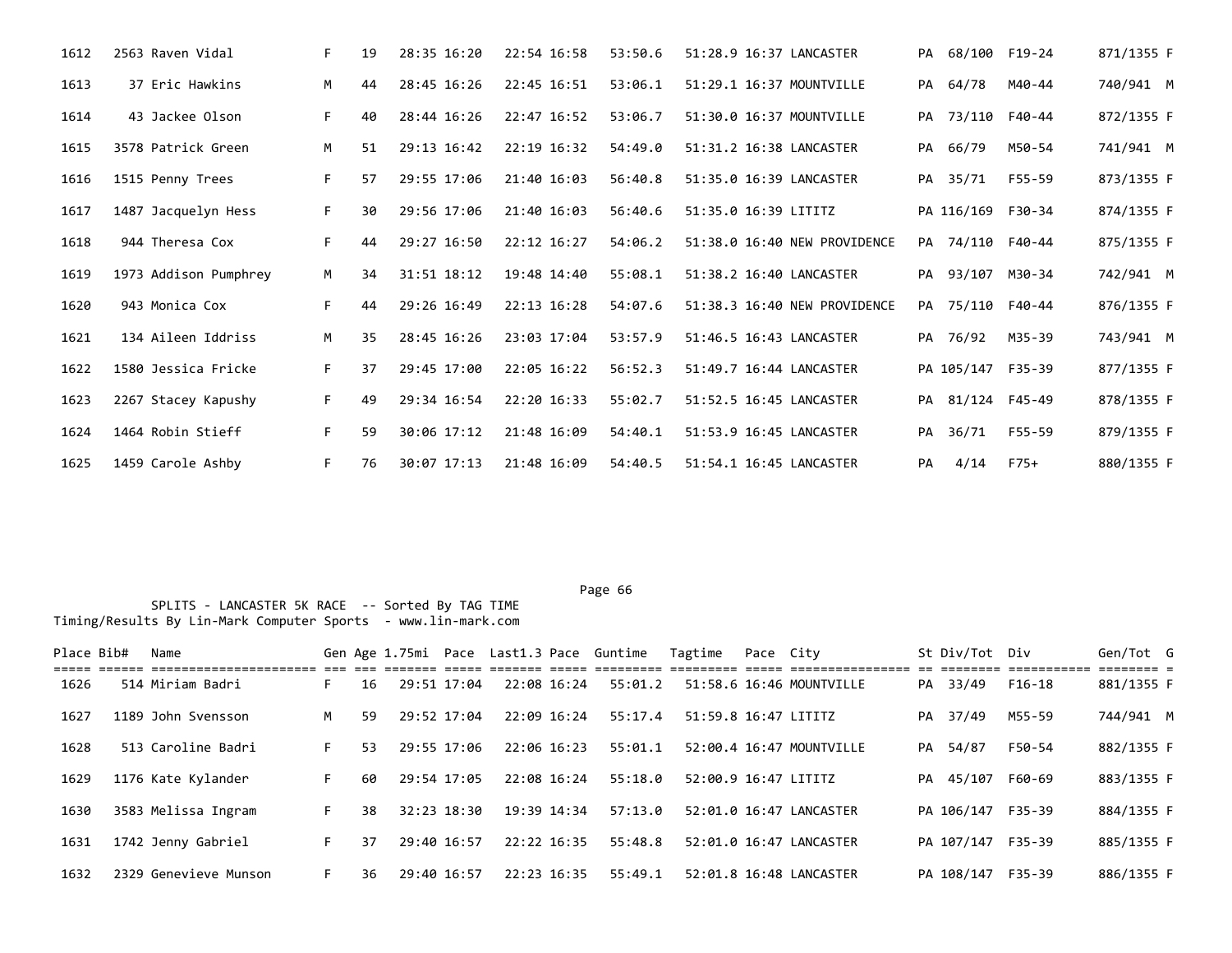| 1633 | 1881 Michelle Marmo        | F. | 48 | 30:21 17:21 | 21:44 16:06 | 54:46.7 | 52:04.4 16:48 LANCASTER      |    | PA 82/124 F45-49 |            | 887/1355 F |  |
|------|----------------------------|----|----|-------------|-------------|---------|------------------------------|----|------------------|------------|------------|--|
| 1634 | 1970 Henry Probolus        | M  | 14 | 30:22 17:21 | 21:44 16:06 | 54:46.5 | 52:04.5 16:48 LANCASTER      | PA | 57/65            | $M13 - 15$ | 745/941 M  |  |
| 1635 | 2030 Kelly Schenke         | F. | 46 | 30:23 17:22 | 21:44 16:06 | 54:46.0 | 52:05.5 16:49 LANCASTER      |    | PA 83/124 F45-49 |            | 888/1355 F |  |
| 1636 | 2636 Stephanie McNulty     | F. | 49 | 30:21 17:21 | 21:48 16:09 | 54:52.1 | 52:08.4 16:50 LANCASTER      | PA | 84/124 F45-49    |            | 889/1355 F |  |
| 1637 | 2535 Anita Pilkerton-Plumb | F  | 48 | 28:42 16:24 | 23:30 17:24 | 53:52.7 | 52:10.9 16:50 LANCASTER      | PA | 85/124 F45-49    |            | 890/1355 F |  |
| 1638 | 2671 Michaela Flanery      | F. | 12 | 30:07 17:13 | 22:07 16:23 | 53:34.7 | 52:12.4 16:51 LANCASTER      | PA | 66/86            | F9-12      | 891/1355 F |  |
| 1639 | 190 Juliana Knight         | F. | 24 | 30:07 17:13 | 22:07 16:23 | 53:36.0 | 52:13.3 16:51 SCHAEFFERSTOWN | PA | 69/100 F19-24    |            | 892/1355 F |  |
| 1640 | 519 Farhan Brelvi          | M  | 47 | 30:17 17:19 | 21:57 16:16 | 55:10.9 | 52:13.7 16:51 EPHRATA        |    | PA 67/80         | M45-49     | 746/941 M  |  |
| 1641 | 2670 Mike Flannery         | M  | 44 | 30:09 17:14 | 22:07 16:23 | 53:36.9 | 52:14.8 16:52 LANCASTER      |    | PA 65/78         | M40-44     | 747/941 M  |  |
| 1642 | 189 Aimie Kellers          | F. | 50 | 30:08 17:13 | 22:08 16:24 | 53:36.2 | 52:14.8 16:52 MILERSVILLE    |    | 55/87            | F50-54     | 893/1355 F |  |
| 1643 | 520 Joanna Brelvi          | F. | 51 | 30:18 17:19 | 21:58 16:17 | 55:12.8 | 52:15.1 16:52 EPHRATA        |    | PA 56/87         | F50-54     | 894/1355 F |  |
| 1644 | 1226 Samantha Stinson      | F. | 24 |             |             | 52:16.9 | 52:16.9 16:52 WILLOW STREET  |    | PA 70/100 F19-24 |            | 895/1355 F |  |
| 1645 | 1064 Vanessa Pickersgill   | F. | 48 | 28:58 16:34 | 23:32 17:26 | 55:20.3 | 52:29.5 16:56 LANCASTER      | PA | 86/124 F45-49    |            | 896/1355 F |  |
| 1646 | 2548 Pearl Sensenig        | F. | 52 | 30:15 17:17 | 22:16 16:30 | 55:19.8 | 52:29.8 16:57 AKRON          |    | PA 57/87         | F50-54     | 897/1355 F |  |
| 1647 | 3506 Erin Lee              | F. |    | 28:08 16:05 | 24:24 18:05 | 55:39.2 | 52:30.9 16:57 LANCASTER      | PA |                  |            | 898/1355 F |  |
| 1648 | 3507 Charles Lee           | M  | 41 | 28:08 16:05 | 24:25 18:05 | 55:39.7 | 52:31.9 16:57 LANCASTER      | PA | 66/78            | M40-44     | 748/941 M  |  |
| 1649 | 3505 Evan Lee              | М  | 11 | 28:09 16:05 | 24:28 18:08 | 55:42.9 | 52:36.1 16:59 LANCASTER      |    | PA 52/63         | $M9 - 12$  | 749/941 M  |  |
| 1650 | 1332 Salim Maxwell         | М  | 22 | 29:31 16:52 | 23:09 17:09 | 55:42.0 | 52:38.4 16:59 LANCASTER      |    | PA 44/56         | M19-24     | 750/941 M  |  |

| Place Bib# | Name                                                                               |    |      |  | Gen Age 1.75mi Pace Last1.3 Pace Guntime Tagtime Pace City                       |  |                                                                                     | St Div/Tot Div   | Gen/Tot G  |  |
|------------|------------------------------------------------------------------------------------|----|------|--|----------------------------------------------------------------------------------|--|-------------------------------------------------------------------------------------|------------------|------------|--|
|            |                                                                                    |    |      |  |                                                                                  |  | <u>tii siistii siisi osaasi oosaa aast saaraasi oosaasii oosa aastaastaasiisti </u> |                  |            |  |
| 1651       | 259 Caroline Cantor                                                                |    | - 57 |  |                                                                                  |  | 55:58.2    52:39.4    17:00    EAST PETERSBURG    PA    37/71    F55-59             |                  | 899/1355 F |  |
| 1652       | 683 Padmaja Sankarmanchi F 52 29:40 16:58 23:01 17:03 54:08.8 52:40.1 17:00 PENRYN |    |      |  |                                                                                  |  |                                                                                     | PA 58/87 F50-54  | 900/1355 F |  |
| 1653       | 668 Deepa Balepur                                                                  | E. |      |  | 49  29:42  16:58  23:01  17:03  54:09.1  52:41.5  17:00                LANCASTER |  |                                                                                     | PA 87/124 F45-49 | 901/1355 F |  |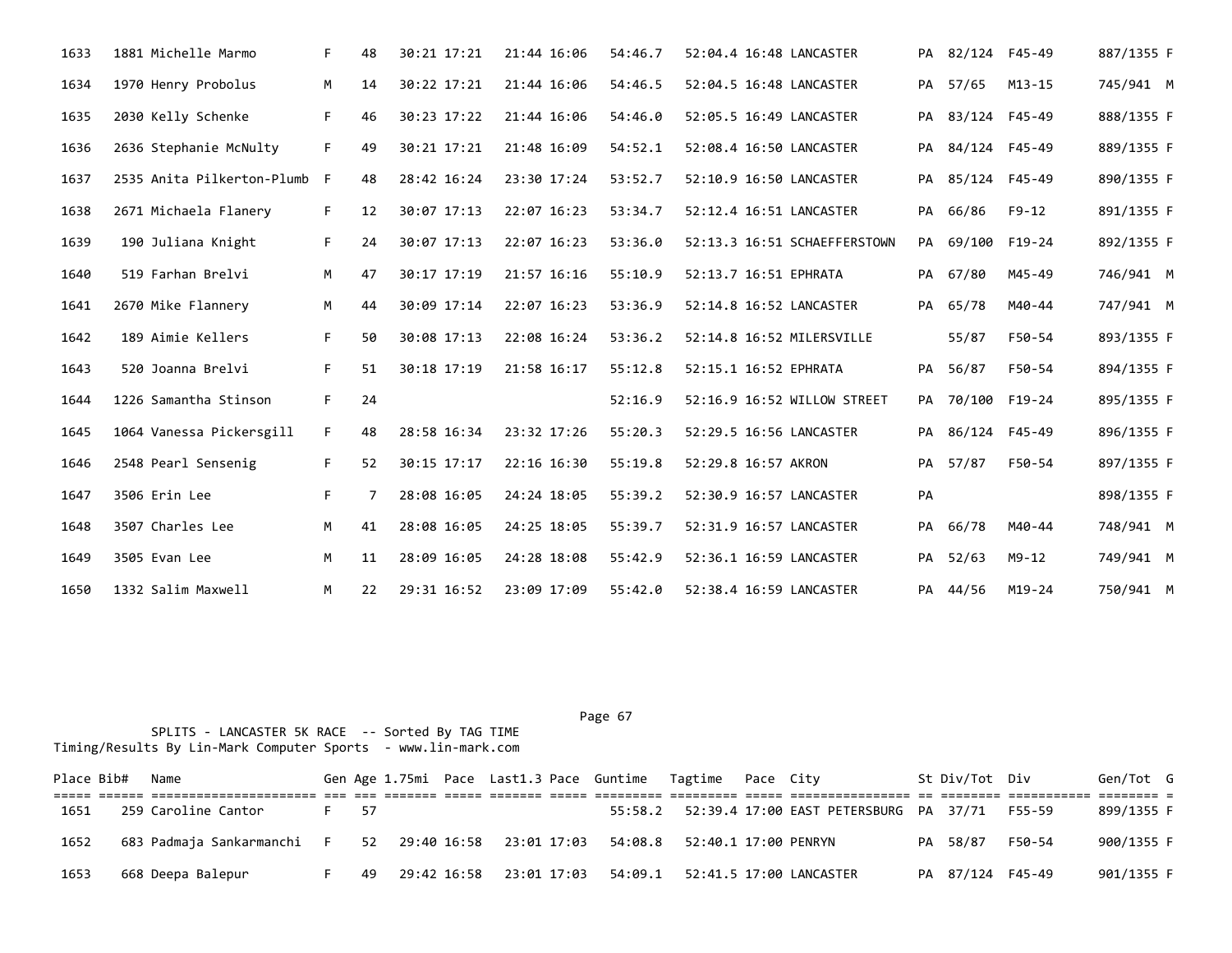| 1654 | 1467 Benjamin Barnett         | M  | 15                | 30:48 17:36 | 21:55 16:14 | 55:34.3 | 52:42.5 17:01 LITITZ      |    | PA 58/65          | $M13 - 15$ | 751/941 M  |
|------|-------------------------------|----|-------------------|-------------|-------------|---------|---------------------------|----|-------------------|------------|------------|
| 1655 | 1469 Colette Borden           | F. | 48                | 30:48 17:36 | 21:57 16:16 | 55:36.3 | 52:43.8 17:01 LITITZ      | PA | 88/124 F45-49     |            | 902/1355 F |
| 1656 | 680 Meena Ramachandra         | F. | 47                | 29:40 16:57 | 23:05 17:06 | 54:13.5 | 52:44.0 17:01 LANCASTER   | PA | 89/124 F45-49     |            | 903/1355 F |
| 1657 | 491 Bob Rhein                 | M  | 56                | 31:17 17:53 | 21:28 15:54 | 56:47.1 | 52:44.1 17:01 YORK        | PA | 38/49             | M55-59     | 752/941 M  |
| 1658 | 1715 Jessica Elmer            | F. | 27                | 30:59 17:43 | 21:46 16:08 | 54:37.8 | 52:44.4 17:01 LANCASTER   |    | PA 123/173 F25-29 |            | 904/1355 F |
| 1659 | 1475 Lisa Colino              | F. | 42                | 31:53 18:14 | 20:52 15:27 | 57:46.5 | 52:44.4 17:01 LANDISVILLE |    | PA 76/110 F40-44  |            | 905/1355 F |
| 1660 | 1023 Barbie Thomas- Hoskins F |    | 13                | 28:23 16:13 | 24:23 18:04 | 53:14.7 | 52:44.5 17:01 NARVON      | PA | 65/76             | $F13-15$   | 906/1355 F |
| 1661 | 1470 Robert Borden            | M  | 63                | 30:47 17:36 | 21:59 16:17 | 55:38.1 | 52:44.7 17:01 LITITZ      |    | PA 26/39          | M60-64     | 753/941 M  |
| 1662 | 2568 Laura Whatmore           | F. | 25                | 30:26 17:24 | 22:19 16:32 | 55:08.8 | 52:44.7 17:01 LANCASTER   |    | PA 124/173 F25-29 |            | 907/1355 F |
| 1663 | 1944 Dewey Oberholtzer        | M  | 27                | 30:58 17:42 | 21:50 16:11 | 54:40.7 | 52:46.6 17:02 LANCASTER   |    | PA 96/111 M25-29  |            | 754/941 M  |
| 1664 | 2269 Jennifer Kendig          | F. | 60                | 29:01 16:35 | 23:47 17:37 | 54:20.8 | 52:47.6 17:02 LANCASTER   | PA | 46/107 F60-69     |            | 908/1355 F |
| 1665 | 2109 Karen Tshudy             | F. | 60                | 29:04 16:37 | 23:46 17:36 | 54:20.9 | 52:49.0 17:03 LANCASTER   |    | PA 47/107 F60-69  |            | 909/1355 F |
| 1666 | 3511 Andrew Whatmore          | M  | 61                | 30:29 17:26 | 22:21 16:33 | 55:12.0 | 52:49.3 17:03 LANCASTER   | PA | 27/39             | M60-64     | 755/941 M  |
| 1667 | 952 Elena Luciano             | F. | 52                | 30:02 17:10 | 22:55 16:58 | 56:16.2 | 52:55.8 17:05 LANCASTER   | PA | 59/87             | F50-54     | 910/1355 F |
| 1668 | 400 Maryann Otruba Gusst      | F. | 53                | 29:59 17:08 | 22:58 17:01 | 55:31.1 | 52:56.0 17:05 MOUNTVILLE  |    | PA 60/87          | F50-54     | 911/1355 F |
| 1669 | 1264 Armand Posipanka         | M  | 36                | 30:50 17:37 | 22:07 16:23 | 57:20.3 | 52:56.1 17:05 LANCASTER   |    | PA 77/92          | M35-39     | 756/941 M  |
| 1670 | 1797 Sarraine Henry           | F. | 33                | 29:26 16:49 | 23:32 17:26 | 54:03.8 | 52:56.8 17:05 HARRISBURG  |    | PA 117/169 F30-34 |            | 912/1355 F |
| 1671 | 375 Paul Gusst                | M  | 48                | 29:59 17:08 | 22:59 17:02 | 55:31.4 | 52:57.1 17:05 MOUNTVILLE  |    | PA 68/80          | M45-49     | 757/941 M  |
| 1672 | 962 Jodie Stout-Rivera        | F. | 45                | 31:15 17:51 | 21:46 16:07 | 52:59.4 | 52:59.4 17:06 LANCASTER   |    | PA 90/124 F45-49  |            | 913/1355 F |
| 1673 | 2314 Dale Mellinger           | M  | 59                | 31:15 17:52 | 21:46 16:07 | 56:38.7 | 53:00.0 17:06 LANCASTER   | PA | 39/49             | M55-59     | 758/941 M  |
| 1674 | 1714 Kristin Eberly           | F. | 37                | 31:38 18:05 | 21:25 15:52 | 55:38.4 | 53:02.3 17:07 LITITZ      |    | PA 109/147 F35-39 |            | 914/1355 F |
| 1675 | 1059 Rebecca MacKinnon        | F. | $12 \overline{ }$ | 31:35 18:03 | 21:30 15:56 | 55:43.6 | 53:04.1 17:08 LANCASTER   |    | PA 67/86          | F9-12      | 915/1355 F |

Page 68 and the state of the state of the state of the state of the state of the state of the state of the state of the state of the state of the state of the state of the state of the state of the state of the state of th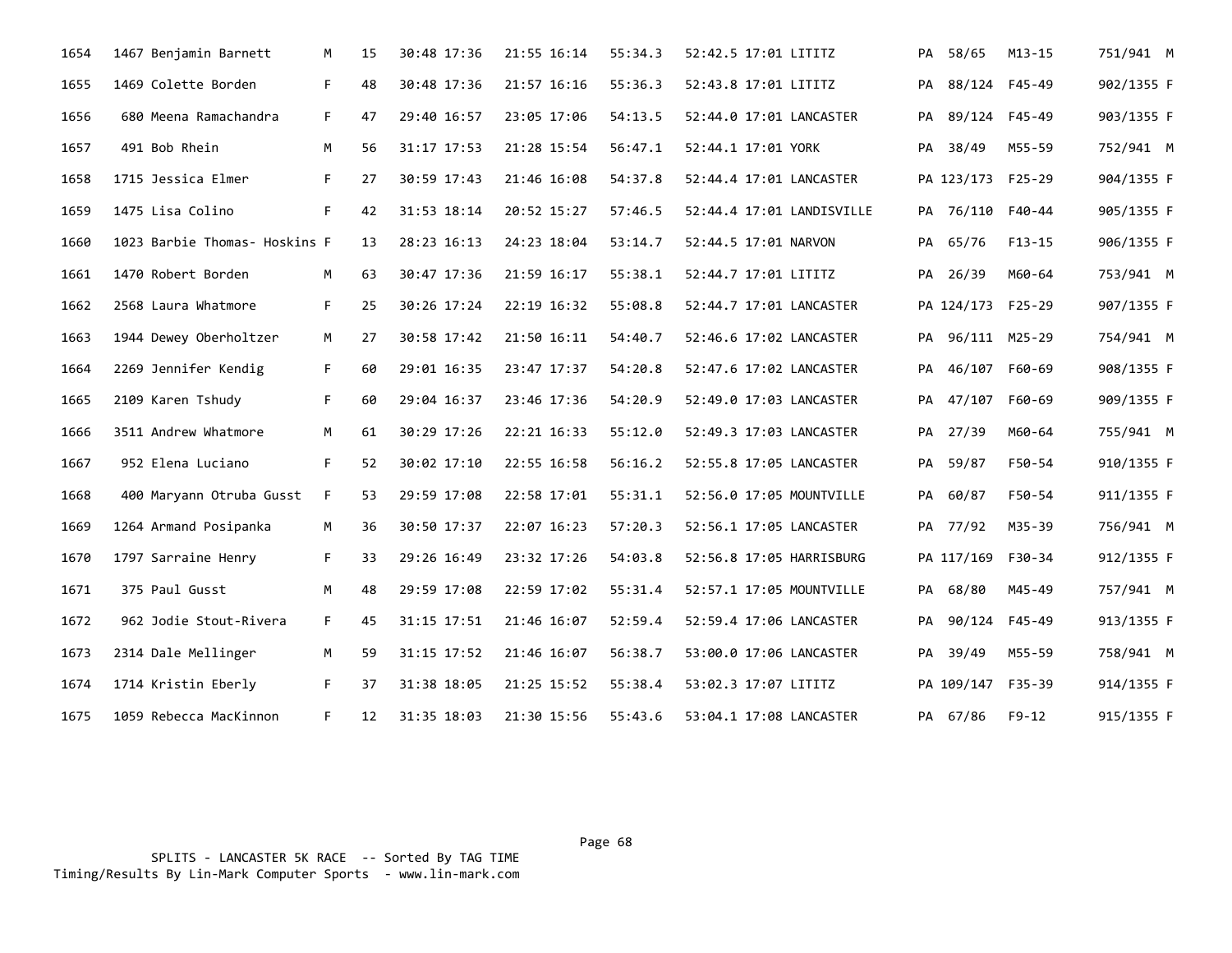| Place Bib# | Name                                                                                                                                |    |    |             |             | Gen Age 1.75mi Pace Last1.3 Pace Guntime | Tagtime             | Pace City |                             |    | St Div/Tot Div    |           | Gen/Tot G  |  |
|------------|-------------------------------------------------------------------------------------------------------------------------------------|----|----|-------------|-------------|------------------------------------------|---------------------|-----------|-----------------------------|----|-------------------|-----------|------------|--|
| 1676       | colo colo coloriolicoliciti de la citili dell'itali colo colo colori colori colo colorioliciti di colori colori<br>1048 Sonia Gallo | F. | 12 | 31:35 18:03 | 21:31 15:57 | 55:45.1                                  |                     |           | 53:05.7 17:08 LANCASTER     |    | PA 68/86          | $F9 - 12$ | 916/1355 F |  |
| 1677       | 684 Sharon Allen-Spann                                                                                                              | F. | 57 | 30:52 17:39 | 22:15 16:29 | 54:09.9                                  |                     |           | 53:05.9 17:08 LANCASTER     |    | PA 38/71          | F55-59    | 917/1355 F |  |
| 1678       | 954 Zachary Montgomery                                                                                                              | M  | 30 | 31:01 17:44 | 22:06 16:22 | 55:30.2                                  |                     |           | 53:06.1 17:08 REINHOLDS     |    | PA 94/107 M30-34  |           | 759/941 M  |  |
| 1679       | 690 Gloria Nyutu-Blackman F                                                                                                         |    | 57 | 30:53 17:39 | 22:15 16:29 | 54:10.3                                  |                     |           | 53:06.5 17:08 LANCASTER     | PA | 39/71             | F55-59    | 918/1355 F |  |
| 1680       | 953 Katelyn Montgomery                                                                                                              | F. | 29 | 31:03 17:45 | 22:05 16:22 | 55:29.9                                  |                     |           | 53:07.0 17:09 REINHOLDS     |    | PA 125/173 F25-29 |           | 919/1355 F |  |
| 1681       | 2001 Luana Rizo                                                                                                                     | F. | 13 | 28:46 16:26 | 24:22 18:03 | 53:12.8                                  | 53:07.0 17:09 RONKS |           |                             |    | PA 66/76          | $F13-15$  | 920/1355 F |  |
| 1682       | 1931 Kierra Mowday                                                                                                                  | F. | 13 | 28:46 16:26 | 24:23 18:04 | 53:13.4                                  | 53:07.9 17:09 RONKS |           |                             |    | PA 67/76          | F13-15    | 921/1355 F |  |
| 1683       | 2646 Sarah Amos                                                                                                                     | F. | 46 | 31:25 17:57 | 21:48 16:09 | 57:14.6                                  |                     |           | 53:11.4 17:10 LANCASTER     |    | PA 91/124 F45-49  |           | 922/1355 F |  |
| 1684       | 1051 Matthew Gardner                                                                                                                | М  | 30 | 31:48 18:10 | 21:25 15:52 | 56:08.2                                  |                     |           | 53:11.8 17:10 MECHANICSBURG |    | PA 95/107 M30-34  |           | 760/941 M  |  |
| 1685       | 1780 Dreama Haldeman                                                                                                                | F. | 62 | 30:00 17:09 | 23:13 17:12 | 54:54.1                                  |                     |           | 53:11.9 17:10 MOUNTVILLE    | PA | 48/107 F60-69     |           | 923/1355 F |  |
| 1686       | 1897 Jocelyn McKinney                                                                                                               | F. | 67 | 30:01 17:09 | 23:12 17:11 | 54:54.1                                  |                     |           | 53:11.9 17:10 LANCASTER     | PA | 49/107 F60-69     |           | 924/1355 F |  |
| 1687       | 1106 Deb Dickinson                                                                                                                  | F. | 69 | 30:56 17:41 | 22:18 16:31 | 56:42.2                                  |                     |           | 53:13.4 17:11 LANCASTER     | PA | 50/107 F60-69     |           | 925/1355 F |  |
| 1688       | 1055 Colin Herbine                                                                                                                  | M  | 27 | 31:49 18:11 | 21:26 15:52 | 56:07.5                                  |                     |           | 53:13.5 17:11 LANCASTER     |    | PA 97/111 M25-29  |           | 761/941 M  |  |
| 1689       | 1760 Ashley Glick                                                                                                                   | F. | 31 | 30:09 17:14 | 23:08 17:08 | 56:51.0                                  |                     |           | 53:16.0 17:11 WILLOW STREET |    | PA 118/169 F30-34 |           | 926/1355 F |  |
| 1690       | 781 Aurora Diaz                                                                                                                     | F. | 19 | 29:41 16:58 | 23:38 17:30 | 55:28.4                                  |                     |           | 53:17.2 17:12 COLUMBIA      |    | PA 71/100 F19-24  |           | 927/1355 F |  |
| 1691       | 2386 Mark Sprunger                                                                                                                  | М  | 59 | 31:58 18:16 | 21:21 15:49 | 53:18.0                                  |                     |           | 53:18.0 17:12 LANCASTER     | PA | 40/49             | M55-59    | 762/941 M  |  |
| 1692       | 1650 Vanessa Borilot                                                                                                                | F. | 36 | 30:03 17:11 | 23:16 17:14 | 56:05.0                                  |                     |           | 53:18.3 17:12 LANCASTER     |    | PA 110/147 F35-39 |           | 928/1355 F |  |
| 1693       | 784 Rosie Diaz                                                                                                                      | F. | 18 | 29:42 16:59 | 23:37 17:30 | 55:28.8                                  |                     |           | 53:18.6 17:12 COLUMBIA      |    | PA 34/49          | $F16-18$  | 929/1355 F |  |
| 1694       | 161 Mickey Glick                                                                                                                    | F. | 65 | 30:25 17:23 | 22:56 16:59 | 54:47.5                                  |                     |           | 53:20.4 17:13 LANCASTER     |    | PA 51/107 F60-69  |           | 930/1355 F |  |
| 1695       | 2645 Bill Braungard                                                                                                                 | M  | 53 | 31:33 18:02 | 21:48 16:09 | 57:14.5                                  |                     |           | 53:20.7 17:13 LANCASTER     |    | PA 67/79          | M50-54    | 763/941 M  |  |
| 1696       | 164 Kathy Zehr                                                                                                                      | F. | 59 | 30:24 17:22 | 22:59 17:01 | 54:50.6                                  |                     |           | 53:21.9 17:13 LANCASTER     | PA | 40/71             | F55-59    | 931/1355 F |  |
| 1697       | 488 Katelyn Elliott                                                                                                                 | F. | 23 | 31:33 18:02 | 21:51 16:11 | 57:13.4                                  |                     |           | 53:23.1 17:14 LANCASTER     |    | PA 72/100 F19-24  |           | 932/1355 F |  |
| 1698       | 891 Kelsey Miller                                                                                                                   | F. | 25 | 31:45 18:09 | 21:40 16:03 | 57:36.8                                  |                     |           | 53:23.9 17:14 LANCASTER     |    | PA 126/173 F25-29 |           | 933/1355 F |  |
| 1699       | 888 Danielle Little                                                                                                                 | F. | 26 | 31:43 18:08 | 21:42 16:04 | 57:37.6                                  |                     |           | 53:24.0 17:14 QUARRYVILLE   |    | PA 127/173 F25-29 |           | 934/1355 F |  |
| 1700       | 490 Mary Kohler                                                                                                                     | F. | 57 | 31:39 18:05 | 21:47 16:08 | 57:13.2                                  |                     |           | 53:24.3 17:14 LANCASTER     |    | PA 41/71          | F55-59    | 935/1355 F |  |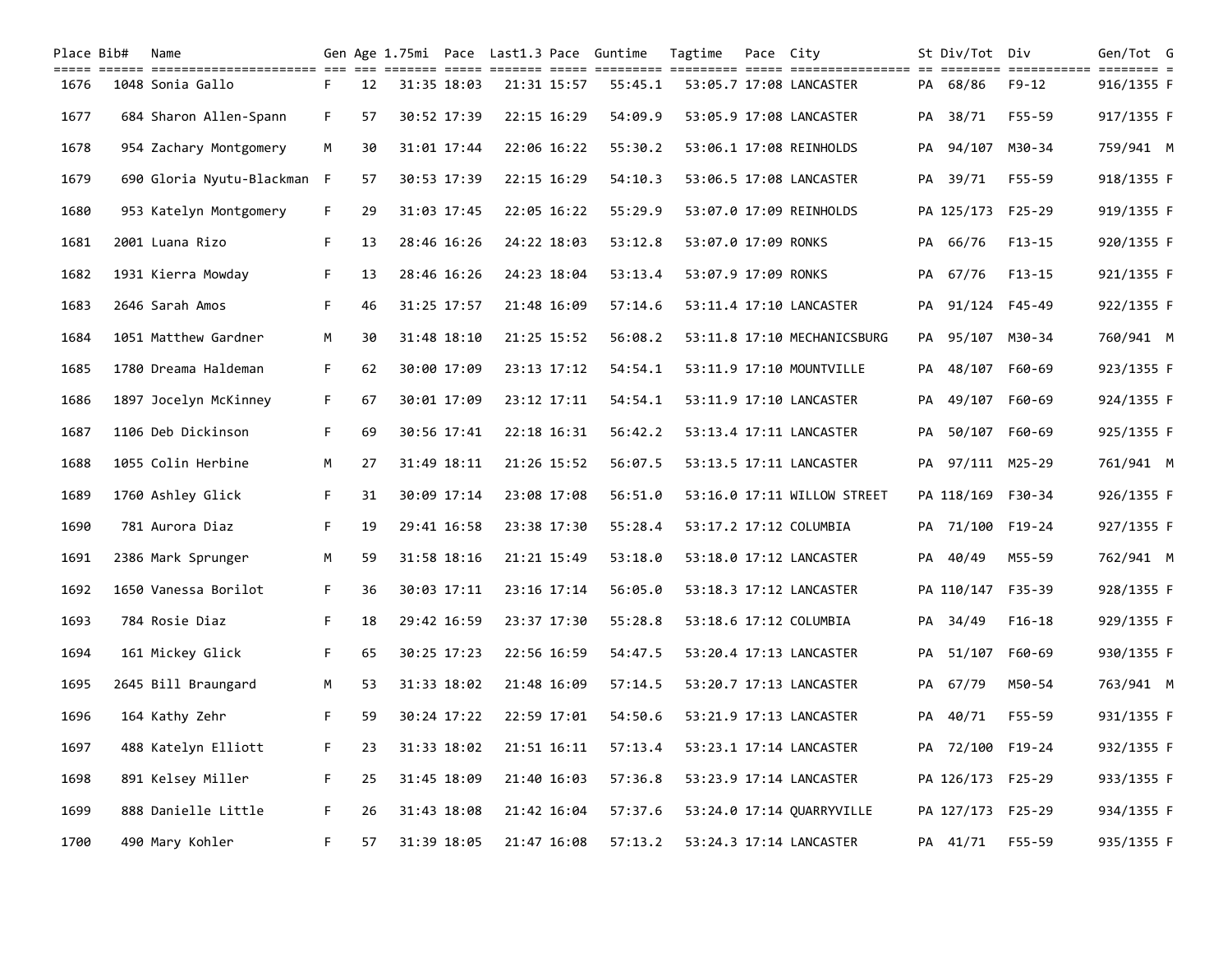| Place Bib# | Name                                                                                                                                                     |    |                |             |             |             | Gen Age 1.75mi Pace Last1.3 Pace Guntime | Tagtime              | Pace City |                             |    | St Div/Tot Div    |           | Gen/Tot G  |  |
|------------|----------------------------------------------------------------------------------------------------------------------------------------------------------|----|----------------|-------------|-------------|-------------|------------------------------------------|----------------------|-----------|-----------------------------|----|-------------------|-----------|------------|--|
| 1701       | title elere bittitlerinistitler eit die steiten bitte bitten bitte bittitlen bittitlen bittitleritenen en bittitle bittitlen bittitlen d<br>487 Max Coty | М  | 21             | 31:33 18:02 | 21:52 16:12 |             | 57:15.0                                  |                      |           | 53:24.4 17:14 WILLOW STREET |    | PA 45/56          | M19-24    | 764/941 M  |  |
| 1702       | 489 Fred Kohler                                                                                                                                          | M  | 66             | 31:35 18:03 |             | 21:53 16:13 | 57:15.9                                  |                      |           | 53:27.2 17:15 LANCASTER     |    | PA 15/25          | M65-69    | 765/941 M  |  |
| 1703       | 582 Shelley Antongiorgi                                                                                                                                  | F. | 18             | 29:48 17:02 |             | 23:44 17:35 | 55:47.3                                  |                      |           | 53:31.0 17:16 WINDSOR       |    | PA 35/49          | $F16-18$  | 936/1355 F |  |
| 1704       | 2312 Kamiah McFadden                                                                                                                                     | F. | 10             | 27:53 15:56 |             | 25:39 19:00 | 55:30.9                                  |                      |           | 53:31.1 17:16 MOUNTVILLE    |    | PA 69/86          | $F9 - 12$ | 937/1355 F |  |
| 1705       | 36 Paula Haines                                                                                                                                          | F. | 54             | 30:03 17:10 |             | 23:29 17:24 | 55:50.1                                  | 53:31.2 17:16 YORK   |           |                             |    | PA 61/87          | F50-54    | 938/1355 F |  |
| 1706       | 2655 Karen Morgan                                                                                                                                        | F. | 61             | 31:38 18:05 |             | 21:54 16:14 | 57:30.9                                  |                      |           | 53:31.5 17:16 MILLERSVILLE  | PA | 52/107 F60-69     |           | 939/1355 F |  |
| 1707       | 21 Connor Benton                                                                                                                                         | M  | 26             | 30:05 17:12 |             | 23:28 17:23 | 55:50.0                                  |                      |           | 53:31.5 17:16 MANCHESTER    |    | PA 98/111 M25-29  |           | 766/941 M  |  |
| 1708       | 585 Olivia Beiler                                                                                                                                        | F. | 17             | 29:45 17:00 |             | 23:47 17:37 | 55:47.8                                  |                      |           | 53:32.0 17:17 COCHRANVILLE  |    | PA 36/49          | $F16-18$  | 940/1355 F |  |
| 1709       | 3588 Kate Zink-Saladik                                                                                                                                   | F. | 67             | 30:50 17:38 |             | 22:46 16:52 | 57:07.7                                  |                      |           | 53:35.3 17:18 LANCASTER     | PA | 53/107 F60-69     |           | 941/1355 F |  |
| 1710       | 1761 Pearl Glick                                                                                                                                         | F. | $\overline{2}$ |             |             |             | 57:12.9                                  |                      |           | 53:36.4 17:18 WILLOW STREET | PA |                   |           | 942/1355 F |  |
| 1711       | 935 Claribel Rodriguez De F                                                                                                                              |    | 20             | 29:23 16:47 |             | 24:16 17:58 | 57:07.4                                  |                      |           | 53:37.5 17:18 MILLERSVILLE  |    | PA 73/100 F19-24  |           | 943/1355 F |  |
| 1712       | 1899 Lisa McNaul                                                                                                                                         | F. | 52             | 30:44 17:34 |             | 22:55 16:59 | 55:54.1                                  |                      |           | 53:38.6 17:19 LANCASTER     | PA | 62/87             | F50-54    | 944/1355 F |  |
| 1713       | 926 Arleen Davis                                                                                                                                         | F. | 20             |             |             |             | 57:07.3                                  |                      |           | 53:38.8 17:19 MILLERSVILLE  |    | PA 74/100 F19-24  |           | 945/1355 F |  |
| 1714       | 1762 Steven Glick                                                                                                                                        | M  | 37             | 30:09 17:14 |             | 23:32 17:26 | 57:13.0                                  |                      |           | 53:39.6 17:19 WILLOW STREET |    | PA 78/92          | M35-39    | 767/941 M  |  |
| 1715       | 1499 Megan Obetz                                                                                                                                         | F. | 25             | 30:45 17:34 |             | 22:56 17:00 | 55:54.6                                  | 53:40.1 17:19 LITITZ |           |                             |    | PA 128/173 F25-29 |           | 946/1355 F |  |
| 1716       | 1898 Doug McNaul                                                                                                                                         | M  | 53             | 30:44 17:34 |             | 22:57 17:00 | 55:55.1                                  |                      |           | 53:40.3 17:19 LANCASTER     |    | PA 68/79          | M50-54    | 768/941 M  |  |
| 1717       | 890 Jimmie Miller                                                                                                                                        | M  | 27             | 31:43 18:07 |             | 22:02 16:20 | 57:56.1                                  |                      |           | 53:43.8 17:20 LANCASTER     |    | PA 99/111 M25-29  |           | 769/941 M  |  |
| 1718       | 889 Trey Little                                                                                                                                          | M  | 32             | 31:45 18:09 |             | 22:00 16:18 | 57:55.8                                  |                      |           | 53:43.8 17:20 QUARRYVILLE   |    | PA 96/107 M30-34  |           | 770/941 M  |  |
| 1719       | 3587 Mike Saladik                                                                                                                                        | M  | 68             | 30:54 17:40 |             | 22:55 16:59 | 57:21.4                                  |                      |           | 53:47.8 17:22 LANCASTER     |    | PA 16/25          | M65-69    | 771/941 M  |  |
| 1720       | 2196 Katarina Clay                                                                                                                                       | F. | 27             | 34:49 19:54 | 19:00 14:05 |             | 59:00.5                                  |                      |           | 53:48.5 17:22 LANCASTER     |    | PA 129/173 F25-29 |           | 947/1355 F |  |
| 1721       | 2376 Marie Sheehan                                                                                                                                       | F. | 47             | 30:24 17:23 |             | 23:27 17:23 | 58:28.8                                  |                      |           | 53:50.6 17:23 LANCASTER     |    | PA 92/124 F45-49  |           | 948/1355 F |  |
| 1722       | 536 Layla Mellinger                                                                                                                                      | F. | 10             | 30:00 17:09 |             | 23:51 17:40 | 54:51.1                                  |                      |           | 53:50.8 17:23 WILLOW STREET |    | PA 70/86          | F9-12     | 949/1355 F |  |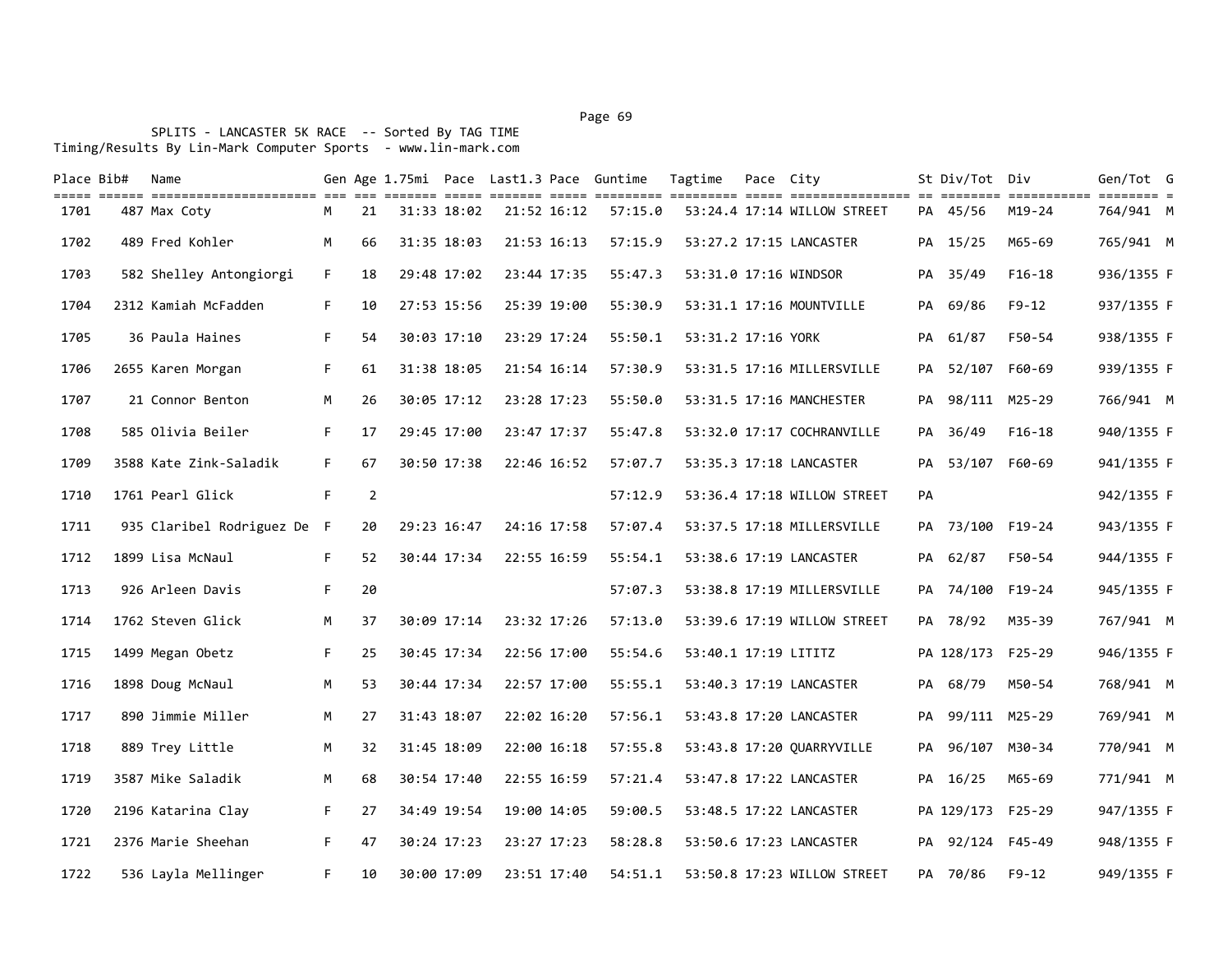| 1723 | 87 Wanda Santos          |  |  | 38 31:37 18:04 22:17 16:30 54:48.5 53:53.4 17:24 LANCASTER         | PA 111/147 F35-39 | 950/1355 F |
|------|--------------------------|--|--|--------------------------------------------------------------------|-------------------|------------|
|      | 1724 1295 Rylan Killian  |  |  | M 16 30:54 17:40 23:02 17:04 58:40.5 53:55.3 17:24 LANCASTER       | PA 29/38 M16-18   | 772/941 M  |
|      | 1725 1292 Claire Killian |  |  | 10   30:57 17:42   23:00 17:02   58:42.8   53:56.2 17:24 LANCASTER | PA 71/86 F9-12    | 951/1355 F |

| Place Bib# | Name                   |    |    |             |             | Gen Age 1.75mi Pace Last1.3 Pace Guntime | Tagtime              | Pace City |                           |    | St Div/Tot Div   |            | Gen/Tot G  |  |
|------------|------------------------|----|----|-------------|-------------|------------------------------------------|----------------------|-----------|---------------------------|----|------------------|------------|------------|--|
| 1726       | 1907 Lori Meredith     | F. | 61 | 30:52 17:38 | 23:07 17:07 | 56:15.1                                  |                      |           | 53:57.1 17:25 LANCASTER   |    | PA 54/107 F60-69 |            | 952/1355 F |  |
| 1727       | 2283 Jane Krepp        | F. | 62 | 30:51 17:38 | 23:07 17:08 | 56:16.3                                  |                      |           | 53:57.3 17:25 LANCASTER   |    | PA 55/107 F60-69 |            | 953/1355 F |  |
| 1728       | 740 Jada Gonzalez-Crew | F. | 12 | 29:27 16:50 | 24:32 18:10 | 58:12.9                                  |                      |           | 53:57.6 17:25 LANCASTER   |    | PA 72/86         | $F9 - 12$  | 954/1355 F |  |
| 1729       | 1642 Kathleen Berger   | F. | 70 | 30:52 17:38 | 23:09 17:09 | 56:16.8                                  |                      |           | 53:59.6 17:26 LANDISVILLE | PA | 4/14             | F70-74     | 955/1355 F |  |
| 1730       | 1074 Danika Winters    | F. | 10 | 31:04 17:45 | 22:59 17:01 | 57:00.6                                  |                      |           | 54:01.4 17:26 COLUMBIA    |    | PA 73/86         | $F9 - 12$  | 956/1355 F |  |
| 1731       | 394 Gregory Morford    | M  | 15 | 31:45 18:09 | 22:20 16:33 | 58:38.5                                  |                      |           | 54:04.8 17:27 LANCASTER   |    | PA 59/65         | $M13 - 15$ | 773/941 M  |  |
| 1732       | 473 Ann Martin         | F. | 57 | 32:25 18:31 | 21:41 16:04 | 58:17.7                                  |                      |           | 54:05.1 17:27 LANCASTER   |    | PA 42/71         | $F55 - 59$ | 957/1355 F |  |
| 1733       | 396 Mark Morford       | M  | 50 | 31:48 18:10 | 22:19 16:32 | 58:36.4                                  |                      |           | 54:05.8 17:27 LANCASTER   |    | PA 69/79         | M50-54     | 774/941 M  |  |
| 1734       | 393 Benjamin Morford   | M  | 9  | 31:46 18:10 | 22:21 16:34 | 58:39.0                                  |                      |           | 54:06.4 17:28 LANCASTER   |    | PA 53/63         | $M9 - 12$  | 775/941 M  |  |
| 1735       | 3570 Lynne Babbitt     | F. | 69 |             |             | 57:46.8                                  |                      |           | 54:07.7 17:28 LANCASTER   |    | PA 56/107 F60-69 |            | 958/1355 F |  |
| 1736       | 395 Jennifer Morford   | F. | 47 | 31:48 18:11 | 22:20 16:33 | 58:37.8                                  |                      |           | 54:07.8 17:28 LANCASTER   |    | PA 93/124 F45-49 |            | 959/1355 F |  |
| 1737       | 1098 Madhuri Reddy     | F. | 42 | 31:25 17:57 |             | 22:45 16:51 1:00:12.9                    | 54:08.5 17:28 LITITZ |           |                           |    | PA 77/110 F40-44 |            | 960/1355 F |  |
| 1738       | 397 Theresa Morford    | F. | 6  | 31:49 18:11 | 22:21 16:33 | 58:38.7                                  |                      |           | 54:08.9 17:29 LANCASTER   | PA |                  |            | 961/1355 F |  |
| 1739       | 1076 Kathie Winters    | F. | 47 | 31:02 17:44 | 23:08 17:08 | 57:08.3                                  |                      |           | 54:09.1 17:29 COLUMBIA    |    | PA 94/124 F45-49 |            | 962/1355 F |  |
| 1740       | 1099 Nandi Reddy       | M  | 48 | 31:25 17:57 |             | 22:45 16:51 1:00:17.9                    | 54:09.4 17:29 LITITZ |           |                           | PA | 69/80            | M45-49     | 776/941 M  |  |
| 1741       | 1058 Gale Hess         | F. | 47 | 31:00 17:43 | 23:10 17:10 | 57:09.1                                  |                      |           | 54:09.5 17:29 COLUMBIA    |    | PA 95/124 F45-49 |            | 963/1355 F |  |
| 1742       | 1401 Susan Nixdorf     | F. | 48 | 31:12 17:50 | 22:58 17:01 | 55:27.8                                  |                      |           | 54:09.7 17:29 LANCASTER   |    | PA 96/124 F45-49 |            | 964/1355 F |  |
| 1743       | 1402 Lisette Rivera    | F. | 41 | 31:12 17:50 | 22:59 17:02 | 55:27.3                                  |                      |           | 54:09.9 17:29 LANCASTER   |    | PA 78/110 F40-44 |            | 965/1355 F |  |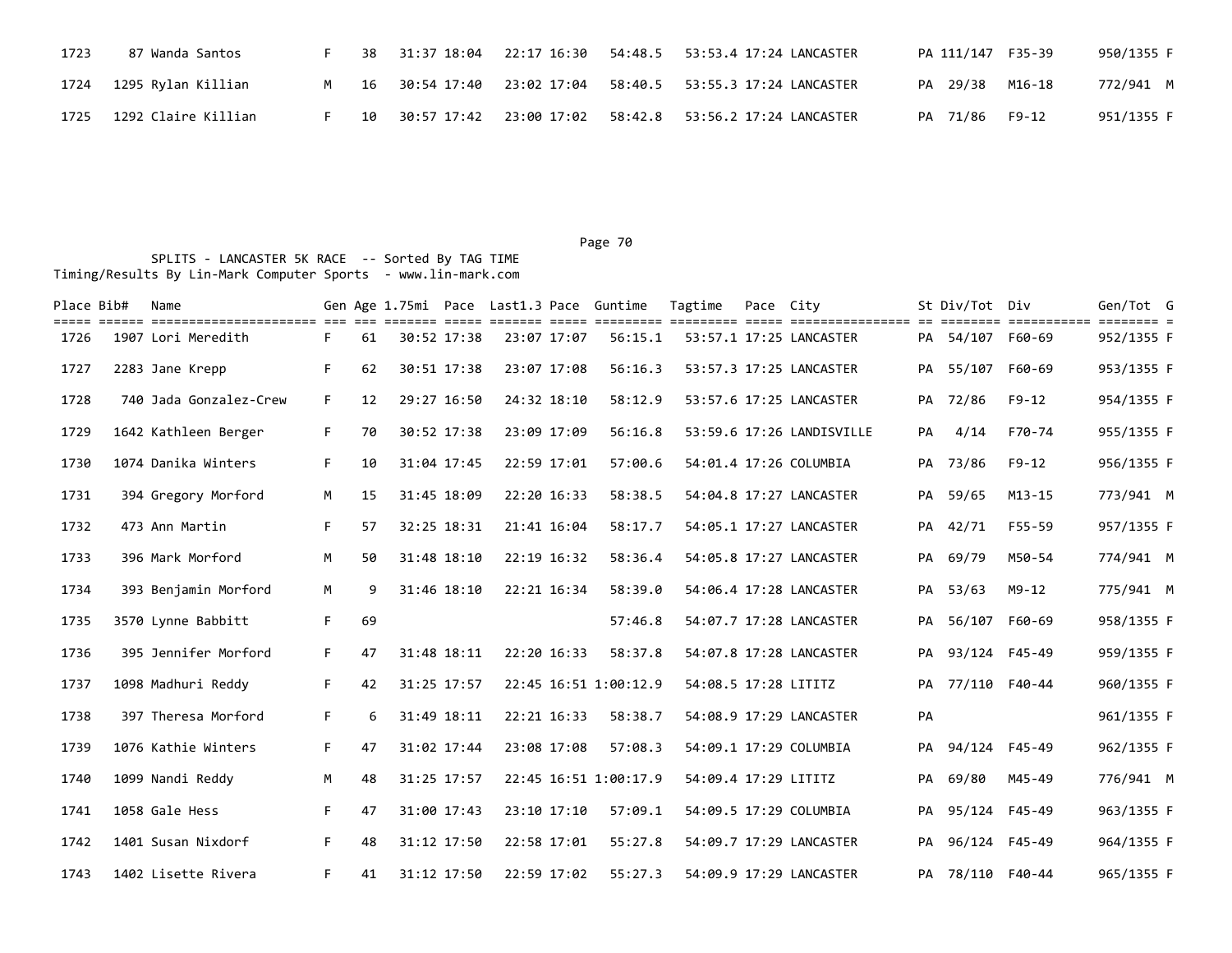| 1744 | 674 Lydia Henry      | F. | 58 | 31:20 17:55 | 22:53 16:57 | 57:18.7 | 54:11.7 17:29 LANCASTER | 43/71<br>PA       | F55-59 | 966/1355 F |
|------|----------------------|----|----|-------------|-------------|---------|-------------------------|-------------------|--------|------------|
| 1745 | 1950 Elijah Ortiz    | M  | 16 | 31:15 17:51 | 22:59 17:01 | 57:01.2 | 54:12.3 17:30 LANCASTER | 30/38<br>PA       | M16-18 | 777/941 M  |
| 1746 | 3569 Mandy Mastros   | F. | 38 |             |             | 57:51.3 | 54:13.6 17:30 LANCASTER | PA 112/147 F35-39 |        | 967/1355 F |
| 1747 | 2590 Michele Lopez   |    | 51 | 30:49 17:37 | 23:26 17:22 | 58:55.6 | 54:14.8 17:30 LITITZ    | 63/87<br>PA       | F50-54 | 968/1355 F |
| 1748 | 1142 Ounina Wilson   | F. | 27 | 30:53 17:39 | 23:23 17:19 | 58:05.7 | 54:15.2 17:31 MANHEIM   | PA 130/173 F25-29 |        | 969/1355 F |
| 1749 | 1949 Darlene Ortiz   | F. | 38 | 31:17 17:53 | 23:03 17:04 | 57:05.2 | 54:18.2 17:32 LANCASTER | PA 113/147 F35-39 |        | 970/1355 F |
| 1750 | 1132 Ann Yawornitsky | F. | 64 | 31:42 18:07 | 22:37 16:45 | 58:54.9 | 54:18.3 17:32 LANCASTER | 57/107<br>PA      | F60-69 | 971/1355 F |

| Place Bib# | Name                   |    |    |             | Gen Age 1.75mi Pace Last1.3 Pace Guntime |         | Tagtime              | Pace City |                           |    | St Div/Tot        | Div    | Gen/Tot G  |  |
|------------|------------------------|----|----|-------------|------------------------------------------|---------|----------------------|-----------|---------------------------|----|-------------------|--------|------------|--|
| 1751       | 1133 John Yawornitsky  | M  | 65 | 31:47 18:10 | 22:34 16:43                              | 58:54.2 |                      |           | 54:20.3 17:32 LANCASTER   |    | PA 17/25          | M65-69 | 778/941 M  |  |
| 1752       | 378 Kathy Hertzler     | F. | 57 | 31:34 18:03 | 22:48 16:53                              | 57:41.3 |                      |           | 54:20.9 17:32 LANCASTER   |    | PA 44/71          | F55-59 | 972/1355 F |  |
| 1753       | 372 Jill Graham        | F. | 59 | 31:35 18:03 | 22:47 16:53                              | 57:40.9 |                      |           | 54:21.0 17:32 LANCASTER   |    | PA 45/71          | F55-59 | 973/1355 F |  |
| 1754       | 780 Shadiya Crew       | F. | 31 | 29:31 16:52 | 24:51 18:25                              | 58:31.8 |                      |           | 54:21.2 17:32 LANCASTER   |    | PA 119/169 F30-34 |        | 974/1355 F |  |
| 1755       | 1486 Heather Hazel     | F. | 41 | 31:54 18:14 | 22:29 16:39                              | 59:23.6 |                      |           | 54:21.8 17:33 GETTYSBURG  |    | PA 79/110 F40-44  |        | 975/1355 F |  |
| 1756       | 413 Manning Smith      | M  | 41 | 31:36 18:04 | 22:47 16:52                              | 57:40.4 |                      |           | 54:21.8 17:33 LANCASTER   |    | PA 67/78          | M40-44 | 779/941 M  |  |
| 1757       | 646 Keaidi Zhang       | F. | 15 | 32:02 18:19 | 22:22 16:34                              | 57:34.7 |                      |           | 54:22.9 17:33 HUMMELSTOWN |    | PA 68/76          | F13-15 | 976/1355 F |  |
| 1758       | 1144 Adelia Edwards    | F. | 36 | 30:37 17:30 | 23:47 17:37                              | 54:58.4 | 54:23.4 17:33 LITITZ |           |                           |    | PA 114/147 F35-39 |        | 977/1355 F |  |
| 1759       | 643 Sheri Wenger       | F. | 56 | 32:02 18:18 | 22:23 16:35                              | 57:35.0 |                      |           | 54:23.8 17:33 LANCASTER   |    | PA 46/71          | F55-59 | 978/1355 F |  |
| 1760       | 401 Nakia Page         | F. | 28 | 31:45 18:09 | 22:41 16:49                              | 56:28.3 |                      |           | 54:25.2 17:34 LANCASTER   |    | PA 131/173 F25-29 |        | 979/1355 F |  |
| 1761       | 1511 Jessica Schieber  | F. | 41 | 31:56 18:15 | 22:31 16:41                              | 59:28.1 |                      |           | 54:26.5 17:34 LANDISVILLE | PA | 80/110 F40-44     |        | 980/1355 F |  |
| 1762       | 591 Elizabeth Fredrick | F. | 13 | 32:03 18:19 | 22:26 16:37                              | 57:38.2 |                      |           | 54:28.0 17:35 HUMMELSTOWN |    | PA 69/76          | F13-15 | 981/1355 F |  |
| 1763       | 1705 Harold Diller     | M  | 76 | 30:52 17:39 | 23:37 17:30                              | 55:40.8 |                      |           | 54:28.9 17:35 COLUMBIA    | PA | 6/11              | M75+   | 780/941 M  |  |
| 1764       | 1708 Masako Diller     | F. | 77 | 30:54 17:40 | 23:36 17:29                              | 55:40.6 |                      |           | 54:29.6 17:35 COLUMBIA    | PA | 5/14              | $F75+$ | 982/1355 F |  |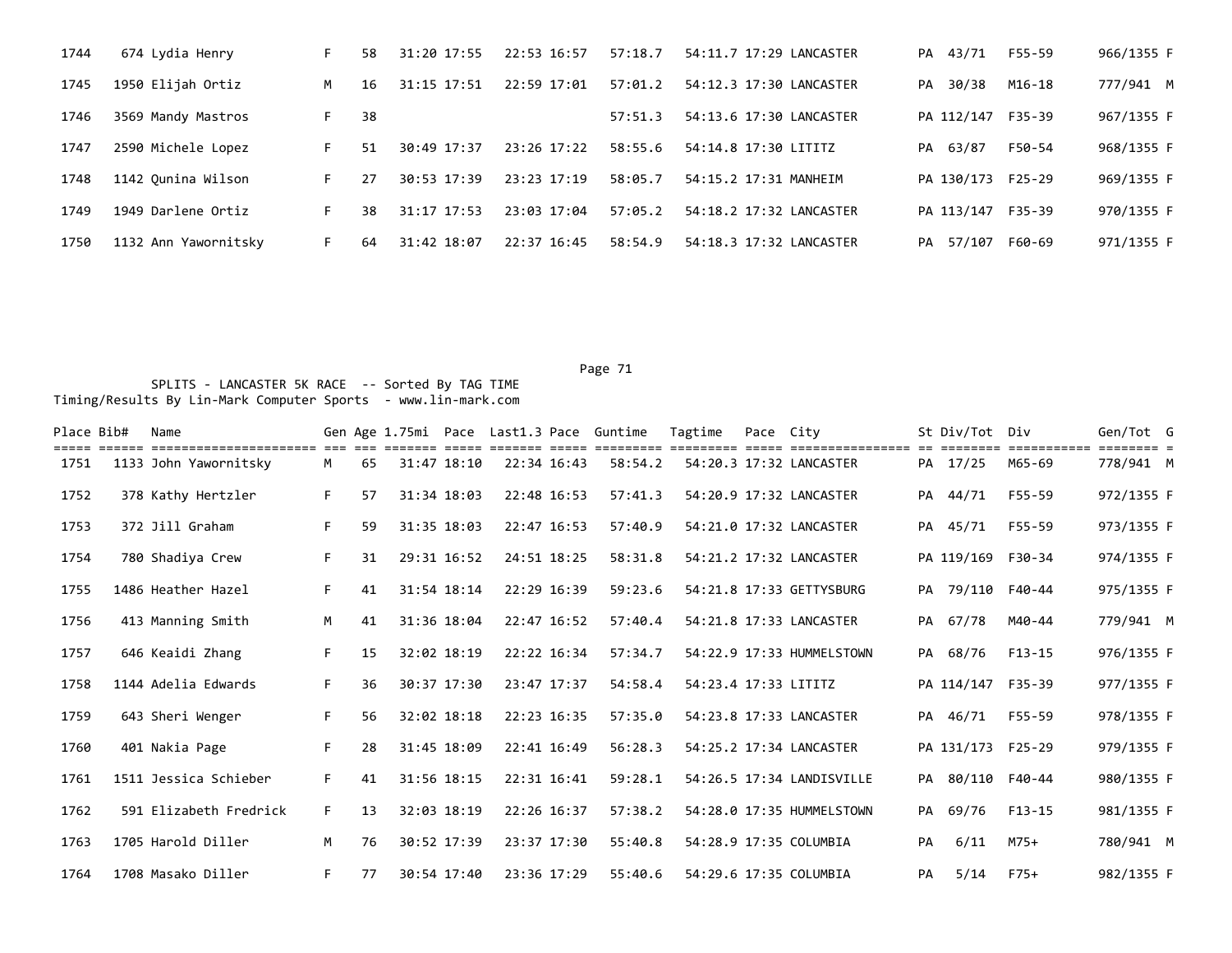| 1765 | 215 Stephanie Schreyer | F. | 50 | 32:01 18:18 | 22:33 16:42 | 57:08.6 | 54:32.8 17:36 NEW HOLLAND   |    | PA 64/87          | F50-54 | 983/1355 F |
|------|------------------------|----|----|-------------|-------------|---------|-----------------------------|----|-------------------|--------|------------|
| 1766 | 2451 Crystal Consylman | F. | 41 | 32:28 18:33 | 22:07 16:23 | 58:13.6 | 54:33.5 17:36 LANCASTER     |    | PA 81/110 F40-44  |        | 984/1355 F |
| 1767 | 216 Tim Schrever       | M  | 52 | 31:59 18:17 | 22:35 16:44 | 57:10.5 | 54:33.6 17:36 NEW HOLLAND   |    | PA 70/79          | M50-54 | 781/941 M  |
| 1768 | 2476 Briana Garcia     | F. | 30 | 32:30 18:34 | 22:05 16:21 | 58:12.6 | 54:33.7 17:37 LANCASTER     |    | PA 120/169 F30-34 |        | 985/1355 F |
| 1769 | 140 Jamie Hall         | F. | 27 | 32:28 18:33 | 22:07 16:23 | 58:12.6 | 54:34.1 17:37 LANCASTER     |    | PA 132/173 F25-29 |        | 986/1355 F |
| 1770 | 2504 Caitlin Ligenza   | F. | 28 | 32:29 18:34 | 22:06 16:22 | 58:12.1 | 54:34.3 17:37 LANCASTER     |    | PA 133/173 F25-29 |        | 987/1355 F |
| 1771 | 2559 Benjamin Vanasse  | M  | 26 | 32:28 18:34 | 22:07 16:23 | 58:14.6 | 54:34.6 17:37 LANCASTER     |    | PA 100/111 M25-29 |        | 782/941 M  |
| 1772 | 2275 Donald Kochel     | M  | 56 | 31:09 17:48 | 23:28 17:23 | 58:30.8 | 54:35.6 17:37 DENVER        | PA | 41/49             | M55-59 | 783/941 M  |
| 1773 | 1454 Sara Grosh        | F. | 46 | 31:38 18:05 | 22:59 17:02 | 59:36.7 | 54:36.4 17:37 LITITZ        |    | PA 97/124 F45-49  |        | 988/1355 F |
| 1774 | 1835 Marty Kelley      | F. | 69 | 32:36 18:38 | 22:02 16:19 | 57:20.7 | 54:37.0 17:38 LANCASTER     |    | PA 58/107 F60-69  |        | 989/1355 F |
| 1775 | 1050 Elizabeth Gardner | F. | 30 | 31:50 18:11 | 22:49 16:54 | 57:32.2 | 54:37.5 17:38 MECHANICSBURG |    | PA 121/169 F30-34 |        | 990/1355 F |

#### Page 72 and the contract of the contract of the contract of the contract of the contract of the contract of the contract of the contract of the contract of the contract of the contract of the contract of the contract of th

| Place Bib# | Name                      |    |    |             |             | Gen Age 1.75mi Pace Last1.3 Pace Guntime | Tagtime              | Pace City |                         |    | St Div/Tot Div    |        | Gen/Tot G                            |  |
|------------|---------------------------|----|----|-------------|-------------|------------------------------------------|----------------------|-----------|-------------------------|----|-------------------|--------|--------------------------------------|--|
| 1776       | 1834 Mark Kelley          | M  | 69 | 32:38 18:39 | 22:01 16:19 | 57:19.8                                  |                      |           | 54:38.3 17:38 LANCASTER |    | PA 18/25          | M65-69 | $=$ $=$ $=$ $=$ $=$ $=$<br>784/941 M |  |
| 1777       | 1542 Nyla Parris          | F. | 14 | 30:56 17:41 | 23:43 17:35 | 57:32.7                                  |                      |           | 54:38.5 17:38 LANCASTER |    | PA 70/76          | F13-15 | 991/1355 F                           |  |
| 1778       | 1033 Phyllis Nofziger     | F. | 64 | 30:21 17:21 | 24:18 18:00 | 57:55.7                                  |                      |           | 54:38.8 17:38 STEVENS   |    | PA 59/107 F60-69  |        | 992/1355 F                           |  |
| 1779       | 1030 Kristina Burnett     | F. | 69 | 30:23 17:22 | 24:16 17:59 | 57:55.9                                  | 54:38.9 17:38 AKRON  |           |                         | PA | 60/107 F60-69     |        | 993/1355 F                           |  |
| 1780       | 2135 Kingston Williams    | M  | 5. | 28:53 16:31 | 25:47 19:06 | 58:50.3                                  |                      |           | 54:39.0 17:38 LANCASTER | PA |                   |        | 785/941 M                            |  |
| 1781       | 2630 Jeff Gutkowski       | M  | 44 | 32:33 18:36 | 22:07 16:23 | 58:13.4                                  |                      |           | 54:39.5 17:38 LANCASTER |    | PA 68/78          | M40-44 | 786/941 M                            |  |
| 1782       | 1458 Alondra Thomas       | F. | 29 | 31:42 18:07 | 22:59 17:01 | 59:36.0                                  |                      |           | 54:39.7 17:38 LANCASTER |    | PA 134/173 F25-29 |        | 994/1355 F                           |  |
| 1783       | 1035 Damadi Yocum-Pringle | F. | 13 | 30:21 17:21 | 24:22 18:03 | 57:57.9                                  | 54:42.0 17:39 AKRON  |           |                         |    | PA 71/76          | F13-15 | 995/1355 F                           |  |
| 1784       | 1456 Christine Seibert    | F. | 51 | 31:41 18:06 | 23:02 17:04 | 59:39.5                                  | 54:42.1 17:39 LITITZ |           |                         |    | PA 65/87          | F50-54 | 996/1355 F                           |  |
| 1785       | 2137 Theodore Williams    | M  | 41 | 28:55 16:31 | 25:49 19:08 | 58:52.3                                  |                      |           | 54:42.7 17:39 LANCASTER |    | PA 69/78          | M40-44 | 787/941 M                            |  |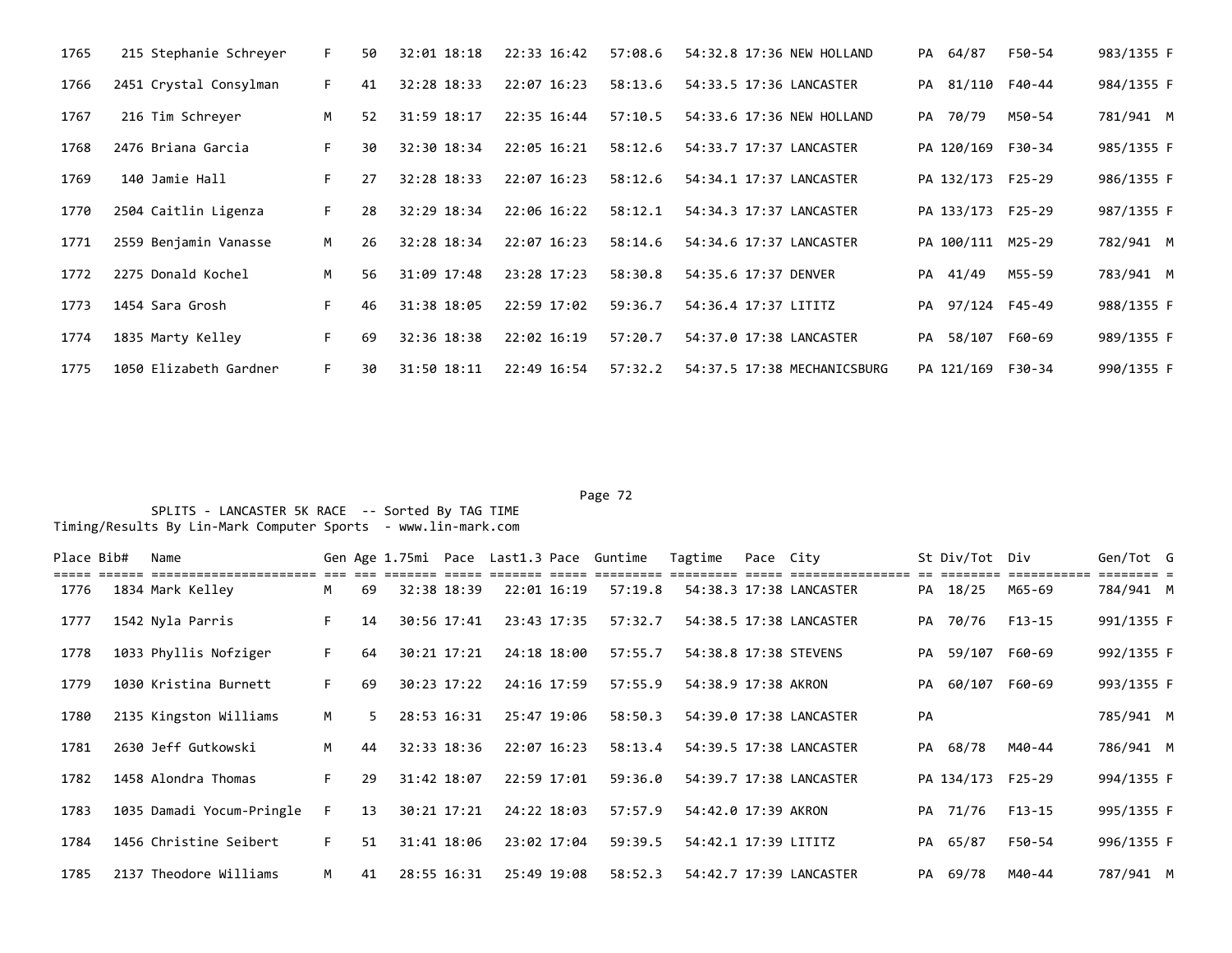| 1786       | 592 Jen Fredrick        | F. | 44 | 32:01 18:18 | 22:44 16:50 | 57:53.5 | 54:43.2 17:40 HUMMELSTOWN     |    | PA 82/110         | F40-44     | 997/1355 F |
|------------|-------------------------|----|----|-------------|-------------|---------|-------------------------------|----|-------------------|------------|------------|
| 1787       | 1723 Eilene Euston      | F. | 68 | 32:05 18:20 | 22:40 16:48 | 59:01.8 | 54:43.8 17:40 LANCASTER       |    | PA 61/107         | F60-69     | 998/1355 F |
| 1788       | 1971 Zachary Probolus   | М  | 15 | 33:03 18:53 | 21:43 16:06 | 54:45.0 | 54:45.0 17:40 LANCASTER       |    | PA 60/65          | $M13 - 15$ | 788/941 M  |
| 1789       | 2205 Niamh Cushey       | F. | 17 | 31:04 17:46 | 23:42 17:34 | 57:32.5 | 54:45.6 17:40 MARIETTA        |    | PA 37/49          | $F16-18$   | 999/1355 F |
| 1790<br>F. | 1415 Rachel Bechard     | F. | 32 | 31:37 18:04 | 23:12 17:11 | 57:45.7 | 54:48.0 17:41 LITITZ          |    | PA 122/169 F30-34 |            | 1000/1355  |
| 1791<br>F. | 176 Penny Lehman        | F. | 5  |             |             | 58:35.6 | 54:49.3 17:42 LANCASTER       | PA |                   |            | 1001/1355  |
| 1792<br>F. | 1414 Mary Attick        | F. | 76 | 31:34 18:02 | 23:17 17:15 | 57:51.0 | 54:49.8 17:42 LITITZ          | PA | 6/14              | $F75+$     | 1002/1355  |
| 1793<br>F. | 1976 Judy Radcliffe     | F. | 66 | 32:06 18:21 | 22:46 16:52 | 59:07.1 | 54:51.0 17:42 WASHINGTON BORO |    | PA 62/107 F60-69  |            | 1003/1355  |
| 1794       | 173 Grant Lehman        | M  | 29 | 32:20 18:29 | 22:33 16:43 | 58:35.6 | 54:51.8 17:42 LANCASTER       |    | PA 101/111 M25-29 |            | 789/941 M  |
| 1795       | 175 Marvin Lehman       | M  | 4  | 32:20 18:29 | 22:33 16:42 | 58:35.6 | 54:52.0 17:42 LANCASTER       | PA |                   |            | 790/941 M  |
| 1796<br>F. | 1384 Elena Hernandez    | F. | 16 | 34:45 19:52 | 20:08 14:55 | 54:52.1 | 54:52.1 17:42 NEW HOLLAND     |    | PA 38/49          | $F16-18$   | 1004/1355  |
| 1797<br>F. | 1375 Karen Backenstose  | F. | 42 | 34:46 19:52 | 20:07 14:54 | 54:52.4 | 54:52.4 17:43 NEW HOLLAND     |    | PA 83/110 F40-44  |            | 1005/1355  |
| 1798<br>F. | 1836 Peg Kepner         | F. | 68 | 32:05 18:20 | 22:49 16:54 | 59:09.5 | 54:53.1 17:43 LANCASTER       |    | PA 63/107 F60-69  |            | 1006/1355  |
| 1799       | 534 Peter Mastropietro  | M  | 66 | 32:24 18:31 | 22:35 16:44 | 58:43.4 | 54:58.6 17:45 LANCASTER       |    | PA 19/25          | M65-69     | 791/941 M  |
| 1800<br>F. | 535 Sheila Mastropietro | F. | 64 | 32:23 18:30 | 22:37 16:45 | 58:43.0 | 54:58.9 17:45 LANCASTER       | PA | 64/107            | F60-69     | 1007/1355  |

Place Bib# Name 6en Sen Age 1.75mi Pace Last1.3 Pace Guntime Tagtime Pace City 5t Div/Tot Div Gen/Tot G ===== ====== ====================== === === ======= ===== ======= ===== ========= ========= ===== ================ == ======== =========== ======== = 1801 977 Jennifer Stipe F 42 32:50 18:46 22:10 16:25 59:51.3 54:59.3 17:45 CONESTOGA PA 84/110 F40-44 1008/1355 F 1802 976 Megan Shank F 30 32:52 18:47 22:12 16:26 59:52.6 55:02.2 17:46 MARIETTA PA 123/169 F30-34 1009/1355

Page 73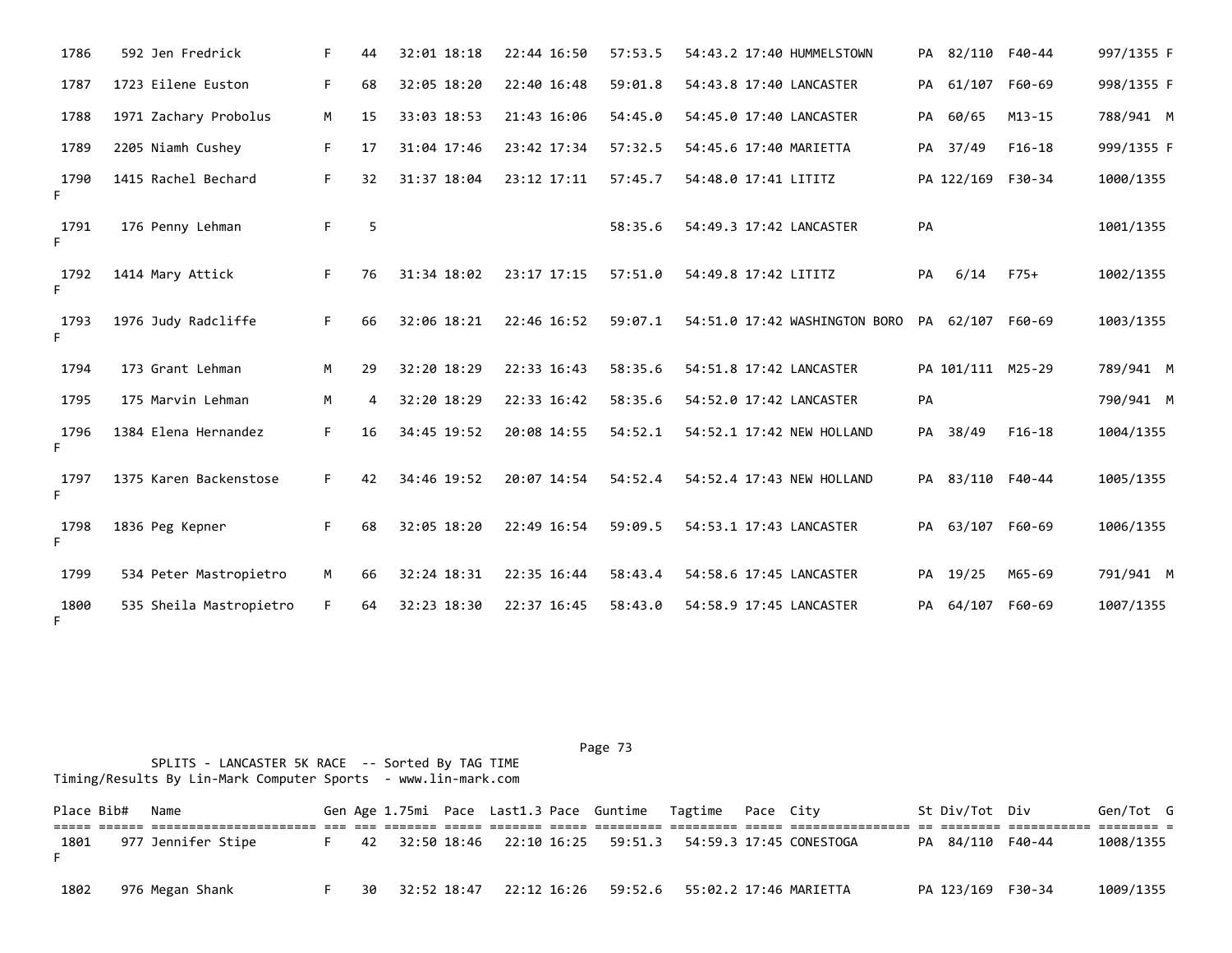| 1803<br>F. | 3533 Iryianna Fennell        | F. | 24 | 31:45 18:09 | 23:25 17:21           | 57:11.1 | 55:08.3 17:48 LANCASTER    |    | PA 75/100 F19-24  |               | 1010/1355 |
|------------|------------------------------|----|----|-------------|-----------------------|---------|----------------------------|----|-------------------|---------------|-----------|
| 1804<br>F. | 1541 Nakiyah Parris          | F. | 33 | 32:48 18:45 | 22:28 16:39           | 58:10.1 | 55:15.4 17:50 LANCASTER    |    | PA 124/169 F30-34 |               | 1011/1355 |
| 1805<br>F. | 1535 Ronda Keiser            | F. | 47 | 32:49 18:45 | 22:28 16:39           | 58:10.1 | 55:15.9 17:50 LANCASTER    |    | PA 98/124 F45-49  |               | 1012/1355 |
| 1806       | 1043 Marc Bower              | M  | 30 | 33:06 18:55 | 22:17 16:30           | 58:03.5 | 55:21.3 17:52 DOVER        | PA |                   | 97/107 M30-34 | 792/941 M |
| 1807       | 168 Ron Eastep               | M  | 29 | 32:18 18:28 | 23:05 17:06           | 59:07.0 | 55:22.4 17:52 LANCASTER    |    | PA 102/111 M25-29 |               | 793/941 M |
| 1808<br>F. | 1801 Bonnie Herr             | F  | 60 | 32:36 18:38 | 22:50 16:55           | 59:52.8 | 55:24.8 17:53 LANCASTER    | PA |                   | 65/107 F60-69 | 1013/1355 |
| 1809<br>F. | 1046 Claire Finger           | F  | 40 | 32:31 18:35 | 22:56 17:00           | 58:03.0 | 55:26.1 17:53 LANCASTER    | PA |                   | 85/110 F40-44 | 1014/1355 |
| 1810       | 2256 Chase Henry             | M  | 24 | 33:23 19:05 | 22:11 16:26 1:00:30.5 |         | 55:32.9 17:56 LITITZ       |    | PA 46/56          | $M19 - 24$    | 794/941 M |
| 1811       | 2421 Troy Wingenroth         | M  | 57 | 33:26 19:07 | 22:08 16:24 1:00:29.2 |         | 55:33.0 17:56 LITITZ       | PA | 42/49             | M55-59        | 795/941 M |
| 1812<br>F. | 2420 Cindy Wingenroth        | F. | 55 | 33:25 19:06 | 22:09 16:25 1:00:29.5 |         | 55:33.6 17:56 LITITZ       | PA | 47/71             | F55-59        | 1015/1355 |
| 1813<br>F  | 2257 Cindy Henry             | F. | 57 | 33:26 19:06 | 22:10 16:25 1:00:32.7 |         | 55:35.3 17:56 LITITZ       | PA | 48/71             | F55-59        | 1016/1355 |
| 1814<br>F. | 941 Deanna Bowers            | F. | 44 | 32:10 18:23 | 23:31 17:26           | 58:23.2 | 55:40.8 17:58 STRASBURG    | PA |                   | 86/110 F40-44 | 1017/1355 |
| 1815<br>F. | 1038 Jennifer Avery          | F. | 47 | 32:10 18:23 | 23:36 17:29           | 58:42.3 | 55:44.6 17:59 MILLERSVILLE | PA |                   | 99/124 F45-49 | 1018/1355 |
| 1816<br>F. | 2096 Kathleen Thompson       | F. | 67 | 31:49 18:11 | 23:59 17:46           | 58:49.7 | 55:46.7 18:00 LITITZ       | PA |                   | 66/107 F60-69 | 1019/1355 |
| 1817       | 1420 Thomas Thompson         | М  | 67 | 31:44 18:08 | 24:04 17:49           | 58:51.7 | 55:47.1 18:00 LITITZ       |    | PA 20/25          | M65-69        | 796/941 M |
| 1818<br>F. | 73 Stephanie Lorah           | F  | 28 | 30:47 17:36 | 25:04 18:34           | 57:11.7 | 55:49.4 18:01 GORDONVILLE  |    | PA 135/173 F25-29 |               | 1020/1355 |
| 1819<br>F  | 1422 Jaclyn Woerth           | F. | 36 | 31:51 18:12 | 24:01 17:48           | 58:51.1 | 55:50.7 18:01 LANCASTER    |    | PA 115/147 F35-39 |               | 1021/1355 |
| 1820<br>F. | 1584 Ashley Huff             | F  | 20 | 30:44 17:34 | 25:08 18:37           | 58:05.0 | 55:51.0 18:01 EASTON       |    | PA 76/100 F19-24  |               | 1022/1355 |
| 1821<br>F. | 1600 Angelina De Lima-Diaz F |    | 21 | 30:45 17:34 | 25:07 18:37           | 58:05.0 | 55:51.1 18:01 LANCASTER    |    | PA 77/100 F19-24  |               | 1023/1355 |

F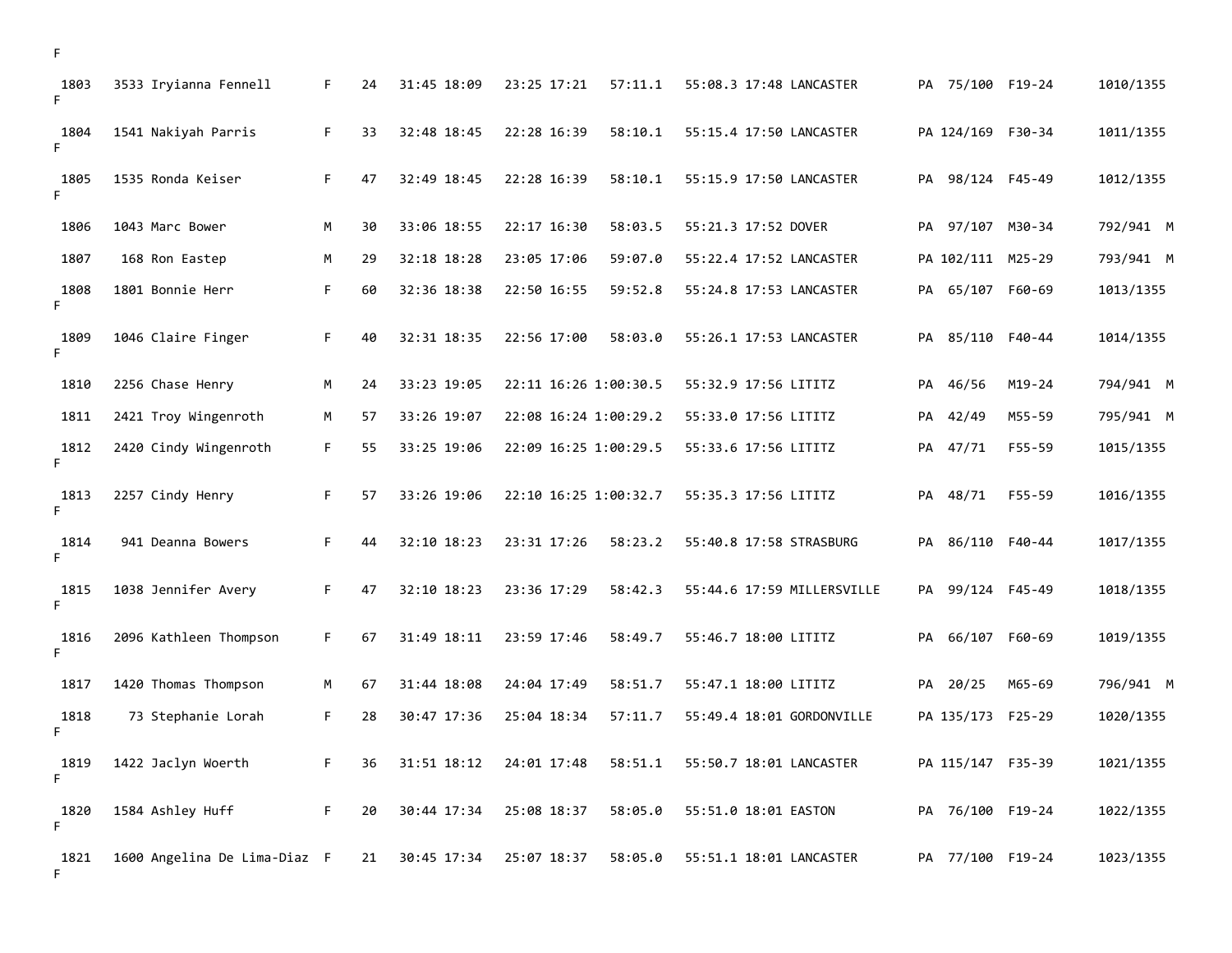| 1822       | 1398 April Bailey     | F. | 33 | 31:18 17:53 | 24:34 18:12 | 57:08.2 | 55:51.6 18:02 LANCASTER          |    | PA 125/169 F30-34 |        | 1024/1355 |
|------------|-----------------------|----|----|-------------|-------------|---------|----------------------------------|----|-------------------|--------|-----------|
| 1823<br>F. | 1400 Rhonda Hernandez | F. | 52 | 31:14 17:51 | 24:39 18:16 | 57:08.6 | 55:51.9 18:02 LANCASTER          | PA | 66/87             | F50-54 | 1025/1355 |
| 1824       | 1399 Virginia Davis   | F. | 35 | 31:18 17:54 | 24:35 18:12 | 57:08.1 | 55:52.0 18:02 LANCASTER          |    | PA 116/147 F35-39 |        | 1026/1355 |
| 1825       | 1070 Evan Smith       | м  | 24 | 33:04 18:54 | 22:56 16:59 | 58:42.2 | 55:59.0 18:04 CHESTER SPRINGS PA |    | 47/56             | M19-24 | 797/941 M |

| Place Bib# | Name                |    |    |             |             |             | Gen Age 1.75mi Pace Last1.3 Pace Guntime | Tagtime              | Pace City |                            | St Div/Tot Div    |            | Gen/Tot G |  |
|------------|---------------------|----|----|-------------|-------------|-------------|------------------------------------------|----------------------|-----------|----------------------------|-------------------|------------|-----------|--|
| 1826<br>Ė. | 2209 Matea Daigle   | F. | 10 |             | 32:43 18:42 | 23:17 17:15 | 59:49.8                                  |                      |           | 55:59.1 18:04 LANCASTER    | PA 74/86          | $F9-12$    | 1027/1355 |  |
| 1827<br>F. | 183 Diane Niesley   | F. | 29 |             | 32:11 18:23 | 23:52 17:41 | 59:40.9                                  |                      |           | 56:01.4 18:05 LANCASTER    | PA 136/173 F25-29 |            | 1028/1355 |  |
| 1828<br>F. | 167 Patty Eastep    | F. | 29 |             | 32:12 18:24 | 23:50 17:40 | 59:40.3                                  |                      |           | 56:01.7 18:05 LANCASTER    | PA 137/173 F25-29 |            | 1029/1355 |  |
| 1829<br>F. | 181 Laura Meisl     | F. | 29 |             | 32:12 18:24 | 23:52 17:41 | 59:40.8                                  |                      |           | 56:02.4 18:05 LANCASTER    | PA 138/173 F25-29 |            | 1030/1355 |  |
| 1830       | 3585 Armani Rivera  | M  | 11 |             | 32:15 18:26 |             | 23:56 17:44 1:01:27.5                    |                      |           | 56:09.4 18:07 LANCASTER    | PA 54/63          | $M9 - 12$  | 798/941 M |  |
| 1831<br>E. | 3602 Serenity Jones | F. | 10 |             | 32:44 18:42 | 23:28 17:23 | 58:49.4                                  |                      |           | 56:10.3 18:08 LANCASTER    | PA 75/86          | $F9 - 12$  | 1031/1355 |  |
| 1832       | 1007 Robert Murphy  | M  | 17 |             | 31:22 17:55 | 24:52 18:25 | 59:31.0                                  |                      |           | 56:12.5 18:08 NEW HOLLAND  | PA 31/38          | $M16 - 18$ | 799/941 M |  |
| 1833       | 1018 Cameron Ross   | M  | 16 |             | 31:21 17:55 | 24:53 18:26 | 59:31.3                                  | 56:13.2 18:09 NARVON |           |                            | PA 32/38          | $M16 - 18$ | 800/941 M |  |
| 1834       | 1008 Timothy Murphy | M  | 17 |             | 31:21 17:55 | 24:54 18:27 | 59:31.4                                  |                      |           | 56:13.7 18:09 NEW HOLLAND  | PA 33/38          | $M16 - 18$ | 801/941 M |  |
| 1835       | 966 Baron Brown     | M  | 40 | 32:41 18:41 |             | 23:33 17:27 | 58:57.0                                  |                      |           | 56:13.9 18:09 LANCASTER    | PA 70/78          | M40-44     | 802/941 M |  |
| 1836       | 967 Will Nunn Brown | M  | 45 |             | 32:42 18:41 | 23:33 17:27 | 58:57.8                                  |                      |           | 56:14.0 18:09 LANCASTER    | PA 70/80          | M45-49     | 803/941 M |  |
| 1837       | 927 Jaelen Green    | M  | 20 |             | 32:43 18:42 | 23:32 17:26 | 59:59.6                                  |                      |           | 56:14.3 18:09 MILLERSVILLE | PA 48/56          | M19-24     | 804/941 M |  |
| 1838       | 2210 Paul Daigle    | M  | 43 |             | 32:35 18:37 |             | 23:41 17:33 1:00:05.1                    |                      |           | 56:14.7 18:09 LANCASTER    | PA 71/78          | M40-44     | 805/941 M |  |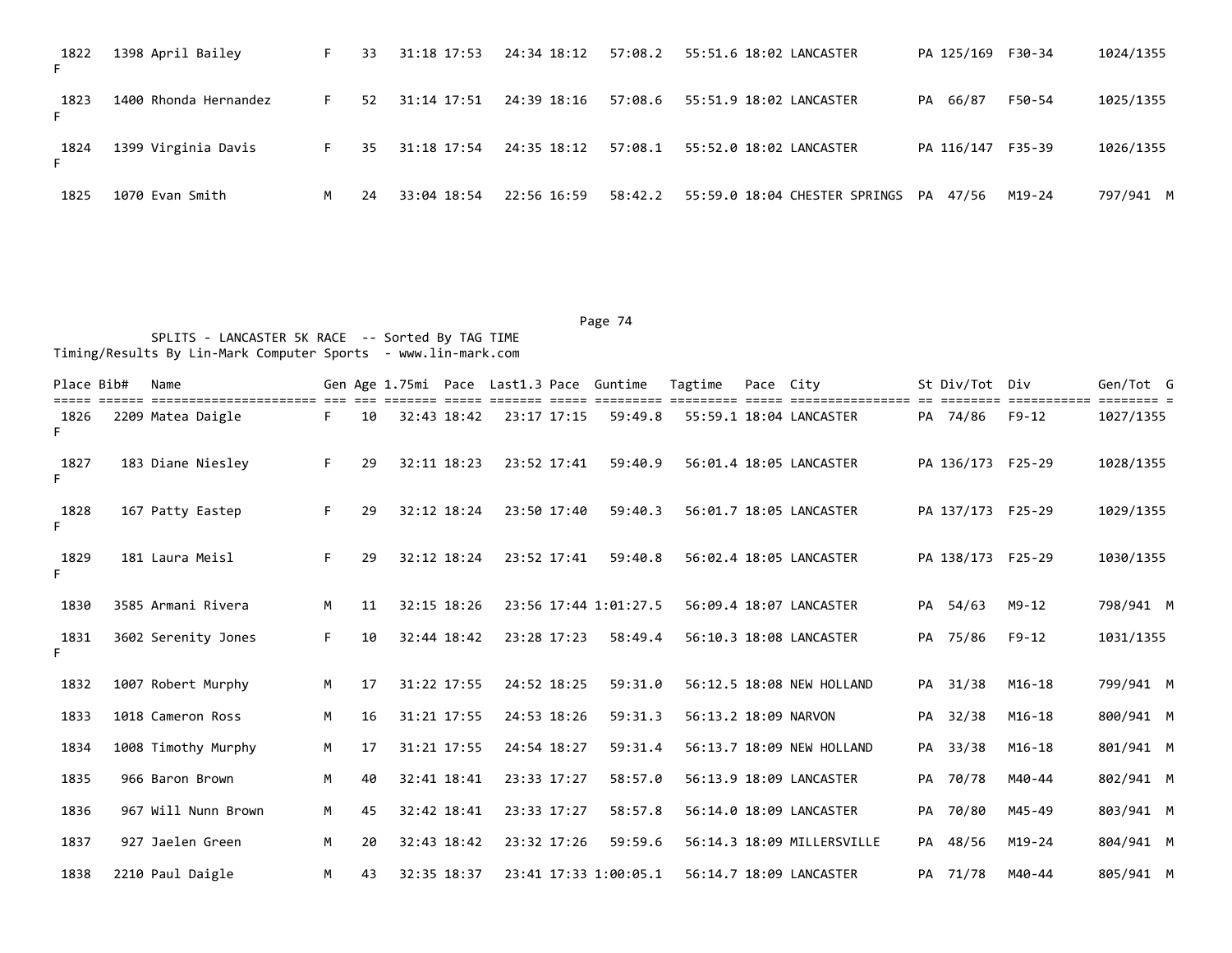| 1839       | 931 Abisai Mejia         | M  | 20 | 32:45 18:43 | 23:33 17:27 1:00:00.7  | 56:16.8 18:10 MILLERSVILLE | PA 49/56          | $M19 - 24$ | 806/941 M |
|------------|--------------------------|----|----|-------------|------------------------|----------------------------|-------------------|------------|-----------|
| 1840<br>F. | 2208 Diana Daigle        | F. | 45 | 32:32 18:36 | 23:46 17:37 1:00:10.3  | 56:17.6 18:10 LANCASTER    | PA 100/124 F45-49 |            | 1032/1355 |
| 1841<br>F. | 628 Vanessa Shenk Zeager | F  | 12 | 33:09 18:57 | 23:11 17:10<br>59:22.4 | 56:18.8 18:10 LANCASTER    | PA 76/86          | $F9 - 12$  | 1033/1355 |
| 1842<br>F. | 626 Dulce Shenk Zeager   | F. | 17 | 33:09 18:57 | 23:12 17:12<br>59:22.8 | 56:20.2 18:11 LANCASTER    | PA 39/49          | $F16-18$   | 1034/1355 |
| 1843<br>F. | 583 Sharay Arredondo     | F. | 18 | 33:05 18:55 | 23:16 17:14<br>59:23.4 | 56:20.4 18:11 LANCASTER    | PA 40/49          | $F16-18$   | 1035/1355 |
| 1844       | 2665 Crystal Hershey     | F. | 22 | 31:51 18:12 | 24:34 18:12<br>56:57.6 | 56:23.6 18:12 MOUNT JOY    | PA 78/100 F19-24  |            | 1036/1355 |
| 1845       | 2667 Kevin Richardson    | M  | 10 | 31:56 18:15 | 24:28 18:08<br>56:57.1 | 56:23.6 18:12 MOUNT JOY    | PA 55/63          | $M9 - 12$  | 807/941 M |
| 1846<br>F. | 3581 Shamaica Wright     | F. | 35 | 32:23 18:31 | 24:01 17:48 1:01:35.8  | 56:23.8 18:12 LANCASTER    | PA 117/147        | F35-39     | 1037/1355 |
| 1847<br>F. | 627 Karen Shenk Zeager   | F. | 58 | 33:10 18:57 | 23:15 17:14<br>59:23.2 | 56:24.3 18:12 LANCASTER    | PA 49/71          | F55-59     | 1038/1355 |
| 1848<br>F. | 2419 Kimberly Wilson     | F. | 48 | 32:43 18:42 | 23:44 17:35<br>59:04.4 | 56:25.5 18:13 LANCASTER    | PA 101/124 F45-49 |            | 1039/1355 |
| 1849       | 1286 Mark Stoner         | M  | 59 | 34:05 19:29 | 22:22 16:34 1:00:47.6  | 56:25.6 18:13 LANCASTER    | PA 43/49          | M55-59     | 808/941 M |
| 1850<br>F. | 531 Evangeline Long      | F. | 26 | 33:18 19:02 | 23:08 17:08<br>59:39.6 | 56:25.6 18:13 LANCASTER    | PA 139/173 F25-29 |            | 1040/1355 |

Place Bib# Name 6en Sen Age 1.75mi Pace Last1.3 Pace Guntime Tagtime Pace City 5t Div/Tot Div Gen/Tot G ===== ====== ====================== === === ======= ===== ======= ===== ========= ========= ===== ================ == ======== =========== ======== = 1851 1278 Jenmarie MacDonald F 35 34:06 19:29 22:20 16:33 1:00:44.1 56:25.6 18:13 LANCASTER PA 118/147 F35-39 1041/1355 F 1852 2666 Leiani Richardson F 42 31:52 18:12 24:35 18:13 56:59.3 56:26.0 18:13 MOUNT JOY PA 87/110 F40-44 1042/1355 F 1853 1269 Sherri Battaglia F 40 34:05 19:29 22:22 16:34 1:00:45.8 56:26.6 18:13 LANCASTER PA 88/110 F40-44 1043/1355 F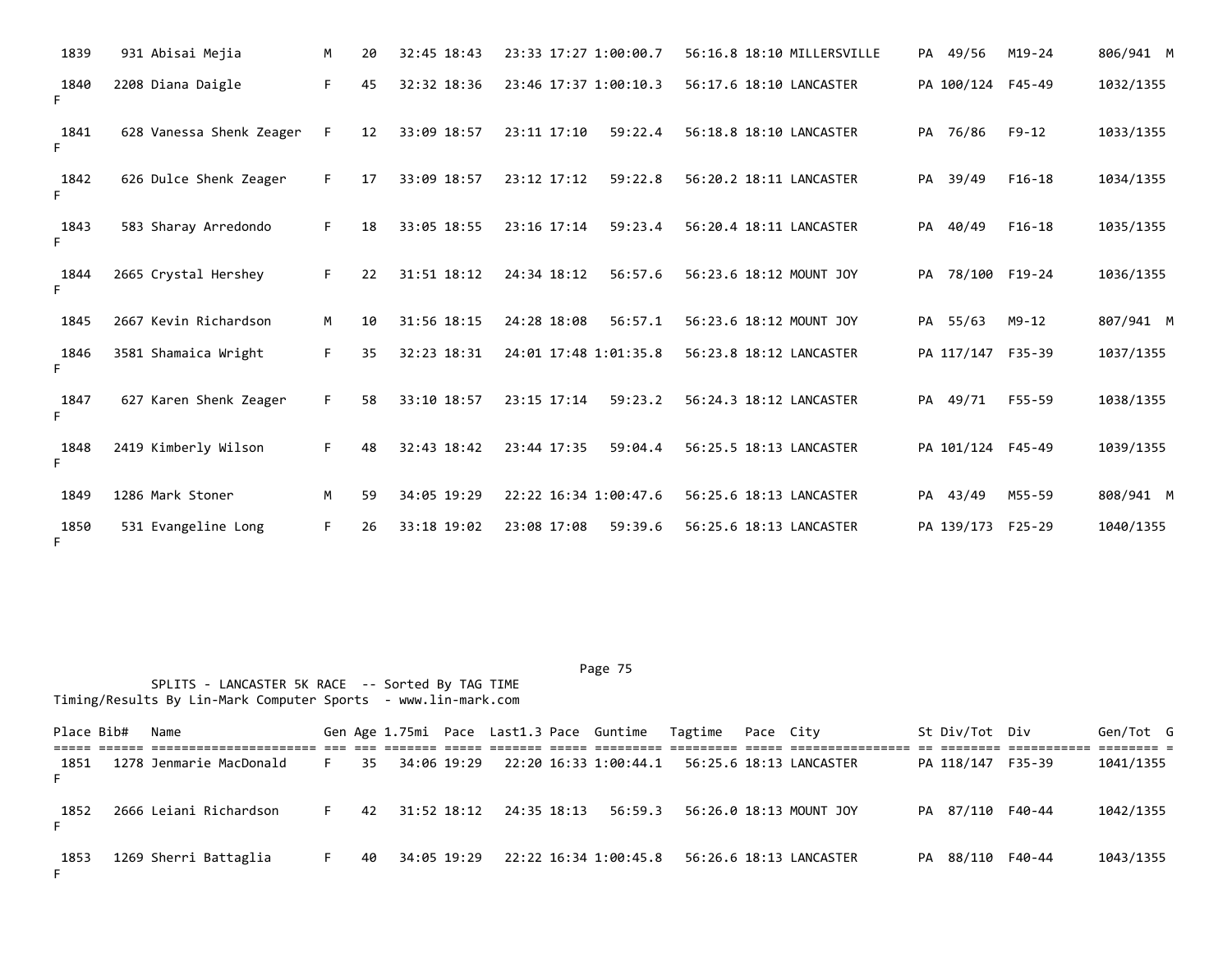| 1854<br>F. | 523 Elizabeth Castillo       | F. | 29 | 33:18 19:02 | 23:10 17:10           | 59:39.9 | 56:27.0 18:13 LANCASTER    | PA 140/173 F25-29 |            | 1044/1355 |
|------------|------------------------------|----|----|-------------|-----------------------|---------|----------------------------|-------------------|------------|-----------|
| 1855       | 1041 William Avery           | M  | 75 | 32:52 18:47 | 23:36 17:29           | 59:23.3 | 56:27.2 18:13 GETTYSBURG   | PA<br>7/11        | $M75+$     | 809/941 M |
| 1856<br>F. | 560 Dymazhia Lavender-Gray F |    | 11 | 34:49 19:54 | 21:40 16:03           | 56:28.2 | 56:28.2 18:13 LANCASTER    | PA 77/86          | $F9 - 12$  | 1045/1355 |
| 1857<br>F. | 238 Alison Penner            | F. | 14 | 33:07 18:56 | 23:28 17:23           | 59:42.7 | 56:34.0 18:15 MOUNTVILLE   | PA 72/76          | $F13 - 15$ | 1046/1355 |
| 1858       | 1049 Stephen Gallo           | M  | 49 | 33:06 18:55 | 23:29 17:24           | 59:32.9 | 56:34.6 18:15 LANCASTER    | PA 71/80          | M45-49     | 810/941 M |
| 1859<br>F. | 240 Jenny Spicher            | F. | 31 | 33:09 18:57 | 23:27 17:22           | 59:42.2 | 56:34.9 18:16 MOUNTVILLE   | PA 126/169 F30-34 |            | 1047/1355 |
| 1860<br>F. | 239 Carol Spicher            | F. | 60 | 33:10 18:57 | 23:26 17:22           | 59:41.9 | 56:35.4 18:16 MOUNTVILLE   | PA 67/107 F60-69  |            | 1048/1355 |
| 1861<br>F. | 1521 Eliana Nunez            | F. | 17 | 34:22 19:39 | 22:15 16:29 1:01:21.5 |         | 56:36.0 18:16 LANCASTER    | PA 41/49          | $F16-18$   | 1049/1355 |
| 1862       | 494 Aaron Brustad            | М  | 35 | 32:18 18:28 | 24:20 18:01           | 58:48.0 | 56:36.6 18:16 LANCASTER    | PA 79/92          | M35-39     | 811/941 M |
| 1863<br>F. | 1774 Samantha Grimm          | F. | 28 | 28:12 16:07 | 28:27 21:04           | 59:22.1 | 56:37.6 18:16 PENRYN       | PA 141/173 F25-29 |            | 1050/1355 |
| 1864       | 1040 Nathan Avery            | М  | 48 | 32:52 18:47 | 23:47 17:37           | 59:32.7 | 56:37.8 18:17 MILLERSVILLE | PA 72/80          | M45-49     | 812/941 M |
| 1865<br>F. | 987 Molly Ambroziak          | F. | 17 | 31:23 17:56 | 25:16 18:43           | 59:54.6 | 56:37.8 18:17 PARADISE     | PA 42/49          | $F16-18$   | 1051/1355 |
| 1866<br>F. | 2231 Rebecca Gephart         | F. | 31 | 28:11 16:07 | 28:28 21:05           | 59:23.2 | 56:38.0 18:17 MANHEIM      | PA 127/169 F30-34 |            | 1052/1355 |
| 1867<br>F. | 2136 Monica Williams         | F. | 60 | 32:21 18:29 | 24:18 18:00           | 58:14.6 | 56:38.0 18:17 LANCASTER    | PA 68/107 F60-69  |            | 1053/1355 |
| 1868       | 1066 Rick Ranck              | M  | 43 | 33:10 18:57 | 23:30 17:25           | 59:33.5 | 56:38.7 18:17 LANCASTER    | PA 72/78          | M40-44     | 813/941 M |
| 1869       | 475 Mike O'Rourke            | М  | 36 | 33:51 19:21 | 22:50 16:55 1:01:41.8 |         | 56:39.6 18:17 LANCASTER    | PA 80/92          | M35-39     | 814/941 M |
| 1870<br>F. | 693 Jodie Richardson         | F. | 48 | 34:46 19:52 | 21:55 16:14 1:01:02.6 |         | 56:40.1 18:17 LANCASTER    | PA 102/124 F45-49 |            | 1054/1355 |
| 1871<br>F. | 476 Sheila O'Rourke          | F. | 33 |             |                       |         | 56:42.9 18:18 LANCASTER    | PA 128/169 F30-34 |            | 1055/1355 |
| 1872<br>F. | 2597 Nancy Sperry            | F. | 61 | 31:46 18:09 | 24:58 18:30 59:09.9   |         | 56:43.2 18:18 LANCASTER    | PA 69/107 F60-69  |            | 1056/1355 |
| 1873<br>F. | 2159 Lauren Abel             | F. | 36 | 32:33 18:36 | 24:22 18:03 1:01:31.2 |         | 56:53.3 18:22 LITITZ       | PA 119/147 F35-39 |            | 1057/1355 |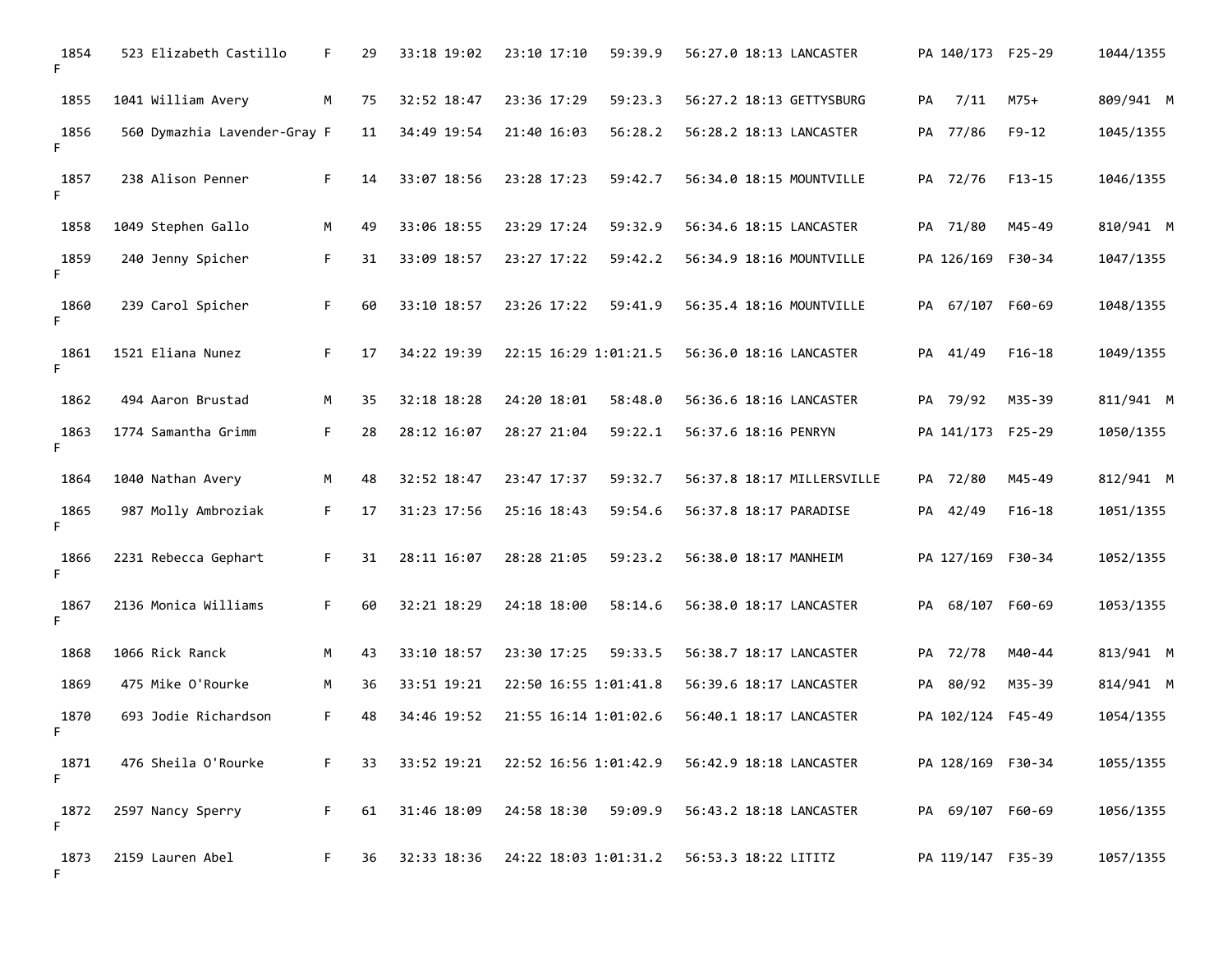| 1874 | 2158 David Abel |  | 34     32:32    18:36     24:22    18:03    1:01:31.0     56:53.6    18:22    LITITZ |                                                              |  | PA 98/107 M30-34 | 815/941 M |
|------|-----------------|--|--------------------------------------------------------------------------------------|--------------------------------------------------------------|--|------------------|-----------|
| 1875 | 686 Faith Craig |  |                                                                                      | 60 34:50 19:55 22:06 16:22 1:01:12.1 56:55.1 18:22 LANCASTER |  | PA 70/107 F60-69 | 1058/1355 |

| Place Bib# | Name                    |    |    |             |             |             | Gen Age 1.75mi Pace Last1.3 Pace Guntime | Tagtime              | Pace City | <u>sisti sitisti sitis titististi titistist sitis titistististististi ol sitistis titististis titistis t</u> |    | St Div/Tot Div    |           | Gen/Tot G |
|------------|-------------------------|----|----|-------------|-------------|-------------|------------------------------------------|----------------------|-----------|--------------------------------------------------------------------------------------------------------------|----|-------------------|-----------|-----------|
| 1876<br>F. | 812 Amanda Patton       | F. | 30 | 34:33 19:45 |             |             | 22:24 16:35 1:01:39.0                    |                      |           | 56:55.3 18:22 MOUNTVILLE                                                                                     |    | PA 129/169 F30-34 |           | 1059/1355 |
| 1877<br>F. | 2130 Rebecca Weiser     | F. | 23 | 32:42 18:41 |             | 24:15 17:58 | 59:29.7                                  |                      |           | 56:55.9 18:22 LANCASTER                                                                                      |    | PA 79/100 F19-24  |           | 1060/1355 |
| 1878<br>F. | 1351 Ann Valuch         | F. | 60 | 32:42 18:41 | 24:15 17:58 |             | 59:29.6                                  |                      |           | 56:56.0 18:22 LANCASTER                                                                                      |    | PA 71/107 F60-69  |           | 1061/1355 |
| 1879<br>F. | 1519 Lorraine Eby       | F. | 57 | 33:34 19:11 |             |             | 23:23 17:19 1:01:40.1                    |                      |           | 56:56.2 18:22 EPHRATA                                                                                        |    | PA 50/71          | F55-59    | 1062/1355 |
| 1880<br>F. | 295 Brenda Long         | F. | 51 | 32:56 18:49 |             |             | 24:06 17:51 1:00:25.8                    | 57:00.7 18:24 LITITZ |           |                                                                                                              |    | PA 67/87          | F50-54    | 1063/1355 |
| 1881       | 1095 Amari Poole        | М  | 9  | 33:08 18:56 |             |             | 23:54 17:42 1:01:27.6                    |                      |           | 57:00.9 18:24 LANCASTER                                                                                      |    | PA 56/63          | $M9 - 12$ | 816/941 M |
| 1882<br>F. | 302 Tory Long           | F. | 23 | 33:12 18:59 |             |             | 23:51 17:40 1:00:26.1                    | 57:01.8 18:24 LITITZ |           |                                                                                                              | PA | 80/100 F19-24     |           | 1064/1355 |
| 1883<br>F. | 1679 Lindsay Colon      | F. | 32 | 33:07 18:56 |             |             | 23:57 17:44 1:01:31.2                    |                      |           | 57:02.5 18:25 LANCASTER                                                                                      |    | PA 130/169 F30-34 |           | 1065/1355 |
| 1884<br>F. | 809 Amanda Fulton       | F. | 29 | 34:32 19:44 |             |             | 22:32 16:41 1:01:44.5                    | 57:03.0 18:25 YORK   |           |                                                                                                              |    | PA 142/173 F25-29 |           | 1066/1355 |
| 1885<br>F. | 671 Denise Burkholder   | F. | 59 | 34:23 19:39 | 22:45 16:51 |             | 57:06.7                                  |                      |           | 57:06.7 18:26 LANDISVILLE                                                                                    |    | PA 51/71          | F55-59    | 1067/1355 |
| 1886       | 432 Jahir Ayala         | M  | 7  | 33:07 18:55 |             |             | 24:02 17:48 1:01:55.6                    |                      |           | 57:07.9 18:26 LANCASTER                                                                                      | PA |                   |           | 817/941 M |
| 1887<br>F  | 480 Lenore Bajare-Dukes | F. | 30 | 33:41 19:15 |             |             | 23:32 17:26 1:00:31.9                    |                      |           | 57:12.1 18:28 MILLERSVILLE                                                                                   |    | PA 131/169 F30-34 |           | 1068/1355 |
| 1888<br>F. | 594 Diane Gehman        | F. | 60 | 33:08 18:56 |             |             | 24:08 17:52 1:00:41.8                    |                      |           | 57:15.0 18:29 LANCASTER                                                                                      |    | PA 72/107 F60-69  |           | 1069/1355 |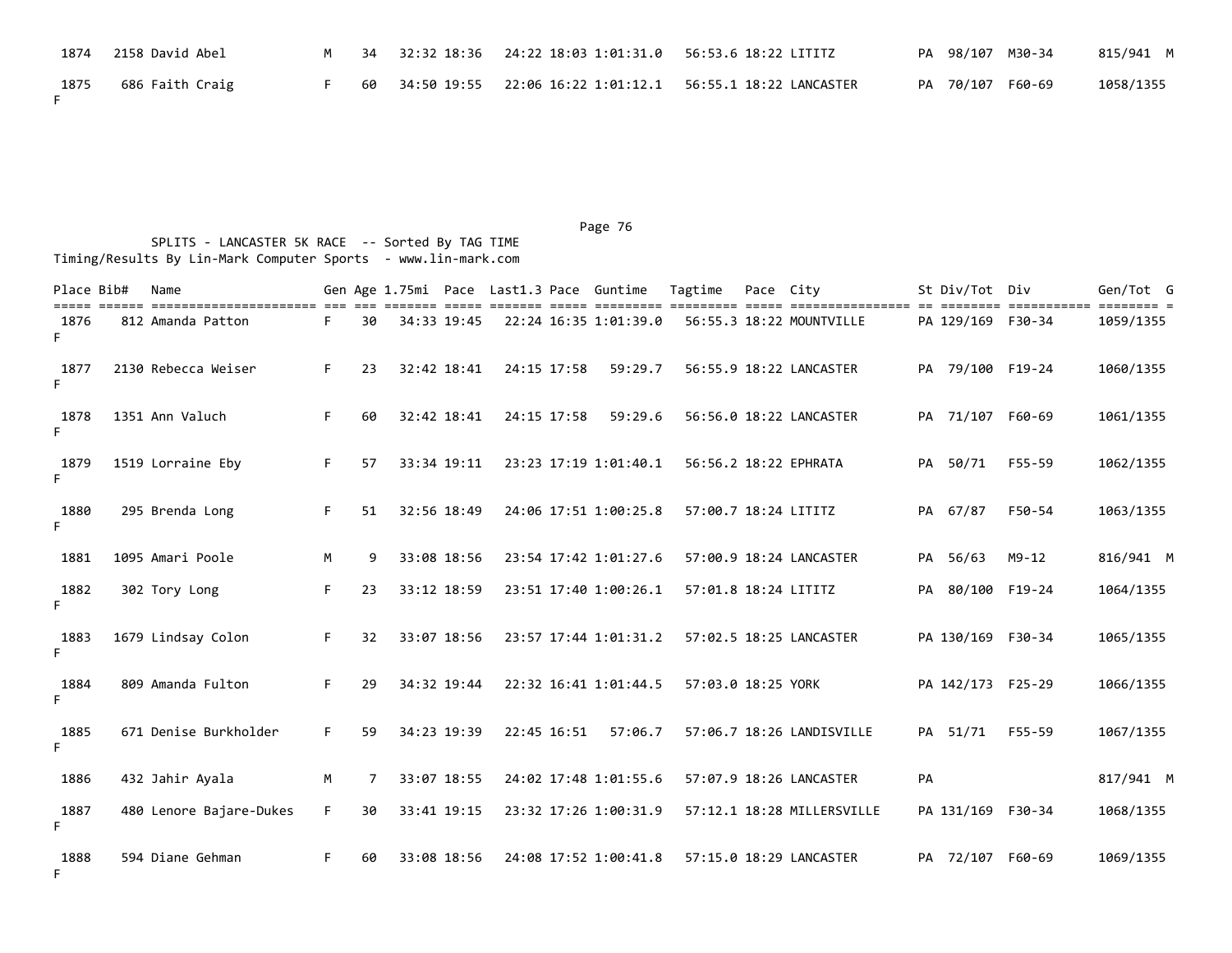| 1889<br>F. | 186 Rob Stratmeyer    | F. | 29 | 33:19 19:03 | 23:59 17:46 1:01:24.3  | 57:17.3 18:29 LANCASTER    | PA 143/173 F25-29 |            | 1070/1355 |
|------------|-----------------------|----|----|-------------|------------------------|----------------------------|-------------------|------------|-----------|
| 1890       | 166 Micah Brickner    | M  | 29 | 33:22 19:04 | 23:59 17:46 1:01:24.2  | 57:20.2 18:30 LANCASTER    | PA 103/111 M25-29 |            | 818/941 M |
| 1891       | 185 Jude Stratmeyer   | M  | 3  | 33:42 19:15 | 23:41 17:33 1:01:05.5  | 57:22.0 18:31 LANCASTER    | PA                |            | 819/941 M |
| 1892<br>F. | 169 Lea Fornoff       | F. | 29 | 33:42 19:16 | 23:42 17:33 1:01:06.2  | 57:23.1 18:31 LANCASTER    | PA 144/173 F25-29 |            | 1071/1355 |
| 1893<br>F. | 184 Amanda Stratmeyer | F. | 29 | 33:43 19:16 | 23:43 17:34 1:01:06.1  | 57:25.3 18:32 LANCASTER    | PA 145/173 F25-29 |            | 1072/1355 |
| 1894<br>F. | 1085 Kizzy Jones      | F. | 40 | 32:38 18:39 | 24:48 18:23<br>57:45.3 | 57:25.3 18:32 LANCASTER    | 89/110<br>PA      | F40-44     | 1073/1355 |
| 1895<br>F. | 685 Tyresa Bailey     | F. | 32 | 34:45 19:52 | 22:43 16:49 1:01:51.0  | 57:26.7 18:32 LANCASTER    | PA 132/169 F30-34 |            | 1074/1355 |
| 1896       | 133 William Whitfield | M  | 37 | 32:53 18:48 | 24:37 18:15 1:00:22.3  | 57:29.3 18:33 LANCASTER    | PA 81/92          | M35-39     | 820/941 M |
| 1897       | 115 Max McIntyre      | M  | 25 | 32:57 18:50 | 24:34 18:12 1:00:21.6  | 57:30.4 18:34 LANCASTER    | PA 104/111 M25-29 |            | 821/941 M |
| 1898       | 2652 Keith Miles      | M  | 71 | 35:37 20:22 | 21:55 16:14<br>57:31.1 | 57:31.1 18:34 MILLERSVILLE | PA 10/14          | M70-74     | 822/941 M |
| 1899       | 114 Rick Lubitz       | M  | 60 | 32:59 18:51 | 24:33 18:11 1:00:21.4  | 57:31.2 18:34 LANCASTER    | PA 28/39          | M60-64     | 823/941 M |
| 1900       | 2236 Kraig Golden     | M  | 21 | 34:31 19:44 | 23:01 17:03 1:02:14.7  | 57:31.8 18:34 LANCASTER    | PA 50/56          | $M19 - 24$ | 824/941 M |

|            | SPLITS - LANCASTER 5K RACE -- Sorted By TAG TIME<br>Timing/Results By Lin-Mark Computer Sports - www.lin-mark.com<br>Place Bib#<br>Gen Age 1.75mi Pace Last1.3 Pace Guntime Tagtime<br>St Div/Tot Div<br>Pace City |                       |    |    |  |             |             |  |                       |  |  |                            |    |                  |        |           |
|------------|--------------------------------------------------------------------------------------------------------------------------------------------------------------------------------------------------------------------|-----------------------|----|----|--|-------------|-------------|--|-----------------------|--|--|----------------------------|----|------------------|--------|-----------|
|            |                                                                                                                                                                                                                    | Name                  |    |    |  |             |             |  |                       |  |  |                            |    |                  |        | Gen/Tot G |
| 1901<br>F. |                                                                                                                                                                                                                    | 94 Bola Aladetimi     | F. | 24 |  | 32:57 18:50 |             |  | 24:36 18:13 1:00:21.0 |  |  | 57:32.1 18:34 LANCASTER    |    | PA 81/100 F19-24 |        | 1075/1355 |
| 1902<br>F. |                                                                                                                                                                                                                    | 2264 Taylor Hunt      | F. | 22 |  | 34:32 19:44 |             |  | 23:03 17:05 1:02:17.9 |  |  | 57:34.9 18:35 SAINT ALBANS |    | NY 82/100 F19-24 |        | 1076/1355 |
| 1903       |                                                                                                                                                                                                                    | 2284 Michael Kulka    | M  | 72 |  | 32:44 18:43 |             |  | 24:59 18:30 1:01:31.4 |  |  | 57:41.8 18:37 EPHRATA      |    | PA 11/14         | M70-74 | 825/941 M |
| 1904<br>F. |                                                                                                                                                                                                                    | 1905 Jennifer Mentzer | F. | 53 |  | 32:23 18:30 | 25:22 18:47 |  | 59:21.0               |  |  | 57:43.4 18:38 LANCASTER    |    | PA 68/87         | F50-54 | 1077/1355 |
| 1905<br>F. |                                                                                                                                                                                                                    | 2285 Susan Kulka      | F. | 72 |  | 32:45 18:43 |             |  | 24:59 18:31 1:01:33.6 |  |  | 57:43.4 18:38 EPHRATA      | PA | 5/14             | F70-74 | 1078/1355 |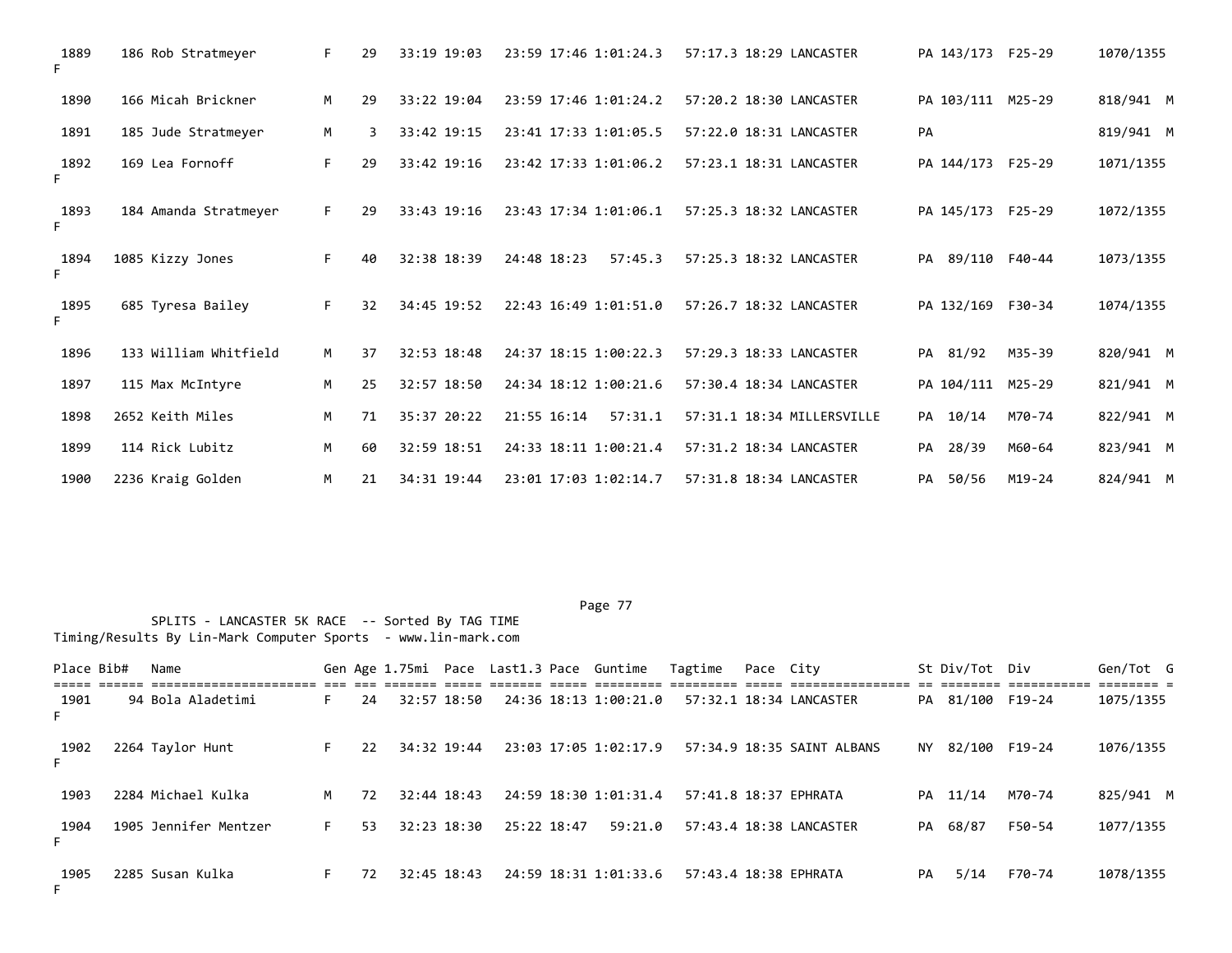| 1906<br>F. | 2142 Megan Wisler     | F. | 13 | 33:01 18:52 | 24:47 18:21 1:01:46.4  | 57:46.4 18:39 LANCASTER    | PA 73/76          | $F13 - 15$ | 1079/1355 |
|------------|-----------------------|----|----|-------------|------------------------|----------------------------|-------------------|------------|-----------|
| 1907       | 2140 Brady Wingert    | M  | 13 | 33:05 18:54 | 24:44 18:20 1:01:46.4  | 57:47.9 18:39 LANCASTER    | PA 61/65          | M13-15     | 826/941 M |
| 1908<br>F. | 2073 Louise Staffieri | F. | 76 | 32:55 18:49 | 24:57 18:29 1:00:40.8  | 57:51.1 18:40 MANHEIM      | 7/14<br>PA        | F75+       | 1080/1355 |
| 1909       | 303 Seth Nadu         | М  | 25 | 32:57 18:50 | 24:57 18:29 1:01:18.6  | 57:53.0 18:41 LITITZ       | PA 105/111 M25-29 |            | 827/941 M |
| 1910<br>F. | 298 Halley Long       | F. | 23 | 33:12 18:58 | 24:43 18:19 1:01:18.9  | 57:53.9 18:41 LITITZ       | PA 83/100 F19-24  |            | 1081/1355 |
| 1911<br>F  | 300 Tallie Long       | F. | 17 | 33:17 19:01 | 24:39 18:15 1:01:16.3  | 57:54.9 18:41 LITITZ       | PA 43/49          | $F16-18$   | 1082/1355 |
| 1912<br>F. | 3575 Jessica Schwandt | F. | 30 | 33:08 18:56 | 24:49 18:23 1:01:26.3  | 57:56.1 18:42 LANCASTER    | PA 133/169 F30-34 |            | 1083/1355 |
| 1913       | 297 Daryl Long        | М  | 54 | 33:00 18:51 | 24:58 18:29 1:01:18.3  | 57:56.2 18:42 LITITZ       | PA 71/79          | M50-54     | 828/941 M |
| 1914<br>F. | 837 Angela Harnish    | F. | 43 | 34:56 19:58 | 23:02 17:04 1:02:56.4  | 57:57.1 18:42 MILLERSVILLE | PA 90/110 F40-44  |            | 1084/1355 |
| 1915<br>F. | 112 Megan Hull-Burg   | F. | 32 | 33:12 18:58 | 24:50 18:24 1:01:27.2  | 58:01.2 18:43 MANHEIM      | PA 134/169 F30-34 |            | 1085/1355 |
| 1916       | 545 Mukaram Syed      | М  | 54 | 31:58 18:16 | 26:10 19:23<br>58:28.7 | 58:06.6 18:45 LITITZ       | PA 72/79          | M50-54     | 829/941 M |
| 1917<br>F. | 1754 Mary Gentzler    | F. | 70 | 33:01 18:52 | 25:15 18:43 1:02:16.9  | 58:15.1 18:48 LANCASTER    | 6/14<br>PA        | F70-74     | 1086/1355 |
| 1918<br>F. | 1465 Jamie Trevino    | F. | 30 | 33:53 19:22 | 24:26 18:06 1:00:57.1  | 58:17.5 18:49 LANCASTER    | PA 135/169 F30-34 |            | 1087/1355 |
| 1919<br>F. | 1461 Beth Parson      | F. | 58 | 33:51 19:21 | 24:30 18:09 1:00:58.2  | 58:19.9 18:49 AKRON        | PA 52/71          | F55-59     | 1088/1355 |
| 1920<br>F. | 2439 Karra Black      | F. | 33 | 33:53 19:22 | 24:28 18:08 1:00:57.5  | 58:20.2 18:50 LANCASTER    | PA 136/169 F30-34 |            | 1089/1355 |
| 1921       | 2080 Peter Stewart    | М  | 61 | 33:51 19:21 | 24:33 18:11 1:03:24.4  | 58:22.9 18:50 LANCASTER    | PA 29/39          | M60-64     | 830/941 M |
| 1922<br>F  | 3606 Terry Brown      | F. | 62 | 32:43 18:42 | 25:40 19:01 1:02:14.8  | 58:23.0 18:50 LANCASTER    | PA 73/107         | F60-69     | 1090/1355 |
| 1923       | 2328 Robert Morrison  | М  | 36 | 33:23 19:05 | 25:02 18:33 1:03:33.8  | 58:23.7 18:51 LANCASTER    | PA 82/92          | M35-39     | 831/941 M |
| 1924<br>F  | 1670 Huyen Cao        | F. | 56 | 33:53 19:22 | 24:32 18:10 1:03:24.2  | 58:24.1 18:51 LANCASTER    | PA 53/71          | F55-59     | 1091/1355 |
| 1925<br>F. | 1071 Mara Sultan      | F. | 49 | 33:28 19:08 | 24:57 18:29 1:01:29.2  | 58:24.2 18:51 LANCASTER    | PA 103/124 F45-49 |            | 1092/1355 |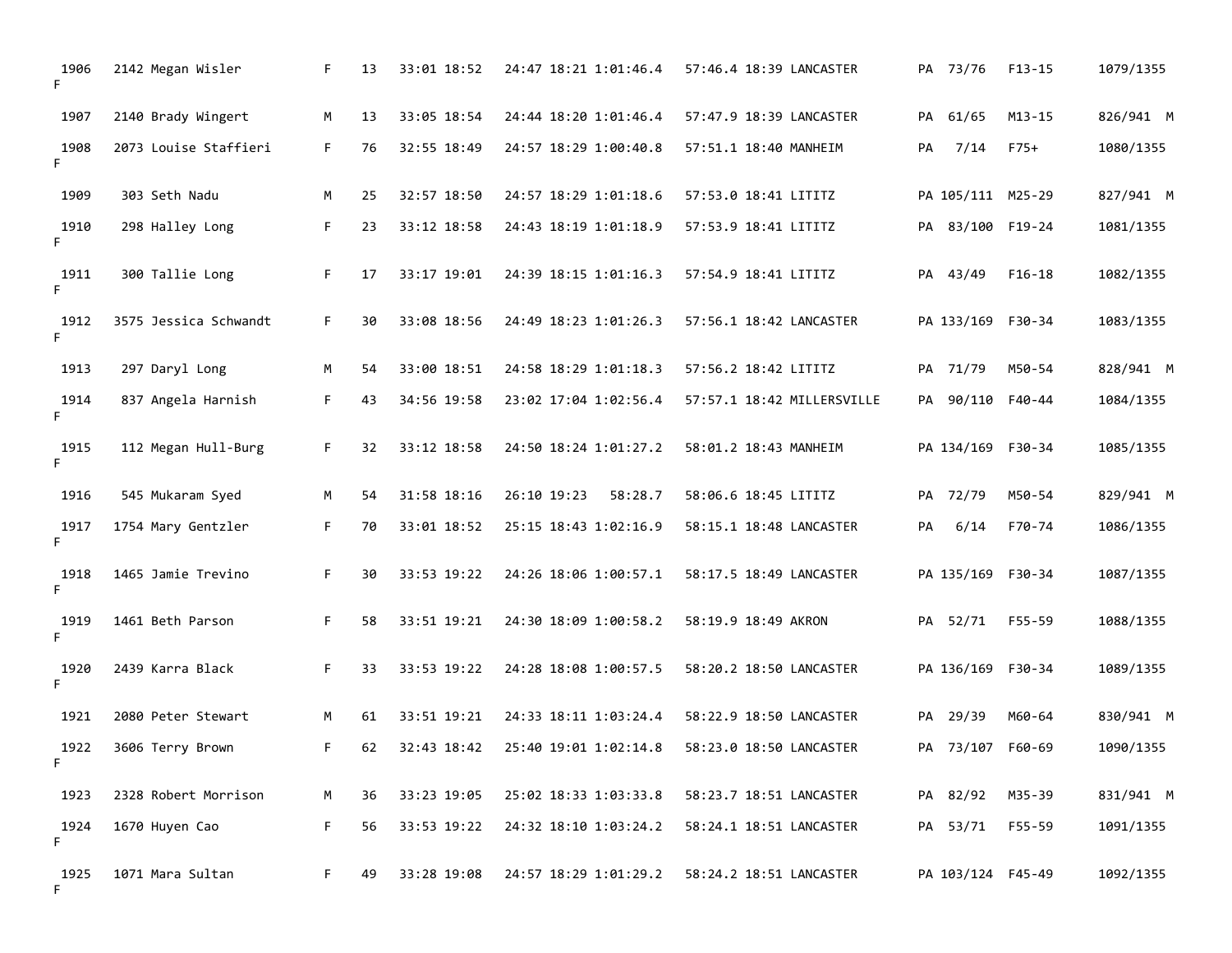| Place Bib# | Name                    |    |    |             |             | Gen Age 1.75mi Pace Last1.3 Pace Guntime | Tagtime              | Pace City |                                                 |    | St Div/Tot Div    |                                     | Gen/Tot G |
|------------|-------------------------|----|----|-------------|-------------|------------------------------------------|----------------------|-----------|-------------------------------------------------|----|-------------------|-------------------------------------|-----------|
| 1926       | 1065 Michael Potts      | M  | 49 | 33:28 19:08 |             | 24:57 18:29 1:01:29.1                    |                      |           | 58:24.3 18:51 LANCASTER                         |    | PA 73/80          | ======== =========== ====<br>M45-49 | 832/941 M |
| 1927<br>F. | 2599 Elsa Teichmann     | F. | 5  | 33:38 19:13 |             | 24:49 18:23 1:03:34.7                    |                      |           | 58:25.7 18:51 LANCASTER                         | PA |                   |                                     | 1093/1355 |
| 1928<br>F. | 2598 Sarah Teichmann    | F. | 41 | 33:39 19:14 |             | 24:48 18:23 1:03:33.3                    |                      |           | 58:26.8 18:52 LANCASTER                         |    | PA 91/110 F40-44  |                                     | 1094/1355 |
| 1929       | 1757 De'andre Gibbs     | M  | 18 | 34:07 19:30 |             | 24:24 18:05 1:02:16.8                    |                      |           | 58:30.4 18:53 LANCASTER                         |    | PA 34/38          | $M16-18$                            | 833/941 M |
| 1930<br>F. | 899 Angela Elmer        | F. | 34 | 32:30 18:34 |             | 26:03 19:18 1:03:36.6                    |                      |           | 58:31.4 18:53 MANHEIM                           |    | PA 137/169 F30-34 |                                     | 1095/1355 |
| 1931<br>F. | 788 Wanda Johnson       | F. | 53 | 34:09 19:31 |             | 24:25 18:05 1:02:18.0                    |                      |           | 58:32.4 18:54 LANCASTER                         |    | PA 69/87          | F50-54                              | 1096/1355 |
| 1932<br>F. | 1758 Tricia Gibbs       | F. | 42 | 34:09 19:31 |             | 24:25 18:06 1:02:18.2                    |                      |           | 58:33.0 18:54 LANCASTER                         |    | PA 92/110 F40-44  |                                     | 1097/1355 |
| 1933<br>F. | 1481 Danielle Elmer     | F. | 35 | 32:34 18:37 |             | 26:03 19:18 1:03:36.2                    | 58:35.7 18:55 LITITZ |           |                                                 |    | PA 120/147 F35-39 |                                     | 1098/1355 |
| 1934<br>F. | 1555 Laura Sabol        | F. | 64 | 35:06 20:03 |             | 23:34 17:27 1:03:09.3                    |                      |           | 58:38.5 18:55 LANCASTER                         |    | PA 74/107 F60-69  |                                     | 1099/1355 |
| 1935<br>F. | 2427 Lynn Zollner       | F. | 51 | 34:10 19:32 |             | 24:32 18:11 1:02:42.1                    | 58:41.6 18:56 LEOLA  |           |                                                 |    | PA 70/87          | F50-54                              | 1100/1355 |
| 1936<br>F. | 1781 Gail Haley         | F. | 65 | 33:30 19:09 | 25:16 18:43 | 59:25.4                                  |                      |           | 58:45.4 18:58 LANCASTER                         |    | PA 75/107 F60-69  |                                     | 1101/1355 |
| 1937<br>F. | 371 Robin Gorini        | F. | 65 | 33:31 19:09 | 25:15 18:43 | 59:26.0                                  |                      |           | 58:45.4 18:58 LANCASTER                         |    | PA 76/107 F60-69  |                                     | 1102/1355 |
| 1938<br>F. | 1802 Marisa Herr        | F. | 36 | 33:31 19:09 |             | 25:17 18:44 1:01:19.0                    |                      |           | 58:47.0 18:58 EAST PETERSBURG PA 121/147 F35-39 |    |                   |                                     | 1103/1355 |
| 1939<br>F. | 1873 Lynda Lueck-Stoner | F. | 68 | 33:32 19:10 |             | 25:17 18:44 1:01:19.8                    |                      |           | 58:48.4 18:59 LANCASTER                         |    | PA 77/107 F60-69  |                                     | 1104/1355 |
| 1940       | 687 Tene Darby          | F. | 46 | 34:48 19:53 |             | 24:04 17:50 1:03:12.9                    |                      |           | 58:50.5 18:59 LANCASTER                         |    | PA 104/124 F45-49 |                                     | 1105/1355 |

Page 78 and the contract of the contract of the contract of the contract of the contract of the contract of the contract of the contract of the contract of the contract of the contract of the contract of the contract of th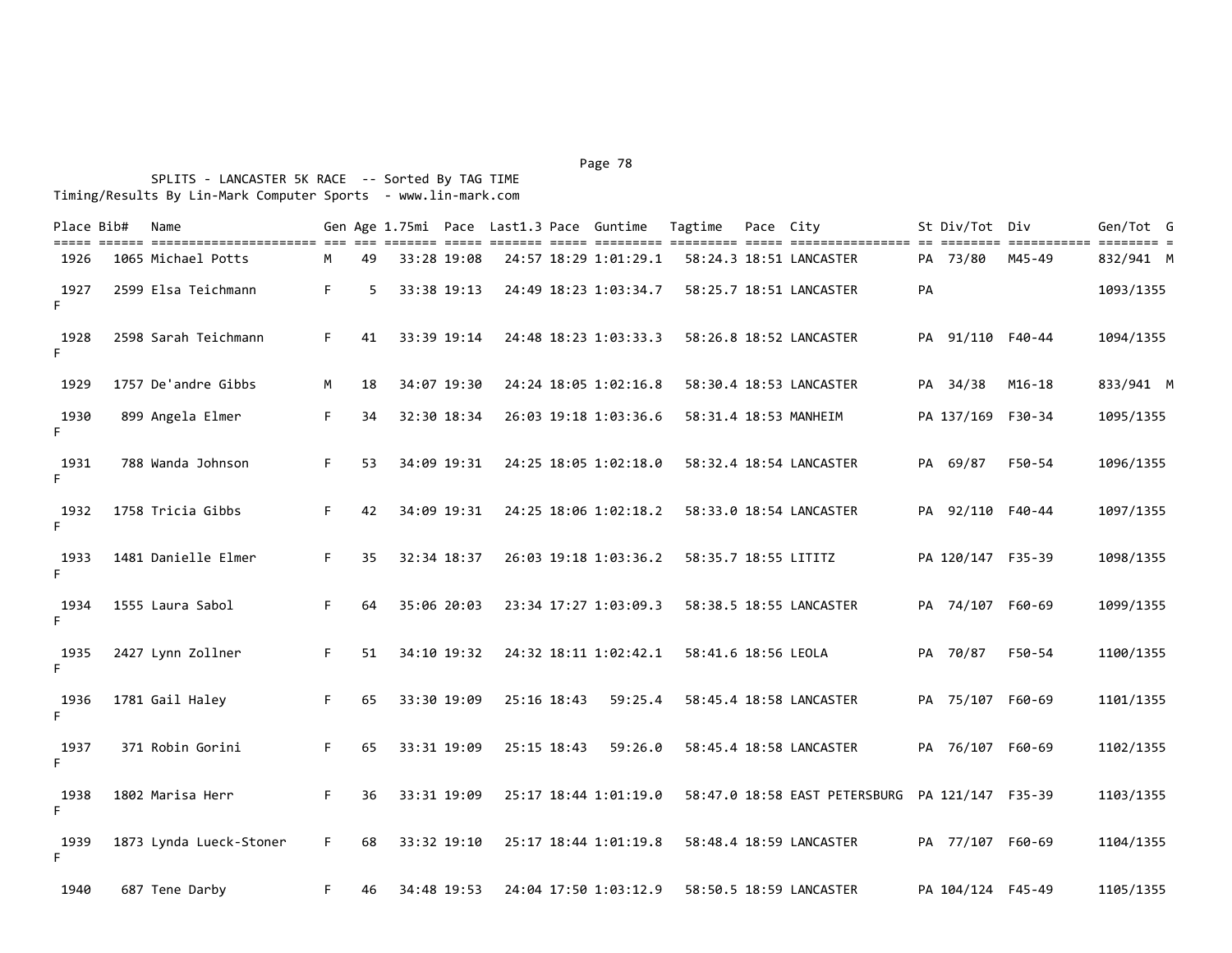| 1941<br>F. | 2398 Dominique Turner    | F. | 37 | 31:01 17:44 | 27:51 20:38 1:01:28.8  | 58:51.4 19:00 MOUNT JOY  |             | PA 122/147 F35-39 | 1106/1355 |
|------------|--------------------------|----|----|-------------|------------------------|--------------------------|-------------|-------------------|-----------|
| 1942<br>F. | 2005 Mayra Rodriguez     | F. | 45 | 34:20 19:37 | 24:33 18:11 1:02:02.4  | 58:52.6 19:00 LANCASTER  |             | PA 105/124 F45-49 | 1107/1355 |
| 1943<br>F. | 1975 Beth Pyle           | F. | 66 | 33:19 19:02 | 25:35 18:57 1:03:05.8  | 58:52.8 19:00 LANCASTER  | PA 78/107   | F60-69            | 1108/1355 |
| 1944       | 2525 Parrish Myers       | M  | 45 | 34:21 19:38 | 24:33 18:11 1:02:01.6  | 58:53.1 19:00 LANCASTER  | 74/80<br>PA | M45-49            | 834/941 M |
| 1945<br>F. | 2566 Iishinia Washington | F. | 50 | 34:21 19:38 | 24:33 18:11 1:02:02.1  | 58:53.3 19:00 LANCASTER  | PA 71/87    | F50-54            | 1109/1355 |
| 1946<br>F. | 1651 Nancy Borremans     | F. | 76 | 33:20 19:03 | 25:36 18:58 1:03:06.2  | 58:55.4 19:01 LANCASTER  | PA          | 8/14<br>$F75+$    | 1110/1355 |
| 1947<br>F. | 855 Julie Cooper         | F. | 64 | 33:20 19:03 | 25:37 18:58 1:03:06.9  | 58:55.4 19:01 MOUNT JOY  | PA          | 79/107<br>F60-69  | 1111/1355 |
| 1948<br>F. | 1863 Montserrat Linares  | F. | 48 | 34:19 19:37 | 24:40 18:16 1:01:44.7  | 58:57.5 19:02 LANCASTER  |             | PA 106/124 F45-49 | 1112/1355 |
| 1949       | 1845 Lucas Klimchak      | M  | 9  | 34:20 19:37 | 24:39 18:16 1:01:44.3  | 58:57.9 19:02 LANCASTER  | PA 57/63    | $M9 - 12$         | 835/941 M |
| 1950<br>F. | 562 Debra McArdle        | F. | 51 | 34:51 19:55 | 24:12 17:55<br>59:02.0 | 59:02.0 19:03 TERRE HILL | PA 72/87    | F50-54            | 1113/1355 |

Place Bib# Name Same Gen Age 1.75mi Pace Last1.3 Pace Guntime Tagtime Pace City St Div/Tot Div Gen/Tot G ===== ====== ====================== === === ======= ===== ======= ===== ========= ========= ===== ================ == ======== =========== ======== = 11 34:51 19:55 24:15 17:58 59:04.3 F 1952 2382 Hannah Speigle F 32 34:50 19:55 24:15 17:58 1:04:49.9 59:04.4 19:04 LANCASTER PA 138/169 F30-34 1115/1355 F 1953 47 Lisa Jones F 28 34:29 19:43 24:36 18:14 1:03:39.8 59:04.8 19:04 LANCASTER PA 146/173 F25-29 1116/1355 F 1954 663 Martha Reeves F 72 33:43 19:16 25:23 18:49 1:03:02.8 59:05.5 19:04 LANCASTER PA 7/14 F70-74 1117/1355 F

F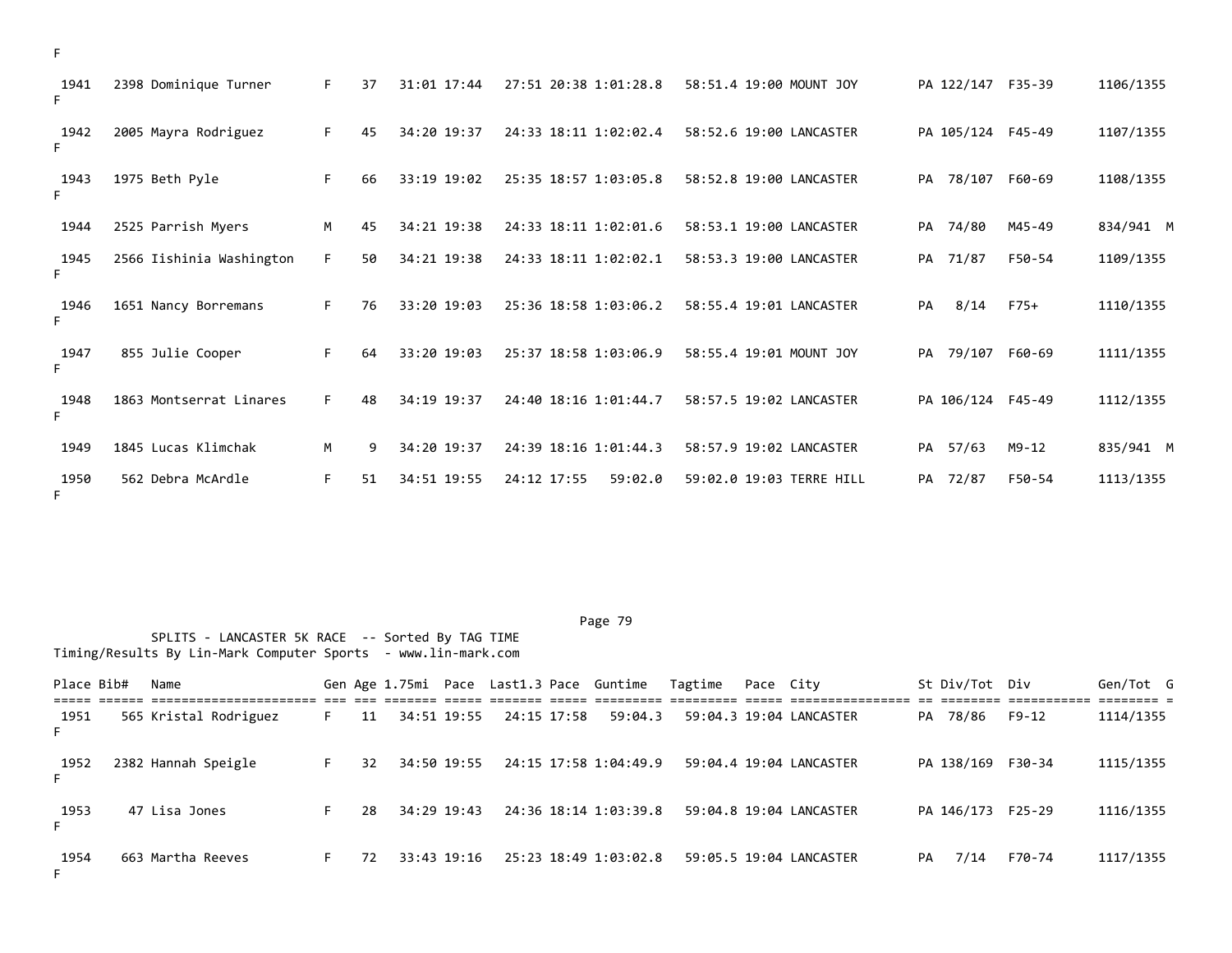| 1955<br>F. | 418 Ginny Yelland                           | F. | 58 | 33:48 19:19 | 25:20 18:46<br>59:56.0 | 59:06.5 19:05 OXFORD                             | PA 54/71 | F55-59            | 1118/1355 |
|------------|---------------------------------------------|----|----|-------------|------------------------|--------------------------------------------------|----------|-------------------|-----------|
| 1956<br>F. | 407 Deb Saporetti                           | F. | 56 | 33:44 19:17 | 25:23 18:49<br>59:55.5 | 59:06.9 19:05 LANCASTER                          | PA 55/71 | F55-59            | 1119/1355 |
| 1957<br>F. | 2245 Katie Green                            | F. | 33 | 34:49 19:54 | 24:19 18:01 1:04:53.0  | 59:07.1 19:05 ASHLAND                            |          | OH 139/169 F30-34 | 1120/1355 |
| 1958       | 659 Greg Newswenger                         | м  | 53 | 34:23 19:39 | 24:46 18:21 1:03:13.1  | 59:08.0 19:05 LANCASTER                          | PA 73/79 | M50-54            | 836/941 M |
| 1959<br>F. | 46 Jessica Jones                            | F. | 34 | 34:29 19:42 | 24:41 18:17 1:03:39.3  | 59:08.9 19:05 LANCASTER                          |          | PA 140/169 F30-34 | 1121/1355 |
| 1960<br>F. | 399 Denise Orrison                          | F. | 46 | 34:15 19:34 | 24:56 18:28 1:03:13.9  | 59:09.5 19:05 LANCASTER                          |          | PA 107/124 F45-49 | 1122/1355 |
| 1961<br>F. | 1311 Laura Guevara                          | F. | 30 | 33:57 19:24 | 25:14 18:41 1:01:27.4  | 59:09.5 19:05 LANCASTER                          |          | PA 141/169 F30-34 | 1123/1355 |
| 1962<br>F. | 2674 Marlene Guevara                        | F. | 58 | 33:58 19:25 | 25:13 18:41 1:01:27.7  | 59:09.6 19:05 LANCASTER                          | PA 56/71 | F55-59            | 1124/1355 |
| 1963<br>F. | 386 Laura Kreider                           | F. | 30 | 34:15 19:34 | 24:56 18:29 1:03:14.3  | 59:10.2 19:06 LANCASTER                          |          | PA 142/169 F30-34 | 1125/1355 |
| 1964<br>F. | 374 Sharon Gromis                           | F. | 57 | 34:14 19:34 | 24:57 18:29 1:03:13.7  | 59:10.3 19:06 LANCASTER                          | PA 57/71 | F55-59            | 1126/1355 |
| 1965<br>F. | 658 Joanne Leatherman                       | F. | 63 | 34:27 19:42 | 24:48 18:22 1:03:13.4  | 59:14.4 19:07 LANCASTER                          |          | PA 80/107 F60-69  | 1127/1355 |
| 1966<br>F. | 1308 Emily Elder                            | F. | 27 | 33:53 19:22 | 25:23 18:49 1:01:54.7  | 59:15.4 19:07 LANCASTER                          |          | PA 147/173 F25-29 | 1128/1355 |
| 1967<br>F. | 2697 Ashley Martinez                        | F. | 29 | 34:19 19:37 | 24:58 18:30 1:04:05.1  | 59:16.1 19:08 LEOLA                              |          | PA 148/173 F25-29 | 1129/1355 |
| 1968<br>F. | 1319 Erin Snyder                            | F. | 31 | 33:53 19:22 | 25:24 18:49 1:01:54.5  | 59:16.2 19:08 LANCASTER                          |          | PA 143/169 F30-34 | 1130/1355 |
| 1969<br>F. | 1307 Tara Dietz                             | F. | 36 | 33:52 19:21 | 25:25 18:50 1:01:54.8  | 59:16.4 19:08 LANCASTER                          |          | PA 123/147 F35-39 | 1131/1355 |
| 1970<br>F. | 1518 Zuheily Colon                          | F. | 13 | 34:18 19:36 |                        | 24:59 18:31 1:04:08.8    59:16.6 19:08 LANCASTER |          | PA 74/76 F13-15   | 1132/1355 |
| 1971<br>F. | 1522 Jill Nunez                             | F. | 47 | 34:24 19:40 |                        | 24:55 18:28 1:04:03.9 59:18.5 19:08 LANCASTER    |          | PA 108/124 F45-49 | 1133/1355 |
| 1972<br>F. | 1524 Daniela Reyes Salgado F 11 34:25 19:40 |    |    |             | 24:56 18:28 1:04:04.3  | 59:19.6 19:09 LANCASTER                          |          | PA 79/86 F9-12    | 1134/1355 |
| 1973       | 2539 Eric Reich                             | м  | 30 | 35:03 20:02 | 24:21 18:02 1:00:29.3  | 59:22.6 19:10 LITITZ                             |          | PA 99/107 M30-34  | 837/941 M |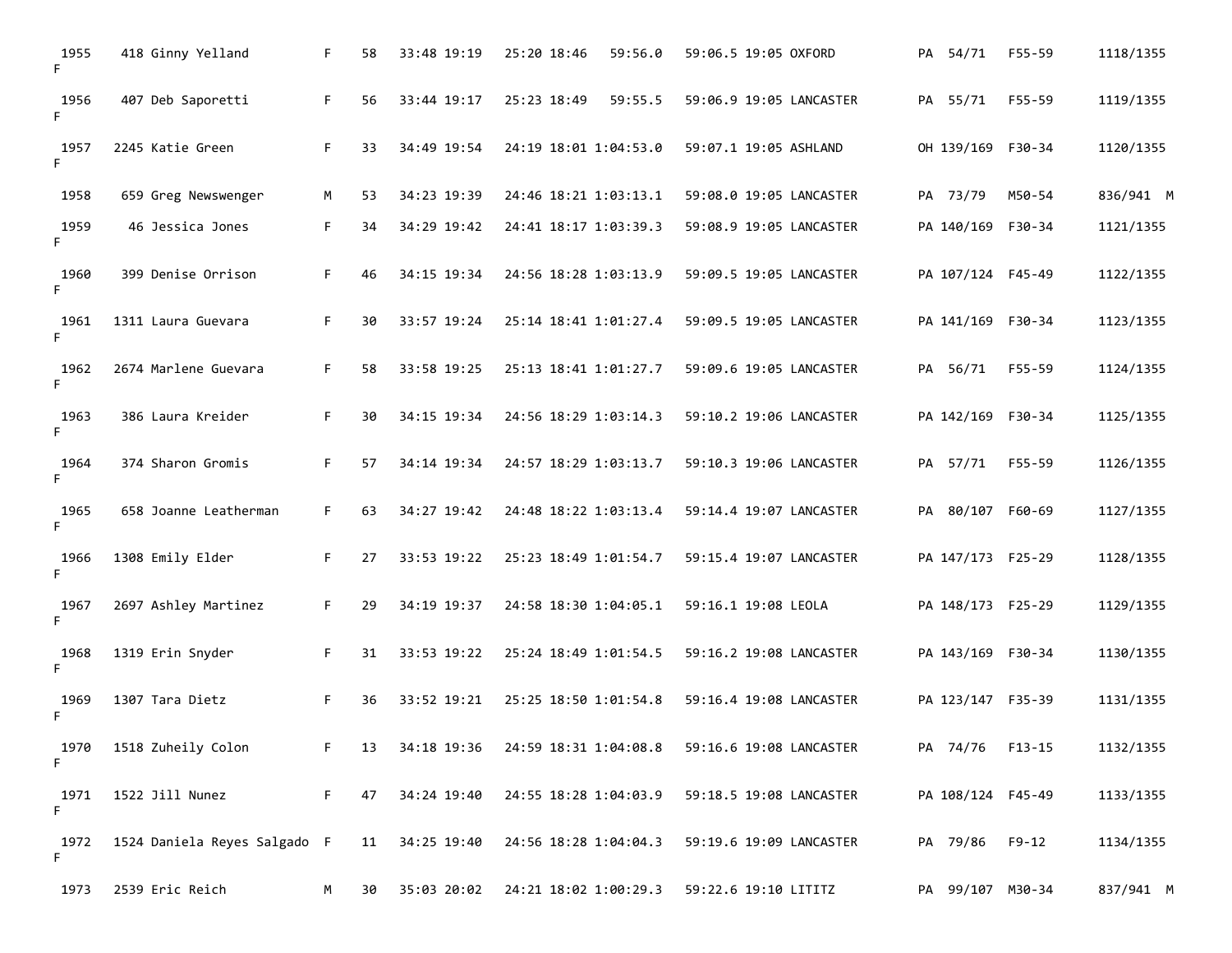| 1974 - 1419 Marjorie Majka |  | F 70 33:49 19:19 25:36 18:58 1:02:27.9 59:23.5 19:10 LITITZ |  | PA 8/14 F70-74  | 1135/1355 |
|----------------------------|--|-------------------------------------------------------------|--|-----------------|-----------|
| 1975 - 1418 Fred Majka     |  | M 67 33:53 19:22 25:32 18:55 1:02:26.8 59:23.5 19:10 LITITZ |  | PA 21/25 M65-69 | 838/941 M |

| Place Bib# | Name                                                |    |    |             |  | Gen Age 1.75mi Pace Last1.3 Pace Guntime | Tagtime              | Pace City |                            |    | St Div/Tot Div    |                       | Gen/Tot G           |
|------------|-----------------------------------------------------|----|----|-------------|--|------------------------------------------|----------------------|-----------|----------------------------|----|-------------------|-----------------------|---------------------|
| 1976       | =============================<br>655 Asukulu Jerome | M  | 18 | 34:29 19:43 |  | 24:55 18:28 1:03:23.5                    |                      |           | 59:23.7 19:10 LANCASTER    |    | PA 35/38          | ===========<br>M16-18 | ==== =<br>839/941 M |
| 1977<br>F. | 660 Rachel Perry                                    | F. | 67 | 34:32 19:44 |  | 24:56 18:28 1:03:22.5                    |                      |           | 59:27.0 19:11 MOUNTVILLE   |    | PA 81/107 F60-69  |                       | 1136/1355           |
| 1978<br>F. | 2265 Janet Johnson                                  | F. | 65 | 33:52 19:22 |  | 25:36 18:58 1:02:28.4                    | 59:27.4 19:11 LITITZ |           |                            |    | PA 82/107 F60-69  |                       | 1137/1355           |
| 1979<br>F. | 2106 Isabella Trout                                 | F. | 11 | 37:22 21:21 |  | 22:07 16:23 1:04:06.2                    |                      |           | 59:27.8 19:11 MILLERSVILLE |    | PA 80/86          | $F9 - 12$             | 1138/1355           |
| 1980<br>E. | 2324 Bethany Moore                                  | F. | 27 | 35:34 20:20 |  | 23:55 17:43 1:04:41.3                    |                      |           | 59:28.1 19:11 REINHOLDS    |    | PA 149/173 F25-29 |                       | 1139/1355           |
| 1981<br>F. | 2503 Whitney Leugers                                | F. | 32 | 35:35 20:20 |  | 23:55 17:43 1:04:41.4                    |                      |           | 59:28.5 19:12 LANCASTER    |    | PA 144/169 F30-34 |                       | 1140/1355           |
| 1982<br>F. | 1417 Christine Furry                                | F. | 73 | 33:58 19:25 |  | 25:33 18:56 1:02:29.5                    | 59:30.1 19:12 LITITZ |           |                            | PA | 9/14              | F70-74                | 1141/1355           |
| 1983       | 84 Ryan Reich                                       | M  | 32 | 35:01 20:01 |  | 24:31 18:10 1:00:41.9                    |                      |           | 59:31.0 19:12 EPHRATA      |    | PA 100/107 M30-34 |                       | 840/941 M           |
| 1984       | 630 William Simms Jr                                | M  | 11 | 35:28 20:16 |  | 24:09 17:54 1:03:15.6                    |                      |           | 59:36.7 19:14 LANCASTER    |    | PA 58/63          | $M9 - 12$             | 841/941 M           |
| 1985       | 79 Franklin Morales Jr                              | M  | 50 | 36:06 20:38 |  | 23:33 17:27 1:02:16.6                    |                      |           | 59:38.6 19:15 LANCASTER    |    | PA 74/79          | M50-54                | 842/941 M           |
| 1986       | 85 Srujan Rokkam                                    | M  | 38 | 36:07 20:38 |  | 23:35 17:28 1:02:17.1                    |                      |           | 59:40.6 19:16 LANCASTER    |    | PA 83/92          | M35-39                | 843/941 M           |
| 1987<br>F. | 78 Margie Morales                                   | F. | 47 | 36:08 20:39 |  | 23:35 17:28 1:02:20.2                    |                      |           | 59:42.0 19:16 LANCASTER    |    | PA 109/124 F45-49 |                       | 1142/1355           |
| 1988<br>F. | 1987 Joann Reisinger                                | F. | 54 | 34:33 19:45 |  | 25:12 18:40 1:04:27.7                    |                      |           | 59:43.5 19:16 LANCASTER    |    | PA 73/87          | F50-54                | 1143/1355           |
| 1989<br>F. | 2639 Lidabel Ayala-Taggart F                        |    | 37 | 33:15 19:00 |  | 26:30 19:38 1:01:41.4                    |                      |           | 59:44.0 19:17 LANCASTER    |    | PA 124/147 F35-39 |                       | 1144/1355           |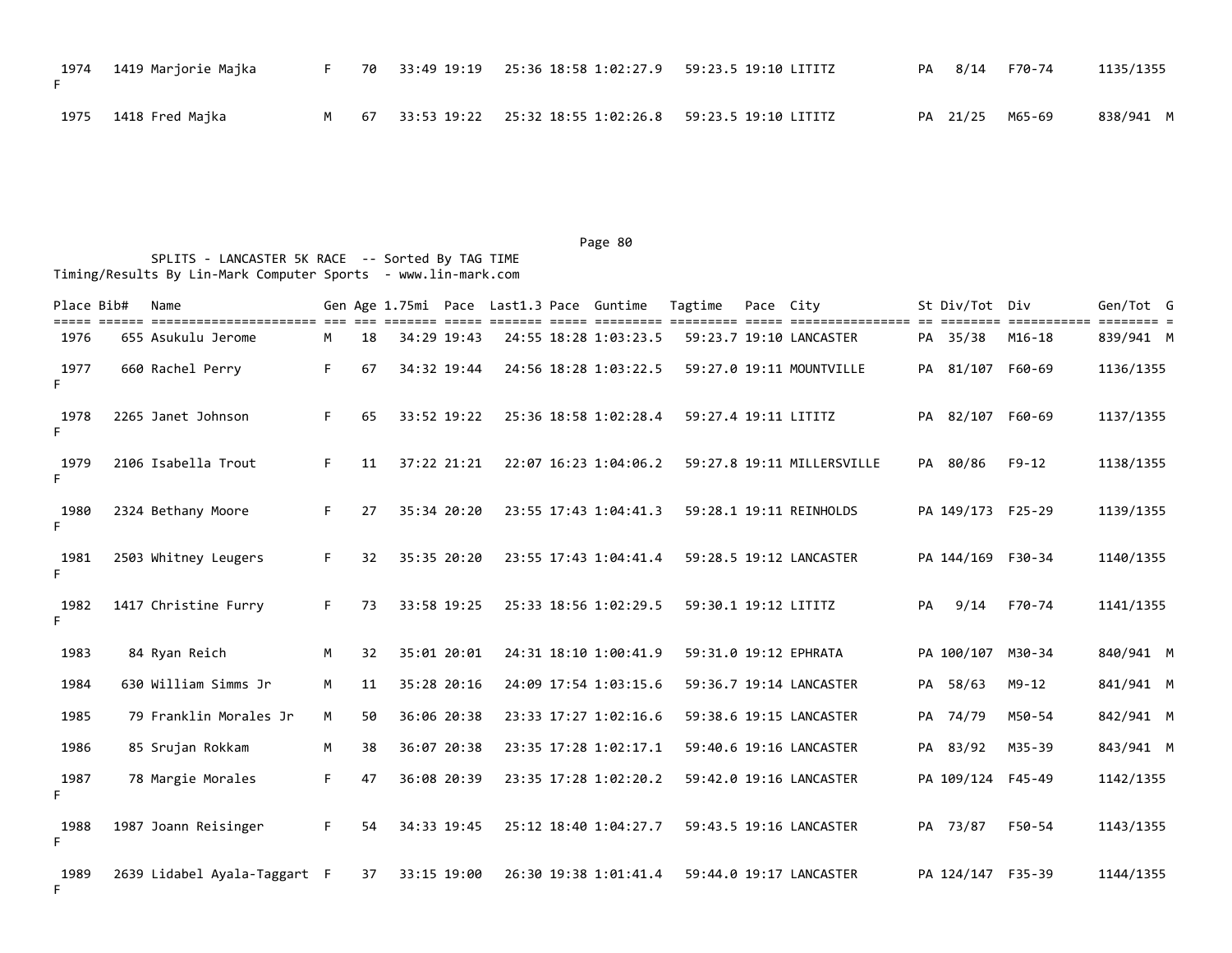| 1990<br>F. | 229 Tricia Greger       | F. | 50 | 34:25 19:40 | 25:20 18:46 1:01:01.5 | 59:44.8 19:17 TOMS RIVER   |    | NJ 74/87          | F50-54    | 1145/1355 |
|------------|-------------------------|----|----|-------------|-----------------------|----------------------------|----|-------------------|-----------|-----------|
| 1991<br>F. | 2107 Olivia Trout       | F. | 10 | 36:11 20:41 | 23:35 17:29 1:04:22.7 | 59:45.1 19:17 MILLERSVILLE |    | PA 81/86          | $F9 - 12$ | 1146/1355 |
| 1992<br>F. | 231 Patti Shepps-Greger | F. | 57 | 34:27 19:41 | 25:20 18:46 1:01:01.0 | 59:45.9 19:17 LITITZ       |    | PA 58/71          | F55-59    | 1147/1355 |
| 1993<br>F. | 1545 Carol Smith        | F. | 51 | 31:19 17:54 | 28:28 21:05 1:01:15.7 | 59:46.1 19:17 LANCASTER    |    | PA 75/87          | F50-54    | 1148/1355 |
| 1994<br>F. | 2572 Alissa Calhoun     | F. | 34 | 34:01 19:26 | 25:48 19:07 1:03:19.5 | 59:47.4 19:18 LANCASTER    |    | PA 145/169 F30-34 |           | 1149/1355 |
| 1995<br>F. | 1421 Janice Wiedemann   | F. | 73 | 33:56 19:23 | 25:55 19:12 1:02:48.7 | 59:50.0 19:19 LITITZ       |    | PA 10/14          | F70-74    | 1150/1355 |
| 1996       | 457 Michael Boulton     | M  | 61 |             | 1:04:13.5             | 59:51.9 19:19 LITITZ       | PA | 30/39             | M60-64    | 844/941 M |
| 1997<br>F. | 1416 Carol Bronson      | F. | 68 | 34:01 19:27 | 25:52 19:10 1:02:48.4 | 59:52.2 19:19 LITITZ       |    | PA 83/107         | F60-69    | 1151/1355 |
| 1998<br>F. | 458 Olivia Boulton      | F. | 27 | 34:50 19:54 | 25:06 18:35 1:04:14.3 | 59:54.7 19:20 LITITZ       |    | PA 150/173 F25-29 |           | 1152/1355 |
| 1999<br>F. | 456 Bonni Boulton       | F. | 56 |             | 1:04:11.2             | 59:55.2 19:20 LITITZ       | PA | 59/71             | F55-59    | 1153/1355 |
| 2000<br>F. | 1239 Kathy Kramer       | F. | 56 | 33:37 19:13 | 26:19 19:30 1:03:47.1 | 59:55.7 19:20 MANHEIM      |    | PA 60/71          | F55-59    | 1154/1355 |

Place Bib# Name 6en Sen Age 1.75mi Pace Last1.3 Pace Guntime Tagtime Pace City 5t Div/Tot Div Gen/Tot G ===== ====== ====================== === === ======= ===== ======= ===== ========= ========= ===== ================ == ======== =========== ======== = 2001 459 Sean Boulton M 20 34:53 19:56 25:04 18:34 1:04:12.8 59:56.0 19:20 LITITZ PA 51/56 M19-24 845/941 M 2002 1238 Tammy Erb F 53 33:38 19:13 26:19 19:30 1:03:48.8 59:56.0 19:20 MOUNT JOY PA 76/87 F50-54 1155/1355 F 2003 460 Valerie Boulton F 30 34:54 19:57 25:06 18:35 1:04:14.0 59:58.5 19:21 LITITZ PA 146/169 F30-34 1156/1355 F 2004 290 John Demme M 31 31:30 18:00 28:32 21:08 1:03:06.0 1:00:00.6 19:22 LITITZ PA 101/107 M30-34 846/941 M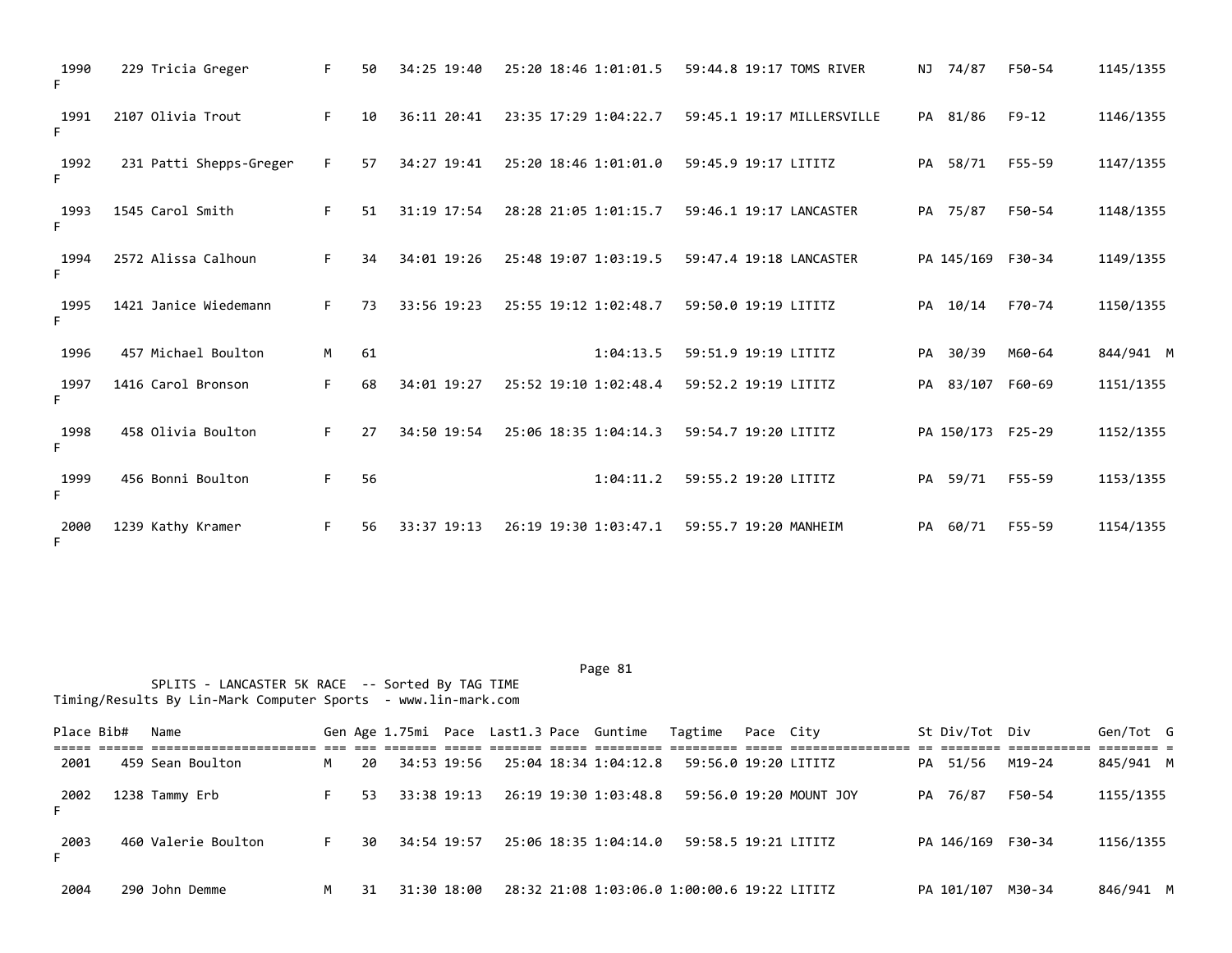| 2005<br>F. | 220 Jessenia Bedoya-Ospina F |    | 31 | 33:36 19:12 | 26:26 19:35 1:03:11.9 1:00:00.8 19:22 EPHRATA     | PA 147/169 F30-34 |        | 1157/1355 |
|------------|------------------------------|----|----|-------------|---------------------------------------------------|-------------------|--------|-----------|
| 2006<br>F. | 2513 Natalie Maza            | F. | 4  | 34:13 19:33 | 25:51 19:09 1:05:19.7 1:00:02.3 19:23 LITITZ      | PA                |        | 1158/1355 |
| 2007       | 2514 Will Maza               | M  | 35 | 34:13 19:34 | 25:50 19:09 1:05:17.8 1:00:03.0 19:23 LITITZ      | PA 84/92          | M35-39 | 847/941 M |
| 2008       | 2512 Jack Maza               | M  | 6  | 34:11 19:32 | 25:54 19:11 1:05:18.9 1:00:03.2 19:23 LITITZ      | PA                |        | 848/941 M |
| 2009<br>F. | 2511 Caroline Maza           | F. | 34 | 34:15 19:34 | 25:50 19:08 1:05:17.1 1:00:03.7 19:23 LITITZ      | PA 148/169 F30-34 |        | 1159/1355 |
| 2010<br>F. | 1563 Barbara Laird           | F. | 64 | 33:41 19:15 | 26:25 19:34 1:03:11.3 1:00:04.9 19:23 LANCASTER   | PA 84/107 F60-69  |        | 1160/1355 |
| 2011<br>F. | 1564 Sharon Watson           | F. | 49 | 33:41 19:15 | 26:26 19:35 1:03:12.5 1:00:05.9 19:24 LANCASTER   | PA 110/124 F45-49 |        | 1161/1355 |
| 2012       | 2197 Michael Clay            | M  | 29 | 35:33 20:19 | 24:36 18:14 1:05:22.3 1:00:08.0 19:24 LANCASTER   | PA 106/111 M25-29 |        | 849/941 M |
| 2013<br>F. | 2207 Morgan Czop             | F. | 27 | 35:36 20:21 | 24:33 18:11 1:05:21.9 1:00:08.2 19:24 LANCASTER   | PA 151/173 F25-29 |        | 1162/1355 |
| 2014       | 2163 Lee Atkins              | M  | 29 | 35:35 20:20 | 24:37 18:14 1:05:21.8 1:00:10.1 19:25 LANCASTER   | PA 107/111 M25-29 |        | 850/941 M |
| 2015<br>F. | 311 Sarah Lawrence           | F. | 43 | 35:01 20:01 | 25:12 18:40 1:04:18.7 1:00:12.0 19:26 MOUNT JOY   | PA 93/110 F40-44  |        | 1163/1355 |
| 2016       | 310 Jason Lawrence           | M  | 42 | 35:00 20:00 | 25:14 18:41 1:04:19.2 1:00:12.2 19:26 MOUNT JOY   | PA 73/78          | M40-44 | 851/941 M |
| 2017<br>F. | 2216 Chelsea Dorf            | F. | 28 | 35:44 20:25 | 24:29 18:09 1:05:29.1 1:00:12.4 19:26 LITITZ      | PA 152/173 F25-29 |        | 1164/1355 |
| 2018       | 3501 Jean Valentin           | м  | 14 | 35:40 20:23 | 24:34 18:12 1:03:53.3 1:00:12.8 19:26 UPPER DARBY | PA 62/65          | M13-15 | 852/941 M |
| 2019       | 1451 Sean Snowberger         | M  | 30 | 34:51 19:55 | 25:26 18:50 1:04:13.5 1:00:15.5 19:27 NEW HOLLAND | PA 102/107 M30-34 |        | 853/941 M |
| 2020<br>F. | 2479 Kelly Glah              | F. | 28 | 35:48 20:27 | 24:29 18:08 1:05:28.9 1:00:15.7 19:27 LANCASTER   | PA 153/173 F25-29 |        | 1165/1355 |
| 2021       | 1444 Thomas Pantano          | M  | 60 | 34:49 19:54 | 25:28 18:52 1:04:16.0 1:00:15.8 19:27 NEW HOLLAND | PA 31/39          | M60-64 | 854/941 M |
| 2022<br>F  | 2443 Georgia Bourdadonakis   | -F | 27 | 35:38 20:22 | 24:40 18:16 1:05:29.1 1:00:16.6 19:27 LANCASTER   | PA 154/173 F25-29 |        | 1166/1355 |
| 2023<br>F. | 1450 Robin Silfies           | F. | 33 | 34:51 19:55 | 25:27 18:51 1:04:13.9 1:00:17.0 19:27 NEW HOLLAND | PA 149/169 F30-34 |        | 1167/1355 |
| 2024<br>F. | 2187 Jacqueline Byler        | F. | 27 | 35:39 20:23 | 24:39 18:16 1:05:27.5 1:00:17.5 19:27 LEOLA       | PA 155/173 F25-29 |        | 1168/1355 |
| 2025       | 1135 Damon Davis             | M  | 41 | 35:41 20:24 | 24:40 18:17 1:04:00.8 1:00:20.0 19:28 LANCASTER   | PA 74/78          | M40-44 | 855/941 M |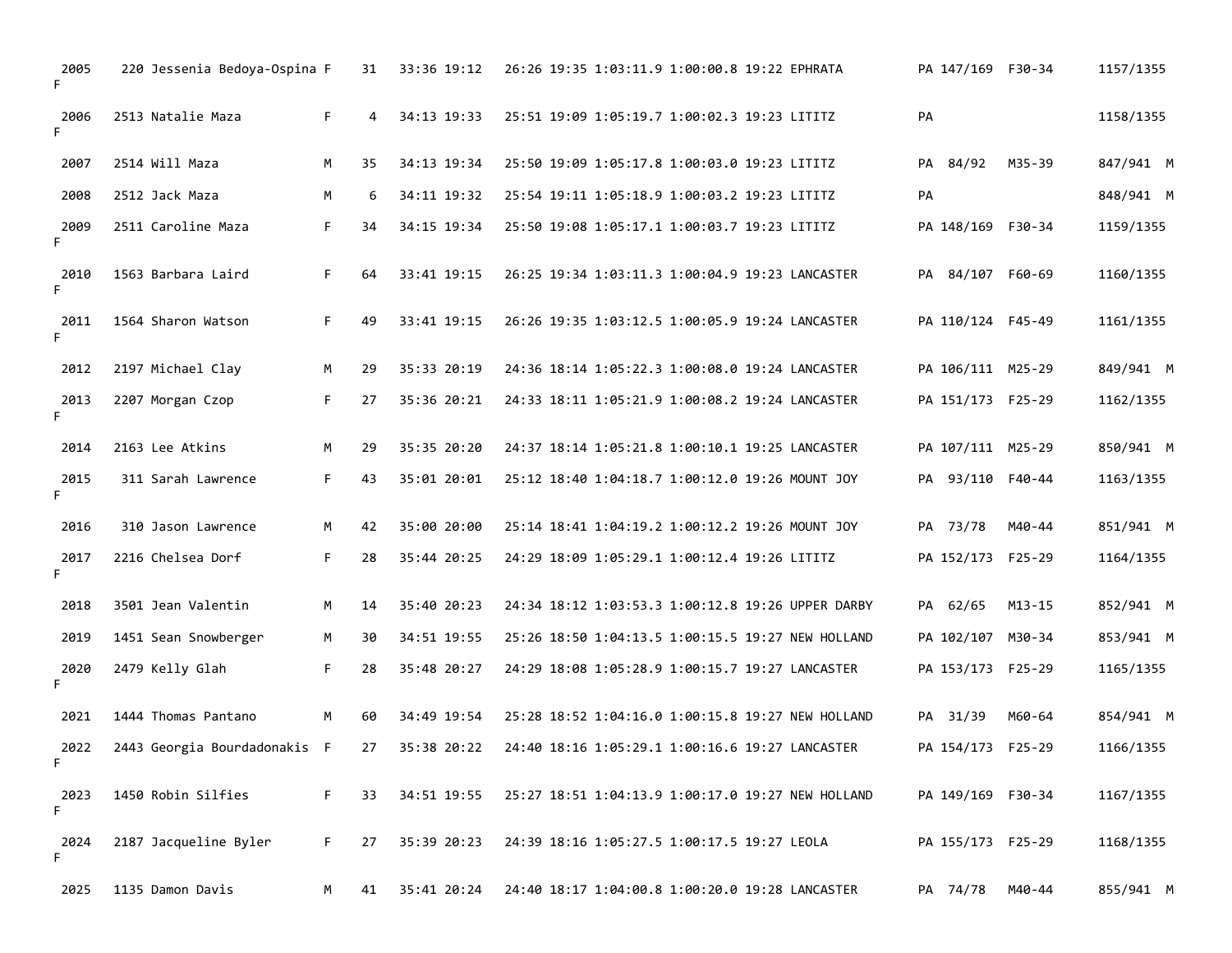| Place Bib# | Name                                                                                                                                         |    |    |             |  | Gen Age 1.75mi Pace Last1.3 Pace Guntime | Tagtime Pace City |                                                     | St Div/Tot Div    |             | Gen/Tot G                            |  |
|------------|----------------------------------------------------------------------------------------------------------------------------------------------|----|----|-------------|--|------------------------------------------|-------------------|-----------------------------------------------------|-------------------|-------------|--------------------------------------|--|
| 2026<br>F. | soon ookon ookokokokokokokokoko ole ole alakaa alake oleraa olere oleraaka ookokoko olere oleraalaakaasaa ol<br>1453 Bernadene Wasserleben F |    | 61 | 34:52 19:55 |  |                                          |                   | 25:30 18:54 1:04:16.2 1:00:21.2 19:29 NEW HOLLAND   | PA 85/107 F60-69  | =========== | $=$ $=$ $=$ $=$ $=$ $=$<br>1169/1355 |  |
| 2027       | 2696 Allen Davis                                                                                                                             | M  | 42 | 35:37 20:22 |  |                                          |                   | 24:47 18:21 1:04:10.5 1:00:23.0 19:29 PHILADELPHIA  | PA 75/78          | M40-44      | 856/941 M                            |  |
| 2028       | 1575 Bob Liberato                                                                                                                            | M  | 48 | 35:35 20:20 |  |                                          |                   | 24:51 18:24 1:05:05.9 1:00:24.2 19:30 LANCASTER     | PA 75/80          | M45-49      | 857/941 M                            |  |
| 2029       | 1573 Karl Kosjer                                                                                                                             | M  | 55 | 35:35 20:20 |  |                                          |                   | 24:50 18:24 1:05:05.8 1:00:24.4 19:30 ELIZABETHTOWN | PA 44/49          | M55-59      | 858/941 M                            |  |
| 2030<br>F. | 1324 Aleksandra Alayo Lopez F                                                                                                                |    | 18 | 35:26 20:15 |  |                                          |                   | 25:04 18:34 1:04:53.5 1:00:29.5 19:31 LANCASTER     | PA 44/49          | $F16-18$    | 1170/1355                            |  |
| 2031<br>F. | 1161 Madison Vaughen                                                                                                                         | F. | 19 | 35:47 20:27 |  |                                          |                   | 24:46 18:21 1:05:15.0 1:00:32.3 19:32 LANCASTER     | PA 84/100 F19-24  |             | 1171/1355                            |  |
| 2032       | 2698 Vladymir Valentin                                                                                                                       | M  | 43 | 35:44 20:25 |  |                                          |                   | 24:50 18:24 1:04:10.6 1:00:32.8 19:32 UPPER DARBY   | PA 76/78          | M40-44      | 859/941 M                            |  |
| 2033       | 1157 Anthony Radic                                                                                                                           | M  | 20 | 35:48 20:28 |  |                                          |                   | 24:46 18:21 1:05:14.5 1:00:33.4 19:33 MILLERSVILLE  | PA 52/56          | $M19 - 24$  | 860/941 M                            |  |
| 2034<br>F. | 1160 Diann Toone                                                                                                                             | F. | 21 | 35:48 20:28 |  |                                          |                   | 24:47 18:21 1:05:15.8 1:00:33.8 19:33 HARRISBURG    | PA 85/100 F19-24  |             | 1172/1355                            |  |
| 2035       | 653 Jim Herr                                                                                                                                 | M  | 68 | 34:46 19:52 |  |                                          |                   | 25:48 19:07 1:04:49.1 1:00:34.0 19:33 LANCASTER     | PA 22/25          | M65-69      | 861/941 M                            |  |
| 2036<br>F. | 2699 Stephanie Valentin                                                                                                                      | F. | 35 | 35:46 20:26 |  |                                          |                   | 24:50 18:24 1:04:09.5 1:00:34.4 19:33 UPPER DARBY   | PA 125/147 F35-39 |             | 1173/1355                            |  |
| 2037<br>F. | 1159 Erika Robinson                                                                                                                          | F. | 20 | 35:51 20:29 |  |                                          |                   | 24:45 18:20 1:05:15.3 1:00:34.7 19:33 MILLERSVILLE  | PA 86/100 F19-24  |             | 1174/1355                            |  |
| 2038<br>F. | 1155 Lauren Buchmann                                                                                                                         | F. | 70 | 35:47 20:27 |  |                                          |                   | 24:49 18:23 1:05:17.5 1:00:35.5 19:33 LANCASTER     | PA 11/14          | F70-74      | 1175/1355                            |  |
| 2039<br>F. | 2229 Heather Gehron-Rice                                                                                                                     | F. | 47 | 35:50 20:29 |  |                                          |                   | 24:47 18:22 1:05:11.2 1:00:35.8 19:33 LANCASTER     | PA 111/124 F45-49 |             | 1176/1355                            |  |
| 2040<br>F. | 652 Cindy Herr                                                                                                                               | F. | 65 | 34:49 19:54 |  |                                          |                   | 25:49 19:08 1:04:52.1 1:00:37.0 19:34 LANCASTER     | PA 86/107 F60-69  |             | 1177/1355                            |  |
| 2041       | 648 Ronald Ashby                                                                                                                             | M  | 71 | 34:52 19:55 |  |                                          |                   | 25:47 19:06 1:04:48.8 1:00:37.2 19:34 LANCASTER     | PA 12/14          | M70-74      | 862/941 M                            |  |

Page 82 and the state of the state of the state of the state of the state of the state of the state of the state of the state of the state of the state of the state of the state of the state of the state of the state of th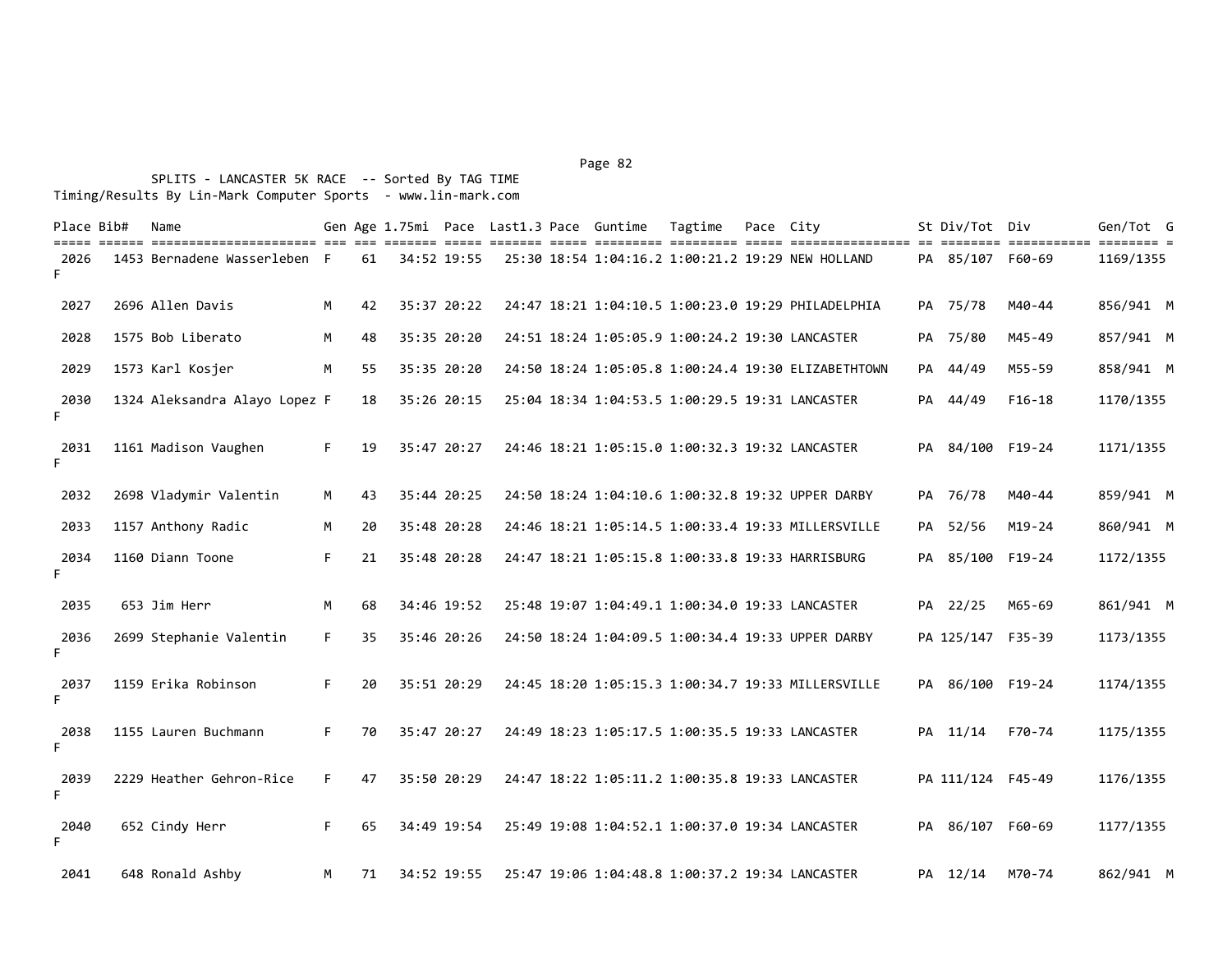| 2042<br>F. | 1156 Emily Perez       | F. | 20 | 35:51 20:29 | 24:48 18:22 1:05:18.7 1:00:38.3 19:34 MILLERSVILLE<br>PA 87/100 F19-24 | 1178/1355             |
|------------|------------------------|----|----|-------------|------------------------------------------------------------------------|-----------------------|
| 2043<br>F. | 2228 Carol Gehron      | F. | 69 | 35:48 20:27 | 24:52 18:25 1:05:15.4 1:00:38.9 19:34 LANCASTER<br>PA 87/107           | 1179/1355<br>F60-69   |
| 2044<br>F. | 602 Janiyah Herrera    | F. |    | 34:00 19:26 | PA<br>26:41 19:46 1:01:16.9 1:00:39.1 19:34 LANCASTER                  | 1180/1355             |
| 2045<br>F. | 1137 Shanicka Kraybill | F. | 28 | 35:27 20:15 | 25:15 18:42 1:04:27.0 1:00:40.5 19:35 MANHEIM<br>PA 156/173 F25-29     | 1181/1355             |
| 2046<br>F. | 603 Wanda Herrera      | F. | 38 | 34:00 19:26 | 26:42 19:47 1:01:17.6 1:00:41.0 19:35 LANCASTER<br>PA 126/147          | F35-39<br>1182/1355   |
| 2047<br>F. | 606 Amanda Jantzi      | F. | 38 | 33:57 19:24 | PA 127/147<br>26:45 19:49 1:01:17.1 1:00:41.2 19:35 STRASBURG          | F35-39<br>1183/1355   |
| 2048       | 2268 Michael Kauffman  | M  | 36 | 36:01 20:35 | 85/92<br>24:42 18:18 1:04:24.1 1:00:42.0 19:35 LANCASTER<br>PA         | M35-39<br>863/941 M   |
| 2049<br>F. | 633 Elleah Stillman    | F  | 18 | 33:58 19:25 | 26:45 19:49 1:01:19.8 1:00:42.1 19:35 LANCASTER<br>PA 45/49            | $F16-18$<br>1184/1355 |
| 2050       | 2606 Ed Zalewski       | M  | 57 | 37:46 21:35 | 22:58 17:01 1:06:11.6 1:00:43.3 19:36 STRASBURG<br>PA 45/49            | 864/941 M<br>M55-59   |

Page 83 and the state of the state of the state of the state of the state of the state of the state of the state of the state of the state of the state of the state of the state of the state of the state of the state of th

| Place Bib# | Name                  |    |    |             |  | Gen Age 1.75mi Pace Last1.3 Pace Guntime | Tagtime                                         | Pace City |                                                   |    | St Div/Tot Div |        | Gen/Tot G |  |
|------------|-----------------------|----|----|-------------|--|------------------------------------------|-------------------------------------------------|-----------|---------------------------------------------------|----|----------------|--------|-----------|--|
| 2051       | 2279 Douglas Kraybill | M  | 65 | 36:08 20:39 |  |                                          |                                                 |           | 24:42 18:18 1:04:23.2 1:00:49.3 19:38 NEW HOLLAND |    | PA 23/25       | M65-69 | 865/941 M |  |
| 2052       | 1912 Sharon Metz      | F. | 59 | 35:47 20:27 |  |                                          | 25:04 18:34 1:05:10.2 1:00:49.4 19:38 LITITZ    |           |                                                   |    | PA 61/71       | F55-59 | 1185/1355 |  |
| 2053       | 1911 Randy Metz       | M  | 58 | 35:48 20:28 |  |                                          | 25:03 18:33 1:05:10.0 1:00:49.9 19:38 LITITZ    |           |                                                   |    | PA 46/49       | M55-59 | 866/941 M |  |
| 2054<br>F. | 1136 Dashia Kraybill  | F. | 36 | 35:36 20:21 |  |                                          | 25:18 18:45 1:04:28.3 1:00:52.9 19:39 LANCASTER |           |                                                   |    | PA 128/147     | F35-39 | 1186/1355 |  |
| 2055       | 665 Debbie Spence     | F. | 67 | 35:05 20:03 |  |                                          | 25:49 19:08 1:04:50.9 1:00:53.0 19:39 LANCASTER |           |                                                   |    | PA 88/107      | F60-69 | 1187/1355 |  |
| 2056       | 647 Lynn Andews       | F. | 68 | 35:04 20:03 |  |                                          | 25:50 19:09 1:04:51.6 1:00:53.5 19:39 LANCASTER |           |                                                   |    | PA 89/107      | F60-69 | 1188/1355 |  |
| 2057       | 305 Davin Sheffield   | M  | 6. | 31:15 17:51 |  |                                          | 29:44 22:02 1:04:00.6 1:00:58.1 19:40 LANCASTER |           |                                                   | PA |                |        | 867/941 M |  |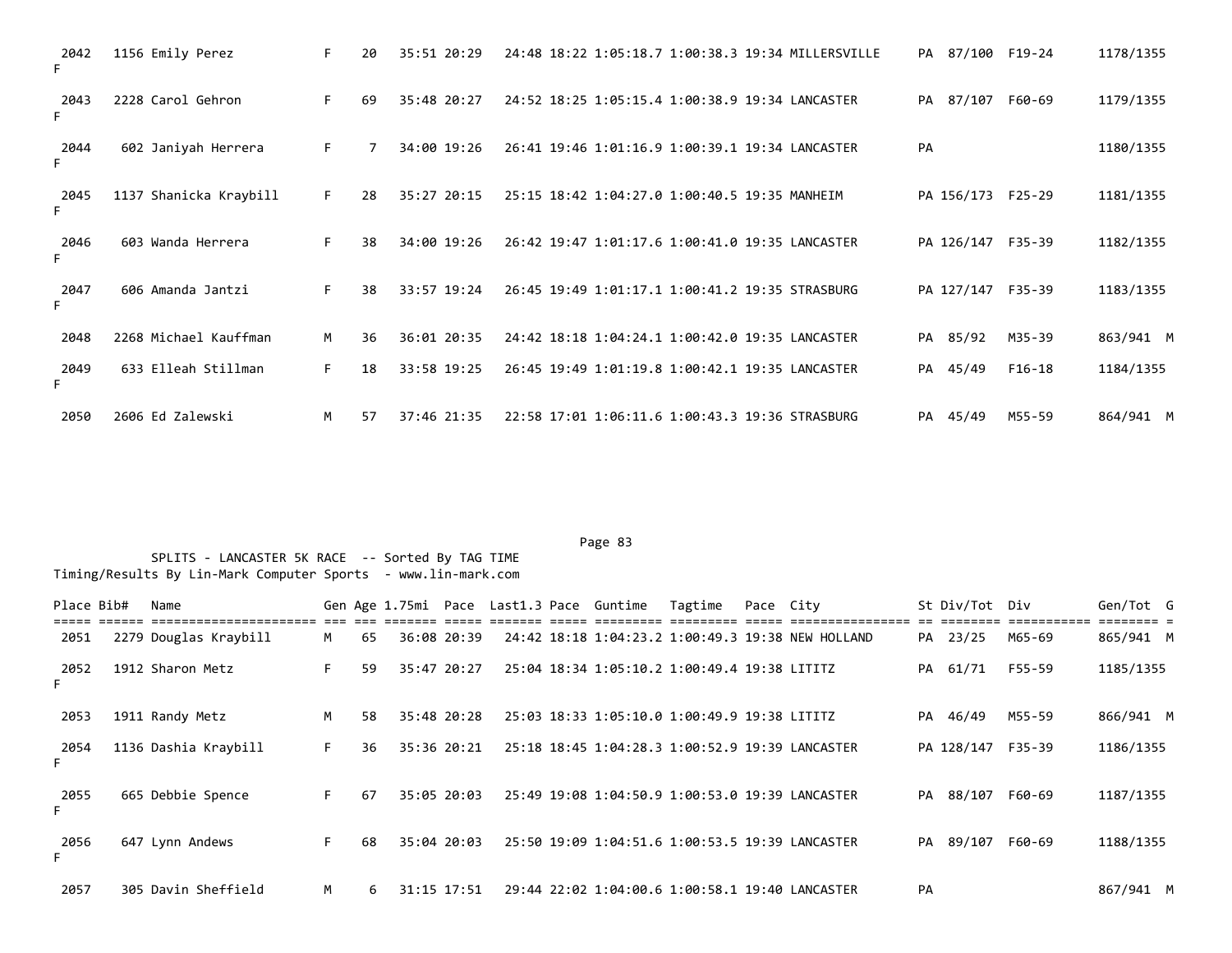| 2058<br>F  | 270 Evalise Marie     | F. | 29 | 35:39 20:22 | 25:27 18:51 1:05:30.1 1:01:04.9 19:43 LANCASTER<br>PA 157/173 F25-29        | 1189/1355 |
|------------|-----------------------|----|----|-------------|-----------------------------------------------------------------------------|-----------|
| 2059<br>F. | 894 Ella Stauffer     | F. | 12 | 34:48 19:53 | $F9 - 12$<br>26:18 19:29 1:05:14.5 1:01:05.4 19:43 MOUNT JOY<br>PA 82/86    | 1190/1355 |
| 2060<br>F. | 895 Krista Stauffer   | F. | 46 | 34:49 19:54 | 26:19 19:30 1:05:15.0 1:01:06.6 19:43 MOUNT JOY<br>PA 112/124 F45-49        | 1191/1355 |
| 2061<br>F. | 892 Carmelie Rank     | F. | 63 | 34:49 19:54 | 26:20 19:30 1:05:16.0 1:01:07.4 19:44 LANCASTER<br>PA 90/107 F60-69         | 1192/1355 |
| 2062<br>F. | 279 Stephanie Thomas  | F. | 38 | 35:09 20:05 | 26:00 19:16 1:05:25.7 1:01:08.6 19:44 MILLERSVILLE<br>PA 129/147 F35-39     | 1193/1355 |
| 2063       | 283 Jamie Widener     | M  | 49 | 35:09 20:05 | PA 76/80<br>26:00 19:16 1:05:27.0 1:01:08.6 19:44 COLUMBIA<br>M45-49        | 868/941 M |
| 2064<br>F. | 893 Jess Rank         | F. | 26 | 34:49 19:54 | 26:20 19:31 1:05:16.2 1:01:08.7 19:44 LANCASTER<br>PA 158/173 F25-29        | 1194/1355 |
| 2065<br>F. | 1875 Barbara Mahaffey | F. | 46 | 34:40 19:49 | PA 113/124 F45-49<br>26:29 19:37 1:03:51.0 1:01:08.7 19:44 LANCASTER        | 1195/1355 |
| 2066<br>F. | 280 Zoe Thomas        | F. | 12 | 35:10 20:06 | PA 83/86<br>$F9 - 12$<br>26:00 19:16 1:05:26.6 1:01:09.2 19:44 MILLERSVILLE | 1196/1355 |
| 2067<br>F. | 1436 Jasmine Boyer    | F. | 30 | 34:55 19:57 | 26:17 19:28 1:05:06.7 1:01:10.8 19:45 NEW HOLLAND<br>PA 150/169 F30-34      | 1197/1355 |
| 2068<br>F. | 1118 Lorie Kumer      | F. | 65 | 34:34 19:45 | 26:40 19:45 1:04:48.3 1:01:12.6 19:45 LITITZ<br>PA 91/107 F60-69            | 1198/1355 |
| 2069       | 905 Travis Jones      | M  | 31 | 36:30 20:52 | 24:44 18:19 1:05:52.0 1:01:12.8 19:45 LANCASTER<br>PA 103/107 M30-34        | 869/941 M |
| 2070<br>F. | 45 Cynthia Jones      | F. | 61 | 36:30 20:52 | 24:44 18:19 1:05:51.7 1:01:12.9 19:45 LANCASTER<br>PA 92/107 F60-69         | 1199/1355 |
| 2071<br>F. | 1119 Jennifer Leiter  | F. | 58 | 34:35 19:46 | PA 62/71<br>F55-59<br>26:42 19:47 1:04:51.5 1:01:15.4 19:46 LITITZ          | 1200/1355 |
| 2072<br>F. | 1105 Christina Chant  | F. | 61 | 34:36 19:47 | 93/107 F60-69<br>26:42 19:46 1:04:53.7 1:01:16.7 19:47 LANCASTER<br>PA      | 1201/1355 |
| 2073       | 1122 Daniel Mellinger | M  | 58 | 37:59 21:43 | 23:35 17:29 1:01:33.8 1:01:33.8 19:52 LANCASTER<br>PA 47/49<br>M55-59       | 870/941 M |
| 2074       | 326 Jasper Bellinger  | M  | 8  | 36:56 21:07 | 24:39 18:16 1:07:18.9 1:01:34.8 19:52 MECHANICSBURG<br>PA                   | 871/941 M |
| 2075<br>F  | 327 Katie Bellinger   | F. | 30 | 37:23 21:22 | 24:17 17:59 1:07:20.1 1:01:38.8 19:54 MECHANICSBURG<br>PA 151/169 F30-34    | 1202/1355 |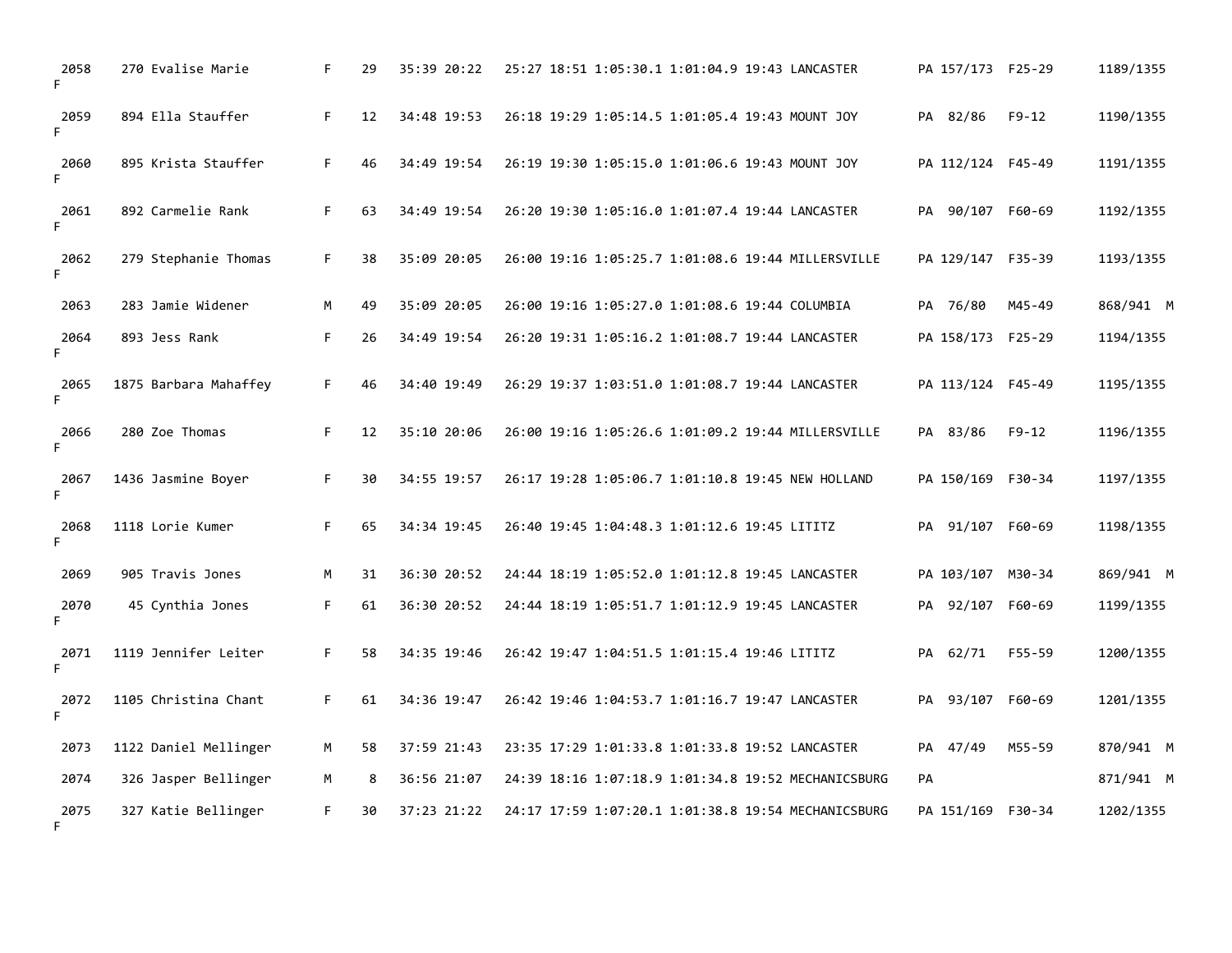| Place Bib#<br>===== ====== | Name                      |    |    |             |  | Gen Age 1.75mi Pace Last1.3 Pace Guntime      | Tagtime | Pace City |                                                    |    | St Div/Tot Div    | ======== ============ ======== = | Gen/Tot G |
|----------------------------|---------------------------|----|----|-------------|--|-----------------------------------------------|---------|-----------|----------------------------------------------------|----|-------------------|----------------------------------|-----------|
| 2076<br>F.                 | 287 Anna Demme            | F. | 35 | 31:14 17:51 |  |                                               |         |           | 30:27 22:33 1:04:44.5 1:01:39.9 19:54 LANCASTER    |    | PA 130/147 F35-39 |                                  | 1203/1355 |
| 2077                       | 294 Jerrick Hoover        | М  | 4  | 31:13 17:50 |  |                                               |         |           | 30:28 22:34 1:04:44.9 1:01:39.9 19:54 LANCASTER    | PA |                   |                                  | 872/941 M |
| 2078<br>F.                 | 2640 Tatyana Taggart      | F. | 16 | 35:11 20:07 |  |                                               |         |           | 26:30 19:38 1:01:40.1 1:01:40.1 19:54 LANCASTER    |    | PA 46/49          | $F16-18$                         | 1204/1355 |
| 2079<br>F.                 | 1435 Zakia Alwan          | F. | 31 | 34:56 19:58 |  |                                               |         |           | 26:46 19:50 1:05:35.7 1:01:41.5 19:55 NEW HOLLAND  |    | PA 152/169 F30-34 |                                  | 1205/1355 |
| 2080                       | 304 Steve Petersheim      | M  | 47 | 34:37 19:47 |  | 27:05 20:04 1:04:49.1 1:01:41.5 19:55 LITITZ  |         |           |                                                    |    | PA 77/80          | M45-49                           | 873/941 M |
| 2081<br>F.                 | 939 Barsha Thapa          | F. | 20 | 34:04 19:28 |  |                                               |         |           | 27:40 20:30 1:05:20.3 1:01:43.2 19:55 MILLERSVILLE |    | PA 88/100 F19-24  |                                  | 1206/1355 |
| 2082<br>F.                 | 1605 Julia Lerch          | F. | 9  |             |  |                                               |         |           | 1:07:34.7 1:01:47.0 19:56 REINHOLDS                |    | PA 84/86          | $F9-12$                          | 1207/1355 |
| 2083<br>F.                 | 1603 Olivia Krouse        | F. | 20 | 34:54 19:57 |  | 27:07 20:06 1:07:33.0 1:02:00.1 20:00 PALMYRA |         |           |                                                    |    | PA 89/100 F19-24  |                                  | 1208/1355 |
| 2084<br>F.                 | 1589 Jaycee Farley        | F. | 8  |             |  |                                               |         |           | 1:07:33.7 1:02:00.6 20:01 LANCASTER                | PA |                   |                                  | 1209/1355 |
| 2085<br>F.                 | 1604 Cathy Lerch          | F. | 40 |             |  |                                               |         |           | 1:07:47.4 1:02:01.5 20:01 REINHOLDS                |    | PA 94/110 F40-44  |                                  | 1210/1355 |
| 2086<br>F.                 | 1594 McKenzie Steward     | F. | 8  | 34:08 19:30 |  |                                               |         |           | 27:56 20:41 1:07:33.0 1:02:02.3 20:01 LANCASTER    | PA |                   |                                  | 1211/1355 |
| 2087<br>F.                 | 1588 Cherali Del Rosario  | F. | 10 | 34:08 19:31 |  |                                               |         |           | 27:57 20:42 1:07:35.5 1:02:04.3 20:02 LANCASTER    |    | PA 85/86          | $F9-12$                          | 1212/1355 |
| 2088<br>F.                 | 1587 Malaya Alequine      | F. | 7  | 34:10 19:31 |  |                                               |         |           | 27:57 20:42 1:07:36.5 1:02:05.4 20:02 LANCASTER    | PA |                   |                                  | 1213/1355 |
| 2089<br>F.                 | 1716 Niesha English-Boyer | F. | 27 | 34:32 19:44 |  |                                               |         |           | 27:37 20:27 1:07:42.4 1:02:07.2 20:03 LANCASTER    |    | PA 159/173 F25-29 |                                  | 1214/1355 |
| 2090                       | 1595 Michale Steward      | M  | 6  | 34:06 19:29 |  |                                               |         |           | 28:03 20:47 1:07:41.1 1:02:07.6 20:03 LANCASTER    | PA |                   |                                  | 874/941 M |
| 2091<br>F.                 | 1590 Esther Huynh         | F. | 27 | 34:05 19:29 |  |                                               |         |           | 28:05 20:49 1:07:40.9 1:02:09.5 20:04 LANCASTER    |    | PA 160/173 F25-29 |                                  | 1215/1355 |

Page 84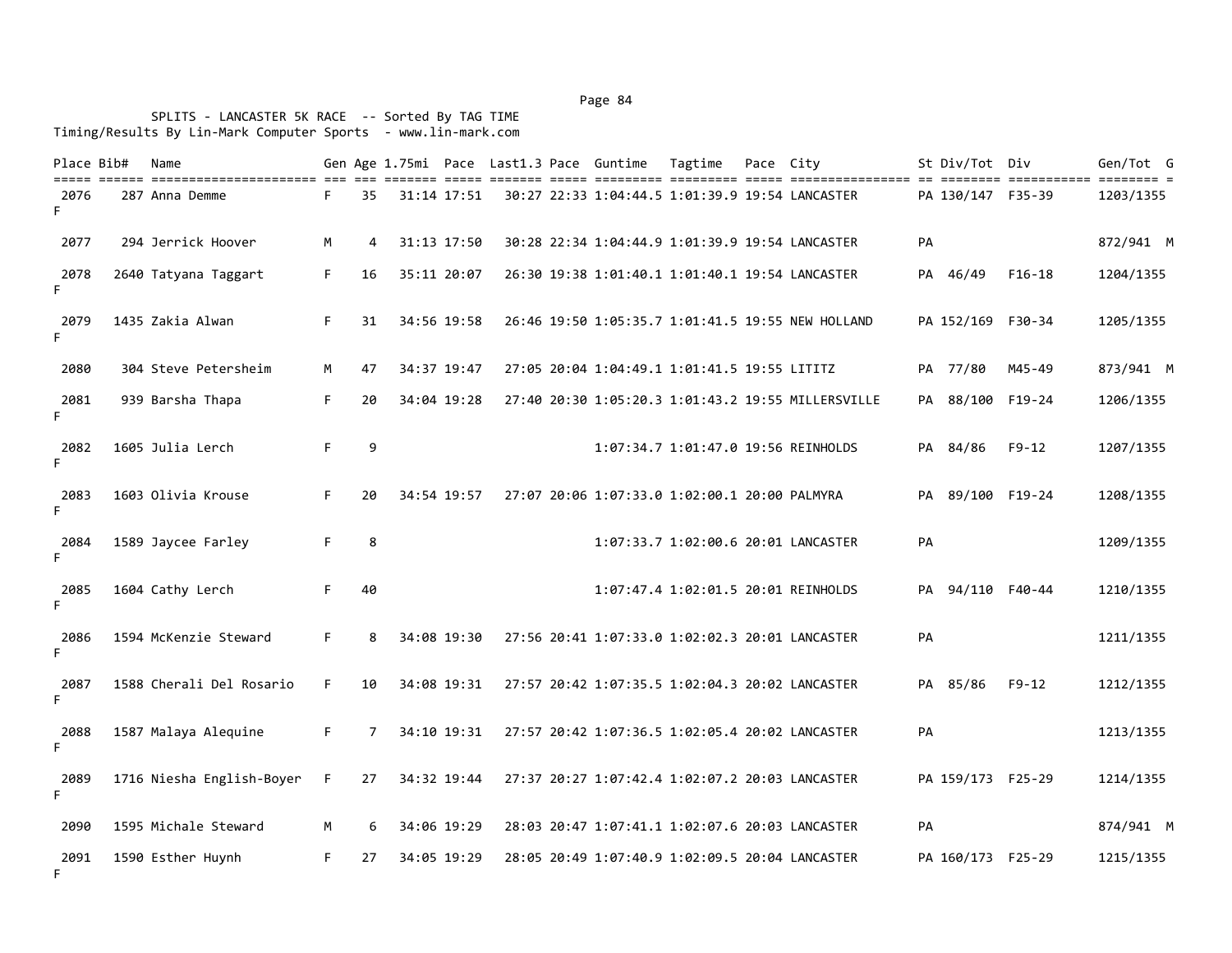| 2092<br>F. | 2580 Sandy Cantwell    | F. | 58  | 34:54 19:57     | 27:19 20:14 1:05:53.9 1:02:11.5 20:04 WAYNE      |                   | NJ | 63/71             | F55-59 | 1216/1355 |
|------------|------------------------|----|-----|-----------------|--------------------------------------------------|-------------------|----|-------------------|--------|-----------|
| 2093<br>F. | 2583 Christie Gibboney | F. | -59 | 34:49 19:54     | 27:26 20:19 1:05:59.0 1:02:14.1 20:05 HUNTINGDON |                   |    | PA 64/71          | F55-59 | 1217/1355 |
| 2094       | 1551 Bill Groff        | M  | -53 | 38:04 21:45     | 24:15 17:58 1:06:47.6 1:02:18.0 20:06 MOUNTVILLE |                   |    | PA 75/79          | M50-54 | 875/941 M |
| 2095       | 1558 Tim Whitney       | M  | 51  | 38:05 21:46     | 24:15 17:58 1:06:49.5 1:02:19.0 20:07 MOUNTVILLE |                   |    | PA 76/79          | M50-54 | 876/941 M |
| 2096       | 2821                   |    |     | 34:45 19:52     | 27:35 20:26                                      | $1:02:19.3$ 20:07 |    |                   |        |           |
| 2097<br>F. | 1138 Donyata McKinney  | F. | 40  | 34:49 19:54     | 27:35 20:26 1:04:02.0 1:02:22.5 20:08 LANCASTER  |                   |    | PA 95/110 F40-44  |        | 1218/1355 |
| 2098<br>F. | 2359 Lisa Raum         | F. | 52  | 36:18 20:45     | 26:07 19:21 1:07:06.1 1:02:24.9 20:09 LANCASTER  |                   |    | PA 77/87          | F50-54 | 1219/1355 |
| 2099<br>F. | 2357 Ellen Raum        | F. | 25  | 36:27 20:50     | 26:01 19:17 1:06:58.0 1:02:27.5 20:09 LANCASTER  |                   |    | PA 161/173 F25-29 |        | 1220/1355 |
| 2100<br>F. | 2033 Olivia Schmids    | F. | 22  | $37:15$ $21:17$ | 25:14 18:42 1:07:32.6 1:02:28.4 20:10 REINHOLDS  |                   | PA | 90/100 F19-24     |        | 1221/1355 |

| Place Bib# | Name                    |    |    |             |  | Gen Age 1.75mi Pace Last1.3 Pace Guntime | Tagtime                                         | Pace City |                                                     |    | St Div/Tot Div   |        | Gen/Tot G |  |
|------------|-------------------------|----|----|-------------|--|------------------------------------------|-------------------------------------------------|-----------|-----------------------------------------------------|----|------------------|--------|-----------|--|
| 2101       | 264 Christine Gilfillan | F. | 59 | 34:54 19:57 |  |                                          | 27:37 20:27 1:06:13.0 1:02:29.7 20:10 LANCASTER |           |                                                     |    | PA 65/71         | F55-59 | 1222/1355 |  |
| 2102       | 2358 Jamie Raum         | M  | 53 | 36:30 20:51 |  |                                          | 26:02 19:17 1:06:57.7 1:02:30.5 20:10 LANCASTER |           |                                                     |    | PA 77/79         | M50-54 | 877/941 M |  |
| 2103       | 2607 Donna Zalewski     | F. | 57 | 37:50 21:37 |  |                                          | 24:47 18:22 1:08:02.1 1:02:36.7 20:12 STRASBURG |           |                                                     |    | PA 66/71         | F55-59 | 1223/1355 |  |
| 2104       | 1150 Margarita Pacheco  | F. | 62 | 35:51 20:30 |  |                                          | 26:47 19:51 1:07:32.9 1:02:37.7 20:13 LANCASTER |           |                                                     | PA | 94/107           | F60-69 | 1224/1355 |  |
| 2105       | 2308 Sean McCullough    | M  | 49 | 37:42 21:33 |  |                                          | 25:01 18:32 1:07:12.3 1:02:41.1 20:14 LITITZ    |           |                                                     | PA | 78/80            | M45-49 | 878/941 M |  |
| 2106       | 2222 Mike Fink          | M  | 61 |             |  |                                          | 1:02:42.0 1:02:42.0 20:14 LEBANON               |           |                                                     |    | PA 32/39         | M60-64 | 879/941 M |  |
| 2107       | 1128 Chuck Smith        | M  | 60 | 35:13 20:07 |  |                                          |                                                 |           | 27:34 20:25 1:07:41.7 1:02:46.0 20:15 ELIZABETHTOWN |    | PA 33/39         | M60-64 | 880/941 M |  |
| 2108       | 979 Kim Wallover        | F. | 40 | 36:14 20:42 |  |                                          | 26:34 19:41 1:07:40.4 1:02:47.4 20:16 LANCASTER |           |                                                     |    | PA 96/110 F40-44 |        | 1225/1355 |  |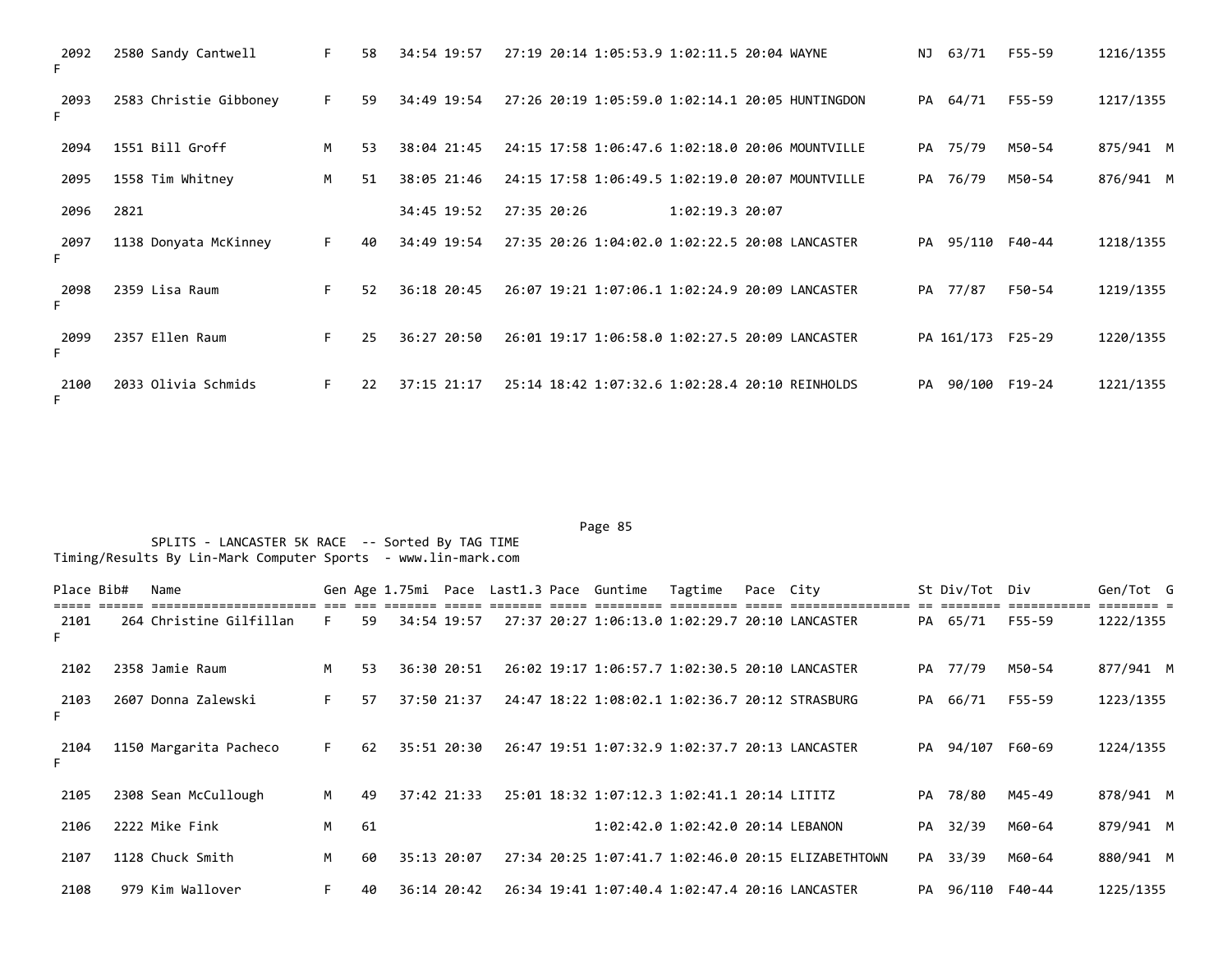| 2109<br>F  | 1129 Missy Smith       | F. | 53 | 35:15 20:09 | 27:34 20:26 1:07:41.6 1:02:48.5 20:16 ELIZABETHTOWN | PA 78/87          | F50-54 | 1226/1355 |
|------------|------------------------|----|----|-------------|-----------------------------------------------------|-------------------|--------|-----------|
| 2110<br>F  | 975 Carrie McCullough  | F. | 35 | 36:15 20:43 | 26:35 19:42 1:07:41.5 1:02:49.1 20:16 LITITZ        | PA 131/147 F35-39 |        | 1227/1355 |
| 2111       | 1126 Steven Pagden     | M  | 44 | 35:51 20:29 | 27:00 20:00 1:08:13.7 1:02:50.5 20:17 LANCASTER     | PA 77/78          | M40-44 | 881/941 M |
| 2112<br>F  | 974 Amanda Abrashoff   | F. | 37 | 36:16 20:44 | 26:37 19:43 1:07:43.0 1:02:52.1 20:17 MOUNT JOY     | PA 132/147 F35-39 |        | 1228/1355 |
| 2113       | 1103 Kenneth Carter    | M  | 77 | 31:38 18:05 | 31:17 23:11 1:07:43.0 1:02:53.8 20:18 LANCASTER     | 8/11<br>PA        | $M75+$ | 882/941 M |
| 2114<br>F  | 1104 Valerie Carter    | F. | 71 | 31:37 18:04 | 31:18 23:11 1:07:44.0 1:02:54.1 20:18 LANCASTER     | PA 12/14          | F70-74 | 1229/1355 |
| 2115       | 2625 Kevin Leonard     | M  | 40 | 35:54 20:31 | 27:01 20:01 1:08:11.3 1:02:54.7 20:18 LANCASTER     | PA 78/78          | M40-44 | 883/941 M |
| 2116<br>F  | 978 Amanda Valentin    | F. | 42 | 36:18 20:45 | 26:39 19:45 1:07:45.0 1:02:56.5 20:19 MANHEIM       | PA 97/110 F40-44  |        | 1230/1355 |
| 2117<br>F  | 2622 Kelly McAllister  | F. | 34 | 35:53 20:31 | 27:04 20:03 1:08:15.2 1:02:56.6 20:19 LANCASTER     | PA 153/169 F30-34 |        | 1231/1355 |
| 2118       | 835 Thomas Gibble      | M  | 60 | 39:56 22:50 | 23:01 17:03 1:02:56.8 1:02:56.8 20:19 MILLERSVILLE  | PA 34/39          | M60-64 | 884/941 M |
| 2119<br>F. | 2254 Abigail Heage     | F. | 35 | 35:47 20:27 | 27:16 20:12 1:04:59.5 1:03:01.7 20:20 LANCASTER     | PA 133/147 F35-39 |        | 1232/1355 |
| 2120<br>F  | 2304 Jennifer McClune  | F. | 28 | 35:52 20:30 | 27:11 20:09 1:04:57.4 1:03:02.0 20:20 LANCASTER     | PA 162/173 F25-29 |        | 1233/1355 |
| 2121<br>F  | 2311 Samantha McCumber | F. | 42 | 35:46 20:27 | 27:17 20:13 1:04:59.4 1:03:02.1 20:21 LANCASTER     | PA 98/110 F40-44  |        | 1234/1355 |
| 2122<br>F  | 2404 Loren Waltz       | F. | 24 | 38:18 21:53 | 24:48 18:22 1:08:41.7 1:03:05.3 20:22 LANCASTER     | PA 91/100 F19-24  |        | 1235/1355 |
| 2123<br>F  | 1978 Kathleen Ramey    | F. | 78 | 37:28 21:25 | 25:40 19:01 1:03:07.1 1:03:07.1 20:22 LANCASTER     | 9/14<br>PA        | $F75+$ | 1236/1355 |
| 2124<br>F. | 2562 Kimberly Vegara   | F. | 30 | 38:18 21:53 | 24:51 18:25 1:08:50.8 1:03:08.4 20:23 LANCASTER     | PA 154/169 F30-34 |        | 1237/1355 |
| 2125<br>F. | 918 Marianette Sanchez | F. | 27 | 38:20 21:54 | 24:56 18:28 1:08:52.7 1:03:14.9 20:25 LANCASTER     | PA 163/173 F25-29 |        | 1238/1355 |

F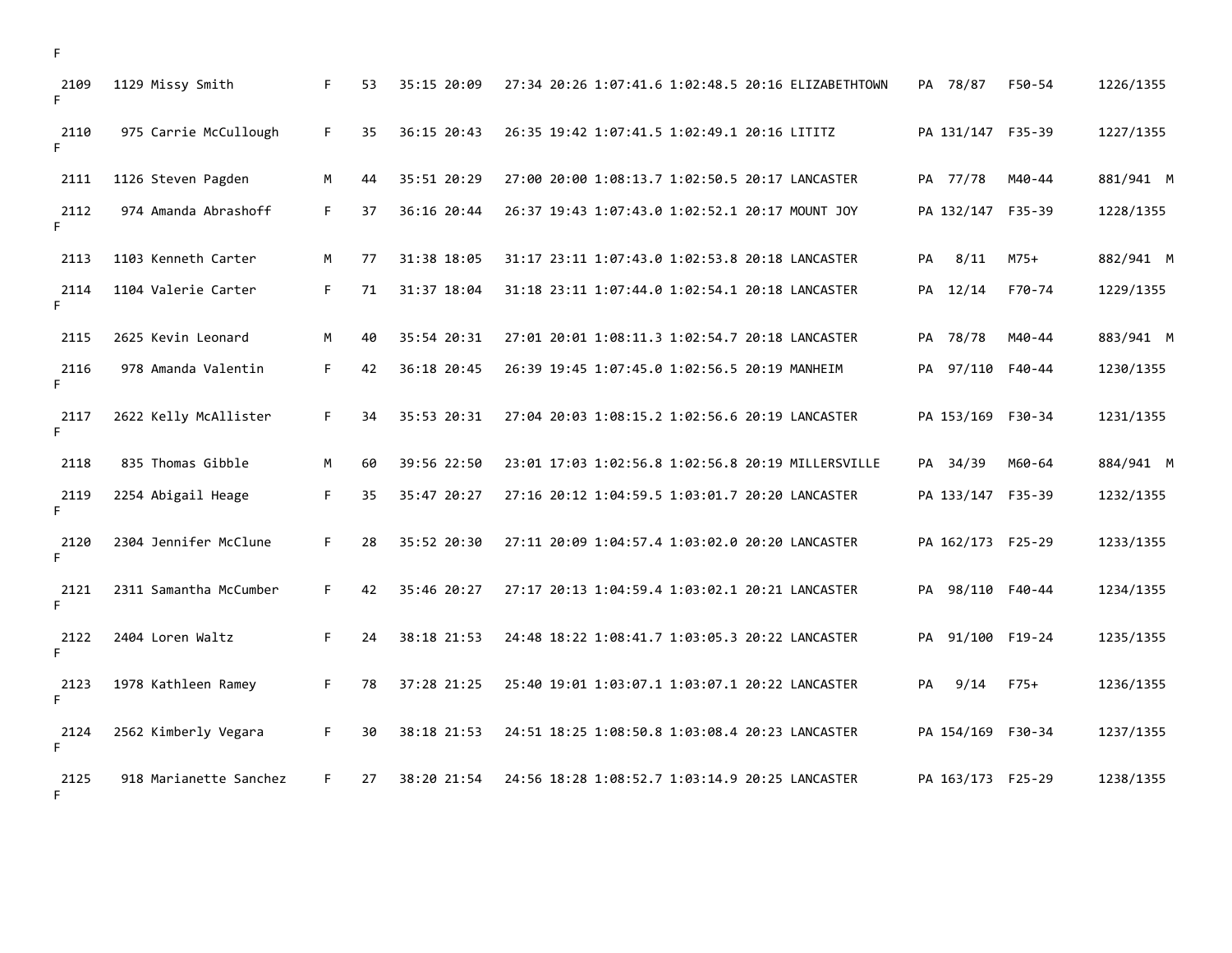| Place Bib# | Name<br>till denn dinistillingingen am de sterft den sterft denn sterften sterfte den sterftensten af dinist sterften s |    |    |             |  | Gen Age 1.75mi Pace Last1.3 Pace Guntime Tagtime | Pace City |                                                   |    | St Div/Tot Div    |        | Gen/Tot G |
|------------|-------------------------------------------------------------------------------------------------------------------------|----|----|-------------|--|--------------------------------------------------|-----------|---------------------------------------------------|----|-------------------|--------|-----------|
| 2126<br>F. | 1448 Yuleska Rosario                                                                                                    | F. | 30 | 35:07 20:04 |  |                                                  |           | 28:15 20:55 1:05:05.5 1:03:20.4 20:26 NEW HOLLAND |    | PA 155/169 F30-34 |        | 1239/1355 |
| 2127       | 1446 Vicente Ramos                                                                                                      | M  | 36 | 35:03 20:02 |  |                                                  |           | 28:19 20:59 1:05:04.1 1:03:21.6 20:27 NEW HOLLAND |    | PA 86/92 M35-39   |        | 885/941 M |
| 2128<br>F. | 915 Jasmine Dorchy                                                                                                      | F. | 22 | 35:57 20:33 |  |                                                  |           | 27:30 20:23 1:08:52.9 1:03:26.0 20:28 LANCASTER   |    | PA 92/100 F19-24  |        | 1240/1355 |
| 2129<br>F. | 914 Shiobhain Doherty                                                                                                   | F. | 49 | 35:56 20:32 |  |                                                  |           | 27:31 20:23 1:08:53.2 1:03:26.2 20:28 LANCASTER   |    | PA 114/124 F45-49 |        | 1241/1355 |
| 2130<br>F. | 1408 Kris McKinney                                                                                                      | F. | 40 | 38:10 21:49 |  | 25:30 18:54 1:09:05.4 1:03:39.1 20:32 EPHRATA    |           |                                                   |    | PA 99/110 F40-44  |        | 1242/1355 |
| 2131       | 1410 Jon Sullenberger                                                                                                   | Μ  | 36 | 38:13 21:51 |  | 25:27 18:51 1:09:06.5 1:03:39.5 20:33 EPHRATA    |           |                                                   |    | PA 87/92          | M35-39 | 886/941 M |
| 2132       | 1404 Dana Clark                                                                                                         | M  | 48 | 38:14 21:51 |  | 25:27 18:51 1:09:03.8 1:03:39.8 20:33 LITITZ     |           |                                                   |    | PA 79/80          | M45-49 | 887/941 M |
| 2133<br>F. | 1405 Stephanie Clark                                                                                                    | F. | 47 | 38:15 21:52 |  | 25:26 18:51 1:09:03.2 1:03:40.6 20:33 LITITZ     |           |                                                   |    | PA 115/124 F45-49 |        | 1243/1355 |
| 2134<br>F. | 1403 Emily Broadbent                                                                                                    | F. | 26 | 38:29 22:00 |  |                                                  |           | 25:17 18:44 1:08:54.6 1:03:45.6 20:35 LANCASTER   |    | PA 164/173 F25-29 |        | 1244/1355 |
| 2135       | 1413 Gary Weaver                                                                                                        | Μ  | 60 | 38:30 22:00 |  |                                                  |           | 25:17 18:44 1:08:55.1 1:03:46.2 20:35 LANCASTER   |    | PA 35/39          | M60-64 | 888/941 M |
| 2136       | 581 Adrian Garcia                                                                                                       | M  | 31 | 36:23 20:48 |  |                                                  |           | 27:34 20:26 1:09:10.7 1:03:56.4 20:38 LANCASTER   |    | PA 104/107 M30-34 |        | 889/941 M |
| 2137<br>F. | 580 Nancy Acevedo                                                                                                       | F. | 27 | 36:19 20:45 |  |                                                  |           | 27:45 20:33 1:09:13.5 1:04:03.3 20:40 LANCASTER   |    | PA 165/173 F25-29 |        | 1245/1355 |
| 2138       | 118 Kahlil Miles                                                                                                        | Μ  | 8  | 37:12 21:15 |  |                                                  |           | 26:55 19:56 1:07:16.4 1:04:05.7 20:41 LANCASTER   | PA |                   |        | 890/941 M |
| 2139<br>F. | 119 Kimya Miles                                                                                                         | F. | 39 | 37:12 21:16 |  |                                                  |           | 26:56 19:57 1:07:16.9 1:04:06.7 20:41 LANCASTER   |    | PA 134/147 F35-39 |        | 1246/1355 |
| 2140<br>F. | 293 Karen Heisey                                                                                                        | F. | 36 | 36:01 20:35 |  | 28:11 20:53 1:07:15.4 1:04:10.7 20:43 LITITZ     |           |                                                   |    | PA 135/147 F35-39 |        | 1247/1355 |
| 2141       | 1732 Tommy Fernandez                                                                                                    | М  | 3  | 38:07 21:47 |  |                                                  |           | 26:07 19:21 1:04:12.4 1:04:12.4 20:43 LANCASTER   | PA |                   |        | 891/941 M |
| 2142<br>F. | 1779 Sophia Gutierrez                                                                                                   | F. | 19 | 38:05 21:46 |  |                                                  |           | 26:09 19:23 1:04:13.8 1:04:13.8 20:44 LANCASTER   |    | PA 93/100 F19-24  |        | 1248/1355 |
| 2143       | 2317 Doug Meyser                                                                                                        | M  | 33 | 37:19 21:19 |  |                                                  |           | 27:00 20:00 1:06:12.8 1:04:17.3 20:45 LANCASTER   |    | PA 105/107 M30-34 |        | 892/941 M |
| 2144       | 2549 Lindy Shipman                                                                                                      | F. | 31 | 38:21 21:55 |  | 26:04 19:19 1:10:01.7 1:04:23.8 20:47 EPHRATA    |           |                                                   |    | PA 156/169 F30-34 |        | 1249/1355 |

Page 86 and the state of the state of the state of the state of the state of the state of the state of the state of the state of the state of the state of the state of the state of the state of the state of the state of th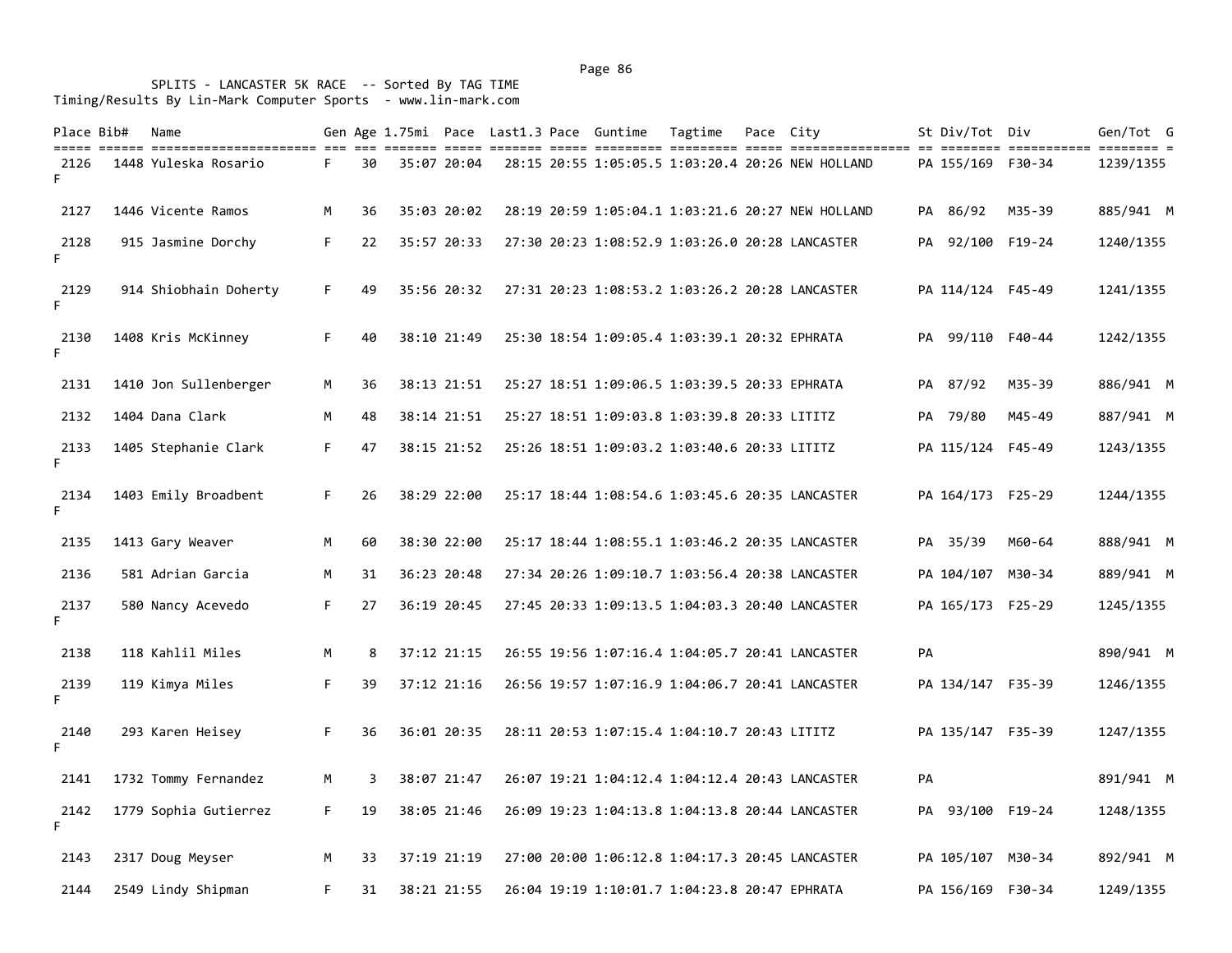| ۰   |  |
|-----|--|
| . . |  |

| 2145       | 2031 Hope Schmids   | F. | 54 |                 |                                                    | 1:09:28.1 1:04:24.5 20:47 REINHOLDS |  | PA 79/87  | F50-54 | 1250/1355 |
|------------|---------------------|----|----|-----------------|----------------------------------------------------|-------------------------------------|--|-----------|--------|-----------|
| 2146       | 2092 Kaemon Taylor  | M  | 19 | 38:04 21:45     | 26:23 19:33 1:04:25.9 1:04:25.9 20:48 LANCASTER    |                                     |  | PA 53/56  | M19-24 | 893/941 M |
| 2147       | 917 Donyelle Murray | F. | 22 | 38:20 21:55     | 26:08 19:22 1:10:05.8 1:04:27.0 20:48 LANCASTER    |                                     |  | PA 94/100 | F19-24 | 1251/1355 |
| 2148       | 117 Jason Miles     | M  | 39 | $37:31$ $21:26$ | 26:58 19:58 1:07:38.6 1:04:27.3 20:48 LANCASTER    |                                     |  | PA 88/92  | M35-39 | 894/941 M |
| 2149<br>F. | 2266 Polly Jones    | F. | 66 | 36:45 21:00     | 27:48 20:36 1:09:27.4 1:04:32.3 20:50 WRIGHTSVILLE |                                     |  | PA 95/107 | F60-69 | 1252/1355 |
| 2150<br>F. | 2341 Lynne Parrish  | F. | 61 | 36:46 21:01     | 27:50 20:37 1:09:28.1 1:04:34.7 20:50 WRIGHTSVILLE |                                     |  | PA 96/107 | F60-69 | 1253/1355 |

Page 87 (1999) 2002 12:30 (1999) 2003 12:30 (1999) 2004 12:30 (1999) 2004 12:30 (1999) 2004 12:30 (1999) 2004 1 SPLITS - LANCASTER 5K RACE -- Sorted By TAG TIME Timing/Results By Lin-Mark Computer Sports - www.lin-mark.com

Place Bib# Name Same Gen Age 1.75mi Pace Last1.3 Pace Guntime Tagtime Pace City St Div/Tot Div Gen/Tot G ===== ====== ====================== === === ======= ===== ======= ===== ========= ========= ===== ================ == ======== =========== ======== = 2151 689 Charmaine Lockwood-And F 50 35:59 20:34 28:38 21:13 1:09:01.0 1:04:36.5 20:51 LANCASTER PA 80/87 F50-54 1254/1355 F 2152 2379 Brook Smith F 42 37:11 21:15 27:31 20:23 1:06:43.6 1:04:41.8 20:53 LANCASTER PA 100/110 F40-44 1255/1355 F 2153 2399 Heather Tyrell F 36 37:10 21:15 27:33 20:24 1:06:43.4 1:04:42.2 20:53 LANCASTER PA 136/147 F35-39 1256/1355 F 2154 1941 Elizabeth Nissley F 75 38:05 21:46 26:39 19:44 1:04:42.9 1:04:42.9 20:53 LANCASTER PA 10/14 F75+ 1257/1355 F 2155 1942 Kenneth Nissley M 75 38:04 21:45 26:41 19:46 1:04:43.6 1:04:43.6 20:53 LANCASTER PA 9/11 M75+ 895/941 M 2156 2108 Vanessa Trout F 35 37:24 21:22 27:21 20:16 1:09:22.4 1:04:43.7 20:53 MILLERSVILLE PA 137/147 F35-39 1258/1355 F 2157 1640 Lisa Benton F 29 37:25 21:23 27:21 20:16 1:09:23.6 1:04:45.0 20:54 MILLERSVILLE PA 166/173 F25-29 1259/1355 F 2158 2367 Heather Roka F 32 37:18 21:19 27:32 20:24 1:06:43.9 1:04:49.5 20:55 LANCASTER PA 157/169 F30-34 1260/1355 F 2159 2164 Luann Aument F 64 36:43 20:59 28:16 20:56 1:08:51.9 1:04:57.6 20:58 YORK PA 97/107 F60-69 1261/1355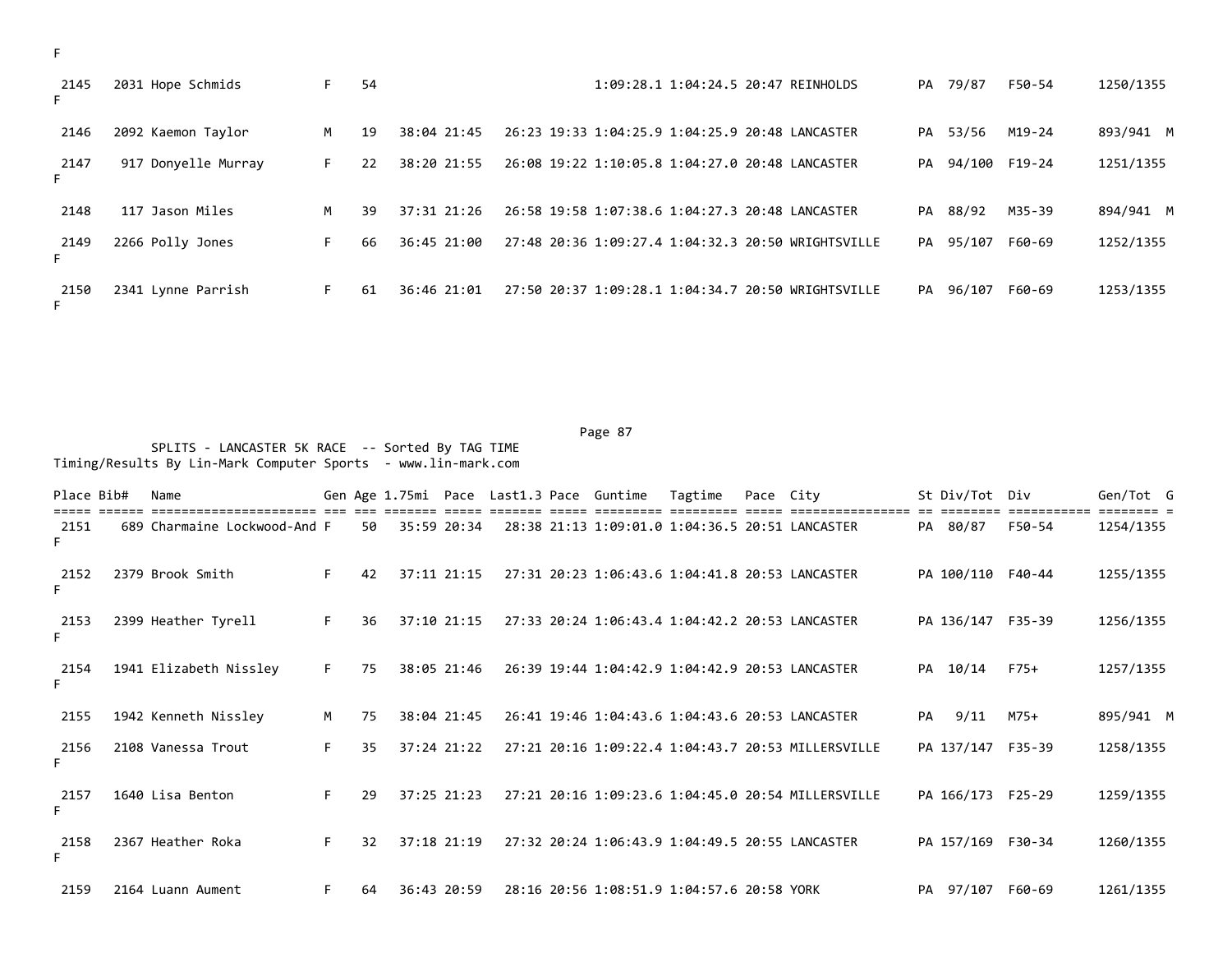| 2160<br>F. | 2255 Cindi Hendricks         | F. | 70 | 36:42 20:58 | 28:17 20:57 1:08:52.5 1:04:57.8 20:58 LANCASTER<br>PA 13/14<br>F70-74         | 1262/1355 |
|------------|------------------------------|----|----|-------------|-------------------------------------------------------------------------------|-----------|
| 2161       | 868 Cody McSherry            | M  | 15 | 37:00 21:08 | PA 63/65<br>$M13 - 15$<br>28:00 20:44 1:09:24.3 1:04:58.5 20:58 LANCASTER     | 896/941 M |
| 2162       | 870 Patrick McSherry         | M  | 56 | 37:04 21:11 | M55-59<br>27:58 20:43 1:09:24.5 1:05:00.8 20:59 LANCASTER<br>PA 48/49         | 897/941 M |
| 2163<br>F. | 867 Tammy Martin             | F. | 50 | 37:04 21:11 | PA 81/87<br>F50-54<br>27:58 20:43 1:09:24.9 1:05:01.4 20:59 STRASBURG         | 1263/1355 |
| 2164<br>F. | 869 Dianna McSherry          | F. | 47 | 37:05 21:11 | 27:59 20:44 1:09:26.5 1:05:02.7 20:59 LANCASTER<br>PA 116/124 F45-49          | 1264/1355 |
| 2165       | 2374 Edward Shane            | M  | 76 | 36:54 21:05 | PA 10/11<br>28:17 20:57 1:09:26.5 1:05:10.0 21:02 WASHINGTON BORO<br>$M75+$   | 898/941 M |
| 2166       | 2643 Eli Sauder              | М  | 6  | 33:39 19:14 | PA<br>31:39 23:27 1:08:40.4 1:05:17.4 21:04 LANCASTER                         | 899/941 M |
| 2167<br>F. | 1449 Rosa Rosario Amaro      | F. | 58 | 36:37 20:56 | PA 67/71<br>F55-59<br>28:42 21:16 1:05:33.8 1:05:18.7 21:05 NEW HOLLAND       | 1265/1355 |
| 2168<br>F. | 2162 Donna Andrews           | F. | 56 | 37:59 21:42 | PA 68/71<br>F55-59<br>27:21 20:16 1:10:08.4 1:05:19.4 21:05 MOUNT JOY         | 1266/1355 |
| 2169       | 2369 Clair Sauder            | M  | 68 | 33:43 19:16 | 31:37 23:26 1:08:40.8 1:05:19.6 21:05 LANCASTER<br>PA 24/25<br>M65-69         | 900/941 M |
| 2170<br>F. | 416 Stacy Thornwall-Rogers F |    | 53 | 38:00 21:43 | 27:22 20:17 1:10:08.0 1:05:21.4 21:05 LANCASTER<br>PA 82/87<br>F50-54         | 1267/1355 |
| 2171<br>F. | 2507 Irie Martin             | F. | 62 | 30:00 17:09 | 35:25 26:14 1:07:39.2 1:05:23.8 21:06 LITITZ<br>PA 98/107<br>F60-69           | 1268/1355 |
| 2172<br>F. | 2627 Katie Knisely           | F. | 29 | 39:22 22:30 | 26:17 19:29 1:10:34.9 1:05:38.1 21:11 LANCASTER<br>PA 167/173 F25-29          | 1269/1355 |
| 2173<br>F. | 202 Augusta Horst            | F. | 3  | 37:21 21:21 | 28:25 21:03 1:05:45.0 1:05:45.0 21:13 LANCASTER<br>PA                         | 1270/1355 |
| 2174       | 3597 Omar Desouky            | M  | 8  | 38:13 21:50 | 27:35 20:26 1:11:40.8 1:05:47.2 21:14 LANCASTER<br>PA                         | 901/941 M |
| 2175<br>F. | 201 Ashley Bush              | F. | 31 | 37:21 21:21 | 28:29 21:06 1:05:49.0 1:05:49.0 21:14 EAST PETERSBURG<br>PA 158/169<br>F30-34 | 1271/1355 |

Page 88 and the state of the state of the state of the state of the state of the state of the state of the state of the state of the state of the state of the state of the state of the state of the state of the state of th

F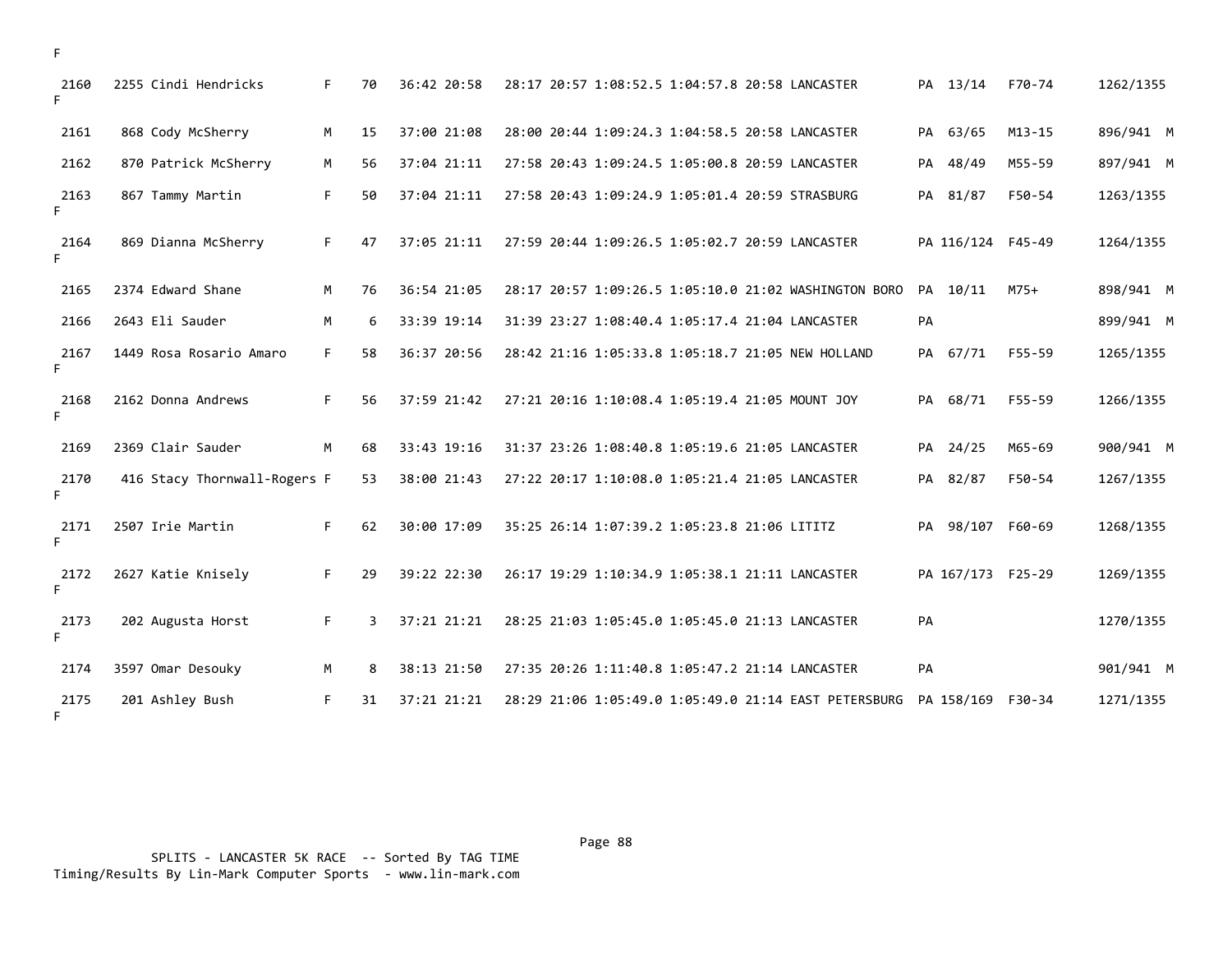| Place Bib# | Name                                                                   |    |    |             |  | Gen Age 1.75mi Pace Last1.3 Pace Guntime       | Tagtime | Pace City |                                                                         | St Div/Tot Div    |                                  | Gen/Tot G |
|------------|------------------------------------------------------------------------|----|----|-------------|--|------------------------------------------------|---------|-----------|-------------------------------------------------------------------------|-------------------|----------------------------------|-----------|
| 2176       | ===== ====== ======================= === === ==<br>1423 Brett Eversole | M  | 27 | 37:15 21:17 |  |                                                |         |           | 28:35 21:11 1:09:15.9 1:05:49.2 21:14 LANCASTER                         | PA 108/111 M25-29 | ======== ============ ======== = | 902/941 M |
| 2177<br>F. | 1425 Stefanie Fortna                                                   | F. | 25 | 37:18 21:19 |  |                                                |         |           | 28:36 21:11 1:09:18.9 1:05:52.8 21:16 LANCASTER                         | PA 168/173 F25-29 |                                  | 1272/1355 |
| 2178<br>F. | 1426 Lauren Hunter                                                     | F. | 38 | 37:16 21:18 |  |                                                |         |           | 28:39 21:13 1:09:21.1 1:05:53.4 21:16 LANCASTER                         | PA 138/147 F35-39 |                                  | 1273/1355 |
| 2179<br>F. | 48 Mallori Jones                                                       | F. | 34 | 41:09 23:31 |  |                                                |         |           | 24:45 18:20 1:05:53.4 1:05:53.4 21:16 LANCASTER                         | PA 159/169 F30-34 |                                  | 1274/1355 |
| 2180<br>F. | 1424 Lauren Finger                                                     | F. | 34 | 37:17 21:19 |  |                                                |         |           | 28:37 21:12 1:09:19.8 1:05:53.5 21:16 LANCASTER                         | PA 160/169 F30-34 |                                  | 1275/1355 |
| 2181<br>F. | 1427 Elizabeth Kingsbury                                               | F. | 49 | 37:19 21:19 |  |                                                |         |           | 28:36 21:11 1:09:18.0 1:05:53.6 21:16 LANCASTER                         | PA 117/124 F45-49 |                                  | 1276/1355 |
| 2182<br>F. | 203 Avery Horst                                                        | F. | 5. | 37:22 21:21 |  |                                                |         |           | 28:33 21:09 1:05:54.1 1:05:54.1 21:16 LANCASTER                         | PA                |                                  | 1277/1355 |
| 2183<br>F. | 204 Emily Horst                                                        | F. | 27 | 37:21 21:21 |  |                                                |         |           | 28:34 21:10 1:05:54.3 1:05:54.3 21:16 LANCASTER                         | PA 169/173 F25-29 |                                  | 1278/1355 |
| 2184       | 538 Anthony Salinas                                                    | M  | 17 | 38:17 21:53 |  |                                                |         |           | 27:42 20:31 1:11:50.1 1:05:58.7 21:17 LANCASTER                         | PA 36/38          | $M16 - 18$                       | 903/941 M |
| 2185<br>F. | 1335 Elizabeth Miles                                                   | F. | 18 | 37:04 21:11 |  |                                                |         |           | 28:56 21:26 1:10:26.0 1:05:59.4 21:18 LANCASTER                         | PA 47/49          | $F16-18$                         | 1279/1355 |
| 2186<br>F. | 1916 Helen Miller                                                      | F. | 75 | 38:40 22:06 |  |                                                |         |           | 27:31 20:23 1:10:33.7 1:06:10.2 21:21 LANCASTER                         | PA 11/14          | $F75+$                           | 1280/1355 |
| 2187<br>F. | 260 May-Lynn Collazo                                                   | F. | 36 | 36:22 20:47 |  |                                                |         |           | 29:49 22:05 1:09:51.6 1:06:10.5 21:21 LANCASTER                         | PA 139/147 F35-39 |                                  | 1281/1355 |
| 2188<br>F. | 2203 Frances Crowhill Mille F                                          |    | 43 | 38:37 22:04 |  |                                                |         |           | 27:34 20:26 1:10:34.9 1:06:10.6 21:21 SMOKETOWN                         | PA 101/110 F40-44 |                                  | 1282/1355 |
| 2189<br>F. | 273 Melissa Richwine                                                   | F. | 42 | 36:22 20:47 |  |                                                |         |           | 29:50 22:06 1:09:50.9 1:06:10.7 21:21 EAST PETERSBURG PA 102/110 F40-44 |                   |                                  | 1283/1355 |
| 2190       | 570 Aydrian Gray                                                       | M  |    | 38:10 21:49 |  | 28:10 20:52 1:11:40.3 1:06:19.2 21:24 COLUMBIA |         |           |                                                                         | PA                |                                  | 904/941 M |
| 2191       | 2506 Charles Martin                                                    | M  | 61 | 37:20 21:20 |  | 29:01 21:30 1:08:36.6 1:06:20.4 21:24 LITITZ   |         |           |                                                                         | PA 36/39          | M60-64                           | 905/941 M |
| 2192       | 2605 Omar Salinas                                                      | M  | 15 | 38:42 22:07 |  |                                                |         |           | 27:43 20:32 1:12:13.8 1:06:24.1 21:26 LANCASTER                         | PA 64/65          | $M13 - 15$                       | 906/941 M |
| 2193       | 3525 Hunter Koppel                                                     | M  | 8  | 36:58 21:08 |  |                                                |         |           | 29:30 21:52 1:09:14.9 1:06:27.6 21:27 ELIZABETHTOWN                     | PA                |                                  | 907/941 M |
| 2194       | 3526 David Koppel                                                      | M  | 45 | 36:58 21:08 |  |                                                |         |           | 29:31 21:52 1:09:15.5 1:06:28.2 21:27 ELIZABETHTOWN                     | PA 80/80          | M45-49                           | 908/941 M |
| 2195<br>F. | 540 Michelle Salinas                                                   | F. | 54 | 38:14 21:51 |  |                                                |         |           | 28:15 20:56 1:12:17.5 1:06:29.0 21:27 LANCASTER                         | PA 83/87          | F50-54                           | 1284/1355 |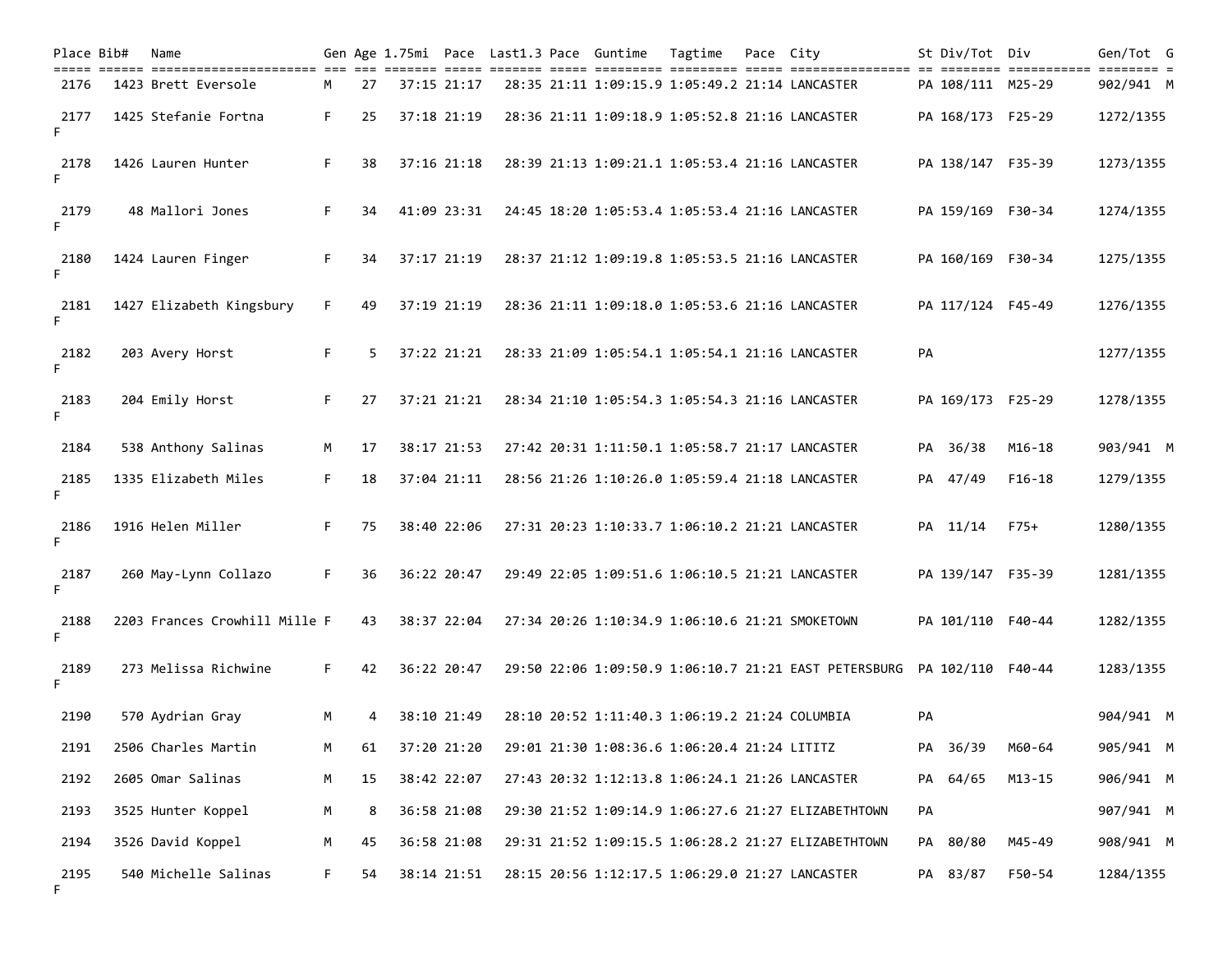| 2196<br>F. | 2145 Kanika Woods    | F. | 43 | 40:11 22:58   | 26:20 19:30 1:10:36.5 1:06:30.3 21:28 HELMETTA<br>NJ 103/110 F40-44      | 1285/1355 |
|------------|----------------------|----|----|---------------|--------------------------------------------------------------------------|-----------|
| 2197       | 1134 Kenneth Bronson | м  | 36 | $36:31$ 20:52 | PA 89/92<br>M35-39<br>30:00 22:14 1:10:11.3 1:06:30.9 21:28 PHILADELPHIA | 909/941 M |
| 2198<br>F. | 3527 Jennifer Koppel | F. | 48 | 37:03 21:10   | 29:30 21:51 1:09:16.9 1:06:31.4 21:28 ELIZABETHTOWN<br>PA 118/124 F45-49 | 1286/1355 |
| 2199<br>F. | 571 Janice Moore     |    | 30 | $38:14$ 21:51 | PA 161/169 F30-34<br>28:19 20:58 1:11:50.4 1:06:31.8 21:28 COLUMBIA      | 1287/1355 |
| 2200<br>F. | 575 Laraine Roye     | F. | 26 | 38:14 21:51   | 28:19 20:59 1:11:50.5 1:06:31.9 21:28 COLUMBIA<br>PA 170/173<br>F25-29   | 1288/1355 |

| Place Bib# | Name                          |    |    |             |             |  | Gen Age 1.75mi Pace Last1.3 Pace Guntime        | Tagtime | Pace City |                                                                   |    | St Div/Tot Div    |                          | Gen/Tot G |
|------------|-------------------------------|----|----|-------------|-------------|--|-------------------------------------------------|---------|-----------|-------------------------------------------------------------------|----|-------------------|--------------------------|-----------|
| 2201       | 1629 Jianna Bardowell         | F. | 13 |             | 40:15 23:00 |  | 26:20 19:31 1:10:38.9 1:06:34.6 21:29 HELMETTA  |         |           |                                                                   |    | NJ 75/76          | ==========<br>$F13 - 15$ | 1289/1355 |
| 2202<br>F. | 2278 Barbara Kraybill         | F. | 57 |             | 36:36 20:55 |  | 30:01 22:14 1:10:12.1 1:06:36.1 21:30 LANCASTER |         |           |                                                                   |    | PA 69/71          | F55-59                   | 1290/1355 |
| 2203<br>F. | 1628 Jade Bardowell           | F. | 18 | 40:13 22:59 |             |  | 26:25 19:34 1:10:39.0 1:06:37.1 21:30 HELMETTA  |         |           |                                                                   | NJ | 48/49             | $F16-18$                 | 1291/1355 |
| 2204<br>F. | 871 Daphne Moore              | F. | 44 |             | 38:15 21:52 |  |                                                 |         |           | 28:27 21:05 1:10:55.0 1:06:41.6 21:31 HARRISBURG                  |    | PA 104/110 F40-44 |                          | 1292/1355 |
| 2205<br>F. | 856 Tricia Cordivano          | F. | 39 |             | 38:15 21:52 |  |                                                 |         |           | 28:27 21:05 1:10:55.6 1:06:41.9 21:31 MOUNT HOLLY SPRI PA 140/147 |    |                   | F35-39                   | 1293/1355 |
| 2206<br>F. | 3584 Geo, naya Rivera         | F. | 10 |             | 38:21 21:55 |  | 28:28 21:05 1:12:06.9 1:06:47.9 21:33 LANCASTER |         |           |                                                                   |    | PA 86/86          | $F9-12$                  | 1294/1355 |
| 2207<br>F. | 3610 Anita Cogllor            | F. | 41 |             | 38:36 22:04 |  | 28:14 20:55 1:12:07.1 1:06:49.3 21:34 LANCASTER |         |           |                                                                   |    | PA 105/110 F40-44 |                          | 1295/1355 |
| 2208       | 3582 Rosa Perez               | F. | 43 |             | 38:24 21:57 |  | 28:27 21:04 1:12:06.6 1:06:50.0 21:34 LANCASTER |         |           |                                                                   |    | PA 106/110 F40-44 |                          | 1296/1355 |
| 2209       | 3609 Sixto Garduno Cogollor M |    | 38 |             | 38:40 22:06 |  | 28:14 20:55 1:12:06.9 1:06:52.5 21:35 LANCASTER |         |           |                                                                   |    | PA 90/92          | M35-39                   | 910/941 M |
| 2210       | 539 Isabella Salinas          | F. | 14 |             | 38:18 21:53 |  | 28:42 21:15 1:12:47.2 1:06:58.4 21:37 LANCASTER |         |           |                                                                   |    | PA 76/76          | $F13 - 15$               | 1297/1355 |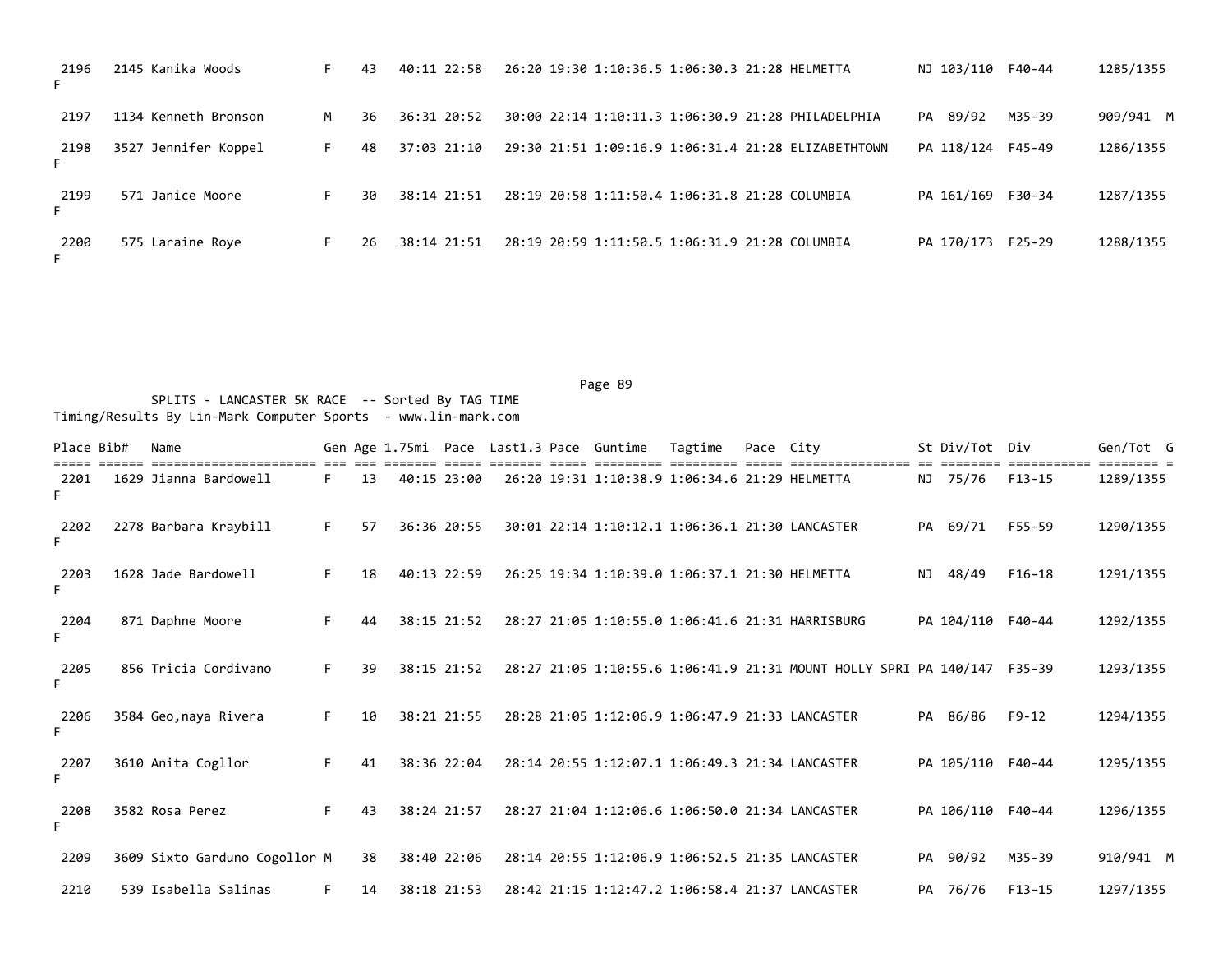| 2211       | 2294 Bijay Maharjan    | M  | 27 | 38:22 21:56 | 28:40 21:14 1:12:48.2 1:07:00.9 21:38 LANCASTER<br>PA 109/111 M25-29      | 911/941 M |
|------------|------------------------|----|----|-------------|---------------------------------------------------------------------------|-----------|
| 2212       | 654 Peter Isaac        | M  | 18 | 37:34 21:28 | 29:42 22:00 1:11:48.5 1:07:15.1 21:42 LANCASTER<br>PA 37/38<br>$M16 - 18$ | 912/941 M |
| 2213       | 126 Robert Radocy      | M  | 70 | 38:56 22:15 | M70-74<br>28:22 21:01 1:11:18.1 1:07:17.6 21:43 LITITZ<br>PA 13/14        | 913/941 M |
| 2214<br>F. | 127 Sue Radocy         | F. | 73 | 38:57 22:16 | 28:22 21:00 1:11:17.8 1:07:17.6 21:43 LITITZ<br>PA 14/14<br>F70-74        | 1298/1355 |
| 2215<br>F. | 951 Sarah Kolp         | F. | 37 | 38:44 22:08 | 28:40 21:14 1:11:13.8 1:07:23.5 21:45 ELIZABETHTOWN<br>PA 141/147 F35-39  | 1299/1355 |
| 2216       | 2611 Njai Brown        | M  | 20 | 37:41 21:32 | 29:48 22:04 1:11:56.2 1:07:27.9 21:46 LEOLA<br>PA 54/56<br>$M19-24$       | 914/941 M |
| 2217<br>F. | 2612 Yolanda Brown     | F. | 43 | 37:43 21:33 | PA 107/110 F40-44<br>29:49 22:05 1:11:58.5 1:07:30.6 21:47 LEOLA          | 1300/1355 |
| 2218       | 1804 Andy Hershey      | M  | 64 | 41:29 23:43 | PA 37/39<br>26:13 19:25 1:13:10.7 1:07:41.5 21:51 PARADISE<br>M60-64      | 915/941 M |
| 2219<br>F. | 2623 Jody Heinrich     | F. | 53 | 37:57 21:41 | PA 84/87<br>29:46 22:03 1:10:29.4 1:07:42.6 21:51 LANCASTER<br>F50-54     | 1301/1355 |
| 2220<br>F. | 1597 Maylaijiah Wright | F. | 8  | 40:28 23:07 | 27:16 20:12 1:07:43.0 1:07:43.0 21:51 LANCASTER<br>PA                     | 1302/1355 |
| 2221       | 95 Alex Alford         | M  | 24 | 40:43 23:16 | 27:01 20:01 1:07:43.6 1:07:43.6 21:51 LANCASTER<br>PA 55/56<br>$M19-24$   | 916/941 M |
| 2222<br>F. | 938 Hannah Sullivan    | F. | 20 | 38:52 22:13 | 95/100 F19-24<br>29:01 21:29 1:12:22.5 1:07:51.3 21:54 MILLERSVILLE<br>PA | 1303/1355 |
| 2223<br>F. | 2093 Michelle Taylor   | F. | 50 | 38:41 22:06 | 29:13 21:39 1:12:45.7 1:07:53.3 21:54 LANCASTER<br>PA 85/87<br>F50-54     | 1304/1355 |
| 2224       | 810 Jason Lease Jr     | M  | 23 | 38:42 22:07 | $M19-24$<br>29:13 21:39 1:12:40.1 1:07:53.9 21:55 MANHEIM<br>PA 56/56     | 917/941 M |
| 2225<br>F. | 811 Susan Ober         | F. | 47 | 38:41 22:06 | 29:16 21:41 1:12:44.8 1:07:56.0 21:55 LANCASTER<br>PA 119/124 F45-49      | 1305/1355 |

 SPLITS - LANCASTER 5K RACE -- Sorted By TAG TIME Timing/Results By Lin-Mark Computer Sports - www.lin-mark.com

| Place Bib# Name |                                                                                                                                     |  |  |  | Gen Age 1.75mi Pace Last1.3 Pace Guntime Tagtime Pace City |  |                                                                       | St Div/Tot Div |                             | Gen/Tot G |  |
|-----------------|-------------------------------------------------------------------------------------------------------------------------------------|--|--|--|------------------------------------------------------------|--|-----------------------------------------------------------------------|----------------|-----------------------------|-----------|--|
|                 | <u>tion coord concercrectioners ar es coord coor coord coor coordig concerc coordige coordigence of coordig coordige coordige t</u> |  |  |  |                                                            |  |                                                                       |                |                             |           |  |
|                 | 2226 2037 Terrell Scott                                                                                                             |  |  |  |                                                            |  | M   31  39:20 22:28   28:41 21:15 1:13:19.8 1:07:59.1 21:56 LANCASTER |                | PA 106/107 M30-34 918/941 M |           |  |

F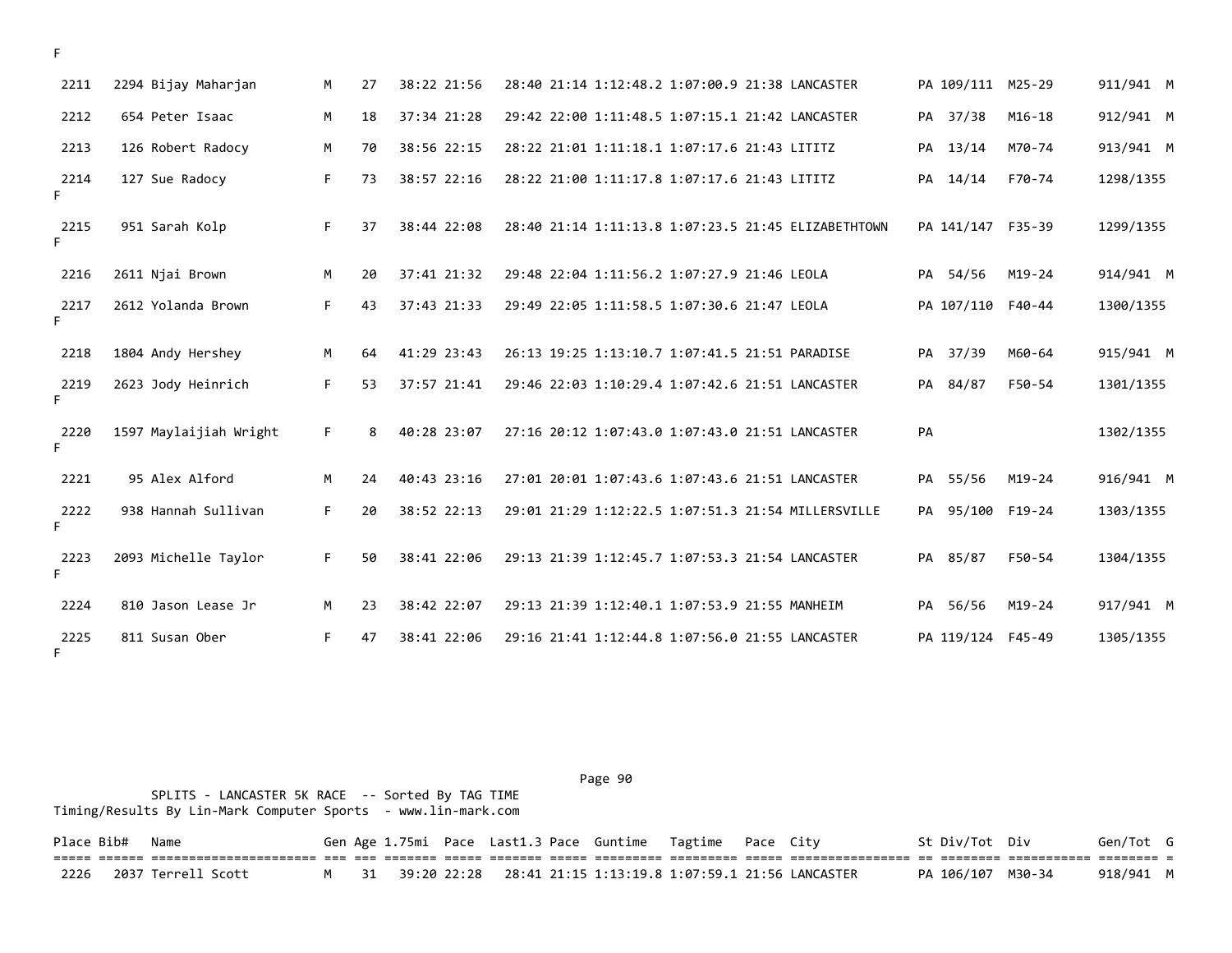| 2227<br>F. | 2078 Marianne Stein     | F. | 31 | 39:24 22:31 | 28:37 21:12 1:13:19.9 1:08:00.1 21:57 MOUNT JOY<br>PA 162/169 F30-34         | 1306/1355 |
|------------|-------------------------|----|----|-------------|------------------------------------------------------------------------------|-----------|
| 2228<br>F. | 2036 Kira Scott         | F. | 30 | 39:24 22:31 | 28:37 21:12 1:13:20.1 1:08:00.5 21:57 LANCASTER<br>PA 163/169 F30-34         | 1307/1355 |
| 2229       | 2077 Bob Stein          | M  | 59 | 39:26 22:32 | PA 49/49<br>M55-59<br>28:39 21:14 1:13:21.0 1:08:04.1 21:58 LANCASTER        | 919/941 M |
| 2230<br>F. | 1737 Rosaria Finazzo    | F. | 31 | 39:26 22:32 | 28:40 21:14 1:13:23.1 1:08:04.8 21:58 LANCASTER<br>PA 164/169 F30-34         | 1308/1355 |
| 2231<br>F. | 963 Lily Tosado         | F. | 49 | 38:42 22:07 | 29:24 21:47 1:11:57.7 1:08:05.9 21:59 LANCASTER<br>PA 120/124 F45-49         | 1309/1355 |
| 2232       | 2048 Scott Shields      | M  | 31 | 39:24 22:31 | 28:43 21:17 1:13:21.6 1:08:06.7 21:59 MOUNT JOY<br>PA 107/107 M30-34         | 920/941 M |
| 2233<br>F. | 950 June Kolp           | F. | 66 | 38:45 22:09 | 29:24 21:47 1:11:58.3 1:08:07.6 21:59 ELIZABETHTOWN<br>PA 99/107 F60-69      | 1310/1355 |
| 2234<br>F. | 700 Margaret Greenawalt | F. | 53 | 39:44 22:43 | F50-54<br>28:32 21:08 1:12:46.1 1:08:15.1 22:01 LANCASTER<br>PA 86/87        | 1311/1355 |
| 2235       | 325 Jason Bellinger     | M  | 10 | 41:43 23:51 | PA 59/63<br>$M9 - 12$<br>26:37 19:43 1:14:05.3 1:08:19.4 22:03 MECHANICSBURG | 921/941 M |
| 2236       | 699 Scott Feifer        | М  | 54 | 39:44 22:43 | 28:37 21:12 1:12:45.9 1:08:19.8 22:03 LANCASTER<br>PA 78/79<br>M50-54        | 922/941 M |
| 2237<br>F. | 932 Shontell Moman      | F. | 22 | 38:56 22:15 | PA 96/100 F19-24<br>29:27 21:49 1:12:51.5 1:08:22.2 22:04 MILLERSVILLE       | 1312/1355 |
| 2238       | 328 Shane Bellinger     | M  | 27 | 41:48 23:53 | 26:36 19:43 1:14:07.6 1:08:23.6 22:04 MECHANICSBURG<br>PA 110/111 M25-29     | 923/941 M |
| 2239<br>F. | 771 Kareena Rios        | F. | 27 | 39:00 22:17 | 29:43 22:01 1:13:30.3 1:08:42.5 22:10 LANCASTER<br>PA 171/173 F25-29         | 1313/1355 |
| 2240       | 770 Kevin Lloyd         | M  | 35 | 39:04 22:19 | 29:50 22:06 1:13:40.2 1:08:53.2 22:14 LANCASTER<br>PA 91/92<br>M35-39        | 924/941 M |
| 2241<br>F. | 2307 Julia McCullough   | F. | 85 |             | PA 12/14<br>1:13:26.0 1:08:53.6 22:14 LITITZ<br>$F75+$                       | 1314/1355 |
| 2242<br>F. | 1411 Quinn Sullenberger | F. | 4  | 43:36 24:55 | 25:30 18:54 1:09:05.4 1:09:05.4 22:18 EPHRATA<br>PA                          | 1315/1355 |
| 2243       | 528 Benjamin Kunkle     | M  | 7  | 38:39 22:05 | 30:28 22:34 1:14:42.5 1:09:05.9 22:18 LANCASTER<br>PA                        | 925/941 M |
| 2244<br>F. | 530 Felixa V. De Kunkle | F. | 48 | 38:27 21:58 | 30:41 22:44 1:14:43.2 1:09:07.1 22:18 LANCASTER<br>PA 121/124 F45-49         | 1316/1355 |
| 2245<br>F. | 1552 Diane Koon         | F. | 66 | 39:23 22:30 | 29:47 22:03 1:13:32.6 1:09:08.2 22:19 EAST PETERSBURG PA 100/107 F60-69      | 1317/1355 |
| 2246<br>F. | 1549 Maria Asselle      | F. | 63 | 39:19 22:28 | 29:51 22:06 1:13:32.3 1:09:08.2 22:19 LANCASTER<br>PA 101/107 F60-69         | 1318/1355 |
| 2247       | 529 Dean Kunkle         | M  | 50 | 38:37 22:04 | 30:35 22:40 1:14:45.2 1:09:11.6 22:20 LANCASTER<br>PA 79/79<br>M50-54        | 926/941 M |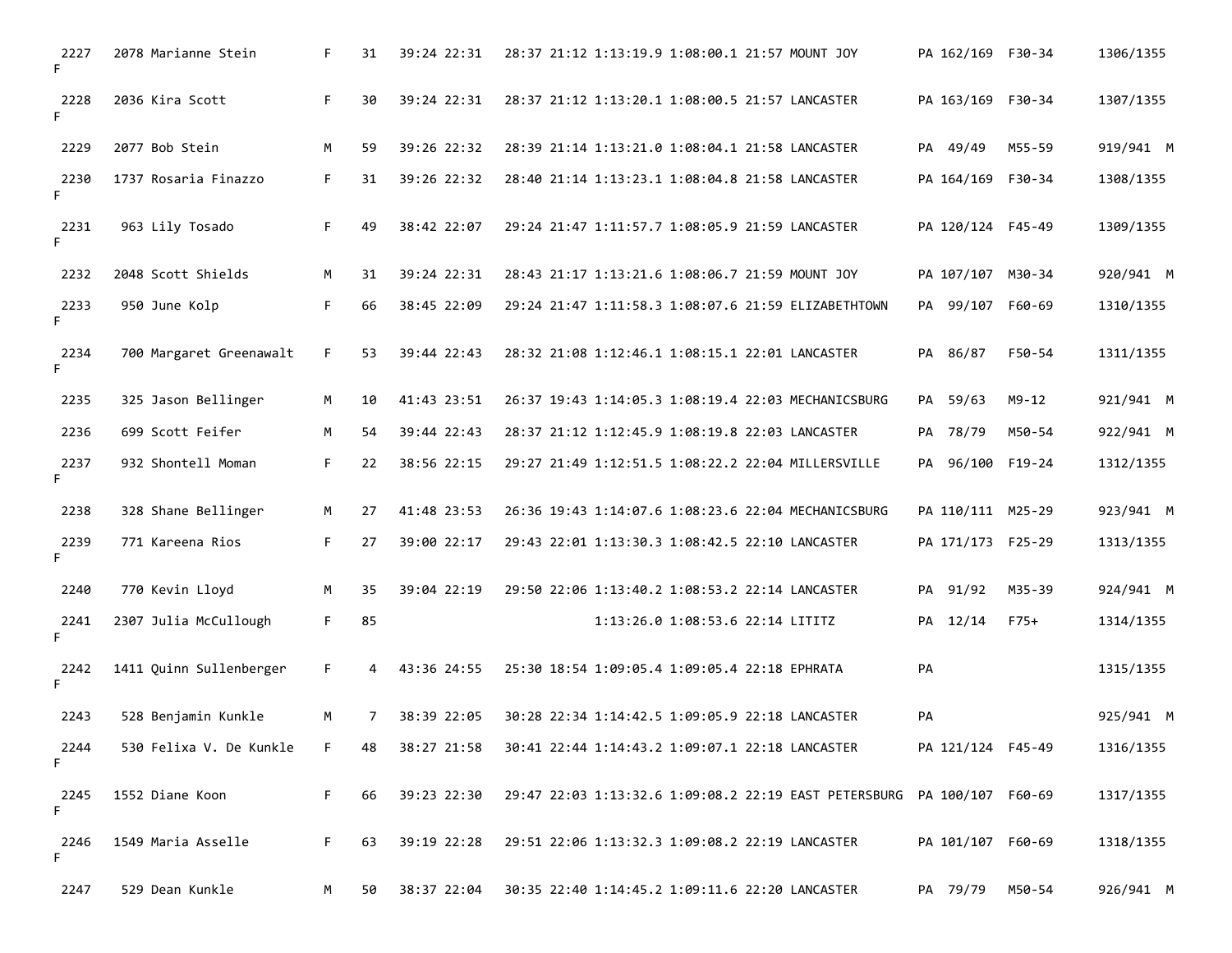| 2248 | 1557 Evan Sweigart  | M . | 13  |             |                                                 | PA 65/65          | M13-15 | 927/941 M |
|------|---------------------|-----|-----|-------------|-------------------------------------------------|-------------------|--------|-----------|
| 2249 | 1550 Diane Brandt   | F.  | 63  | 40:38 23:13 | 28:41 21:15 1:13:52.3 1:09:17.7 22:22 LITITZ    | PA 102/107 F60-69 |        | 1319/1355 |
| 2250 | 1559 Allison Wright | F.  | -37 | 40:38 23:14 | 28:44 21:17 1:13:55.3 1:09:21.5 22:23 LANCASTER | PA 142/147 F35-39 |        | 1320/1355 |

Page 91

 SPLITS - LANCASTER 5K RACE -- Sorted By TAG TIME Timing/Results By Lin-Mark Computer Sports - www.lin-mark.com

| Place Bib# | Name                     |    |    |             |  | Gen Age 1.75mi Pace Last1.3 Pace Guntime | Tagtime                                         | Pace City |                                                       | St Div/Tot Div    |            | Gen/Tot G |
|------------|--------------------------|----|----|-------------|--|------------------------------------------|-------------------------------------------------|-----------|-------------------------------------------------------|-------------------|------------|-----------|
| 2251<br>F. | 2691 Mindy Tomlinson     | F. | 36 | 40:41 23:15 |  |                                          | 28:42 21:16 1:13:54.7 1:09:22.3 22:23 LANCASTER |           |                                                       | PA 143/147 F35-39 | ========== | 1321/1355 |
| 2252<br>F. | 2692 Jessica Nabholz     | F. | 30 | 40:31 23:09 |  |                                          |                                                 |           | 28:53 21:24 1:13:57.7 1:09:23.0 22:23 LANCASTER       | PA 165/169 F30-34 |            | 1322/1355 |
| 2253<br>F. | 1556 Felicia Smith       | F. | 33 | 39:28 22:33 |  |                                          |                                                 |           | 30:00 22:13 1:13:56.1 1:09:26.8 22:25 LANCASTER       | PA 166/169 F30-34 |            | 1323/1355 |
| 2254<br>F. | 688 Stacy Kelley         | F. | 55 | 38:59 22:17 |  |                                          | 30:31 22:36 1:13:52.2 1:09:29.2 22:25 LANCASTER |           |                                                       | PA 70/71          | F55-59     | 1324/1355 |
| 2255<br>F. | 2362 Floretta Richardson | F. | 76 | 39:02 22:19 |  |                                          | 30:30 22:35 1:13:52.9 1:09:30.9 22:26 LANCASTER |           |                                                       | PA 13/14          | $F75+$     | 1325/1355 |
| 2256<br>F. | 2343 Briana Perry        | F. | 19 | 39:04 22:19 |  |                                          |                                                 |           | 30:30 22:35 1:13:54.3 1:09:32.2 22:26 LANCASTER       | PA 97/100 F19-24  |            | 1326/1355 |
| 2257<br>F. | 2373 Carol Shane         | F. | 75 | 41:22 23:39 |  |                                          |                                                 |           | 28:16 20:56 1:09:36.9 1:09:36.9 22:28 WASHINGTON BORO | PA 14/14          | $F75+$     | 1327/1355 |
| 2258<br>F. | 1553 Angie Krofcheck     | F. | 38 | 39:41 22:41 |  |                                          |                                                 |           | 30:00 22:13 1:13:56.3 1:09:39.7 22:29 LANCASTER       | PA 144/147 F35-39 |            | 1328/1355 |
| 2259<br>F. | 1554 Deb Krofcheck       | F. | 54 | 39:40 22:40 |  |                                          | 30:05 22:17 1:13:57.1 1:09:43.4 22:30 LANCASTER |           |                                                       | PA 87/87          | F50-54     | 1329/1355 |
| 2260<br>F. | 898 Sabrina Cash         | F. | 22 | 39:04 22:20 |  |                                          | 31:14 23:08 1:13:35.7 1:10:17.0 22:41 LANCASTER |           |                                                       | PA 98/100 F19-24  |            | 1330/1355 |
| 2261       | 3520 Michael Ervin       | M  | 75 | 40:36 23:12 |  |                                          | 30:08 22:20 1:12:25.6 1:10:42.9 22:49 LANCASTER |           |                                                       | PA 11/11          | M75+       | 928/941 M |
| 2262       | 63 Lakshmi P Gandham     | F. | 32 | 39:10 22:23 |  |                                          | 32:20 23:57 1:13:59.3 1:11:28.6 23:04 LANCASTER |           |                                                       | PA 167/169 F30-34 |            | 1331/1355 |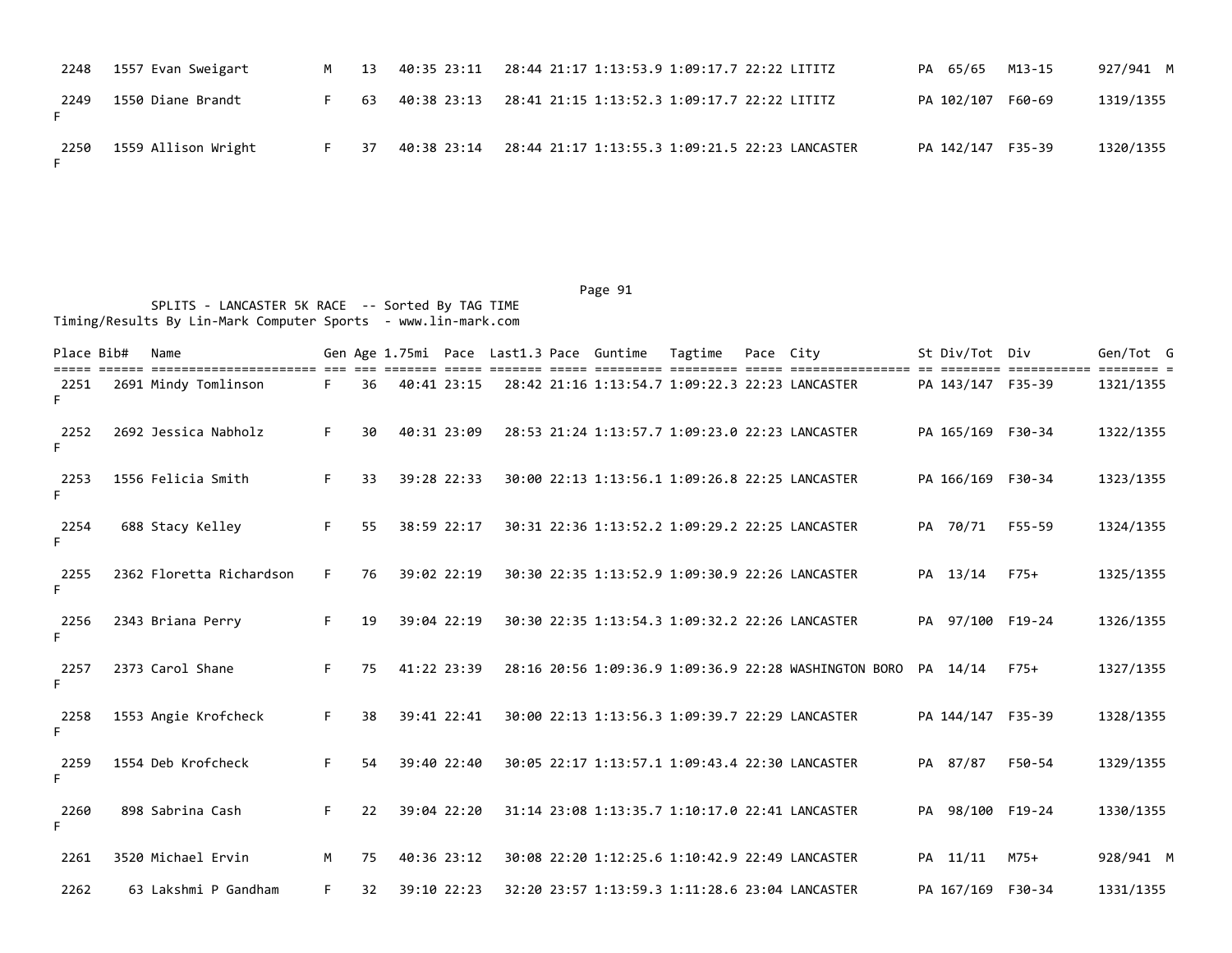| 2263       | 2545 Marco Salinas  | M  | 64 | 38:50 22:12 | 32:55 24:23 1:17:26.0 1:11:44.7 23:09 LANCASTER<br>PA 38/39          | 929/941 M<br>M60-64 |
|------------|---------------------|----|----|-------------|----------------------------------------------------------------------|---------------------|
| 2264<br>F. | 3596 Reem Desouky   | F. | 41 | 37:51 21:38 | PA 108/110 F40-44<br>34:30 25:34 1:12:44.7 1:12:20.8 23:21 LANCASTER | 1332/1355           |
| 2265       | 180 Owen Meachem    | M  | 5. | 38:52 22:13 | PA<br>34:00 25:11 1:16:48.0 1:12:51.1 23:31 LANCASTER                | 930/941 M           |
| 2266       | 2144 Daniel Woods   | M  | 63 | 40:37 23:13 | 32:15 23:53 1:16:58.8 1:12:51.3 23:31 HELMETTA<br>NJ 39/39           | 931/941 M<br>M60-64 |
| 2267<br>F. | 178 Lauren Meachem  | F. | 29 | 38:53 22:13 | 34:02 25:13 1:16:48.7 1:12:53.8 23:31 LANCASTER<br>PA 172/173 F25-29 | 1333/1355           |
| 2268       | 177 Deontay Meachem | M  | 11 | 41:30 23:43 | 31:25 23:16 1:16:46.5 1:12:54.3 23:32 LANCASTER<br>PA 60/63<br>M9-12 | 932/941 M           |
| 2269       | 179 Matthew Meachem | M  | 29 | 41:32 23:44 | 31:28 23:18 1:16:47.5 1:12:59.3 23:33 LANCASTER<br>PA 111/111 M25-29 | 933/941 M           |
| 2270<br>F. | 876 Liesl Shank     | F. | 6  | 46:30 26:34 | PA<br>27:06 20:05 1:17:03.1 1:13:34.8 23:45 CONESTOGA                | 1334/1355           |
| 2271<br>F. | 2128 Shannon Webb   | F. | 41 | 39:21 22:29 | 34:41 25:41 1:17:57.0 1:14:01.0 23:53 LANCASTER<br>PA 109/110 F40-44 | 1335/1355           |
| 2272<br>F. | 874 Greta Shank     | F. | 3  | 46:25 26:32 | 27:45 20:34 1:17:43.4 1:14:09.8 23:56 CONESTOGA<br>PA                | 1336/1355           |
| 2273<br>F. | 873 Claudia Shank   | F. | 32 | 46:29 26:34 | 28:16 20:56 1:18:11.5 1:14:43.8 24:07 LANCASTER<br>PA 168/169 F30-34 | 1337/1355           |
| 2274<br>F. | 777 Marisol Cano    | F. | 33 | 45:55 26:15 | 29:09 21:36 1:15:03.7 1:15:03.7 24:13 LANCASTER<br>PA 169/169 F30-34 | 1338/1355           |
| 2275       | 778 Jovani Craig    | M  | 16 | 45:59 26:17 | 29:09 21:36 1:15:07.2 1:15:07.2 24:14 LANCASTER<br>PA 38/38          | M16-18<br>934/941 M |

Page 92

 SPLITS - LANCASTER 5K RACE -- Sorted By TAG TIME Timing/Results By Lin-Mark Computer Sports - www.lin-mark.com

| Place Bib# | Name                   |                |  | Gen Age 1.75mi Pace Last1.3 Pace Guntime Tagtime Pace City     |  |                                     | St Div/Tot Div    |       | Gen/Tot G |
|------------|------------------------|----------------|--|----------------------------------------------------------------|--|-------------------------------------|-------------------|-------|-----------|
| 2276       | 2694 Margaret Melendez | F 35           |  |                                                                |  | 1:15:28.8 1:15:12.6 24:16 LANCASTER | PA 145/147 F35-39 |       | 1339/1355 |
| 2277       | 2695 Ayman Mahdaoui    | M <sub>N</sub> |  | 9 25:25 14:32 49:49 36:54 1:15:29.8 1:15:13.0 24:16 LANCASTER  |  |                                     | PA 61/63          | M9-12 | 935/941 M |
| 2278       | 1113 Mary Hanauer      |                |  | 35 41:51 23:55 33:32 24:50 1:20:15.8 1:15:21.7 24:19 LANCASTER |  |                                     | PA 146/147 F35-39 |       | 1340/1355 |

F

F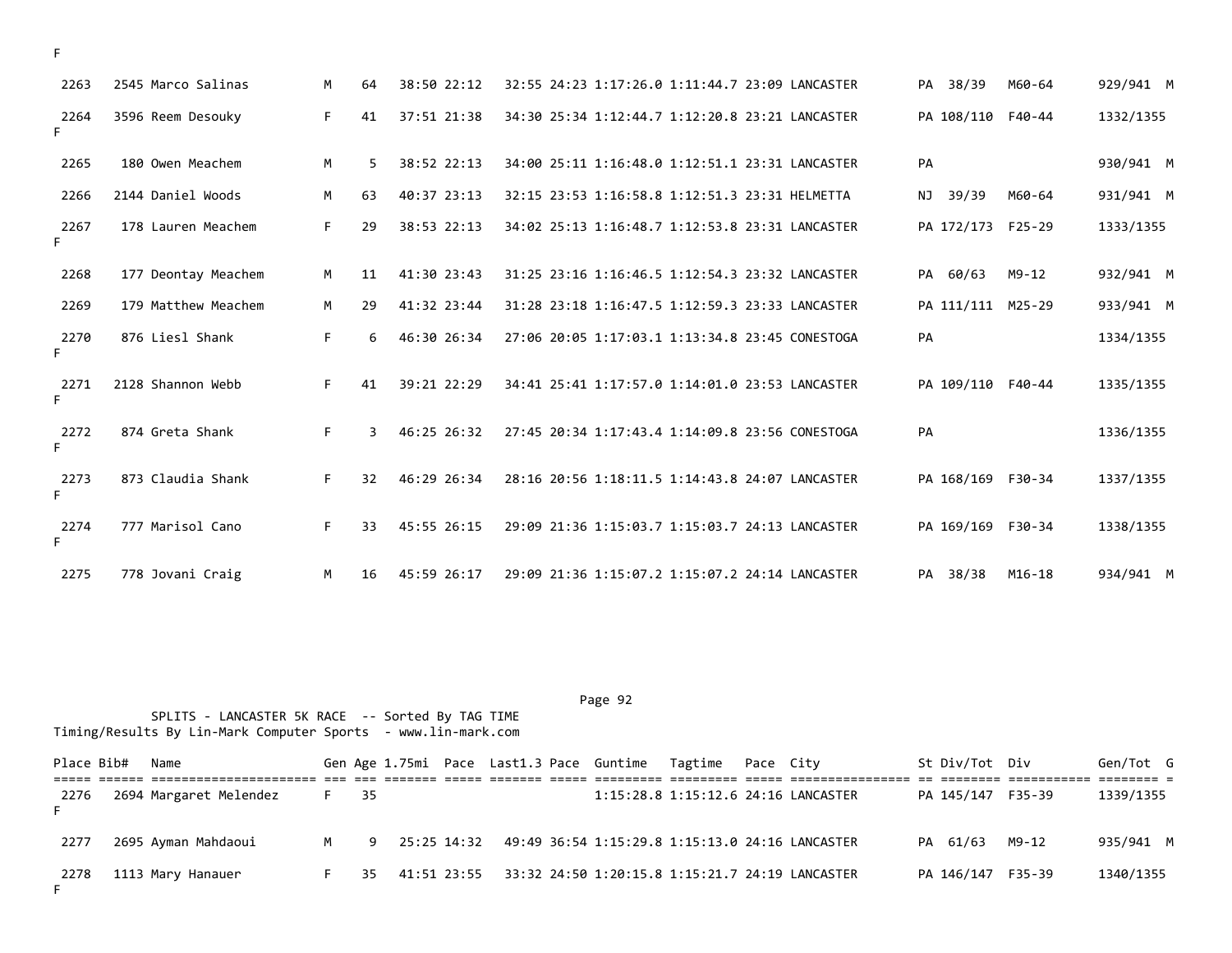| 2279<br>F. | 805 Joanne Travis        | F. | 63 | 46:29 26:34 | 29:30 21:51 1:15:57.9 1:15:57.9 24:31 LANCASTER |                                           | PA 103/107 F60-69 |           | 1341/1355 |
|------------|--------------------------|----|----|-------------|-------------------------------------------------|-------------------------------------------|-------------------|-----------|-----------|
| 2280<br>F. | 792 Inez MacHado Montoya | F. | 47 | 46:30 26:35 | 29:30 21:51 1:15:58.9 1:15:58.9 24:31 CONESTOGA |                                           | PA 122/124 F45-49 |           | 1342/1355 |
| 2281       | 794 Jonathan Maldonado   | M  | 11 | 46:24 26:31 | 29:37 21:56 1:15:59.8 1:15:59.8 24:31 LANCASTER |                                           | PA 62/63          | $M9 - 12$ | 936/941 M |
| 2282<br>F. | 2444 Victoria Bradley    | F. | 23 | 43:33 24:54 | 32:29 24:04 1:21:38.4 1:16:01.5 24:32 LANCASTER |                                           | PA 99/100 F19-24  |           | 1343/1355 |
| 2283<br>F. | 2505 Sarah Long          | F. | 20 | 43:49 25:03 | 32:26 24:01 1:21:38.2 1:16:13.9 24:36 LANCASTER |                                           | PA 100/100 F19-24 |           | 1344/1355 |
| 2284<br>F. | 2008 Margie Rohm         | F. | 64 | 43:52 25:04 | 33:03 24:29 1:20:51.1 1:16:54.4 24:49 YORK      |                                           | PA 104/107 F60-69 |           | 1345/1355 |
| 2285       | 2007 Larry Rohm          | M  | 65 | 43:53 25:05 | 33:05 24:31 1:20:52.3 1:16:57.2 24:50 YORK      |                                           | PA 25/25          | M65-69    | 937/941 M |
| 2286<br>F. | 1037 Adessa Avery        | F. | 26 | 46:57 26:50 | 32:38 24:10 1:22:08.5 1:19:34.2 25:41 LEBANON   |                                           | PA 173/173 F25-29 |           | 1346/1355 |
| 2287       | 1036 Oscar Abreu         | M  | 36 | 46:55 26:49 | 33:36 24:54 1:23:09.6 1:20:30.1 25:59 MARIETTA  |                                           | PA 92/92          | M35-39    | 938/941 M |
| 2288<br>F. | 1903 Rochelle Meiskey    | F. | 46 | 39:56 22:49 | 41:31 30:46 1:26:18.8 1:21:26.4 26:17 COLUMBIA  |                                           | PA 123/124 F45-49 |           | 1347/1355 |
| 2289       | 2673 Jakai Bell          | M  | 6  |             | 1:24:20.4 1:24:20.4 27:13 LANCASTER             |                                           | PA                |           | 939/941 M |
| 2290       | 2533 Caszir Peterson     | M  | 11 |             | 1:26:40.4 1:26:40.4 27:58 LANCASTER             |                                           | PA 63/63          | $M9 - 12$ | 940/941 M |
| 2291<br>F. | 3568 Carie King          | F. | 35 |             |                                                 | 1:27:32.5 1:27:32.5 28:15 WASHINGTON BORO | PA 147/147 F35-39 |           | 1348/1355 |
| F          | 897 Evie Sullivan        | F. | 66 | 20:14 11:34 |                                                 | LANCASTER                                 | PA 105/107 F60-69 |           | 1349/1355 |
| F.         | 2270 Kristel Kennedy     | F. | 43 | 21:03 12:02 |                                                 | LITITZ                                    | PA 110/110 F40-44 |           | 1350/1355 |
| F          | 1495 Michele Martin      | F. | 49 | 23:21 13:21 |                                                 | LITITZ                                    | PA 124/124 F45-49 |           | 1351/1355 |
| F          | 2401 Esperansa Vidal     | F. | 18 | 30:55 17:40 |                                                 | LANCASTER                                 | PA 49/49          | $F16-18$  | 1352/1355 |
| F.         | 467 Sue Groff            | F. | 62 | 32:51 18:46 |                                                 | LANCASTER                                 | PA 106/107 F60-69 |           | 1353/1355 |
|            | 2155 James Zink          | M  | 72 | 37:27 21:24 |                                                 | LANCASTER                                 | PA 14/14          | M70-74    | 941/941 M |